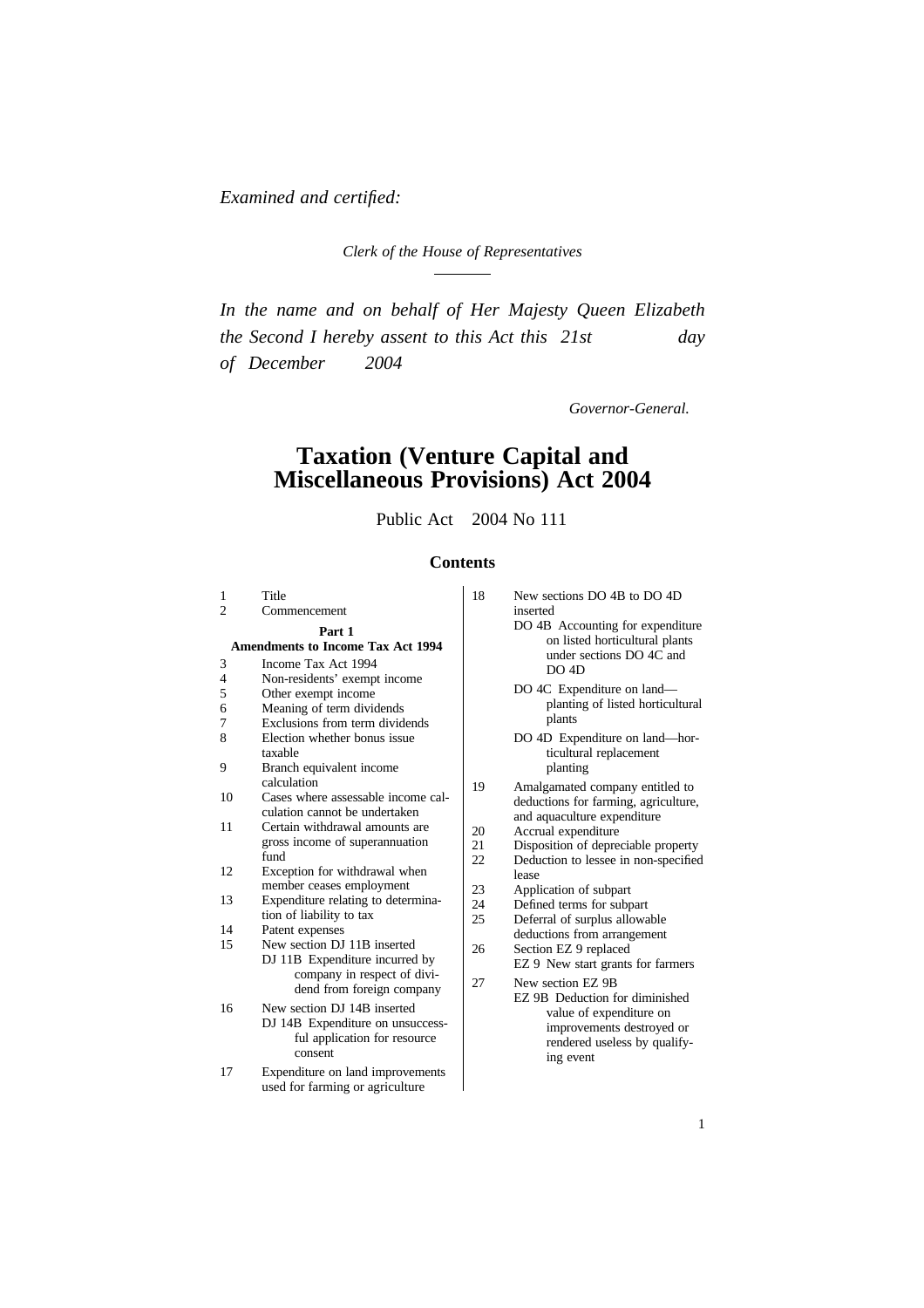#### **Taxation (Venture Capital and Miscellaneous Provisions) Act 2004** 2004 No 111

| 28       | Rules for lease asset during term of<br>finance lease          | 56      | Election to use credit balance as<br>credit against policyholder base     |
|----------|----------------------------------------------------------------|---------|---------------------------------------------------------------------------|
| 29       | Taxation of hire purchase<br>agreements                        |         | income tax liability or as credit in<br>imputation credit account         |
| 30       | Special provisions relating to dispo-<br>sitions of property   | 57      | Credits and debits arising to group<br>policyholder credit account        |
| 31       | Companies that may constitute<br>imputation group              | 58      | Credits and debits arising to branch<br>equivalent tax account of company |
| 32       | Income assessable to beneficiaries                             | 59      | Use of credit to reduce dividend                                          |
| 33       | Sale of trading stock for inadequate                           |         | withholding payment, or use of                                            |
|          | consideration                                                  |         | debit to satisfy income tax liability                                     |
| 34       | Part HC repealed                                               | 60      | Debits and credits arising to group                                       |
| 35       | Gross income assessable to                                     |         | branch equivalent tax account                                             |
|          | beneficiaries                                                  | 61      | Use of consolidated group credit to                                       |
| 36       | Election to become Maori authority                             |         | reduce dividend withholding pay-                                          |
| 37       | Distributions by Maori authority                               |         | ment, or use of group or individual                                       |
| 38       | Amount distributed to member by                                |         | debit to satisfy income tax liability                                     |
|          | Maori authority                                                | 62      | Debits arising to dividend withhold-                                      |
| 39<br>40 | Table HI 8-Transitional rules<br>No offset in calculating some |         | ing payment account<br>Allocation rules for dividend with-                |
|          | income tax liabilities                                         | 63      | holding payment credits                                                   |
| 41       | Net losses may be offset against                               | 64      | New section MG 8B inserted                                                |
|          | future net income                                              |         | MG 8B Policyholder credit account                                         |
| 42       | Net loss offset between group                                  |         | companies and dividend with-                                              |
|          | companies                                                      |         | holding payment credits                                                   |
| 43       | Rebate for gifts of money                                      | 65      | Further dividend withholding pay-                                         |
| 44       | Granting of underlying foreign tax                             |         | ment payable by company                                                   |
|          | credit                                                         | 66      | Transfer of credit balance to impu-                                       |
| 45       | New Part MBC inserted                                          |         | tation credit account                                                     |
|          | Subpart BC-Early-payment                                       | 67      | Debits arising to group dividend                                          |
|          | discount of income tax                                         |         | withholding payment account                                               |
|          | MBC 1 Purpose                                                  | 68      | Application of specific dividend                                          |
|          | MBC 2 Availability of early-pay-                               |         | withholding provisions to consoli-                                        |
|          | ment discount                                                  |         | dated groups                                                              |
|          | MBC 3 Credit treated as being pay-                             | 69      | Further tax payable for end of year                                       |
|          | ment as income tax                                             |         | debit balance or when Maori autho-                                        |
| 46       | Refund of excess tax                                           |         | rity ceases to exist                                                      |
| 47       | Limits on refunds of tax in relation                           | 70      | Accreditation requirements of<br>PAYE intermediaries                      |
|          | to Maori authorities                                           | 71      | Employer having PAYE intermedi-                                           |
| 48       | Application of income tax or divi-                             |         | ary-responsibilities and status                                           |
|          | dend withholding payments not                                  |         | under PAYE rules and SSCWT                                                |
|          | refunded                                                       |         | rules                                                                     |
| 49       | Companies required to maintain                                 | 72      | PAYE intermediary-responsibili-                                           |
|          | imputation credit account                                      |         | ties and status under PAYE rules                                          |
| 50       | Companies electing to maintain                                 |         | and SSCWT rules                                                           |
|          | imputation credit account                                      | 73      | Operation of trust account                                                |
| 51       | Amount of dividend for imputation                              | 74      | Amounts of tax deductions                                                 |
|          | rules if paid in Australian currency                           | 75      | Delivery of withholding declaration                                       |
| 52       | Consolidated imputation group to                               | 76      | Amount of tax deductions for pay                                          |
|          | maintain separate imputation credit<br>account                 |         | period current when tax deductions                                        |
| 53       | Credits arising to imputation credit                           |         | altered                                                                   |
|          | account of group                                               | $77 \,$ | Special filing rule for employer who                                      |
| 54       | Debits arising to imputation credit                            | 78      | stops employing staff during year                                         |
|          | account of group                                               |         | Application of RWT rules                                                  |
| 55       | Credits and debits arising to policy-                          |         |                                                                           |
|          | holder credit account of company                               |         |                                                                           |

|    |          | credit against policyholder base<br>income tax liability or as credit in  |
|----|----------|---------------------------------------------------------------------------|
|    | 57       | imputation credit account<br>Credits and debits arising to grou           |
|    | 58       | policyholder credit account<br>Credits and debits arising to bran         |
|    | 59       | equivalent tax account of compar<br>Use of credit to reduce dividend      |
| e  |          | withholding payment, or use of<br>debit to satisfy income tax liabilit    |
|    | 60       | Debits and credits arising to grou                                        |
|    | 61       | branch equivalent tax account<br>Use of consolidated group credit         |
|    |          | reduce dividend withholding pay-                                          |
|    |          | ment, or use of group or individu<br>debit to satisfy income tax liabilit |
|    | 62       | Debits arising to dividend withho<br>ing payment account                  |
|    | 63       | Allocation rules for dividend with                                        |
|    | 64       | holding payment credits<br>New section MG 8B inserted                     |
|    |          | MG 8B Policyholder credit acco<br>companies and dividend w.               |
|    |          | holding payment credits                                                   |
|    | 65       | Further dividend withholding pay<br>ment payable by company               |
|    | 66       | Transfer of credit balance to imp<br>tation credit account                |
|    | 67       | Debits arising to group dividend                                          |
|    | 68       | withholding payment account<br>Application of specific dividend           |
|    |          | withholding provisions to consoli<br>dated groups                         |
| ý- | 69       | Further tax payable for end of ye                                         |
|    |          | debit balance or when Maori auth<br>rity ceases to exist                  |
|    | 70       | Accreditation requirements of                                             |
|    | 71       | PAYE intermediaries<br>Employer having PAYE intermed                      |
|    |          | ary—responsibilities and status                                           |
|    |          | under PAYE rules and SSCWT<br>rules                                       |
|    | 72       | PAYE intermediary—responsibil                                             |
|    |          | ties and status under PAYE rules<br>and SSCWT rules                       |
|    | 73       | Operation of trust account                                                |
|    | 74<br>75 | Amounts of tax deductions<br>Delivery of withholding declarati            |
|    | 76       | Amount of tax deductions for pay                                          |
|    |          | period current when tax deduction                                         |
|    | 77       | altered<br>Special filing rule for employer y                             |
|    |          |                                                                           |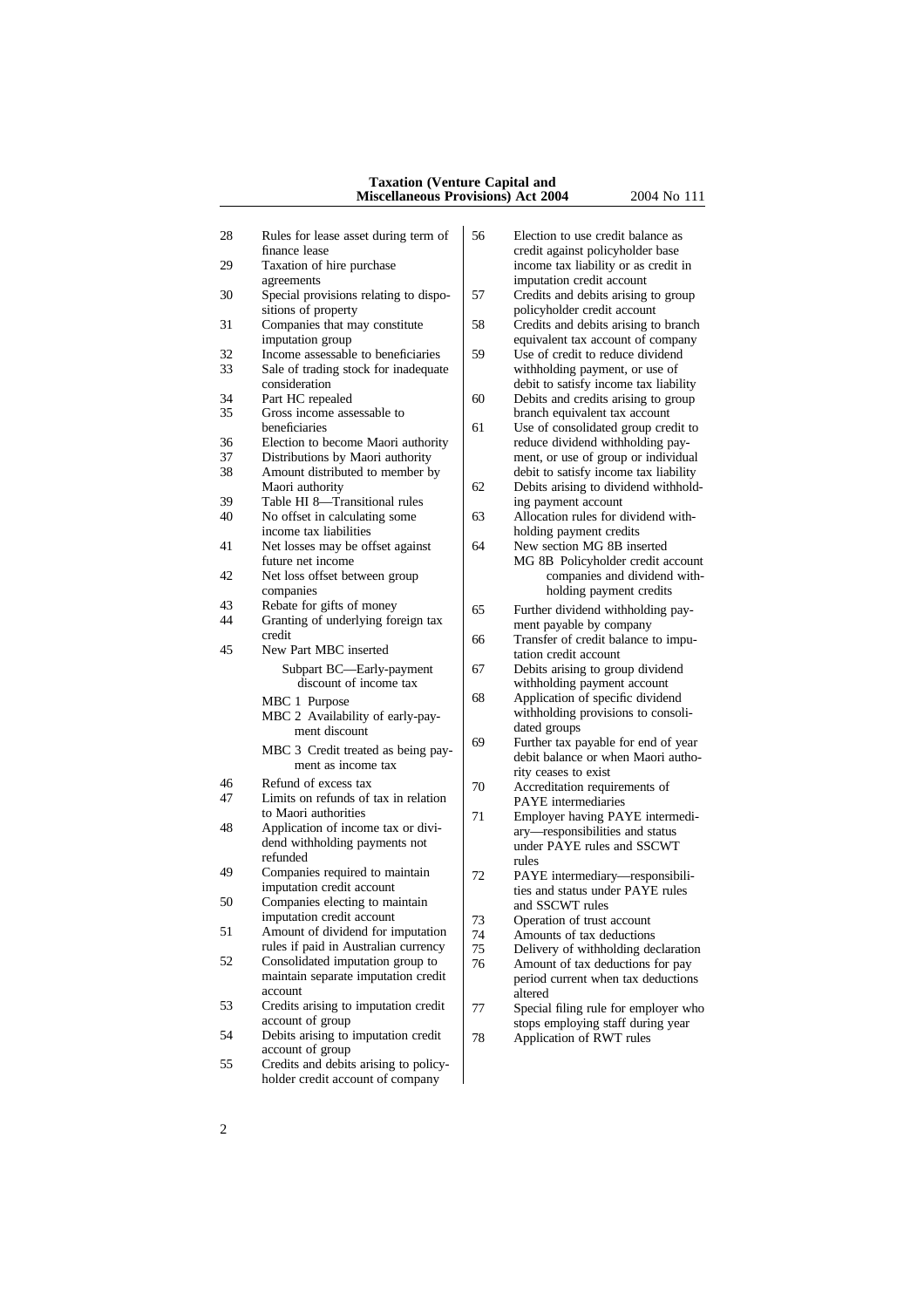#### **Taxation (Venture Capital and** 2004 No 111 **Miscellaneous Provisions) Act 2004**

| 79<br>80 | Liability to make deduction in<br>respect of foreign withholding pay-<br>ment dividend<br>Application of specific dividend | 107 | Section 90AE replaced<br>90AE Four-year period in which<br>determination not required to<br>be applied |
|----------|----------------------------------------------------------------------------------------------------------------------------|-----|--------------------------------------------------------------------------------------------------------|
|          | withholding payment provisions to<br>consolidated groups                                                                   | 108 | Determinations in relation to appor-<br>tionment of interest costs                                     |
| 81       | Definitions                                                                                                                | 109 | Determinations in relation to stan-                                                                    |
| 82       | Meaning of income tax                                                                                                      |     | dard-cost household service                                                                            |
| 83       | Voting interests                                                                                                           | 110 | New section 91AAB inserted                                                                             |
| 84<br>85 | Further definitions of associated<br>persons<br>Schedule 7-Expenditure on land                                             |     | 91AAB Determinations relating to<br>types and diminishing values<br>of listed horticultural plants     |
|          | and aquaculture improvements                                                                                               | 111 | Commissioner to make private rul-                                                                      |
|          | Part 2                                                                                                                     |     | ings on request                                                                                        |
|          | <b>Amendments to Tax Administration Act</b><br>1994                                                                        | 112 | Taxpayer assessment                                                                                    |
|          |                                                                                                                            | 113 | New section 92B inserted                                                                               |
| 86       | Tax Administration Act 1994                                                                                                |     | 92B Taxpayer assessment of GST                                                                         |
| 87       | Purpose of Act                                                                                                             | 114 | Assessment where default made in                                                                       |
| 88<br>89 | Interpretation<br>Information to be furnished on                                                                           |     | furnishing returns                                                                                     |
|          | request of Commissioner                                                                                                    | 115 | Time bar for assessment of GST                                                                         |
| 90       | Section 33B repealed                                                                                                       | 116 | Extension of time bars                                                                                 |
| 91       | Officers to maintain secrecy                                                                                               | 117 | Commissioner to give notice of                                                                         |
| 92       | Disclosure of information for                                                                                              |     | assessment to taxpayer                                                                                 |
|          | matching purposes                                                                                                          | 118 | Commissioner may at any time                                                                           |
| 93       | Disclosure of address information in                                                                                       | 119 | amend assessments<br>Section 114 replaced                                                              |
|          | relation to debtors                                                                                                        |     | Validity of assessments<br>114                                                                         |
| 94       | Further secrecy requirements                                                                                               |     |                                                                                                        |
| 95       | Notices of proposed adjustment<br>required to be issued by                                                                 | 120 | Variation to definitions for deter-<br>mining interest chargeable or pay-                              |
|          | Commissioner                                                                                                               |     | able to PAYE intermediaries                                                                            |
| 96       | Taxpayers and others with standing                                                                                         | 121 | When disputant entitled to chal-                                                                       |
|          | may issue notices of proposed                                                                                              |     | lenge assessment                                                                                       |
|          | adjustment                                                                                                                 | 122 | Certain rights of challenge not                                                                        |
| 97       | Taxpayer may issue notice of pro-                                                                                          |     | conferred                                                                                              |
|          | posed adjustment for taxpayer<br>assessment                                                                                | 123 | Challenging disputable decisions<br>which are not assessments                                          |
| 98       | Election of small claims jurisdiction                                                                                      | 124 | Late filing penalties                                                                                  |
|          | of Taxation Review Authority                                                                                               | 125 | Tax shortfalls                                                                                         |
| 99       | Section 89F replaced                                                                                                       | 126 | New section 141AA inserted                                                                             |
|          | Content of notice of proposed<br>89F                                                                                       |     | 141AA Shortfall penalty if non-res-                                                                    |
|          | adjustment                                                                                                                 |     | ident contractor relieved from                                                                         |
| 100      | Issue of response notice                                                                                                   |     | all liability to pay tax on con-                                                                       |
| 101      | Late actions deemed to occur within                                                                                        |     | tract payment                                                                                          |
|          | response period                                                                                                            | 127 | Section 141FB replaced                                                                                 |
| 102      | Disclosure notices                                                                                                         |     | 141FB Reduction of penalties for                                                                       |
| 103      | New sections 89N and 89O inserted                                                                                          |     | previous behaviour                                                                                     |
|          | 89N Completing the disputes                                                                                                | 128 | Section 141FC repealed                                                                                 |
|          | process                                                                                                                    | 129 | New section 141FD inserted                                                                             |
|          | 89O<br>Test cases                                                                                                          |     | 141FD Shareholders of loss attrib-                                                                     |
| 104      | Determinations in relation to finan-                                                                                       |     | uting qualifying companies                                                                             |
|          | cial arrangements                                                                                                          | 130 | Application of Part IX to PAYE                                                                         |
| 105      | Determinations relating to financial                                                                                       |     | intermediaries                                                                                         |
|          | arrangements                                                                                                               | 131 | Recovery of tax deductions from                                                                        |
| 106      | Notification of determinations                                                                                             |     | employers or PAYE intermediaries                                                                       |

<sup>3</sup>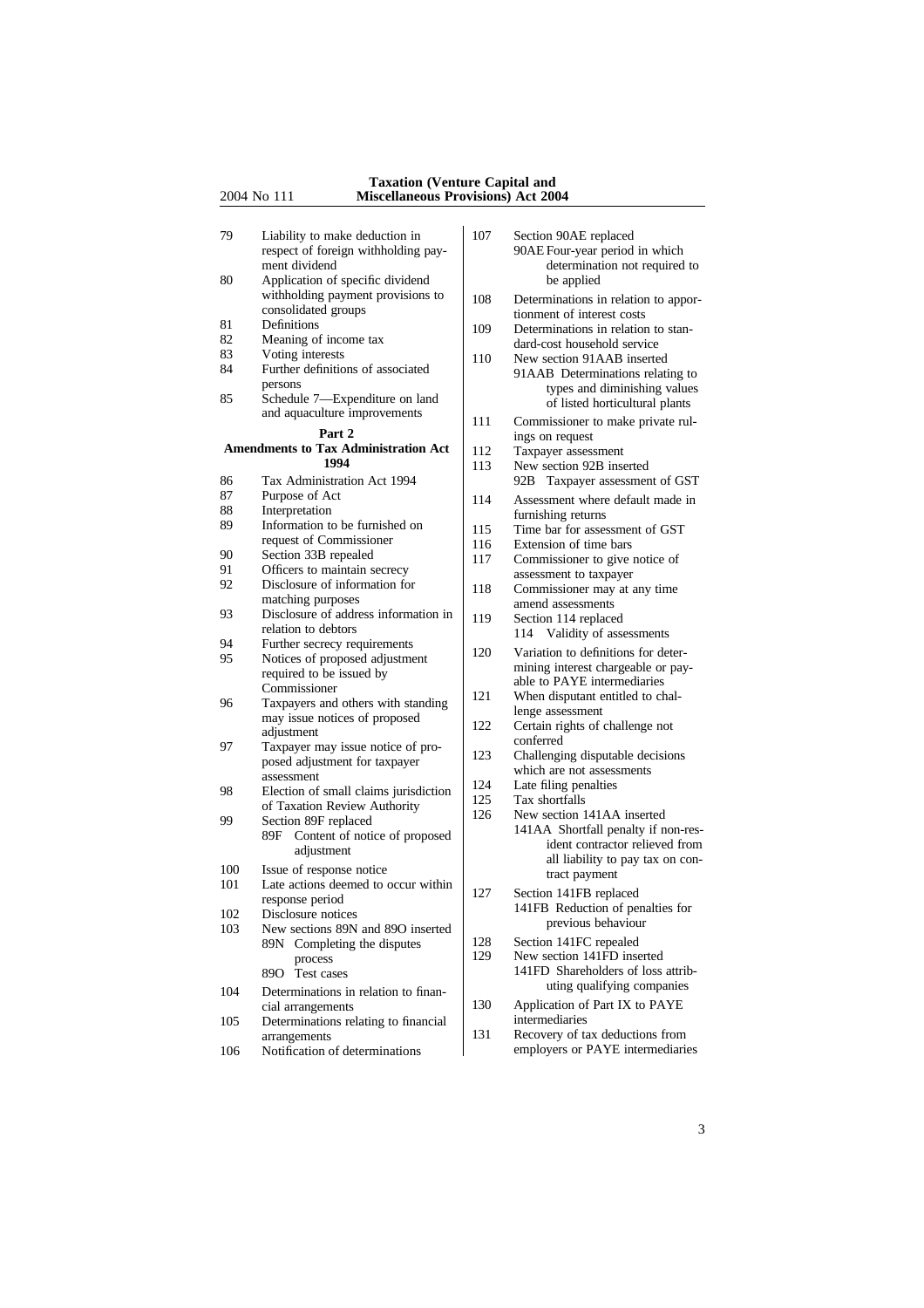#### **Taxation (Venture Capital and Miscellaneous Provisions) Act 2004** 2004 No 111

- 132 Employer or PAYE intermediaries 160 Section 80 repealed
- 133 Unpaid tax deductions, etc., to con-<br>stitute charge on employer's or<br>insertion of section 8(4B) stitute charge on employer's or
- 134 Transfer of excess tax within tax-<br>payer's accounts
- 
- 
- start grants payable<br>
New section 181D inserted<br>
164 Interpretation—voting and marke 137 New section 181D inserted 164 Interpretation—voting and market 181D Remission of late payment 181D Remission of late payment<br>penalties and interest incurred penalties and interest incurred *Amendments to Taxation Review Authorities*<br>
authority to pay further *Regulations 1998*<br>
income tax<br> **EXECUTE:** 165 Interpretation
- 138 Remission for reasonable cause
- 139 Remission consistent with collection **Part 4** of highest net revenue over time<br> **Amendments to Income Tax Act 2004**<br>
Payment out of Crown Bank<br>  $167$  Income Tax Act 2004
- 140 Payment out of Crown Bank 167<br>Account 168
- 141 Regulations—income tax related inserted
- 142 Power to extend time for doing any-<br>thing under Act CD 7B Interests in money or prop-<br>erty of foreign unit trust

# Amendments to Goods and Services Tax Act <sup>169</sup> New section CD 21B inserted<br>1985 **CD 21B** Transfer by unit trust of

- 
- 
- 
- 146 Taxable period returns  $\begin{bmatrix} 1/1 & \text{Calculation of} \\ 1/2 & \text{Withdrawals} \end{bmatrix}$
- 
- Particulars to be furnished and pre-<br> $\begin{bmatrix} 173 \\ 173 \end{bmatrix}$  Exclusion of withdrawal where the pared where change in accounting member ends employment pared where change in accounting
- 
- Soods and services tax incurred sal by quality 150 Goods and services tax incurred sal by quality investor relating to determination of liability<br>to tax  $\begin{vmatrix} 175 \end{vmatrix}$
- making certain supplies of financial
- 
- 
- -
- grant made in respect of drought resource consent<br>relief
- 
- 
- 159 Section 61B repealed
- 
- failing to make tax deductions  $\begin{vmatrix} 161 & \text{Section 81 repcaled} \\ \text{Unpaid tax deductions, etc., to con-} \\ 162 & \text{Supplies of services made before} \end{vmatrix}$
- PAYE intermediary's property<br>
Transfer of excess tax within tax-<br> *Amendment to Taxation Review Authorities*<br> *Act 1994*
- payer's accounts<br>
163 Small claims jurisdiction of<br>
163 Small claims jurisdiction of<br>
169 Small claims invisible<br>
169 Small claims invisible<br>
169 Small claims invisible<br>
169 authorities

- 
- 
- 
- 165 Interpretation<br>166 Decisions

- 
- New sections CD 7B and CD 7C erty of foreign unit trust
- **Part 3 CD** 7C Bonus issue by foreign unit trust instead of money or **Amendments to other Acts and Particular Particular Particular Particular Particular Particular Particular Particular Particular Pa** 
	- **Regulations** Property<br>Coods and Services Tax Act 169 New section CD 21B inserted
- FERENCES ART CD 21B Transfer by unit trust of<br>
143 Goods and Services Tax Act 1985<br>
144 Interpretation<br>
144 Interpretation
- 144 Interpretation<br>
170 When attributed CFC income arises<br>
171 Calculation of FIF income<br>
171 Calculation of FIF income
	-
	-
- 147 Special returns<br>
148 Particulars to be furnished and pre-<br>
173 Exclusion of withdrawal when
	- basis<br>basis have change in accounting<br>Calculation of tax payable<br>CW 11B Proceeds of share dis
- The Calculation of tax payable<br>
150 Coods and services tax incurred<br>
150 Goods and services tax incurred<br>
150 Goods and services tax incurred
- Section CW 49 replaced<br>CW 49 Providing standard-cost 151 Goods and services tax incurred in CW 49 Providing stand-<br>making certain supplies of financial household service
- services<br>
Application of section 21F 176 New section CX 41B inserted<br>  $\frac{C X}{41B}$  Amounts remitted as 152 Application of section 21F CX 41B Amounts remitted as con-<br>153 Payment of tax<br>dition of new stert grant 153 Payment of tax dition of new start grant<br>154 Part IV repealed
- 154 Part IV repealed<br>
155 Section 45 replaced<br>
178 Determining tax liabilities<br>
178 New section DB 13B inserted<br>
178 New section DB 13B inserted<br>
178 DB 13B Expenses of failed or 156 Relief from tax where new start DB 13B Expenses of failed or<br>withdrawn application for
- relief 157 Section 50 repealed 158 New section 50 repealed 158 New section 51B inserted 158 New section 51B inserted 158 Persons treated as registered 158 New section 51B Persons treated as registered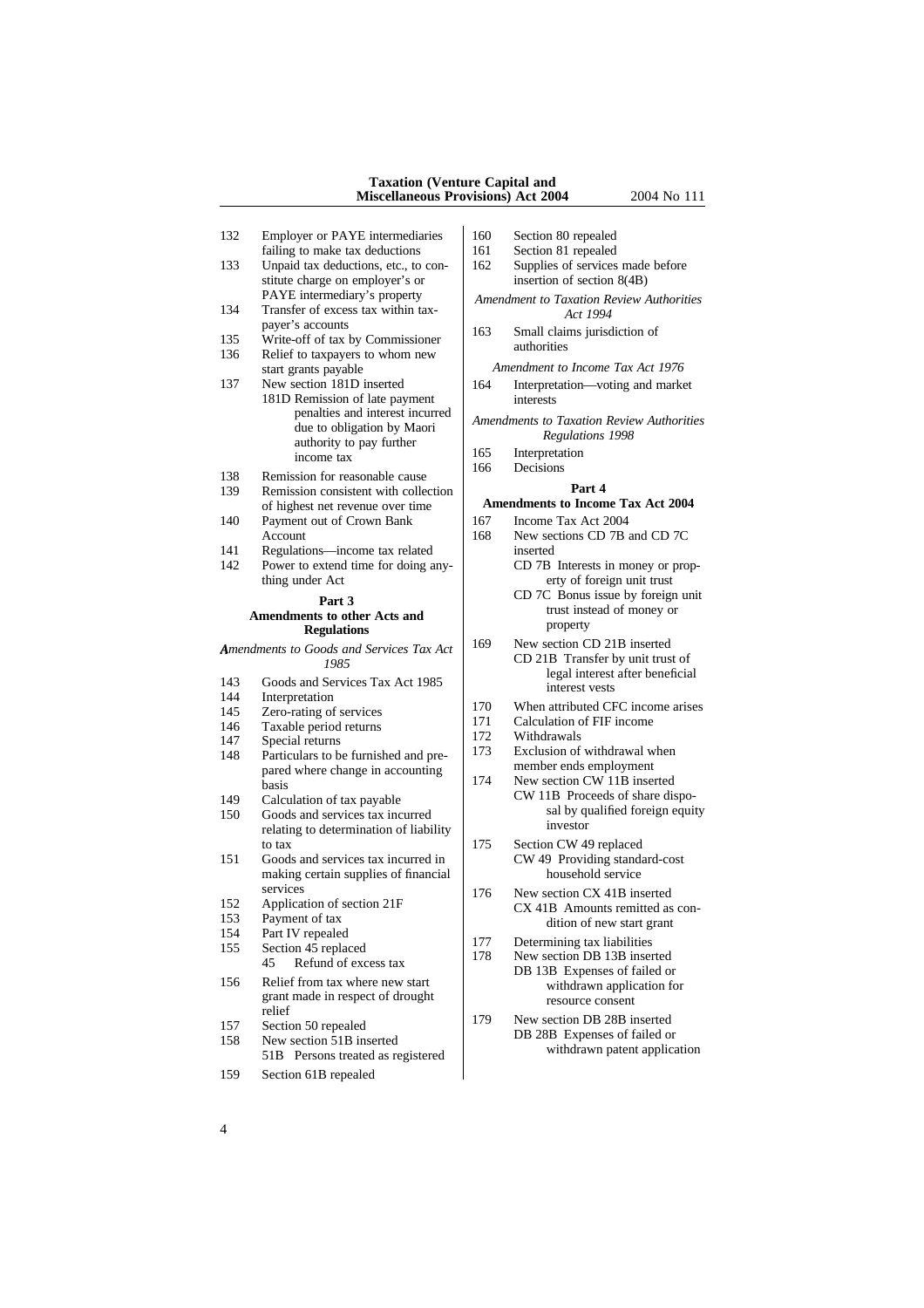#### **Taxation (Venture Capital and** 2004 No 111 **Miscellaneous Provisions) Act 2004**

- 180 New heading and new section DB 199 Taxation of hire purchase 44 inserted agreements<br>Frame 200 Premiums of DB 44 Expenditure incurred in<br>
deriving exempt dividend<br>
Calculation of FIF loss<br>  $\begin{array}{|l|l|}\n\hline\n\text{derived from New Zealand} \quad \text{Special provisions relating to dispo-} \\\n\end{array}$ 181 Calculation of FIF loss<br>182 Improvements to farm land 182 Improvements to farm land 202 Companies that may constitute<br>183 New sections DO 4B to DO 4E New sections DO 4B to DO 4E imputation group<br>inserted 203 Amalgamation no inserted<br>DO 4B Expenditure on land: plant-<br>decreed income or remission of ing of listed horticultural liabilities<br>plants  $\begin{array}{c|c}\n & \text{indilities} \\
 & \text{liabilities} \\
204 & \text{Application of sections GC 29 to}\n\end{array}$ plants 204 Application of sections GC 29 to DO 4C Expenditure on land: horti- GC 31 cultural replacement planting  $\begin{array}{|l|l|} \hline 205 & \hline \text{Defined terms for sections GC 29 to} \text{GC 31} \end{array}$ DO 4D Accounting for expenditure<br>on listed horticultural plants under sections DO 4B and<br>DO 4C  $\begin{array}{c|c}\n & \text{200} & \text{200} \\
 & \text{207} & \text{3ale of } \n\end{array}$ DO 4E Some definitions consideration 184 Farming expenditure of lessor or 208 sublessor 209 sublessor<br>New section DO 5B inserted 210 Distributions by Maori authority 185 New section DO 5B inserted 210 Distributions by Maori authority<br>DO 5B Improvement destroved or 211 Amount distributed to member by  $\begin{array}{c|c|c|c} \text{DO 5B} & \text{Improvement destroyed or} & \text{211} & \text{Amount distribu} \\ \text{made useless by qualitative} & \text{Maori authority} & \end{array}$ made useless by qualifying event  $212$ event 212 Treatment of companies and trusts<br>that elect to apply this subpart 186 New section DP 3B inserted<br>
no 2P Improvement dectrousd or 213 No offset in calculating some  $\begin{array}{c|c|c|c|c} \text{DP 3B} & \text{Improvement destroyed or} & \text{213} & \text{No offset in calculation} \\ \text{mode useless by coefficients} & \text{income tax liabilities} \end{array}$ income tax liabilities made useless by qualifying 187 Cost of acquiring timber: forestry 215 Net loss offset between group business on land bought from companies<br>Crown, Maori owners, or holding  $216$  calculation Crown, Maori owners, or holding 216 Calculations of rebates producing<br>company negative amounts company<br>Amalgamated company: expendi-<br>217 Rebate in respect 188 Amalgamated company: expendi-<br>ture on improvements for farming,  $\begin{vmatrix} 217 \ 218 \ 218 \end{vmatrix}$  Rebate in respect of gifts of money ture on improvements for farming,<br>aquacultural, and forestry businesses  $\begin{bmatrix} 217 \\ 218 \\ 219 \end{bmatrix}$ aquacultural, and forestry businesses  $\begin{bmatrix} 219 \\ 219 \\ 220 \end{bmatrix}$  Parental tax credit relationship interests and disposal of  $\begin{bmatrix} 29 \\ 219 \\ 220 \end{bmatrix}$  Ascertainment of N 189 Partnership interests and disposal of 220 Ascertainment of New Zealand<br>part of asset before 16 December 220 Ascertainment of New Zealand<br>income tax liability part of asset before 16 December 1991 190 Petroleum mining operations<br>
outside New Zealand before 16<br>
222 Estimated provisional tax outside New Zealand before 16  $222$ <br>December 1991  $\begin{bmatrix} 222 \\ 223 \end{bmatrix}$ December 1991<br>Prepayments 223 New section MB 3B inserted<br>MB 3B Provisional taxpayer 191 Prepayments MB 3B Provisional taxpayer affec-<br>192 Calculation rule: income year in Calculation rule: income year in ted by qualifying event which item disposed of 224 New subpart MBB inserted<br>
193 Effect of disposal or event<br>
194 New section EW 47B inserted<br>
224 New subpart MBB inserted<br>
Subpart MBB—Early-na EW 47B Consideration when debtor released as condition<br>of new start grant<br> $MRB$  2 Availabi 195 Direct control interests ment discount 196 Associates and 10% threshold MBB 3 Credit treated as being pay-<br>197 Branch equivalent income or loss: Branch equivalent income or loss: calculation rules MBB 4 Some definitions 198 Rules for personal property lease 225 Refund of excess tax asset during term of finance lease
	-
	- *Exempt income* 200 Premiums derived by non-resident general insurers treated as being
		-
		-
		- deemed income or remission of
		-
		-
		- 206 Deferral of surplus deductions from
		- Sale of trading stock for inadequate
		-
		-
		-
		-
		-
		-
	- made useress by qualitying 214 Net losses may be offset against future net income
		-
		-
		-
		-
		-
		-
		- 221 Granting of underlying foreign tax
		-
		-
		- Subpart MBB—Early-payment<br>discount of income tax
			- MBB 2 Availability of early-pay-
			-
		-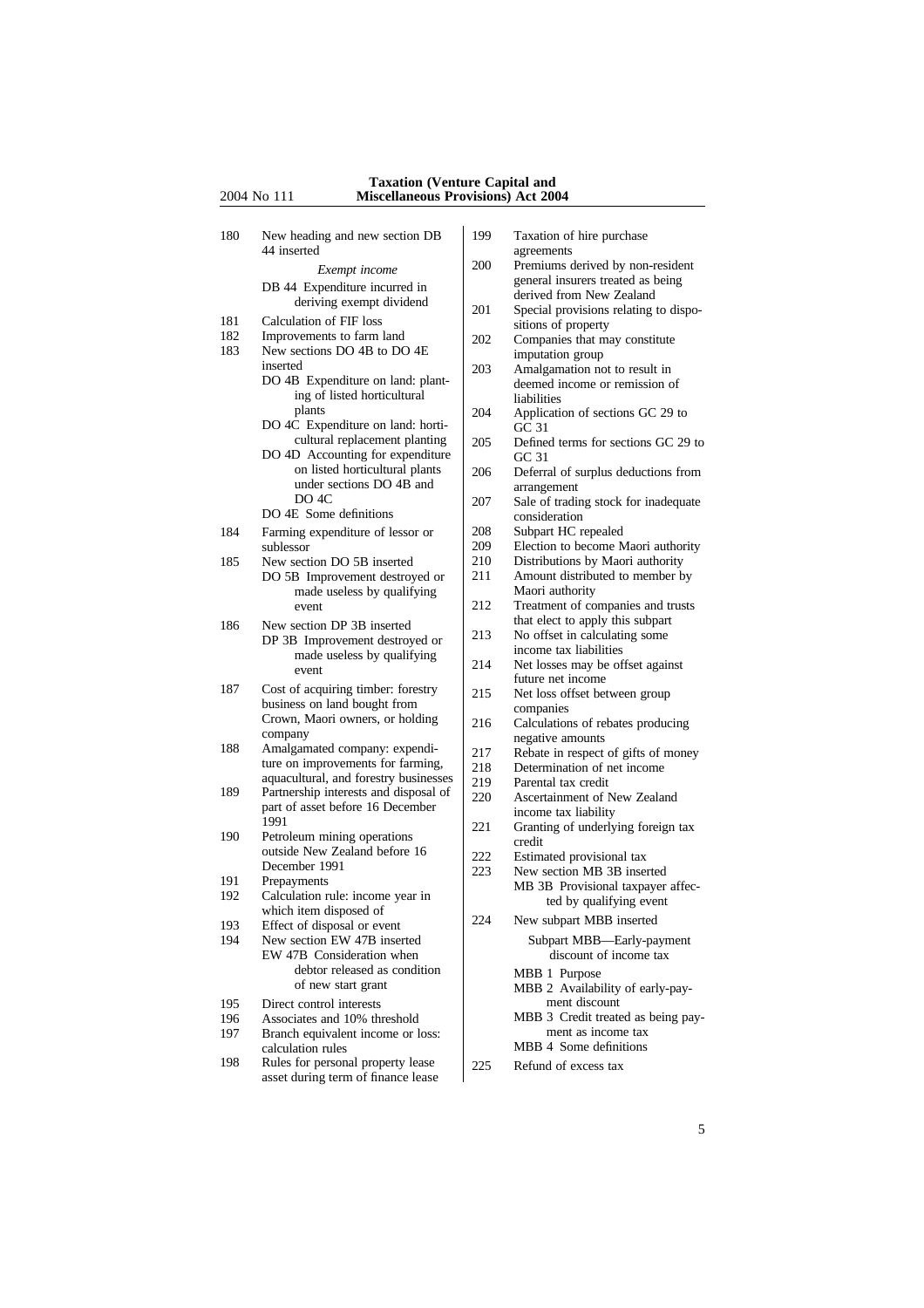#### **Taxation (Venture Capital and Miscellaneous Provisions) Act 2004** 2004 No 111

- 226 Limits on refunds of tax in relation 248 Further tax payable for end of year
- 227 Companies required to maintain rity ceases to exist<br>imputation credit account 249 Section MZ 7 repealed imputation credit account  $\begin{bmatrix} 249 \\ 250 \end{bmatrix}$
- 228 Companies electing to maintain 250 Accreditation requirements of imputation credit account PAYE intermediaries imputation credit account<br>Amount of dividend for imputation 251
- 229 Amount of dividend for imputation 251 Employer having PAYE intermedi-
- 230 Consolidated imputation group to<br>maintain separate imputation credit 252
- 231 Credits arising to imputation credit SSCWT rules
- 232 Debits arising to imputation credit  $\begin{array}{|l|l|} 254 & 255 \end{array}$
- 233 Credits and debits arising to policy-<br>holder credit account of company
- 234 Election to use credit balance as altered<br>credit against policyholder base 257 Special income tax liability or as credit in stops employing staff during year<br>imputation credit account 258 Application of RWT rules
- 235 Credits and debits arising to group<br>policyholder credit account
- 236 Credits and debits arising to branch ment dividend<br>equivalent tax account of company 260 Application of specific dividend equivalent tax account of company
- withholding payment, or use of  $\left\{ \begin{array}{c} \text{consolidate} \\ \text{debit to satisfy income tax liability} \end{array} \right\}$  261 Definitions debit to satisfy income tax liability  $\begin{vmatrix} 261 & \text{Definitions} \\ 262 & \text{Meaning of income tax} \end{vmatrix}$
- 238 Debits and credits arising to group  $\begin{array}{|l|l|} 262 \hline 263 \end{array}$
- 239 Use of consolidated group credit to persons<br>reduce dividend withholding pay-<br>264 Schedule 7—Expenditure on farmreduce dividend withholding paydebit to satisfy income tax liability<br>
Debits arising to dividend withhold-<br>
265 Schedule 9—Categories of livestock
- 240 Debits arising to dividend withhold-
- 241 Allocation rules for dividend with-<br>bolding payment credits  $266$
- 242 New section MG 8B inserted 267 Schedule 22—Amendments to Tax<br>MG 8B Policyholder credit account Administration Act 1994 MG 8B Policyholder credit account
- 243 Further dividend withholding pay- $\begin{vmatrix} 269 & \text{Schedule } 23 \end{vmatrix}$  Comparative tables 23 Comparative of old and new provisions
- 244 Transfer of credit balance to imputation credit account
- 245 Debits arising to group dividend
- withholding provisions to consolidated groups
- 247 Allocation rules for Maori authority credit account credits
- to Maori authorities debit balance or when Maori autho-
	-
	-
- rules if paid in Australian currency ary: responsibilities and status under Consolidated imputation group to PAYE rules and SSCWT rules
- PAYE intermediary: responsibilities account<br>
and status under PAYE rules and<br>
Credits arising to imputation credit<br>
SSCWT rules
	- 253 Operation of trust account<br>254 Amounts of tax deductions
	-
	- 255 Delivery of withholding declaration<br>256 Amount of tax deductions for pay
	- period current when tax deductions
- credit against policyholder base 257 Special filing rule for employer who income tax liability or as credit in
	- 258 Application of RWT rules<br>259 Liability to make deduction in
	- respect of foreign withholding pay-
- 237 Use of credit to reduce dividend withholding payment provisions to withholding payment, or use of consolidated groups
	-
	-
	- Further definitions of associated<br>persons
	- ment, or use of group or individual ing, aquacultural, and forestry debit to satisfy income tax liability improvements
	- ing payment account<br>
	Hocation rules for dividend with-<br>  $\begin{array}{ccc} \text{for which national standard costs to} \\ \text{be declared} \end{array}$
	- holding payment credits 266 Schedule 21—Enactments amended<br>New section MG 8B inserted 267 Schedule 22—Amendments to Tax
		-
		- companies and dividend with- 268 Schedule 22A—Identified policy holding payment credits<br>changes changes<br> $\begin{array}{|l|l|}\n\hline\n\text{dividend with holding pay} & 269 & \text{Scheduling 23—Comparative tables}\n\end{array}$ 
			-
	- ment payable by company<br>
	Transfer of credit belonge to impulse and the amendments contained in schedule

## withholding payment account<br>Application of specific dividend<br>**Other amendments to In** 246 Application of specific dividend **Other amendments to Income Tax Act** withholding provisions to consoli-<br>2004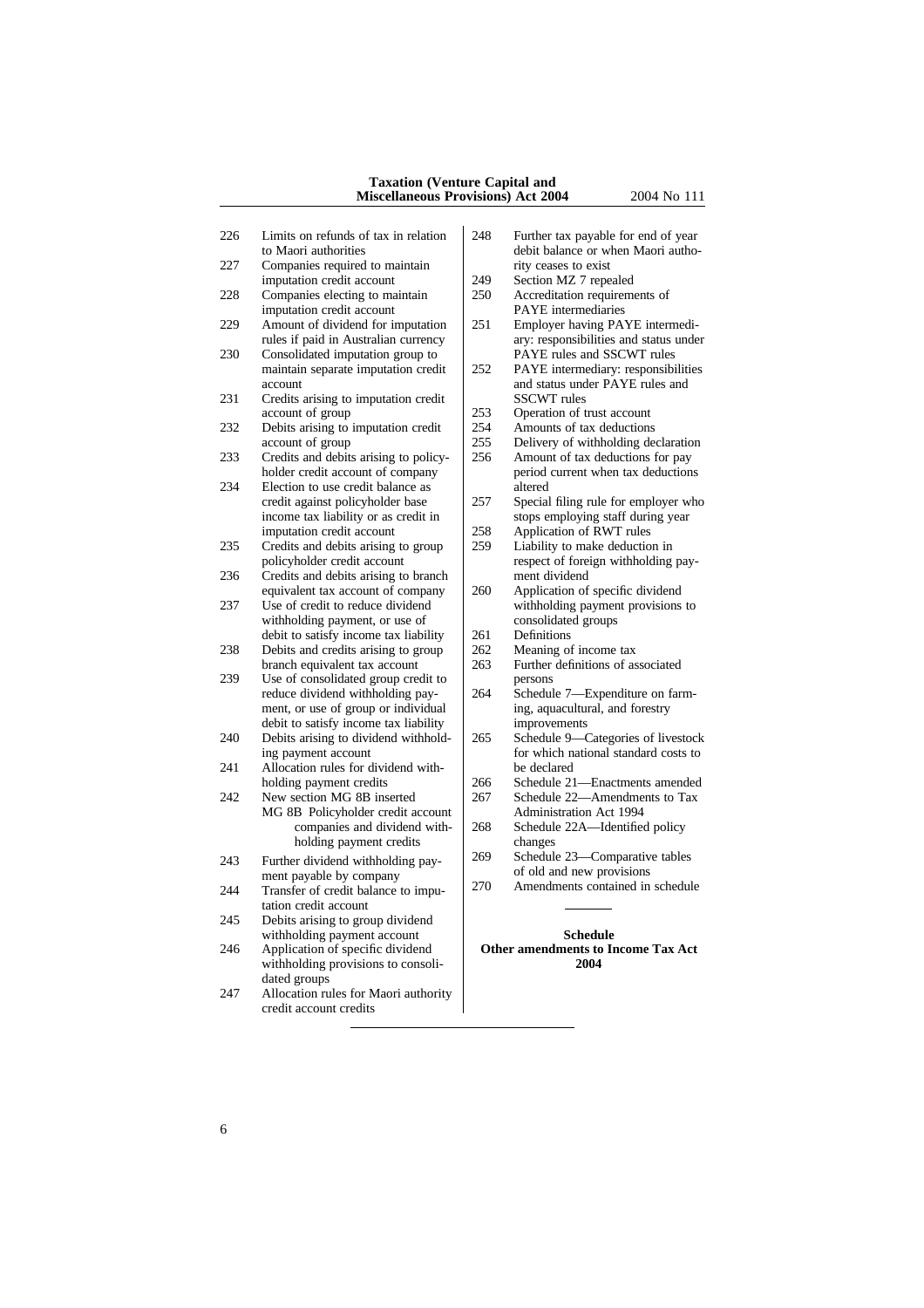#### **The Parliament of New Zealand enacts as follows:**

**1 Title**

This Act is the Taxation (Venture Capital and Miscellaneous Provisions) Act 2004.

#### **2 Commencement**

- (1) This Act comes into force on the date on which it receives the Royal assent, except as provided in this section.
- (2) Sections 22 and  $81(13)(a)(i)$  are treated as coming into force on 20 May 1999.
- (3) Section 77 is treated as coming into force on 1 April 2000, subject to subsection (4).
- (4) Subsection (3) does not apply to an employer in relation to a period for which the employer has, before 29 March 2004, filed a fringe benefit tax return that relies on section ND 12 as that section was before the enactment of section 77.
- (5) Section 152 is treated as coming into force on 10 October 2000.
- (6) Section 81(19) is treated as coming into force on 1 July 2002.
- (7) Sections 31, 49, 52 to 54, 55(1) and (4), 56, 81(34) and 124 are treated as coming into force on 1 April 2003.
- (8) Section 51 is treated as coming into force on 1 October 2003.
- (9) Sections 5, 40, 81(35), 90, 109 and 162 are treated as coming into force on 25 November 2003.
- (10) Sections 70 to 73 are treated as coming into force on 15 January 2004.
- (11) Sections 20, 21, 26, 27, 33, 81(3), 81(20), 81(28), 136 and 156 are treated as coming into force on 1 February 2004.
- (12) Sections 4, 81(29) and 82 are treated as coming into force on 1 April 2004.
- (13) Sections 34, 36 to 43, 46, 47, 69, 81(4) and (39), 112 and 137 come into force on 1 October 2004.
- (14) Sections 145 and 151 come into force on 1 January 2005.
- (15) Sections 13, 87, 88(3), and (5), 111, 115, 134, 138, 139, 165, 250 to 260, 261(3), 261(4), 261(8), 261(17), 261(19), 261(22), 261(36) and 265 to 269 come into force on 1 April 2005.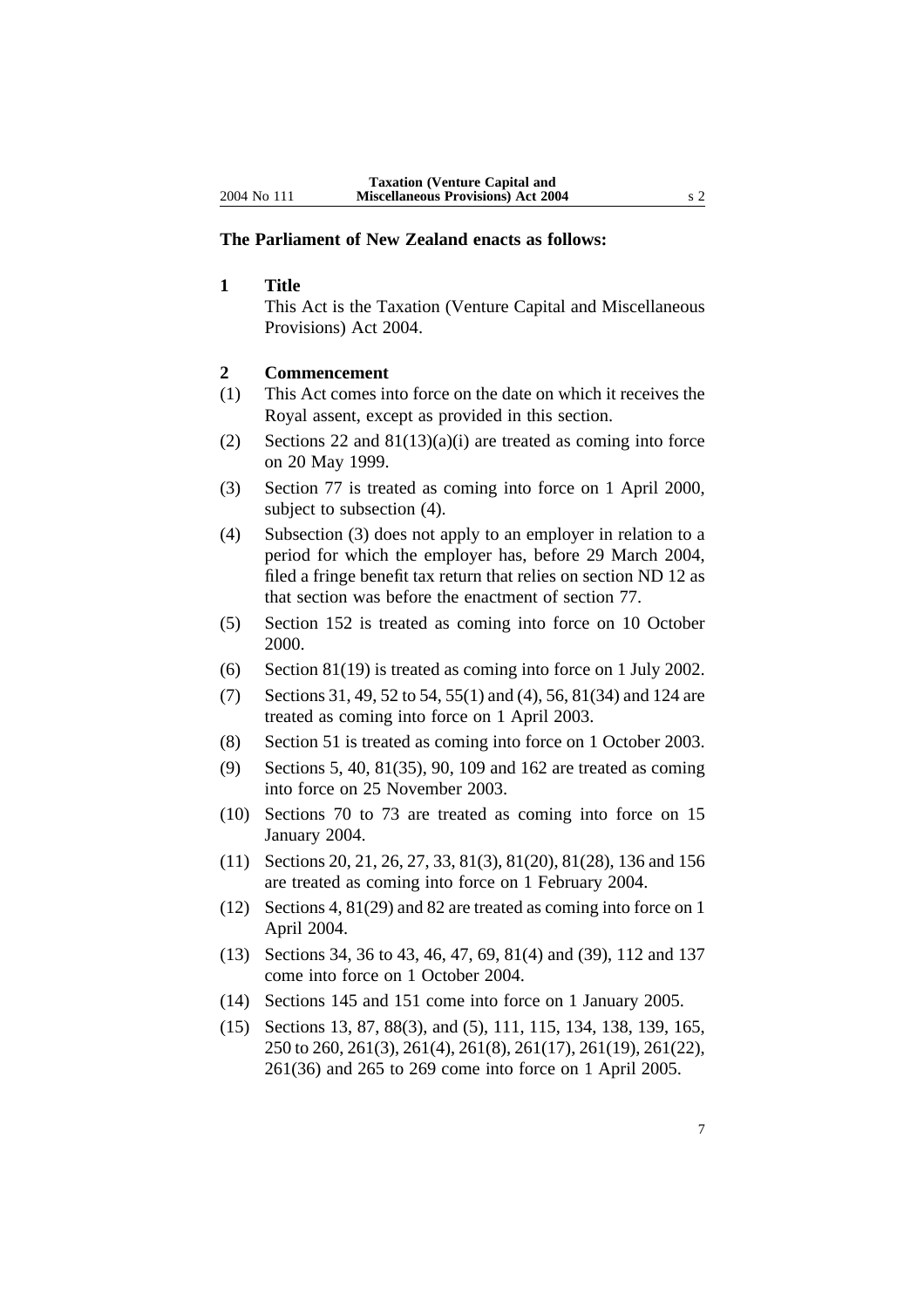(16) Sections 168 to 249, 261(2), 261(5) to (7), 261(9) to (16), 261(18), 261(21), 261(23) to (35) and 262 to 264 come into force on 1 October 2005.

## **Part 1 Amendments to Income Tax Act 1994**

#### **3 Income Tax Act 1994**

This Part amends the Income Tax Act 1994.

#### **4 Non-residents' exempt income**

- (1) In section CB  $2(1)(f)$ , "company." is replaced by "company:" and the following is added:
	- ''(g) any amount derived by a person from the sale or other disposition by a qualifying foreign equity investor of a share, or option to buy a share, in a company (called in this paragraph the **resident company**) that is resident in New Zealand, if—
		- ''(i) the share or option, or an option or convertible note relating to the share, is purchased on a day that is 12 months or more before the day of the sale or other disposition; and
		- ''(ii) the person who purchases the share or option, or the option or convertible note relating to the share, and sells or disposes of the share or option is a qualifying foreign equity investor from the time of the purchase to the time of the sale or other disposition; and
		- ''(iii) the shares of the resident company are quoted on no official list of a recognised exchange—
			- ''(A) at the time of the purchase referred to in subparagraph (i):
			- ''(B) at some time in the 12-month period that begins from the time of the purchase referred to in subparagraph (i); and
		- "(iv) throughout the period referred to in subparagraph (ii), the resident company does not have a main activity that is one or more of—

8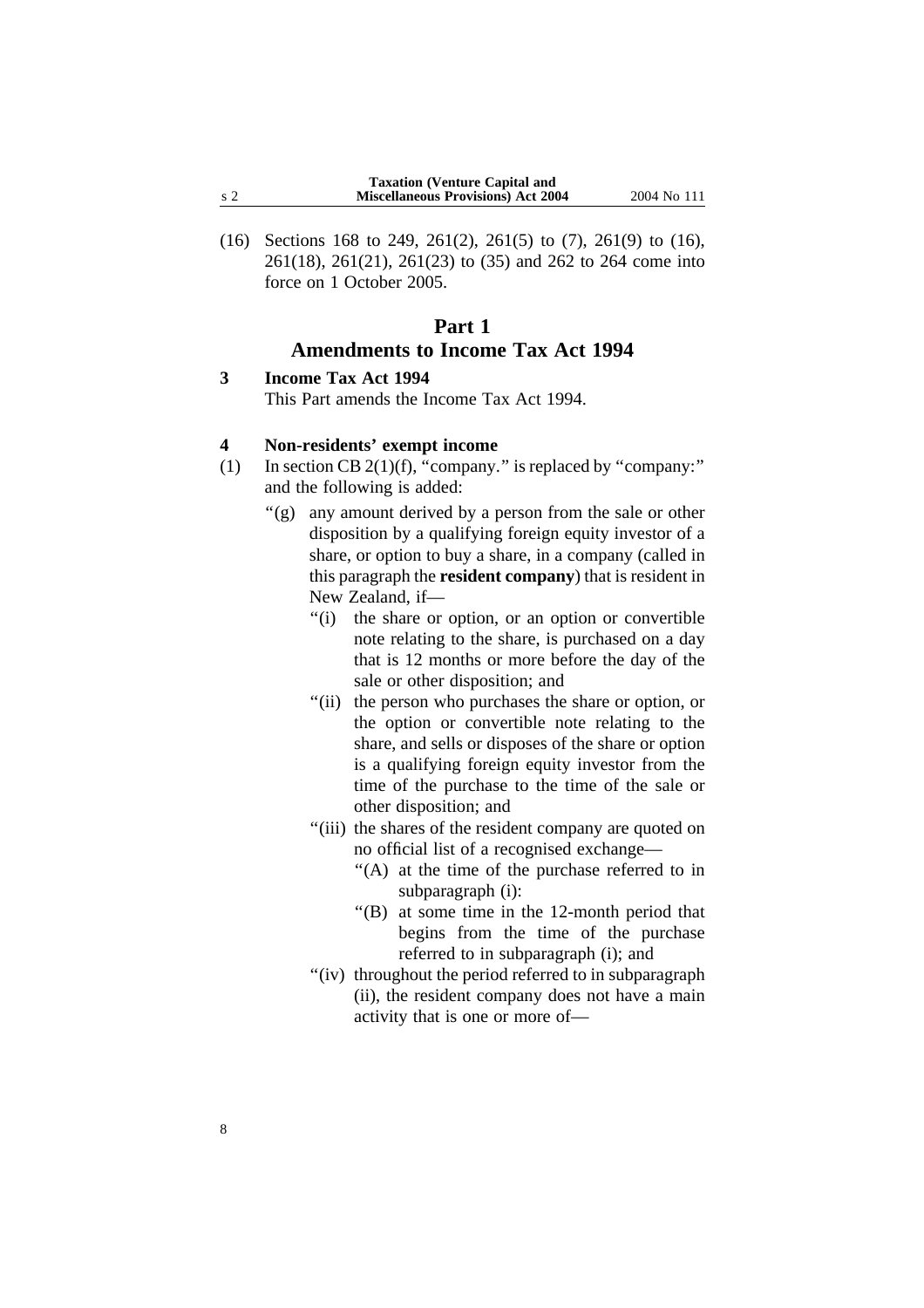''(A) land development:

- ''(B) land ownership:
- ''(C) mining:
- ''(D) provision of financial services:
- "(E) insurance:
- ''(F) construction of public infrastructure assets:
- ''(G) acquisition of public infrastructure assets:
- ''(H) investing with a main aim of deriving, from the investment, gross income in the form of interest, dividends, or lease payments that are not royalties:
- "(h) any amount derived by a person from the sale or other disposition by a qualifying foreign equity investor of a share, or option to buy a share, in a company (called in this paragraph the **resident company**) that is resident in New Zealand, if—
	- ''(i) the share or option, or an option or convertible note relating to the share, is purchased on a day that is 12 months or more before the day of the sale or other disposition; and
	- "(ii) the person who purchases the share or option, or the option or convertible note relating to the share, and sells or disposes of the share or option is a qualifying foreign equity investor throughout the period that—
		- ''(A) begins at the time of the purchase referred to in subparagraph (i); and
		- ''(B) ends on the day of the sale or other disposition; and
	- ''(iii) the shares of the resident company are quoted on no official list of a recognised exchange at some time in the 12-month period that begins from the time of the purchase referred to in subparagraph  $(i)$ : and
	- "(iv) throughout the period referred to in subparagraph (ii), the main activity of the resident company is providing capital in the form of debt or equity funding to other companies; and
	- $'(v)$  each other company that is referred to in subparagraph (iv) and is resident in New Zealand—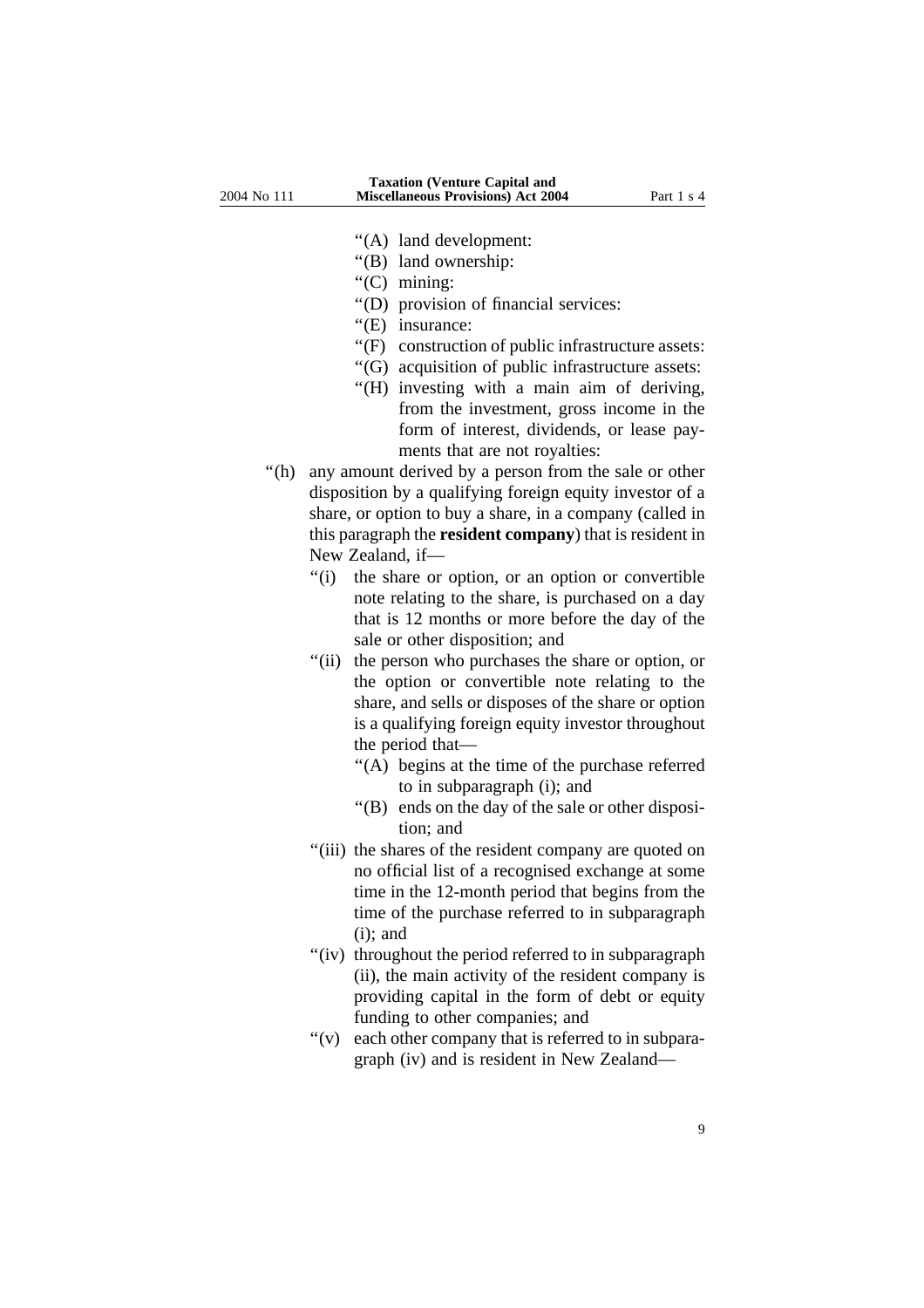| Part 1 s 4 | <b>Miscellaneous Provisions) Act 2004</b><br>2004 No 111                                          |
|------------|---------------------------------------------------------------------------------------------------|
|            |                                                                                                   |
|            | "(A) does not have, as a main activity, an activ-                                                 |
|            | ity that is referred to in paragraph                                                              |
|            | $(g)(iv)(A)$ to $(C)$ and $(E)$ to $(G)$ ; and                                                    |
|            | " $(B)$<br>does not have, as a main activity, an activ-                                           |
|            | ity that is referred to<br>in paragraph                                                           |
|            | $(g)(iv)(D)$ or $(H)$ and is not the provision of                                                 |
|            | capital to other companies; and                                                                   |
|            | " $(C)$<br>does not provide capital, directly or indi-                                            |
|            | rectly, to a company that is resident in New                                                      |
|            | Zealand and has, as a main activity, an                                                           |
|            | activity that is referred to in paragraph                                                         |
|            | $(g)(iv)(A)$ to $(C)$ and $(E)$ to $(G)$ ; and                                                    |
|            | " $(D)$<br>does not provide capital, directly or indi-                                            |
|            | rectly, to a company that is resident in New                                                      |
|            | Zealand and has, as a main activity, an                                                           |
|            | activity that is referred to in paragraph                                                         |
|            | $(g)(iv)(D)$ or $(H)$ and is not the provision of                                                 |
|            | capital to other companies; and                                                                   |
|            | "(vi) each other company that is referred to in subpara-                                          |
|            | graph (iv) and is not resident in New Zealand                                                     |
|            | does not provide capital, directly or indirectly, to                                              |
|            | a company that is resident in New Zealand and                                                     |
|            | has, as a main activity, an activity that is referred                                             |
|            | to in paragraph $(g)(iv)(A)$ to $(H)$ ; and                                                       |
|            | "(vii) for each other company that is referred to in sub-                                         |
|            | paragraph (iv), there is a time in the period                                                     |
|            | referred to in subparagraph (ii) at which-                                                        |
|            | "(A) the shares of the other company are quoted                                                   |
|            | on no official list of a recognised exchange;                                                     |
|            | and                                                                                               |
|            | "(B) the shares of the resident company are                                                       |
|            | quoted on no official list of a recognised                                                        |
|            | exchange."                                                                                        |
| (2)        | In section CB $2(4)$ , after the definition of <b>pleasure craft</b> , the<br>following is added: |
|            | "qualifying foreign equity investor means a person who is                                         |
|            | not resident in New Zealand and who is one or more of the                                         |
|            | following:                                                                                        |
|            | "(a)<br>a person who-                                                                             |
|            |                                                                                                   |

**Taxation (Venture Capital and**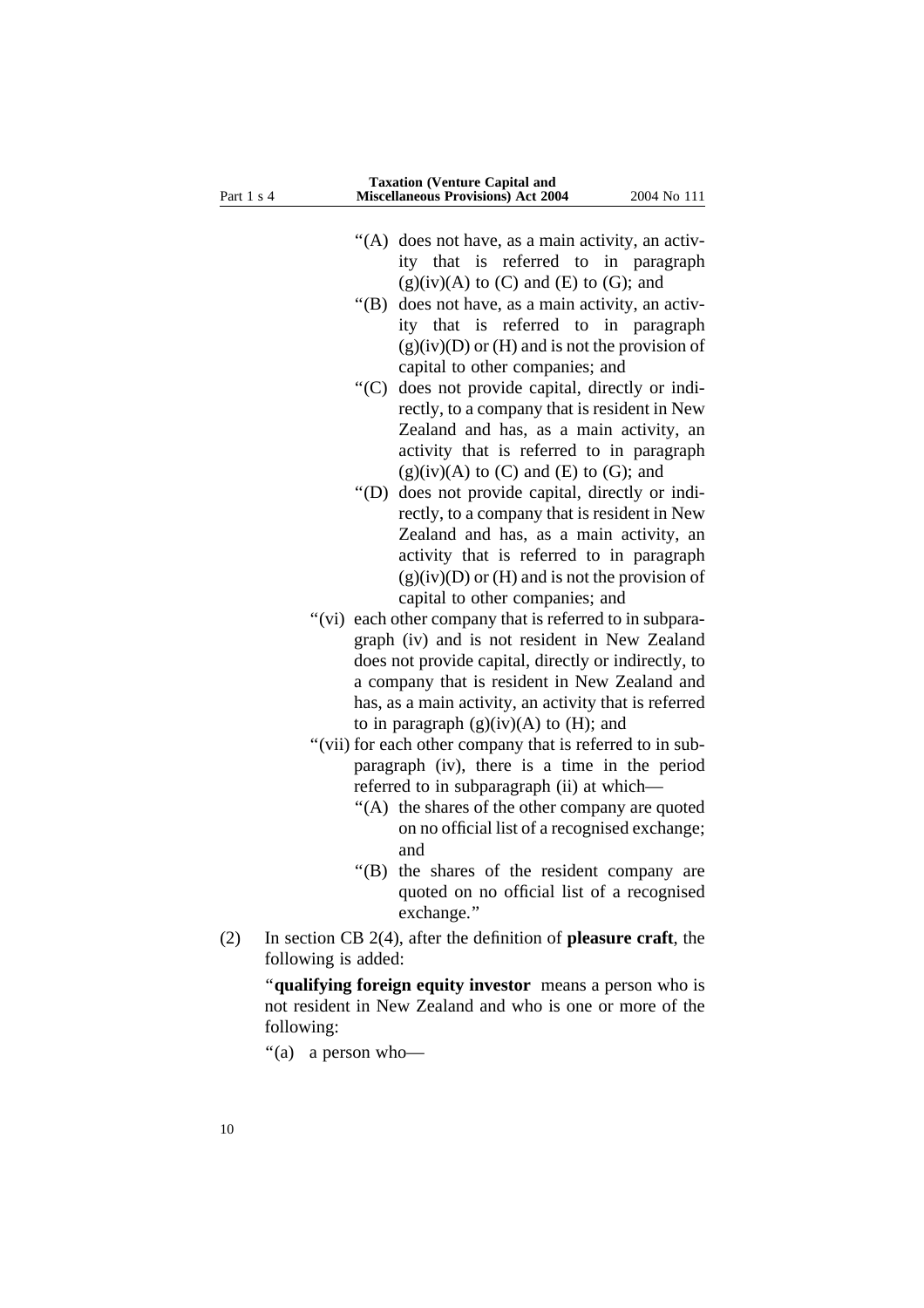- "(i) is resident in a territory that is approved for the purpose of this definition by the Governor-General by an Order in Council; and
- "(ii) is not part of an unincorporated body that satisfies paragraph  $(b)(i)$  to  $(v)$ ; and
- "(iii) is not a legal entity that satisfies paragraph  $(c)(i)$ to (iii); and
- "(iv) is treated by the taxation laws of the territory referred to in subparagraph (i), or by the taxation laws of a part of the territory, as the person who derives the proceeds from a sale or other disposition of shares or options that are held by the person; and
- "(v) is not a person who-
	- ''(A) would, under this Act and in the absence of section CB  $2(1)(g)$  and (h), be subject to tax on an amount derived from a sale or other disposition of shares or options to which section CB  $2(1)(g)$  or (h) would apply; and
	- ''(B) would in any circumstances, under the taxation laws of the territory referred to in subparagraph (i) or under the taxation laws of part of the territory, be entitled to receive from the government of the territory or of the part of the territory a financial benefit in the form of a payment, credit, rebate, forgiveness or other compensation for a payment of the tax referred to in subsubparagraph (A):
- "(b) a person who is a non-resident and is part of an unincorporated body that—
	- "(i) is established under the laws of a territory that is approved for the purpose of this definition by the Governor-General by an Order in Council or under the laws of a part of such a territory; and
	- "(ii) consists of persons who include the person (called in this paragraph **partners**); and
	- ''(iii) is treated by the taxation laws of the territory, or by the taxation laws of a part of the territory, as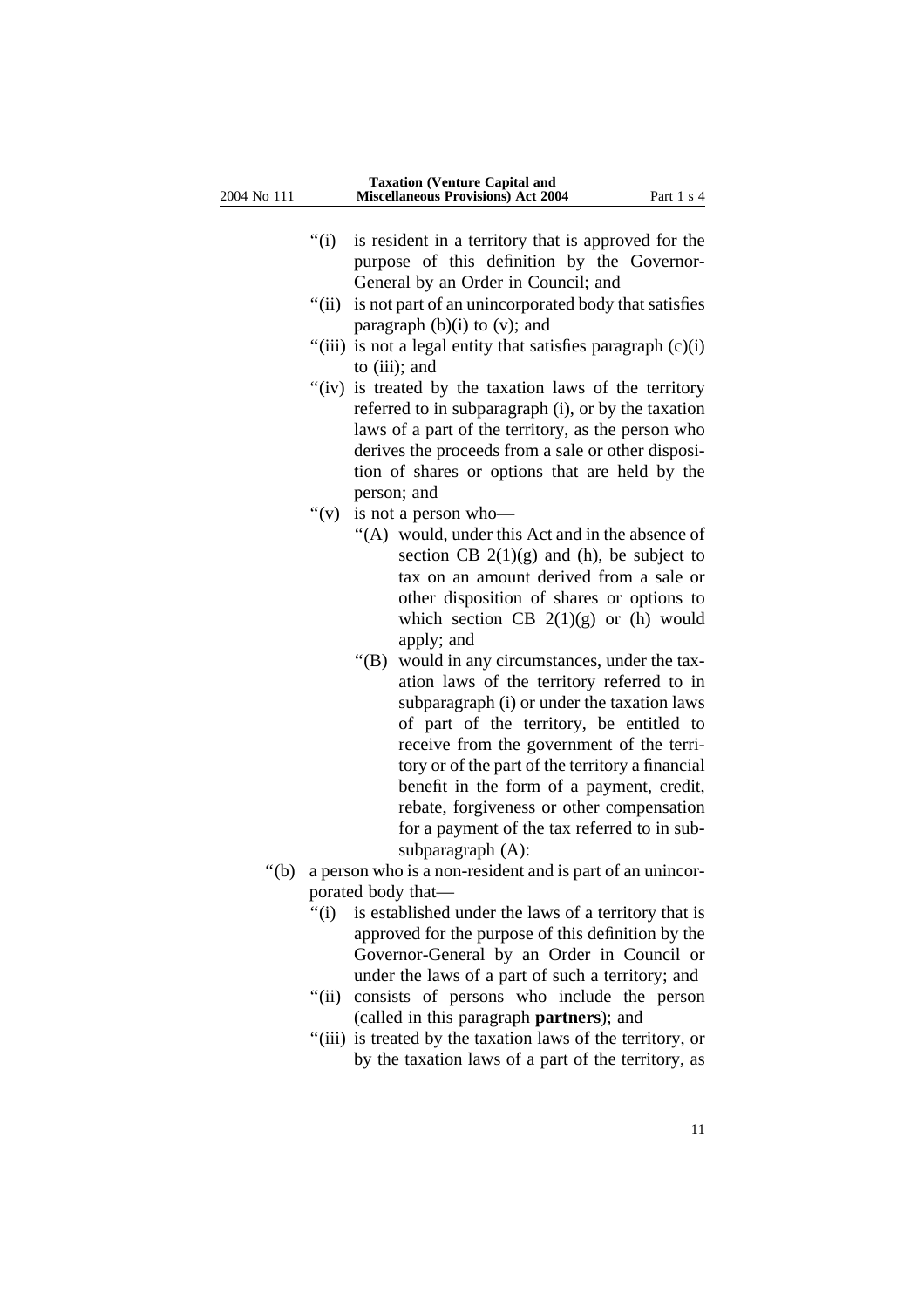not being subject to a tax on income other than as a body that handles income of the partners; and

- "(iv) has at least 1 partner (called in this paragraph a **general partner**) who is liable for all debts of the unincorporated body and who has significant involvement in, and control of, the business activities of the unincorporated body; and
- "(v) has at least 1 partner (called in this paragraph a **special partner**) whose liability for debts of the unincorporated body is limited and who has limited involvement in, and control of, the business activities of the unincorporated body; and
- "(vi) does not have a general partner who is not resident in a territory that is approved for the purpose of this definition by the Governor-General by an Order in Council; and
- ''(vii) does not have a partner who—
	- ''(A) has, when treated as holding the interests of any person who is associated with the partner under section OD 8(1), an interest of 10% or more in the capital of the unincorporated body; and
	- ''(B) is resident in a territory that is not approved for the purpose of this definition by the Governor-General by an Order in Council; and
- "(viii) does not have a partner who, when treated as holding the interests of any person who is associated with the partner under section OD 8(1), has an interest of 10% or more in the capital of the unincorporated body and—
	- ''(A) would, under this Act and in the absence of section CB  $2(1)(g)$  and (h), be subject to tax on an amount derived from a sale or other disposition of shares to which section CB  $2(1)(g)$  or (h) would apply; and
	- ''(B) would in any circumstances, under the taxation laws of the territory in which the partner is resident or under the taxation laws of part of the territory, be entitled to receive from the government of the territory or of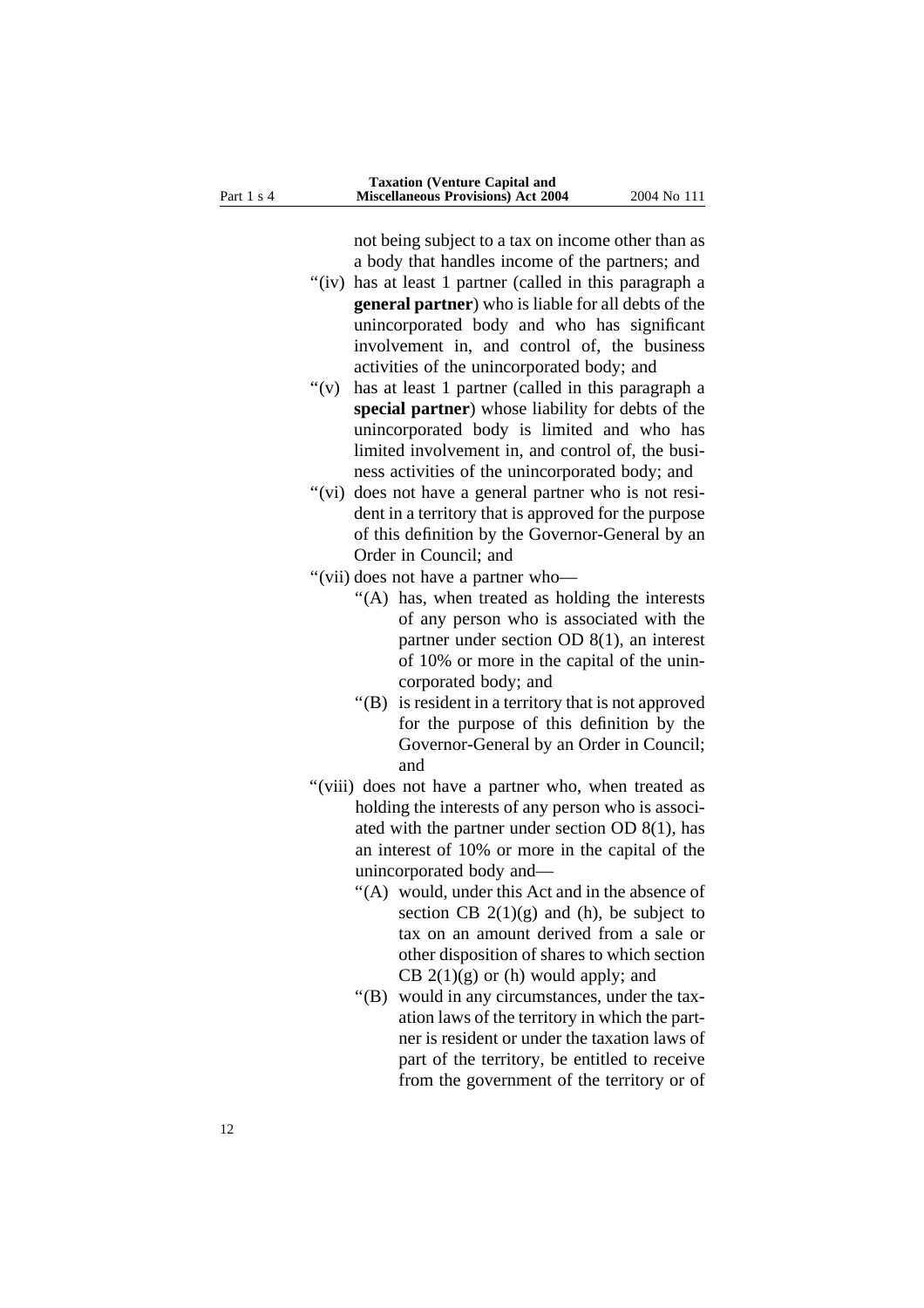the part of the territory a financial benefit in the form of a payment, credit, rebate, forgiveness or other compensation for a payment of the tax referred to in subsubparagraph (A):

- ''(c) a person who—
	- "(i) is established as a legal entity under the laws of a territory that is approved for the purpose of this definition by the Governor-General by an Order in Council or under the laws of a part of such a territory; and
	- ''(ii) has persons (called in this paragraph **members**) who hold interests in the capital of the legal entity and who are entitled to shares of the income of the legal entity; and
	- "(iii) is treated by the taxation laws of the territory referred to in subparagraph (i), or by the taxation laws of the part of the territory, as not being subject to a tax on income other than as a body that handles income of the members; and
	- "(iv) is resident in no territory that has laws that treat the legal entity as being subject to a tax on income other than as a body that handles income of the members; and
	- ''(v) does not have a member who—
		- ''(A) has, when treated as holding the interests of any person who is associated with the member under section OD 8(1), an interest of 10% or more in the capital of the legal entity; and
		- ''(B) is not resident in a territory that is approved for the purpose of this definition by the Governor-General by an Order in Council; and
	- "(vi) does not have a member who, when treated as holding the interests of any person who is associated with the member under section OD 8(1), has an interest of 10% or more in the capital of the legal entity and who—
		- ''(A) would be entitled to receive an amount derived from a sale or other disposition, to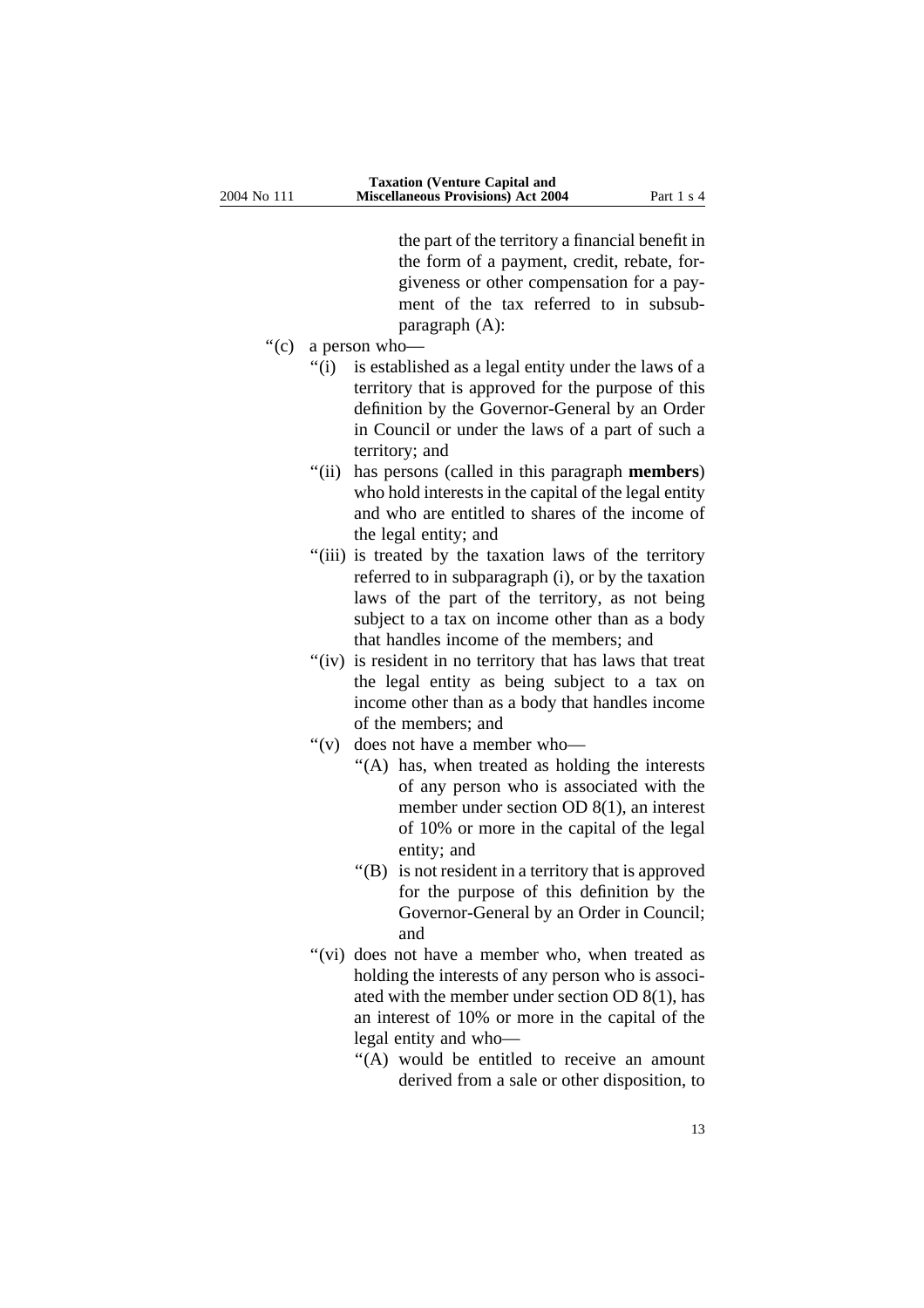which section CB  $2(1)(g)$  or (h) would apply, of shares or options held by the legal entity; and

- ''(B) would receive an amount referred to in subsubparagraph (A) that, in the absence of section CB  $2(1)(g)$  and (h), would have been reduced by a tax imposed by this Act on the amount or on the proceeds of the sale or other disposition in the hands of the legal entity; and
- ''(C) would in any circumstances, under the taxation laws of the territory in which the member is resident or under the taxation laws of part of the territory, be entitled to receive from the government of the territory or of the part of the territory a financial benefit in the form of a payment, credit, rebate, forgiveness or other compensation for the reduction referred to in subsubparagraph (B).''
- (3) After section CB 2(5), the following is added:
- $\degree$ (6) For the purpose of subsection (1)(g) and (h) and the definition of **qualifying foreign equity investor** in subsection (4), whether a person is resident in a territory other than New Zealand is determined—
	- ''(a) in the presence of a double tax agreement between New Zealand and the territory that is in force under the terms of the double tax agreement, under the double tax agreement:
	- ''(b) in the absence of a double tax agreement between New Zealand and the territory that is in force under the terms of the double tax agreement, under the laws of the territory.
- ''(7) The Governor-General may, from time to time by Order in Council—
	- "(a) approve a territory for the purpose of the definition of **qualifying foreign equity investor** in subsection (4):
	- ''(b) withdraw the approval of a territory for the purpose of the definition of **qualifying foreign equity investor** in subsection (4).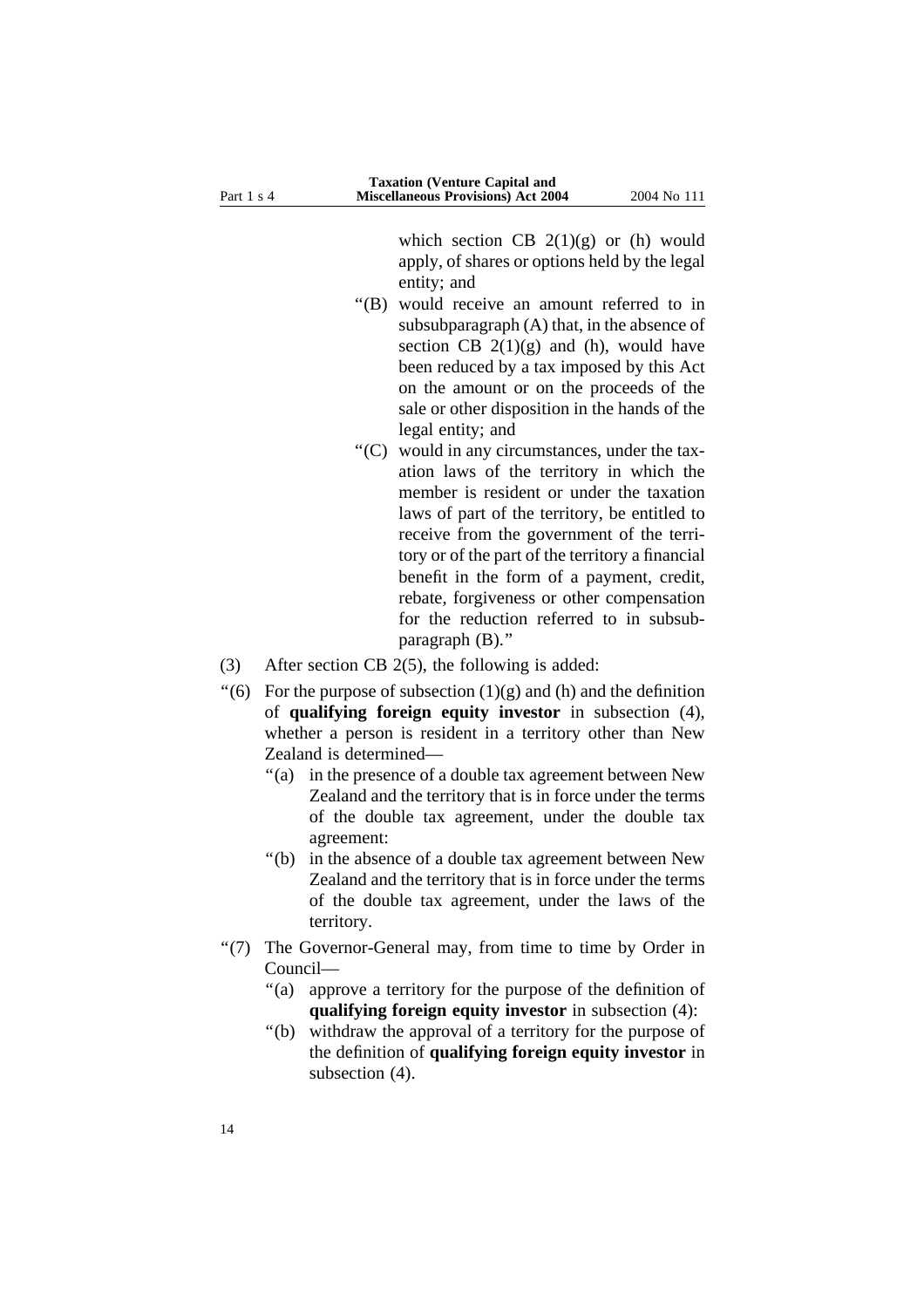- ''(8) An Order in Council under subsection (7) may—
	- ''(a) come into force on a date that is not earlier than 1 April 2004:
	- ''(b) apply for income years that do not precede the 2004–05 income year.''

#### **5 Other exempt income**

- (1) After section CB  $9(g)$ , the following is inserted:
	- "(gb) any amount derived from providing a standard-cost household service if—
		- ''(i) the amount does not exceed the total amount of the costs that, under a determination of the Commissioner under section 91AA of the Tax Administration Act 1994, may be treated as being incurred by the taxpayer in deriving the amount; and
		- "(ii) the taxpayer, in calculating the taxpayer's income tax liability for the income year, elects to include in the taxpayer's annual allowable deductions no amount that, in the absence of this paragraph, would be an allowable deduction incurred by the taxpayer in providing the standard-cost household service:".
- (2) Subsection (1) applies for the 2003–04 and subsequent income years.

#### **6 Meaning of term ''dividends''**

- (1) Section CF  $2(1)(i)$  is replaced by the following:
	- ''(i) all distributions by a unit trust to a unit holder and all other payments to and transactions with a unit holder, in relation to the unit holder's interest in the unit trust, that—
		- "(i) would be dividends if made to or with a shareholder in relation to shares in a company; and
		- "(ii) are not the transfer to the unit holder of money or property referred to in paragraph (ib):
	- "(ib) money or property, of a unit trust that is a foreign company, in which a beneficial interest vests absolutely in a unit holder:''.
- (2) After section CF  $2(6)(a)$ , the following is inserted: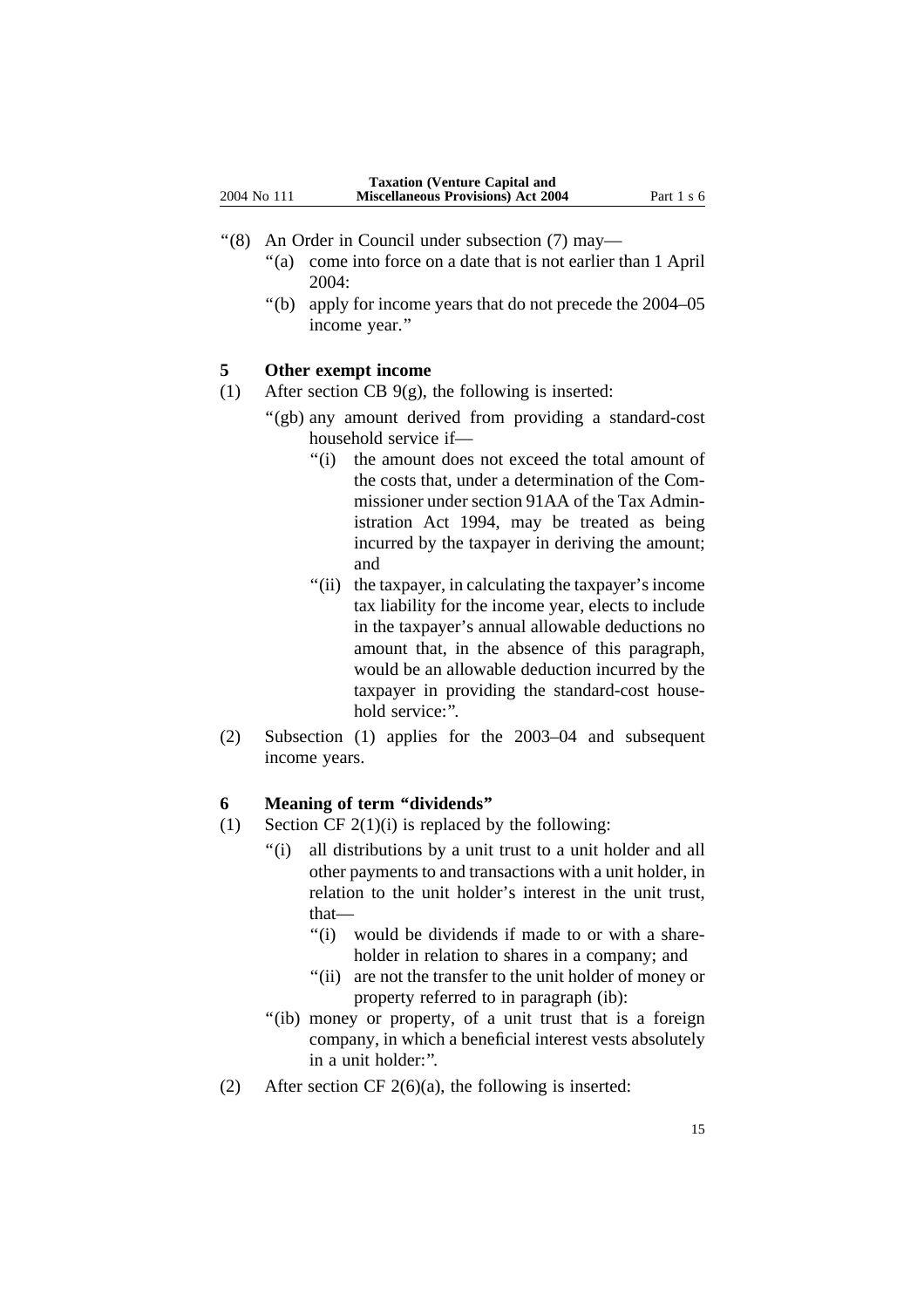- "(ab) a taxable bonus issue, within the meaning of paragraph (c) of the definition of that term, is the value of the money or property in which a beneficial interest would have vested in the unit holder if the taxable bonus issue had not been made; and''.
- (3) Subsections (1) and (2) apply for beneficial interests that vest on or after the day on which this Act receives the Royal assent.

#### **7 Exclusions from term dividends**

- (1) Section CF  $3(2)(c)(ii)$  is replaced by the following:
	- "(ii) the available subscribed capital per share will be deemed to be equal to—
		- ''(A) the value of the money or property in which a beneficial interest would have vested in the shareholder had the share not been issued, if the share is a taxable bonus issue within the meaning of paragraph (c) of the definition of that term; or
		- ''(B) the amount paid to the trust in respect of the issue of the share, if subsubparagraph (A) does not apply.''
- (2) Subsection (1) applies for shares that are issued on or after the day on which this Act receives the Royal assent.

#### **8 Election whether bonus issue taxable**

In the words before section CF  $8(a)$ , "or a distribution that satisfies paragraph (c) of the definition of **taxable bonus issue**" is inserted after "bonus issue in lieu".

#### **9 Branch equivalent income calculation**

- (1) In section CG 11(7), ", DO 4B, DO 4C, DO 4D," is inserted after ''DO 4''.
- (2) Subsection (1) applies for the 2003–04 and subsequent income years.

#### **10 Cases where assessable income calculation cannot be undertaken**

In the heading to section CG 25, ''**assessable income**'' is replaced by ''**foreign attribution**''.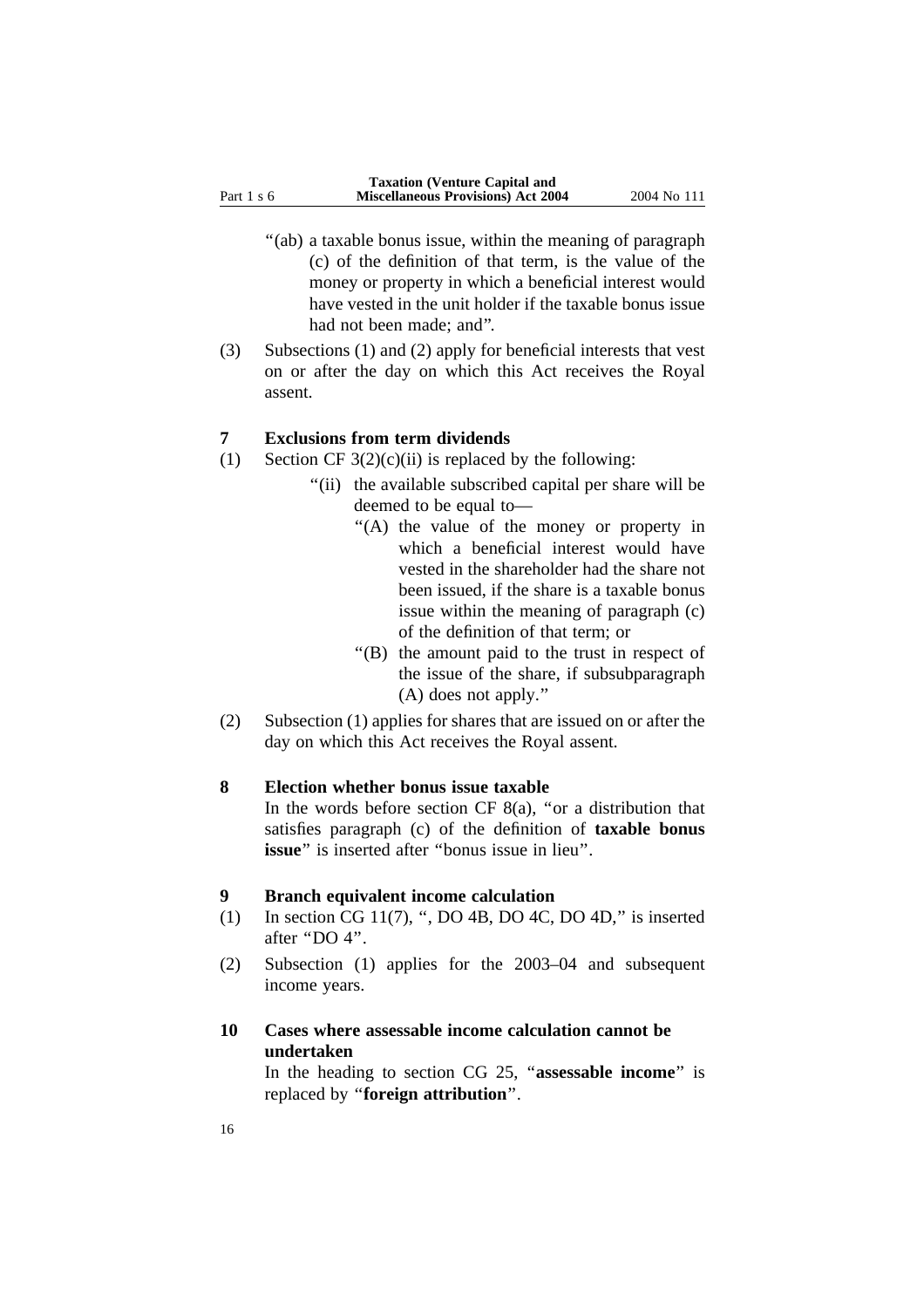- **11 Certain withdrawal amounts are gross income of superannuation fund**
- (1) In section CL  $4(2)$ 
	- (a) the formula is replaced by the following:

 $\frac{0.05}{\text{tax rate}} \times$  (withdrawal – other contributions)"

(b) after ''where—'', the following is inserted:

''**withdrawal** is the amount withdrawn

''**other contributions** is the part, if any, of the amount withdrawn that the trustee of the superannuation fund establishes is not employer contributions to superannuation savings''.

- (2) Section CL 4(6) is omitted.
- (3) Subsections (1) and (2) apply to a withdrawal from a superannuation fund that is made on or after 14 September 2000.

#### **12 Exception for withdrawal when member ceases employment**

Section CL 8(2) is replaced by the following:

- ''(2) Subsection (3) applies for a withdrawal if, when the member ceases employment with the employer—
	- ''(a) the member has been in employment throughout the period (called in this subsection and subsection (2B) the **minimum employment period**) that—
		- "(i) begins on the 1st day of the 2nd-to-last of the income years that end on or before the day on which the member ceases employment; and
		- "(ii) ends on the day on which the member ceases employment; and
	- ''(b) the employer or another employer has made, on behalf of the member, specified superannuation contributions that—
		- ''(i) have been made to the superannuation fund or to another superannuation fund that has transferred to the superannuation fund, whether directly or indirectly, the funds relating to the member; and
		- "(ii) have not been part of a withdrawal, other than as a result of a transfer between superannuation funds that is referred to in subparagraph (i); and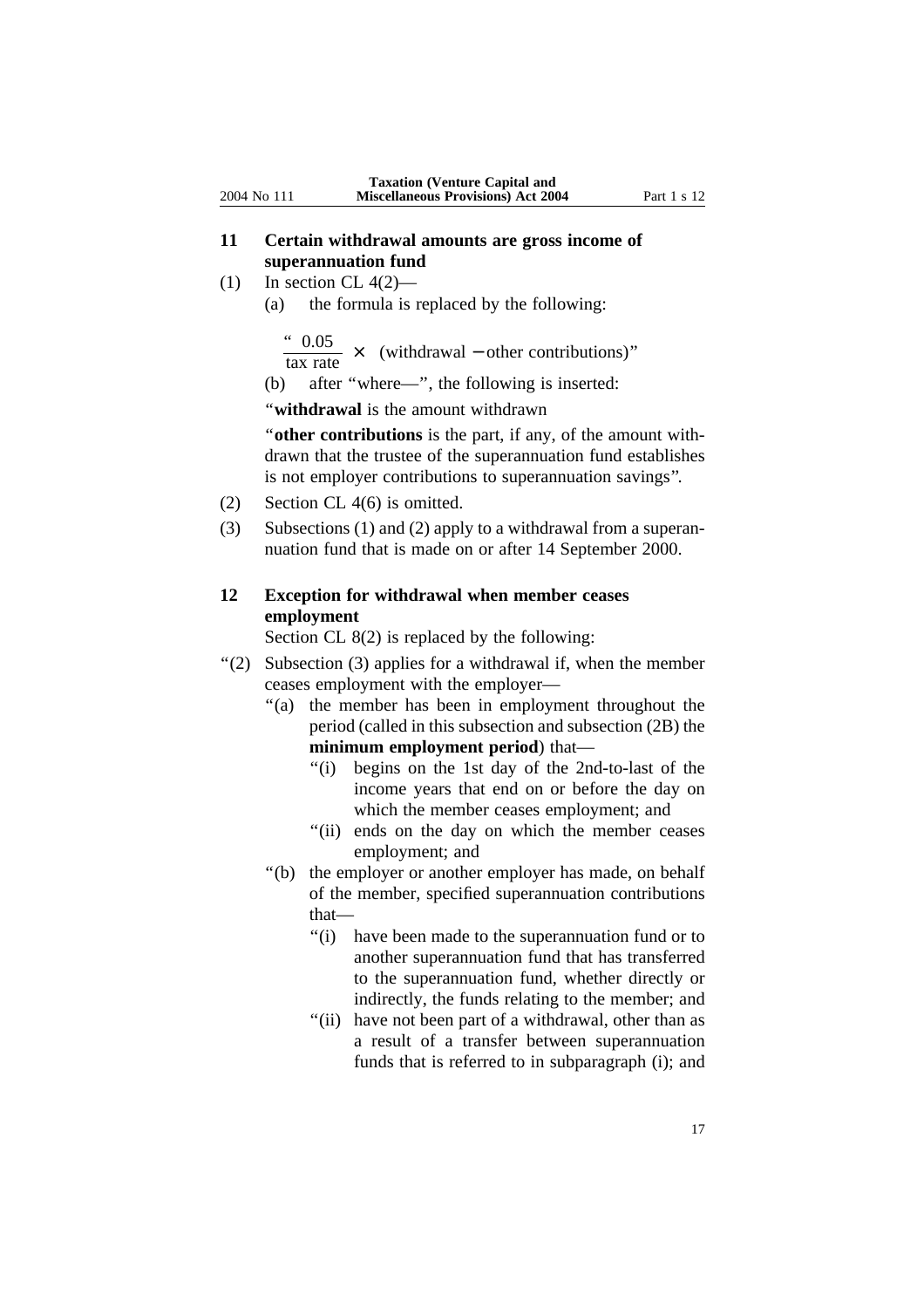- ''(c) the specified superannuation contributions that are part of the withdrawal—
	- ''(i) satisfy subsection (2B):
	- "(ii) do not include employer contributions to superannuation savings that exceed the amount found by multiplying \$5,000 by the number of income years for which the specified superannuation contributions were made on behalf of the member.
- ''(2B)Specified superannuation contributions that are made on behalf of a member satisfy this subsection if—
	- ''(a) the contributions have been made for all or part of the minimum employment period and—
		- ''(i) have not, for each of the complete income years in the minimum employment period, been 150% or more of the specified superannuation contributions made on behalf of the member in the previous income year; and
		- "(ii) do not, for the income year in which the member ceases employment, have an annualised value that is 150% or more of the specified superannuation contributions made on behalf of the member in the previous income year:
	- ''(b) the contributions have been made for all or part of the minimum employment period and the Commissioner considers that the contributions made by each employer are—
		- "(i) consistent in size and frequency with the specified superannuation contributions made by the employer on behalf of other employees in comparable positions; and
		- "(ii) consistent in size and frequency during the period or periods to which the specified superannuation contributions relate.''

#### **13 Expenditure relating to determination of liability to tax**

In section DJ  $5(4)$ , in paragraph (b)(i) of the definition of **goods and services tax payable**, ''section 27(6)'' is replaced by "section 51B".

#### **14 Patent expenses**

- (1) Before section DJ 6(1), the following is inserted:
- 18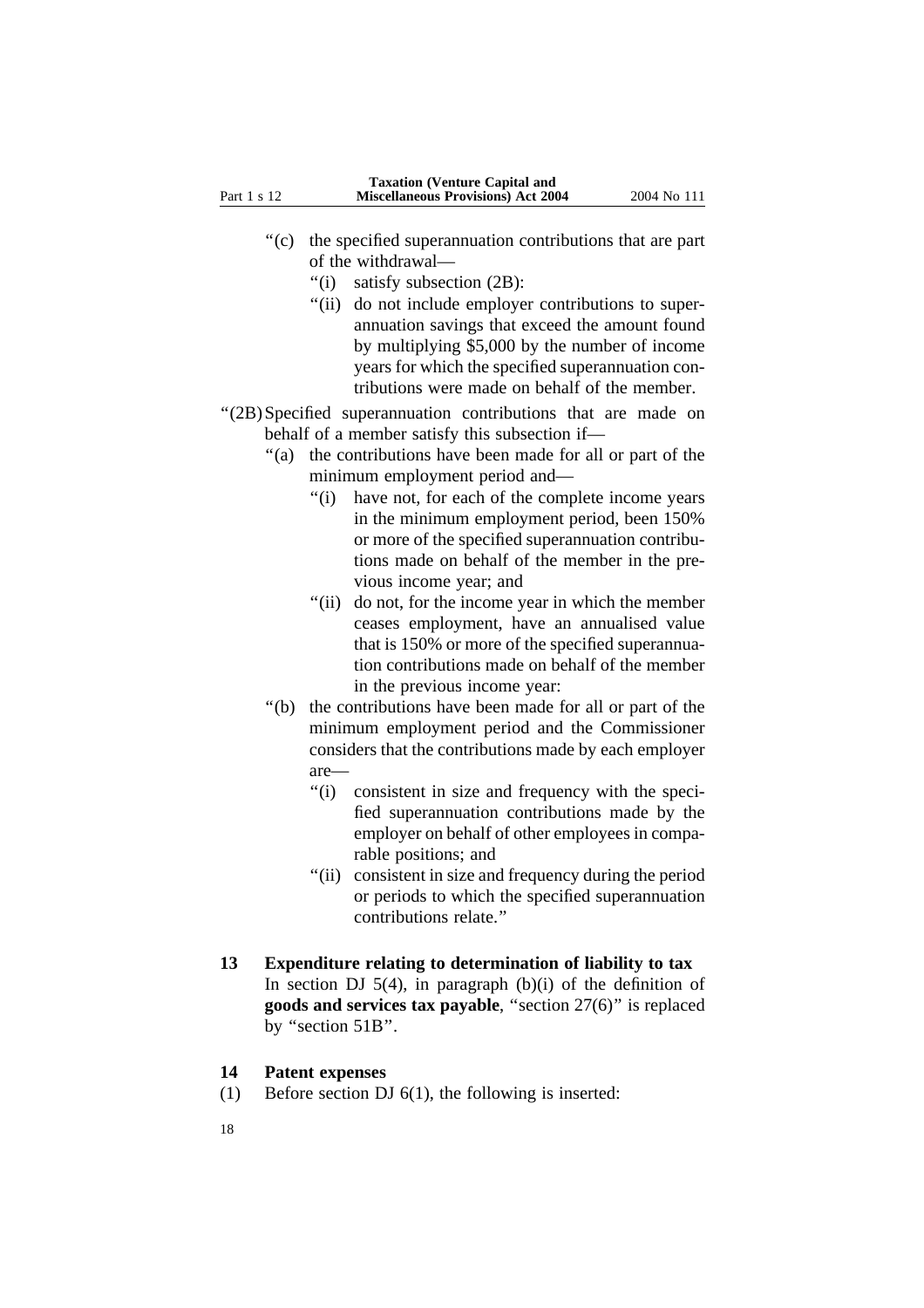- "(1A) A taxpayer who applies for the grant of a patent and is refused the grant or withdraws the application is allowed, in the income year of the refusal or withdrawal, a deduction for expenditure—
	- "(a) that the taxpayer incurs in relation to the application; and
	- ''(b) that would have been part of the cost of fixed life intangible property if the application had been granted; and
	- ''(c) for which the taxpayer is not allowed a deduction under another provision.''
- (2) Subsection (1) applies for applications of a taxpayer that are refused or withdrawn in the 2004–05 and subsequent income years.

#### **15 New section DJ 11B inserted**

After section DJ 11, the following is inserted:

''DJ 11B **Expenditure incurred by company in respect of dividend from foreign company**

Despite section BD  $2(2)(b)$ , a company that incurs expenditure in deriving a dividend that is exempt income of the company under section CB 10(1) is allowed a deduction of—

- "(a) the amount of expenditure, if the company is not a conduit tax relief company:
- ''(b) the amount calculated using the following formula if the company is a conduit tax relief company:

$$
a \times (1 - b)
$$

where—

- a is the amount of the expenditure incurred by the company in deriving the dividend
- b is the fraction of the company's shareholders that are not resident in New Zealand, as calculated under section NH 7(2) and (4)."

### **16 New section DJ 14B inserted**

(1) After section DJ 14, the following is inserted: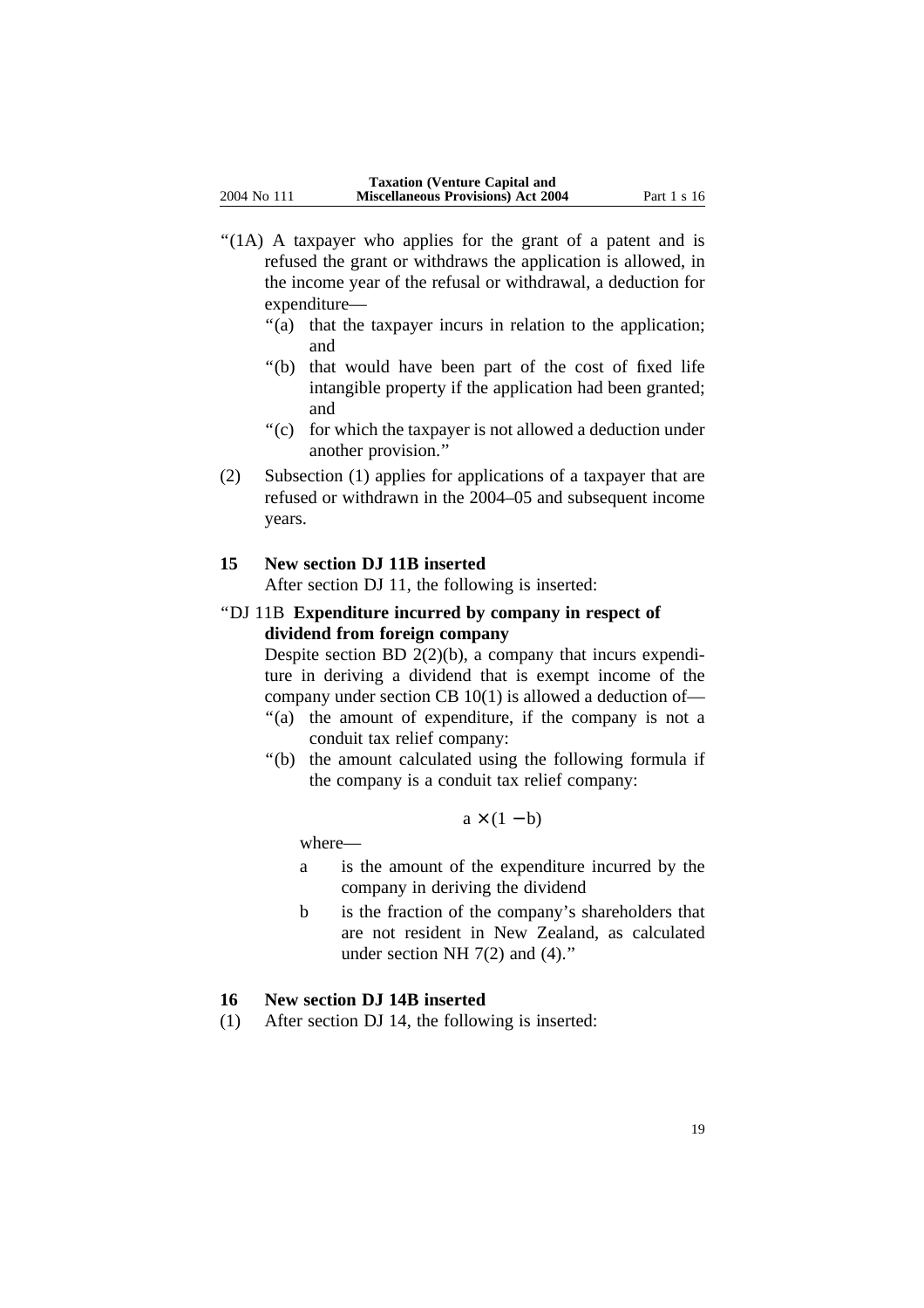#### ''DJ 14B **Expenditure on unsuccessful application for resource consent**

A taxpayer who applies for the grant of a resource consent under the Resource Management Act 1991 and is refused the grant or withdraws the application is allowed, in the income year of the refusal or withdrawal, a deduction for expenditure—

- "(a) that the taxpayer incurs in relation to the application; and
- ''(b) that would have been part of the cost of a resource consent that is depreciable property if the application had been granted; and
- ''(c) for which the taxpayer is not allowed a deduction under another provision.''
- (2) Subsection (1) applies for applications of a taxpayer that are refused or withdrawn in the 2004–05 and subsequent income years.

#### **17 Expenditure on land improvements used for farming or agriculture**

- (1) In section DO 4—
	- (a) in subsection (1), ''Subject to sections DO 4B, DO 4C and DO 4D," is inserted before "Any taxpayer":
	- (b) in subsection (2), ''Subject to sections DO 4B, DO 4C and DO 4D," is inserted before "Any taxpayer":
	- (c) in subsection (4), ''vines or trees'' is replaced by ''nonlisted horticultural plants''.
- (2) Subsection (1) applies for the 2003–04 and subsequent income years.

### **18 New sections DO 4B to DO 4D inserted**

- (1) After section DO 4, the following are inserted:
- ''DO 4B **Accounting for expenditure on listed horticultural plants under sections DO 4C and DO 4D**
- $\degree$ (1) In this section and sections DO 4C and DO 4D—

"**planting** for a taxpayer and an income year means 1 or more listed horticultural plants that are involved in the business of the taxpayer during the income year and for which the taxpayer must account under sections DO 4C and DO 4D, for the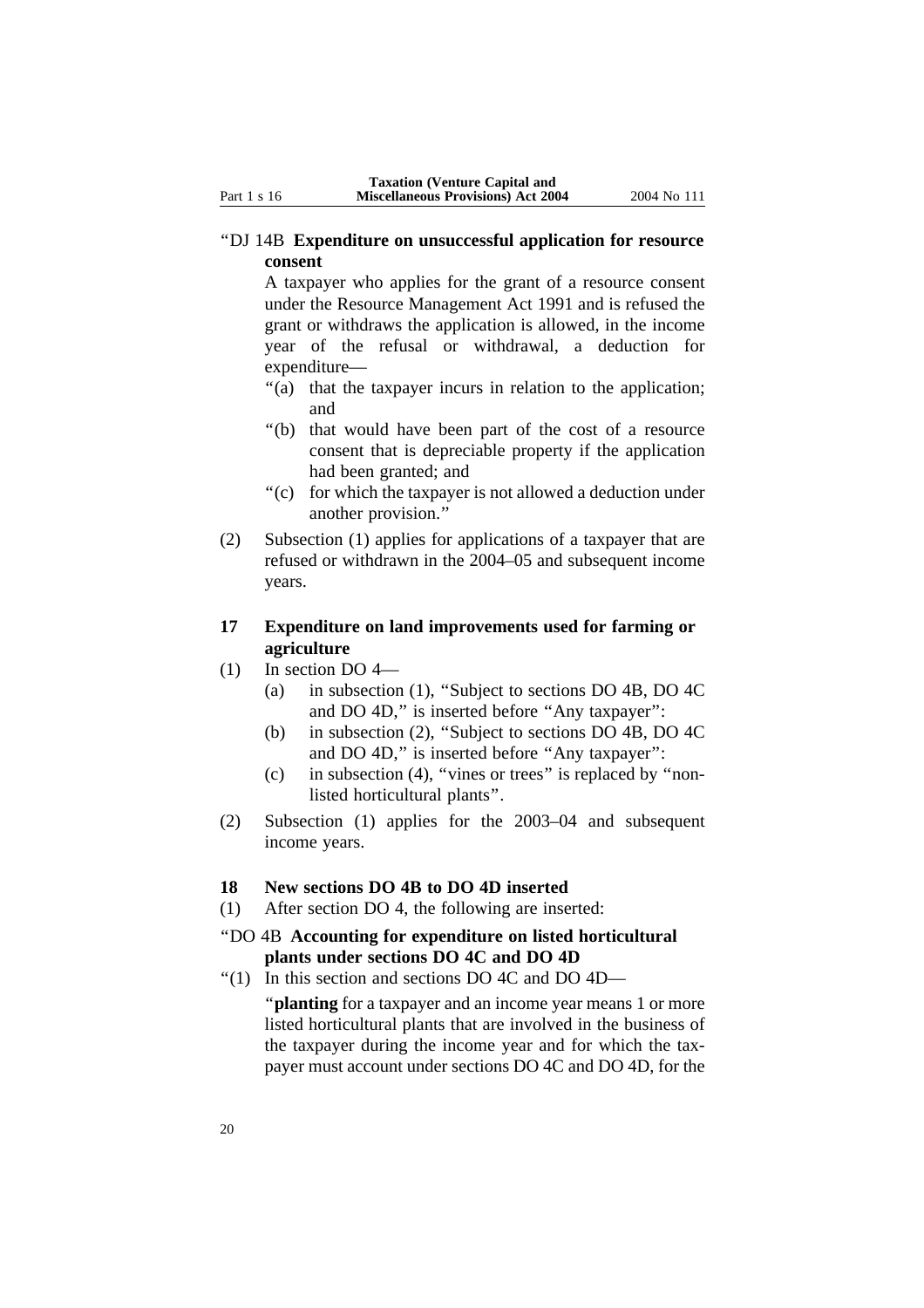income year, separately from other listed horticultural plants, if any, that are involved in the business of the taxpayer

"**plot** means the land occupied by the listed horticultural plants in a planting

''**replaced area fraction** for a planting and an income year means the amount calculated using the formula—

$$
\frac{a}{b} \times 100\%
$$

where—

- a is the area, at the end of the income year, of the part of the plot on which listed horticultural plants in the planting are planted or regrafted during the income year as replacement plants
- b is the total area, at the end of the income year, of the plot.
- $\degree$ (2) Subject to subsection (3), a taxpayer to whom section DO 4C applies and who has had an allowable deduction under section DO 4D for either or both of the 2 income years that immediately precede an income year must, for the income year and subsequent income years, account separately under sections DO 4C and DO 4D for the listed horticultural plants that—
	- "(a) the taxpayer acquires in the income year; and
	- ''(b) benefit the business of the taxpayer in the income year; and
	- ''(c) are not replacement plants.
- ''(3) A taxpayer to whom section DO 4C applies and who has had no allowable deduction under section DO 4D for listed horticultural plants for both of the 2 income years that immediately precede an income year may account under sections DO 4C and DO 4D for the listed horticultural plants as 1 planting for the income year and subsequent income years.

#### ''DO 4C **Expenditure on land—planting of listed horticultural plants**

- ''(1) This section applies to a taxpayer if—
	- "(a) the taxpayer carries on a farming or agricultural business (including a horticultural business) on land in New Zealand; and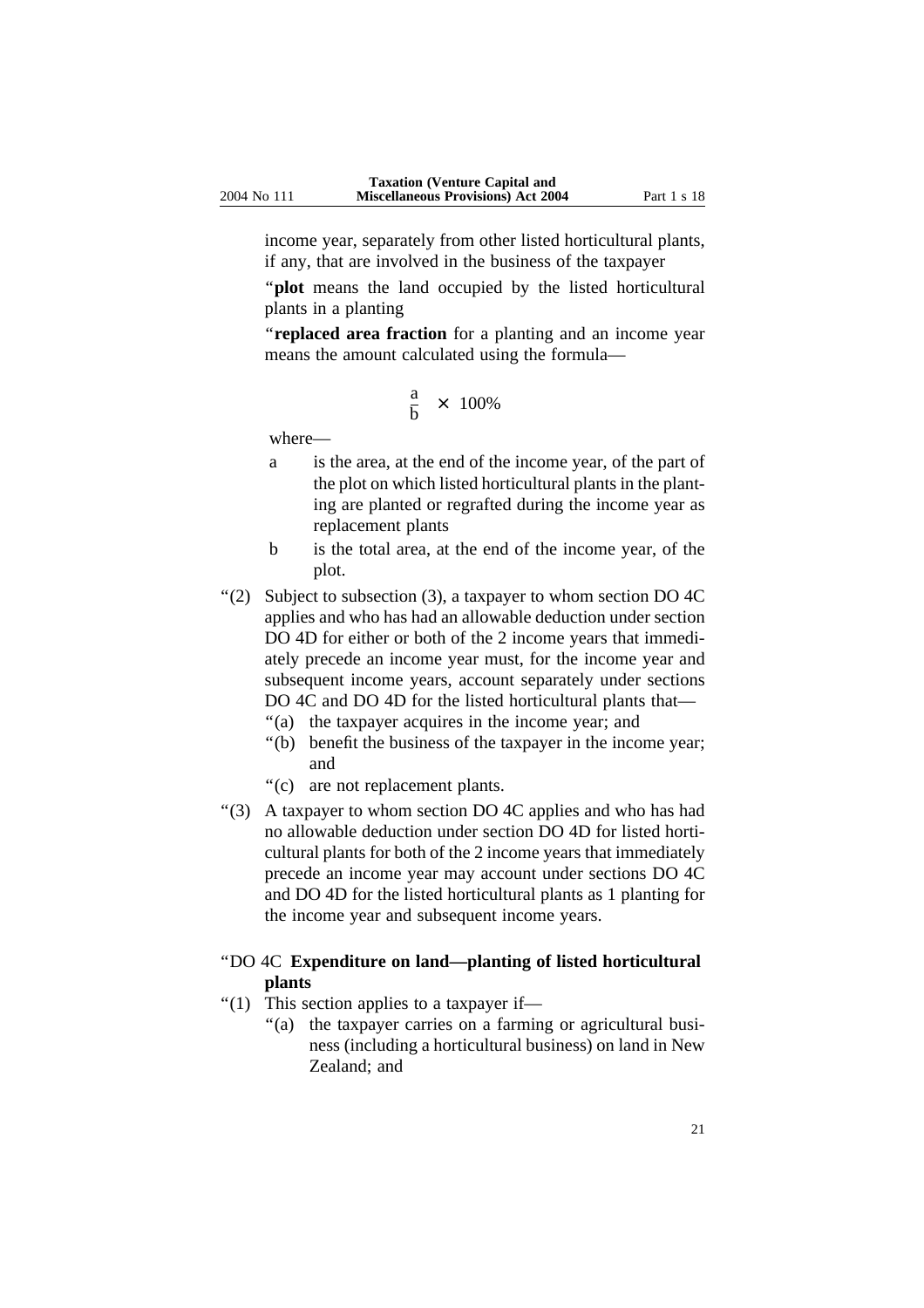- ''(b) the land is developed by the planting on the land of listed horticultural plants.
- "(2) Subject to subsection (3), in an income year in which the development of the land benefits the business, the taxpayer has an allowable deduction relating to expenditure incurred by the taxpayer, or by another person, in the development of the land.
- ''(3) The taxpayer does not have an allowable deduction under subsection (2) in an income year in which—
	- "(a) if the taxpayer owns the land, the taxpayer disposes of the land; or
	- ''(b) if the taxpayer does not own the land, the taxpayer ceases carrying on the business on the land.
- $''(4)$  Subject to subsections (5) and (6), the amount of the allowable deduction is calculated using the formula—

 $1.2 \times a \times b$ 

where—

- a is the percentage rate determined for the type of listed horticultural plant by the Commissioner under section 91AAB of the Tax Administration Act 1994
- b is the diminished value of the expenditure.
- ''(5) If a listed horticultural plant of the taxpayer ceases in an income year to exist or to be used in deriving gross income and the taxpayer has no allowable deduction under section DO 4D for the income year for expenditure incurred in replacing the listed horticultural plant, the taxpayer has an allowable deduction—
	- "(a) of the amount of the diminished value of the expenditure on the listed horticultural plant at the time that the listed horticultural plant ceases to exist or to be used in deriving income:
	- ''(b) for the income year.
- ''(6) A taxpayer who has an allowable deduction under section DO 4D for an income year for expenditure incurred on a replacement plant in a planting may, by taking a tax position in a tax return for the income year—
	- "(a) elect to increase the diminished value, at the end of the income year, of the expenditure on listed horticultural plants that are in the planting at the end of the income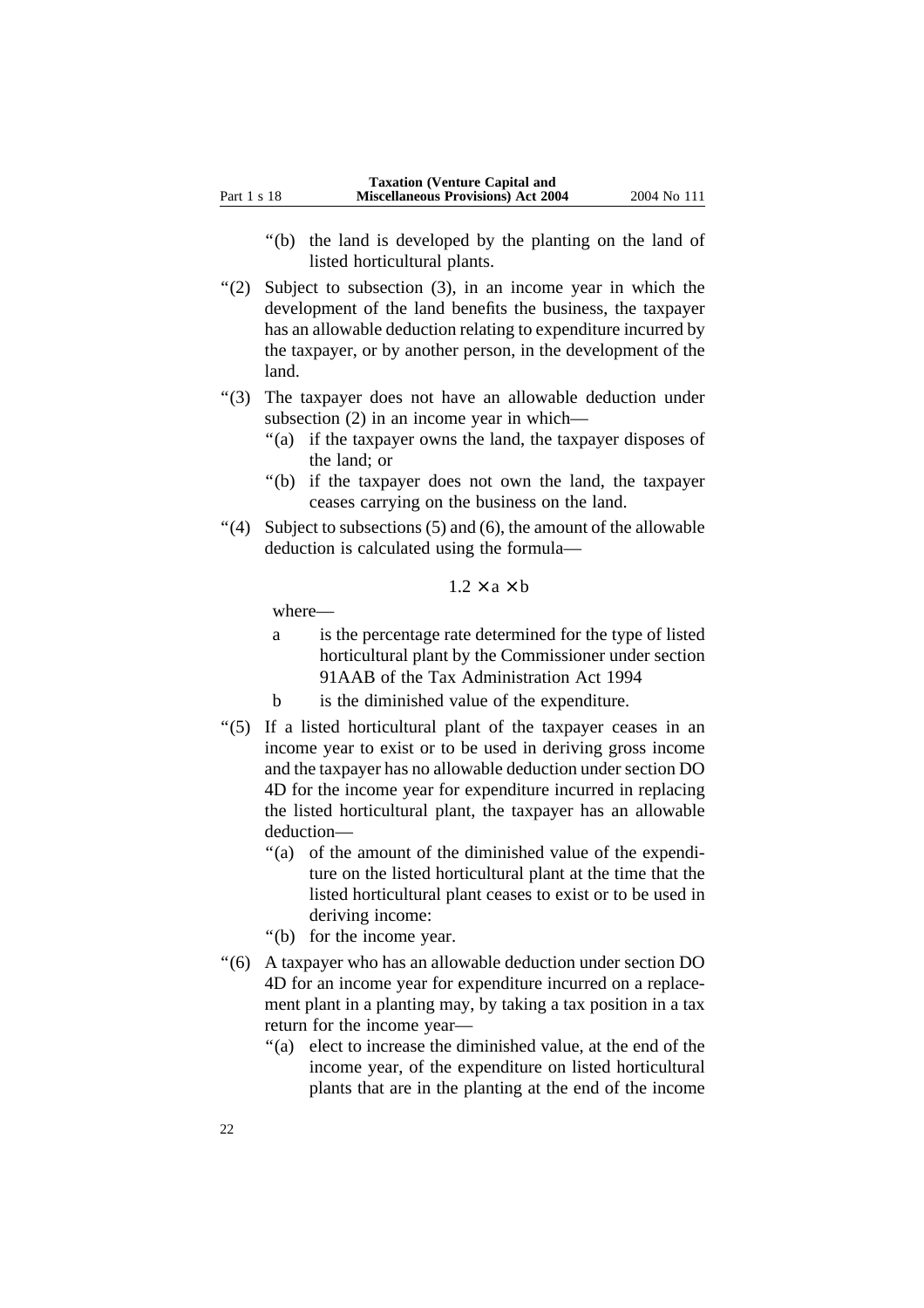year by the diminished value, immediately before the replacement, of the expenditure on a listed horticultural plant that is replaced; and

''(b) choose a method of making the increase referred to in paragraph (a).

#### ''DO 4D **Expenditure on land—horticultural replacement planting**

- ''(1) This section applies to a taxpayer who carries on a horticultural business on land in New Zealand and who, in an income year (called the **current income year**)—
	- ''(a) plants, or causes to be planted, on the land a listed horticultural plant as a replacement plant:
	- ''(b) regrafts, or causes to be regrafted, a listed horticultural plant on the land as a replacement plant.
- ''(2) The taxpayer has an allowable deduction for the current income year, of the amount given by one of subsections (3) and (4) for the expenditure incurred in the current income year by the taxpayer in replacing a listed horticultural plant if, in the current income year—
	- "(a) the replacement plant benefits the business; and
	- ''(b) the taxpayer does not dispose of the land on which the listed horticultural plant is cultivated; and
	- "(c) the taxpayer elects, by taking a tax position in a tax return for the current year, that this section apply to the expenditure.
- ''(3) For a taxpayer who has had no allowable deduction under this section for either or both of the 2 income years that immediately precede the current income year, the amount of the allowable deduction under subsection (2) for expenditure incurred in replacing a listed horticultural plant in a planting is calculated using the formula—

$$
c \times \frac{7.5\%}{d}
$$

where—

- c is the amount of the expenditure incurred by the taxpayer
- d is the greater of 7.5% and the replaced area fraction for the planting for the current year.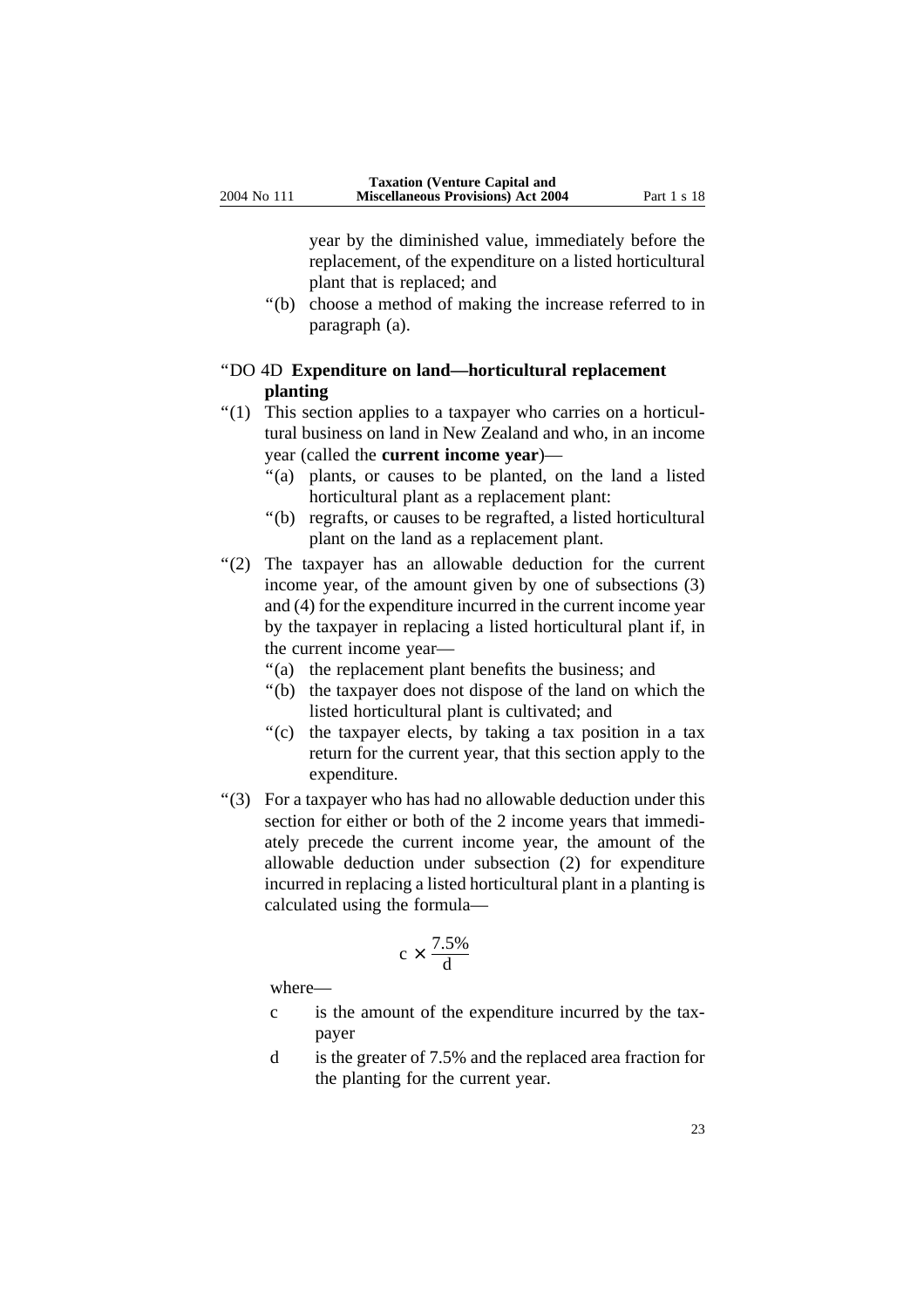''(4) For a taxpayer who has had an allowable deduction under this section for a planting for both of the 2 income years that immediately precede the current income year, the amount of the allowable deduction under subsection (2) for expenditure incurred in replacing a listed horticultural plant in the planting is the smaller of—

''(a) the amount that is calculated using the formula—

$$
c \times \frac{7.5\%}{d}
$$

where—

- c is the amount of the expenditure incurred by the taxpayer
- d is the greater of 7.5% and the replaced area fraction for the planting for the current year:
- ''(b) the amount that is calculated using the formula:

$$
c \times \frac{15\% - f - g}{e}
$$

where—

- c is the amount of the expenditure incurred by the taxpayer
- e is the replaced area fraction for the planting for the current year
- f is the smaller of 7.5% and the replaced area fraction for the planting for the earlier of the 2 income years that immediately precede the current year
- g is the smaller of 7.5% and the replaced area fraction for the planting for the later of the 2 income years that immediately precede the current year.''
- (2) Subsection (1) applies for the 2003–04 and subsequent income years.

## **19 Amalgamated company entitled to deductions for farming, agriculture, and aquaculture expenditure**

(1) In section DO 8(c), ''or section DO 5'' is replaced by '', DO 4C, DO 4D or DO 5''.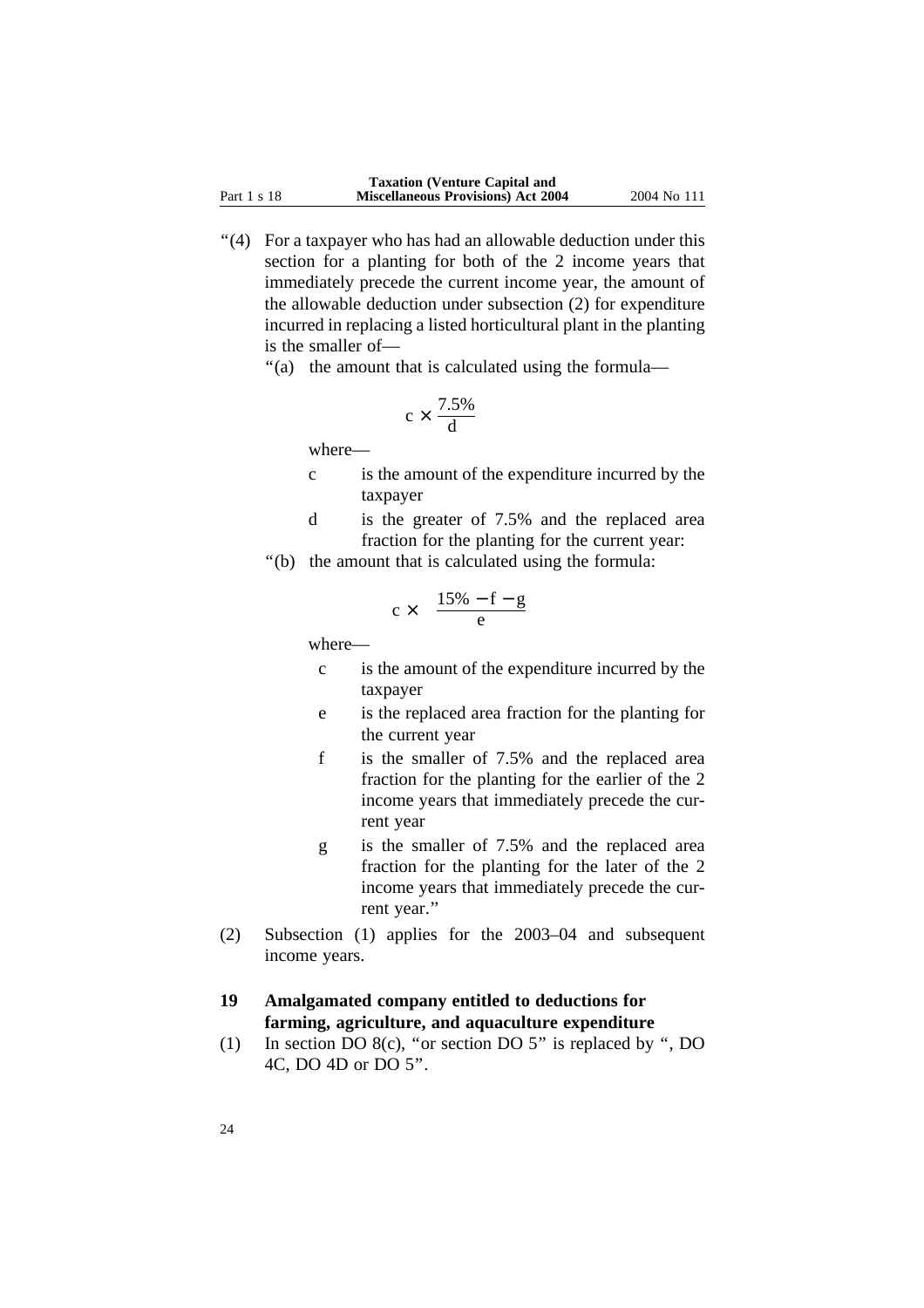(2) Subsection (1) applies for the 2003–04 and subsequent income years.

#### **20 Accrual expenditure**

- (1) Section EF  $1(5)(a)$  is replaced by the following:
	- ''(a) where the expenditure relates to the purchase of goods, the amount of expenditure incurred on goods that—
		- ''(i) are not used in deriving gross income; and
		- ''(ii) are not destroyed or rendered useless for the purpose of deriving gross income:''.
- (2) Subsection (1) applies for the 2003–04 and subsequent income years.

#### **21 Disposition of depreciable property**

- (1) Section EG 19(3) is replaced by the following:
- ''(3) Subject to subsection (4), a taxpayer who in an income year disposes of depreciable property for a consideration that is less than the adjusted tax value of the property at the time of disposition is allowed for the income year a deduction that is equal to the amount by which the adjusted tax value of the property on the date of disposition exceeds the consideration derived by the taxpayer if the depreciable property—
	- ''(a) is not a building; or
	- ''(b) is a building that is destroyed or rendered useless for the purpose of deriving gross income as a result of an event that is a qualifying event under paragraph (a) or (b) of the definition of that term.''
- (2) Subsection (1) applies for the 2003–04 and subsequent income years.

#### **22 Deduction to lessee in non-specified lease**

- (1) In section EO  $2(1)$ , "or a finance lease" is inserted after ''specified lease''.
- (2) In section EO 2(2), ''or a finance lease'' is inserted after ''specified lease''.

### **23 Application of subpart**

(1) In section ES  $1(1)(b)$ —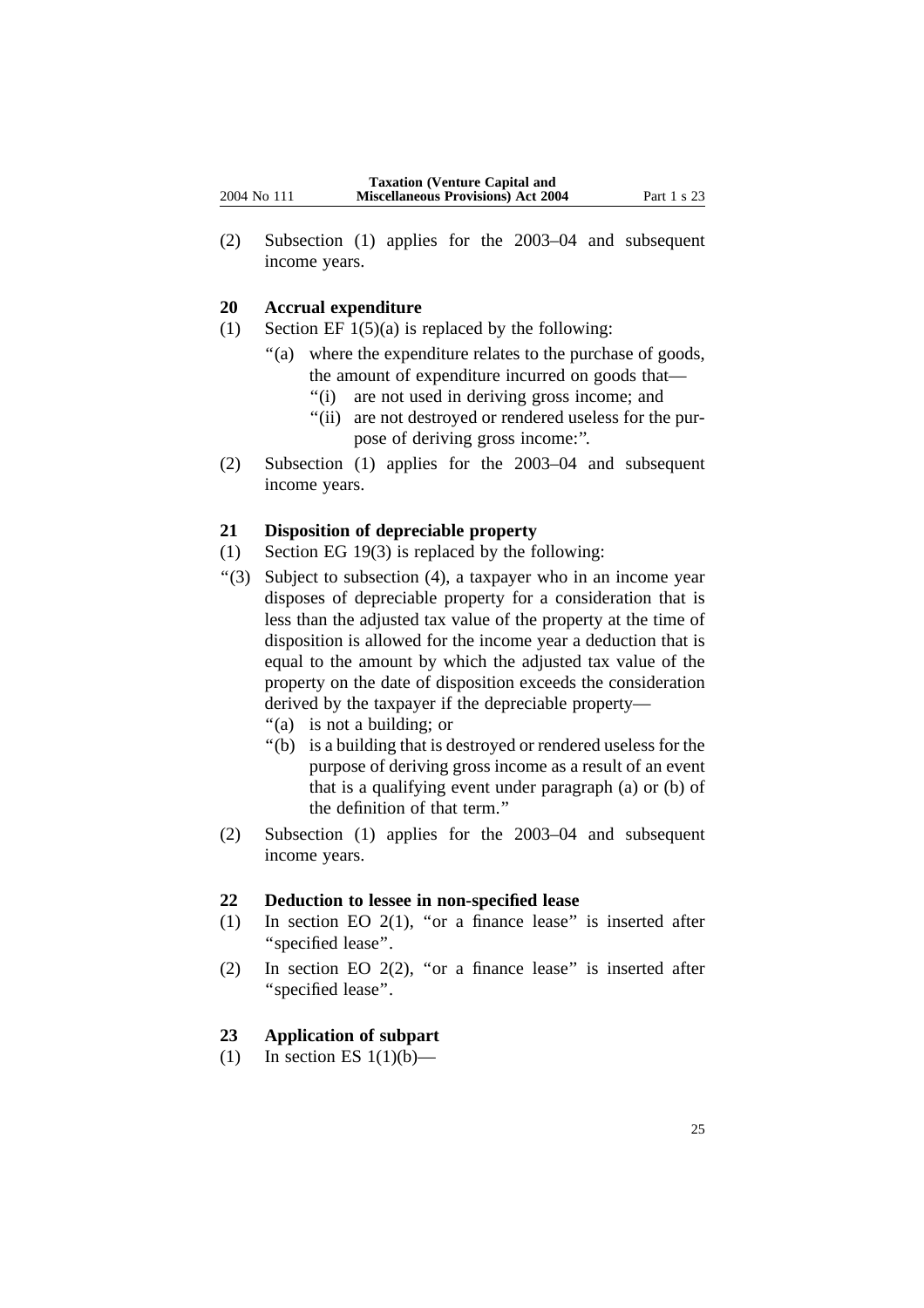- (a) in the words before subparagraph  $(i)(A)$ , "or losses" is omitted:
- (b) subparagraph  $(i)(B)$  is replaced by the following:
	- ''(B) net losses of a loss attributing qualifying company, to the extent that shareholders with effective interests in the company are deemed under section HG 16 to have allowable deductions that correspond to the net losses; and'':

(c) in subparagraph (ii), ''and losses'' is omitted.

- (2) In section ES  $1(1)(e)(i)$ , "date:" is replaced by "date; and".
- (3) In section ES  $1(1)(e)(ii)(F)$ , "section CH 2." is replaced by "section CH 2:" and the following is added:
	- ''(G) shares in a foreign company, if the proceeds of a disposition of the shares would not be gross income of the holder other than under the FIF rules.''
- (4) In section ES 1(2), ''gross income, allowable deductions and losses'' is replaced by ''gross income and allowable deductions''.
- (5) In section ES 1(3), ''gross income, allowable deductions and losses'' is replaced by ''gross income and allowable deductions''.
- (6) Subsections (1) to (5) apply for the 2004–05 and subsequent income years subject to subsection (7).
- (7) Subsections (1) to (5) do not apply to a participant for an arrangement that the participant enters before the 2004–05 income year unless—
	- (a) at the time of entering the arrangement, the participant could reasonably expect that 10 or more persons would acquire an interest in the arrangement; and
	- (b) 70% or more of the allowable deductions of the participant from the arrangement for the income year, calculated on the same basis as for section ES  $1(1)(b)(i)$  of the Income Tax Act 1994 as amended by subsection (1), arise from an interest of the participant in—
		- (i) fixed life intangible property:
		- (ii) software.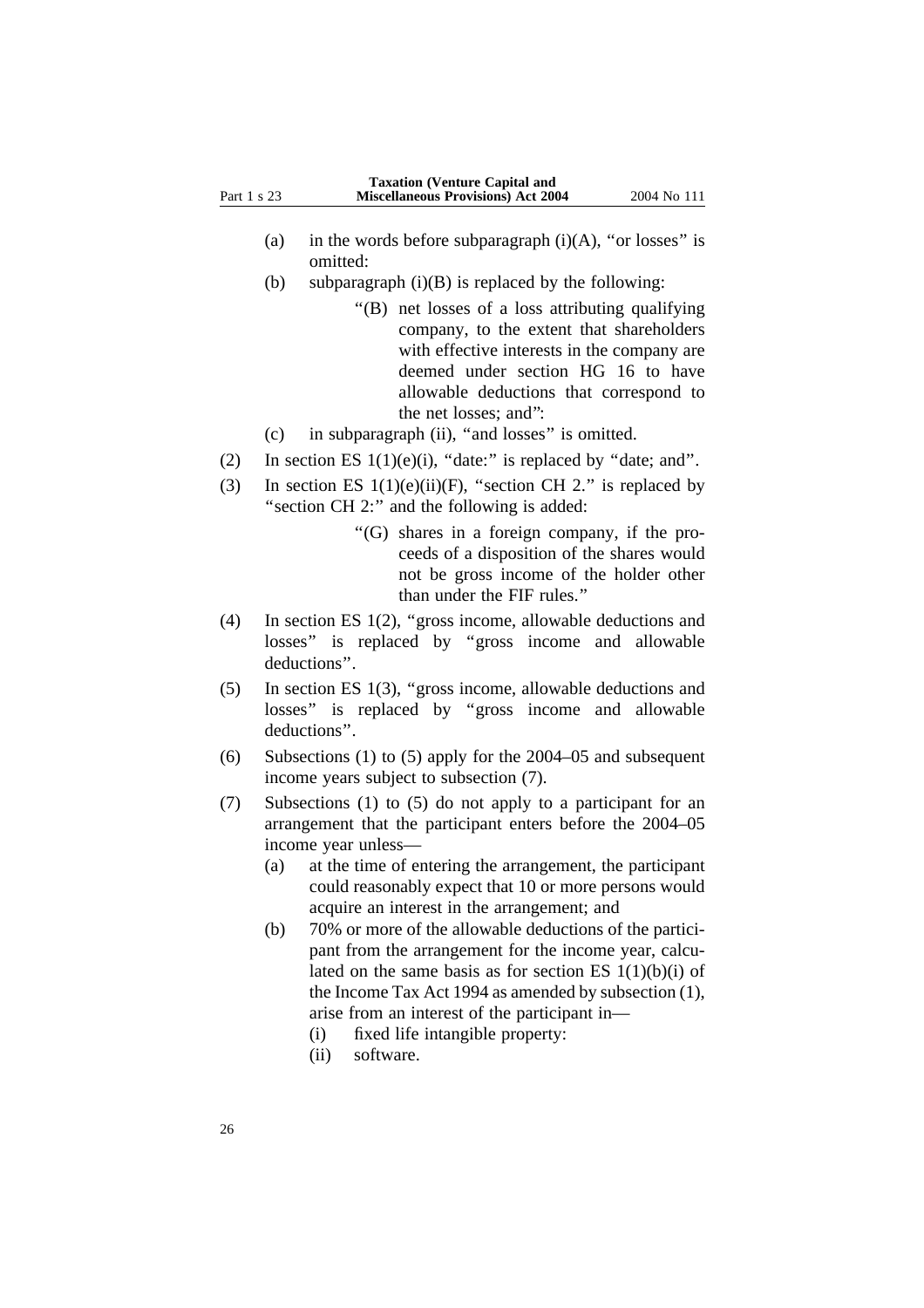#### **24 Defined terms for subpart**

- (1) In section ES  $2(3)(c)$ , in the words before subparagraph (i), "a purpose or effect of achieving'' is omitted.
- (2) Section ES  $2(3)(d)$  is replaced by the following:
	- ''(d) involves money that is provided by—
		- "(i) a lender who is not an associated person of the borrower under a provision of section OD 7 or OD 8(3) and who does not provide the money on arm's-length terms and who—
			- "(A) is not a person who regularly provides money to persons on arm's-length terms under arrangements that do not satisfy paragraphs (a) to (c):
			- ''(B) is not resident in New Zealand under section OE 1 or OE 2 and does not carry on business in New Zealand through a fixed establishment in New Zealand; or
		- "(ii) a lender who is an associated person of the borrower under a provision of section OD 7 or OD 8(3) and who obtains the money under an arrangement that satisfies paragraphs (a) to (c).''
- (3) Subsection (2) applies for the 2004–05 and subsequent income years, subject to subsection (4).
- (4) Subsection (2) does not apply to a participant for an arrangement that the participant enters before the 2004–05 income year unless—
	- (a) at the time of entering the arrangement, the participant could reasonably expect that 10 or more persons would acquire an interest in the arrangement; and
	- (b) 70% or more of the allowable deductions of the participant from the arrangement for the income year, calculated on the same basis as for section ES  $1(1)(b)(i)$  of the Income Tax Act 1994 as amended by section 23(1), arise from an interest of the participant in—
		- (i) fixed life intangible property:
		- (ii) software.
- **25 Deferral of surplus allowable deductions from arrangement**
- $(1)$  In section ES 3(1)—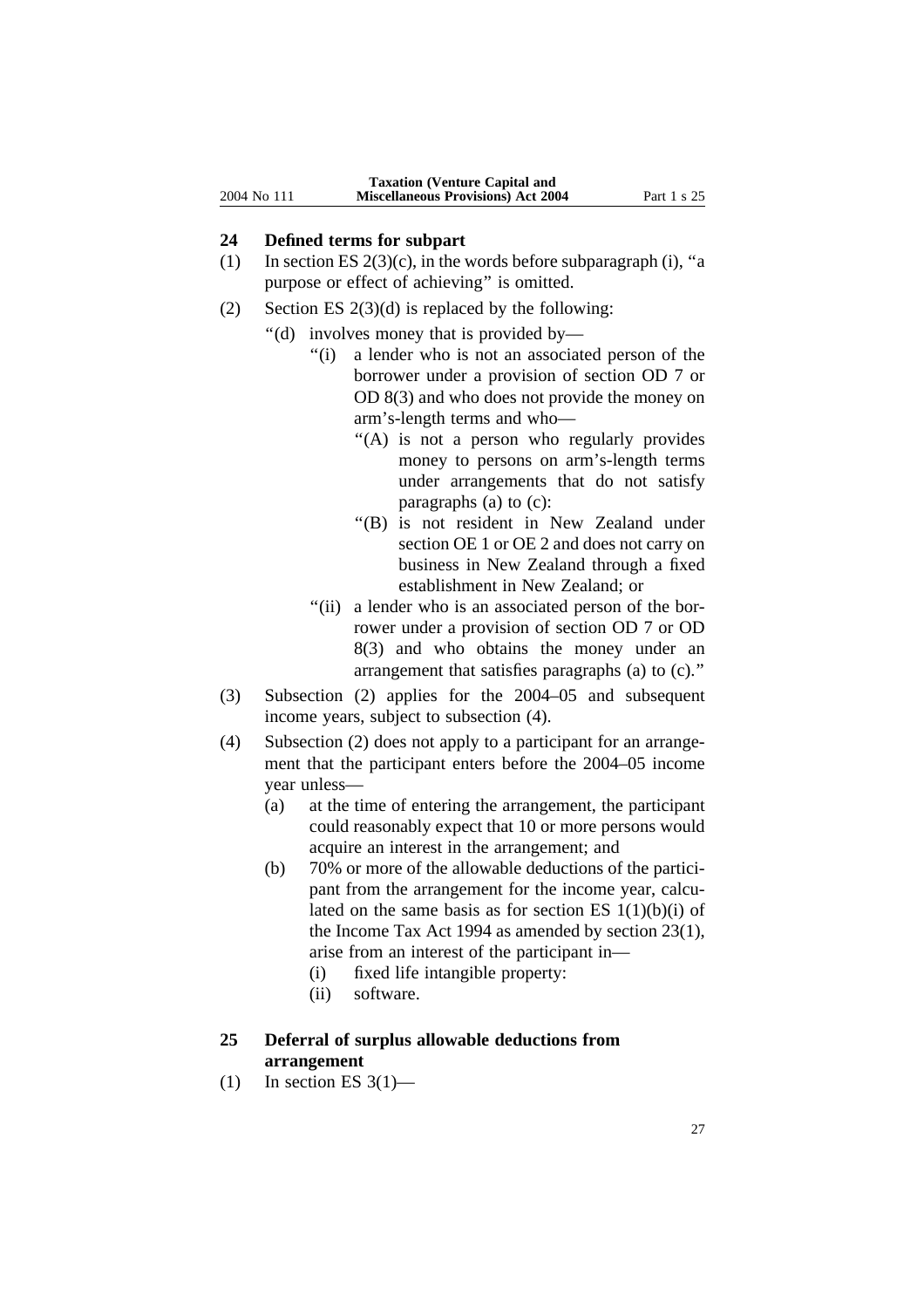- (a) paragraph  $(a)(i)$  is replaced by the following:
	- ''(i) allowable deductions, including any allowable deduction under subsection (3) or section HG 16; and'':
- (b) in paragraph  $(a)(ii)$ , "and losses" is omitted:
- (c) paragraph  $(b)(i)$  is replaced by the following:
	- ''(i) allowable deductions, including any allowable deduction under subsection (3) or section HG 16; and'':
- (d) in paragraph  $(b)(ii)$ , "and losses" is omitted.
- $(2)$  In section ES 3 $(2)$ 
	- (a) the definitions of items **a** and **b** are replaced by the following:
	- "a is the amount for the income year by which the allowable deductions, including any allowable deduction under subsection (3) or section HG 16, of the participant from the arrangement exceed the gross income, other than under this section, of the participant from the arrangement
	- b is the total amount for the income year by which the allowable deductions, including any allowable deduction under subsection (3) or section HG 16, from the arrangement exceed the gross income, other than under this section, from the arrangement for the group that consists of—
		- (a) the participant; and
		- (b) the affected associates of the participant who are not a loss attributing qualifying company and who each have for the income year allowable deductions, including any allowable deduction under subsection (3) or section HG 16, from the arrangement that in total exceed the gross income, other than under this section, from the arrangement'':
	- (b) paragraph (a) of the definition of item **c** is replaced by the following: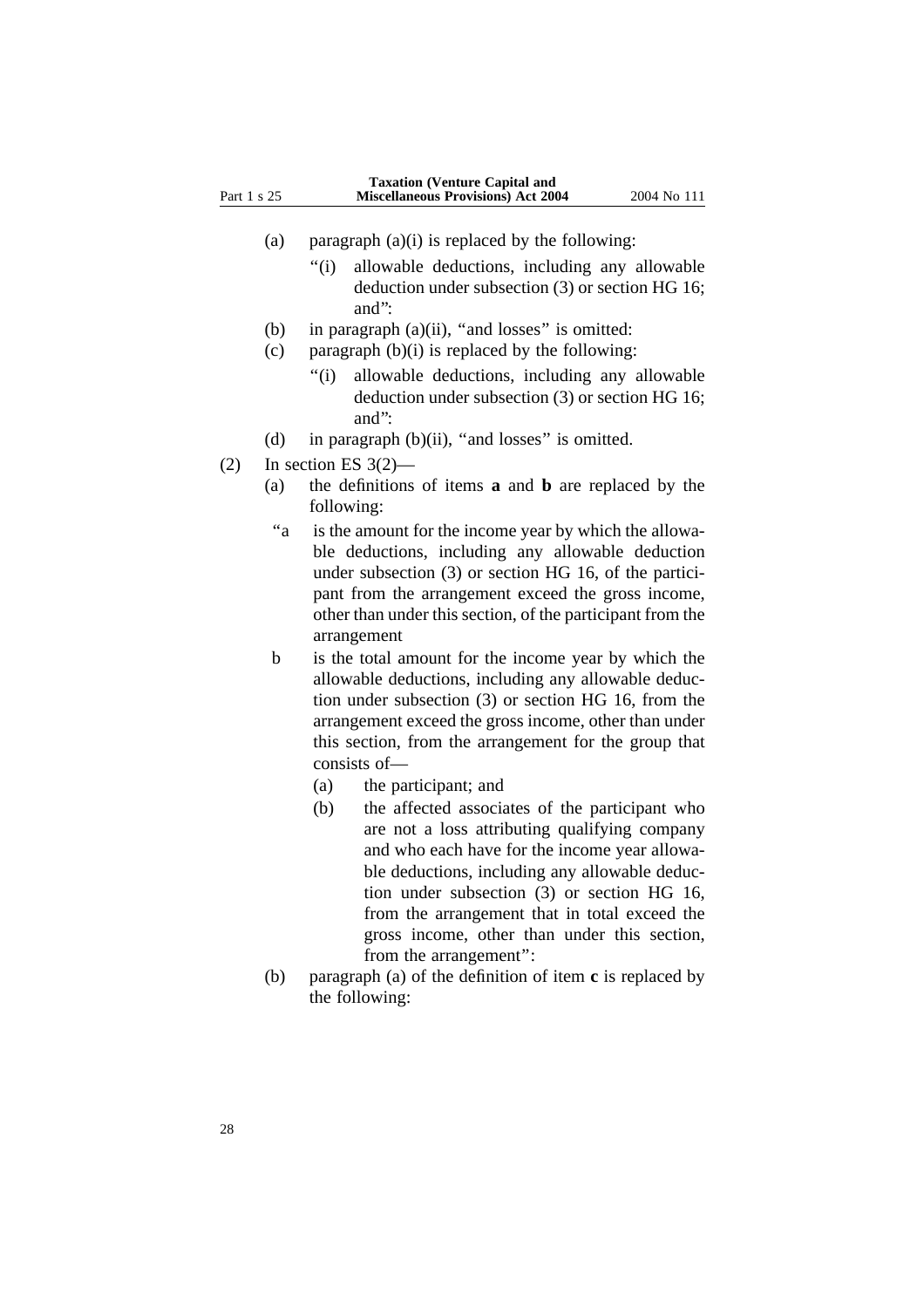"(a) the total amount for the income year by which the allowable deductions, including any allowable deduction under subsection (3) or section HG 16, from the arrangement exceed the gross income, other than under this section, from the arrangement for the group that consists of—

- (i) the participant; and
- (ii) the affected associates of the participant who are not a loss attributing qualifying company that has incurred a net loss from the arrangement for the income year; and''.
- (3) Subsections (1) and (2) apply for the 2004–05 and subsequent income years subject to subsection (4).

(4) Subsections (1) and (2) do not apply to a participant for an arrangement that the participant enters before the 2004–05 income year unless—

- (a) at the time of entering the arrangement, the participant could reasonably expect that 10 or more persons would acquire an interest in the arrangement; and
- (b) 70% or more of the allowable deductions of the participant from the arrangement for the income year, calculated on the same basis as for section ES  $1(1)(b)(i)$  of the Income Tax Act 1994 as amended by section 23(1), arise from an interest of the participant in—
	- (i) fixed life intangible property:
	- (ii) software.

### **26 Section EZ 9 replaced**

(1) Section EZ 9 is replaced by the following:

### ''EZ 9 **New start grants for farmers**

- ''(1) This section applies to a taxpayer if—
	- ''(a) the taxpayer carries on a business of—
		- ''(i) animal husbandry:
		- "(ii) poultry-keeping:
		- "(iii) beekeeping:
		- "(iv) breeding horses other than bloodstock:
		- "(v) horticulture:
		- "(vi) cropping; and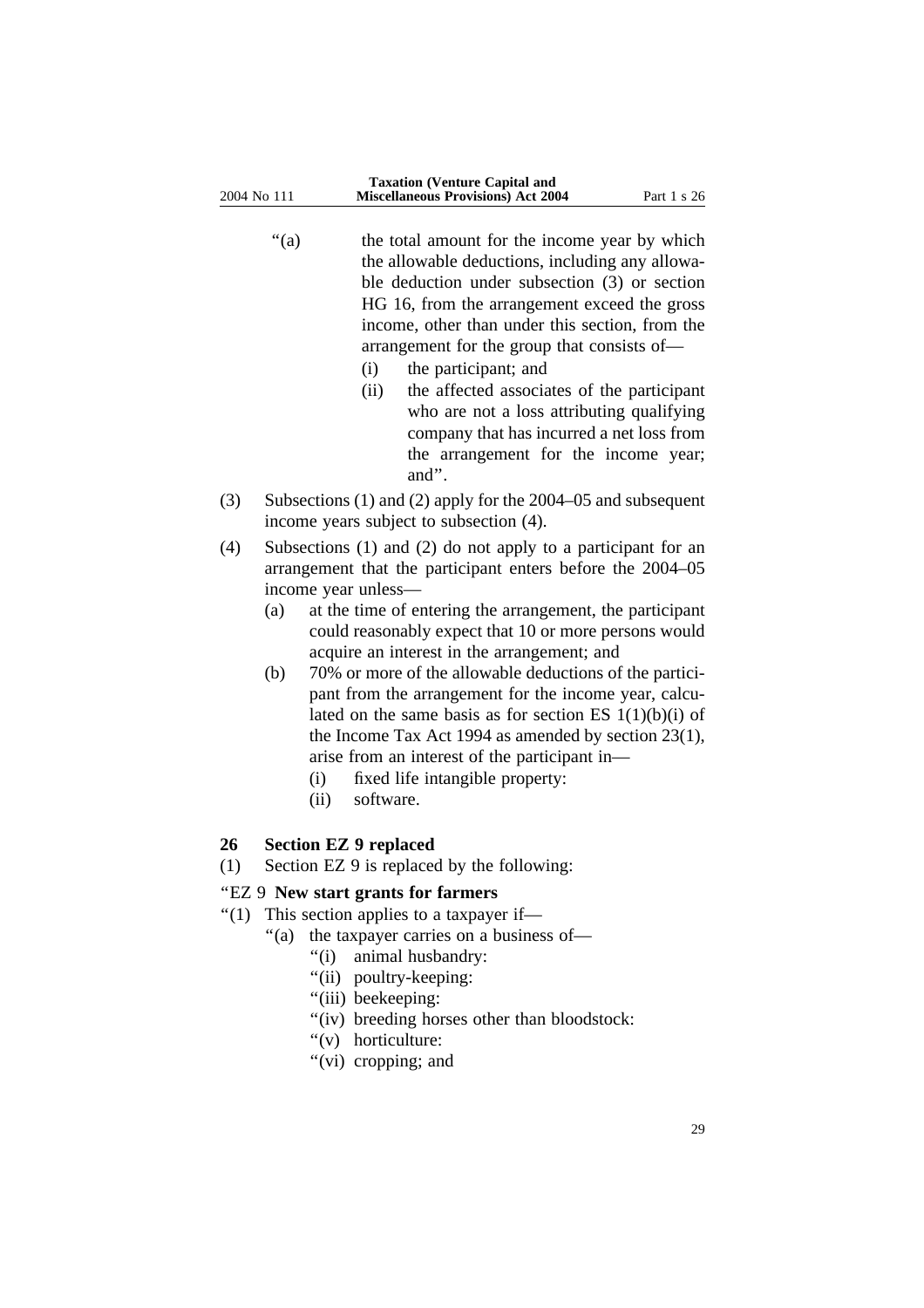- ''(b) the taxpayer is paid a new start grant in respect of the business for an event that is a qualifying event; and
- ''(c) the taxpayer in carrying on the business incurs, before the declaration of the state of emergency that relates to the qualifying event, a liability—
	- ''(i) to make a payment under a financial arrangement:
	- ''(ii) for expenditure or loss that is, before the date that is 3 months after the expiration of the state of emergency, taken into account in calculating the taxpayer's taxable income for an income year:
- ''(d) as a prerequisite for the payment of the new start grant and on or before 30 September 2005, the liability referred to in paragraph (c) is forgiven or otherwise remitted; and
- "(e) but for this section, the amount of the remitted liability would be gross income of the taxpayer under the accrual rules or under section CE 4.
- ''(2) The amount of a remitted liability referred to in subsection (1) is not gross income of the taxpayer to the extent that the amount cannot be set off—
	- "(a) against a loss that is incurred by the taxpayer in carrying on the business in the income year in which the liability is remitted:
	- "(b) under section IE 1, IE 2 or IF 1, against a loss that is incurred by the taxpayer in carrying on the business and is available to be set off against the taxpayer's net income in the income year in which the liability is remitted:
	- ''(c) under subsection (3).
- $\cdot$  (3) The Commissioner may, despite sections IE 1, IE 2 and IF 1, require that an amount of a remitted liability referred to in subsection (1) be set off against a loss of another person if—
	- "(a) the other person and the taxpayer are associated persons; and
	- ''(b) the other person—
		- ''(i) also carries on or has carried on the business in respect of which the new start grant is paid; or
		- "(ii) is or was the owner of an estate in fee simple or leasehold estate in land used in the business in respect of which the new start grant is paid; and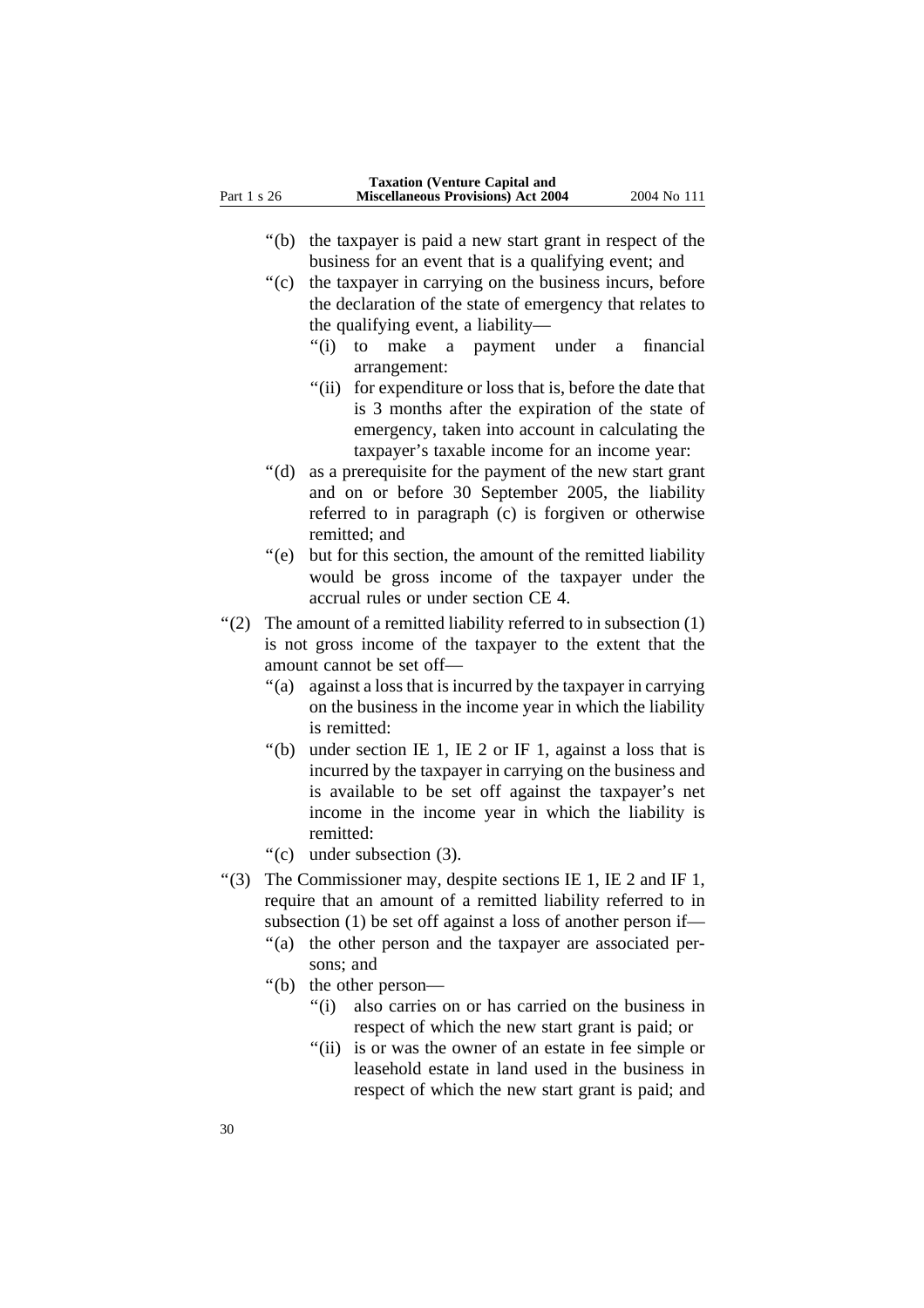- "(c) the Commissioner is satisfied that the taxpayer has—
	- ''(i) a substantial degree of control over the other person:
	- "(ii) a substantial identity of interests with the other person; and
- ''(d) the loss of the other person is—
	- ''(i) incurred in respect of the business or the land that is used in the business; and
	- "(ii) of a kind referred to in subsection  $(2)(a)$  and  $(b)$ .
- $\cdot$  (4) In determining the amount that is set off under subsection (3), the Commissioner must have regard to the interests of the associated person that are separate from those of the taxpayer.
- ''(5) The Commissioner must give to the associated person notice in writing of a determination under subsection (3).''
- (2) Subsection (1) applies for the 2003–04 and subsequent income years.

#### **27 New section EZ 9B**

(1) After section EZ 9, the following is inserted:

## ''EZ 9B **Deduction for diminished value of expenditure on improvements destroyed or rendered useless by qualifying event**

Subject to section DJ 1, a taxpayer is allowed for an income year a deduction that is equal to the diminished value for the income year of expenditure of a kind that is referred to in Schedule 7 if—

- "(a) the taxpayer or another person incurred the expenditure on improvements in preparing or developing a business or land that is used in a business; and
- "(b) the improvements were destroyed or rendered useless for the purpose of deriving gross income as a result of an event that is a qualifying event under paragraph (a) or (b) of the definition of that term; and
- ''(c) the taxpayer would have been entitled for the income year to a deduction under section DL 2, DO 4 or DO 5 for the expenditure if the improvement had not been destroyed or rendered useless.''
- (2) Subsection (1) applies for the 2003–04 and subsequent income years.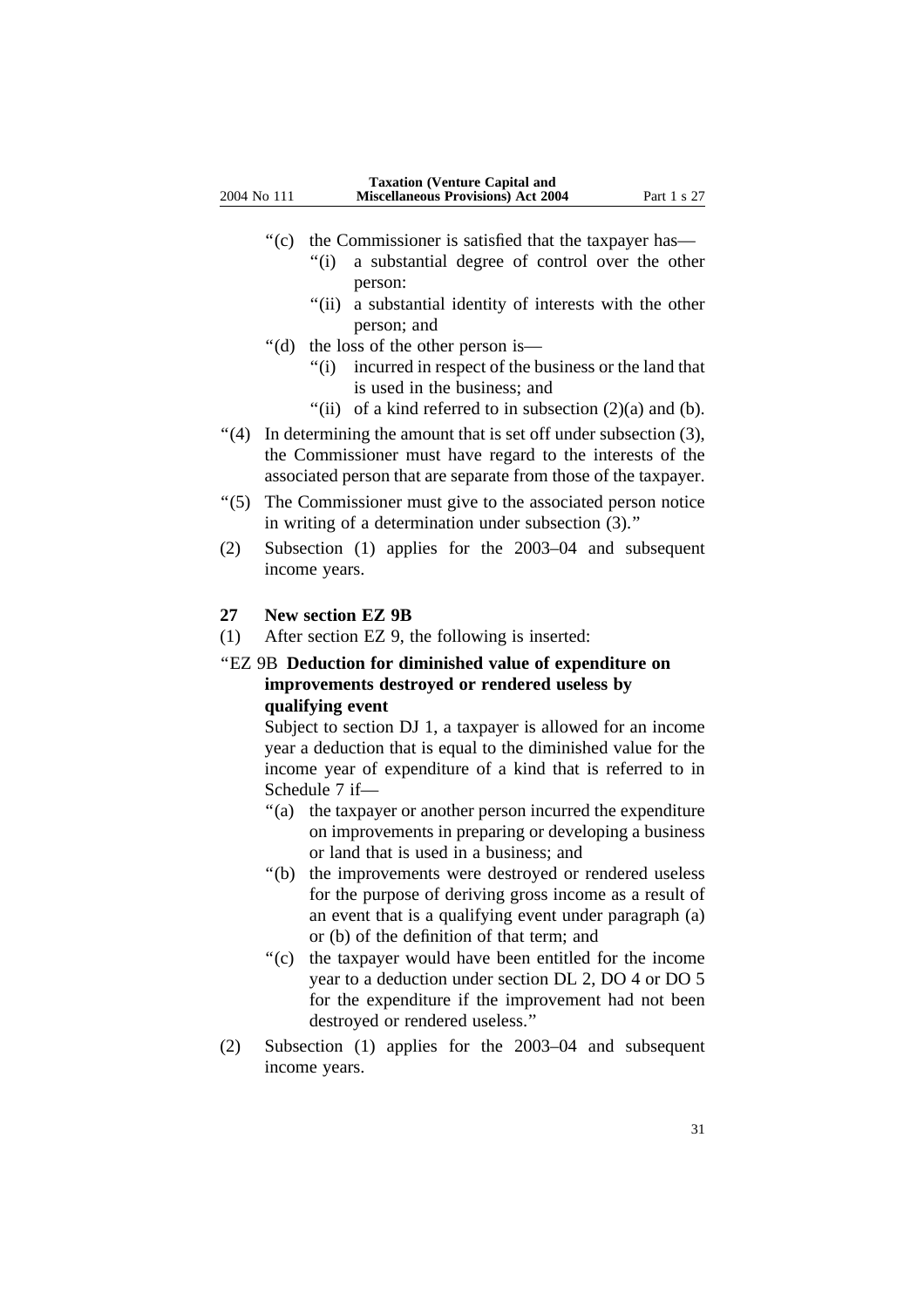#### **28 Rules for lease asset during term of finance lease**

- (1) In section FC 8B(2), ''before or'' is inserted before ''on the date''.
- (2) In section FC 8B(3), ''at the end of the lease term'' is replaced by ''by the date that the lease term ends''.
- (3) Subsections (1) and (2) apply for an arrangement that is entered on or after 29 March 2004.

#### **29 Taxation of hire purchase agreements**

In section FC  $10(8)(a)$ , "consideration paid to the lessee for the hire purchase agreement'' is replaced by ''consideration provided to the lessee under the hire purchase agreement''.

#### **30 Special provisions relating to dispositions of property**

- (1) In section FD  $10(3)(b)$ , "DO 4C, DO 4D," is inserted after ''DO 4,''.
- (2) Subsection (1) applies for the 2003–04 and subsequent income years.

#### **31 Companies that may constitute imputation group**

- (1) Section FDB 1(1)(e) is repealed.
- (2) After section FDB 1(2)(a), the following is inserted:
	- "(ab) all members of the consolidated group are or would be members of the imputation group; and''.
- (3) In section FDB  $1(2)(b)$ , the words before subparagraph (i) are replaced by ''for an imputation group that contains or will contain members of more than 1 consolidated group, all of the consolidated groups have been part of a single wholly-owned group of companies throughout the period that—''.

## **32 Income assessable to beneficiaries**

In the heading to section GC 14, ''**assessable to**'' is replaced by ''**of**''.

#### **33 Sale of trading stock for inadequate consideration**

- (1) In the heading to section GD 1, ''**Sale**'' is replaced by ''**Sale or other disposition**''.
- (2) Section GD 1(4) is replaced by the following: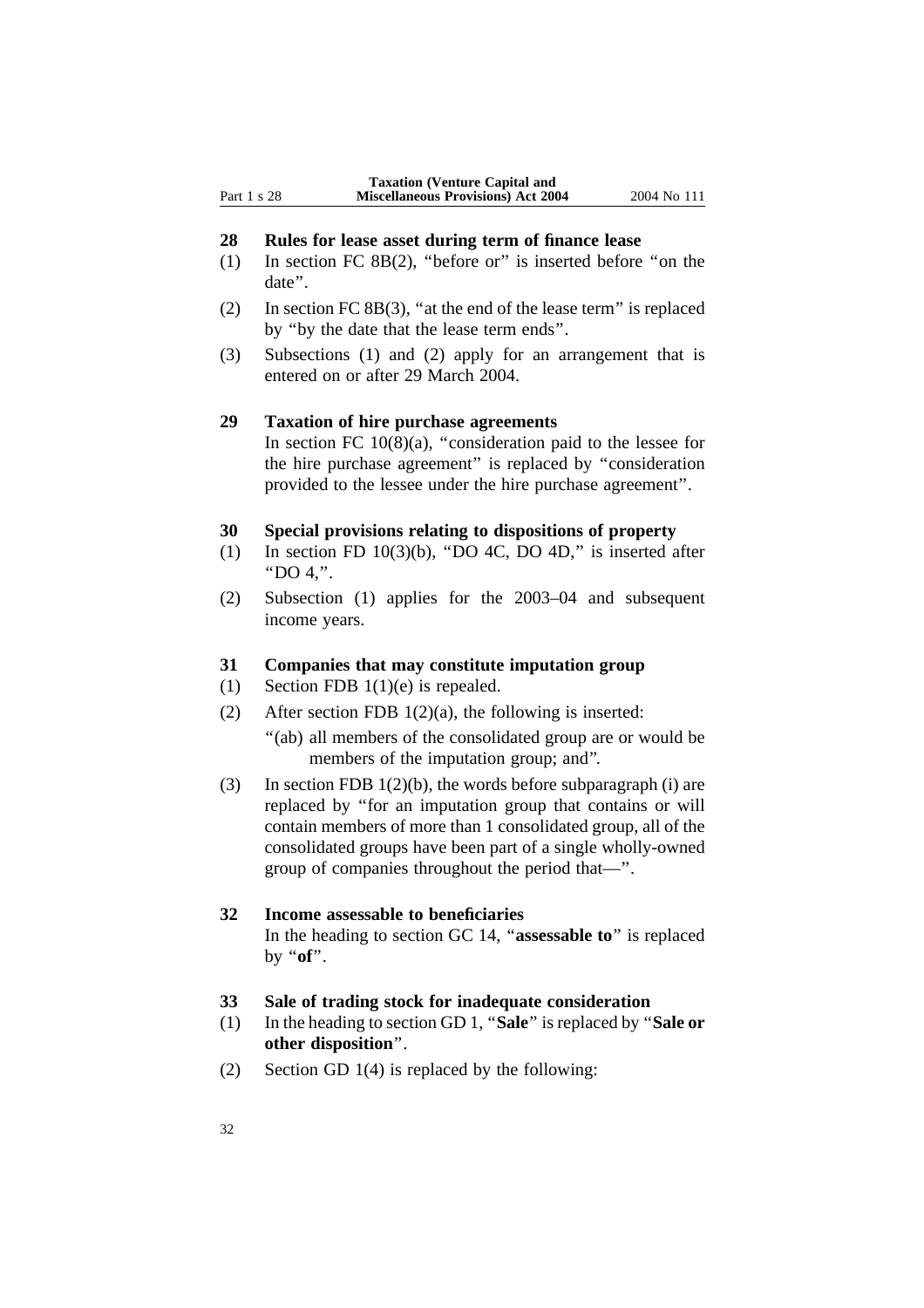- "(4) This section does not apply in respect of any trading stock that—
	- "(a) is transferred to a person under a relationship agreement; or
	- ''(b) is donated, or supplied for consideration worth less than the market value of the trading stock, to a person as a result of an event that is a qualifying event under paragraph (a) or (b) of the definition of that term.''
- (3) Subsections (1) and (2) apply for the 2003–04 and subsequent income years.

### **34 Part HC repealed**

- (1) Part HC is repealed.
- (2) Subsection (1) applies to gross income and allowable deductions of a partner from a special partnership for the 2004–05 and subsequent income years.

## **35 Gross income assessable to beneficiaries**

In the heading to section HH 3, ''**assessable to**'' is replaced by ''**of**''.

### **36 Election to become Maori authority**

- (1) Section HI 3(3) is replaced by the following:
- ''(3) A person who elects to become a Maori authority becomes a Maori authority—
	- "(a) on the first day of the income year in which the person gives notice of the election to the Commissioner, if paragraph (b) does not apply:
	- ''(b) on the first day of the income year immediately succeeding the income year in which the person gives notice of the election to the Commissioner, if the person nominates that date in the notice of the election.''
- (2) Subsection (1) applies for the 2004–05 and subsequent income years.

## **37 Distributions by Maori authority**

- (1) In section HI 4(1)(e), "consideration." is replaced by "consideration:" and the following is added:
	- ''(f) a taxable bonus issue.''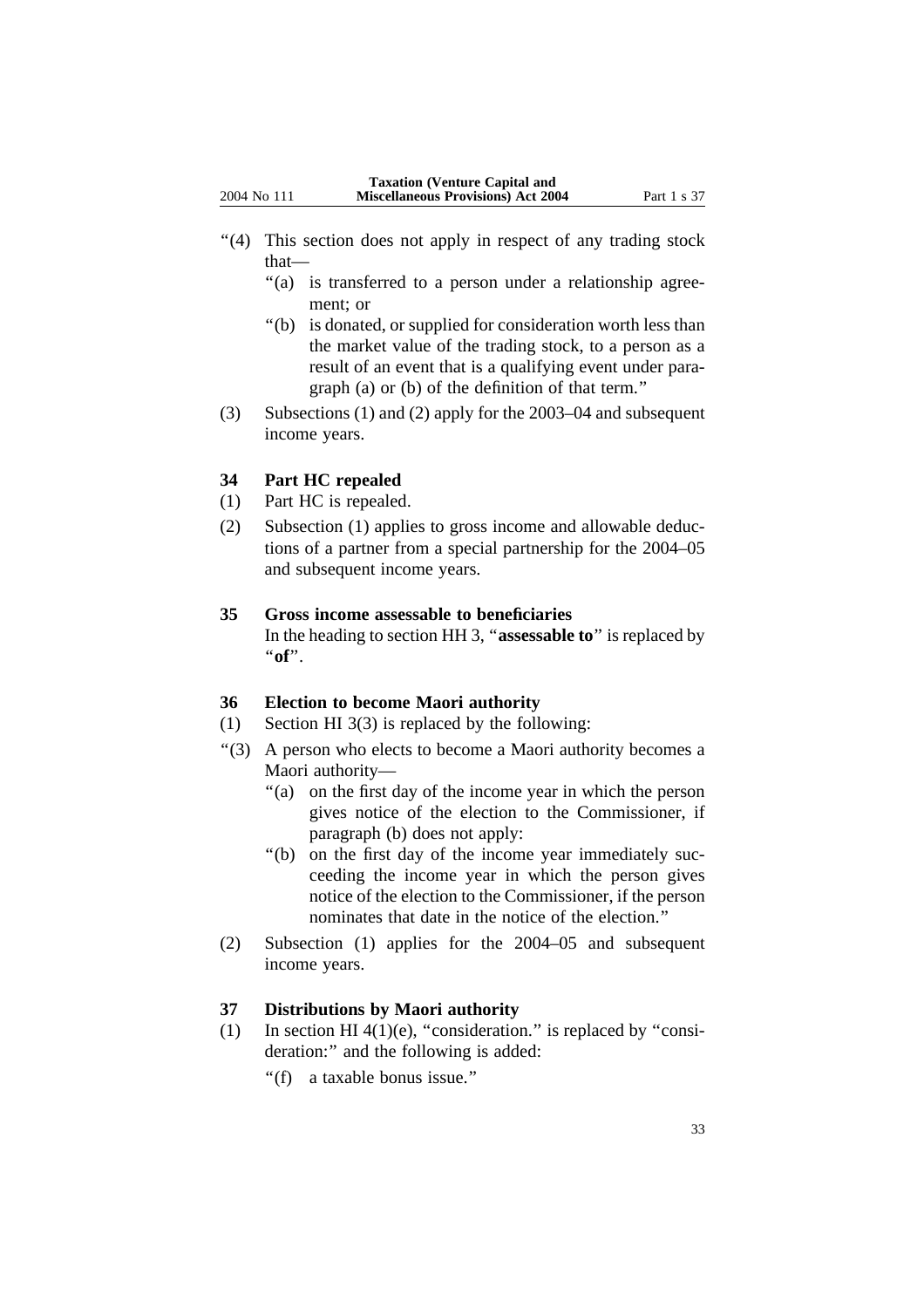(2) Subsection (1) applies for the 2004–05 and subsequent income years.

#### **38 Amount distributed to member by Maori authority**

- (1) After section HI 5(3), the following is added:
- ''(4) A taxable bonus issue that is made by a Maori authority to a member is a taxable Maori authority distribution.''
- (2) Subsection (1) applies for the 2004–05 and subsequent income years.

#### **39 Table HI 8—Transitional rules**

(1) In the transitional rules in Table HI 8, row 4 is replaced by the following:

| $4^{\circ}4$ | a Maori authority a trust that is taxable income |             |                    |
|--------------|--------------------------------------------------|-------------|--------------------|
|              |                                                  | not a Maori | derived by the     |
|              |                                                  | authority   | Maori authority is |
|              |                                                  |             | treated as trustee |
|              |                                                  |             | income".           |

(2) Subsection (1) applies for the 2004–05 and subsequent income years.

#### **40 No offset in calculating some income tax liabilities**

- (1) Section ID 1(2) is omitted.
- (2) Subsection (1) applies for the 2003–04 and subsequent income years.

#### **41 Net losses may be offset against future net income**

- (1) After section IE 1(2), the following is inserted:
- ''(2B)A taxpayer who is a partner in a special partnership may not under this section carry forward a net loss if—
	- "(a) the taxpayer has a deduction in an income year that arises from the activities of the special partnership; and
	- ''(b) the net loss arises from the deduction; and
	- ''(c) during the income year, the taxpayer derives no gross income, whether from the activities of the special partnership or otherwise.
- ''(2C)A taxpayer may not carry forward under this section a net loss to the extent that the net loss is offset against a remitted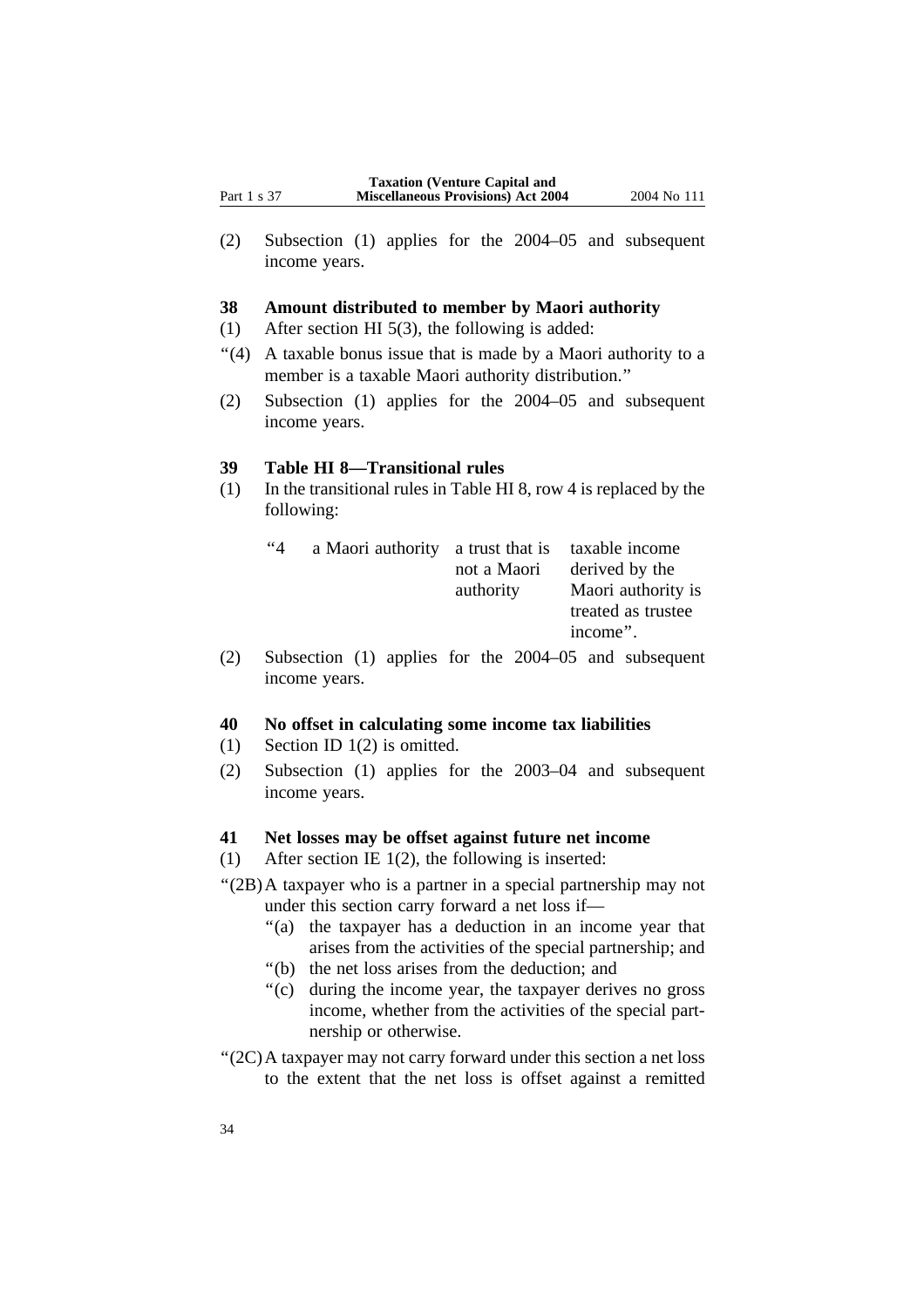amount of an associated person as determined by the Commissioner under section EZ 9.''

(2) Subsection (1) applies to a net loss of a taxpayer for the 2004–05 and subsequent income years.

#### **42 Net loss offset between group companies**

- (1) Section IG  $2(2)(a)(i)$  is replaced by the following:
	- ''(i) a net loss for the year of offset that does not consist of a mining outgoing excess and is not prevented by section IE 1(2B) or (2C) from being carried forward under sections IE 1 and IF 1:''.
- (2) Subsection (1) applies to a net loss of a taxpayer for the 2004–05 and subsequent income years.

#### **43 Rebate for gifts of money**

(1) In section KC 5(1)(cl), ''Zealand.'' is replaced by ''Zealand:'' and the following is added:

''(cm) Medicine Mondiale:

''(cn) New Zealand Jesuits in India Trust:

''(co) Operation Vanuatu Charitable Trust.''

(2) Subsection (1) applies for the 2004–05 and subsequent income years.

#### **44 Granting of underlying foreign tax credit**

- (1) After section LF  $2(2)(d)$ , the following is inserted:
	- ''(db) if the company, as a result of the payment of the dividend, is liable to pay no income tax in relation to an amount, or part of an amount, from which the dividend is sourced; or''.
- (2) Subsection (1) applies for dividends that are derived on or after the day on which this Act receives the Royal assent.

#### **45 New Part MBC inserted**

(1) After Part MBB, the following is inserted:

#### ''Subpart BC—Early-payment discount of income tax

#### ''MBC 1 **Purpose**

 $''(1)$  The purpose of this subpart is to encourage, by means of a discount of income tax, payments of amounts as income tax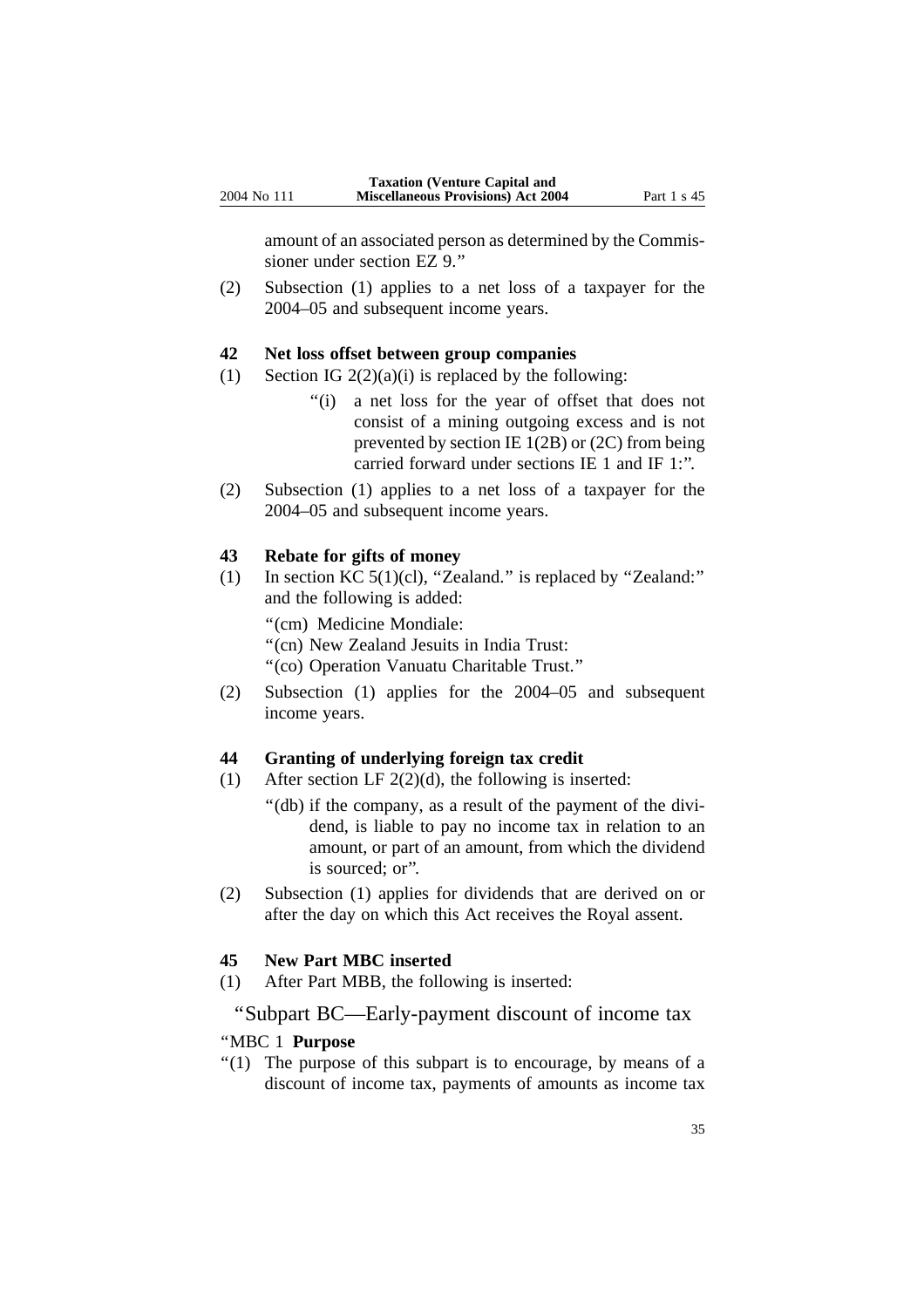by small-business taxpayers in the income year that precedes the income year in which the taxpayers are first required to pay provisional tax.

''(2) In this subpart—

"early-payment discount means a discount of income tax under this subpart

''**small-business taxpayer** means a taxpayer who—

- "(a) conducts a business on the taxpayer's own account, acting alone or as a partner in a partnership; and
- ''(b) does not use a company or a trust in the conduct of the business; and
- ''(c) derives gross income that is predominantly—
	- ''(i) from the business; and
	- "(ii) not interest, dividends, royalties, rents or beneficiary income.

#### ''MBC 2 **Availability of early-payment discount**

- "(1) This section applies to a small-business taxpayer for an income year if the small-business taxpayer—
	- "(a) is not required to make payments of provisional tax in the income year; and
	- ''(b) on or before the taxpayer's balance date for the income year, makes payments as income tax for the income year; and
	- "(c) throughout the period from the taxpayer's balance date for the income year to the taxpayer's terminal tax date for the income year, has a credit in an account with the Commissioner that is greater than or equal to the lesser of the following:
		- ''(i) the amount that, on or before the small-business taxpayer's balance date for the income year, the small-business taxpayer pays as income tax for the income year:
		- ''(ii) the amount of terminal tax for the income year for which the taxpayer would be liable in the absence of this section; and
	- ''(d) has, for earlier income years—
		- ''(i) never been required to make payments of provisional tax and—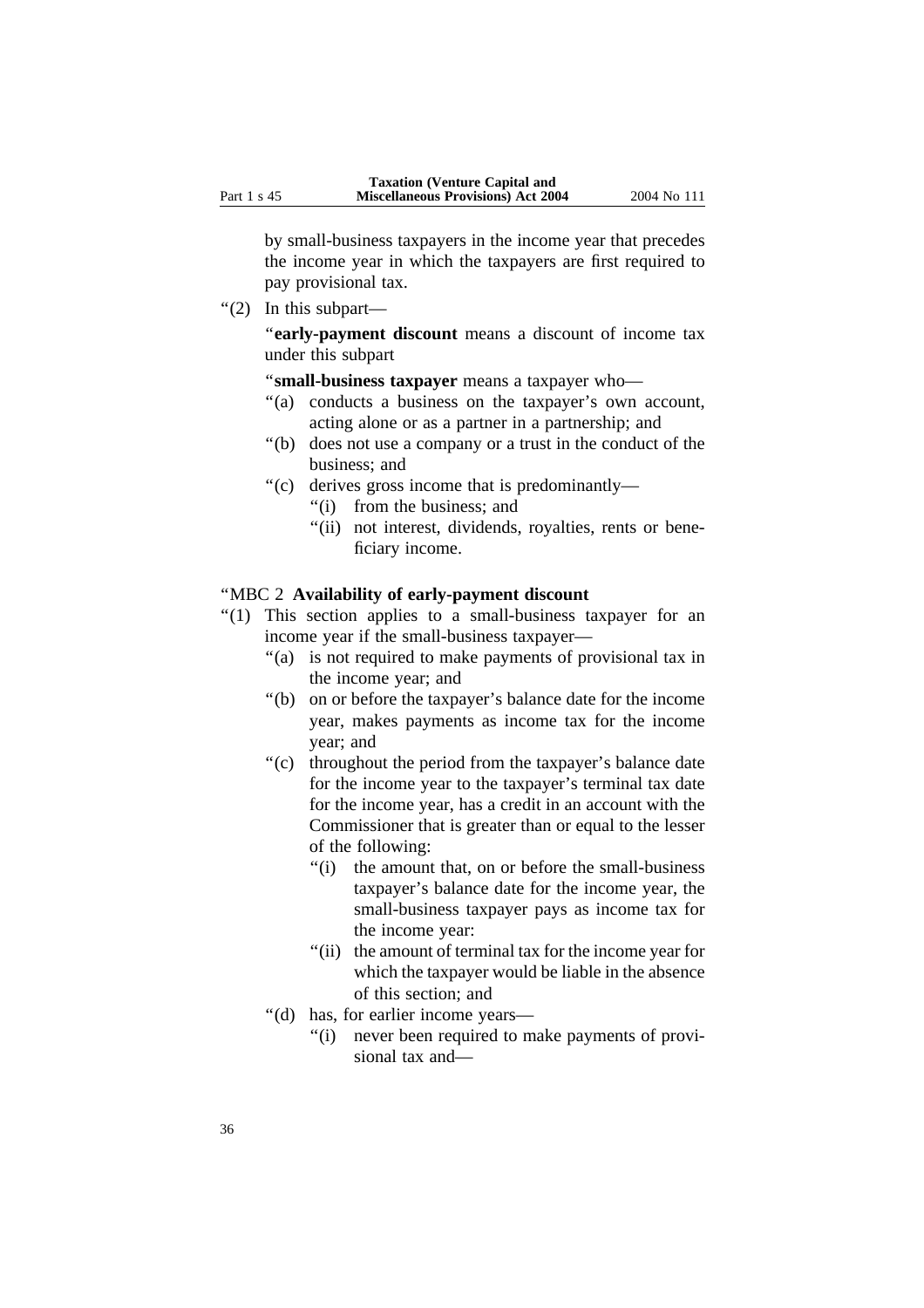- "(A) never received an early-payment discount; or
- ''(B) derived gross income from a business at no time in a period of 4 income years that began after the latest income year for which the small-business taxpayer received an early-payment discount; or
- "(ii) derived gross income from a business at no time" in a period of 4 income years that began after the latest income year for which the small-business taxpayer was required to make payments of provisional tax.
- "(2) If a small-business taxpayer to whom this section applies makes a return of income for the income year and applies for an early-payment discount, the Commissioner must credit the income tax account of the small-business taxpayer with an early-payment discount found by multiplying the discount rate referred to in subsection (4) by the lesser of the following:
	- "(a) the amount that, on or before the small-business taxpayer's balance date for the income year, the smallbusiness taxpayer paid as income tax for the income year:
	- "(b) 105% of the small-business taxpayer's residual income tax for the income year.
- ''(3) The small-business taxpayer must make the application required by subsection (2) on or before the date given by section 37(5) of the Tax Administration Act 1994 as the last date for filing a return of income for the income year to which the application relates.
- ''(4) The discount rate is—
	- "(a) 6.7% if no rate is prescribed under paragraph (b):
	- ''(b) the rate prescribed by the Governor-General by Order in Council.

#### ''MBC 3 **Credit treated as being payment as income tax**

A credit of an early-payment discount for a small-business taxpayer for an income year is treated as being a payment made on the day after the last day of the income year by the small-business taxpayer as income tax for the income year.''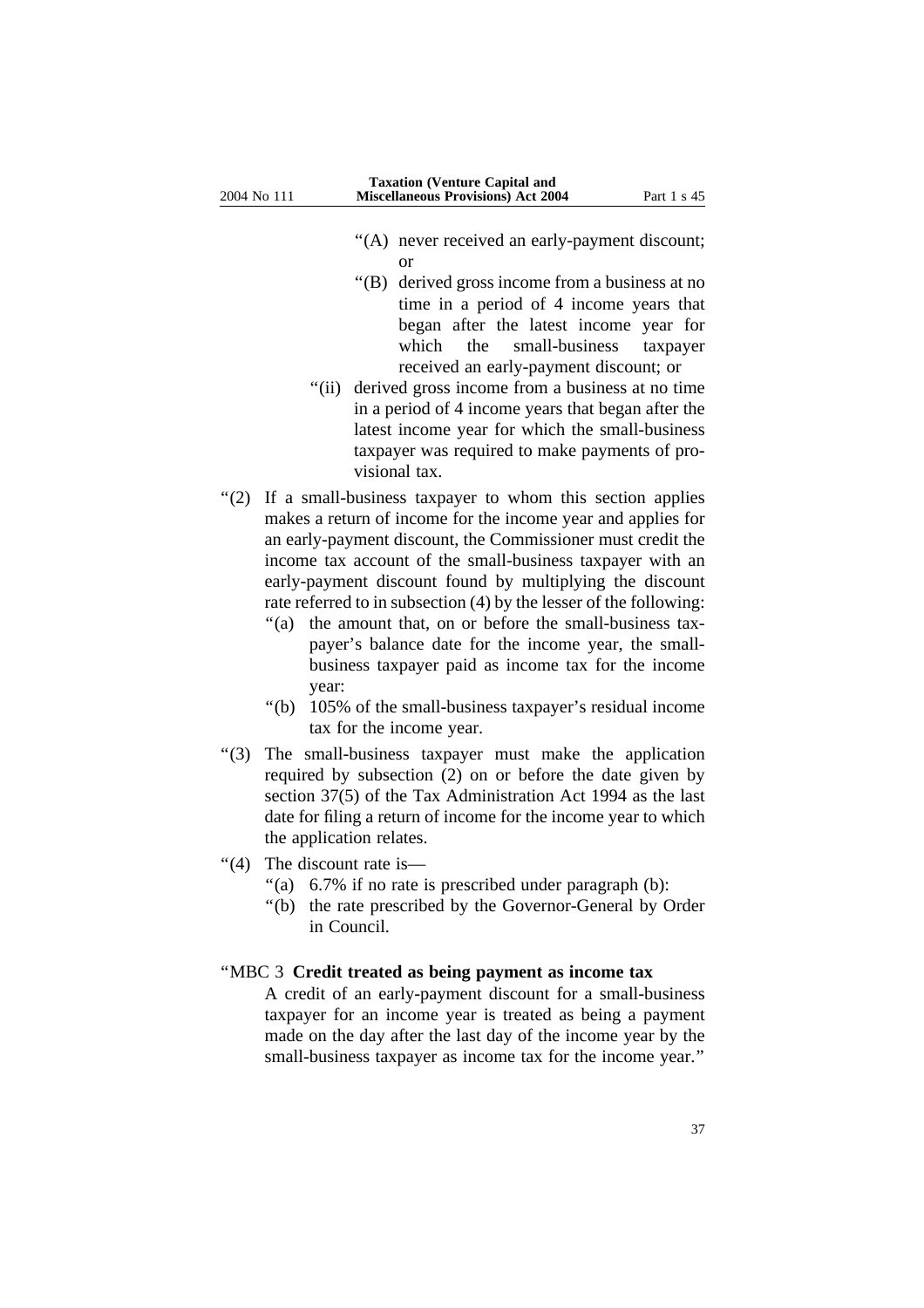(2) Subsection (1) applies for income years commencing on and after 1 April 2005.

### **46 Refund of excess tax**

- (1) Section MD 1(1) is replaced by the following:
- $\lq(1)$  Subject to sections MD 2, MD 2A, MD 2B, MD 3 and NH 4, and subsection (2), the Commissioner must refund an amount that a taxpayer has paid as tax if—
	- "(a) the Commissioner is satisfied that the amount represents an excess over the tax properly payable by the taxpayer; and
	- ''(b) the 4-year period referred to in section 108 of the Tax Administration Act 1994 has not expired.''
- (2) Section MD 1(2) is replaced by the following:
- $\lq(2)$  Subject to sections MD 2, MD 2A, MD 2B, MD 3, and NH 4, the Commissioner must refund an amount that a taxpayer has paid as tax if—
	- ''(a) the taxpayer paid the amount as a result of an amendment to an assessment that increased the amount of tax payable by the taxpayer; and
	- ''(b) the Commissioner is satisfied that the amount represents an excess over the tax properly payable by the taxpayer; and
	- ''(c) the 4-year period beginning at the end of the income year in which the assessment was amended has not expired.''
- ''(2B)The Commissioner may refund an amount of an overpayment of tax that is referred to in subsection (1) or (2) after the end of the 4-year period referred to in the subsection if—
	- ''(a) the overpayment arises from—
		- "(i) a clear mistake or simple oversight of the taxpayer:
		- ''(ii) an entitlement of the taxpayer to a rebate of income tax under Part KD; and
	- ''(b) the refund is made—
		- "(i) within the period of 4 years beginning from the end of the 4-year period referred to in the subsection:
		- "(ii) as a result of an application by or on behalf of the taxpayer that the Commissioner receives before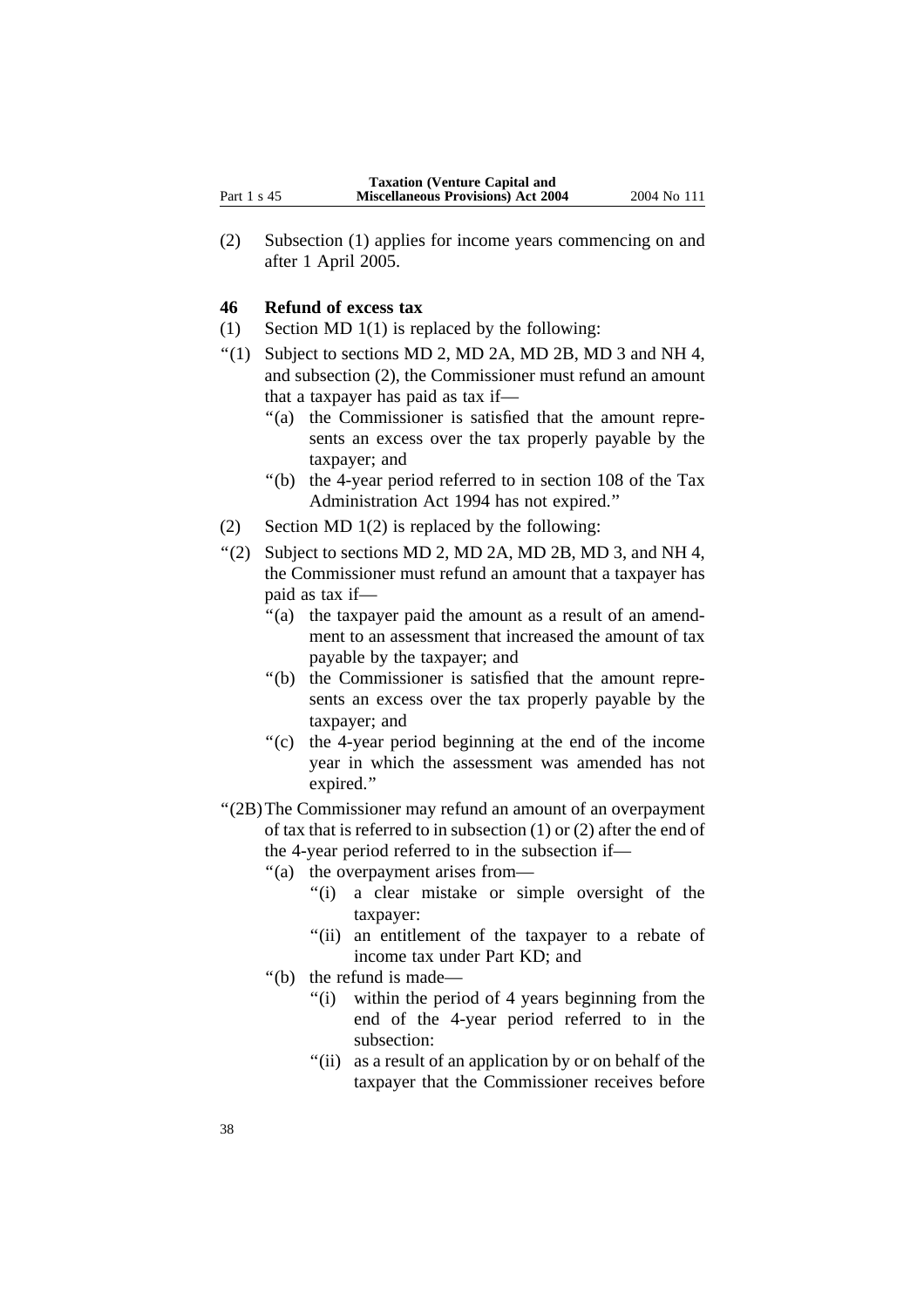or within the period of 4 years beginning from the end of the 4-year period referred to in the subsection.''

(3) Subsections (1) and (2) apply for the 2004–05 and subsequent income years.

#### **47 Limits on refunds of tax in relation to Maori authorities**

- (1) In section MD 2B(1)(a), "the end" is replaced by "unless subsection (1B) applies, the end''.
- (2) After section MD 2B(1), the following is inserted:
- $''(1B)$ Despite subsection  $(1)(a)$ , a Maori authority that furnishes its Maori authority credit account return for an imputation year before the end of the next imputation year may be refunded income tax in accordance with section MD 1 if—
	- ''(a) the Maori authority has furnished the Maori authority credit account return within an extension of time given by the Commissioner; and
	- ''(b) the amount of the refund does not exceed the credit balance in the Maori authority's Maori authority credit account on the last day of the imputation year for which the Maori authority credit account return was furnished."
- (3) In section MD 2B(4), ''If income'' is replaced by ''Unless subsection (4B) applies, if income''.
- (4) After section MD 2B(4), the following is inserted:
- ''(4B)Despite subsection (4), the income tax not refunded may be credited on a provisional tax instalment date if residual income tax is treated as being payable on the date specified in Part VII of the Tax Administration Act 1994.''
- (5) Subsections (1) to (4) apply for the 2004–05 and subsequent income years.

### **48 Application of income tax or dividend withholding payments not refunded**

- (1) This section amends section MD 4 as it read before being repealed by section 41 of the Taxation (GST, Trans-Tasman Imputation and Miscellaneous Provisions) Act 2003.
- (2) Section MD 4 is amended by adding the following: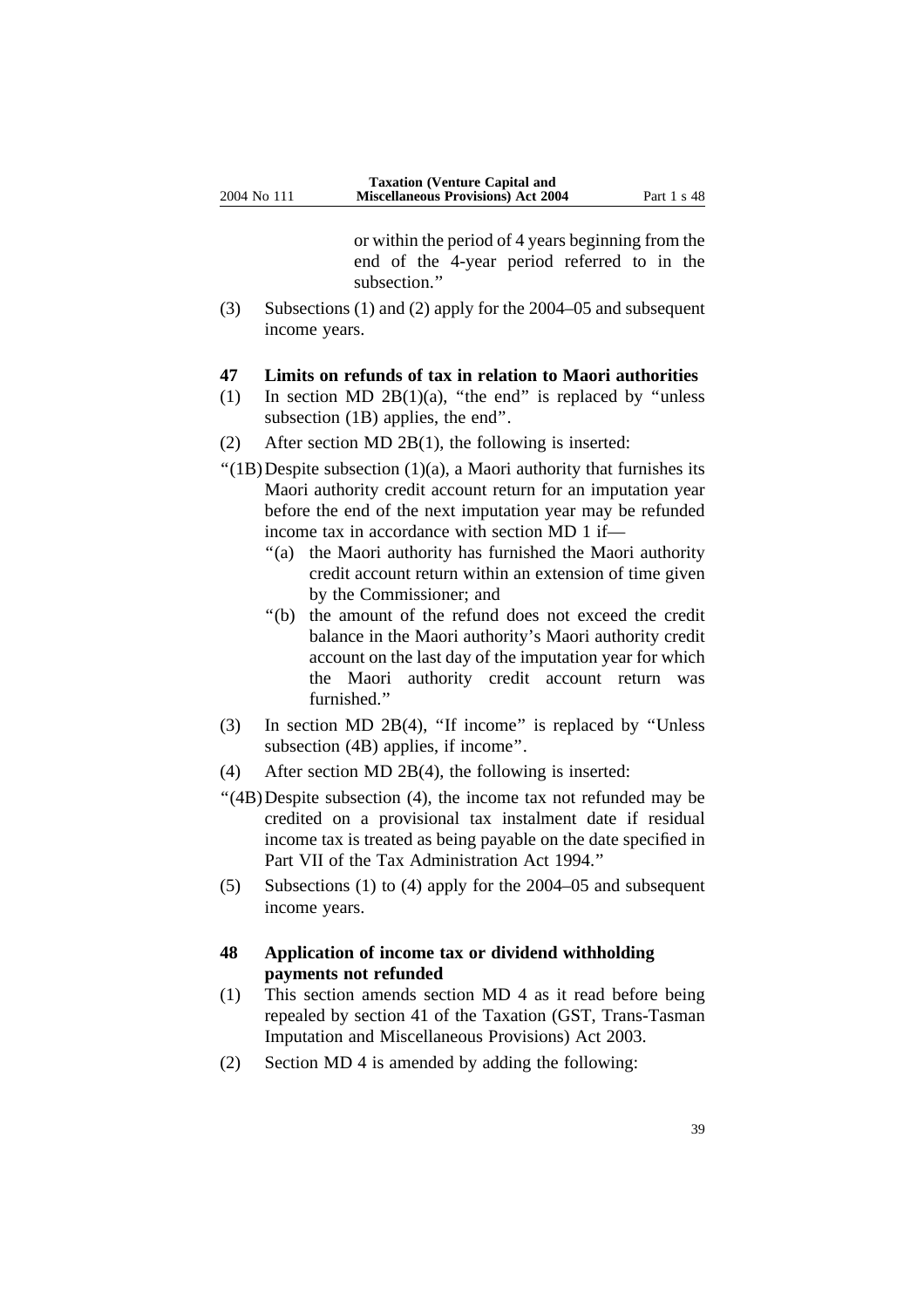- ''(2) Subsection (1) does not prevent a credit (called a **permitted credit**), of an amount given by subsection (3), arising in an imputation credit account or dividend withholding payment account if—
	- "(a) a company or consolidated group is entitled to a refund of overpaid income tax or overpaid dividend withholding payment; and
	- ''(b) the Commissioner transfers the refundable amount to another period or another tax type; and
	- ''(c) after the overpayment that gives rise to the entitlement to a refund and before the transfer, a debit in the imputation credit account or dividend withholding payment account arises under section ME  $5(1)(i)$ , ME  $12(1)(h)$ , MG 5(1)(i) or MG 15(1)(i); and
	- ''(d) a credit would have arisen to the account of the company or consolidated group in the event that—
		- "(i) the refundable amount had been refunded by the Commissioner at the time of the transfer; and
		- "(ii) the company or consolidated group had immediately paid the amount of the refund to the Commissioner in payment of a tax liability for the other period or tax type; and
	- ''(e) the company or consolidated group requests at any time that this subsection apply to the transfer of the refundable amount.
- ''(3) The amount of the permitted credit to which subsection (2) refers is the amount of the credit to which subsection (2)(d) refers, reduced by the amount of the debit that would have arisen under section ME  $5(1)(e)$ , ME  $12(1)(d)$ , MG  $5(1)(d)$  or MG 15(1)(d) at the time of the refund to which subsection  $(2)(d)(i)$  refers."
- (3) Subsection (2) applies for the 1997–98 and subsequent income years.

### **49 Companies required to maintain imputation credit account**

Section ME  $1(2)(a)$  is replaced by the following:

''(a) resident in a country other than New Zealand; or''.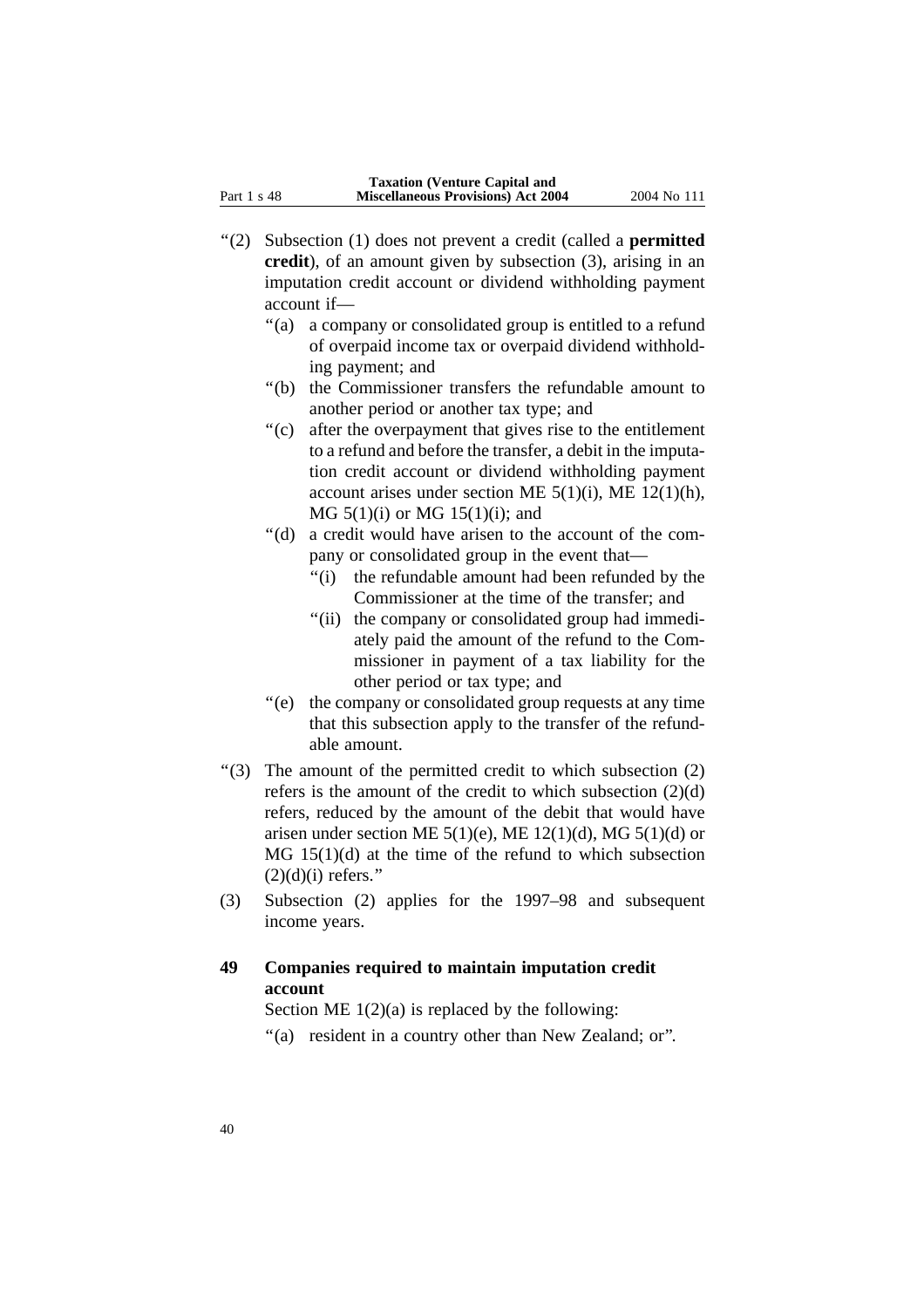### **50 Companies electing to maintain imputation credit account**

Section ME  $1B(4)(a)$  is replaced by the following:

- ''(a) for the purpose of section ME 6, from—
	- ''(i) the date that is 30 days after the date on which the Commissioner receives the notice, if none of subparagraphs (ii) to (iv) apply; or
	- "(ii) 1 October 2003, if the Commissioner receives the notice before 1 April 2004 and notifies the company that the notice is effective from 1 October 2003; or
	- "(iii) 1 April 2004, if the Commissioner receives the notice before 1 April 2005 and notifies the company that the notice is effective from 1 April 2004; or
	- "(iv) the beginning of the imputation year in which the Commissioner receives the notice, if the company is formed in the imputation year or becomes eligible under this section in the imputation year and the Commissioner notifies the company that the notice is effective from the beginning of the imputation year:".

## **51 Amount of dividend for imputation rules if paid in Australian currency**

In section ME 1C, the formula is replaced by the following:

" $a \times b$ ".

### **52 Consolidated imputation group to maintain separate imputation credit account**

Section ME 10(1D)(b) is replaced by the following:

- ''(b) arise in relation to a company that, at the time the debit or credit arises—
	- ''(i) will be a member of the resident imputation subgroup, if the debit or credit arises before the formation of the resident imputation subgroup:
	- ''(ii) is a member of the resident imputation subgroup, if the debit or credit arises at or after the formation of the resident imputation subgroup.''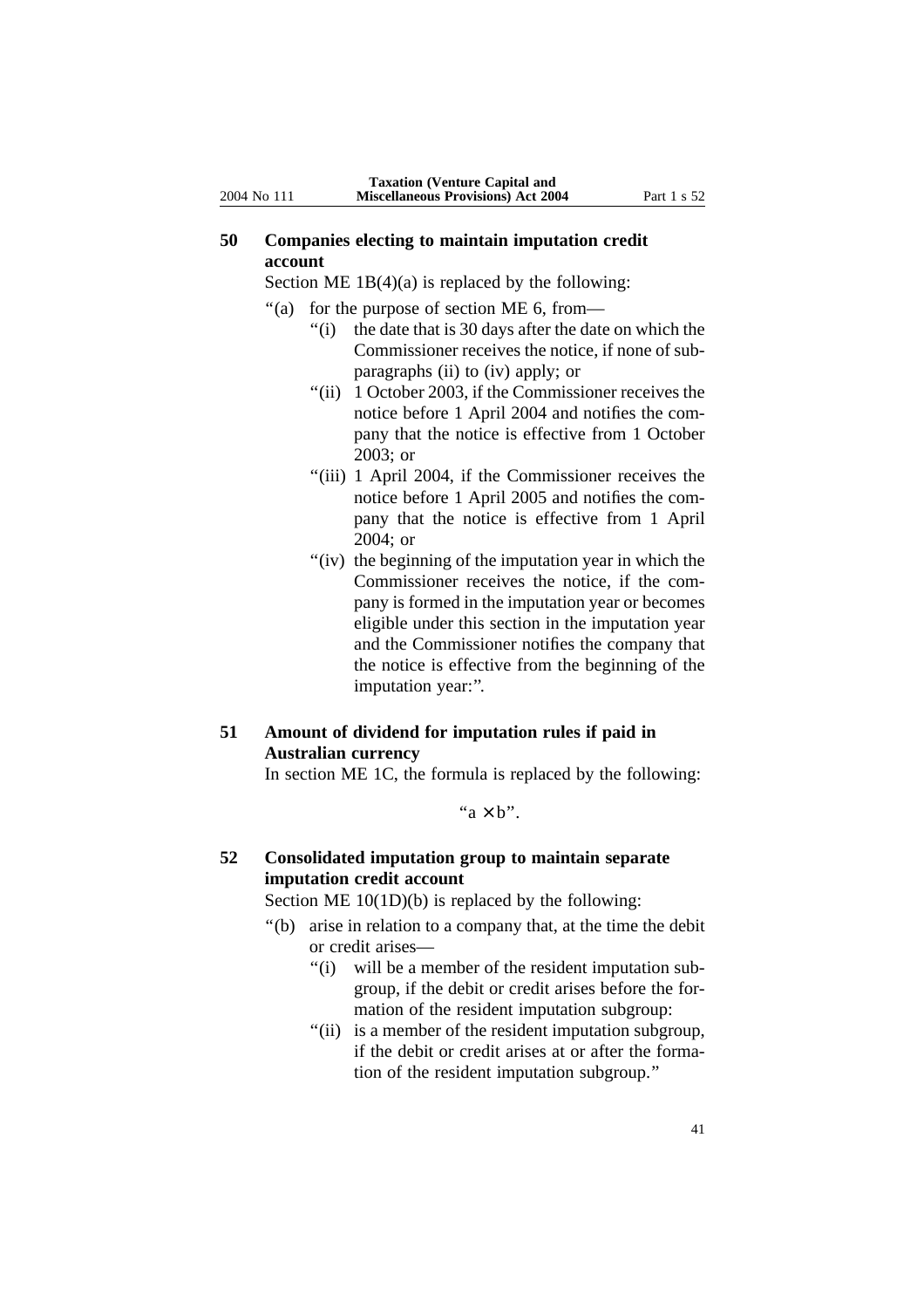### **53 Credits arising to imputation credit account of group**

- (1) After section ME  $11(1)(f)$ , the following is inserted:
	- ''(fb) an amount forming all or part of a credit balance in the dividend withholding payment account of a company that is a member of the consolidated imputation group, if the company elects under section MG 11 that the amount be a credit to the imputation credit account of the consolidated imputation group:''.
- (2) After section ME  $11(1)(j)$ , the following is inserted:
	- ''(jb) an amount forming all or part of a credit balance in the policyholder credit account of a company, if the company elects under section ME 19(3)(a) during the imputation year that the amount be a credit to the imputation credit account of the consolidated imputation group:''.
- (3) In section ME 11(2)(d), "paragraphs (g) and (k)" is replaced by "paragraphs (fb),  $(g)$  and  $(k)$ ".
- (4) After section ME  $11(2)$ (e), the following is inserted:
	- "(eb) in the case of the credit referred to in paragraph (jb) of that subsection, on the date the relevant debit arose under section ME  $18(4)(b)$ :".

### **54 Debits arising to imputation credit account of group** Section ME  $12(1)(b)$  is replaced by the following:

''(b) an amount forming all or part of a credit balance in the imputation credit account of the consolidated imputation group, if the nominated company of the consolidated imputation group elects under section ME 14(1) during the imputation year that the amount be a credit to the policyholder credit account of the consolidated imputation group or of a member of the consolidated imputation group:''.

### **55 Credits and debits arising to policyholder credit account of company**

- (1) In section ME  $18(1)(a)$ 
	- (a) ''under section ME 7 by'' is omitted:
	- (b) in subparagraph (i), ''under section ME 14 by'' is inserted before ''nominated company'':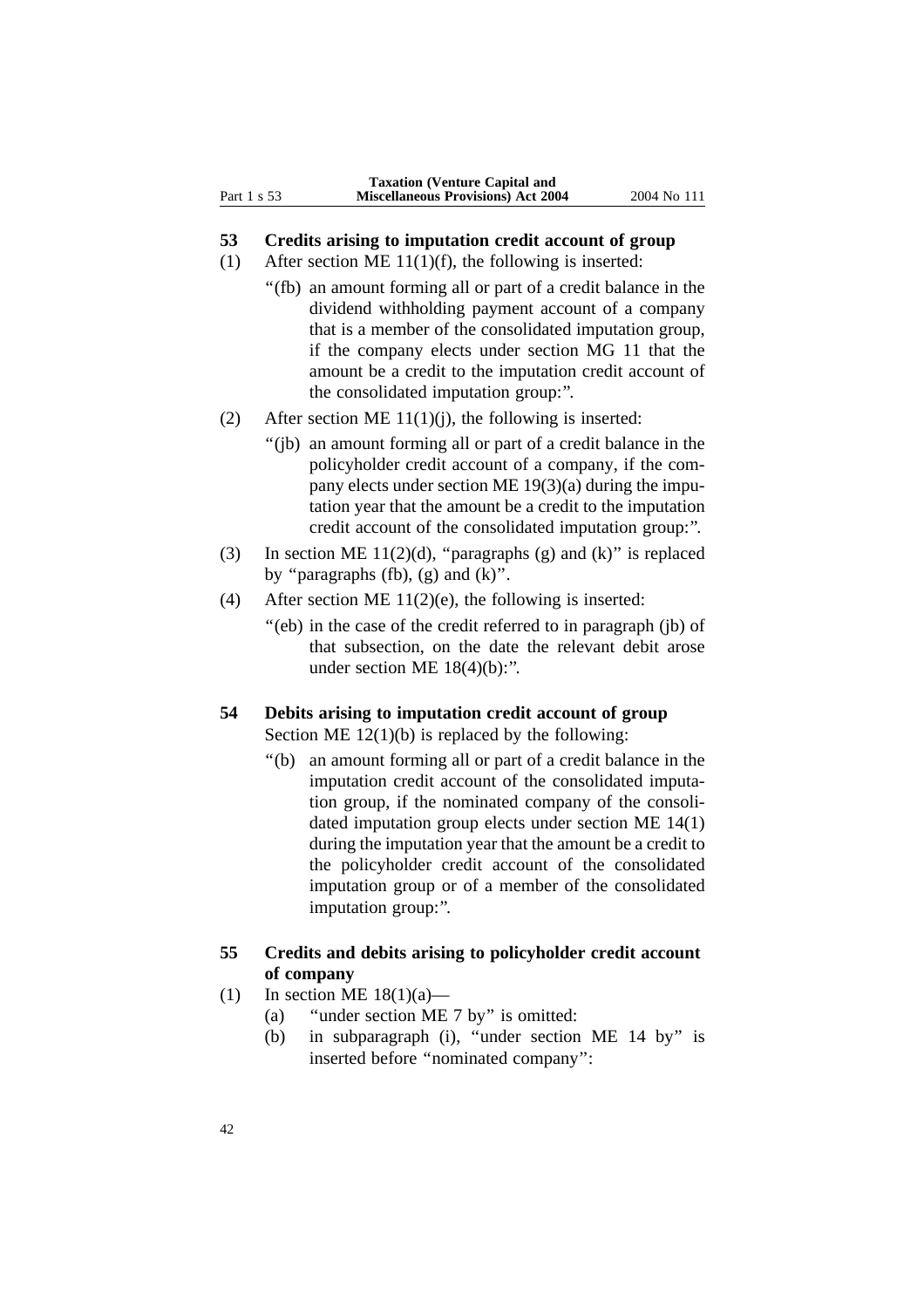- (c) in subparagraph (ii), ''under section ME 7 by'' is inserted before ''the company,''.
- (2) After section ME 18(1)(b), the following is inserted:
	- ''(bb) an amount equal to any allocation deficit debit that arises in the company's dividend withholding payment account under section MG 8B, if the amount of the allocation deficit debit is given by section MG 8B(3)(a):
	- ''(bc) an amount equal to the credit balance in the company's dividend withholding payment account immediately before an allocation deficit debit arises in the company's dividend withholding payment account under section MG 8B, if the amount of the allocation deficit debit is given by section MG 8B(3)(b):''.
- (3) After section ME 18(2)(b), the following is inserted:
	- ''(bb) in the case of a credit referred to in paragraph (bb) or (bc) of that subsection, at the end of the imputation year in respect of which the credit arises:''.
- (4) In section ME  $18(3)(b)$ 
	- (a) in subparagraph (i), ''and not a member of a consolidated group'' is omitted:
	- (b) in subparagraph (ii), ''or of a consolidated group that is a consolidated imputation group'' is omitted.
- (5) In section ME 18(4)(b), ''company's imputation credit account'' is replaced by ''imputation credit account of the company or imputation group''.
- (6) Subsections (2) and (3) apply for the 2004–05 and subsequent imputation years.
- (7) Subsections (2) and (3) apply to a company for an imputation year that begins after 31 March 1995 and before 1 April 2004 if the company makes an election under section MG 8B of the Income Tax Act 1994 that applies for the company for the imputation year.
- (8) Subsections (2) and (3) apply for an imputation year that begins after 31 March 1995 and before 1 April 2004 to a company that was an amalgamating company if the amalgamated company makes an election under section MG 8B of the Income Tax Act 1994 that applies for the amalgamating company for the imputation year.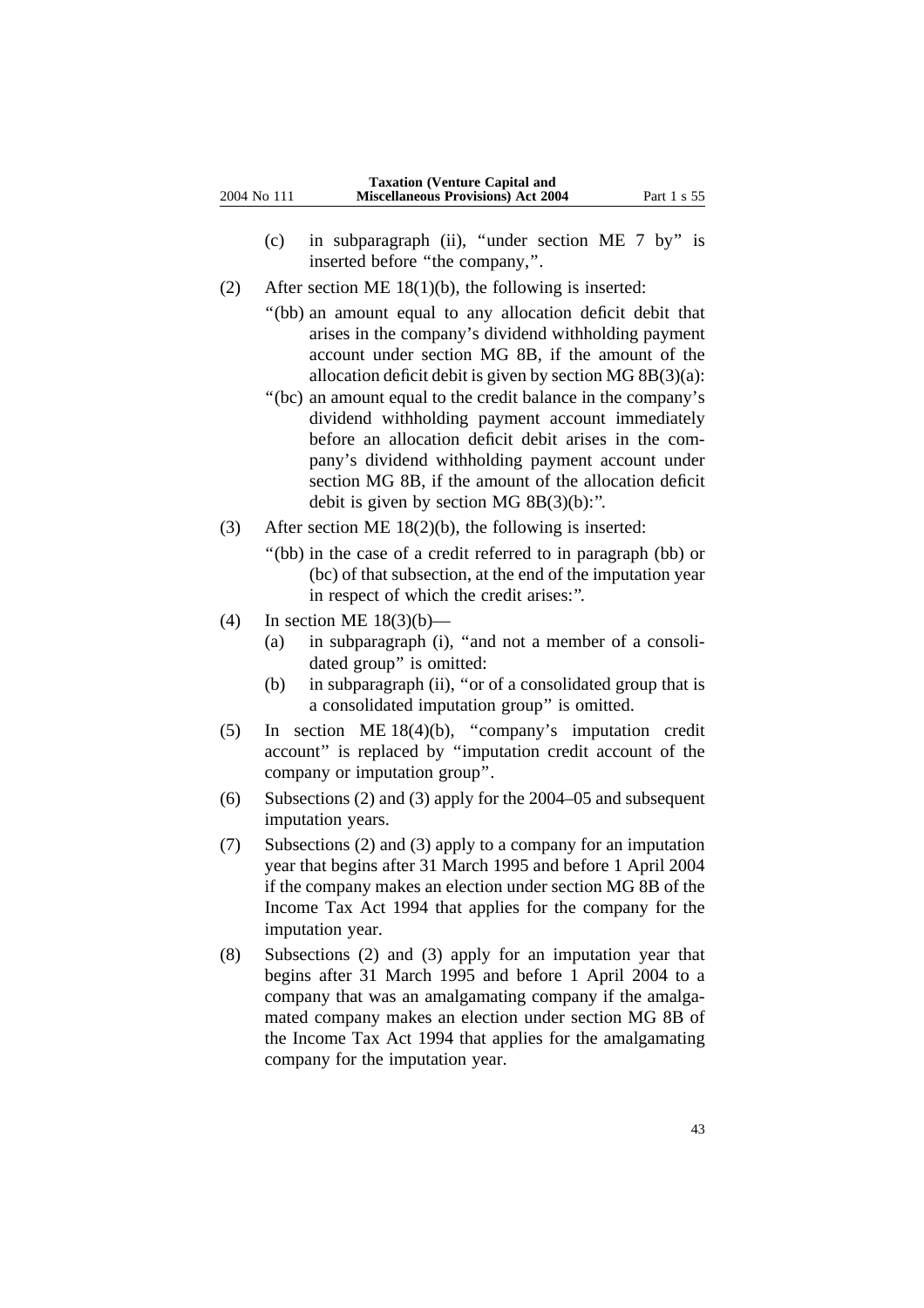- **56 Election to use credit balance as credit against policyholder base income tax liability or as credit in imputation credit account**
- (1) In section ME 19(3)(a), ''and not a member of a consolidated group'' is omitted.
- (2) In section ME 19(3)(b), "or of a consolidated group that is a consolidated imputation group'' is omitted.
- (3) In section ME  $19(4)(b)(i)$ , "and not a member of a consolidated group'' is omitted.
- (4) In section ME  $19(4)(b)(ii)$ , ", if the company is not a member of an imputation group or of a consolidated group that is a consolidated imputation group'' is omitted.

### **57 Credits and debits arising to group policyholder credit account**

- (1) After section ME  $26(2)(c)$ , the following is added:
	- ''(d) an amount equal to any allocation deficit debit that arises in the consolidated group's dividend withholding payment account under section MG 8B, if the amount of the allocation deficit debit is given by section MG 8B(3)(a):
	- ''(e) an amount equal to the credit balance in the consolidated group's dividend withholding payment account immediately before an allocation deficit debit arises in the consolidated group's dividend withholding payment account under section MG 8B, if the amount of the allocation deficit debit is given by section MG  $8B(3)(b)$ :".
- (2) After section ME  $26(3)(c)$ , the following is inserted:
	- $'(d)$  in the case of a credit referred to in paragraph (d) or (e) of that subsection, at the end of the imputation year in respect of which the credit arises:''.
- (3) Subsections (1) and (2) apply for the 2004–05 and subsequent imputation years.
- (4) Subsections (1) and (2) apply for an imputation year that begins after 31 March 1995 and before 1 April 2004 for a consolidated group if the nominated company for the consolidated group makes an election under section MG 8B of the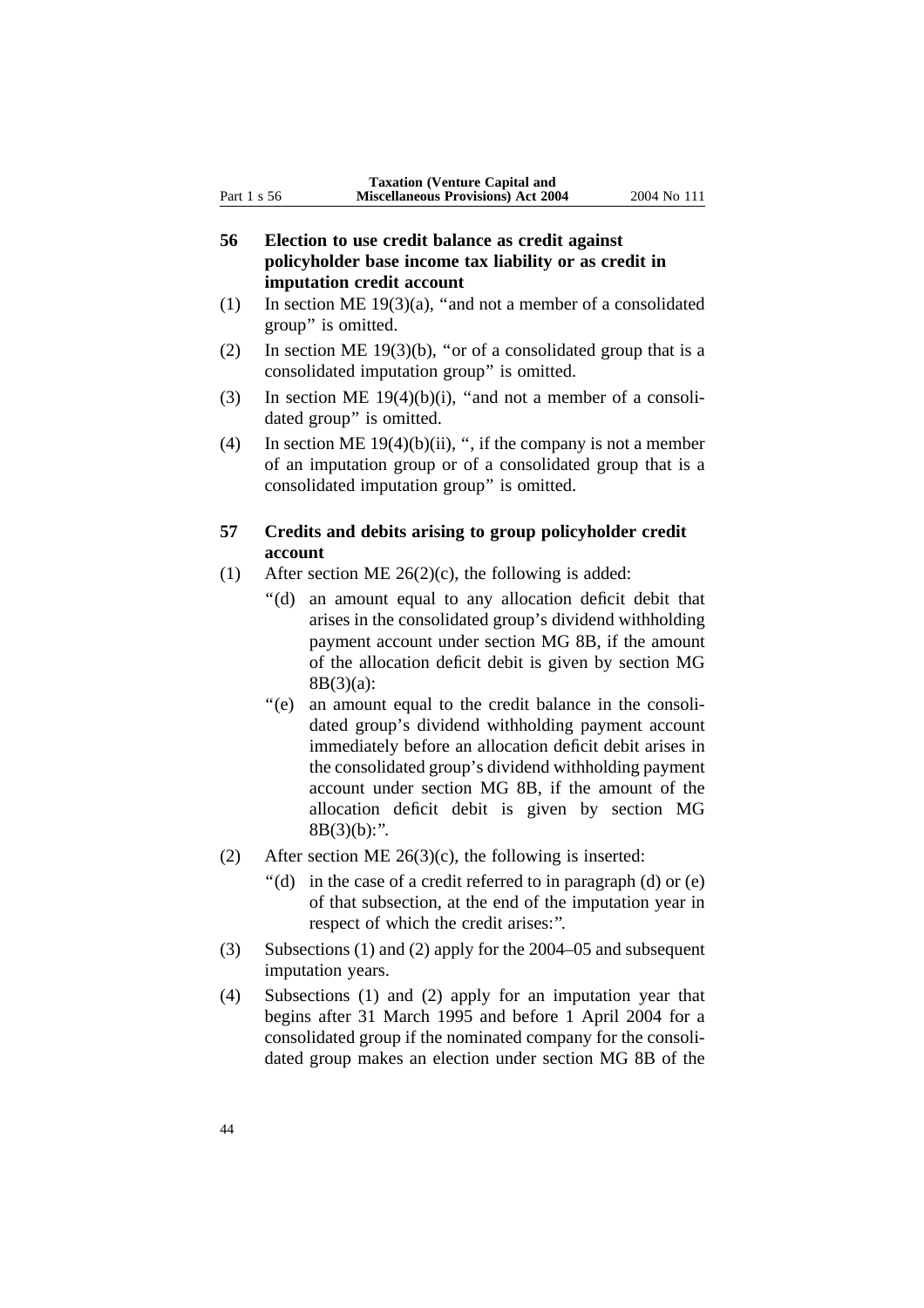Income Tax Act 1994 that applies for the consolidated group for the imputation year.

### **58 Credits and debits arising to branch equivalent tax account of company**

- (1) In section MF  $4(2)(a)$ , "or paragraph (b)" is omitted.
- (2) Subsection (1) applies for the 1997–98 and subsequent income years, subject to subsection (3).
- (3) Subsection (1) does not apply to a taxpayer for an income year if—
	- (a) the taxpayer has, before 26 June 2003, filed a return of income for the income year; and
	- (b) the return of income relies on section MF 4 of the Income Tax Act 1994 as that section was before the enactment of section 60 of the Taxation (GST, Trans-Tasman Imputation and Miscellaneous Provisions) Act 2003.

# **59 Use of credit to reduce dividend withholding payment, or use of debit to satisfy income tax liability**

- (1) Section MF 5(2) is repealed.
- (2) Section MF 5(6B) is replaced by the following:
- ''(6B)If an election under subsection (4) relates to an amount that exceeds the income tax liability, for the income year, of the company that receives the offset under subsection (6), the excess amount is treated as giving rise to a net loss of the company for the purpose of Parts IF and IG of an amount given by the following formula:

#### a  $\overline{h}$

where—

- a is the amount of the excess
- b is the basic rate of income tax, expressed as a percentage, stated in—
	- (a) Schedule 1, Part A, clause 5, if the company is not a Maori authority; or
	- (b) Schedule 1, Part A, clause 2, if the company is a Maori authority.''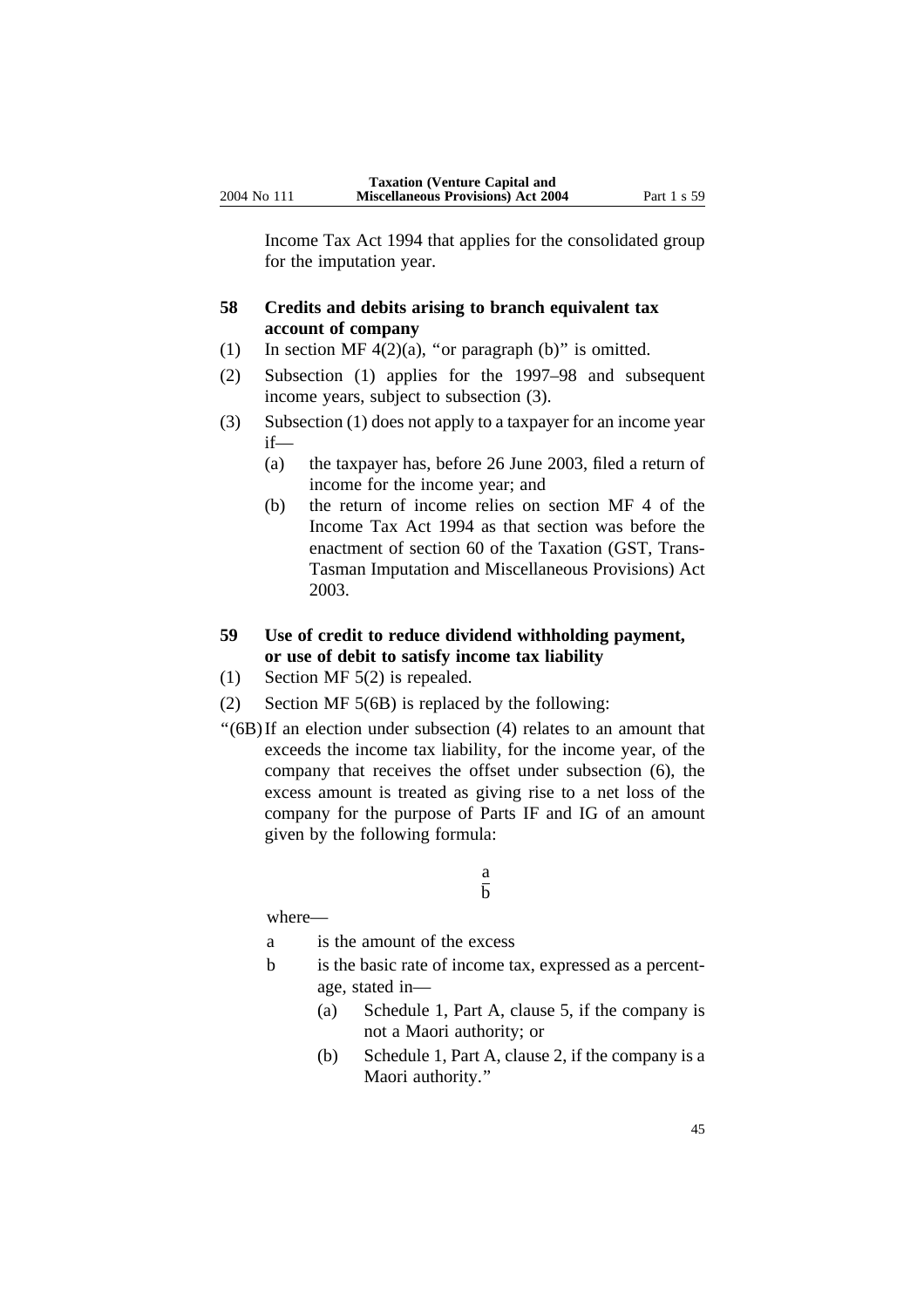- (3) Subsections (1) and (2) apply for the 1997–98 and subsequent income years, subject to subsection (4).
- (4) Subsections (1) and (2) do not apply to a taxpayer for an income year if—
	- (a) the taxpayer has, before 26 June 2003, filed a return of income for the income year; and
	- (b) the return of income relies on section MF 5 of the Income Tax Act 1994 as that section was before the enactment of section 61 of the Taxation (GST, Trans-Tasman Imputation and Miscellaneous Provisions) Act 2003.

### **60 Debits and credits arising to group branch equivalent tax account**

- (1) In section MF  $8(2)(a)$ 
	- (a) in the definition of item **d**,''or LC 5'' is replaced by '', LC 5 or LC 16'':
	- (b) in the definition of item **e**, ''companies that are members of the consolidated group'' is replaced by ''other companies''.
- (2) In section MF  $8(3)(a)$ 
	- (a) ''the credits referred to in paragraphs (a) and (b)'' is replaced by ''a credit referred to in paragraph (a)'':
	- (b) ''those paragraphs'' is replaced by ''that paragraph''.
- (3) Subsections (1) and (2) apply for the 1997–98 and subsequent income years, subject to subsection (4).
- (4) Subsections (1) and (2) do not apply to a taxpayer for an income year if—
	- (a) the taxpayer has, before 26 June 2003, filed a return of income for the income year; and
	- (b) the return of income relies on section MF 8 of the Income Tax Act 1994 as that section was before the enactment of section 63 of the Taxation (GST, Trans-Tasman Imputation and Miscellaneous Provisions) Act 2003.
- **61 Use of consolidated group credit to reduce dividend withholding payment, or use of group or individual debit to satisfy income tax liability**
- (1) Section MF 10(2) is repealed.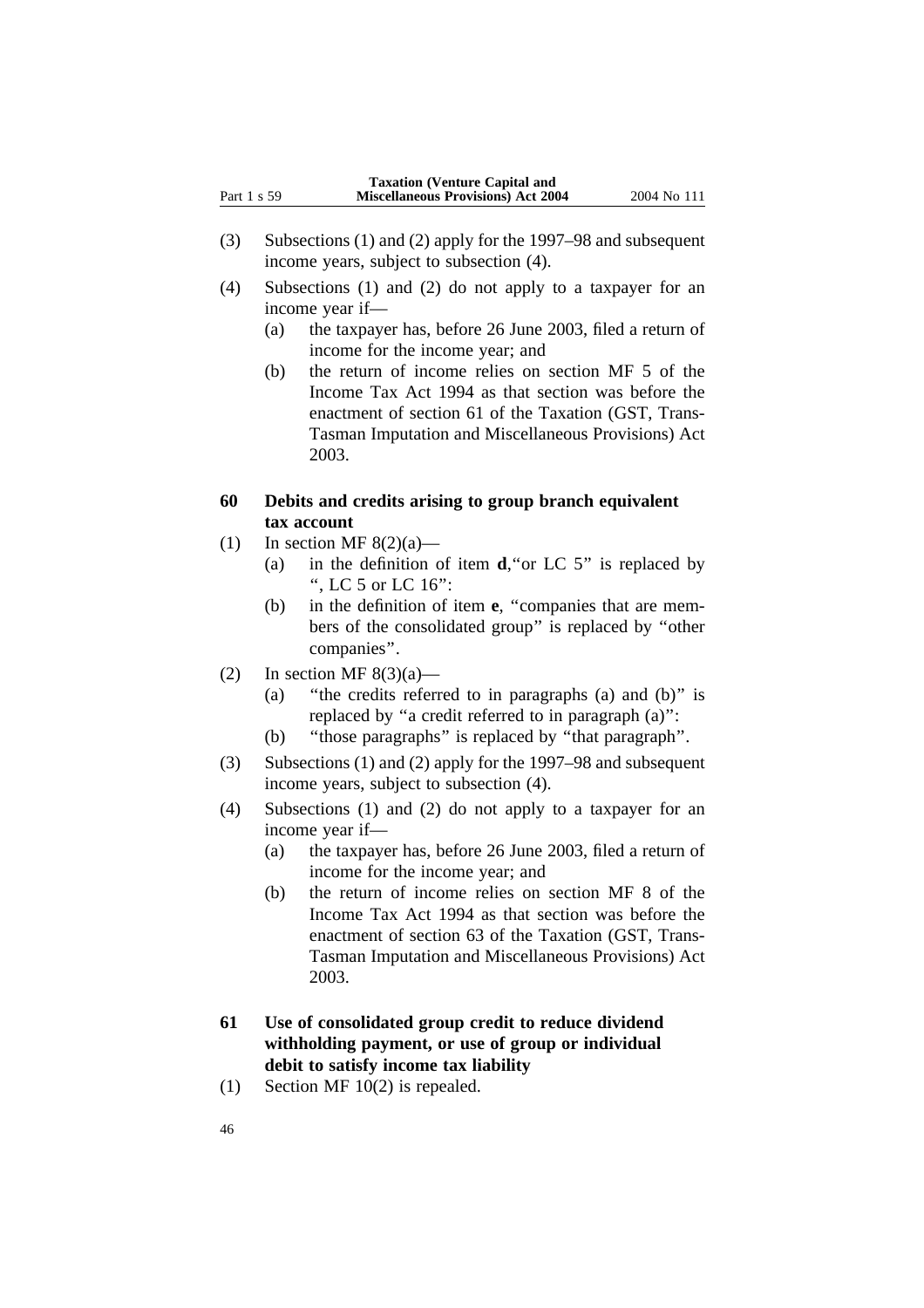- (2) Section MF 10(5B) is replaced by the following:
- " $(5B)$  If an election under subsection (3) or (4) relates to an amount that exceeds the income tax liability, for the income year, of the company or group that receives the offset under subsection (5), the excess amount is treated as giving rise to a net loss of the company or group for the purpose of Parts IF and IG of an amount given by the following formula:

#### a  $\overline{h}$

where—

a is the amount of the excess

- b is the basic rate of income tax, expressed as a percentage, stated in—
	- (a) Schedule 1, Part A, clause 5, if the company is not a Maori authority or the group does not consist of Maori authorities; or
	- (b) Schedule 1, Part A, clause 2, if the company is a Maori authority or the group consists of Maori authorities.''
- (3) Subsections (1) and (2) apply for the 1997–98 and subsequent income years, subject to subsection (4).
- (4) Subsections (1) and (2) do not apply to a taxpayer for an income year if—
	- (a) the taxpayer has, before 26 June 2003, filed a return of income for the income year; and
	- (b) the return of income relies on section MF 10 of the Income Tax Act 1994 as that section was before the enactment of section 64 of the Taxation (GST, Trans-Tasman Imputation and Miscellaneous Provisions) Act 2003.

#### **62 Debits arising to dividend withholding payment account**

- (1) In section MG 5(1)(c), ''company's imputation credit account'' is replaced by ''imputation credit account of the company or of an imputation group to which the company belongs''.
- (2) In section MG  $5(1)(f)$ , "section MG 8" is replaced by "section MG  $8(4)$ ".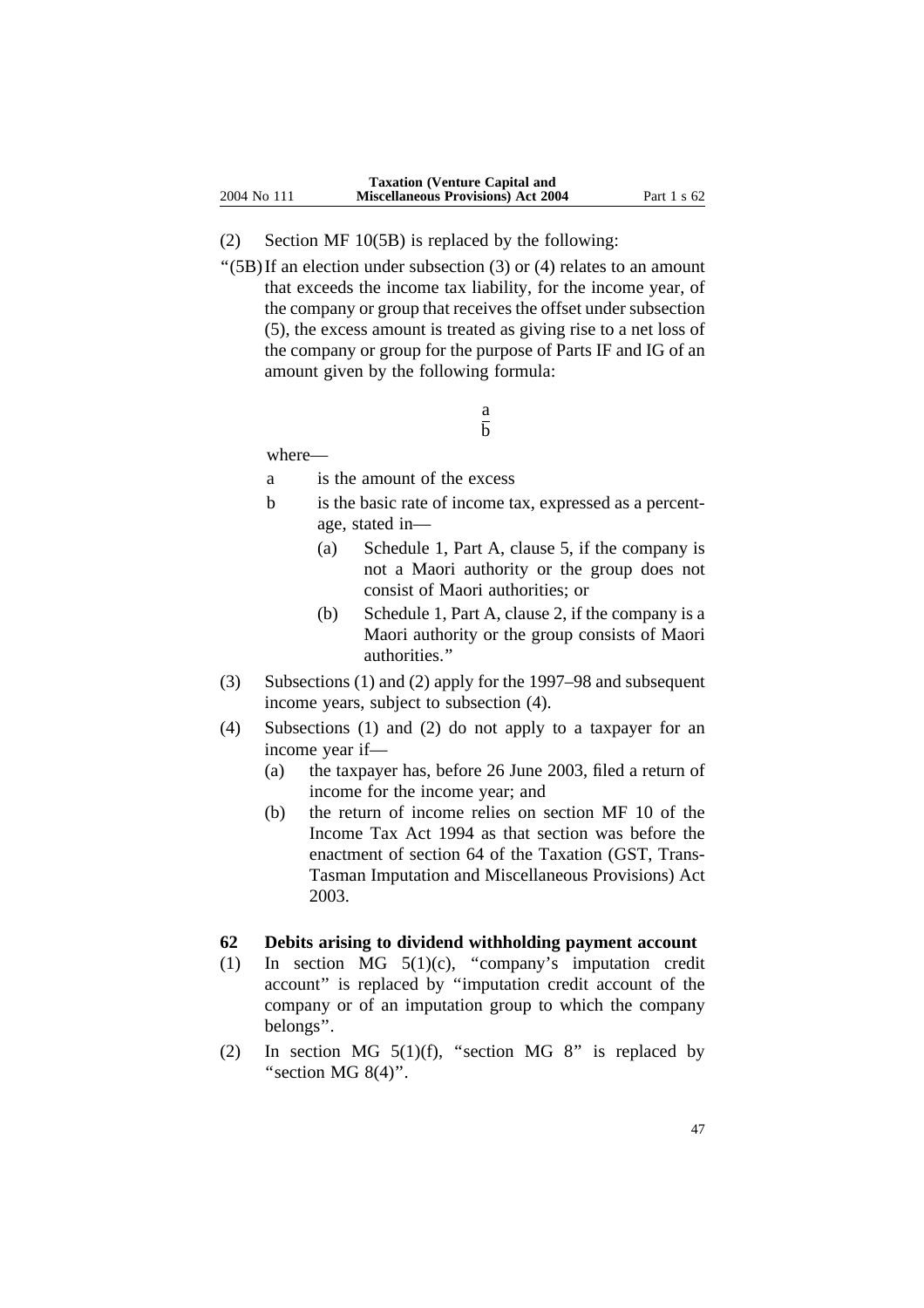- (3) In section MG  $5(1)(g)$ , "section MG  $8(5)$ " is replaced by ''section MG 8B''.
- (4) Subsection (3) applies for the 2004–05 and subsequent imputation years.
- (5) Subsection (3) applies to a company for an imputation year that begins after 31 March 1995 and before 1 April 2004 if the company makes an election under section MG 8B of the Income Tax Act 1994 that applies for the company for the imputation year.
- (6) Subsection (3) applies for an imputation year that begins after 31 March 1995 and before 1 April 2004 to a company that was an amalgamating company if the amalgamated company makes an election under section MG 8B of the Income Tax Act 1994 that applies for the amalgamating company for the imputation year.

### **63 Allocation rules for dividend withholding payment credits**

- (1) Section MG 8(5) to (7) are repealed.
- (2) Subsection (1) applies for the 2004–05 and subsequent imputation years.
- (3) Subsection (1) applies to a company for an imputation year that begins after 31 March 1995 and before 1 April 2004 if the company makes an election under section MG 8B of the Income Tax Act 1994 that applies for the company for the imputation year.
- (4) Subsection (1) applies for an imputation year that begins after 31 March 1995 and before 1 April 2004 to a company that was an amalgamating company if the amalgamated company makes an election under section MG 8B of the Income Tax Act 1994 that applies for the amalgamating company for the imputation year.

### **64 New section MG 8B inserted**

After section MG 8, the following is inserted:

- ''MG 8B **Policyholder credit account companies and dividend withholding payment credits**
- ''(1) This section applies to a policyholder credit account company (called the **company**) that is not a conduit tax relief company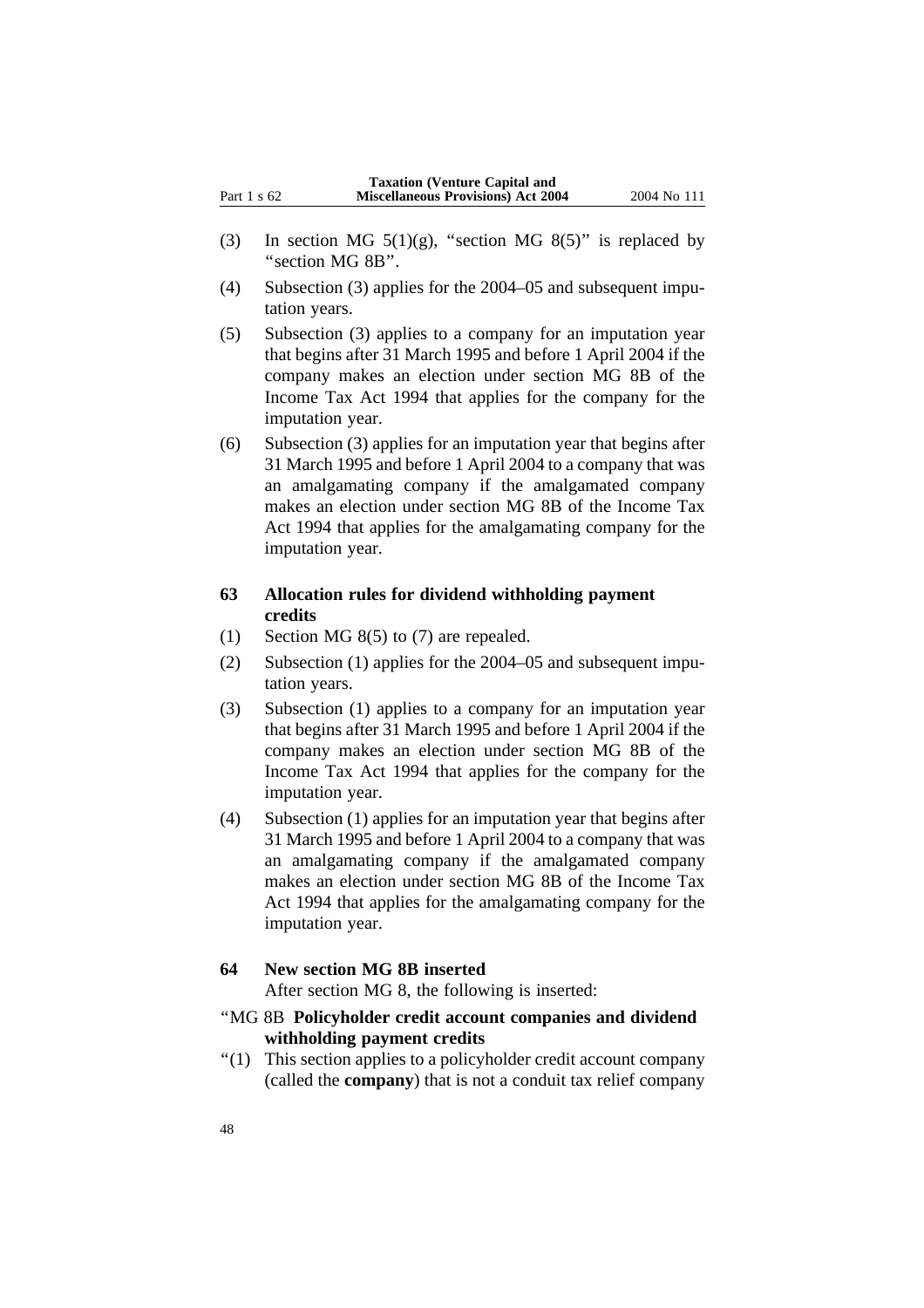and an imputation year (called the **dividend year**) in which the company pays a dividend with a dividend withholding payment credit attached.

- ''(2) An allocation deficit debit of an amount given by subsection (3) arises at the end of the dividend year in the company's dividend withholding payment account if—
	- "(a) the total of the amounts of the company's policyholder income and policyholder net loss for the DWP reference period, found using the policyholder base calculation for each imputation year, is greater than nil; and
	- ''(b) the shareholder DWP ratio for the DWP reference period exceeds the policyholder DWP ratio for the DWP reference period.
- ''(3) The amount of the allocation deficit debit that arises under subsection (2) is—
	- ''(a) equal to the maximum deficit debit, if the maximum deficit debit is less than or equal to the credit balance that is in the company's dividend withholding payment account immediately before any allocation deficit debit arises under this section:
	- ''(b) equal to the reduced deficit debit, if paragraph (a) does not apply.
- ''(4) In this section—

''**DWP reference period** means the period that consists of—

- "(a) the dividend year:
- ''(b) the longest period of consecutive imputation years—
	- "(i) that begins on or after the date on which this section applies for the company; and
	- "(ii) that ends immediately before the dividend year; and
	- "(iii) in which the company paid no dividend that had a dividend withholding payment credit attached

''**maximum deficit debit** means the quantity that is given by the following formula:

$$
(a - b) \times d \times (1 - r)
$$

where—

a is the company's shareholder DWP ratio for the DWP reference period: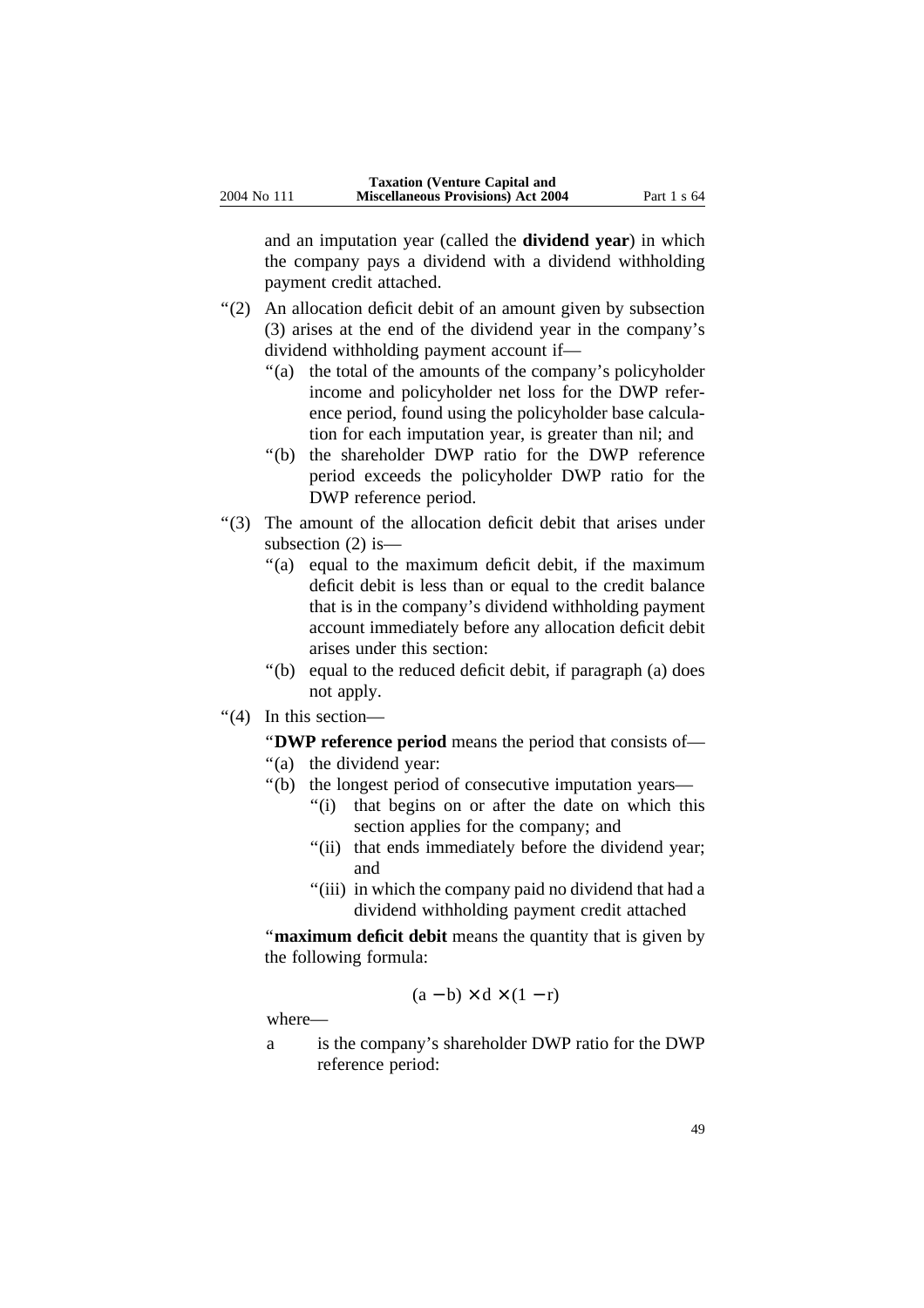- b is the company's policyholder DWP ratio for the DWP reference period:
- d is the total of the amounts of the company's policyholder income and policyholder net loss found for the DWP reference period using the policyholder base calculation:
- r is the basic rate of income tax, expressed as a percentage, stated in—
	- (a) Schedule 1, Part A, clause 5, if the company is not a Maori authority:
	- (b) Schedule 1, Part A, clause 2, if the company is a Maori authority

''**policyholder DWP ratio** means the quantity that is given by the following formula:

$$
\frac{c}{d \times (1-r)}
$$

where—

- c is the total for the DWP reference period of all the credits that have arisen in the company's policyholder credit account as a result of an election by the company under section MG 7 in relation to a credit balance in the company's dividend withholding payment account
- d is the total of the amounts of the company's policyholder income and policyholder net loss found for the DWP reference period using the policyholder base calculation
- r is the basic rate of income tax, expressed as a percentage, stated in—
	- (a) Schedule 1, Part A, clause 5, if the company is not a Maori authority:
	- (b) Schedule 1, Part A, clause 2, if the company is a Maori authority

''**reduced deficit debit** means the quantity that is given by the following formula:

$$
e + f - \frac{g \times (f + c + e)}{g + (d \times (1 - r))}
$$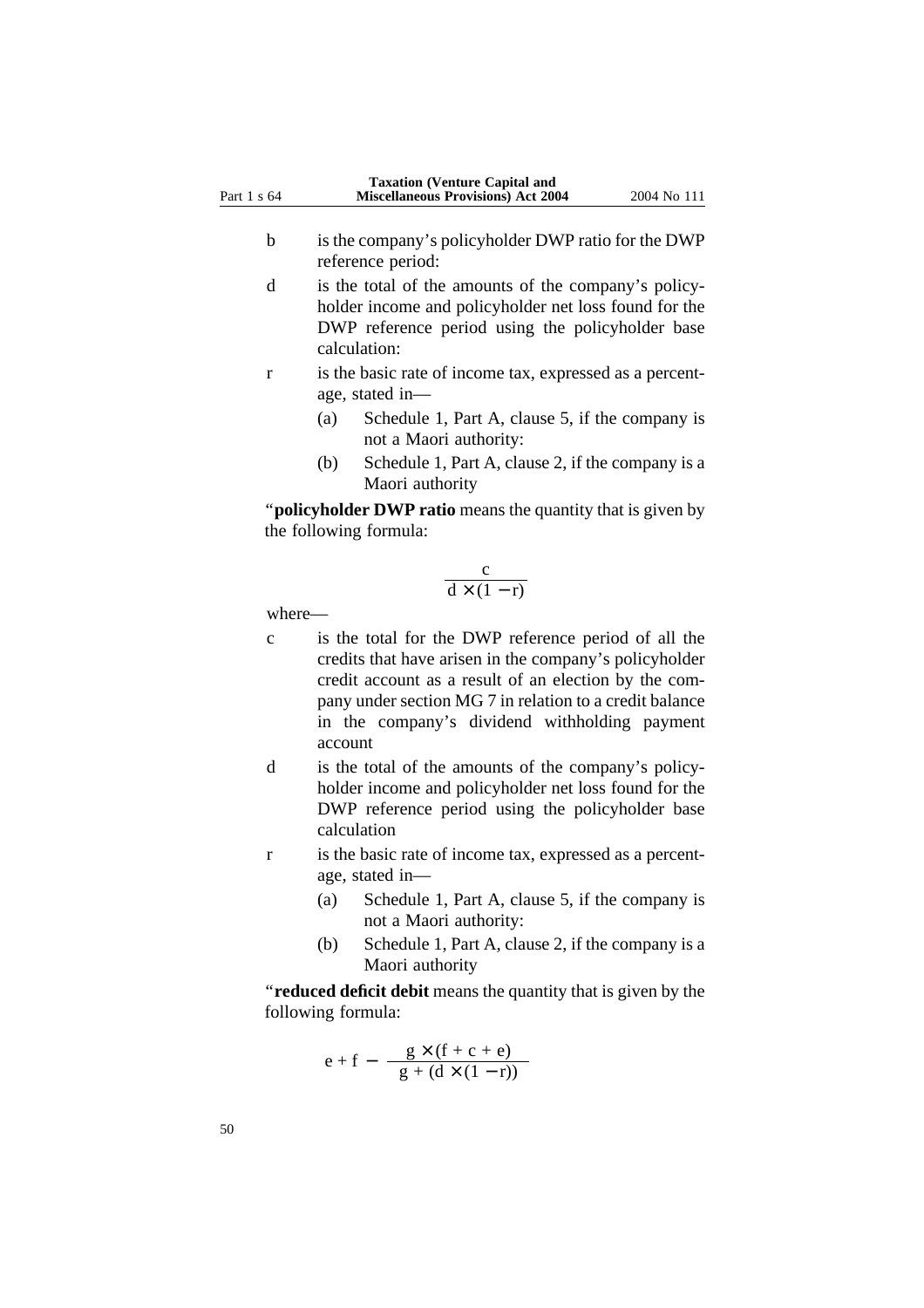where—

- c is the total for the DWP reference period of all the credits that have arisen in the company's policyholder credit account as a result of an election by the company under section MG 7 in relation to a credit balance in the company's dividend withholding payment account
- d is the total of the amounts of the company's policyholder income and policyholder net loss found for the DWP reference period using the policyholder base calculation
- e is the credit balance in the company's dividend withholding payment account at the end of the dividend year immediately before any allocation deficit debit arises under this section
- f is the total amount of DWP credits that the company has attached to dividends paid by the company in the DWP reference period
- g is the total amount of dividends paid by the company in the DWP reference period
- r is the basic rate of income tax, expressed as a percentage, stated in—
	- (a) Schedule 1, Part A, clause 5, if the company is not a Maori authority:
	- (b) Schedule 1, Part A, clause 2, if the company is a Maori authority

''**shareholder DWP ratio** means the quantity given by the following formula:

### f g

where—

- f is the total amount of DWP credits that the company has attached to dividends paid by the company in the DWP reference period
- g is the total amount of dividends paid by the company in the DWP reference period.
- ''(5) This section does not apply to a dividend that is the subject of a determination made by a statutory producer board or a cooperative company under section ME 30 or section ME 35.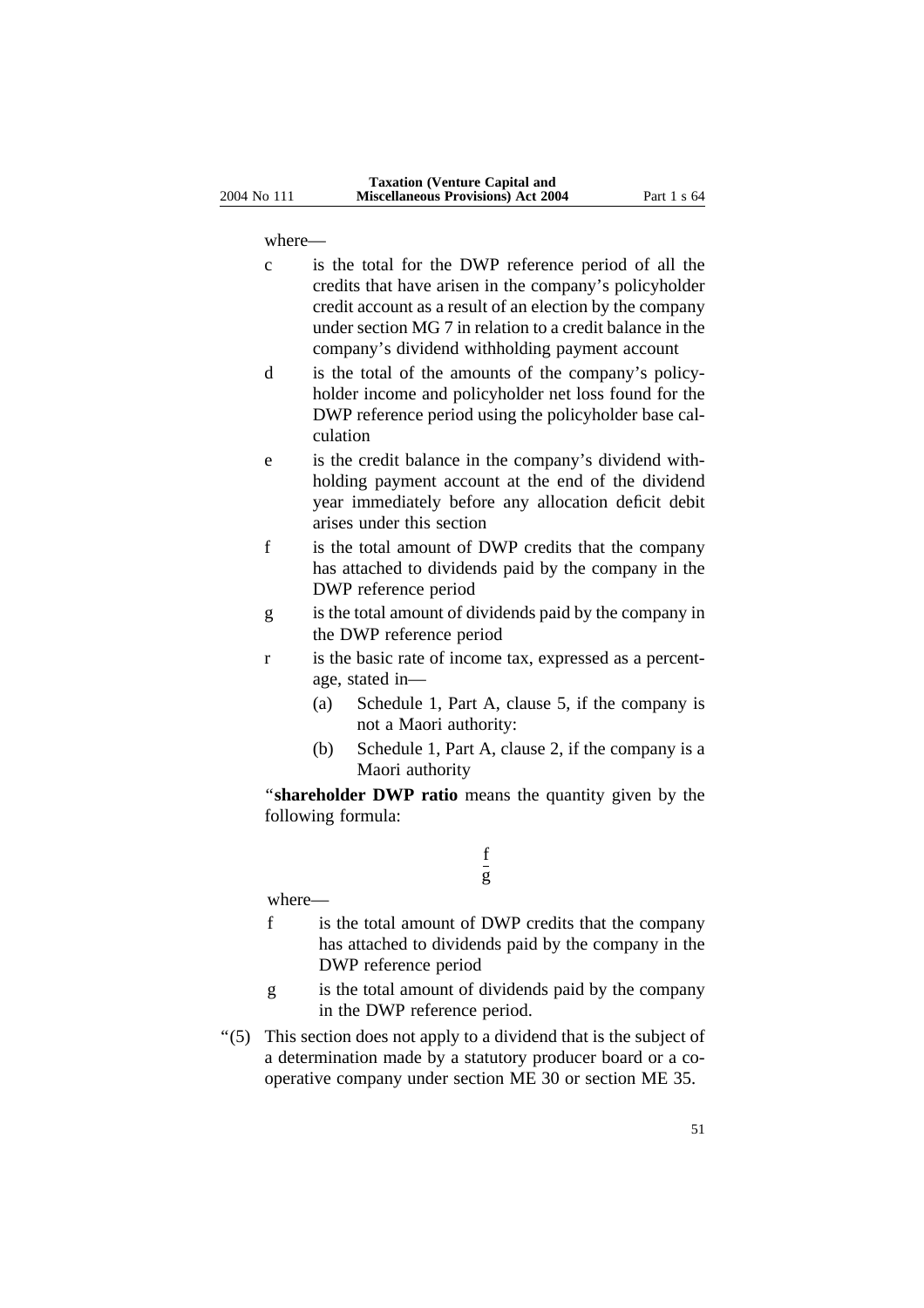- ''(6) This section applies for the 2004–05 and subsequent imputation years.
- ''(7) If a company makes an election in writing for an imputation year that begins after 31 March 1995 and before 1 April 2004, this section applies for the company for the imputation year and for subsequent imputation years.
- ''(8) If an amalgamated company makes an election in writing for an imputation year that begins after 31 March 1995 and before 1 April 2004 and for a company that was an amalgamating company in relation to the amalgamated company, this section applies for the amalgamating company for the imputation year and for subsequent imputation years.
- ''(9) If a nominated company for a consolidated group makes an election in writing for an imputation year that begins after 31 March 1995 and before 1 April 2004, this section applies for the consolidated group for the imputation year and for subsequent imputation years.''

### **65 Further dividend withholding payment payable by company**

- (1) In section MG 9(5C)(b), ''payment of income tax'' is replaced by ''dividend withholding payment''.
- (2) Subsection (1) applies for imputation years that begin on and after 1 April 1998.

### **66 Transfer of credit balance to imputation credit account** Section MG 11(1) is replaced by the following:

- $''(1)$  A company that is not a conduit tax relief company and has a credit balance in the dividend withholding payment account of the company at the end of an imputation year, or immediately before a debit arises in the account under section MG  $5(1)(i)$ , may elect that all or part of the credit balance be, for the imputation year in which the credit balance occurs—
	- ''(a) a debit to the dividend withholding payment account of the company; and
	- ''(b) a credit to the imputation credit account of the company, or of an imputation group of which the company is a member at the time the credit balance occurs.''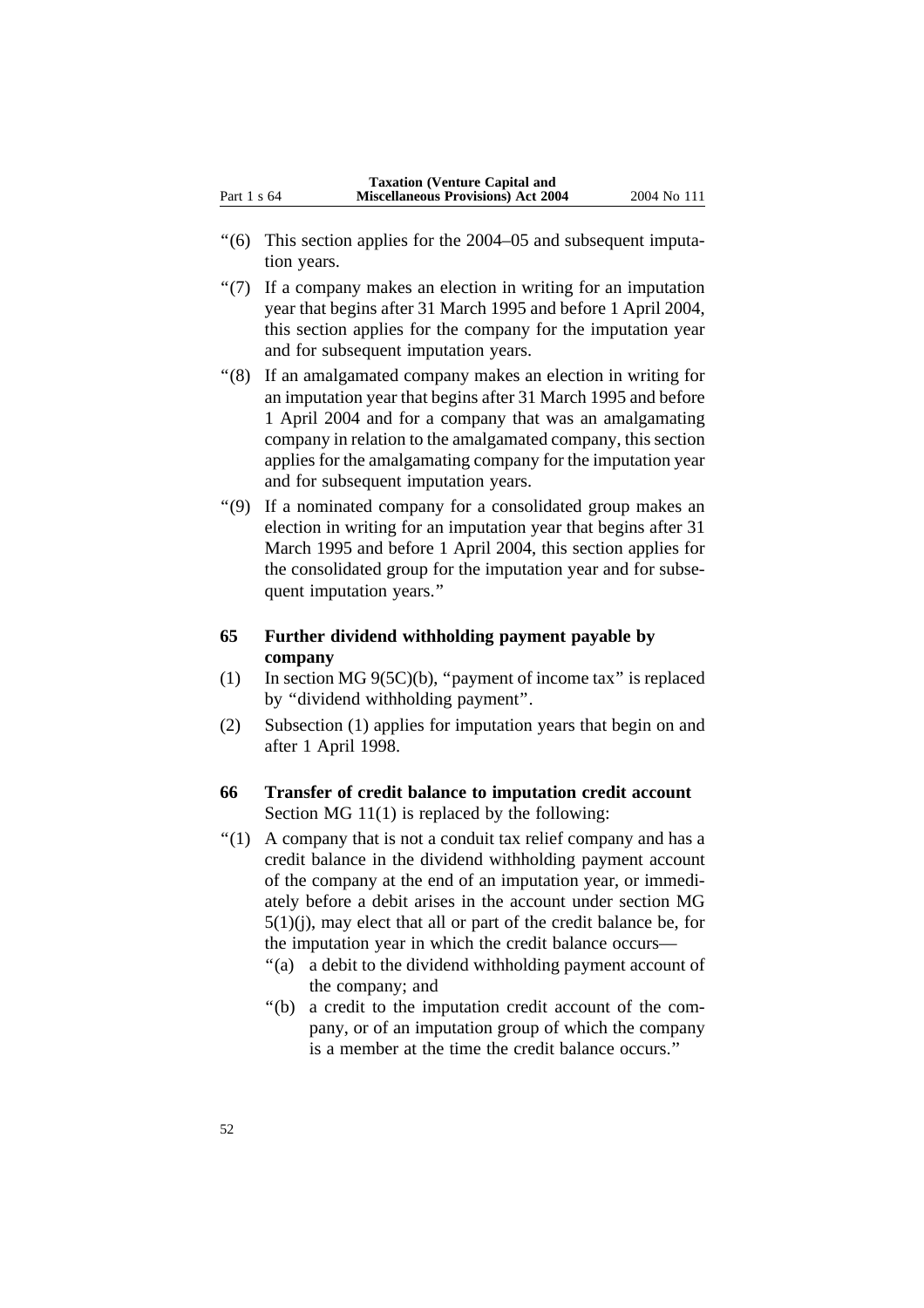- **67 Debits arising to group dividend withholding payment account**
- (1) In section MG 15(1)(f), "section MG 8" is replaced by "section MG  $8(4)$ ".
- (2) In section MG  $15(1)(g)$ , "section MG  $8(5)$ " is replaced by ''section MG 8B''.
- (3) Subsection (1) applies for the 2004–05 and subsequent imputation years to a company that is at the time of payment a member of the consolidated group.
- (4) Subsection (1) applies to a consolidated group for an imputation year that begins after 31 March 1995 and before 1 April 2004 if the nominated company for the consolidated group makes an election under section MG 8B of the Income Tax Act 1994 that applies for the consolidated group for the imputation year.

### **68 Application of specific dividend withholding provisions to consolidated groups**

- (1) Section MG 16A(1) is replaced by the following:
- ''(1) Section MG 8 applies with any necessary modifications to a consolidated group—
	- ''(a) as if the consolidated group were a company; and
	- "(b) for the purpose of section MG  $8(2)$  to  $(4)$ , without taking into account any dividend that is paid by a member of the consolidated group to another member of the consolidated group.
- ''(1B)Section MG 8B applies with any necessary modifications to a consolidated group that has a policyholder credit account—
	- ''(a) as if the consolidated group were a company; and
	- ''(b) as if a reference to section MG 7 were a reference to section NH 6(2); and
	- ''(c) without taking into account any dividend that is paid by a member of the consolidated group to another member of the consolidated group.''
- (2) Subsection (1) applies for the 2004–05 and subsequent imputation years.
- (3) Subsection (1) applies for a consolidated group for an imputation year that begins after 31 March 1995 and before 1 April 2004 if the nominated company for the consolidated group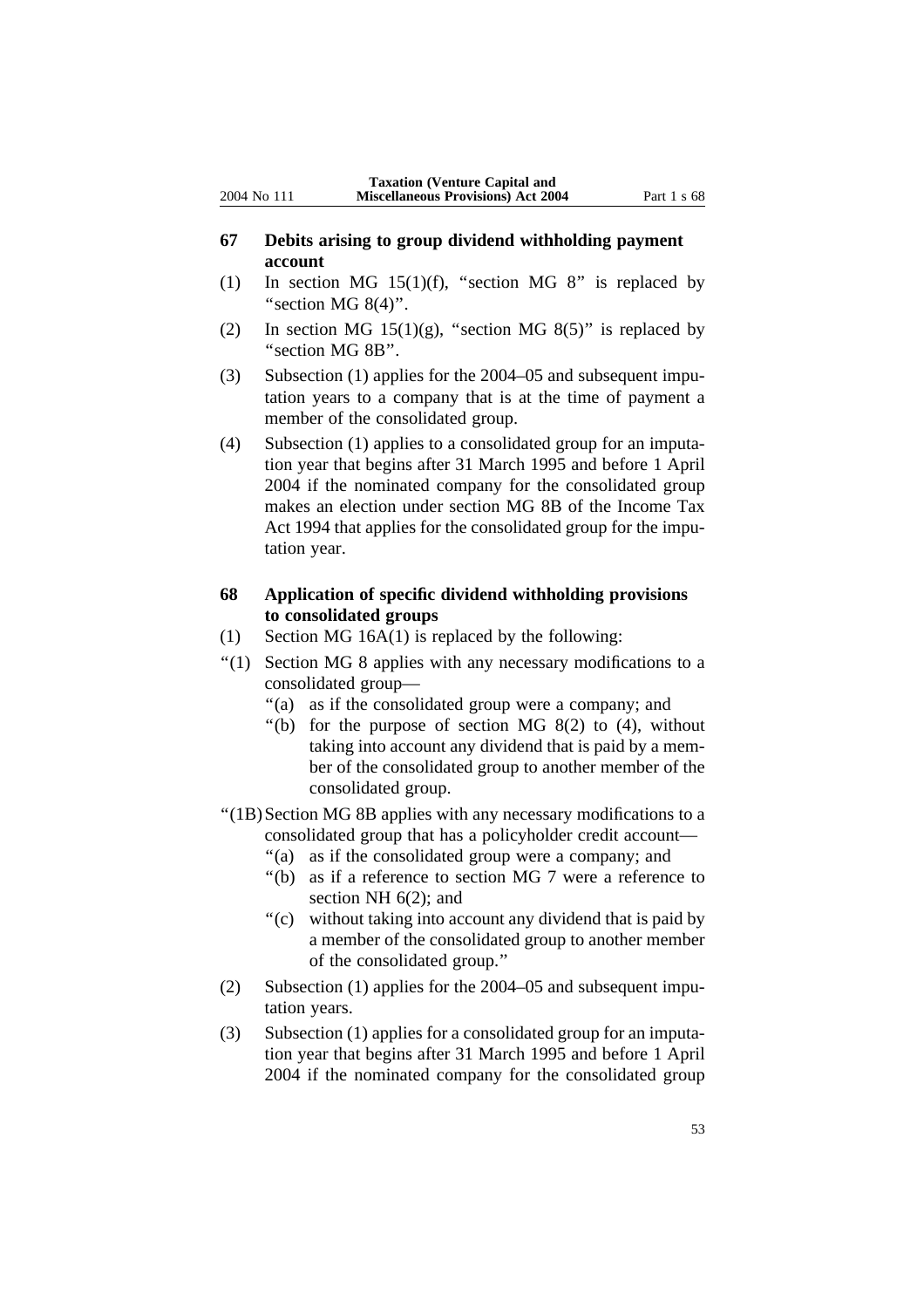makes an election under section MG 8B of the Income Tax Act 1994 that applies for the consolidated group for the imputation year.

## **69 Further tax payable for end of year debit balance or when Maori authority ceases to exist**

- (1) Section MK 8(5) is replaced by the following:
- ''(5) A Maori authority that pays an amount of further income tax for which the authority is liable may elect, with effect from the date on which the Commissioner receives the payment, that the amount paid be also credited in payment of a liability of the authority to pay income tax or provisional tax in relation to an income year that corresponds to an imputation year in which the authority was required to establish and maintain a Maori authority credit account.
- ''(5B)A Maori authority that pays an amount of income tax in relation to an income year in which the authority was required to establish and maintain a Maori authority credit account and that is liable to pay further income tax in relation to an imputation year may elect, with effect from the date on which the Commissioner receives the payment, that the amount of the payment of tax be also credited in payment of the liability of the authority to pay the further income tax.''
- (2) Subsection (1) applies for the 2004–05 and subsequent income years.

### **70 Accreditation requirements of PAYE intermediaries**

- (1) In section NBB  $2(1)(c)$ , the words before subparagraph (i) are replaced by ''the applicant, if a natural person or corporation sole, or each member of the applicant, if the applicant is an unincorporated body, or each of the persons acting as a director, secretary or statutory officer of the applicant, if the applicant is a body corporate, and any principal of the applicant''.
- (2) In section NBB  $2(4)(b)$ , the words before subparagraph (i) are replaced by ''the person, if a natural person or corporation sole, or a member of the person, if the person is an unincorporated body, or a person acting as a director, secretary or statutory officer of the person, if the person is a body corporate, or a principal of the person''.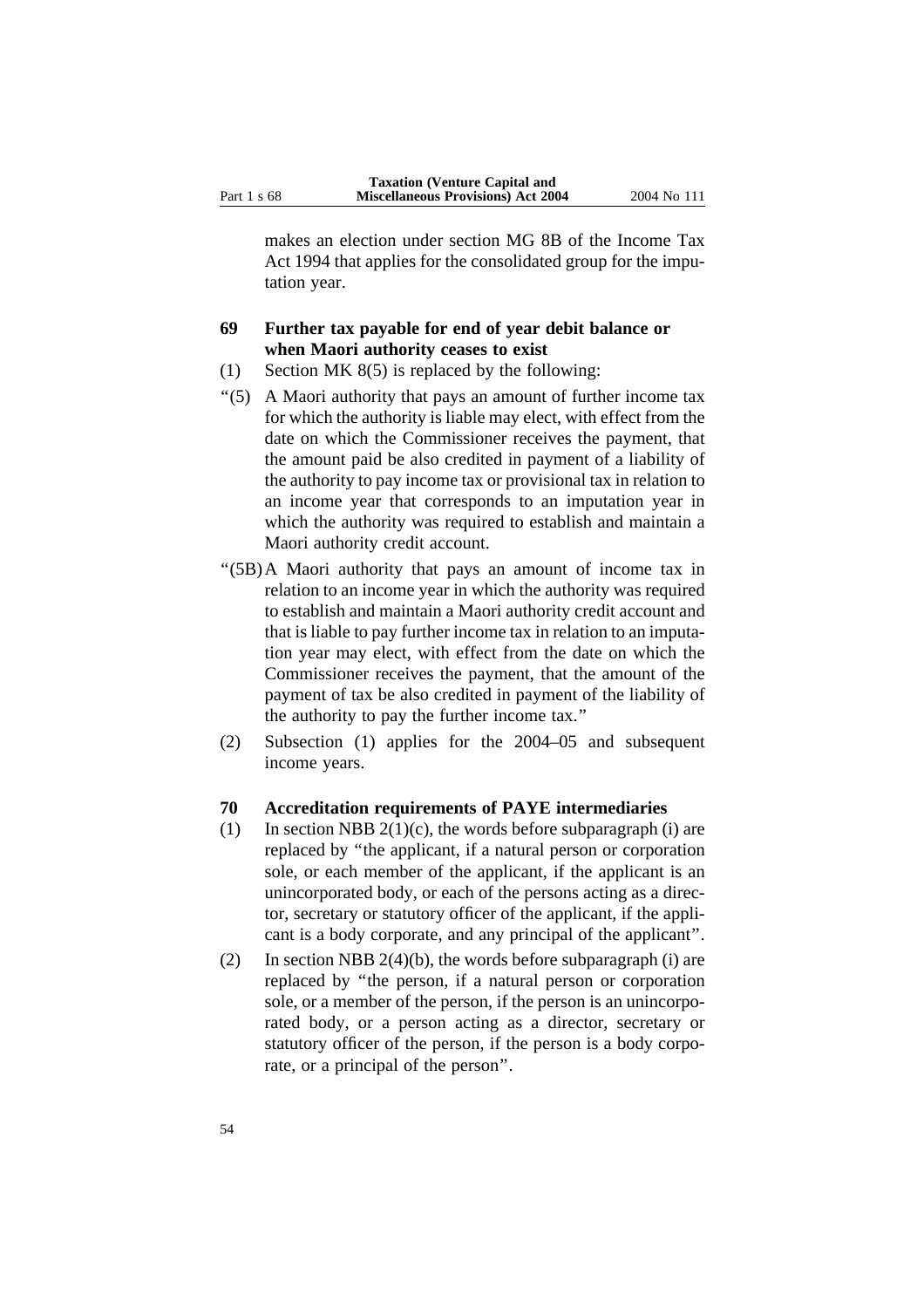- **71 Employer having PAYE intermediary—responsibilities and status under PAYE rules and SSCWT rules**
- (1) Section NBB 4(1) is replaced by the following:
- "(1) An employer who is in an arrangement with a PAYE intermediary that applies to an employee and a pay period must—
	- ''(a) if the employer has authorised the PAYE intermediary to direct the transfer of amounts from a bank account of the employer in satisfaction of the obligations under the arrangement of the PAYE intermediary to make payments on behalf of the employer, ensure that, at a time specified by the PAYE intermediary, the funds in the bank account of the employer that are available for transfer are sufficient to satisfy the obligations of the PAYE intermediary that relate to the employee and the pay period; or
	- ''(b) if the employer has not authorised the PAYE intermediary as described in paragraph (a), pay into the trust account established by the PAYE intermediary and identified in the employer's notice to the Commissioner under section NBB 3—
		- ''(i) if subparagraph (ii) does not apply, the employee's gross salary or wages for the pay period after deduction of any amount that is owed by the employee to the employer and may be lawfully withheld by the employer from the salary or wages:
		- "(ii) if the employer has paid salary or wages to the employee in the way authorised by subsection (4), the amount that the employer is required by subsection  $(4)(d)$  to make available to the PAYE intermediary:
		- "(iii) if the PAYE intermediary has agreed to assume obligations of the employer under the SSCWT rules, the specified superannuation contributions that are made in the pay period by the employer on behalf of the employee.
- ''(1B)An employer who is in an arrangement with a PAYE intermediary that applies to an employee and a pay period must—
	- "(a) keep records of the gross salary or wages of the employee for the pay period and the amounts withheld by the employer for the pay period; and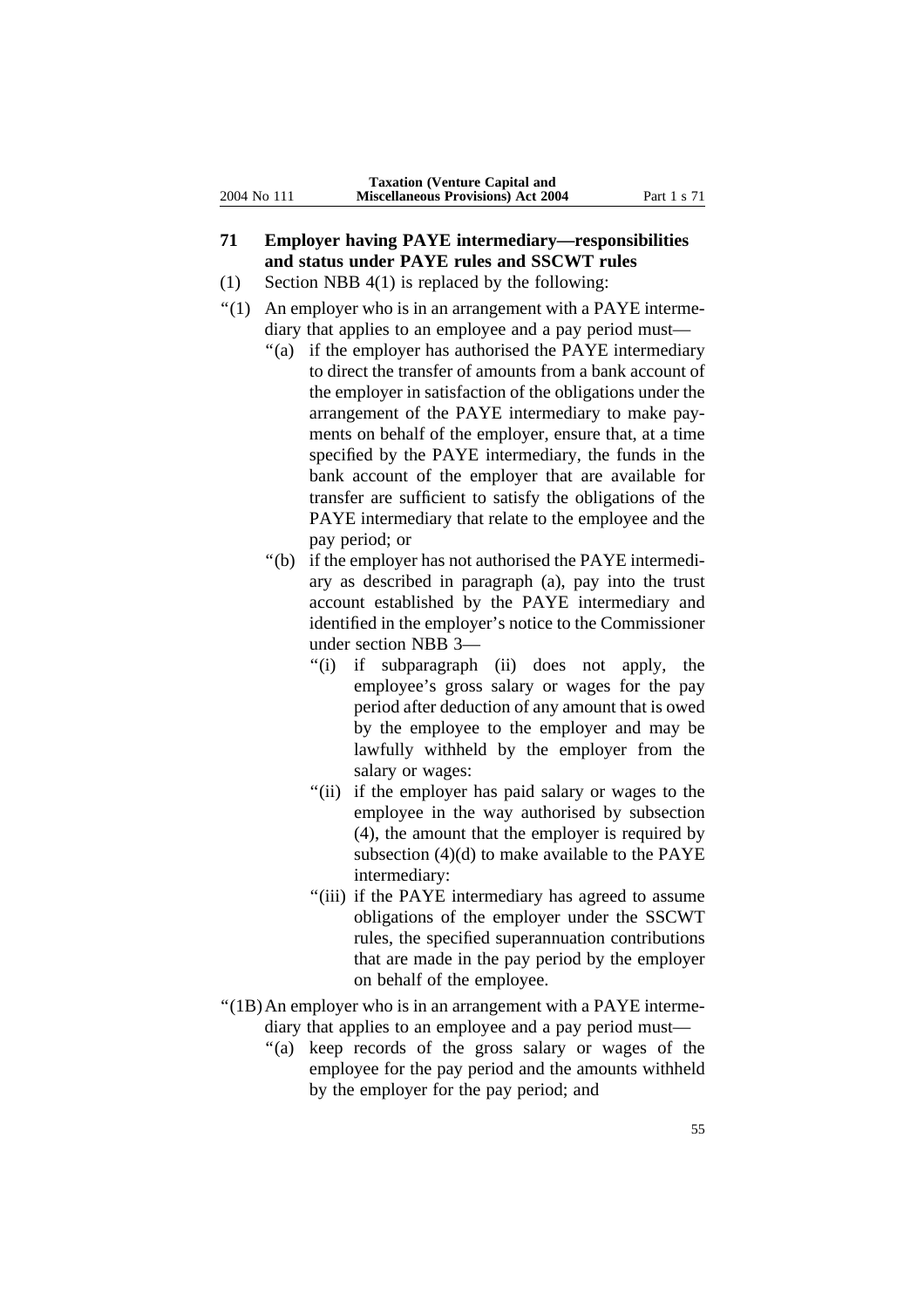- ''(b) provide information requested by the PAYE intermediary within the time agreed by the employer and the PAYE intermediary.''
- (2) In section NBB 4(2), "subsection  $(1)$ " is replaced by "subsections  $(1)$  and  $(1B)$ ".
- (3) In section NBB 4(3), "subsection  $(1)$ " is replaced by "subsections  $(1)$  and  $(1B)$ ".
- (4) Section NBB  $4(4)(c)$  and (d) are replaced by the following:
	- ''(c) the employer makes from the gross salary or wages of the employee the deduction that the PAYE rules and SSCWT rules would require of an employer who did not have a PAYE intermediary; and
	- ''(d) the employer makes available to the PAYE intermediary, in the way required by subsection (1), the amount of the deduction referred to in paragraph (c).''
- **72 PAYE intermediary—responsibilities and status under PAYE rules and SSCWT rules**
- (1) In section NBB 5(1), ''and (1B)'' is inserted after ''section NBB  $4(1)$ " in both places that it occurs.
- (2) After section NBB 5(1), the following is inserted:
- ''(1B)If a PAYE intermediary has been authorised by an employer to direct the transfer of amounts from a bank account of the employer as described in section NBB 4(1)(a), the PAYE intermediary must direct that, at or before the time of the transfer of the amount of salary or wages owing to the employee, an amount representing the deductions from the gross salary or wages of the employee that are required by the PAYE rules and SSCWT rules be transferred to—
	- ''(a) the Commissioner:
	- ''(b) the trust account established by the PAYE intermediary and identified in the employer's notice to the Commissioner under section NBB 3.''
- (3) In section NBB 5(2B), ''and (1B)'' is inserted after ''section NBB  $4(1)$ " in both places that it occurs.

### **73 Operation of trust account**

In section NBB 6(2), the following is inserted before paragraph (a):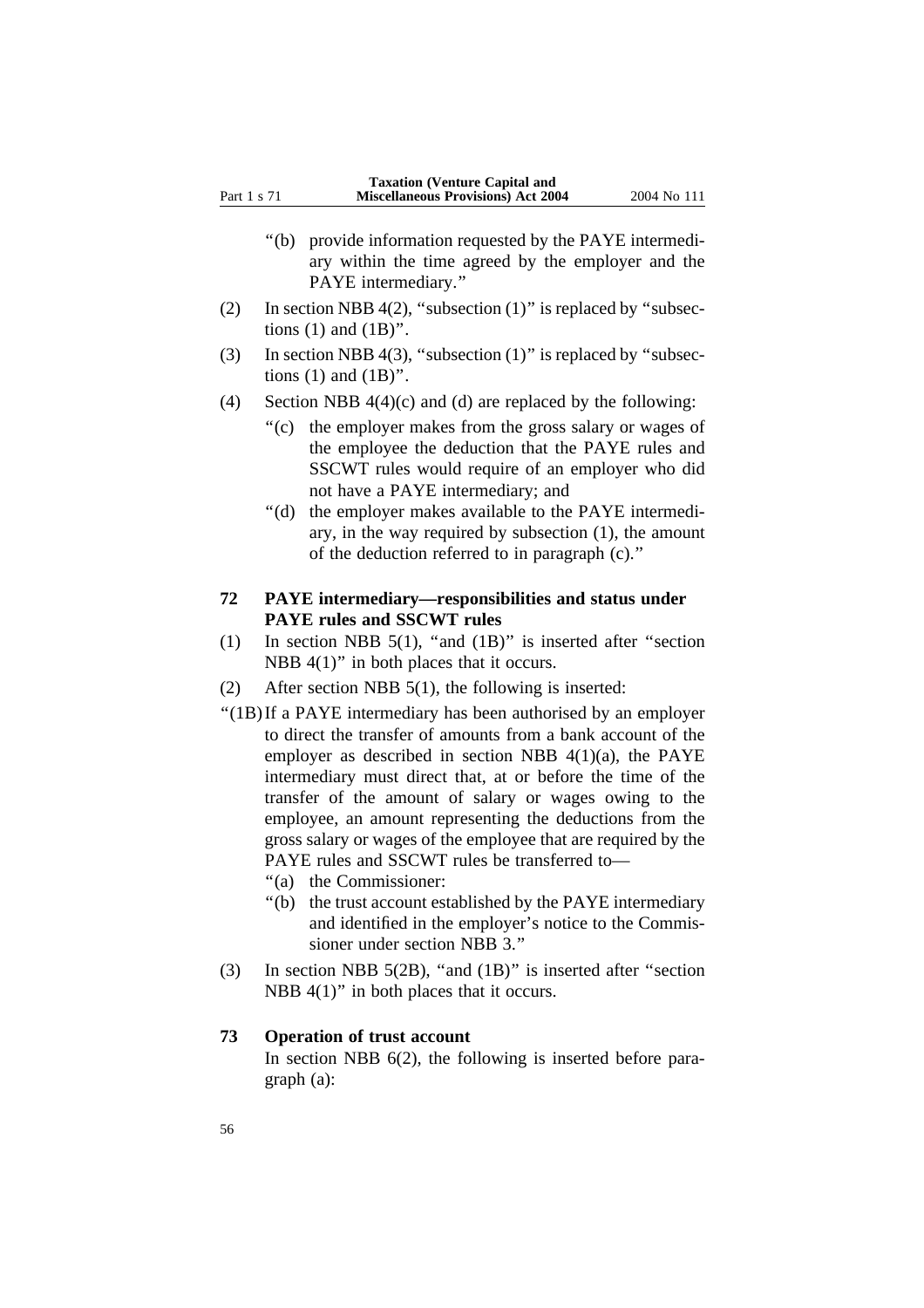"(aa) deductions from gross salary or wages that are required by the PAYE rules and SSCWT rules:''.

#### **74 Amounts of tax deductions**

- (1) Section NC 6(1) is repealed.
- (2) In section NC 6(1A), ''For a period for which the amount of a tax deduction is not fixed by an annual taxing Act, the'' is replaced by "A".
- (3) In section NC 6(1B), ''by an annual taxing Act or'' is omitted.
- (4) In section NC  $6(1C)$ , "by an annual taxing Act or" is omitted.
- (5) Section NC 6(2) is repealed.

#### **75 Delivery of withholding declaration**

- (1) Section NC 7(2) is replaced by the following:
- ''(2) If a person who is making a withholding payment has not received the withholding declaration required by subsection (1), the person must make from the withholding payment a tax deduction that is equal to the sum of the amount of the tax deduction that would, apart from this subsection, be made from the withholding payment and an amount equal to—
	- ''(a) 15% of the amount of the withholding payment, if neither of paragraphs (b) and (c) applies; or
	- ''(b) 5% of the amount of the withholding payment, if—
		- "(i) the person receiving the withholding payment is a company that is a non-resident contractor for the purposes of the Income Tax (Withholding Payments) Regulations 1979; and
		- "(ii) the person referred to in subparagraph (i) receives the withholding payment other than directly or indirectly as a result of a choice that is made for purposes that include a purpose of defeating the intent and application of paragraph (a); and
		- ''(iii) paragraph (c) does not apply; or
	- ''(c) nil, if the withholding payment is a payment of the class specified in clause 4(b) of Part B of the Schedule of the Income Tax (Withholding Payments) Regulations 1979.''
- (2) Subsection (1) applies for withholding payments made on or after the date on which this Act receives the Royal assent.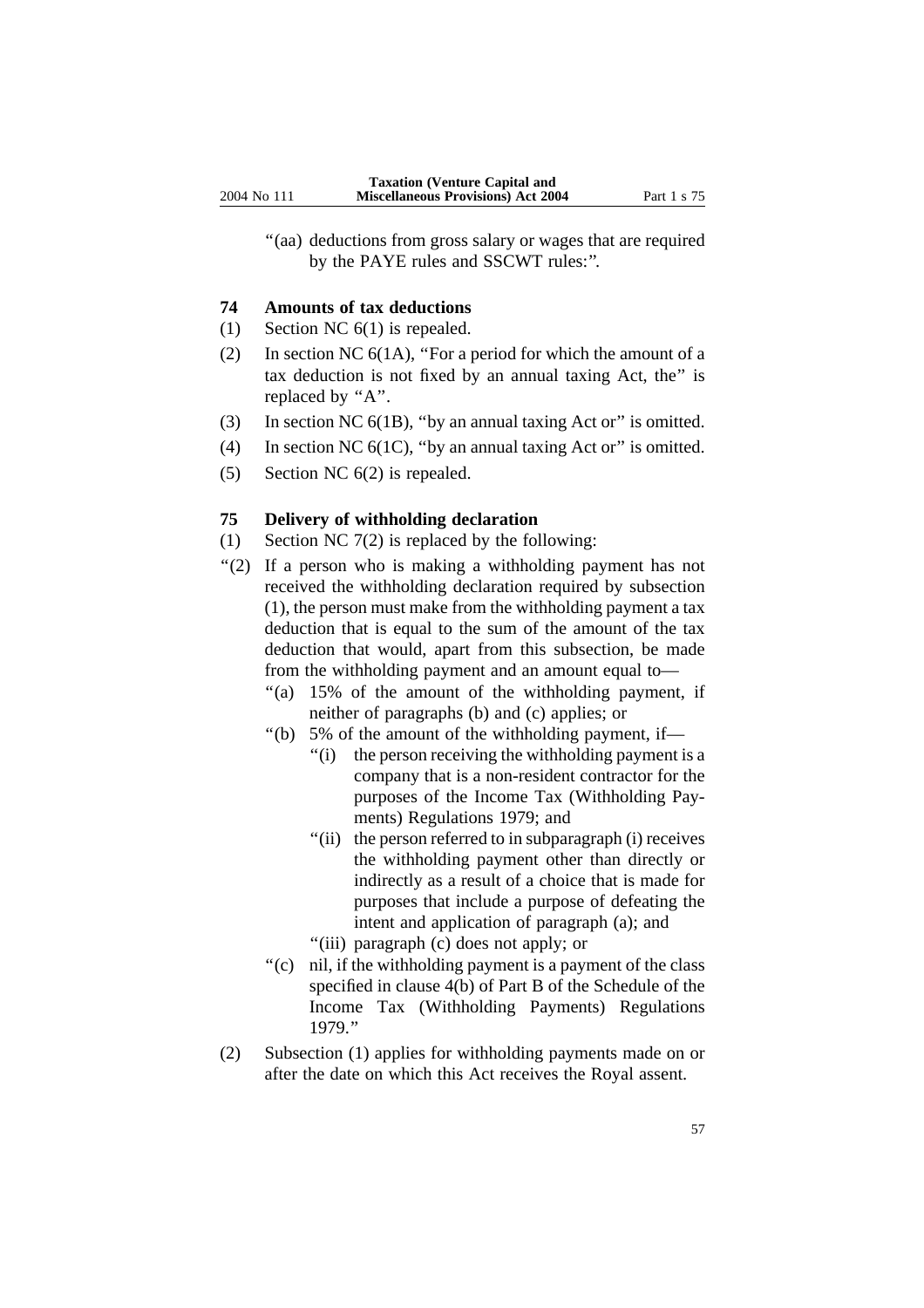**76 Amount of tax deductions for pay period current when tax deductions altered**

In section NC  $12(1)$ , "by an annual taxing Act or" is omitted.

**77 Special filing rule for employer who stops employing staff during year** In section ND 12, "section ND 10(4) and ND 10(5)" is replaced by "section ND  $10(3)$  to  $(5)$ ".

### **78 Application of RWT rules**

- (1) In section NF  $1(2)(a)(x)$ , "Commissioner." is replaced by ''Commissioner; or'' and the following is added:
	- "(xi) interest payable on overpaid tax in accordance with section 120D of the Tax Administration Act 1994.''
- (2) Section NF 1(3) and (3A) are repealed.
- (3) Subsections (1) and (2) apply to payments of interest made on or after 1 April 2005.

### **79 Liability to make deduction in respect of foreign withholding payment dividend**

- (1) Section NH  $1(2)(a)$  is replaced by the following:
	- ''(a) a dividend that is paid by a foreign company and that—
		- "(i) is derived by a company that is resident in New Zealand; and
		- "(ii) is exempt income under section CB  $10(1)$ , (4) or (5) for the company that is resident in New Zealand; and
		- "(iii) would not, in the absence of section CB 10, be exempt income under section CB 3(b) or CB 4 for the company that is resident in New Zealand:''.
- (2) Section NH 1(3) is repealed.
- (3) Subsections (1) and (2) apply for a dividend that is derived in or after the 1997–98 income year.

### **80 Application of specific dividend withholding payment provisions to consolidated groups**

- (1) Section NH 6(3) and (4) are repealed.
- (2) In section NH  $6(6)(a)(ii)$ , "payment" is inserted after "dividend withholding''.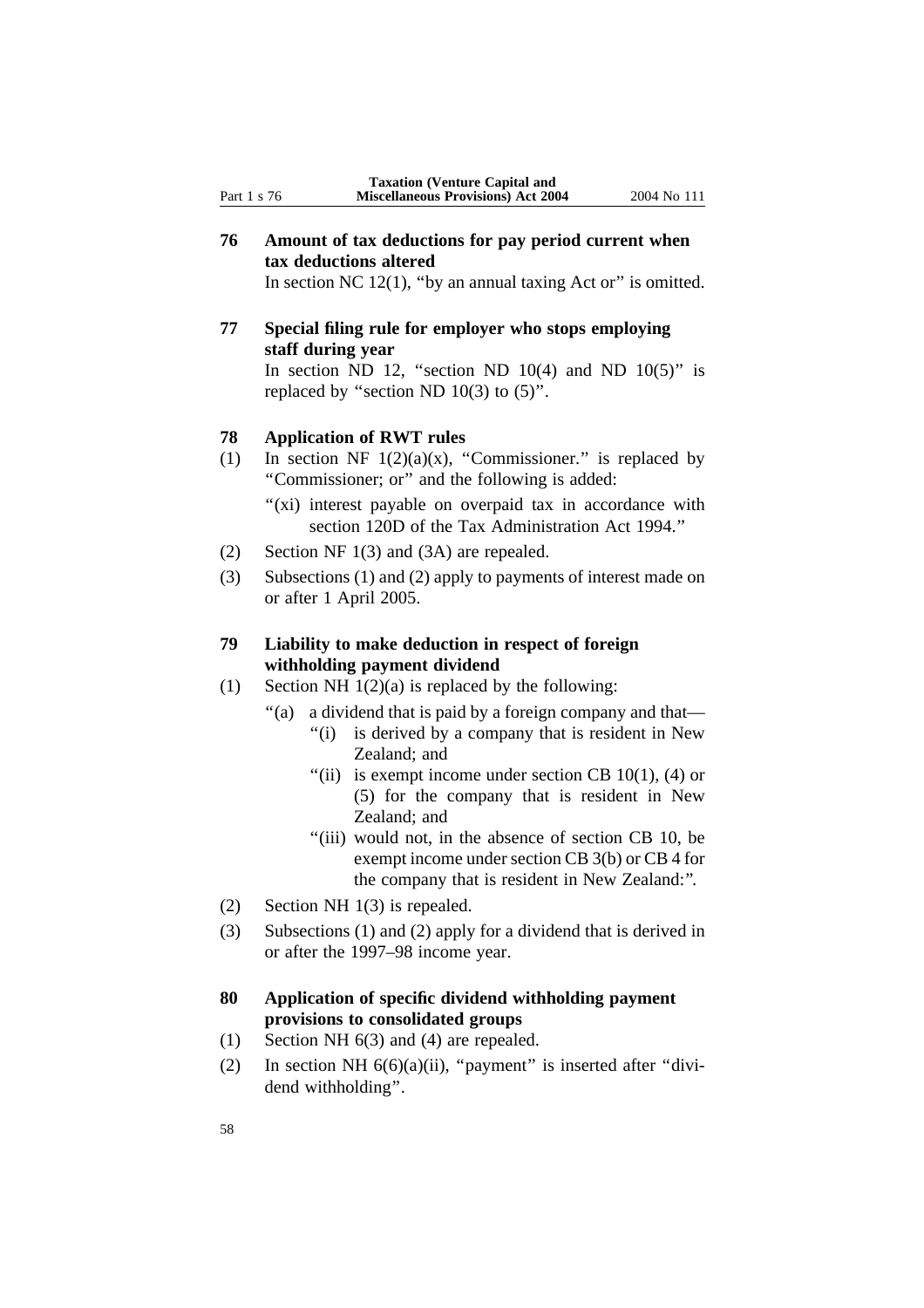- (3) Subsection (1) applies for the 2004–05 and subsequent imputation years.
- (4) Subsection (1) applies for a consolidated group for an imputation year that begins after 31 March 1995 and before 1 April 2004 if the nominated company for the consolidated group makes an election under section MG 8B of the Income Tax Act 1994 that applies for the consolidated group for the imputation year.

### **81 Definitions**

- (1) This section amends section OB 1.
- (2) In the definition of **allocation deficit debit**, ''or section MG 8(5)'' is replaced by ''or MG 8B''.
- (3) The definition of **business of farming** is omitted.
- (4) In the definition of **community trust**, ''section 2'' is replaced by "section 4".
- (5) In paragraph (b) of the definition of **depreciable property** (a) in subparagraph (vi)—
	- (i)  $"DO 4D,"$  is inserted after " $DO 3,"$ :
	- (ii) "DO 4C," is inserted after "DO 4,":
	- (b) in subparagraph (viii), ''DO 4, DO 4C,'' is inserted after ''DO 3,''.
- (6) In the definition of **diminished value**
	- (a) in the introductory words, ''DO 4C'' is inserted after "sections DL 2, DO 4,":
	- (b) in paragraph (b), ''sections DL 2, DO 4, DO 4C, DO 4D and DO 5'' replaces ''section DL 2 or section DO 4 or section DO 5".
- (7) After the definition of **dual resident company**, the following is inserted:

''**DWP reference period** is defined in section MG 8B(4) for the purpose of that section''.

(8) After the definition of **early income year**, the following is inserted:

''**early-payment discount** is defined in section MBC 1 for the purpose of Part MBC''.

(9) In the definition of **estimated useful life**, the following is added: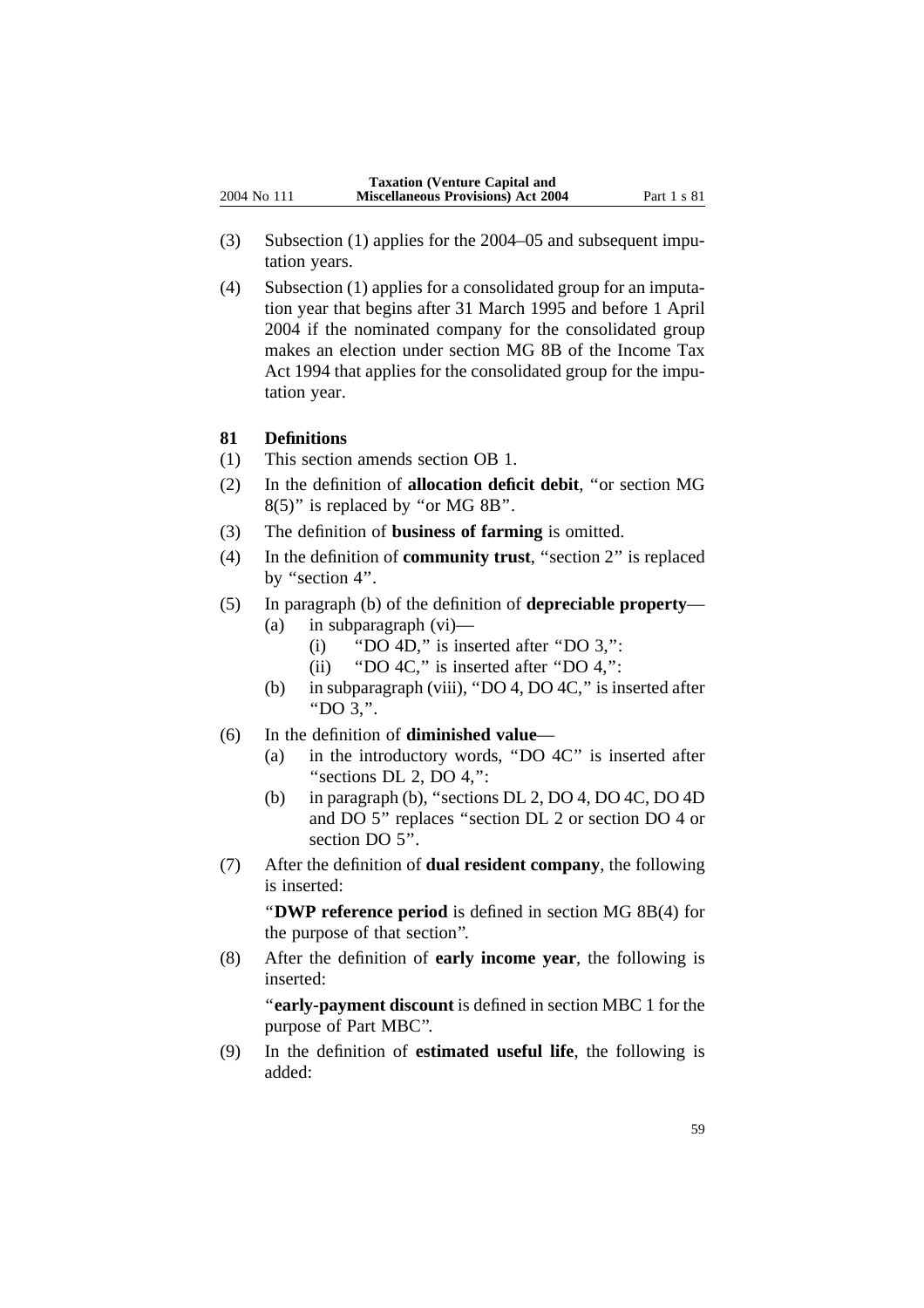''(c) in respect of a listed horticultural plant, the period of time over which the listed horticultural plant might reasonably be expected to be useful to a person in deriving income or in carrying on a business in New Zealand, with the expectation based on an assumption of normal and reasonable maintenance''.

#### (10) The definition of **finance lease** is replaced by the following:

''**finance lease** for a taxpayer means a lease of a lease asset that at the time of entry by the taxpayer involves or is part of an arrangement that involves—

- ''(a) the transfer of the ownership of the lease asset to the lessee or an associate of the lessee during or at the end of the lease term:
- ''(b) the lessee or an associate of the lessee having the option of acquiring the lease asset for an amount that is likely to be substantially lower than the lease asset's market value on the date of acquisition:
- ''(c) a lease term that is more than 75% of the lease asset's estimated useful life:
- ''(d) a right of an associate of the lessee to acquire the lease asset, or a right of the lessor to require an associate of the lessee to acquire the lease asset, during the lease term under an arrangement that does not entitle the associate to receive all of the lease payments that may fall due after the acquisition''.
- (11) The definition of **insurer** is replaced by the following:

''**insurer**, in the definition of **insured person** and in sections CN 4 and OE 4, means a person who assumes liability under a contract of insurance''.

- (12) The definition of **land tax** is repealed.
- (13) In paragraph (f) of the definition of **lease**
	- (a) in the words preceding subparagraph (i)—
		- (i) ''operating lease,'' is inserted after ''lease term,'':
		- (ii) "FC 8G" is replaced by "FC 8I":
	- (b) after subparagraph (ii), the following is inserted:
		- "(iib) includes a licence to use intangible property; and''.
- (14) In paragraph (b) of the definition of **lessee**, '', hires, or bails'' is omitted.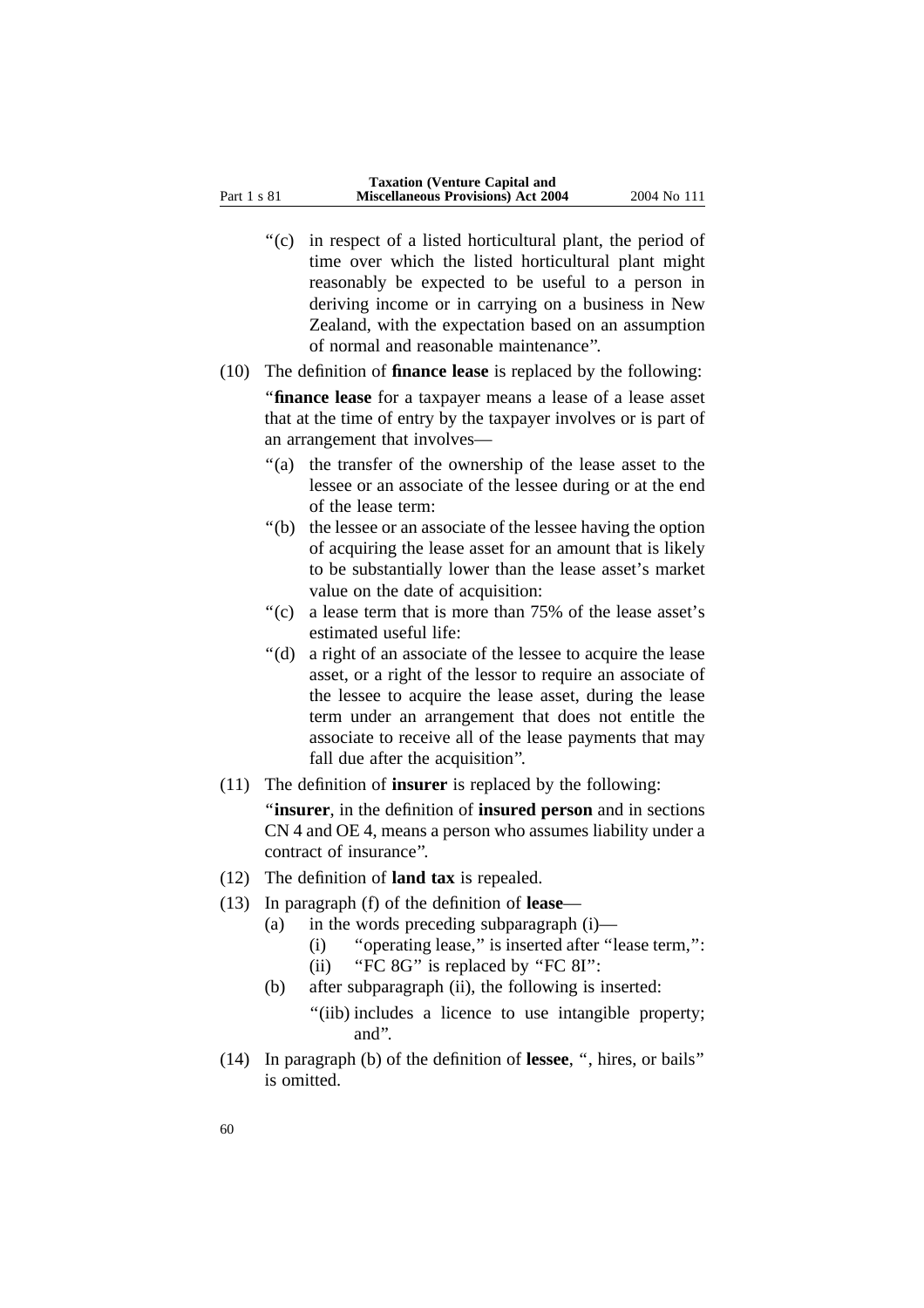- (15) In paragraph (a) of the definition of **lessee's acquisition cost**, ''means the consideration provided to the lessee for the finance lease asset (as determined under the definition of **consideration**)'' is replaced by ''for a finance lease asset, means the consideration provided to the lessee under the finance lease, as determined under the definition of **consideration**,''.
- (16) After the definition of **listed company** the following is inserted:

''**listed horticultural plant**, in sections DO 4B, DO 4C and DO 4D—

- ''(a) means a horticultural plant, tree, vine, bush, cane, or similar plant that is cultivated on land, that is of a type that is listed in a determination made by the Commissioner under section 91AAB of the Tax Administration Act 1994:
- ''(b) does not include—
	- "(i) a tree planted mainly for the purpose of timber production:
	- "(ii) a tree or other similar plant planted mainly for the purpose of ornament:
	- "(iii) a vine planted mainly for the purpose of producing grapes for wine production''.
- (17) After the definition of **Maui field**, the following is inserted: "maximum deficit debit is defined in section MG 8B(4) for the purpose of that section''.
- (18) After the definition of **minibus**, the following is inserted:

''**minimum employment period** is defined in section CL 8(2) for the purpose of that section''.

- (19) In the definition of **net loss**, ''section 177C(4)'' is replaced by "section  $177C(5)$ ".
- (20) The definition of **new start grant** is replaced by the following:

"**new start grant** means a grant of money that is designated by the Minister of Agriculture as a new start grant and is paid by the Government of New Zealand to a person in respect of—

- "(a) an adverse event:
- "(b) an event that is a qualifying event".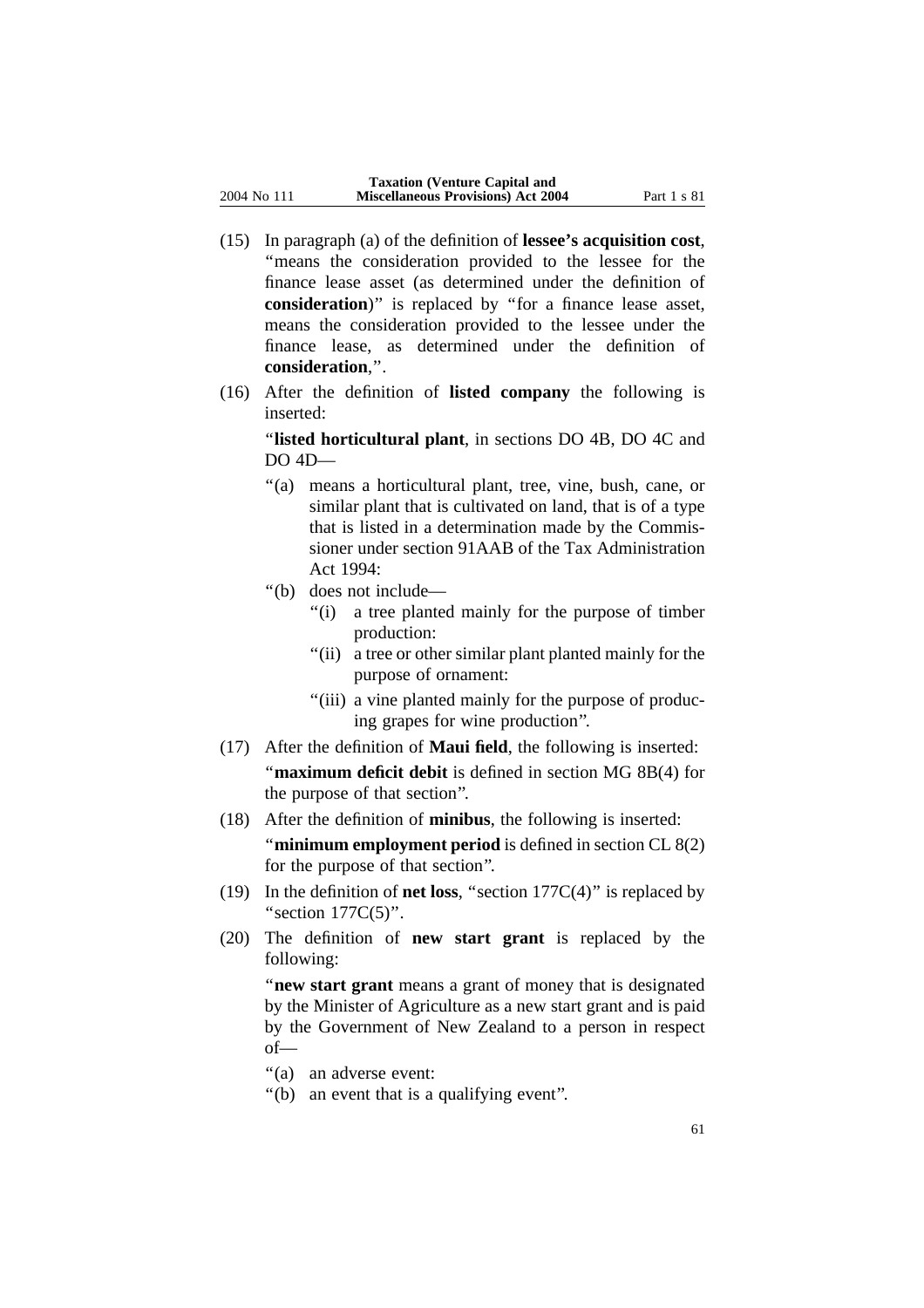(21) After the definition of **non-filing taxpayer**, the following is inserted:

''**non-listed horticultural plant**, in sections DO 4 and Schedule 7, Part A, item 12—

- ''(a) means—
	- ''(i) a horticultural plant, tree, vine, bush, cane, or similar plant that is cultivated on land, that is not a listed horticultural plant:
	- "(ii) a tree or other similar plant planted mainly for the purpose of ornament:
- ''(b) does not include a tree planted mainly for the purpose of timber production''.
- (22) The definition of **non-taxable bonus issue** is replaced by the following:

''**non-taxable bonus issue** means a bonus issue that is not a taxable bonus issue''.

- (23) In paragraph (a)(ii) of the definition of **PAYE intermediary**, "section NBB 3; or" is replaced by "section NBB 3; and" and the following is added:
	- "(iii) has entered agreements that have been approved by the Commissioner under section NBB 3 with not less than 10 employers; or''.
- (24) After the definition of **physical cost of production**, the following is inserted:

"**planting** is defined in section DO 4B(1) for the purpose of sections DO 4B, DO 4C and DO 4D''.

(25) After the definition of **pleasure craft**, the following is inserted:

"**plot** is defined in section DO 4B(1) for the purpose of sections DO 4B, DO 4C and DO 4D''.

(26) After the definition of **policyholder credit account person**, the following is inserted:

''**policyholder DWP ratio** is defined in section MG 8B(4) for the purpose of that section''.

- (27) In the definition of **premium**, paragraph (b) is replaced by the following:
	- ''(b) in the definition of **insured person**, and in sections CN 4, GD 13 and OE 4, means a premium, guarantee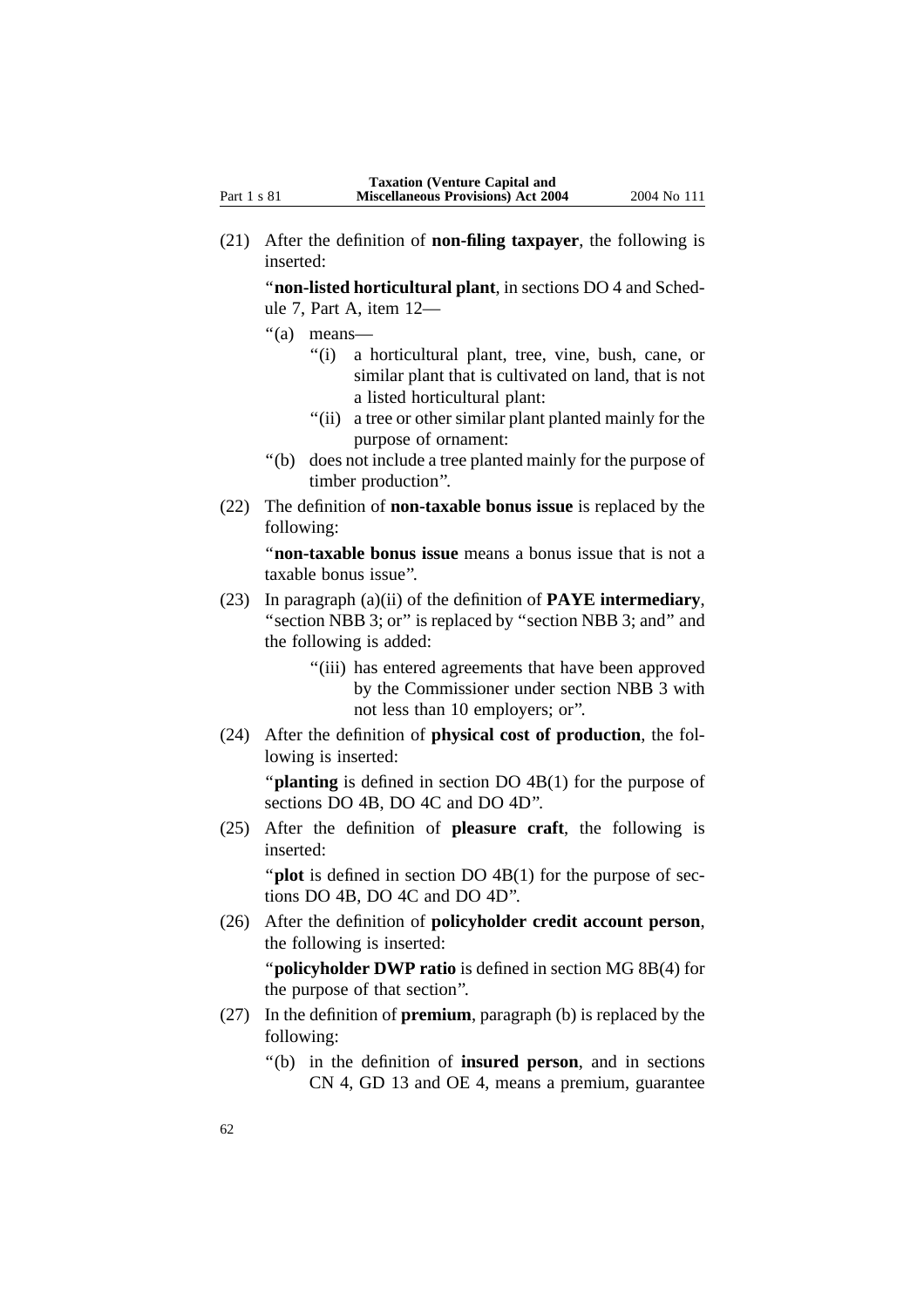fee or other amount payable in respect of a contract of insurance''.

(28) The definition of **qualifying event** is replaced by the following:

''**qualifying event** means—

- "(a) the extreme climatic conditions that occurred during the month of February 2004 in New Zealand:
- ''(b) the storm event that occurred during the month of July 2004 in the Bay of Plenty area:
- "(c) any naturally-occurring event that occurs after the month of July 2004 and—
	- "(i) in respect of which a state of emergency is declared under the Civil Defence Act 1983 or under Part 4 of the Civil Defence Emergency Management Act 2002; and
	- "(ii) that the Governor-General by Order in Council declares to be a qualifying event''.
- (29) After the definition of **qualifying event**, the following is inserted:

''**qualifying foreign equity investor** is defined in section CB 2(4) for the purpose of that section''.

- (30) In the definition of **recognised exchange**, "CB 2(1)," is inserted after ''sections''.
- (31) After the definition of **reduced deduction**, the following is inserted:

''**reduced deficit debit** is defined in section MG 8B(4) for the purpose of that section''.

(32) After the definition of **rents**, the following is inserted:

''**replaced area fraction** is defined in section DO 4B(1) for the purpose of sections DO 4B, DO 4C and DO 4D''.

(33) After the definition of **replacement permit**, the following is inserted:

''**replacement plant**, in sections DO 4, DO 4B, DO 4C and DO 4D, means a listed horticultural plant that replaces a listed horticultural plant, whether or not it is of the same type of listed horticultural plant''.

(34) In the definition of **resident in Australia**, paragraph (a) is omitted.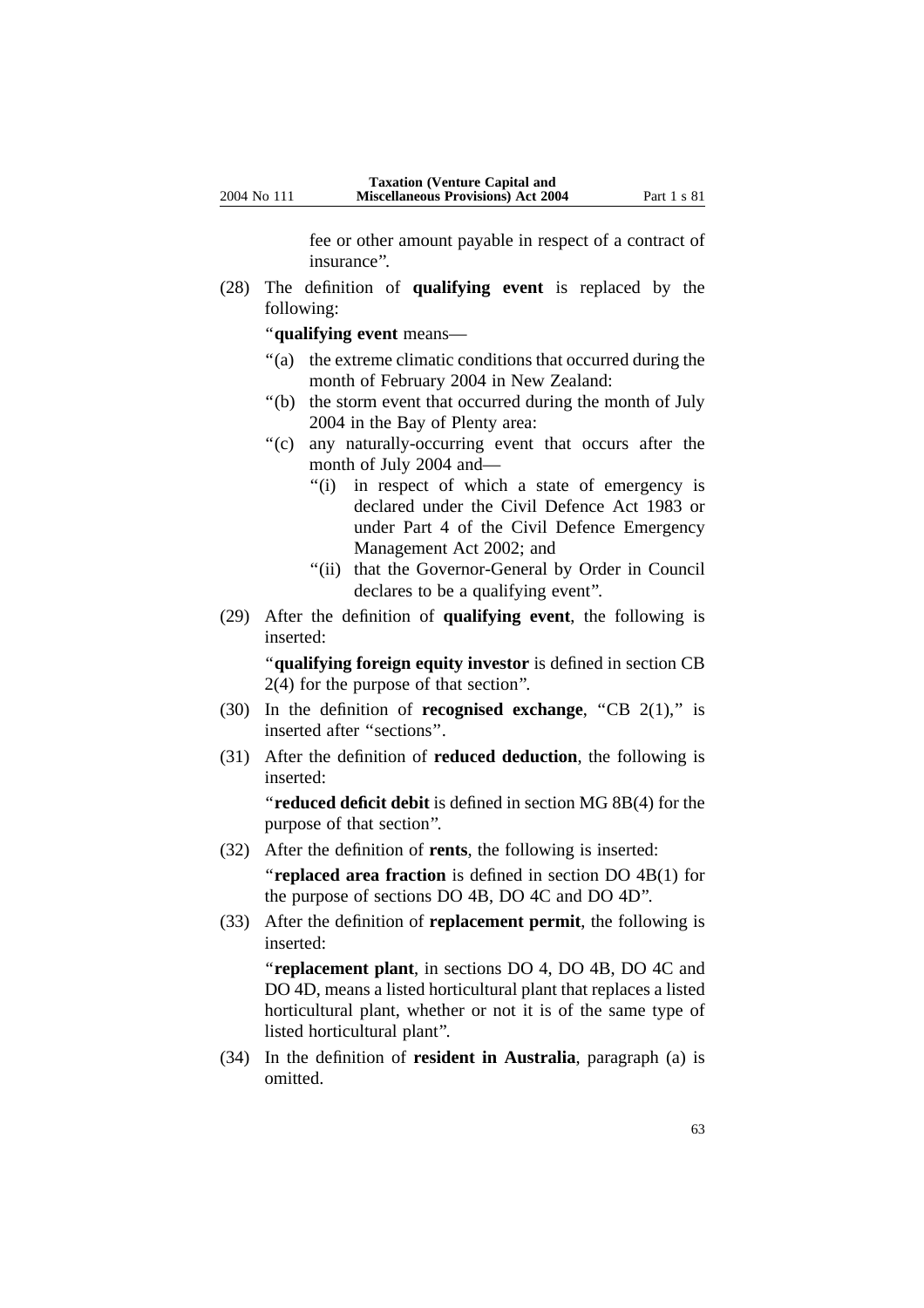- (35) In the definition of **schedular gross income**, paragraph (g) is omitted.
- (36) After the definition of **shareholder dividend statement**, the following is inserted:

''**shareholder DWP ratio** is defined in section MG 8B(4) for the purpose of that section''.

(37) After the definition of **significant financial hardship**, the following is inserted:

''**small-business taxpayer** is defined in section MBC 1 for the purpose of Part MBC''.

- (38) In the definition of **special corporate entity**, after paragraph (h), the following is added:
	- ''(j) any body incorporated under the Incorporated Societies Act 1908, for an income year in which the body on no day in the income year has shares on issue to the members of the body''.
- (39) The definition of **tax credit advantage** is replaced by the following:

''**tax credit advantage** is defined in—

- ''(a) section GC 22(9) for the purpose of that section:
- ''(b) section GC 27B(10) for the purpose of that section''.
- (40) In the definition of **taxable bonus issue**, the following is added after paragraph (b):
	- ''(c) a bonus issue that is made by a unit trust that is a foreign company to a unit holder under an arrangement or decision that the unit trust will make the bonus issue instead of causing a beneficial interest in money or property of the unit trust to vest absolutely in the unit holder''.
- (41) In the definition of **taxable period**, ''1975'' is replaced by ''1985''.
- (42) Subsection (38), other than in the application of Part IG, applies for the 1995–96 and subsequent income years.
- (43) Subsection (38), in the application of Part IG—
	- (a) in relation to a society and an income year for which section OD 3(4) does not apply, applies for an income year that is—
		- $(i)$  one of the 1995–96 to 1999–2000 income years if before 29 March 2004 the society makes a tax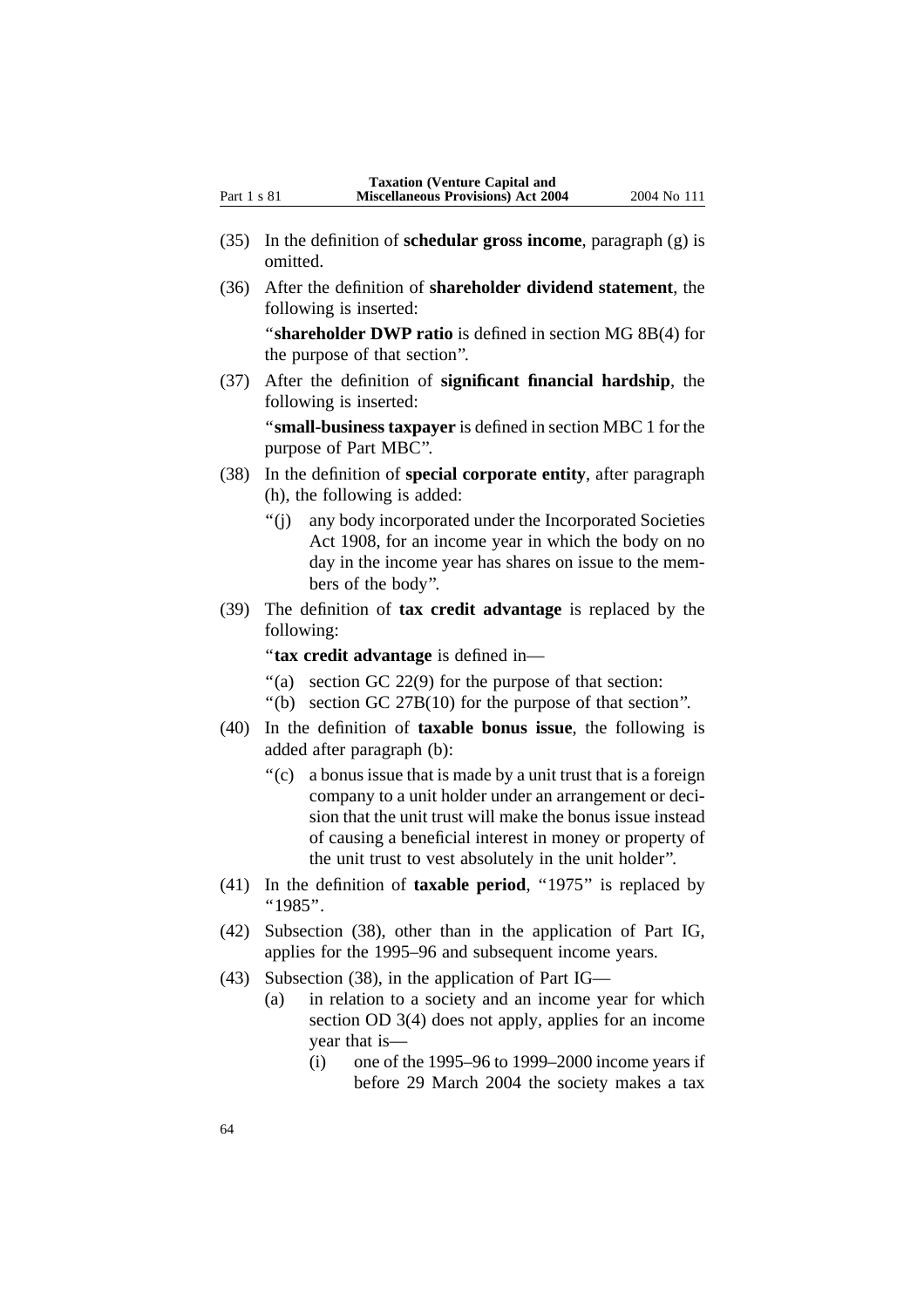return for the income year in which the society adopts a tax position that is consistent with the amendment made by subsection (38); or

- (ii) the 2000–01 or a subsequent income year:
- (b) in relation to a society and an income year for which section OD 3(4) does apply, applies—
	- (i) for the purpose of section IG  $2(1)$  and  $(2)(e)$ , for an income year that is—
		- (A) one of the 1995–96 to 1999–2000 income years if before 29 March 2004 the society makes a tax return for the income year in which the society adopts a tax position that is consistent with the amendment made by subsection (38); or
		- (B) the 2000–01 or a subsequent income year:
	- (ii) other than for the purpose of section IG  $2(1)$  and  $(2)(e)$ , for an income year that is—
		- (A) the 1995–96 or 1996–97 income year if before 29 March 2004 the society makes a tax return for the income year in which the society adopts a tax position that is consistent with the amendment made by subsection (38); or
		- (B) the 2003–04 or a subsequent income year.
- (44) Subsection  $(13)(a)(i)$  does not apply for a taxpayer and an income year if before 29 March 2004 the taxpayer furnishes a tax return for the income year in which the taxpayer takes a tax position that is consistent with the definition of **lease** that would apply for the income year but for the amendment made by subsection  $(13)(a)(i)$ .
- (45) Subsections (10), (13)(b) and (14) apply for an arrangement entered on or after 29 March 2004.
- (46) Subsections (22) and (40) apply for bonus issues that are made on or after the day on which this Act receives the Royal assent.
- (47) Subsections (3), (5), (6), (9), (16), (20), (21), (24), (25), (32), (33) and (35) apply for the 2003–04 and subsequent income years.
- (48) Subsections (4) and (39) apply for the 2004–05 and subsequent income years.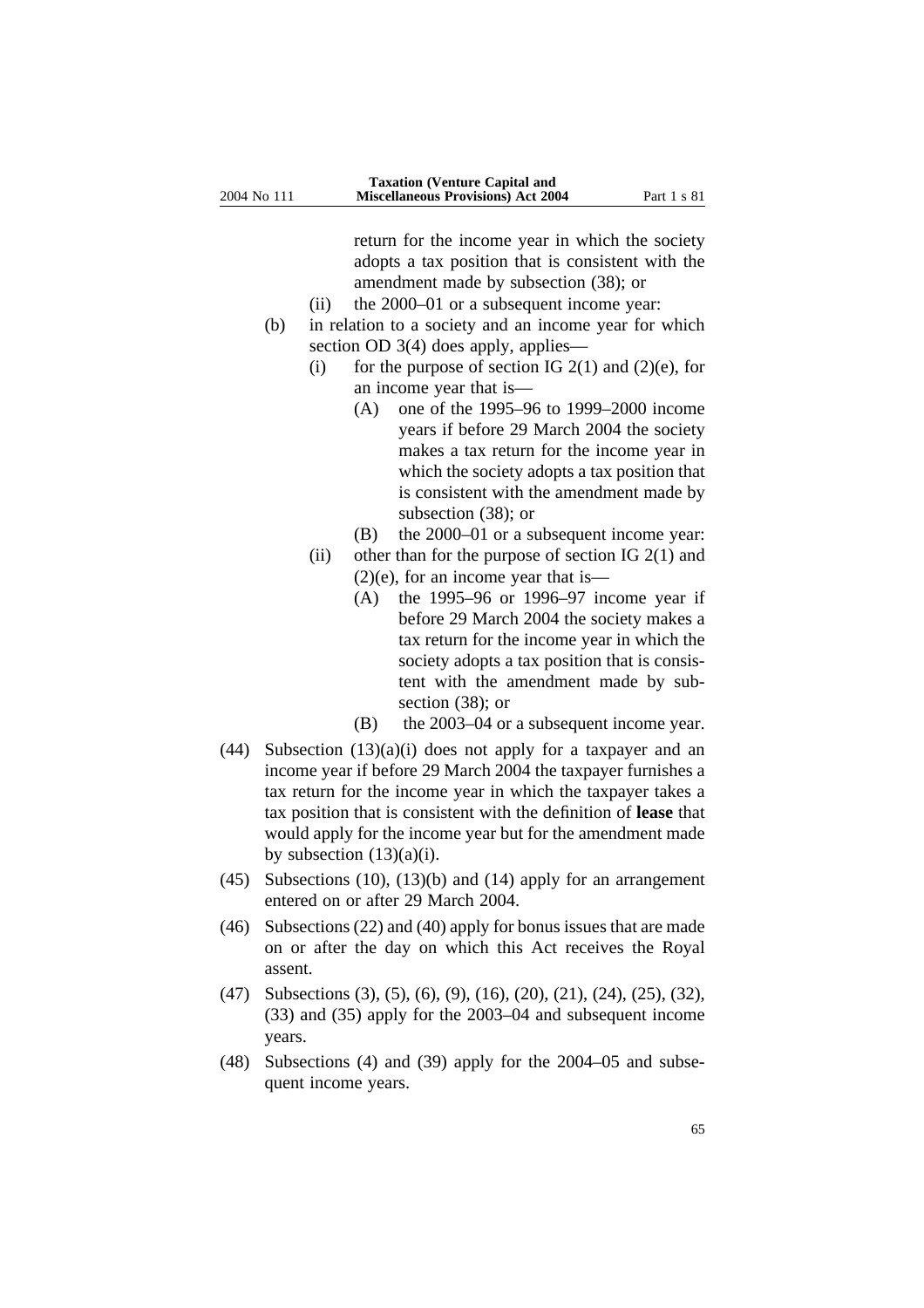|             | <b>Taxation (Venture Capital and</b>      |             |
|-------------|-------------------------------------------|-------------|
| Part 1 s 81 | <b>Miscellaneous Provisions) Act 2004</b> | 2004 No 111 |

- (49) Subsections (2), (7), (17), (26), (31) and (36) apply for the 2004–05 and subsequent imputation years.
- (50) Subsections (2), (7), (17), (26), (31) and (36) apply for a company or consolidated group for an imputation year that begins after 31 March 1995 and before 1 April 2004 if the company or the nominated company for the consolidated group makes an election under section MG 8B of the Income Tax Act 1994 that applies for the company or consolidated group for the imputation year.
- (51) Subsection (2) applies for an imputation year that begins after 31 March 1995 and before 1 April 2004 for a company that was an amalgamating company if the amalgamated company makes an election under section MG 8B of the Income Tax Act 1994 that applies for the amalgamating company for the imputation year.
- (52) Subsection (23) applies for pay periods beginning on or after 1 April 2004.
- (53) Subsections (8) and (37) apply for income years commencing on and after 1 April 2005.

### **82 Meaning of income tax**

In section OB  $6(1)(b)$ , "CB 2," is inserted before "CB  $10$ ".

### **83 Voting interests**

- (1) After section OD 3(3), the following is added:
- "(4) For the purpose of Part IG, other than section IG  $2(1)$  and  $(2)(e)$ —
	- ''(a) if a society that is incorporated under the Incorporated Societies Act 1908 has issued no shares, each member of the society, while being a member, is treated as holding a share issued by the society:
	- ''(b) a person who is a member of a society at the beginning of the 1997–98 income year is treated as holding a share referred to in paragraph (a) for all previous income years:
	- "(c) a share referred to in paragraph (a) is treated as holding all the types of right that are shareholder decision-making rights: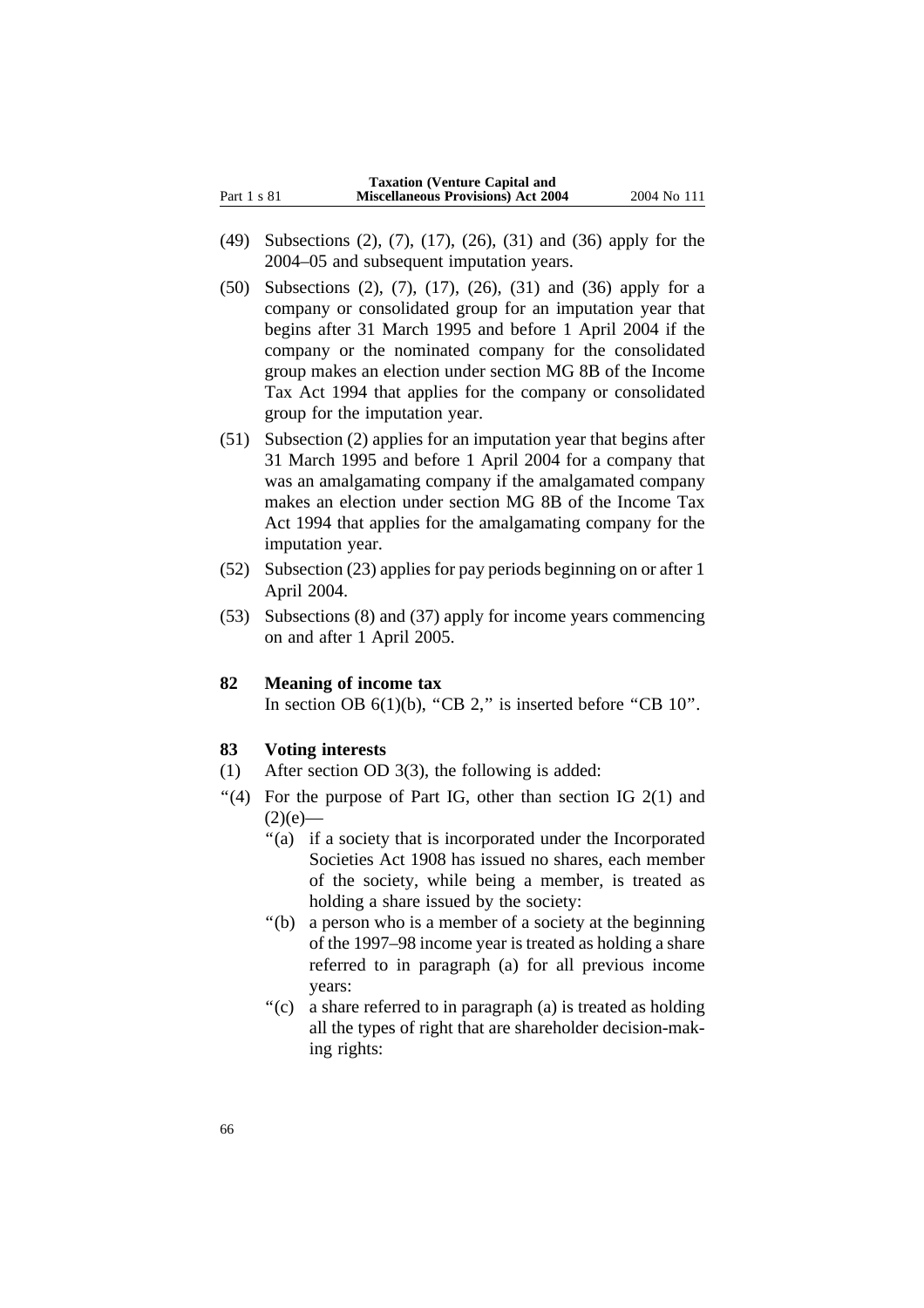- ''(d) all the shareholder decision-making rights in the society are treated as being carried by the shares that the society is treated as having issued under paragraph (a):
- $\degree$ (e) section OD 3(3)(d) does not apply to a share referred to in paragraph (a).''
- (2) After section OD 3(4), as inserted by subsection (1), the following is added:
- "(5) For the purpose of Part IG, other than section IG  $2(1)$  and (2)(e), the members at the beginning of the 2003–04 income year of a society are treated as being the members of the society for the 1997–98 to 2002–03 income years if the society is—
	- "(a) subject to subsection (3) for the 2002–03 income year; and
	- ''(b) a special corporate entity at the beginning of the 2003–04 income year.''
- (3) Subsection (1) applies for a taxpayer and a tax position taken by the taxpayer for the 1997–98 to 2002–03 income years.
- (4) Subsection (2) applies for a taxpayer and a tax position taken by the taxpayer for the 2003–04 and subsequent income years.

### **84 Further definitions of associated persons**

In section OD  $8(1)$ , "CB  $2(4)$ ," is inserted after "sections".

### **85 Schedule 7—Expenditure on land and aquaculture improvements**

- (1) In Schedule 7, Part A, item 12, ''vines or trees on the land other than trees planted primarily and principally for the purposes of timber production'' is replaced by ''non-listed horticultural plants on the land''.
- (2) Subsection (1) applies for the 2003–04 and subsequent income years.

### **Part 2**

### **Amendments to Tax Administration Act 1994**

#### **86 Tax Administration Act 1994**

This Part amends the Tax Administration Act 1994.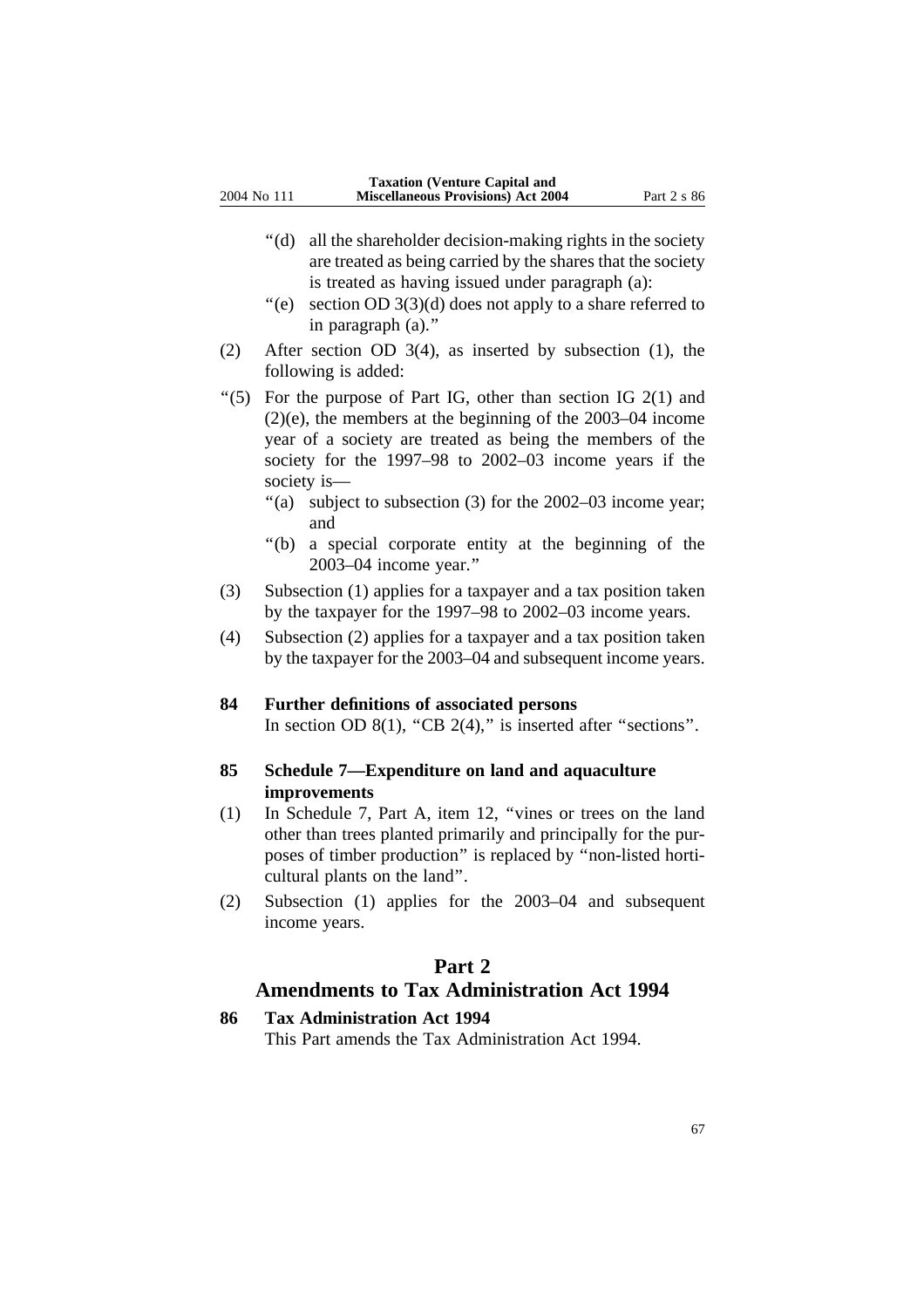### **87 Purpose of Act**

In section  $2(4)$ , "that are not in Part VI (which relates to assessments) and'' is inserted after ''provisions of this Act''.

### **88 Interpretation**

- (1) This section amends section 3(1).
- (2) After the definition of **contested tax**, the following is inserted: ''**contract payment**, for the purpose of section 141AA, has the meaning given by regulation  $2(1)$  of the Income Tax (Withholding Payments) Regulations 1979''.
- (3) In paragraph (b)(iii) of the definition of **disputable decision**, "Part VIIIA:" is replaced by "Part VIIIA; or" and the following is added:
	- "(iv) that is left to the Commissioner's discretion under sections 89K, 89L, 89M(8) and (10) and 89N(3)''.
- (4) After the definition of **disputant's statement of position**, the following is inserted:

''**disqualifying offence** is defined in section 141FB(3) for the purpose of section 141FB

''**disqualifying penalty** is defined in section 141FB(3) for the purpose of section 141FB''.

(5) After the definition of **GST**, the following is inserted:

''**GST payable** has the meaning given to **tax payable** by section 2 of the Goods and Services Tax Act 1985''.

- (6) In the definition of **late payment penalty**, ''21Q'' is replaced by "12Q".
- (7) The definition of **response period** is replaced by the following:

''**response period** for a notice in response to another notice (called the **initiating notice**) means—

- ''(a) the 2-month period starting on the date of issue of the initiating notice, if the initiating notice is—
	- ''(i) a notice of proposed adjustment:
	- ''(ii) a notice of disputable decision:
	- ''(iii) a notice revoking or varying a disputable decision that is not an assessment:
	- "(iv) a disclosure notice: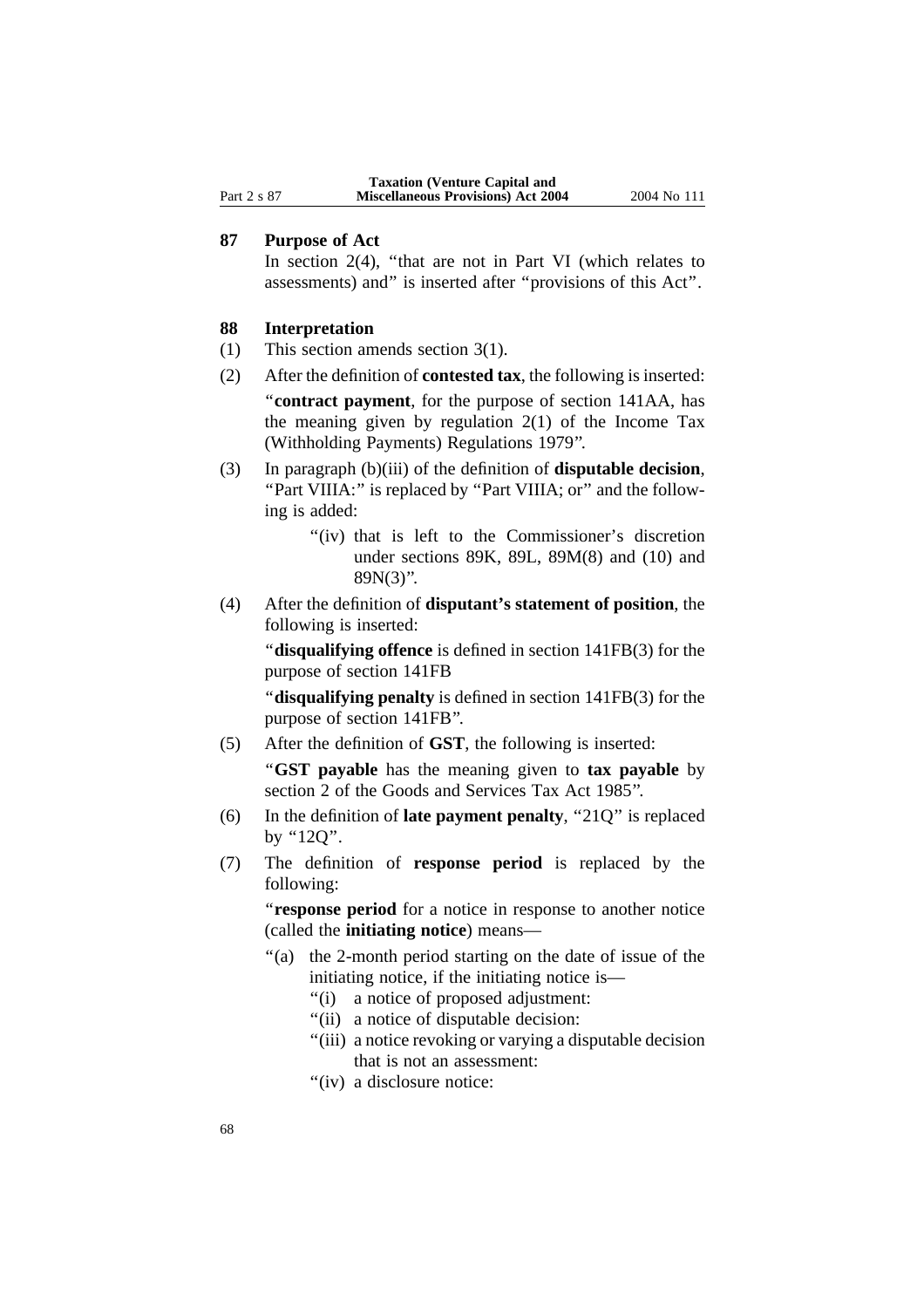- ''(v) a notice from the Commissioner rejecting an adjustment proposed by a disputant:
- ''(b) the 2-month period starting on the date of issue of the initiating notice, if the initiating notice is a disputant's statement of position:
- "(c) if the notice is a notice of proposed adjustment that is issued by a taxpayer under section 89D and the initiating notice is a notice of assessment issued by the Commissioner, the 4-month period starting on the date of the initiating notice:
- ''(d) if the notice is a notice of proposed adjustment that is issued by a taxpayer under section 89DA and the initiating notice is a notice of assessment issued by the taxpayer, the 4-month period starting on the date on which the taxpayer's notice of assessment is received at an office of the department''.
- (8) After the definition of **response period**, the following is inserted:

"**responsible department**, in sections 81(4)(f) and (o), 82 and 85, means—

- "(a) in relation to a benefit that is not a student allowance, the department for the time being responsible for administration of the Social Security Act 1964:
- ''(b) in relation to a student allowance, the department for the time being responsible for administration of Part 25 of the Education Act 1989''.
- (9) After the definition of **status ruling**, the following is inserted: ''**student allowance** means an allowance paid under regulations made under section 303 of the Education Act 1989''.
- (10) Subsection (7) applies—
	- (a) for notices issued in relation to GST return periods that commence on or after 1 April 2005:
	- (b) for notices that are not issued in relation to GST return periods and that are issued on or after 1 April 2005.
- **89 Information to be furnished on request of Commissioner** In section  $17(1C)(a)(i)$ , "in the knowledge, possession or control of'' is replaced by ''held by'', in both places where it appears.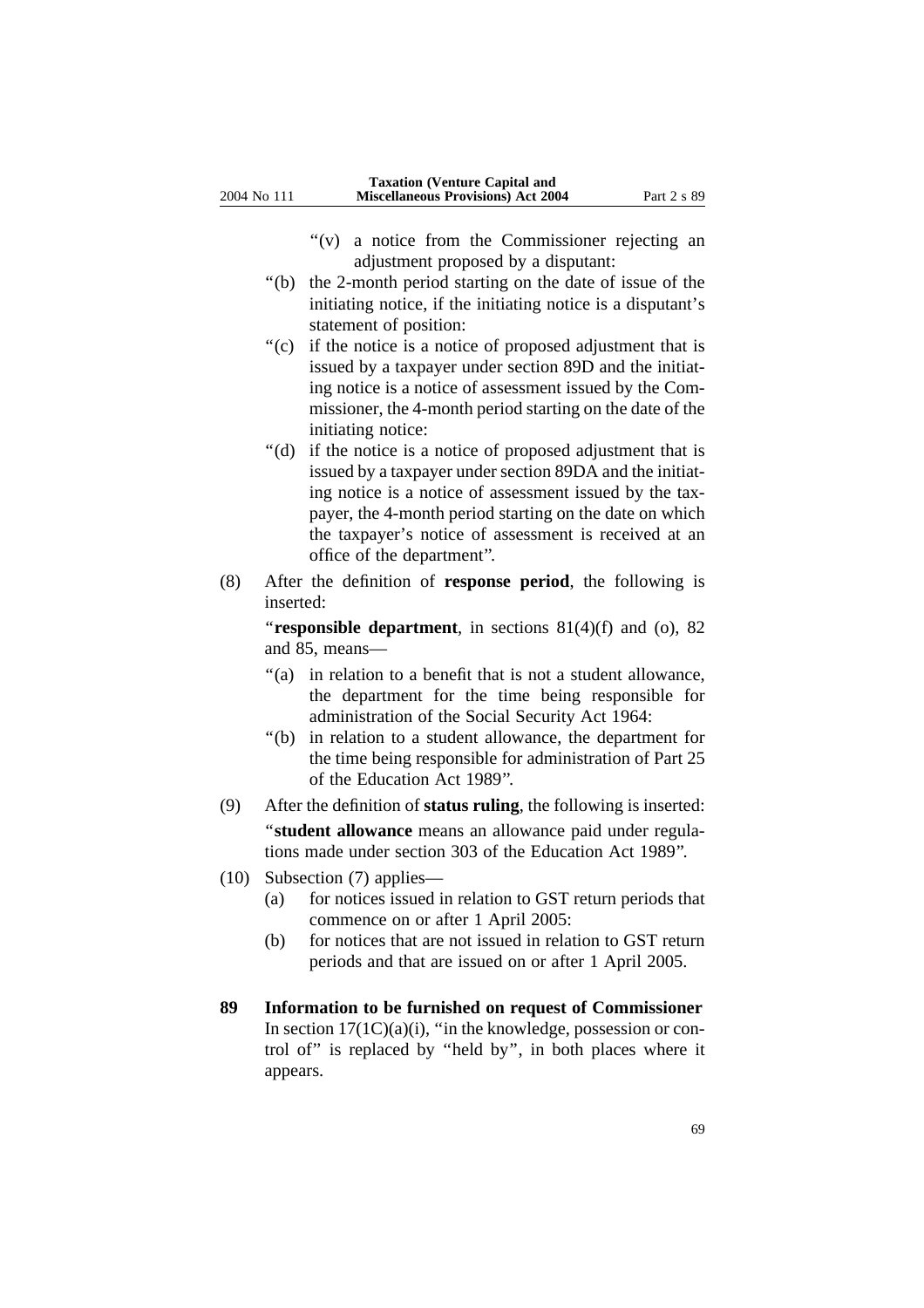#### **90 Section 33B repealed**

- (1) Section 33B is repealed.
- (2) Subsection (1) applies for the 2003–04 and subsequent income years.

### **91 Officers to maintain secrecy**

- (1) In section  $81(4)(f)$ , in the portion preceding subparagraph (i), ''the department for the time being responsible for the administration of the Social Security Act 1964'' is replaced by ''the responsible department''.
- (2) In section  $81(4)(o)$ , "the department for the time being responsible for the administration of the Social Security Act 1964'' where it first appears is replaced by ''the responsible department'' and where it appears for the second time is replaced by ''that department''.

#### **92 Disclosure of information for matching purposes**

- (1) In section 82(1), ''the department for the time being responsible for the administration of the Social Security Act 1964'' is replaced by ''the responsible department''.
- (2) In section 82(2), ''the department for the time being responsible for the administration of the Social Security Act 1964'' is replaced by ''the responsible department''.
- (3) In section 82(6), ''the department for the time being responsible for the administration of the Social Security Act 1964'' is replaced by ''the responsible department''.
- (4) In section 82(7), ''the department for the time being responsible for the administration of the Social Security Act 1964'' is replaced by ''the responsible department''.
- (5) After section 82(7), the following is inserted:
- " $(7B)$ If the Commissioner supplies under subsection (6) or  $(7)$ information about a person to the responsible department, the Commissioner may also supply to that department the following additional information that is held by the Department and that relates to the person:
	- ''(a) the full name and date of birth of the person:
	- "(b) if the information held by the Department includes information about the person's employment—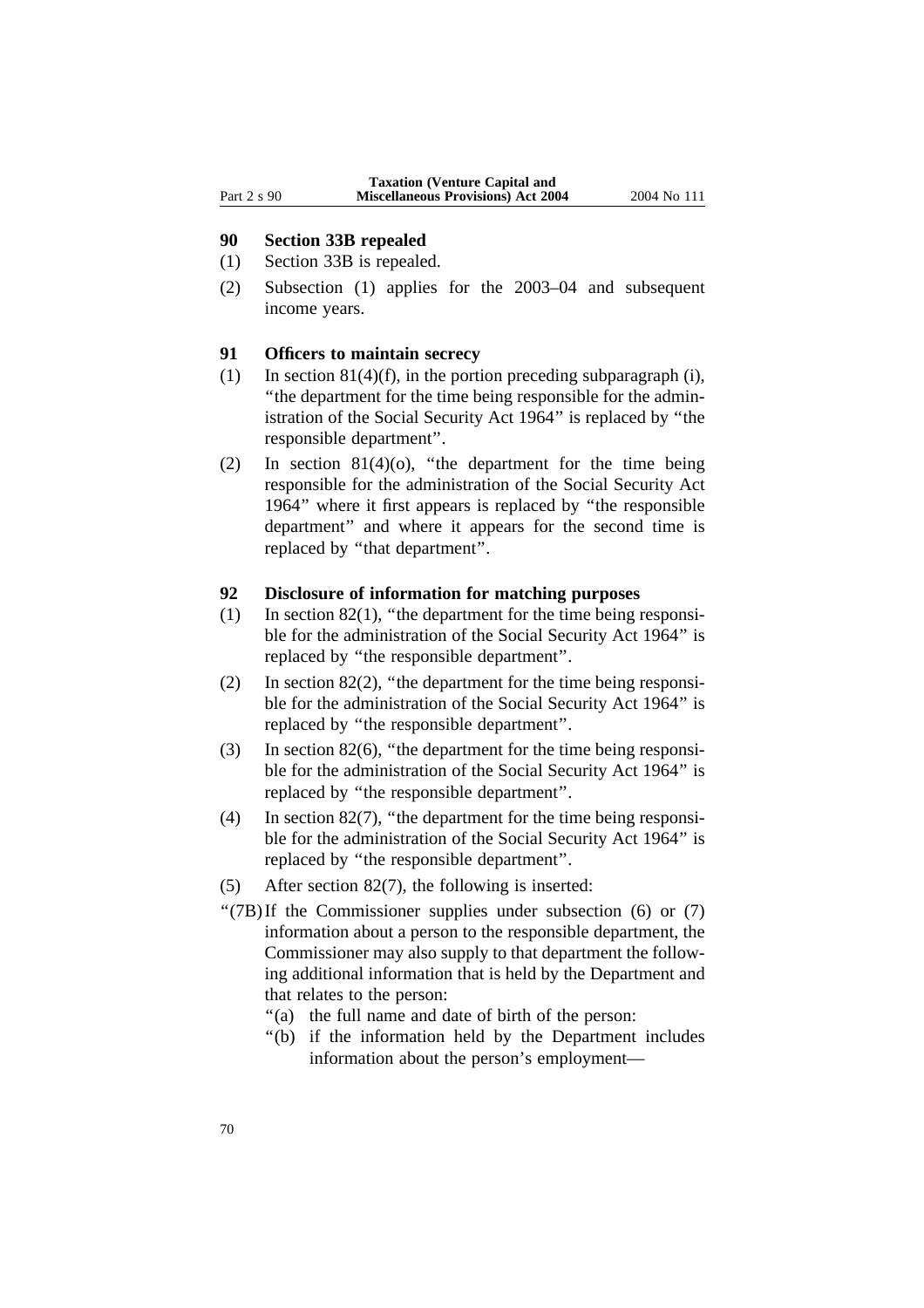- "(i) the telephone number of each employer of the person:
- "(ii) the email address of each employer of the person:
- ''(iii) the tax code or codes applicable to the person during each period for which the person received a benefit.''
- (6) In section 82(9)—
	- (a) in paragraph (a) of the definition of **authorised officer**, ''the department for the time being responsible for the administration of the Social Security Act 1964'' is replaced by ''the responsible department'':
	- (b) the definition of **beneficiary** is replaced by the following:

''**beneficiary** means—

- "(a) a person who is receiving, or has received, a benefit or earnings related compensation:
- ''(b) an applicant for a benefit or earnings related compensation:
- ''(c) in the case of a benefit that is a student allowance, a person who is a spouse of the recipient of the benefit under regulation 2 of the Student Allowances Regulations 1998'':
- (c) after the definition of **beneficiary information**, the following is inserted:

''**benefit** includes a benefit payable under the Social Security Act 1964 and a student allowance payable under Part 25 of the Education Act 1989''.

### **93 Disclosure of address information in relation to debtors**

- (1) Section 85(1) is replaced by the following:
- ''(1) The purpose of this section is to facilitate the exchange of information between the Inland Revenue Department and the responsible department for the purpose of assisting the responsible department to recover money owed by debtors to the responsible department, acting in the name of the Crown.''
- (2) In section 85(2), ''the department for the time being responsible for the administration of the Social Security Act 1964'' is replaced by ''the responsible department''.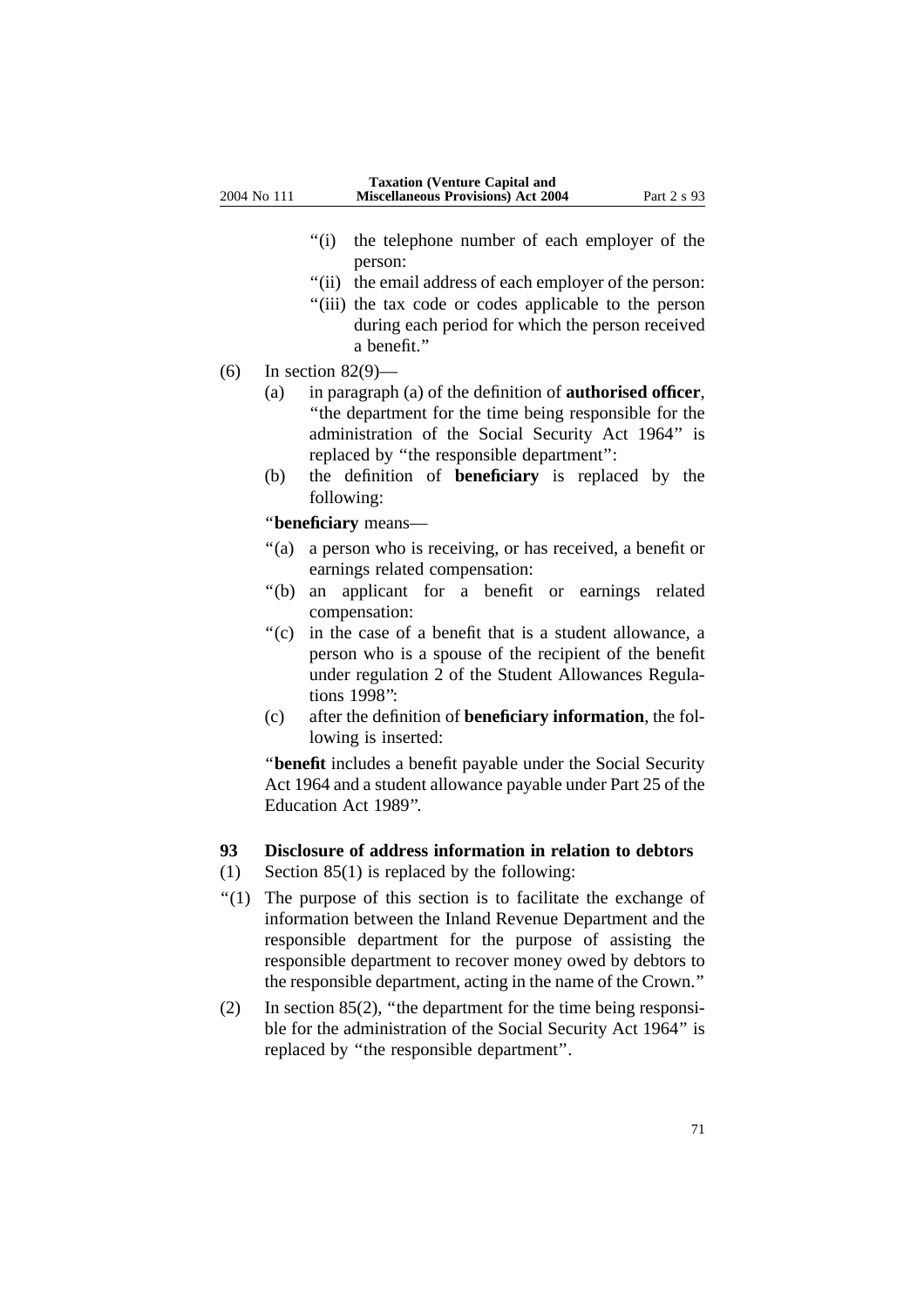|             | <b>Taxation (Venture Capital and</b>      |             |
|-------------|-------------------------------------------|-------------|
| Part 2 s 93 | <b>Miscellaneous Provisions) Act 2004</b> | 2004 No 111 |

- (3) In section 85(3), ''the department for the time being responsible for the administration of the Social Security Act 1964'' is replaced by ''the responsible department''.
- (4) Section 85(6) is amended by—
	- (a) in the definition of **authorised officer**, replacing ''the department for the time being responsible for the administration of the Social Security Act 1964'' by ''the responsible department'':
	- (b) after paragraph (c) of the definition of **debtor**, adding the following:
	- "(d) a person who is not currently receiving a student allowance and from whom a debt relating to an allowance (as defined in section 302 of the Education Act 1989) is recoverable under section 307B of that Act''.

### **94 Further secrecy requirements**

- (1) In section  $87(5)(a)(i)$ , "(eb)," is inserted after "(e),".
- (2) Subsection (1) applies for secrecy certificates that are signed on or after the date on which this Act receives the Royal assent.

### **95 Notices of proposed adjustment required to be issued by Commissioner**

- (1) After section 89C(d), the following is inserted:
	- ''(db) the assessment is made in relation to a matter for which the material facts and relevant law are identical to those for an assessment of the taxpayer for another income year that is at the time the subject of court proceedings; or''.
- (2) After section 89C(e), the following is inserted:
	- "(eb) the Commissioner has reasonable grounds to believe that the taxpayer has left New Zealand and may have been involved in fraudulent activity; or''.
- (3) Subsections (1) and (2) apply to assessments for which notices are issued on or after 1 April 2005.

### **96 Taxpayers and others with standing may issue notices of proposed adjustment**

(1) After section 89D(2B) the following is inserted: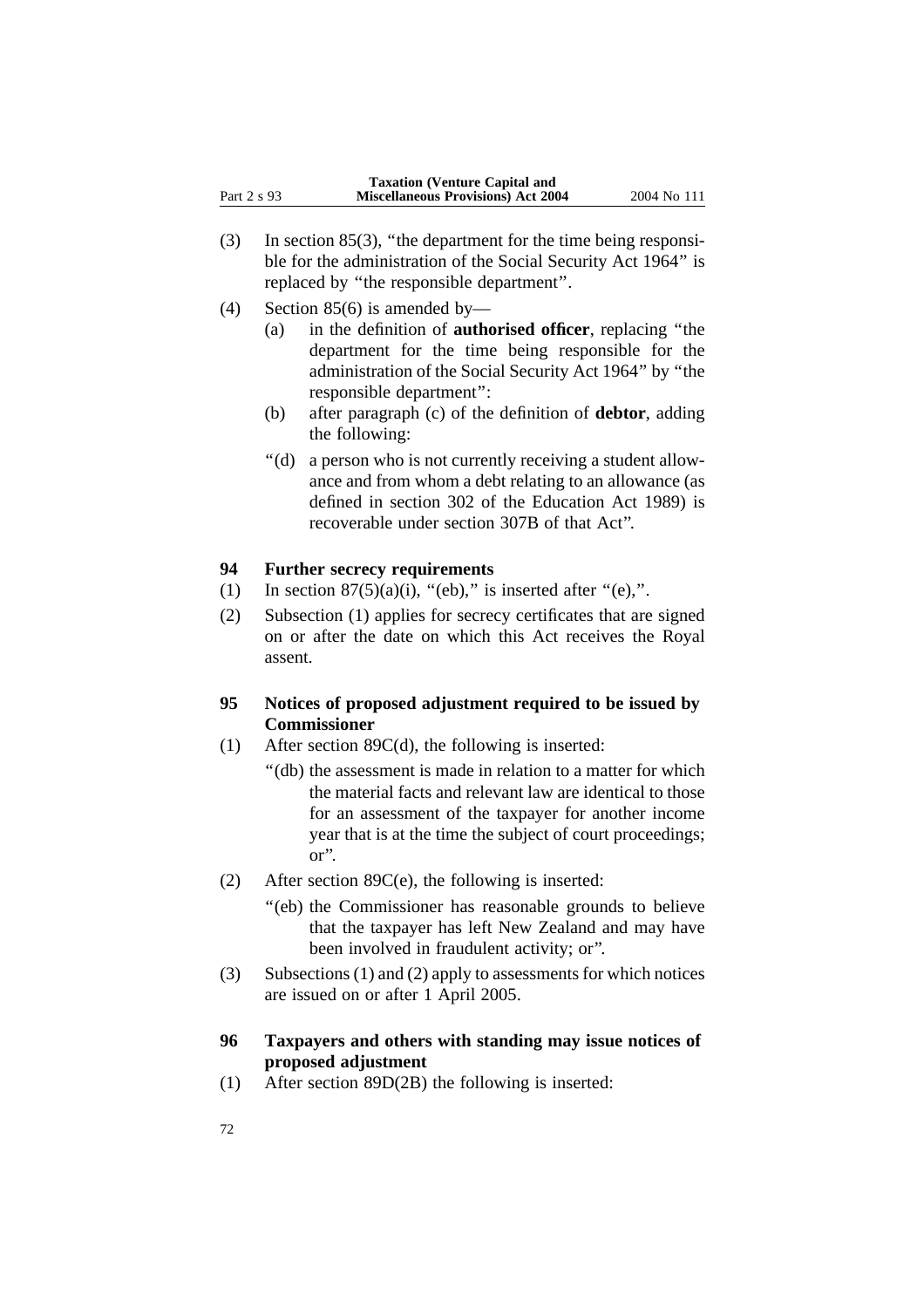- ''(2C)A taxpayer who has not provided a GST tax return for a GST return period may not dispute the assessment made by the Commissioner other than by providing a GST return for the GST return period.''
- (2) Section 89D(4) is repealed.
- (3) Subsections (1) and (2) apply for GST return periods that begin on or after 1 April 2005.

# **97 Taxpayer may issue notice of proposed adjustment for taxpayer assessment**

- (1) In section 89DA(1), ''or a GST return period'' is inserted after "income year".
- (2) Section 89DA(2) is replaced by the following:
- ''(2) A notice of proposed adjustment under this section is not effective unless it is issued within the response period for the notice.''
- (3) Subsections (1) and (2) apply to notices issued in relation to GST return periods that begin on or after 1 April 2005.

# **98 Election of small claims jurisdiction of Taxation Review Authority**

- (1) In section  $89E(1)$ , wherever it appears, "\$15,000" is replaced by ''\$30,000''.
- (2) Subsection (1) applies to disputes that are commenced under Part IVA of the Tax Administration Act 1994 on or after 1 April 2005.

# **99 Section 89F replaced**

(1) Section 89F is replaced by the following:

## ''89F **Content of notice of proposed adjustment**

- ''(1) A notice of proposed adjustment must—
	- ''(a) contain sufficient detail of the matters described in subsections (2) and (3) to identify the issues arising between the Commissioner and the disputant; and
	- ''(b) be in the prescribed form.
- ''(2) A notice of proposed adjustment issued by the Commissioner must—
	- ''(a) identify the adjustment or adjustments proposed to be made to the assessment; and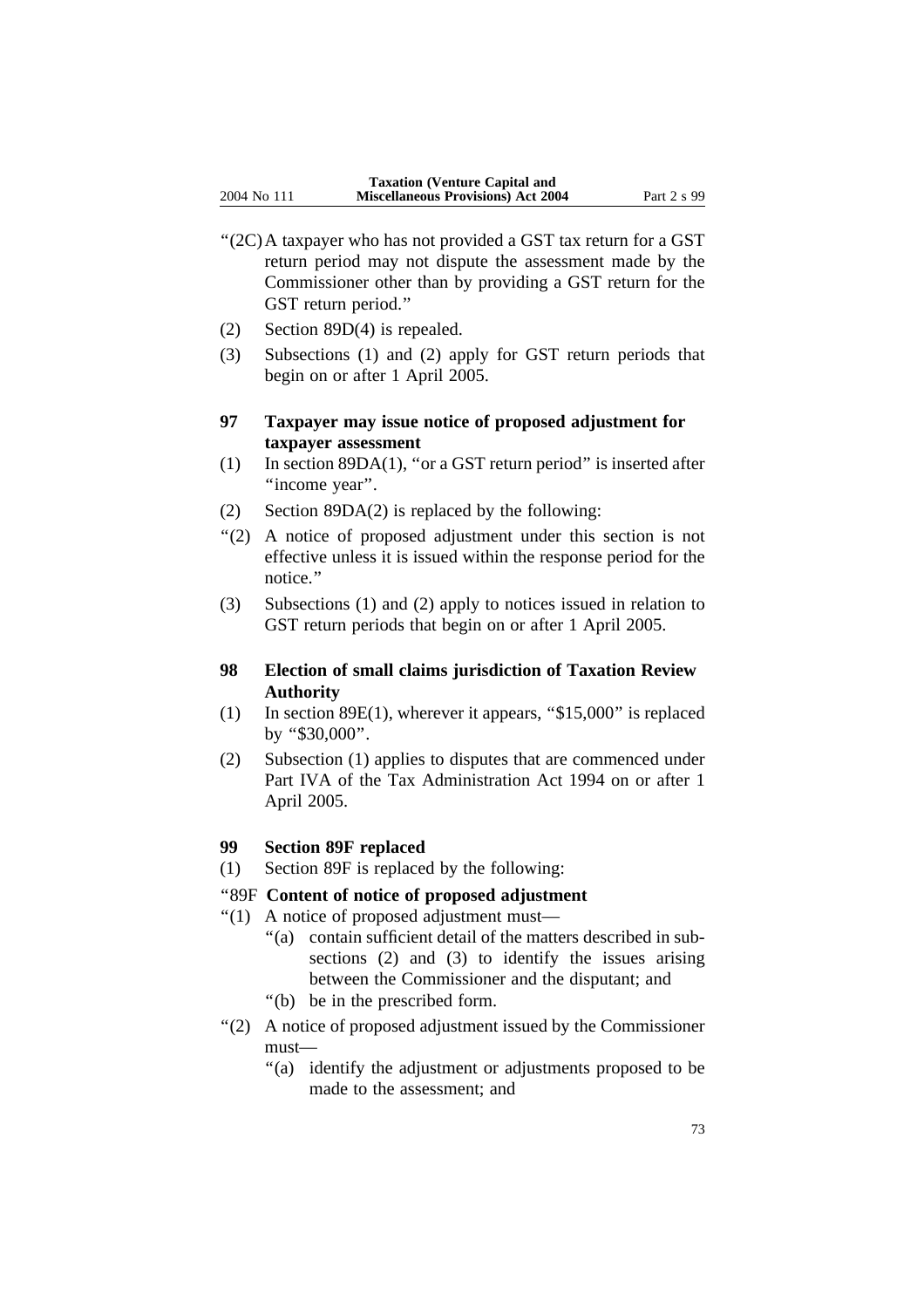- ''(b) provide a concise statement of the key facts and the law in sufficient detail to inform the disputant of the grounds for the Commissioner's proposed adjustment or adjustments; and
- ''(c) state how the law applies to the facts.
- ''(3) A notice of proposed adjustment issued by a disputant must—
	- ''(a) identify the adjustment or adjustments proposed to be made to the assessment; and
	- ''(b) provide a statement of the facts and the law in sufficient detail to inform the Commissioner of the grounds for the disputant's proposed adjustment or adjustments; and
	- ''(c) state how the law applies to the facts; and
	- ''(d) include copies of the documents of which the disputant is aware at the time that the notice is issued that are significantly relevant to the issues arising between the Commissioner and the disputant.''
- (2) Subsection (1) applies to disputes that are commenced under Part IVA of the Tax Administration Act 1994 on or after 1 April 2005.

## **100 Issue of response notice**

- (1) Section 89G(2) is replaced by the following:
- ''(2) A notice of response must state concisely—
	- ''(a) the facts or legal arguments in the notice of proposed adjustment that the issuer of the notice of response considers are wrong; and
	- ''(b) why the issuer of the notice of response considers those facts or legal arguments to be wrong; and
	- ''(c) any facts and legal arguments relied on by the issuer of the notice of response; and
	- ''(d) how the legal arguments apply to the facts; and
	- ''(e) the quantitative adjustments to any figure referred to in the notice of proposed adjustment that result from the facts and legal arguments relied on by the issuer of the notice of response.''
- (2) Subsection (1) applies to disputes that are commenced under Part IVA of the Tax Administration Act 1994 on or after 1 April 2005.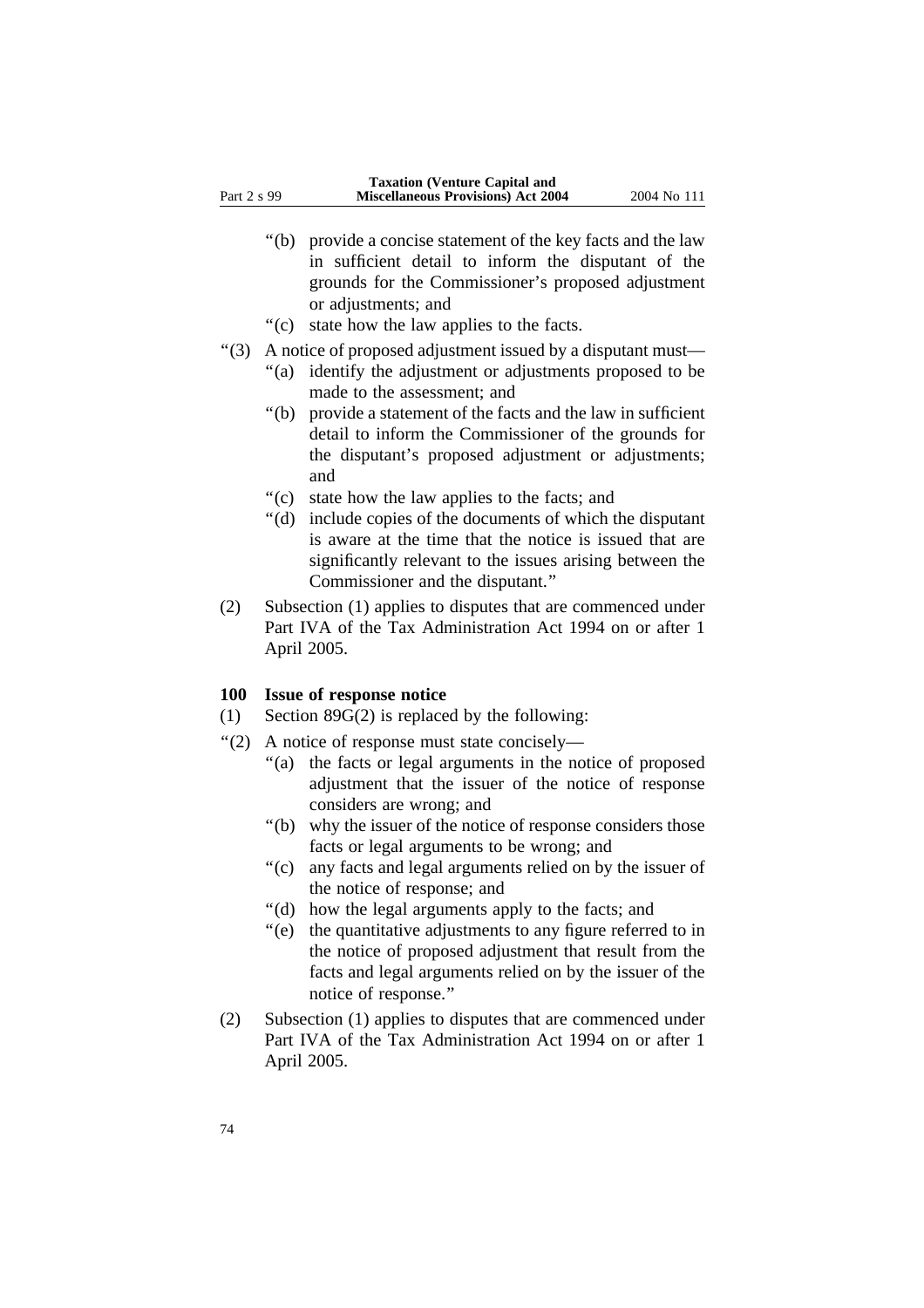#### **101 Late actions deemed to occur within response period**

(1) In section  $89K(1)(a)(ii)$ , "GST tax return" is replaced by ''GST tax return; or'' and the following is added:

"(iii) issuing a statement of position".

- (2) In section  $89K(1)(a)(ii)$ , "in respect of a disputable decision or a GST tax return,—'' is replaced by ''or 89DA in respect of a disputable decision; or''.
- (3) After section  $89K(1)(a)(ii)$ , the following is added:

''(iii) issuing a statement of position,—''.

- (4) In section  $89K(1)(b)(ii)(A)$ , "or GST tax return" is omitted.
- (5) In section  $89K(1)(b)(ii)(B)$ , "section  $89F$ " is replaced by "section 89F; or" and the following is added:

"(iii) a statement of position".

- (6) In section  $89K(1)(d)$ , "proposed adjustment" is replaced by "proposed adjustment; or", and the following is added: ''(e) the disputant's statement of position''.
- (7) Section  $89K(3)(a)$  and (b) are replaced by the following:
	- ''(a) an **exceptional circumstance** arises if—
		- "(i) an event or circumstance beyond the control of a disputant provides the disputant with a reasonable justification for not rejecting a proposed adjustment, or for not issuing a notice of proposed adjustment or statement of position, within the response period for the notice:
		- "(ii) a disputant is late in issuing a notice of proposed adjustment, notice of response or statement of position but the Commissioner considers that the lateness is minimal, or results from 1 or more statutory holidays falling in the response period:
	- ''(b) an act or omission of an agent of a disputant is not an exceptional circumstance unless—
		- "(i) it was caused by an event or circumstance beyond the control of the agent that could not have been anticipated, and its effect could not have been avoided by compliance with accepted standards of business organisation and professional conduct; or
		- "(ii) the agent is late in issuing a notice of proposed adjustment, notice of response or statement of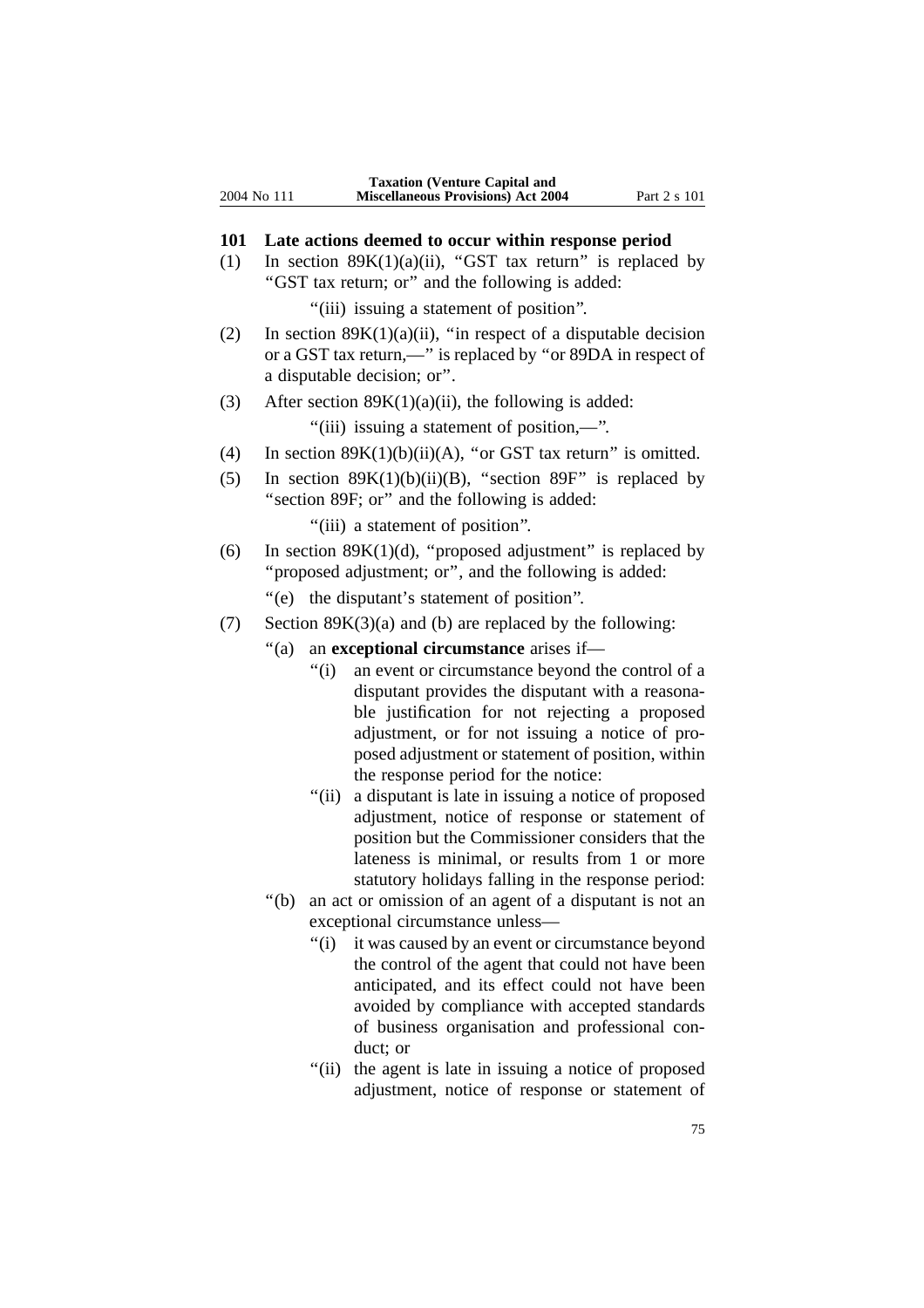position but the Commissioner considers that the lateness is minimal, or results from 1 or more statutory holidays falling in the response period.''

(8) Subsections (1) to (7) apply to disputes that are commenced under Part IVA of the Tax Administration Act 1994 on or after 1 April 2005.

#### **102 Disclosure notices**

- (1) In section 89M(1), ''the Commissioner may issue'' is replaced by ''and subject to section 89N, the Commissioner must issue''.
- (2) After section 89M(6), the following is inserted:
- ''(6B)In subsections (4)(b) and (6)(b), **evidence** refers to the available documentary evidence on which the person intends to rely, but does not include a list of potential witnesses, whether or not identified by name.''
- (3) Section 89M(7) is replaced by:
- ''(7) A disputant who does not issue a statement of position in the prescribed form within the response period for the statement of position, is treated as follows:
	- ''(a) if the Commissioner has proposed the adjustment to the assessment, the disputant is treated as having accepted the Commissioner's notice of proposed adjustment or statement of position:
	- ''(b) if the disputant has proposed the adjustment to the assessment, the disputant is treated as not having issued a notice of proposed adjustment.''
- (4) Subsections (1) to (3) apply to disputes that are commenced under Part IVA of the Tax Administration Act 1994 on or after 1 April 2005.

#### **103 New sections 89N and 89O inserted**

(1) After section 89M, the following are inserted:

## ''89N **Completing the disputes process**

- ''(1) This section applies if—
	- ''(a) a notice of proposed adjustment has been issued; and
	- ''(b) the dispute has not been resolved by agreement between the Commissioner and the disputant; and
	- "(c) none of the following applies: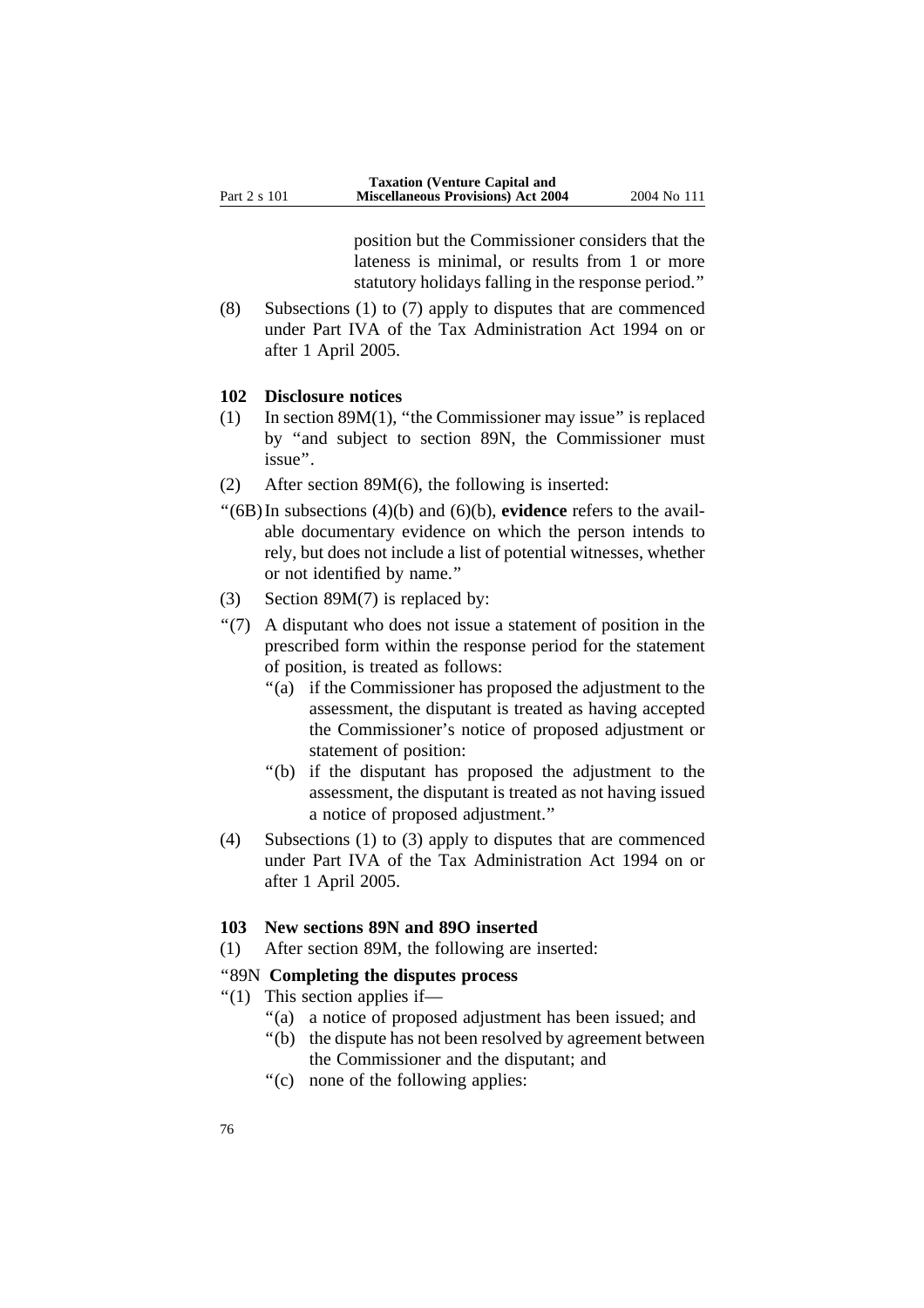- ''(i) the Commissioner notifies the disputant that, in the Commissioner's opinion, the disputant in the course of the dispute has committed an offence under an Inland Revenue Act that has had an effect of delaying the completion of the disputes process:
- "(ii) the Commissioner has reasonable grounds to believe that the disputant may take steps in relation to the existence or location of the disputant's assets to avoid or delay the collection of tax from the disputant:
- "(iii) the Commissioner has reasonable grounds to believe that a person who is, under section OD 8(3) of the Income Tax Act 2004, an associated person of the disputant may take steps in relation to the existence or location of the disputant's assets to avoid or delay the collection of tax from the disputant:
- "(iv) the disputant has begun judicial review proceedings in relation to the dispute:
- "(v) a person who is, under section OD  $8(3)$  of the Income Tax Act 2004, an associated person of the disputant and is involved in another dispute with the Commissioner involving similar issues has begun judicial review proceedings in relation to the other dispute:
- "(vi) during the disputes process, the disputant receives from the Commissioner a request under a statute for information relating to the dispute and fails to comply with the request within a period that is specified in the request:
- ''(vii) the disputant elects under section 89E to have the dispute heard by a Taxation Review Authority acting in its small claims jurisdiction:
- "(viii) the disputant and the Commissioner agree in writing that they have reached a position in which the dispute would be resolved more efficiently by being submitted to the court or Taxation Review Authority without completion of the disputes process: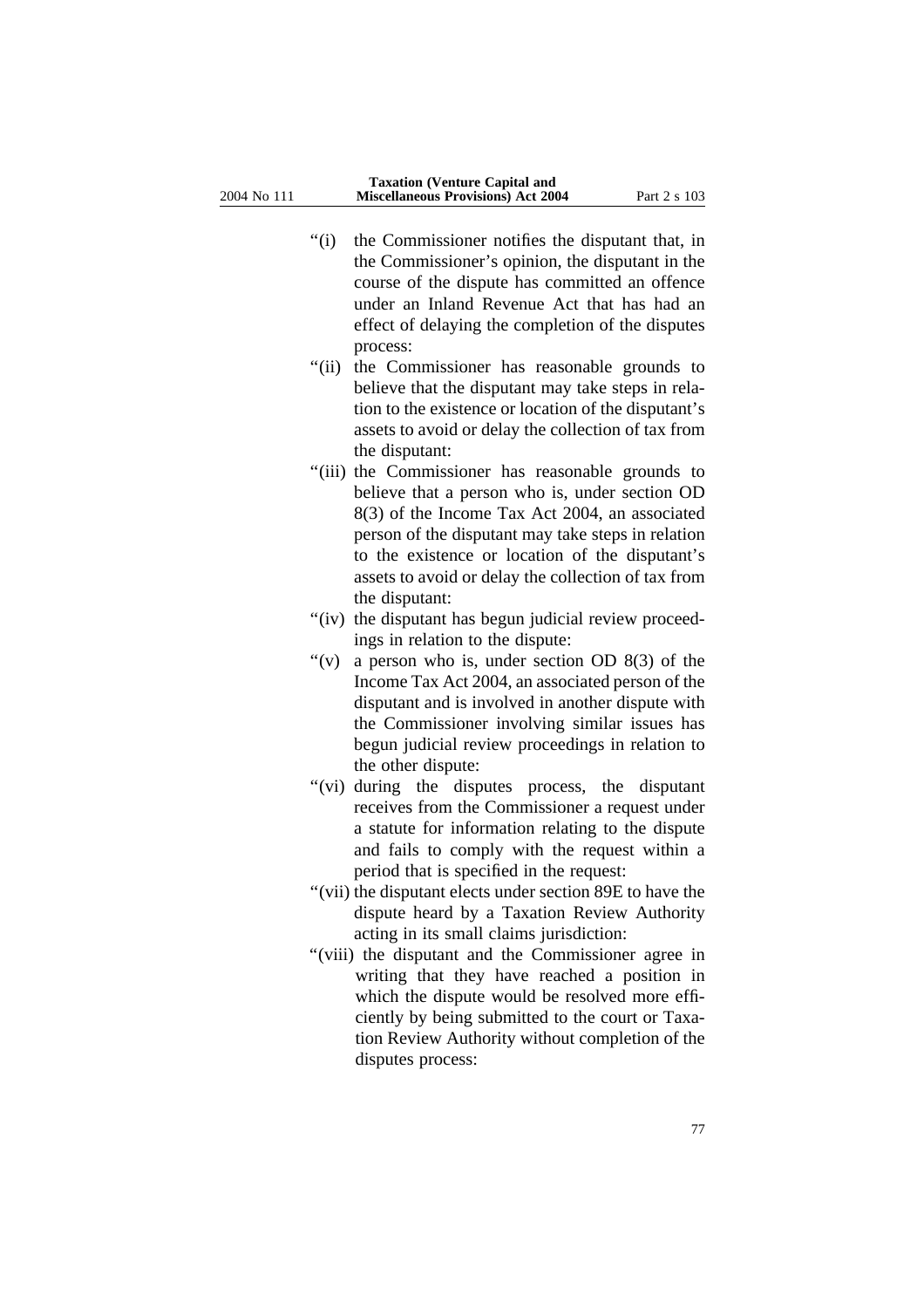- "(ix) the disputant and the Commissioner agree in writing to suspend proceedings in the dispute pending a decision in a test case referred to in section 89O.
- ''(2) If this section applies, the Commissioner may not amend an assessment under section 113 before one of the following occurs:
	- ''(a) the Commissioner or the disputant accepts a notice of proposed adjustment, notice of response, or statement of position issued by the other:
	- ''(b) the Commissioner considers a statement of position issued by the disputant.
- ''(3) Despite subsection (2), the Commissioner may apply to the High Court for an order that allows more time for the completion of the disputes process, or for an order that completion of the disputes process is not required.
- "(4) The Commissioner must make an application under subsection (3) within the period of time during which the Commissioner would otherwise be required, under the Inland Revenue Acts, to make an amended assessment.
- ''(5) If the Commissioner makes an application under subsection (3), the period of time during which the Commissioner must make an amended assessment is the total of—
	- ''(a) the period of time within which the Commissioner, in the absence of the application, would be required under the Inland Revenue Acts to make the amended assessment:
	- ''(b) the period of time that starts on the date on which the Commissioner files the application in the High Court and ends on the earliest of—
		- "(i) the date of the High Court's decision of the application:
		- "(ii) the date on which the application is otherwise resolved:
		- "(iii) the date on which the dispute is otherwise resolved:
	- ''(c) any further period of time that is allowed by an order of a court as a result of the application.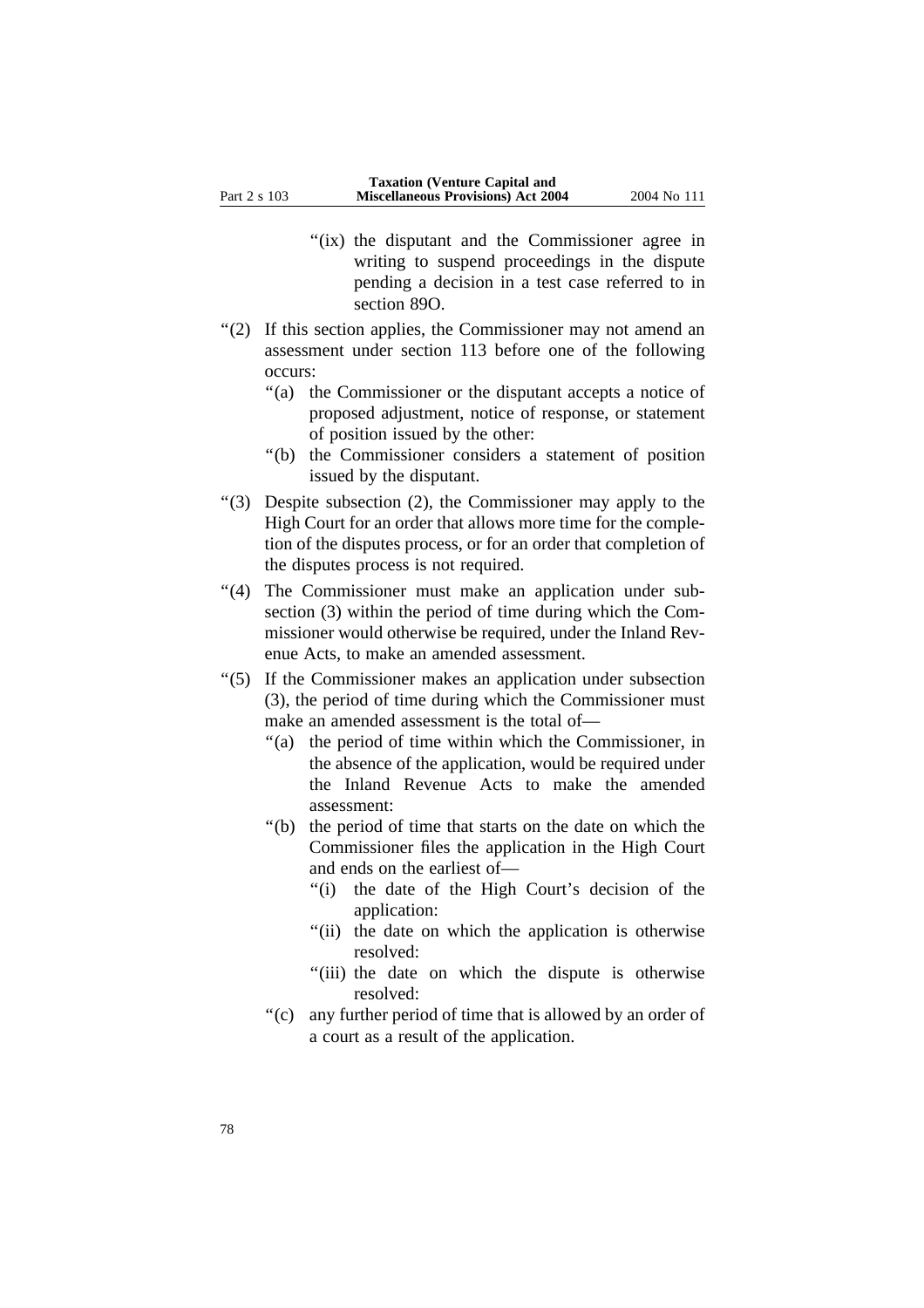#### ''89O **Test cases**

- $''(1)$  This section applies if—
	- ''(a) a dispute between a disputant and the Commissioner has been identified; and
	- ''(b) the Commissioner has designated a separate challenge as a test case.
- "(2) The disputant and the Commissioner may agree in writing to suspend the proceedings in the dispute because there is significant similarity between the facts and questions of law in the dispute and the facts and questions of law in the challenge that has been designated as a test case.
- $(3)$  A suspension that is agreed under subsection (2) starts on the date of the agreement and ends on the earliest of—
	- ''(a) the date of the court's decision in the test case:
	- ''(b) the date on which the test case is otherwise resolved:
	- ''(c) the date on which the dispute is otherwise resolved.
- "(4) The Commissioner may make an assessment or perform an action in relation to a suspended dispute that is consistent with the resolution of the test case.
- ''(5) If a suspension is agreed under subsection (2), the period of time during which the Commissioner must make an amended assessment, or perform an action, that is the subject of the suspended dispute is the total of—
	- ''(a) the period of time within which the Commissioner, in the absence of the suspension, would be required under the Inland Revenue Acts to make the amended assessment or perform the action:
	- ''(b) the period of the suspension that is described in subsection (3)."
- (2) Subsection (1) applies to disputes that are commenced under Part IVA of the Tax Administration Act 1994 on or after 1 April 2005.

#### **104 Determinations in relation to financial arrangements**

- (1) Section 90(6) is replaced by the following:
- ''(6) The Commissioner may at any time—
	- ''(a) make a determination that varies, cancels, restricts or extends in scope an earlier determination made under this section: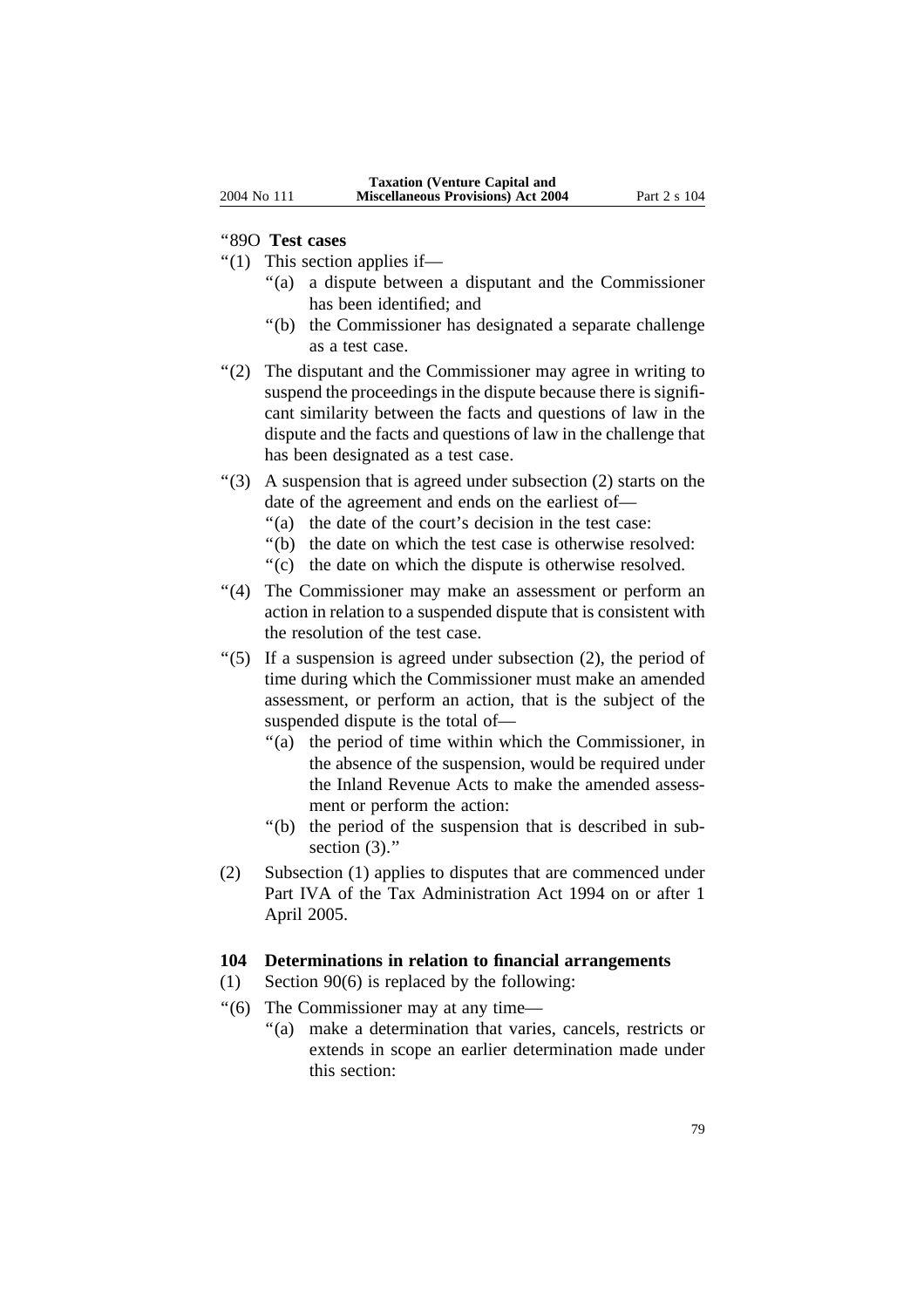- ''(b) issue a notice that cancels a determination made under this section.
- ''(6B)A person who acquires or issues a financial arrangement before the date of notification or publication of a determination, or notice, that is authorised by subsection (6) is not required to apply the determination to the financial arrangement, or treat the notice as affecting the financial arrangement, until the date that is 4 years after that date of notification or publication.''
- $(2)$  In section 90(7)—
	- (a) ''and notices issued by the Commissioner under subsection  $(6)(b)$ " is inserted after "subsection  $(1)$ ":
	- (b) ''or notice'' is inserted after ''determination''.
- (3) In section 90(8), ''or notice'' is inserted after ''determination''.

# **105 Determinations relating to financial arrangements**

Section 90AC(6) is replaced by the following:

- ''(6) The Commissioner may at any time—
	- ''(a) make a determination that varies, cancels, restricts or extends in scope an earlier determination under this section:
	- ''(b) issue a notice that cancels a determination made under this section.''

#### **106 Notification of determinations**

- (1) In the heading to section 90AD, ''**and notices**'' is added after ''**determinations**''.
- (2) In section 90AD(1), ''or notice'' is inserted after ''determination'' wherever it occurs.
- (3) In section 90AD(2), ''or notice'' is inserted after ''determination''.

### **107 Section 90AE replaced**

Section 90AE is replaced by the following:

# ''90AE **Four-year period in which determination not required to be applied**

A person who enters into a financial arrangement before the date of notification or publication of a determination, or notice, that is authorised by section 90AC(6) is not required to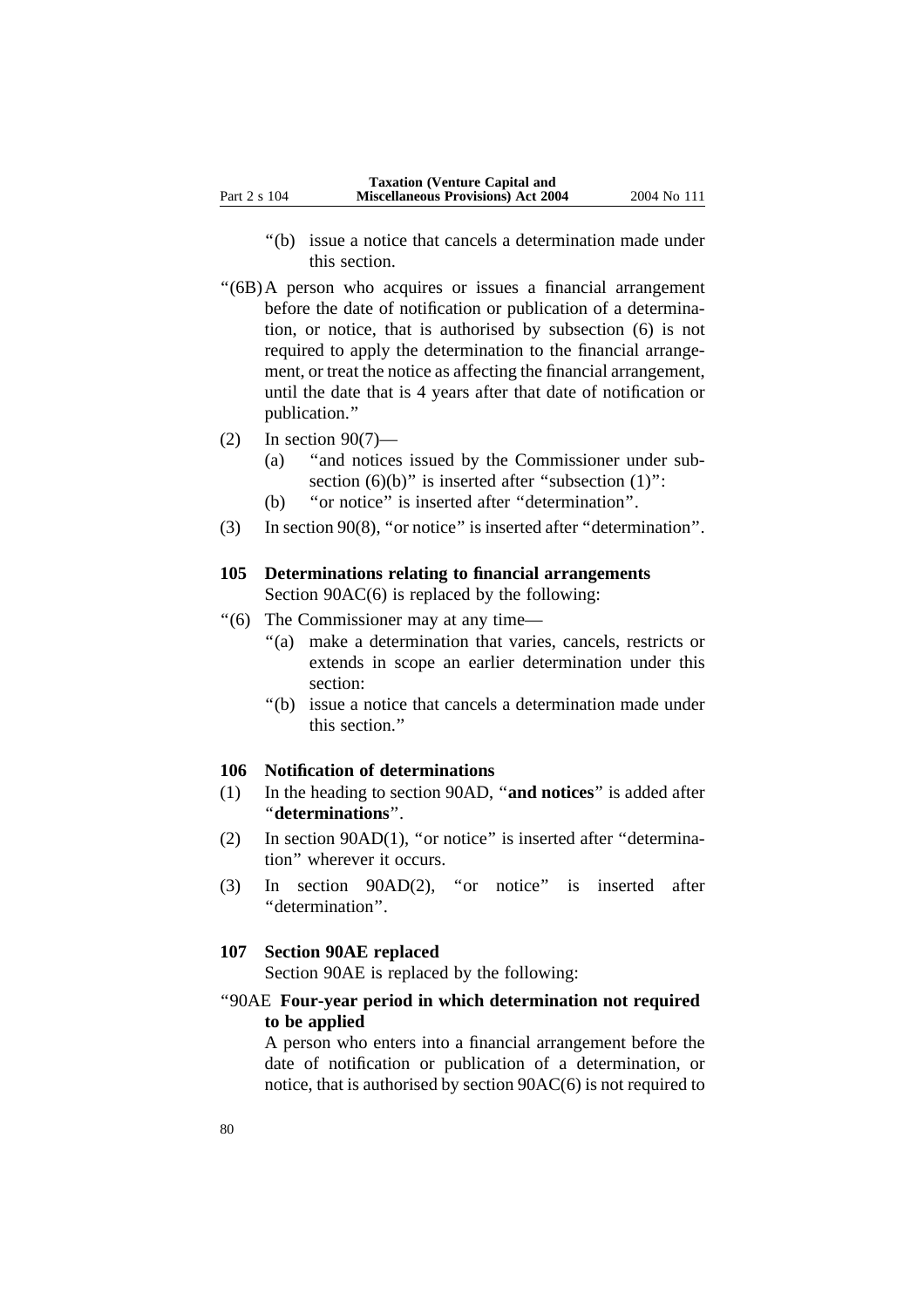apply the determination to the financial arrangement, or treat the notice as affecting the financial arrangement, until the date that is 4 years after that date of notification or publication.''

# **108 Determinations in relation to apportionment of interest costs**

- (1) Section 90A(6) is replaced by the following:
- ''(6) The Commissioner may at any time—
	- ''(a) make a determination that varies, cancels, restricts or extends in scope an earlier determination under this section:
	- ''(b) issue a notice that cancels a determination under this section.
- ''(6B)A person who enters into a financial arrangement before the date of notification or publication of a determination, or notice, that is authorised by subsection (6) is not required to apply the determination to the financial arrangement, or treat the notice as affecting the financial arrangement, until the first income year that commences after that date of notification or publication.''
- $(2)$  In section 90A $(7)$ 
	- (a) ''and notices issued by the Commissioner under subsection  $(6)(b)$ " is inserted after "subsection  $(1)$ ":
	- (b) ''or notice'' is inserted after ''determination''.
- (3) In section 90A(8), ''or notice'' is inserted after ''determination''.

# **109 Determinations in relation to standard-cost household service**

- (1) In the words before section  $91AA(2)(a)$ , "gross income" is replaced by ''an amount''.
- (2) In section 91AA(2)(a), "section CB 9(h)" is replaced by "section CB 9(gb) and (h) of the Income Tax Act 1994".
- (3) In section 91AA(3), "gross income" is replaced by "an amount''.
- (4) Subsections (1) to (3) apply for the 2003–04 and subsequent income years.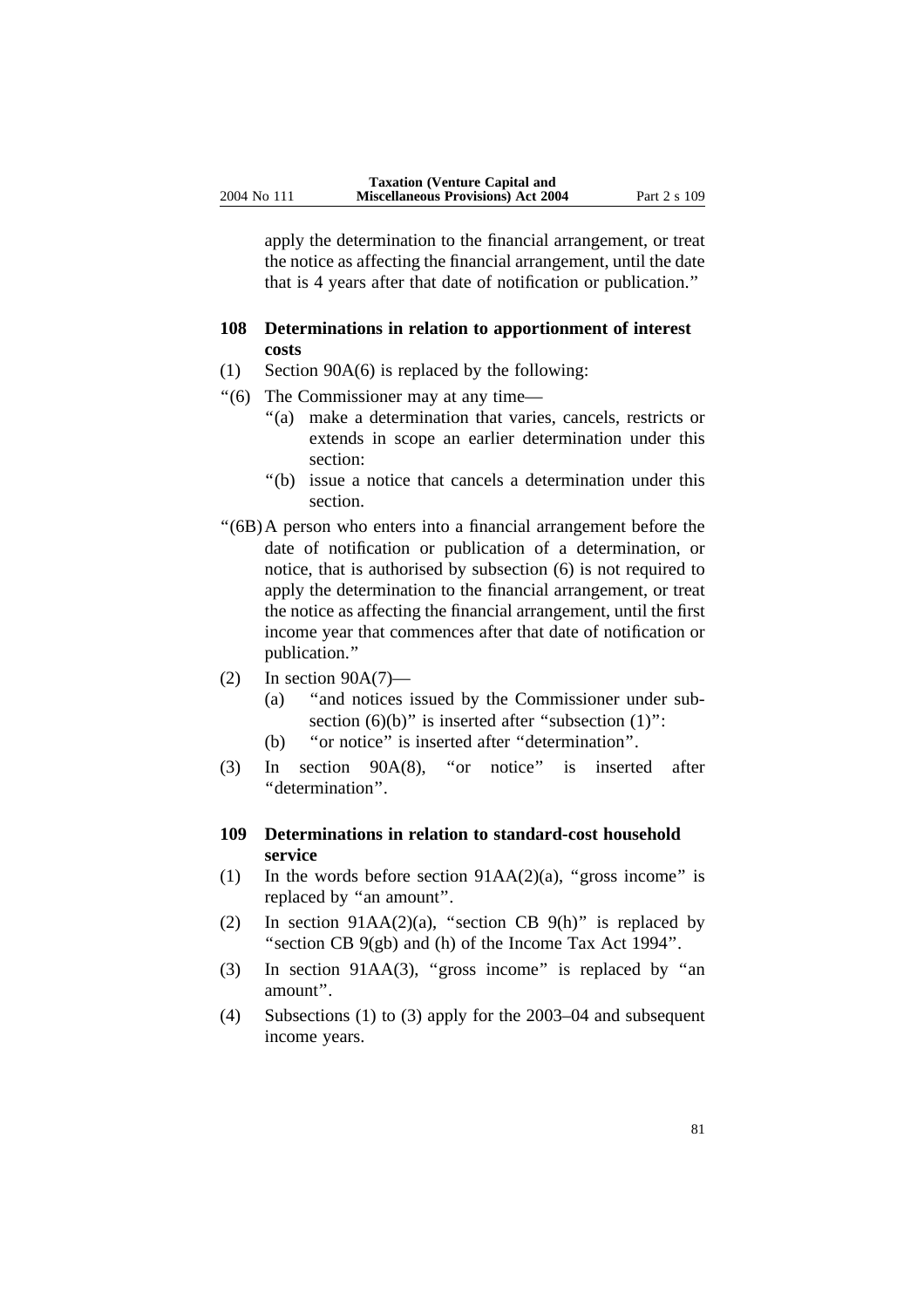#### **110 New section 91AAB inserted**

- (1) After section 91AA, the following is inserted:
- ''91AAB **Determinations relating to types and diminishing values of listed horticultural plants**
- ''(1) For the purpose of sections DO 4B, DO 4C, and DO 4D of the Income Tax Act 1994, the Commissioner may determine—
	- ''(a) that a type of horticultural plant, tree, vine, bush, cane, or other similar plant that is cultivated on land, is a type of listed horticultural plant:
	- ''(b) the banded rate set out in column 1 of Schedule 11 of the Income Tax Act 1994 that is to be used to calculate the diminishing value for a type of listed horticultural plant.
- ''(2) In making a determination, the Commissioner must take into account the estimated useful life of the type of plant, and may also take into account—
	- ''(a) the main purpose for which the type of plant is cultivated:
	- ''(b) the manner in which the type of plant is cultivated and managed.
- ''(3) The determination may set out the income year or income years for which it is to apply, but may not apply for income years before the 2003–04 income year.
- ''(4) The determination may provide for the extension, limitation, variation, cancellation or revocation of an earlier determination.
- ''(5) A person affected by a determination made under this section may dispute or challenge the determination under Parts IVA and VIIIA.
- ''(6) Within 30 days of issuing a determination under this section, the Commissioner must publish a notice in the *Gazette* that— "(a) gives notice that the determination has been issued; and
	- ''(b) states where copies of the determination can be obtained.''
- (2) Subsection (1) applies for the 2003–04 and subsequent income years.
- **111 Commissioner to make private rulings on request** Section 91E(6)(d) is repealed.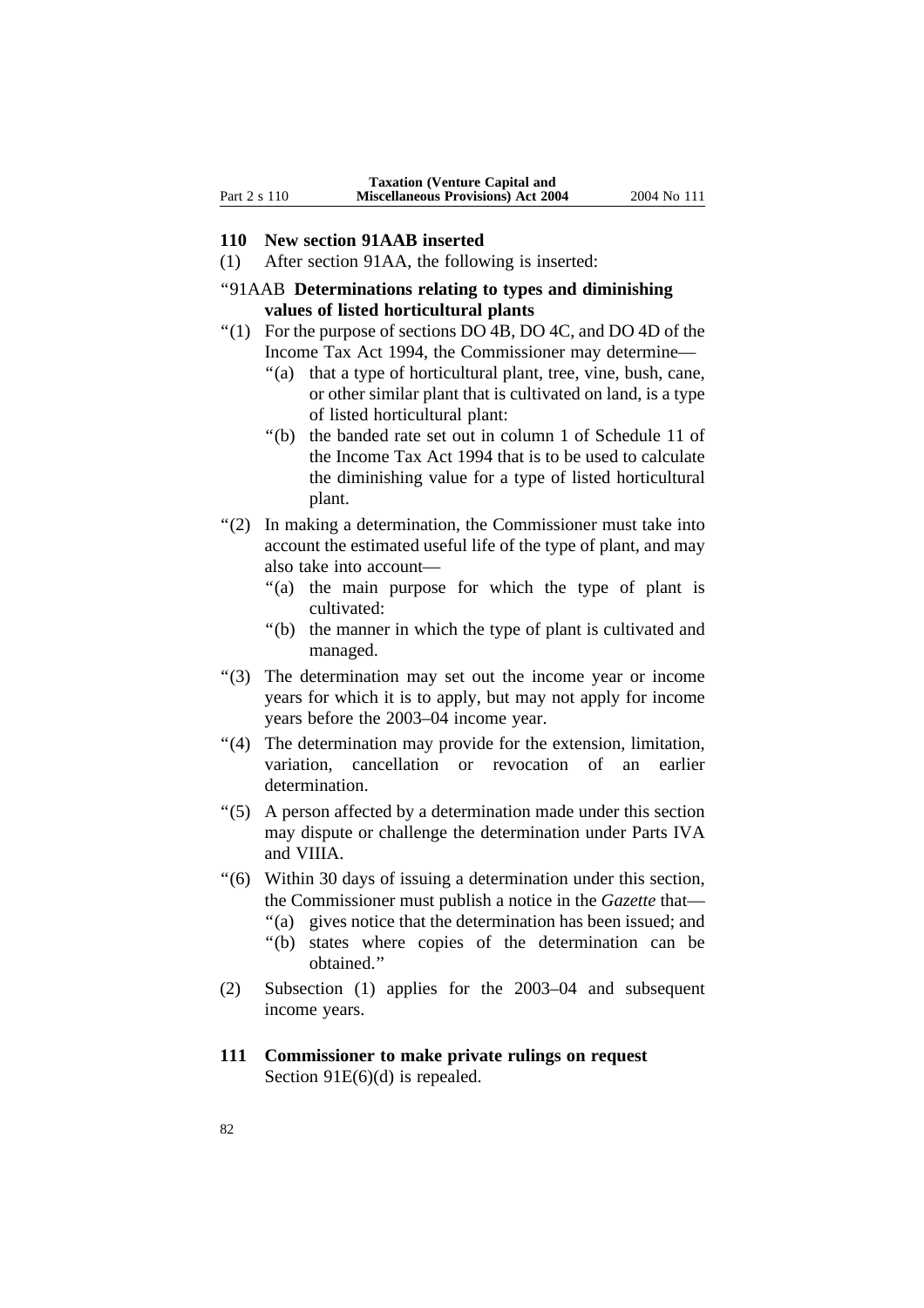#### **112 Taxpayer assessment**

- (1) The heading to section 92 is replaced by ''**Taxpayer assessment of income tax**''.
- (2) Section 92(2) is replaced by the following:
- ''(2) An assessment under this section is made on the date on which the taxpayer's return of income is received at an office of the Department.''
- (3) Section 92(3) is repealed.
- (4) Subsections (1) to (3) apply for the 2004–05 and subsequent income years.

#### **113 New section 92B inserted**

(1) After section 92A, the following is inserted:

#### ''92B **Taxpayer assessment of GST**

- ''(1) A taxpayer who is required under the Goods and Services Tax Act 1985 to provide a GST tax return for a GST return period must make an assessment of the amount of GST payable by the taxpayer for the return period.
- ''(2) An assessment under this section is made on the date on which the taxpayer's GST tax return is received at an office of the Department.
- ''(3) This section does not apply to a taxpayer for a GST return period if the Commissioner has made an assessment of the GST payable by the taxpayer for the return period.''
- (2) Subsection (1) applies for GST return periods beginning on or after 1 April 2005.

#### **114 Assessment where default made in furnishing returns**

- (1) After section 106(1C), the following is inserted:
- ''(1D) If a person who is required to provide a GST tax return for a GST return period does not provide a GST tax return for the return period, or provides a GST tax return with which the Commissioner is not satisfied, the Commissioner may make an assessment of the GST payable by the person for the return period.
- ''(1E) A person who is assessed under subsection (1D) is liable to pay the GST assessed unless the person establishes in proceedings challenging the assessment that the assessment is excessive, or that the person is not chargeable with GST.''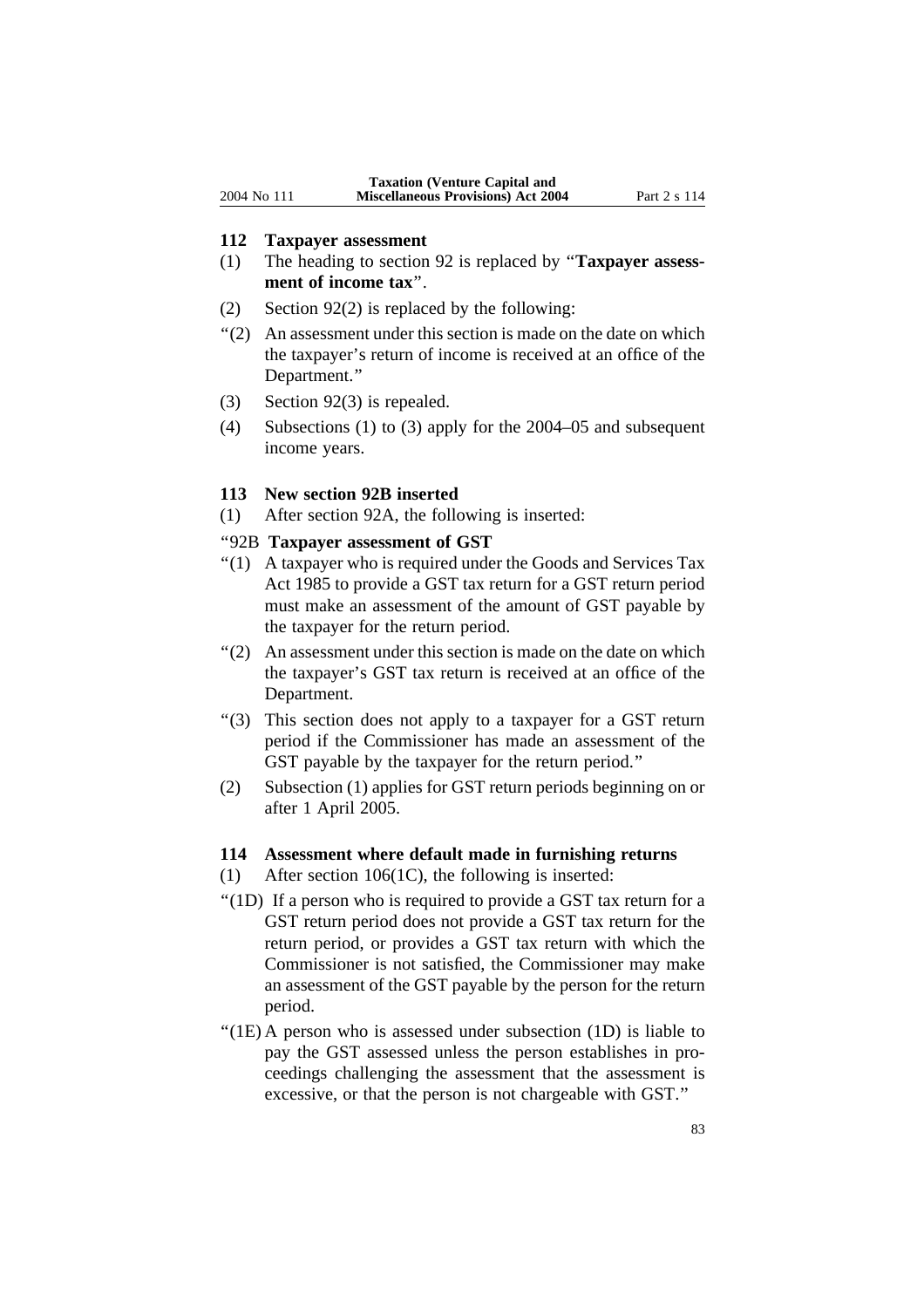(2) Subsection (1) applies for GST return periods beginning on or after 1 April 2005.

#### **115 Time bar for assessment of GST**

- (1) The heading to section 108A is replaced by ''**Time bar for amending GST assessment**''.
- (2) Section 108A(1) is replaced by the following:
- ''(1) Subject to this section and section 108B, if a taxpayer provides a GST tax return for a GST return period and an assessment has been made, the Commissioner may not amend the assessment to increase the amount assessed if 4 years have passed from the end of the GST return period in which the tax return was provided.''
- (3) Section 108A(2) is repealed.
- (4) Section 108A(3) is replaced by the following:
- ''(3) The Commissioner may, at any time, amend an assessment to increase the amount of the assessment if the Commissioner considers that the person assessed has knowingly or fraudulently failed to disclose to the Commissioner all of the material facts that are necessary for determining the amount of GST payable for a GST return period.''
- (5) Subsections (1) to (4) apply for GST return periods beginning on or after 1 April 2005.

### **116 Extension of time bars**

- (1) Section 108B(1) is replaced by the following:
- ''(1) The application of a time bar that is referred to in subsection (3) may be delayed for a taxpayer by a waiver—
	- ''(a) for not more than 12 months from the time at which the time bar would otherwise apply, by written agreement between the Commissioner and the taxpayer:
	- ''(b) for a further 6 months from the end of the 12-month period referred to in paragraph (a), by written notice given by the taxpayer.
- ''(1B)A waiver under subsection (1) does not affect the application of a time bar to an assessment of the taxpayer by the Commissioner on a ground that was not identified and known to the taxpayer and the Commissioner before the time at which the time bar would have applied but for subsection (1).''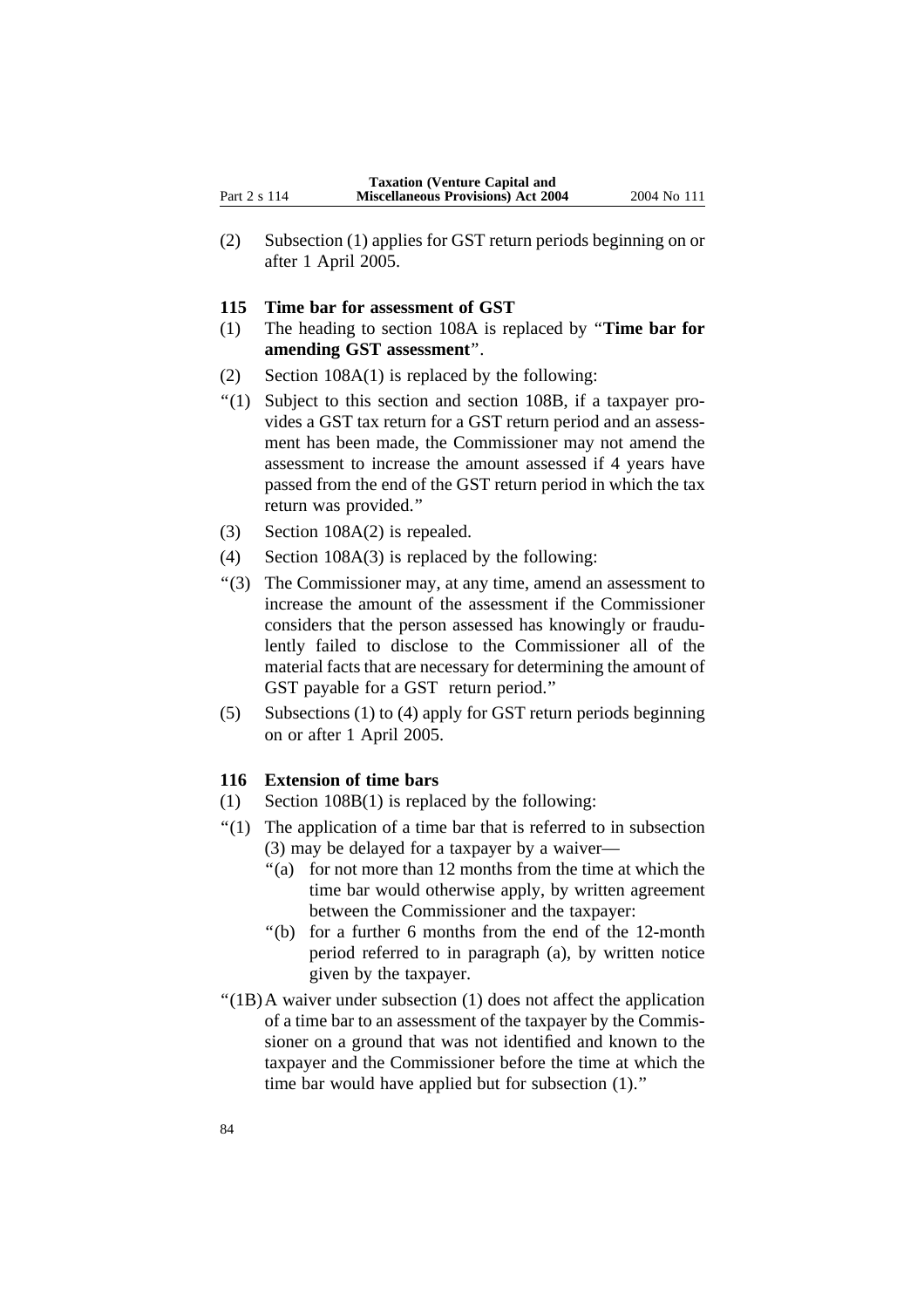- (2) In section 108B(3)(f), ''for which the GST return was provided or, as the case may be, the assessment made; and'' is replaced by ''in which the GST tax return was provided.''
- (3) Section  $108B(3)(g)$  is repealed.
- (4) Subsection (1) applies to disputes that are commenced under Part IVA of the Tax Administration Act 1994 on or after 1 April 2005.
- (5) Subsections (2) and (3) apply for GST return periods beginning on or after 1 April 2005.

### **117 Commissioner to give notice of assessment to taxpayer**

- (1) After section 111(7), the following is added:
- ''(8) If the Commissioner makes an assessment in relation to goods that are treated under section 5(2) of the Goods and Services Tax Act 1985 as being supplied by a person, the Commissioner must send a copy of the notice referred to in subsection (1) to whichever of the person whose goods were sold and the person selling the goods is the person who is not assessed.''
- (2) Subsection (1) applies to notices that are issued on or after 1 April 2005.

### **118 Commissioner may at any time amend assessments**

- (1) In section 113(1), ''The Commissioner may from time to time and at any time make all such alterations in or additions to'' is replaced by ''Subject to section 89N, the Commissioner may from time to time, and at any time, amend''.
- (2) In section 113(2), "alteration or addition" is replaced by ''amendment''.
- (3) Subsection (1) applies to amendments for which notices are issued on or after 1 April 2005.

## **119 Section 114 replaced**

Section 114 is replaced by the following:

## ''114 **Validity of assessments**

An assessment made by the Commissioner is not invalidated—

''(a) through a failure to comply with a provision of this Act or another Inland Revenue Act; or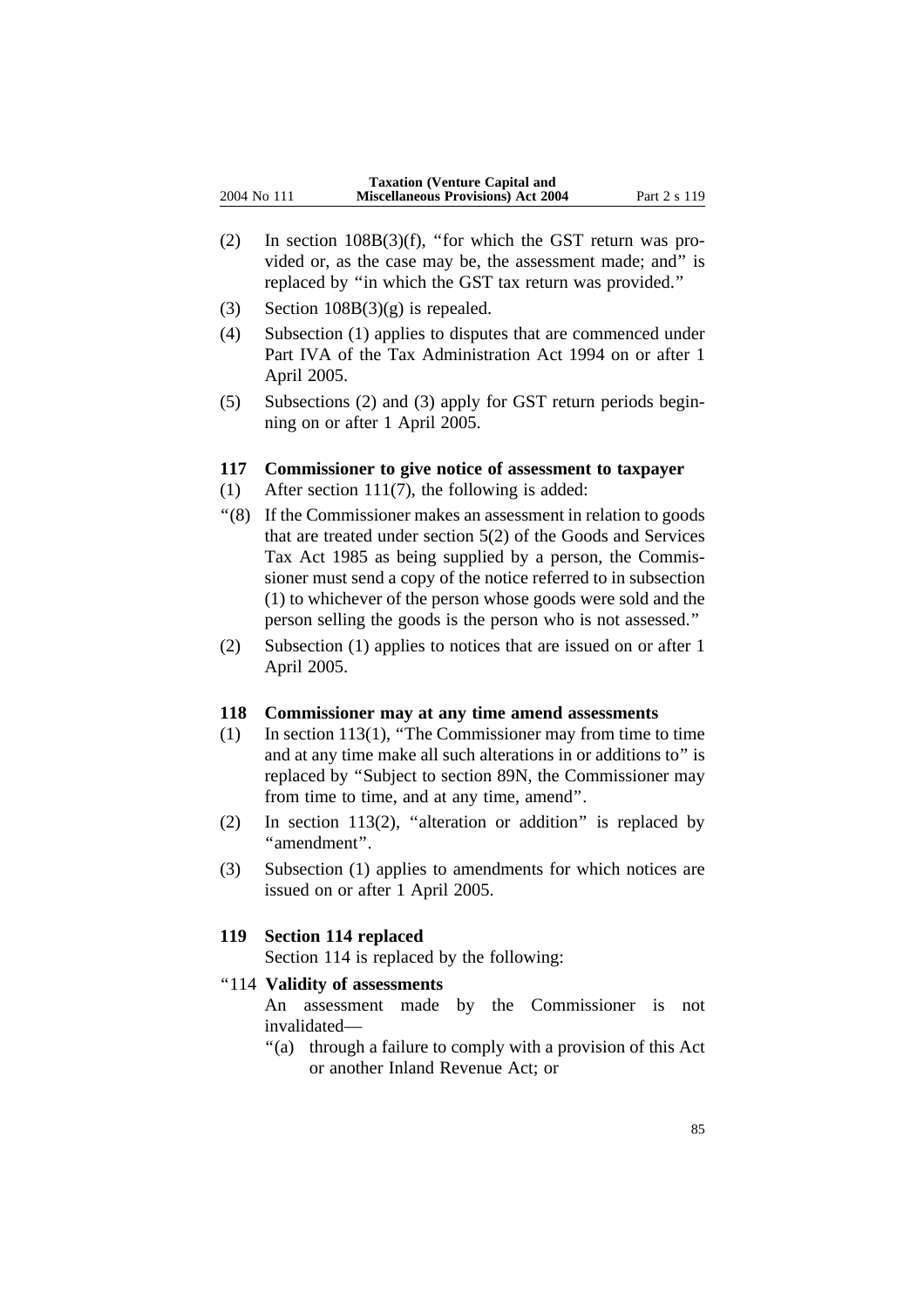- compliance with—
	- ''(i) a direction or recommendation made by an authorised officer on matters relating to the assessment:
	- "(ii) a current policy or practice approved by the Commissioner that is applicable to matters relating to the assessment.''

# **120 Variation to definitions for determining interest chargeable or payable to PAYE intermediaries**

- (1) In section  $120OB(1)(a)$ , "section NBB  $4(1)(b)$ " is replaced by "section NBB  $4(1)$ ".
- (2) In section  $120OB(1)(b)$ , "section NBB  $4(1)(d)$ " is replaced by "section NBB  $4(1B)(b)$ ".
- (3) Subsections (1) and (2) apply for pay periods beginning on or after 1 April 2004.

# **121 When disputant entitled to challenge assessment**

In section  $138B(3)(b)$ , "adjusted." is replaced by "adjusted; and'', and the following is added:

 $'(c)$  for the purposes of paragraph (b), the written disputable decision from the Commissioner is not limited to the Commissioner's notice of response.''

# **122 Certain rights of challenge not conferred**

In section  $138E(1)(e)(iv)$ , "Act,—" is replaced by "Act; or" and the following is added:

- "(v) any of Parts 4, 6, 7 and 11 (other than section 76) of the Goods and Services Tax Act 1985—''.
- **123 Challenging disputable decisions which are not assessments**

```
In section 138F(1), ''under section 138B'' is inserted after
''challenge''.
```
# **124 Late filing penalties**

In section 139A(5), "annual imputation return or" is omitted.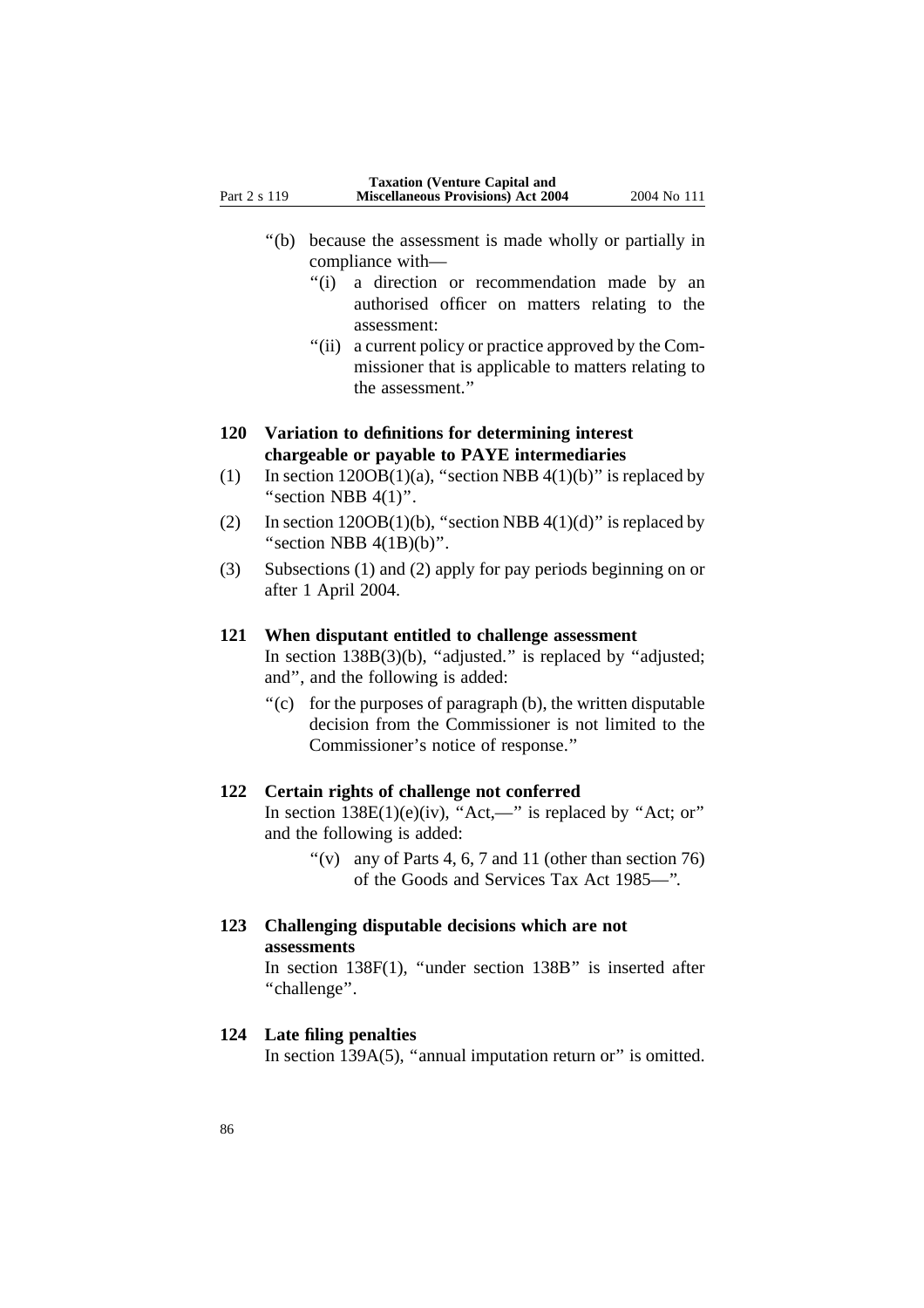#### **125 Tax shortfalls**

- (1) In section 141(2), ", subject to section  $141AA(1)$ " is inserted after ''penalty''.
- (2) Subsection (1) applies for withholding payments made on or after 1 April 2005.

#### **126 New section 141AA inserted**

(1) After section 141, the following is inserted:

## ''141AA **Shortfall penalty if non-resident contractor relieved from all liability to pay tax on contract payment**

- ''(1) If a person makes a withholding payment that is a contract payment to a person who is a non-resident contractor for the purposes of the Income Tax (Withholding Payments) Regulations 1979 and the non-resident contractor is not liable to pay income tax on the contract payment, whether because of a double tax agreement or otherwise, the person who makes the contract payment to the non-resident contractor is liable to pay a shortfall penalty of \$250 for each return period—
	- "(a) for which the person is required to deliver to the Commissioner an employer monthly schedule; and
	- "(b) in which the person fails to make a required tax deduction from a contract payment to the non-resident contractor.
- "(2) A person who is liable to pay a shortfall penalty under subsection (1) is not liable to pay a shortfall penalty based on the tax shortfall that, but for this section, would be calculated under section 141 in relation to the required tax deduction.
- $'(3)$  The liability under subsection (1) of a person is limited to a total of \$1,000 for each return period for which the person is required to deliver to the Commissioner an employer monthly schedule.''
- (2) Subsection (1) applies for withholding payments made on or after 1 April 2005.

### **127 Section 141FB replaced**

Section 141FB is replaced by the following:

## ''141FB **Reduction of penalties for previous behaviour**

''(1) A shortfall penalty (called the **current penalty**) for which a taxpayer is liable under section 141E is reduced, to 50% of the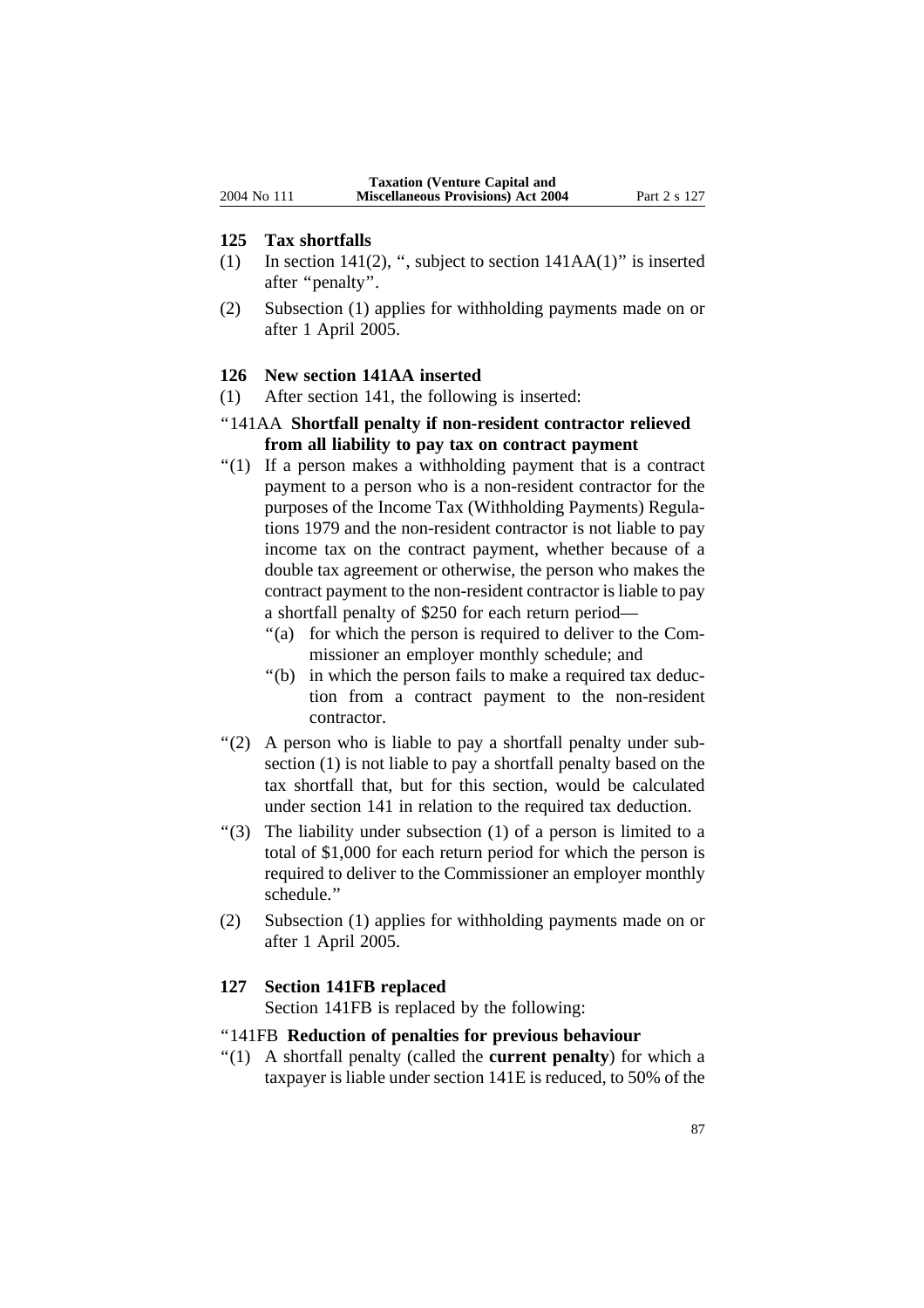amount that would be payable by the taxpayer in the absence of this section, if the taxpayer is not—

- ''(a) convicted of an offence that is a disqualifying offence:
- ''(b) liable for another shortfall penalty that is a disqualifying penalty for the purpose of this subsection.
- ''(2) A shortfall penalty (called the **current penalty**) for which a taxpayer is liable under any of sections 141A to 141D is reduced, to 50% of the amount that would be payable by the taxpayer in the absence of this section, if the taxpayer is not—
	- ''(a) convicted of an offence that is a disqualifying offence:
	- ''(b) liable for another shortfall penalty that is a disqualifying penalty for the purpose of this subsection.
- ''(3) For the purpose of this section—

''**disqualifying offence** means—

- ''(a) an offence under section 143A, 143B, 143F, 143G,
	- 143H or 145 for which a conviction is entered—
	- ''(i) on or after 26 March 2003; and
	- "(ii) before the taxpayer takes the tax position to which the current penalty relates:
- ''(b) an offence under section 143 or 144 that relates to the type of tax to which the current penalty relates and for which a conviction is entered—
	- ''(i) on or after 26 March 2003; and
	- "(ii) after the date that precedes, by the period specified in subsection (4), the date on which the taxpayer takes the tax position to which the current penalty relates; and
	- "(iii) before the taxpayer takes the tax position to which the current penalty relates

## ''**disqualifying penalty** means—

- "(a) for the purpose of subsection (1), a shortfall penalty that—
	- ''(i) relates to the type of tax to which the current penalty relates; and
	- "(ii) is for evasion or a similar act; and
	- "(iii) is not reduced for voluntary disclosure by the taxpayer; and
	- "(iv) relates to a tax position that is taken on or after  $26$ March 2003 and before the date on which the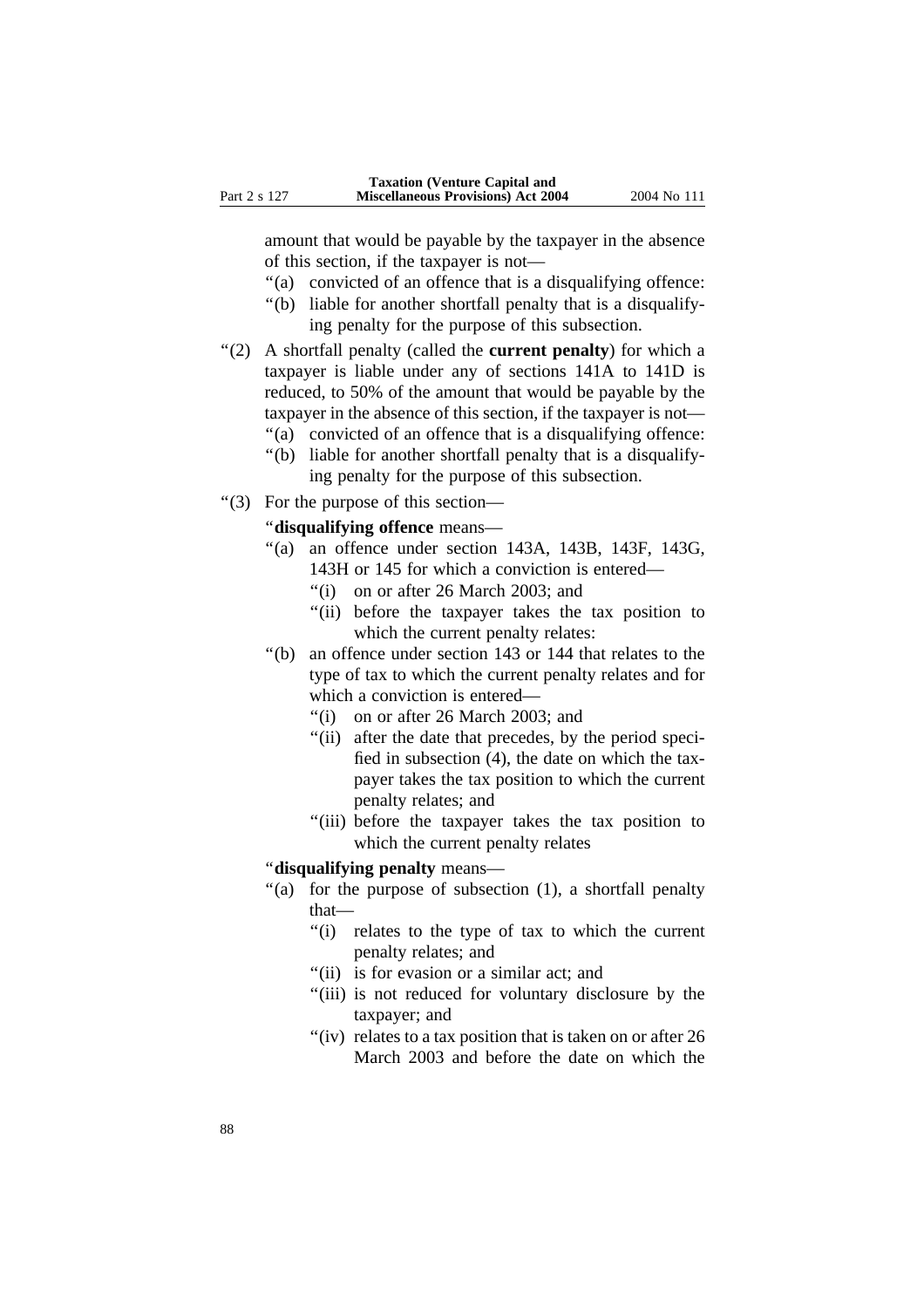taxpayer takes the tax position to which the current penalty relates:

- ''(b) for the purpose of subsection (2), a shortfall penalty that—
	- ''(i) relates to the type of tax to which the current penalty relates; and
	- "(ii) if the current penalty is—
		- ''(A) for gross carelessness or taking an abusive tax position, is a shortfall penalty for evasion or a similar act or for gross carelessness or taking an abusive tax position:
		- ''(B) for not taking reasonable care or taking an unacceptable tax position, is a shortfall penalty of any sort; and
	- "(iii) is not reduced for voluntary disclosure by the taxpayer; and
	- "(iv) relates to a tax position that is taken—
		- ''(A) on or after 26 March 2003; and
		- ''(B) after the date that precedes, by the period specified in subsection (4), the date on which the taxpayer takes the tax position to which the current penalty relates; and
		- ''(C) before the date on which the taxpayer takes the tax position to which the current penalty relates.
- ''(4) The period referred to in the definitions of **disqualifying offence** and **disqualifying penalty**, in subsection (3), and in subsection (5) is—
	- "(a) 2 years, if the current penalty relates to-
		- "(i) the taxpayer's application of the PAYE rules:
		- "(ii) fringe benefit tax:
		- "(iii) goods and services tax:
		- "(iv) resident withholding tax:
	- ''(b) 4 years, if the period is not given by paragraph (a).
- ''(5) For the purpose of subsection (2), a shortfall penalty that relates to a tax shortfall arising from a tax position taken by a taxpayer is determined as if the taxpayer were not liable for a shortfall penalty that relates to a tax shortfall arising from another tax position taken by the taxpayer, if—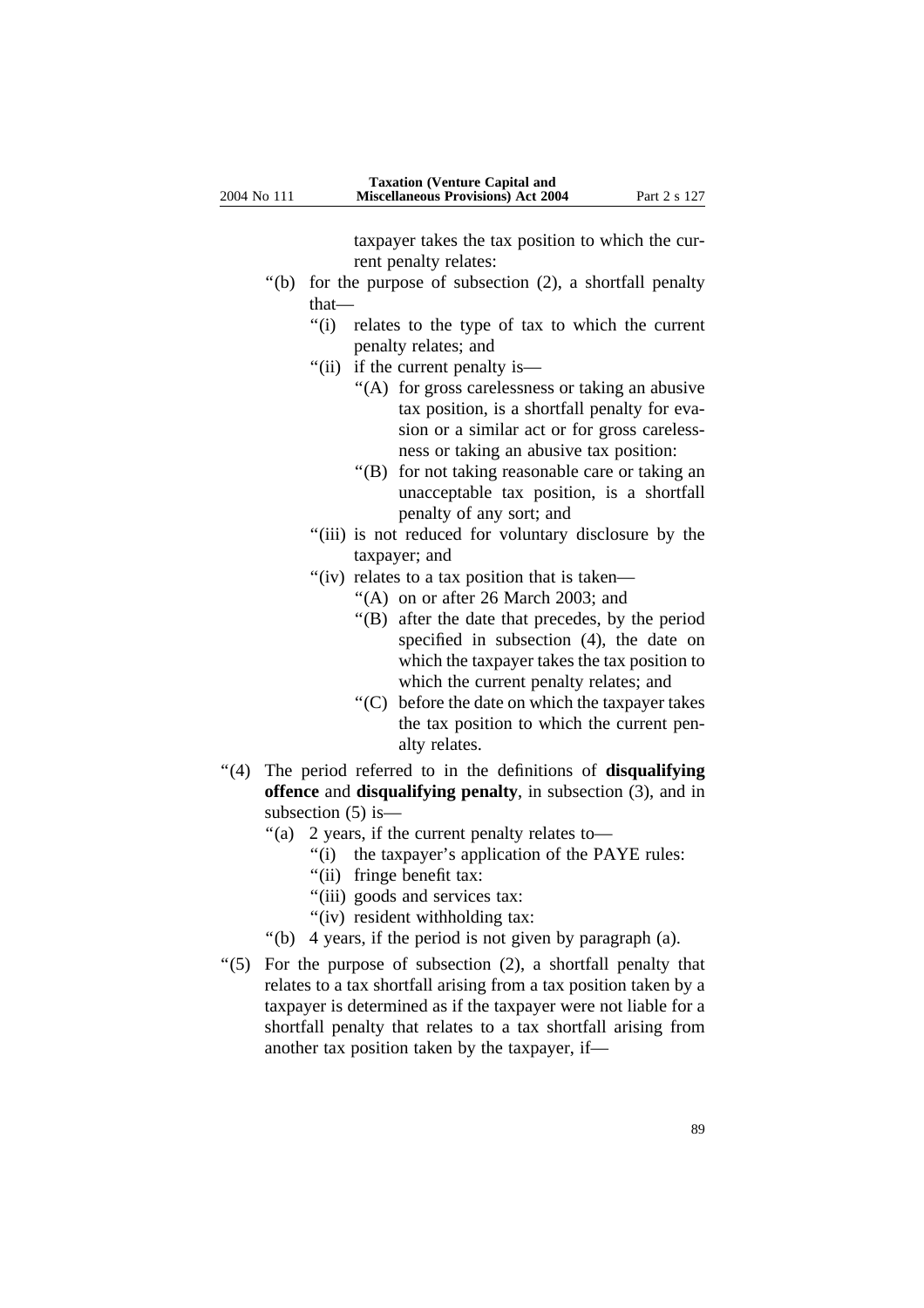- ''(a) the Commissioner becomes aware of both tax shortfalls as a consequence of a single investigation or voluntary disclosure; and
- "(b) the taxpayer—
	- "(i) takes both tax positions on the same date:
	- "(ii) is not liable for a shortfall penalty at any time in the period specified in subsection (4) that ends on the earliest date on which the taxpayer takes a tax position that gives rise to a tax shortfall of which the Commissioner becomes aware as a consequence of the investigation or disclosure to which paragraph (a) refers.''

## **128 Section 141FC repealed**

- (1) Section 141FC is repealed.
- (2) Subsection (1) applies with respect to a shortfall penalty that is imposed in relation to a return period beginning on or after 1 April 2005.

## **129 New section 141FD inserted**

(1) After section 141FB, the following is inserted:

# ''141FD **Shareholders of loss attributing qualifying companies**

- "(1) This section applies to a shortfall penalty under Part IX that arises because—
	- ''(a) a loss attributing qualifying company attributes a net loss to a person who, on any day in the income year for which the company had the net loss, is a shareholder of the loss attributing qualifying company; and
	- ''(b) the net loss is subsequently reduced because—
		- "(i) deductions claimed by the loss attributing qualifying company for the income year are disallowed:
		- ''(ii) the gross income of the loss attributing qualifying company for the income year is increased.
- ''(2) The shortfall penalty that would be imposed on the loss attributing qualifying company in the absence of this section may not be imposed on the loss attributing qualifying company.
- ''(3) A shortfall penalty may be imposed on the shareholder in relation to the amount of a deduction that the shareholder claimed in respect of the attributed net loss.

90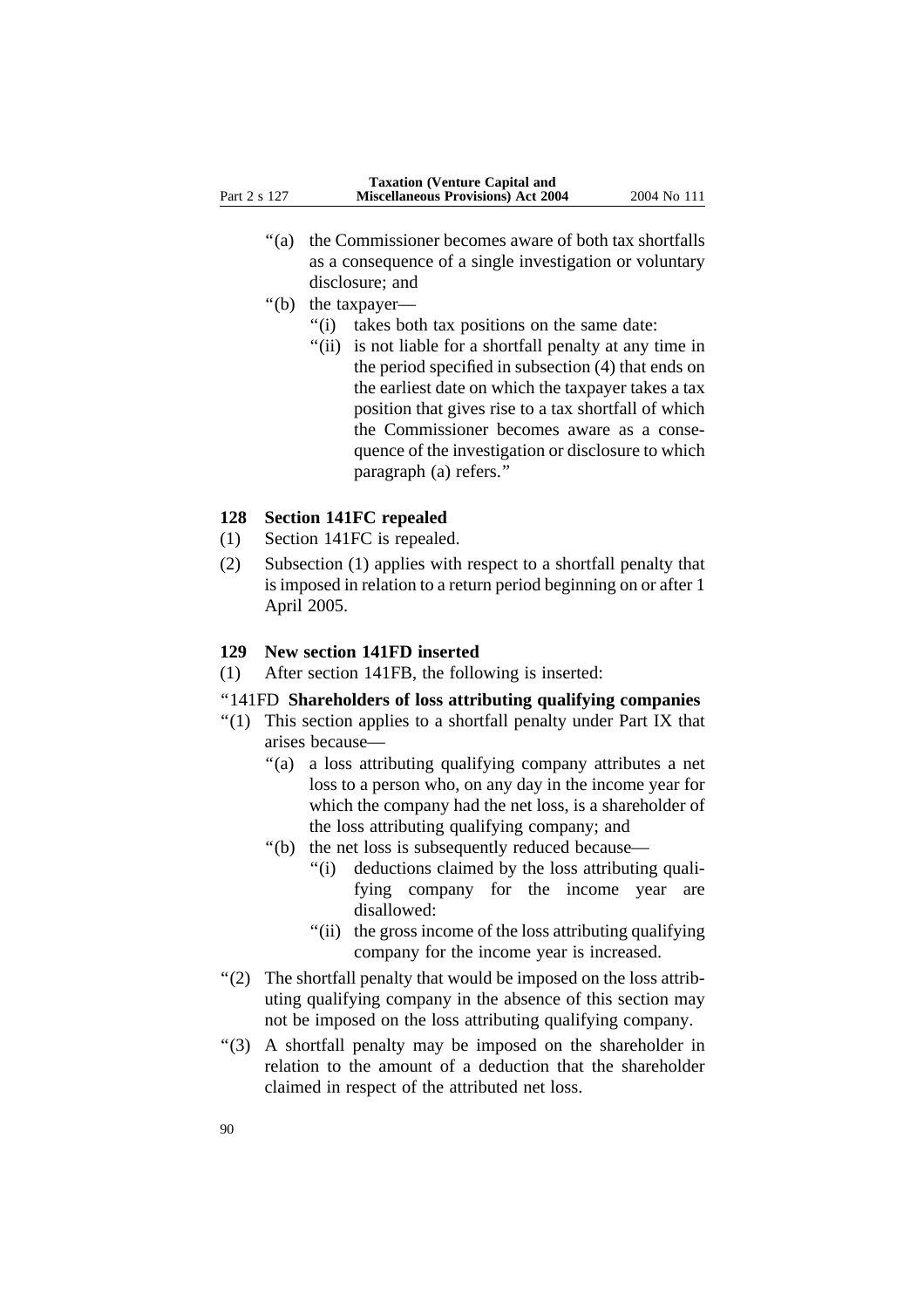- ''(4) No shortfall penalty under Part IX relating to the reduction of the attributed net loss of the company may be imposed on the shareholder other than the shortfall penalty permitted by subsection  $(3)$ ."
- (2) Subsection (1) applies with respect to a shortfall penalty that is imposed in relation to a return period beginning on or after 1 April 2005.

## **130 Application of Part IX to PAYE intermediaries**

- (1) In section  $141JB(1)(a)$ , "section NBB  $4(1)(b)$ " is replaced by "section NBB  $4(1)$ ".
- (2) In section  $141JB(1)(b)$ , "section NBB  $4(1)(d)$ " is replaced by "section NBB  $4(1B)(b)$ ".
- (3) Subsections (1) and (2) apply for pay periods beginning on or after 1 April 2004.

# **131 Recovery of tax deductions from employers or PAYE intermediaries**

- (1) In section  $167(2B)(b)(i)$ , "section NBB  $4(1)(b)$ " is replaced by "section NBB  $4(1)$ ".
- (2) In section  $167(2B)(b)(ii)$ , "section NBB  $4(1)(d)$ " is replaced by "section NBB  $4(1B)(b)$ ".
- (3) Subsections (1) and (2) apply for pay periods beginning on or after 1 April 2004.

# **132 Employer or PAYE intermediaries failing to make tax deductions**

- (1) In section 168(4)(a), "section NBB 4(1)(b)" is replaced by "section NBB  $4(1)$ ".
- (2) In section 168(4)(b), "section NBB 4(1)(d)" is replaced by "section NBB  $4(1B)(b)$ ".
- (3) Subsections (1) and (2) apply for pay periods beginning on or after 1 April 2004.

# **133 Unpaid tax deductions, etc., to constitute charge on employer's or PAYE intermediary's property**

(1) In section 169(1B)(a), "section NBB 4(1)(b)" is replaced by "section NBB  $4(1)$ ".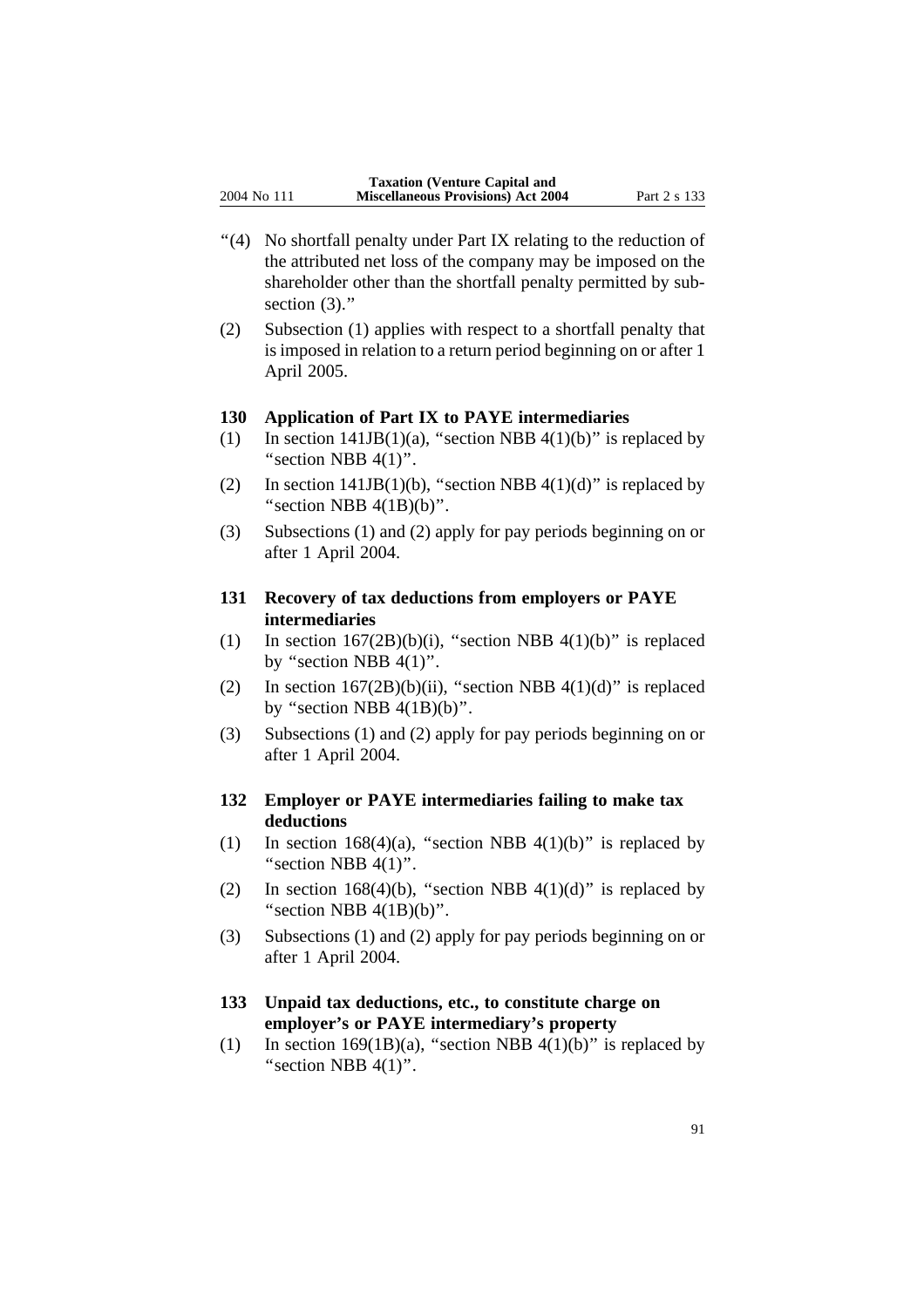- (2) In section 169(1B)(b), "section NBB 4(1)(d)" is replaced by "section NBB  $4(1B)(b)$ ".
- (3) Subsections (1) and (2) apply for pay periods beginning on or after 1 April 2004.
- **134 Transfer of excess tax within taxpayer's accounts** In section  $173L(2)(a)$ , "taxable period" is replaced by "GST return period''.

#### **135 Write-off of tax by Commissioner**

- (1) Section 177C(6) is replaced by the following:
- $(6)$  For the purpose of subsection  $(5)$ , the net loss that may be extinguished is the net loss of the taxpayer at the time at which the outstanding tax is written off and the Commissioner may use a figure for that net loss based on the most recent return of income furnished by the taxpayer.''
- (2) Subsection (1) applies to tax that is written off on and after the date on which this Act receives the Royal assent.

### **136 Relief to taxpayers to whom new start grants payable**

- (1) In section  $177D(2)(a)$ , "section EZ  $9(3)$ " is replaced by "section EZ  $9(3)$  and  $(4)$ ".
- (2) In section 177D(3), ''adverse event'' is replaced by ''event that is a qualifying event, as defined by section OB 1 of the Income Tax Act 1994''.
- (3) Subsections (1) and (2) apply for the 2003–04 and subsequent income years.

### **137 New section 181D inserted**

(1) After section 181C, the following section is inserted:

# ''181D **Remission of late payment penalties and interest incurred due to obligation by Maori authority to pay further income tax**

An amount that is interest under section 120D of the Tax Administration Act 1994, or a late payment penalty relating to further income tax, and that is paid or payable by a Maori authority and to which section MK 8(5) or (5B) of the Income Tax Act 1994 applies must be remitted by the Commissioner to the extent that the amount of further income tax charged in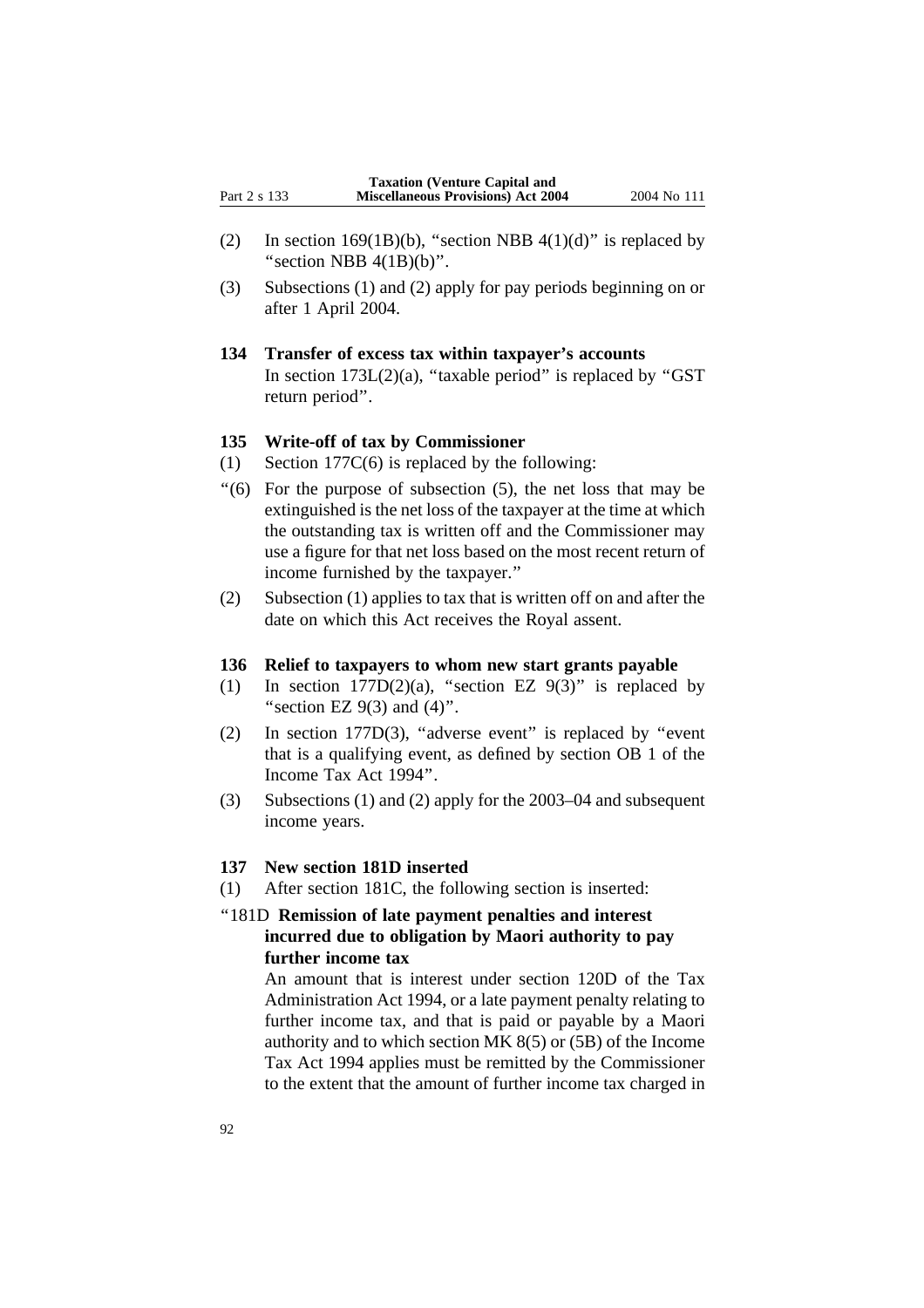relation to an imputation year is equal to or less than the amount of unpaid income tax.''

(2) Subsection (1) applies for the 2004–05 and subsequent income years.

# **138 Remission for reasonable cause**

Section 183A(1) is replaced by the following:

- ''(1) This section applies to—
	- ''(a) a late filing penalty:
	- ''(b) a non-electronic filing penalty:
	- ''(c) a late payment penalty:
	- ''(d) imputation penalty tax imposed by section 140B:
	- ''(e) dividend withholding payment penalty tax imposed by section 140C:
	- ''(f) Maori authority distribution penalty tax imposed by section 140CB:
	- ''(g) a shortfall penalty imposed by section 141AA.''

# **139 Remission consistent with collection of highest net revenue over time**

After section 183D(1)(b), the following is inserted:

''(bb) a shortfall penalty imposed by section 141AA; and''.

#### **140 Payment out of Crown Bank Account**

In section  $185(1)(a)$ , "or the Goods and Services Tax Act 1985'' is added after ''Income Tax Act 1994''.

#### **141 Regulations—income tax related**

- (1) The heading to section 225 is replaced by ''Regulations''.
- (2) In section 225(1), ''or Goods and Services Tax Act 1985'' is added after ''Income Tax Act 1994'' in all the places that it occurs.

#### **142 Power to extend time for doing anything under Act**

In section 226, "or the Goods and Services Tax Act 1985" is inserted after ''Income Tax Act 1994'' in both places that it occurs.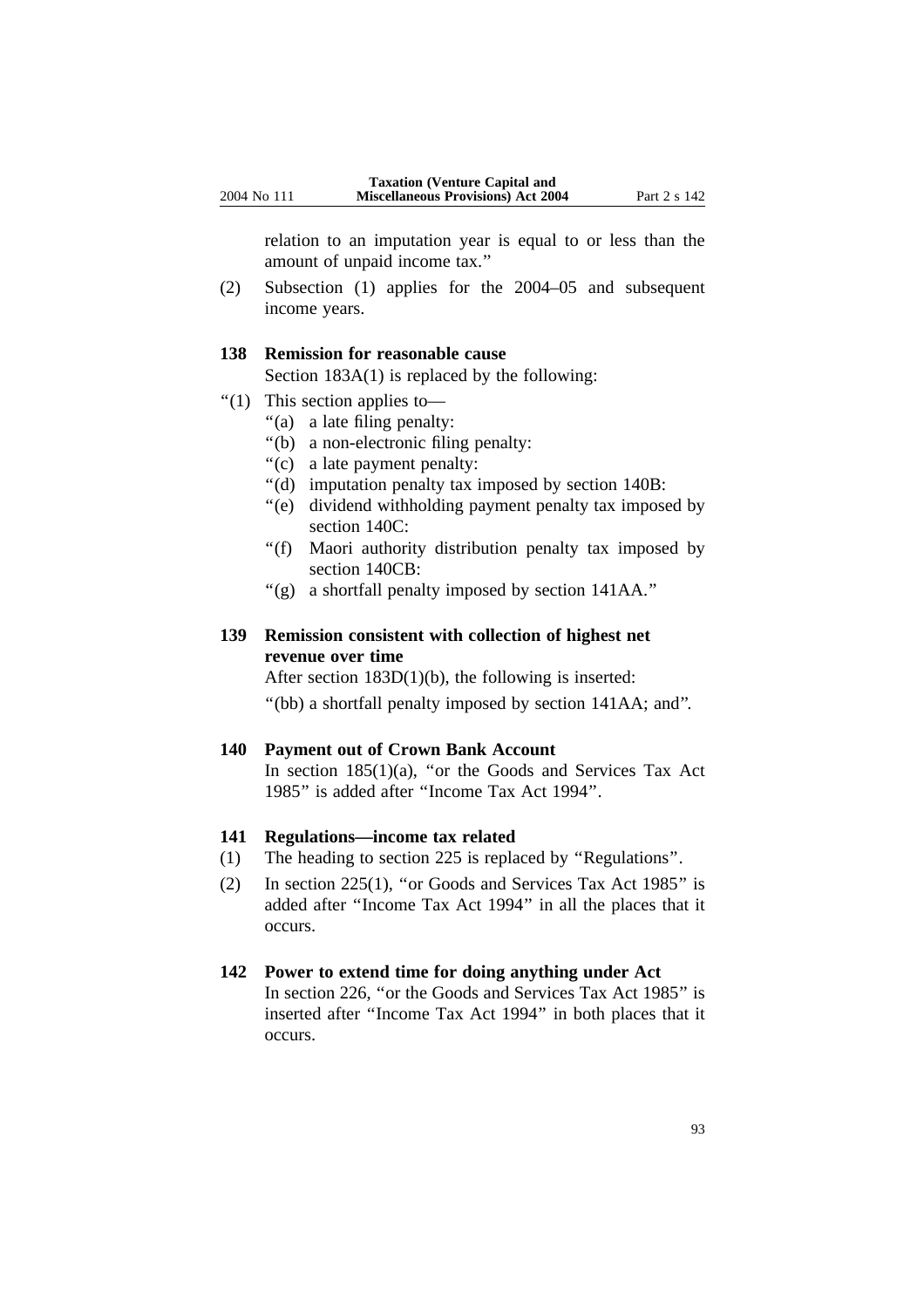# **Part 3**

# **Amendments to other Acts and Regulations**

*Amendments to Goods and Services Tax Act 1985*

# **143 Goods and Services Tax Act 1985** Sections 144 to 162 amend the Goods and Services Tax Act 1985.

### **144 Interpretation**

- (1) In section 2(1), in the words before paragraph (a) of the proviso to the definition of **resident**, ''that section'' is replaced by ''those sections''.
- (2) In section 2(1), in paragraph (a) of the definition of **tax payable**, "section 27(6)" is replaced by "section 51B".
- (3) Subsection (2) applies for taxable periods beginning on or after 1 April 2005.

### **145 Zero-rating of services**

- (1) Section 11A(1B), as inserted by section 149(6) of the Taxation (GST, Trans-Tasman Imputation and Miscellaneous Provisions) Act 2003, is replaced by the following:
- $''(1B)$ Subsection  $(1)(j)$  does not apply to a supply of services that is treated by section 8(4B) as being made in New Zealand unless the nature of the services is such that the services can be physically received at no time and place other than the time and place at which the services are physically performed.''
- (2) Section 11A(5), as added by section 149(8) of the Taxation (GST, Trans-Tasman Imputation and Miscellaneous Provisions) Act 2003, is repealed and the following is added:
- "(6) The availability of a deduction under subsection  $(1)(q)$  and  $(r)$ must be determined using a method allowed by section 20E.''

### **146 Taxable period returns**

- (1) After section 16(2), the following is added:
- ''(3) A return must contain a notice of the assessment that must be made under section 92B of the Tax Administration Act 1994.''
- (2) Subsection (1) applies for taxable periods beginning on or after 1 April 2005.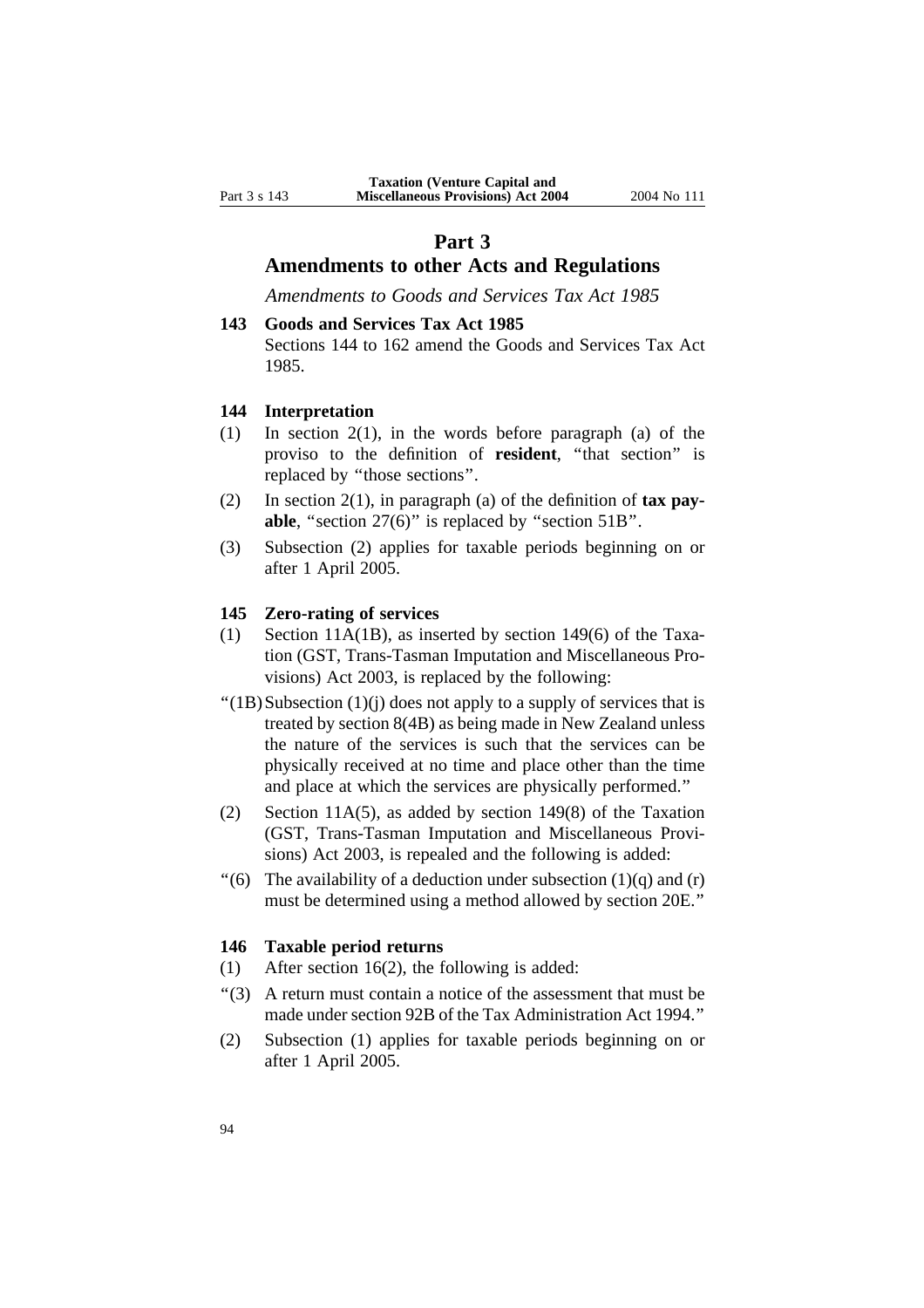#### **147 Special returns**

- (1) After section 17(2), the following is added:
- ''(3) A return must contain a notice of the assessment that must be made under section 92B of the Tax Administration Act 1994.''
- (2) Subsection (1) applies for taxable periods beginning on or after 1 April 2005.

## **148 Particulars to be furnished and prepared where change in accounting basis**

- (1) After section 19B(2), the following is inserted:
- ''(2B)The particulars required by subsection (1) must be furnished in a return that contains a notice of the assessment that must be made under section 92B of the Tax Administration Act 1994.''
- (2) Subsection (1) applies for taxable periods beginning on or after 1 April 2005.

#### **149 Calculation of tax payable**

(1) The proviso that follows section  $20(3)(i)$  is replaced by the following:

''Provided that a registered person who is entitled to deduct an amount from the output tax attributable to a taxable period may deduct that amount from the output tax attributable to a later taxable period if the amount has not previously been deducted from the output tax of the registered person and—

- "(a) the later tax period begins on or before the date that is the 2nd anniversary of the earlier of the following:
	- ''(i) the date on which the registered person makes the payment for the taxable supply to which the deduction relates:
	- "(ii) the date on which a tax invoice is issued for the taxable supply to which the deduction relates:
- ''(b) the failure of the registered person to make the deduction in the earlier taxable period arises from—
	- "(i) an inability of the registered person to obtain a tax invoice:
	- "(ii) a dispute over the proper amount of the payment for the taxable supply to which the deduction relates: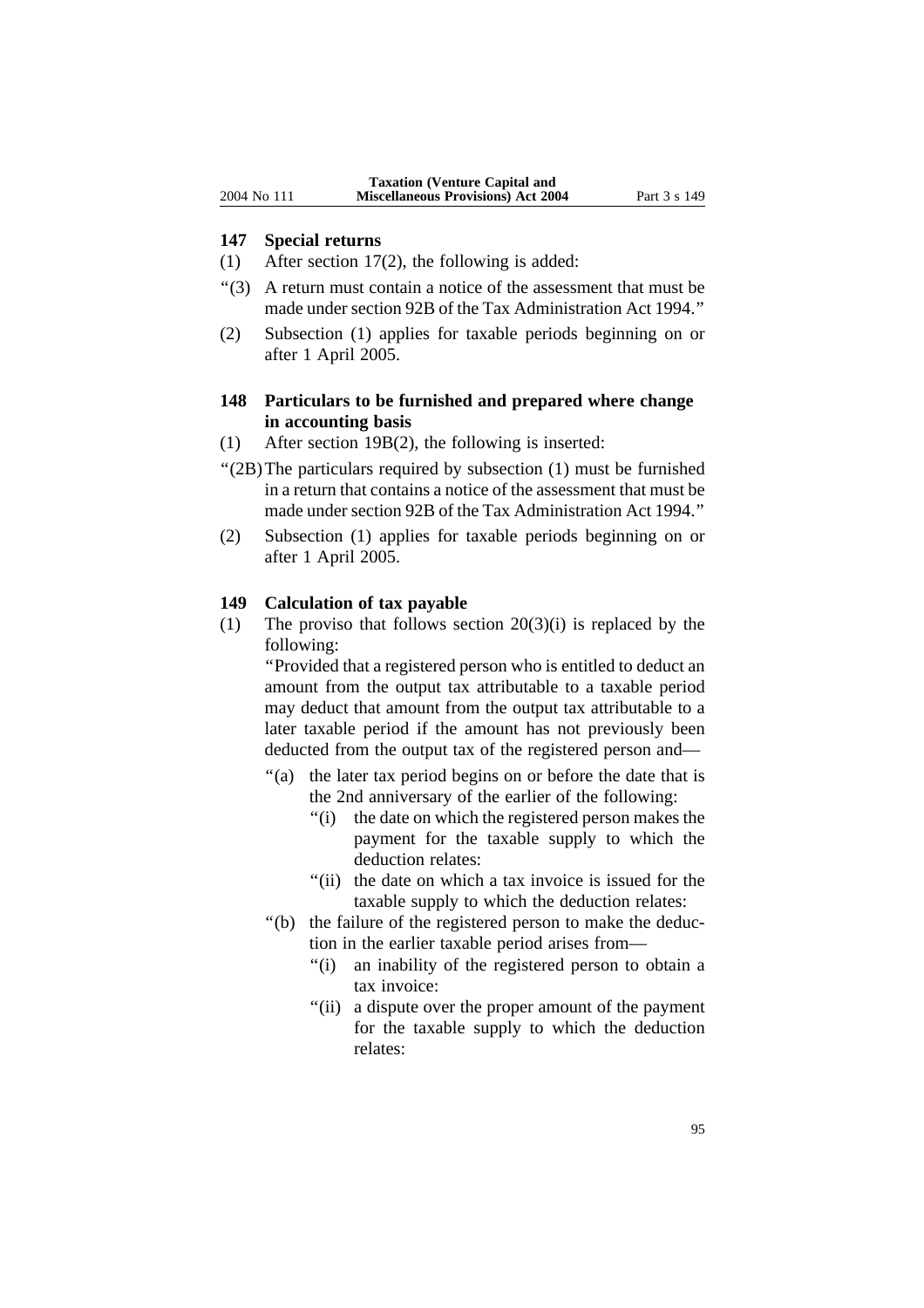- "(iii) a mistaken understanding on the part of the registered person that the supply to which the deduction relates was not a taxable supply:
- "(iv) a clear mistake or simple oversight of the registered person.''
- (2) Subsection (1) applies for taxable periods beginning on or after 1 April 2005.

## **150 Goods and services tax incurred relating to determination of liability to tax**

- (1) In section 20A(1)(b), in the definition of **goods and services tax payable**, "section 27(6)" is replaced by "section 51B".
- (2) Subsection (1) applies for taxable periods beginning on or after 1 April 2005.

# **151 Goods and services tax incurred in making certain supplies of financial services**

In section 20C, as inserted by section 155 of the Taxation (GST, Trans-Tasman Imputation and Miscellaneous Provisions) Act 2003, the definition of item **a** is replaced by the following:

- "a is the total amount in respect of the taxable period that the registered person—
	- (a) would not be able to deduct under section 20(3) in the absence of this section; and
	- (b) would be able to deduct under section 20(3), other than under section  $20(3)(h)$ , if all supplies of financial services by the registered person were taxable supplies:''.

#### **152 Application of section 21F**

- (1) In section 21E(4), in the words preceding paragraph (a), ''if—'' is replaced by ''to the extent that—''.
- (2) In section  $21E(4)(a)$ , "sections 21 and 21I" are replaced by ''section 21 or 21I''.

### **153 Payment of tax**

(1) Section 23(3) is repealed.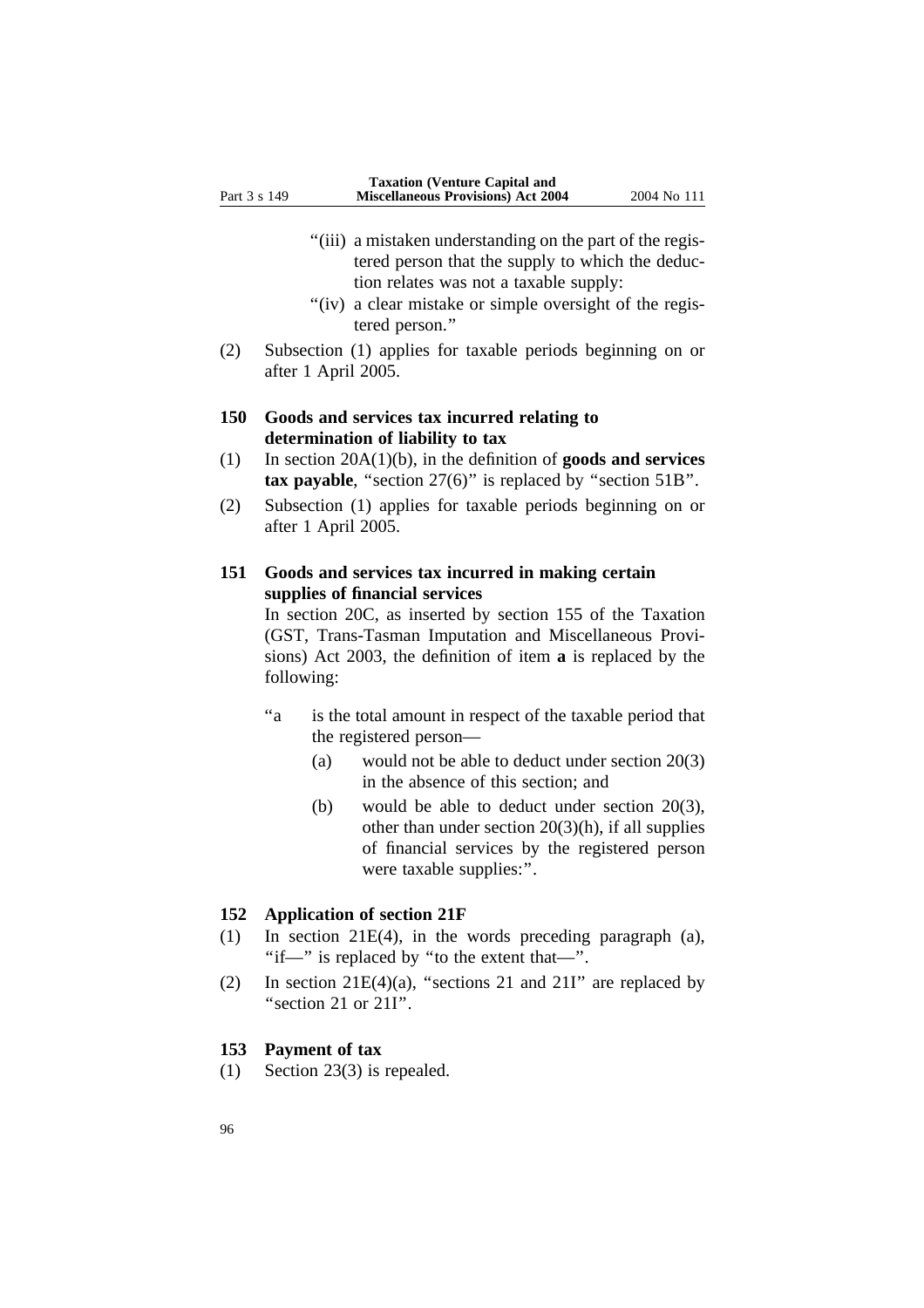(2) Subsection (1) applies for taxable periods beginning on or after 1 April 2005.

# **154 Part IV repealed**

- (1) Part IV is repealed.
- (2) Subsection (1) applies for taxable periods beginning on or after 1 April 2005.

# **155 Section 45 replaced**

(1) Section 45 is replaced by the following:

# ''45 **Refund of excess tax**

- ''(1) Subject to this Part, and to Part XI of the Tax Administration Act 1994, the Commissioner must refund an amount that a person has paid as tax if—
	- ''(a) the Commissioner is satisfied that the amount represents an excess over the amount properly assessed for a taxable period; and
	- ''(b) the 4-year period referred to in section 108A of the Tax Administration Act 1994 has not expired.
- ''(2) Despite section 20(5), the Commissioner must refund an amount that a person has paid as tax if—
	- ''(a) the Commissioner is satisfied that the person paid the amount as a result of an assessment that changed the amount of tax payable by the registered person; and
	- ''(b) the Commissioner is satisfied that the amount represents an excess over the amount properly assessed for a taxable period; and
	- ''(c) the 4-year period beginning from the end of the year in which the assessment was made has not expired.
- ''(3) Despite section 20(5), the Commissioner must refund an amount that a person has paid as tax if—
	- ''(a) the Commissioner is satisfied that the amount represents an excess over the amount properly assessed for a taxable period; and
	- $"$ (b) the person has received a refund under section 19 $C(8)$ , 20(5) or 46; and
	- "(c) the Commissioner is satisfied that the amount was properly refundable to the person at the time of the refund but was not refunded at that time; and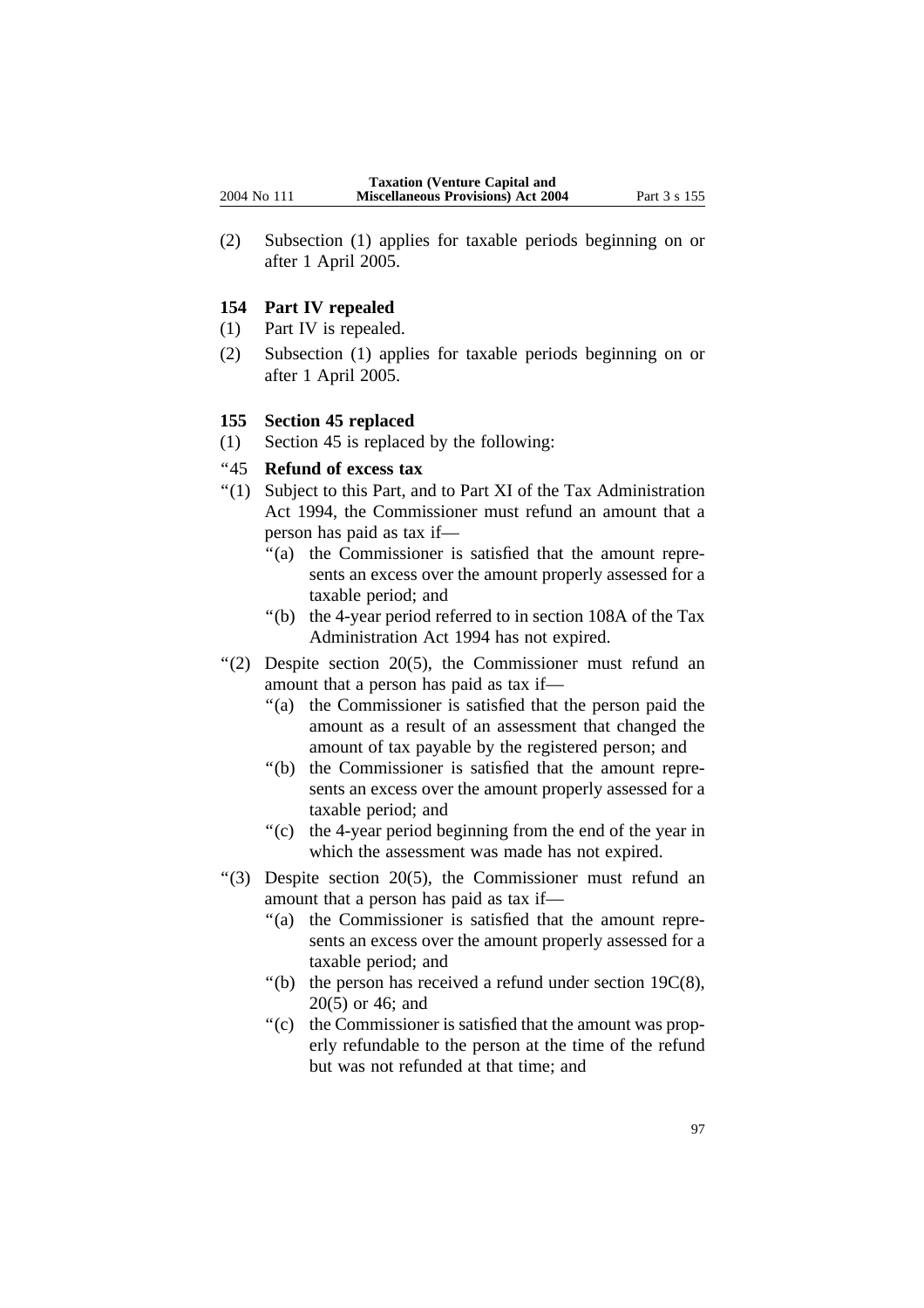- ''(d) the 4-year period beginning from the end of the year in which the refund was made has not expired.''
- "(4) The Commissioner may refund an overpayment of tax that is referred to in subsection (2) or (3) after the end of the 4-year period referred to in the subsection, if—
	- ''(a) the overpayment of tax is the result of a clear mistake or simple oversight of the person; and
	- ''(b) the refund is made—
		- ''(i) within the period of 4 years beginning from the end of the 4-year period referred to in the subsection:
		- "(ii) as a result of an application by or on behalf of the person that the Commissioner receives before or within the period of 4 years beginning from the end of the 4-year period referred to in the subsection.''
- (2) Subsection (1) applies for taxable periods beginning on or after 1 April 2005.

# **156 Relief from tax where new start grant made in respect of drought relief**

- (1) In the heading to section 48A, ''**in respect of drought relief**'' is omitted.
- (2) Section 48A(1) is replaced by the following:
- ''(1) In this section, **new start grant** has the meaning given to the term by section OB 1 of the Income Tax Act 1994.''
- (3) In section 48A(3), in the words after paragraph (c), ''section EZ  $9(3)$ " is replaced by "section EZ  $9(3)$  and  $(4)$ ".
- (4) Subsections (1) to (3) apply for the 2003–04 and subsequent income years.

#### **157 Section 50 repealed**

Section 50 is repealed.

#### **158 New section 51B inserted**

(1) After section 51, the following is inserted: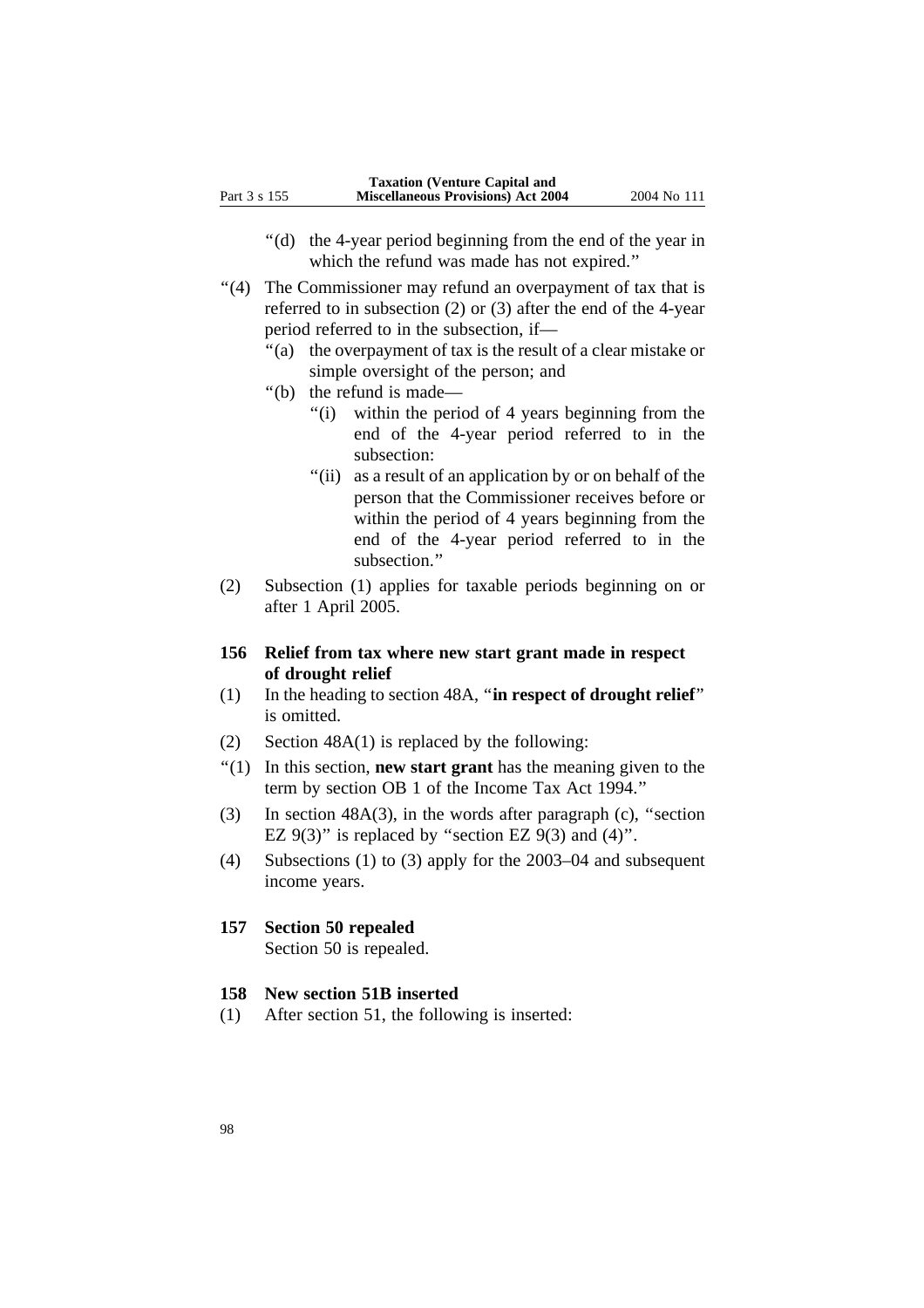## ''51B **Persons treated as registered**

- ''(1) For the purposes of Parts III and VI, and of Part IX of the Tax Administration Act 1994, the following are treated as registered persons:
	- ''(a) a person who is not otherwise a registered person but who supplies goods or services, representing that tax is charged on the supply:
	- "(b) if goods are treated by section  $5(2)$  as being supplied by a person—
		- ''(i) the person selling the goods, if subparagraph (ii) does not apply; or
		- "(ii) the person whose goods are sold, if the person supplies a written statement under section  $5(2)(a)$ to the person selling the goods and the Commissioner considers that the written statement is incorrect:
	- ''(c) a person whose registration has been cancelled under section 52(5) with effect from the original date of registration.
- "(2) If a person referred to in subsection  $(1)$  represents that tax is being charged on a supply that they make in a taxable period, the person is liable to pay the amount of the tax.
- "(3) If a person is treated by subsection  $(1)(c)$  as being a registered person, the person is treated as being registered from the original date of registration to the date when the Commissioner cancels the registration.''
- (2) Subsection (1) applies for taxable periods beginning on or after 1 April 2005.
- **159 Section 61B repealed** Section 61B is repealed.
- **160 Section 80 repealed** Section 80 is repealed.
- **161 Section 81 repealed** Section 81 is repealed.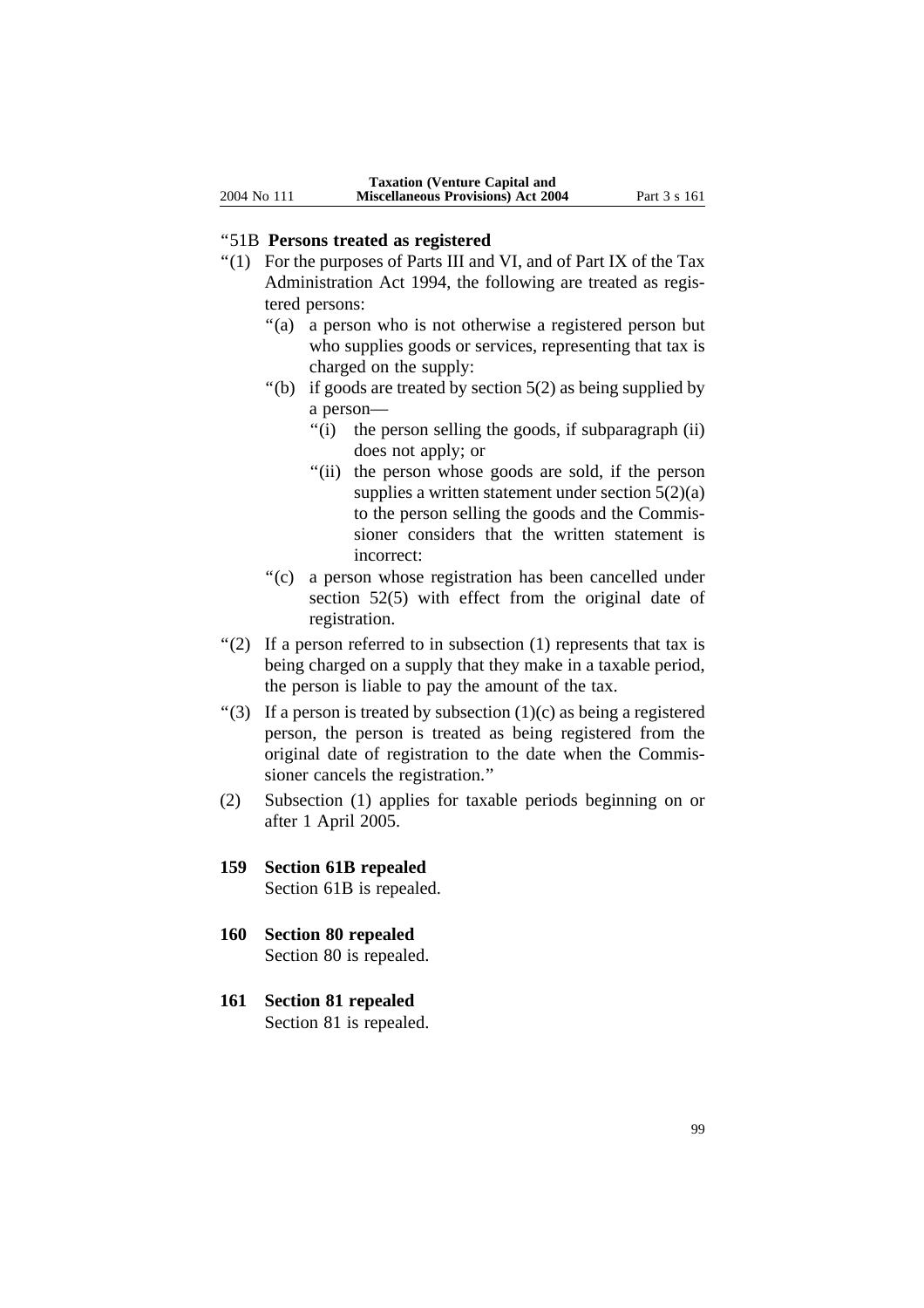# **162 Supplies of services made before insertion of section 8(4B)**

- (1) In section 84B(2), ''given by section 9 or sections 21 to 21H'' is replaced by ''the services are performed''.
- (2) In section 84B(3), in the words preceding paragraph (a), ''the time given by'' is omitted.
- (3) In section 84B(3)(a), "section 9 or sections 21 to 21H" is replaced by ''the time the services are performed''.

*Amendment to Taxation Review Authorities Act 1994*

### **163 Small claims jurisdiction of authorities**

- (1) In section 13B(1)(a) of the Taxation Review Authorities Act 1994, ''\$15,000'' is replaced by ''\$30,000''.
- (2) Subsection (1) applies to disputes that are commenced under Part IVA of the Tax Administration Act 1994 on or after 1 April 2005.

### *Amendment to Income Tax Act 1976*

# **164 Interpretation—voting and market interests**

- (1) In section 8B of the Income Tax Act 1976, the definition of **special corporate entity** (as that definition was on 31 March 1994) is amended by adding the following:
	- ''(j) any body incorporated under the Incorporated Societies Act 1908, for an income year in which the body on no day in the income year has shares on issue to the members of the body:''.
- (2) Subsection (1), other than in the application of sections 191 and 191A of the Income Tax Act 1976, applies for the 1992–93 to 1994–95 income years.
- (3) Subsection (1), in the application of sections 191 and 191A of the Income Tax Act 1976, applies for an incorporated body for an income year that is one of the 1992–93 to 1994–95 income years if—
	- (a) the incorporated body before 29 March 2004 makes a tax return for the income year; and
	- (b) the incorporated body adopts a tax position in the tax return that is consistent with the amendment made by subsection  $(1)$ .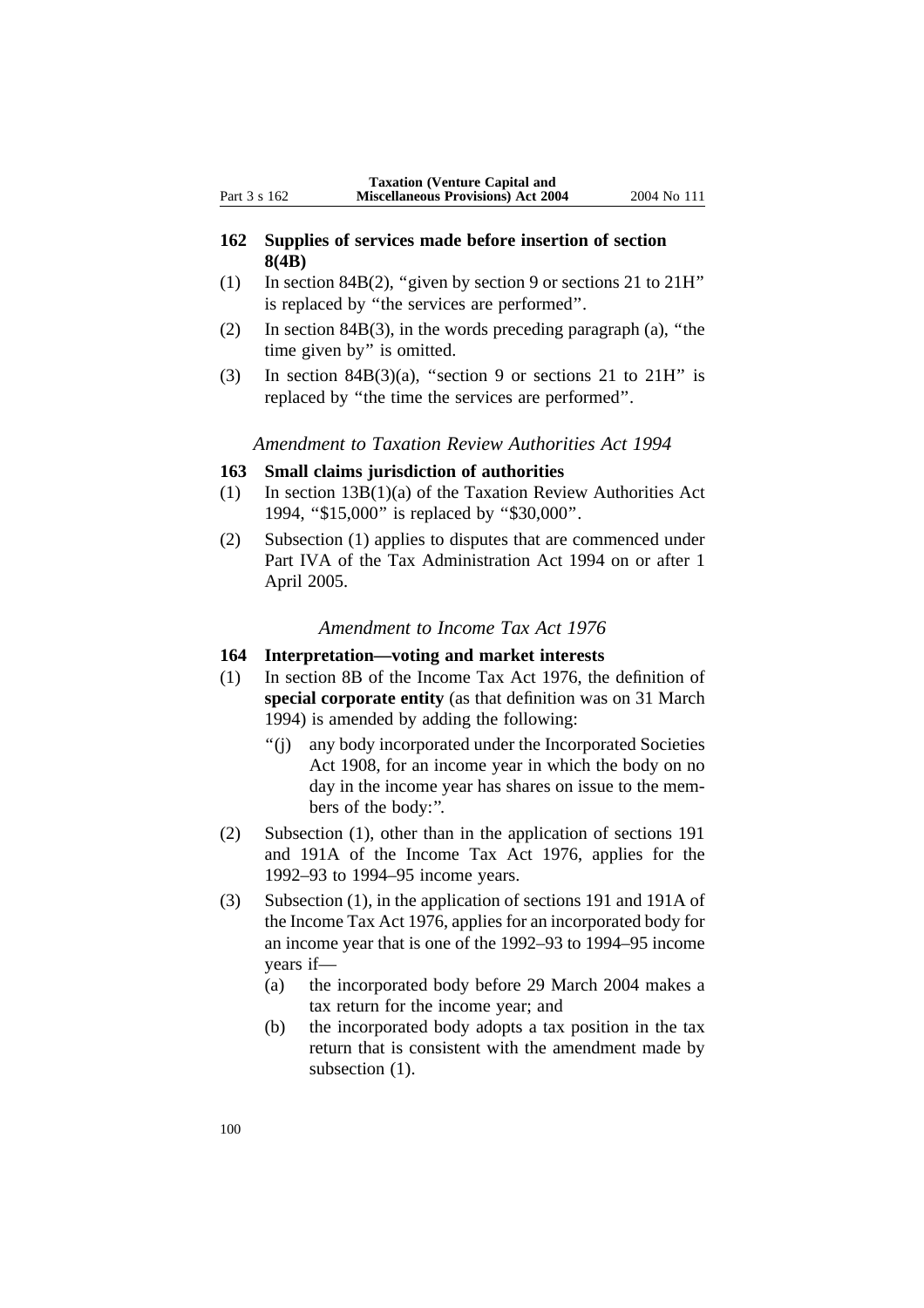### *Amendments to Taxation Review Authorities Regulations 1998*

### **165 Interpretation**

In regulation 2 of the Taxation Review Authorities Regulations 1998, the definition of **disputable decision** is replaced by the following:

''**disputable decision** has the meaning given to it by section 3 of the Tax Administration Act 1994''.

#### **166 Decisions**

- (1) After regulation 18(5) of the Taxation Review Authorities Regulations 1998, the following is added:
- ''(6) In subclause (5), **precedent** means a decision of the Authority that affects or may affect the outcome of a separate and unrelated dispute between the Commissioner and a taxpayer other than the disputant.''
- (2) Subsection (1) applies to disputes that are commenced under Part IVA of the Tax Administration Act 1994 on or after 1 April 2005.

# **Part 4 Amendments to Income Tax Act 2004**

#### **167 Income Tax Act 2004**

- (1) Sections 168 to 269 amend the Income Tax Act 2004.
- (2) Sections 168 to 249, 261(2) to (21), 261(23) to (36), and 262 to 269 apply for the 2005–06 and subsequent income years.
- **168 New sections CD 7B and CD 7C inserted** After section CD 7, the following is inserted:
- ''CD 7B **Interests in money or property of foreign unit trust** ''*Interest absolutely vested in unit holder*
- ''(1) If a beneficial interest in money or property of a unit trust that is a foreign company vests absolutely in a unit holder, the money or property is a dividend for the unit holder.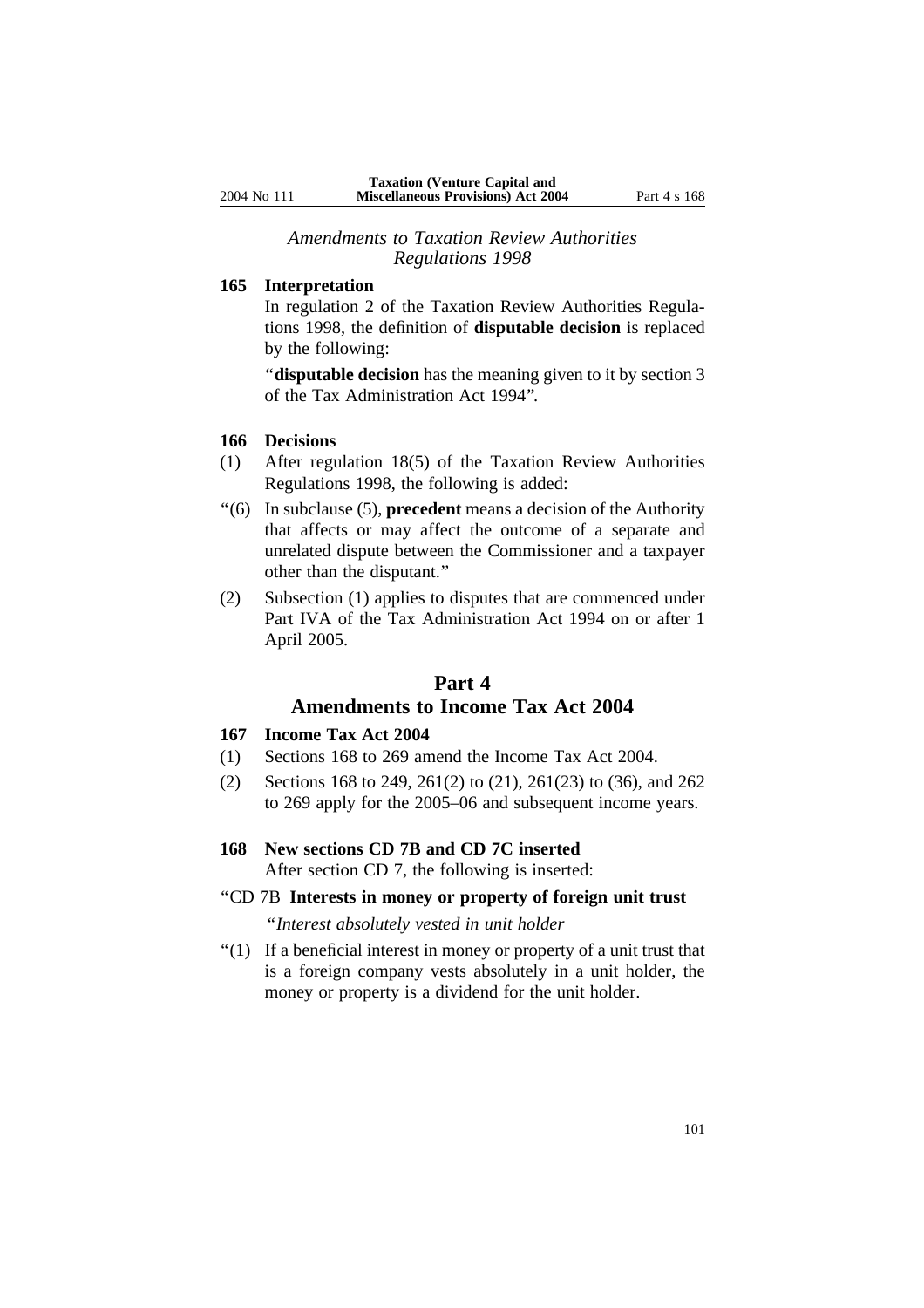### ''*Amount of dividend*

''(2) The amount of the dividend is the value of the money or property.

''Defined in this Act: dividend, foreign company, unit holder, unit trust

# ''CD 7C **Bonus issue by foreign unit trust instead of money or property**

''*Interest absolutely vested in unit holder*

 $''(1)$  A bonus issue made to a unit holder by a unit trust that is a foreign company is a dividend for the unit holder if the issue is made under an arrangement or decision that the unit trust will make the bonus issue instead of causing a beneficial interest in money or property of the unit trust to vest absolutely in the unit holder.

#### ''*Amount of dividend*

"(2) The amount of the dividend is the value of the money or property in which a beneficial interest would have vested in the unit holder if the bonus issue had not been made.

''Defined in this Act: bonus issue, dividend, foreign company, unit holder, unit trust''.

### **169 New section CD 21B inserted**

After section CD 21, the following is inserted:

# ''CD 21B **Transfer by unit trust of legal interest after beneficial interest vests**

''*Transfer of legal interest in money or property that is dividend*

If money or property of a unit trust is a dividend under section CD 7B for a unit holder, a transfer to the unit holder of the legal interest in the money or property is not a dividend.

''Defined in this Act: dividend, unit holder, unit trust''.

## **170 When attributed CFC income arises**

In section CQ 2(1)(e), "EX 16" is replaced by "EX 17".

## **171 Calculation of FIF income**

In section  $CQ$  6, "EX 42" is replaced by "EX 38".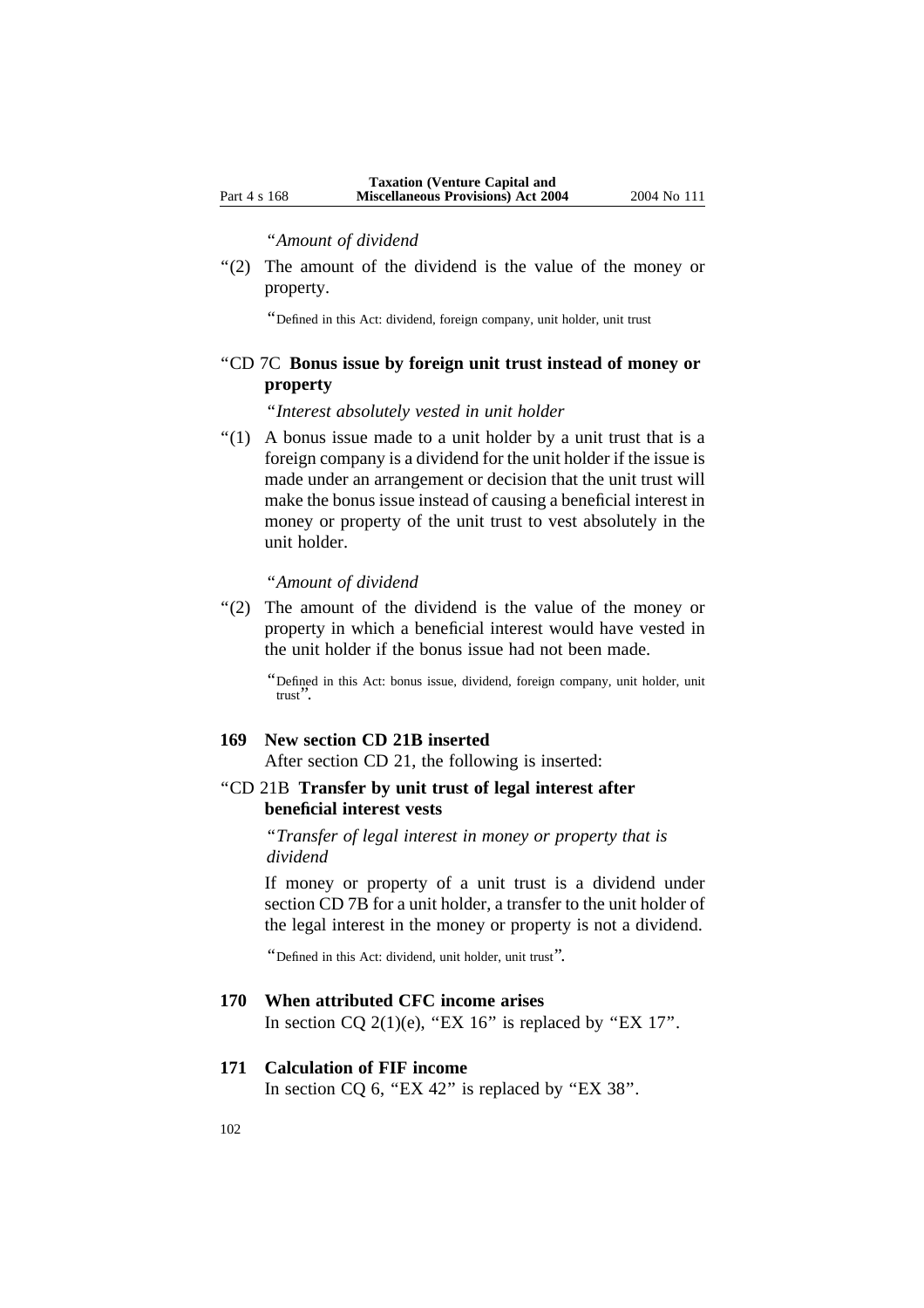#### **172 Withdrawals**

(1) Section CS 1(2) is replaced by the following:

''*Income of superannuation fund from withdrawal*

''(2) The superannuation fund derives from the withdrawal an amount of assessable income that is given by the following formula:

 $\frac{0.05}{\text{tax rate}}$  × (withdrawn – other contributions)."

- (2) In section CS 1(3), "subsections (4) and (5)" is replaced by "subsections  $(4)$  to  $(5)$ ".
- (3) Section CS 1(4) is replaced by the following:

''*Withdrawal*

- ''(4) **Withdrawal** is the total of—
	- "(a) the amount of money that is withdrawn from the superannuation fund:
	- ''(b) the market value of the part of the withdrawal that is not an amount of money, on the date of the withdrawal.

''*Other contributions*

''(4B)**Other contributions** is the part of the withdrawal that the trustee of the superannuation fund establishes is not employer's contributions to superannuation savings.''

# **173 Exclusion of withdrawal when member ends employment**

(1) Section CS 7(2) and (3) are replaced by the following:

''*Ending employment after period of specified superannuation contributions*

- "(2) Section CS 1 does not apply to a withdrawal from a superannuation fund of specified superannuation contributions that have been made for the member by the employer, or another employer, if—
	- "(a) the member has been in employment throughout the period that—
		- "(i) starts on the 1st day of the tax year that starts 2 tax years before the start of the tax year in which the member ends their employment; and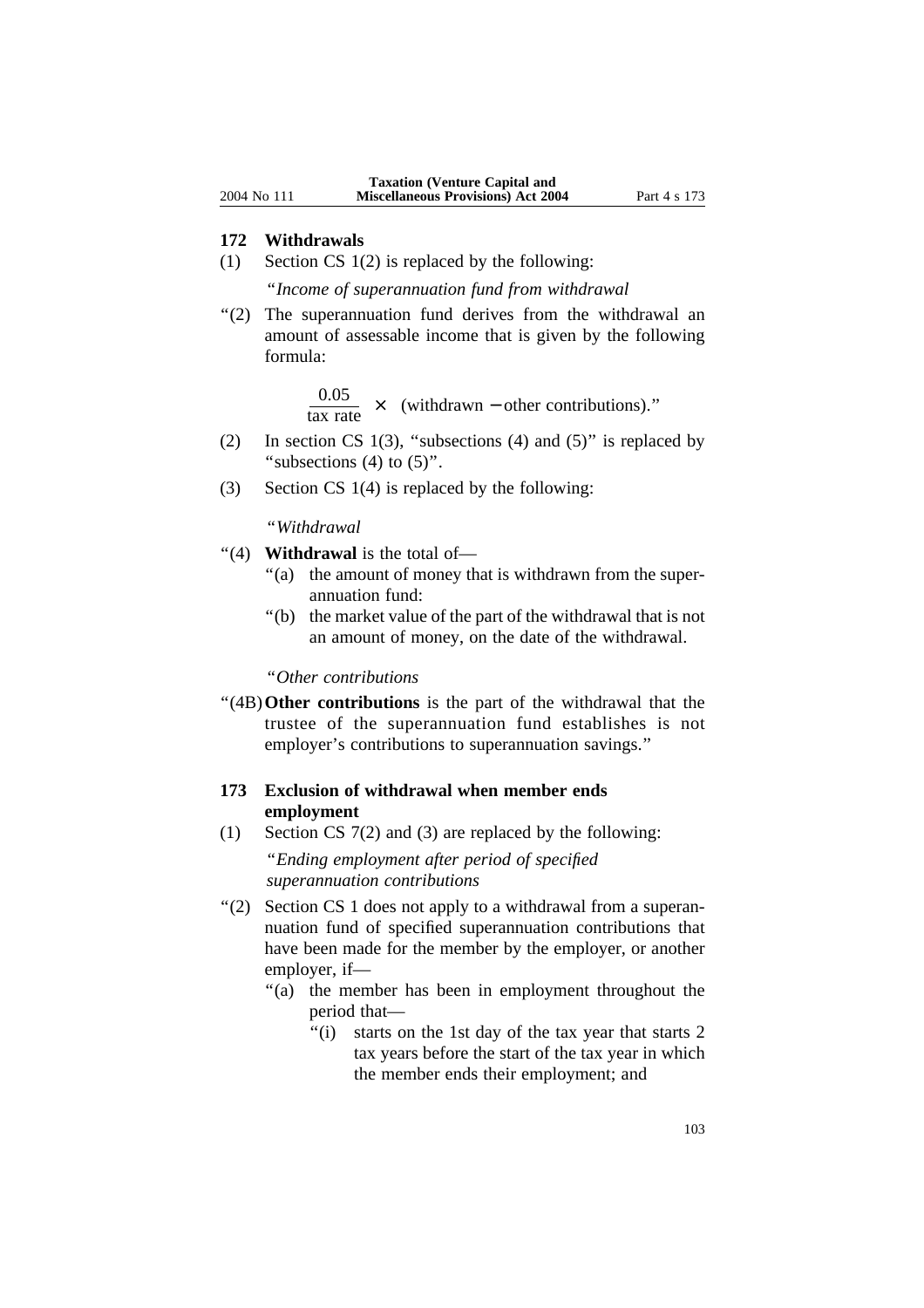- "(ii) ends on the day on which the member ends their employment; and
- ''(b) the specified superannuation contributions are made to the superannuation fund or to a superannuation fund that has transferred, whether directly or indirectly, the funds relating to its members to the superannuation fund; and
- ''(c) the specified superannuation contributions have not been part of a withdrawal, other than a transfer between superannuation funds that is referred to in paragraph (b); and
- ''(d) the withdrawal—
	- $\degree$ (i) satisfies subsections (3) and (4):
	- ''(ii) satisfies subsection (4B):
	- "(iii) does not include employer contributions to superannuation savings of more than the amount found by multiplying \$5,000 by the number of income years for which the specified superannuation contributions were made on behalf of the member; and
- "(e) the withdrawal is made at the time described in subsection  $(5)$ .

## ''*Limited increase in employer contributions between income years*

- ''(3) A withdrawal satisfies this subsection if, at the time of the withdrawal, specified superannuation contributions have been made for the member by the employer, or another employer, such that—
	- "(a) the contributions relate to some or all of a period of employment that—
		- ''(i) starts on the 1st day of the tax year that starts 2 tax years before the tax year in which the member ends their employment; and
		- "(ii) ends on the day on which the member ends their employment; and
	- ''(b) in each of the first 2 tax years in the period referred to in paragraph (a), the contributions—
		- ''(i) are in total less than 150% of the total of specified superannuation contributions made for the member in the previous tax year: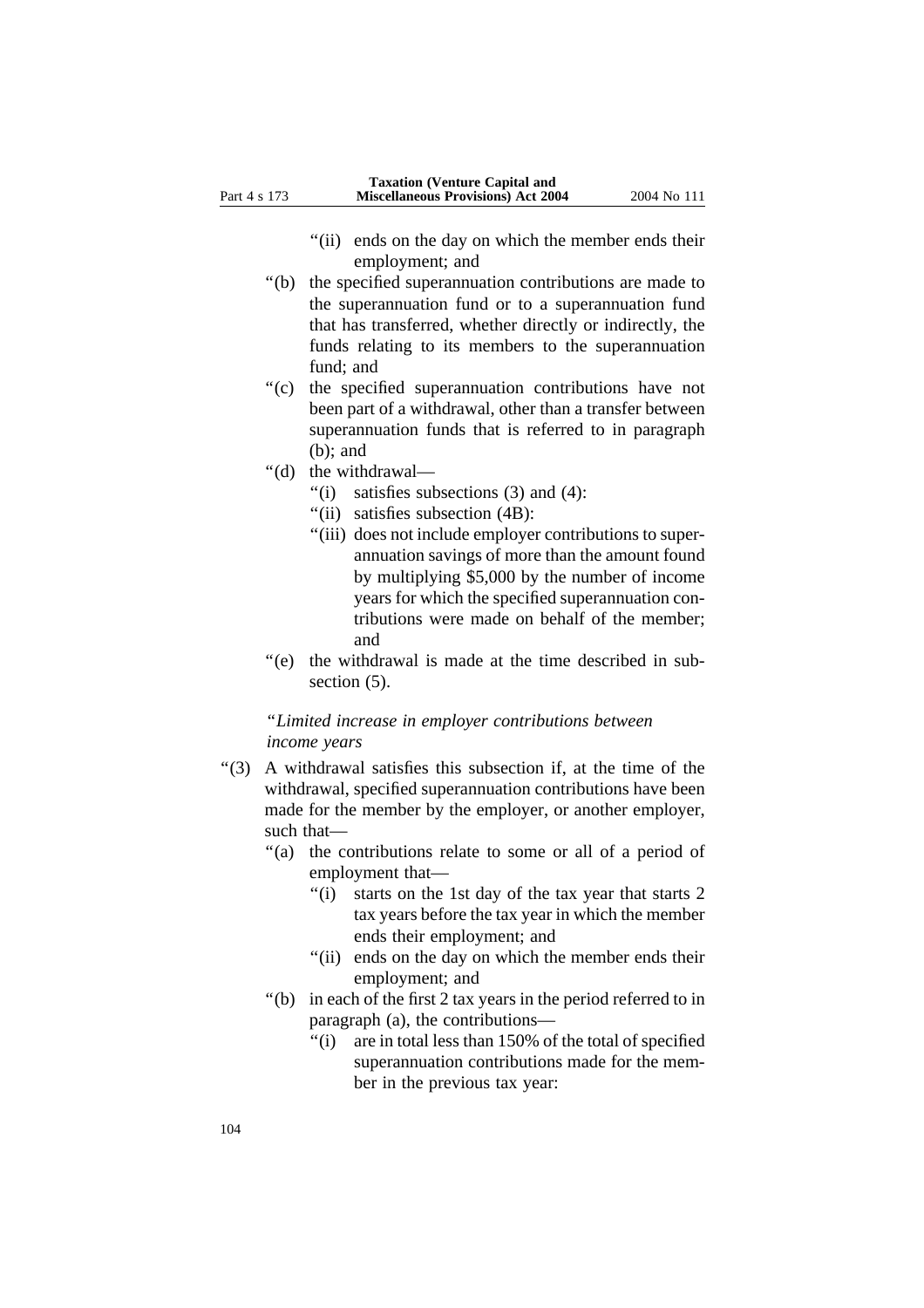- ''(ii) satisfy subparagraph (i) after the application of subsection  $(4)$ ; and
- $'(c)$  in the tax year in which the member ends their employment, the contributions—
	- ''(i) have an annualised value that is less than 150% of the specified superannuation contributions made for the member in the previous tax year:
	- "(ii) satisfy subparagraph (i) after the application of subsection  $(4)$ ."
- (2) The heading to section CS 7(4) is replaced by the following:

*''Increases disregarded under subsection (3)(b)(i) or*  $(c)(i)$ ".

(3) After section CS 7(3), the following is inserted:

''*Increases in employer contributions considered consistent by Commissioner*

- "(4B)A withdrawal satisfies this subsection if, at the time of the withdrawal, specified superannuation contributions have been made for the member by the employer, or another employer, such that—
	- "(a) the contributions relate to some or all of the period that—
		- ''(i) starts on the 1st day of the tax year that starts 2 tax years before the tax year in which the member ends their employment; and
		- "(ii) ends on the day on which the member ends their employment; and
	- ''(b) the Commissioner considers that the contributions are consistent in size and frequency with the employer's specified superannuation contributions for other employees in comparable positions; and
	- ''(c) the Commissioner considers that the contributions are consistent in size and frequency during the period or periods to which the employer's specified superannuation contributions for the member relate.''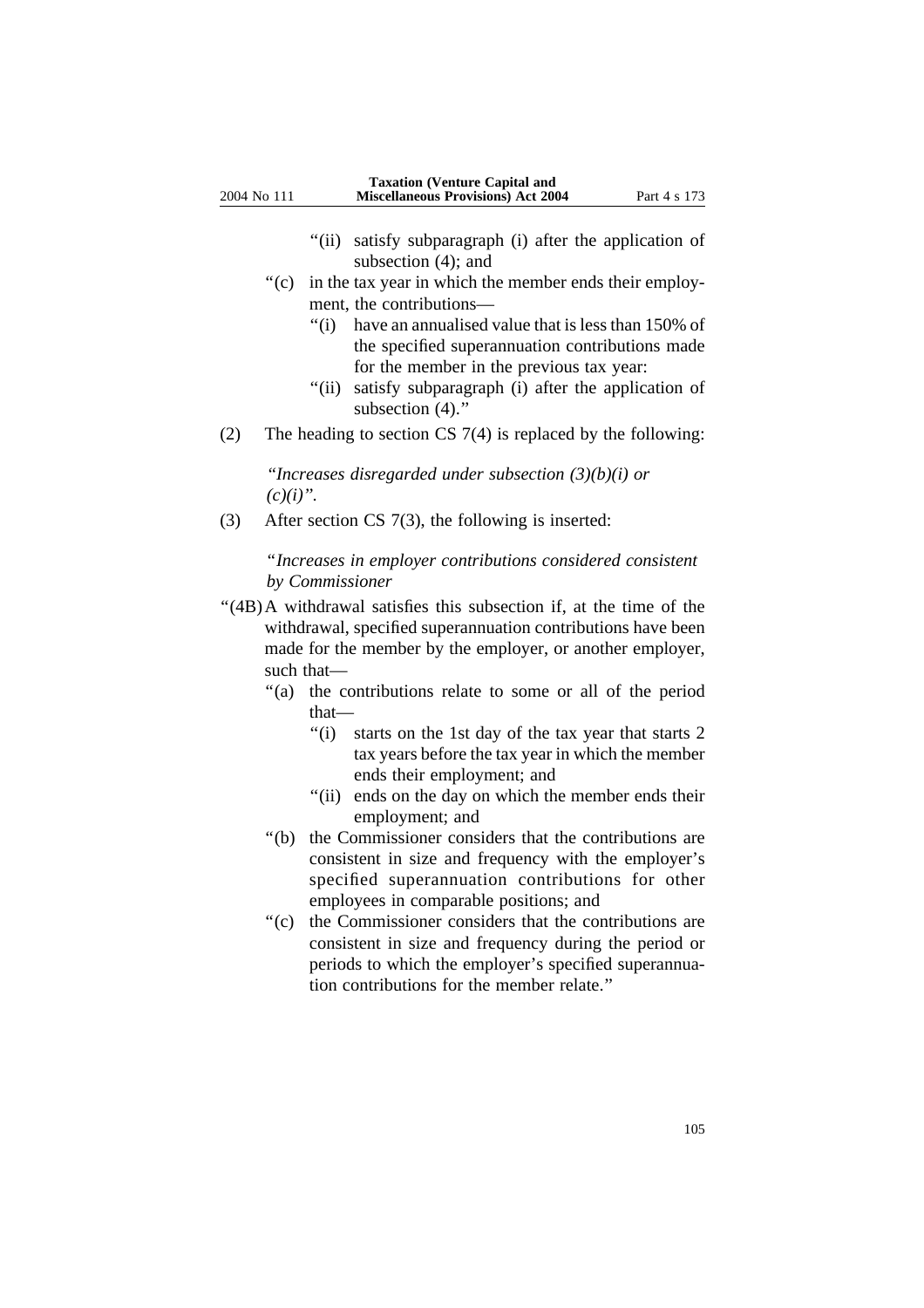After section CW 11, the following is inserted:

# ''CW 11B **Proceeds of share disposal by qualified foreign equity investor**

''*Exempt income: proceeds from disposal of share in resident company* 

- ''(1) An amount that a person derives from the sale or other disposal by a qualifying foreign equity investor of a share, or option to buy a share, in a company (called the **resident company**) is exempt income if—
	- "(a) the resident company is resident in New Zealand; and
	- ''(b) the share or option, or an option or convertible note relating to the share, is bought on a day that is 12 months or more before the day of the sale or other disposal; and
	- ''(c) the person who buys the share or option, or the option or convertible note relating to the share, and disposes of the share or option is a qualifying foreign equity investor from the time of the purchase to the time of the disposal; and
	- ''(d) at some time in the 12-month period that starts from the time of the purchase referred to in paragraph (b), the shares of the resident company are quoted on no official list of a recognised exchange; and
	- "(e) the resident company satisfies either or both of subsections (2) and (3).

## ''*Requirements relating to main activity of resident company*

- ''(2) A resident company satisfies this subsection if, throughout the period referred to in subsection  $(1)(c)$ , the resident company does not have as a main activity 1 or more of—
	- ''(a) land development:
	- ''(b) land ownership:
	- ''(c) mining:
	- ''(d) provision of financial services:
	- "(e) insurance:
	- ''(f) construction of public infrastructure assets:
	- "(g) acquisition of public infrastructure assets: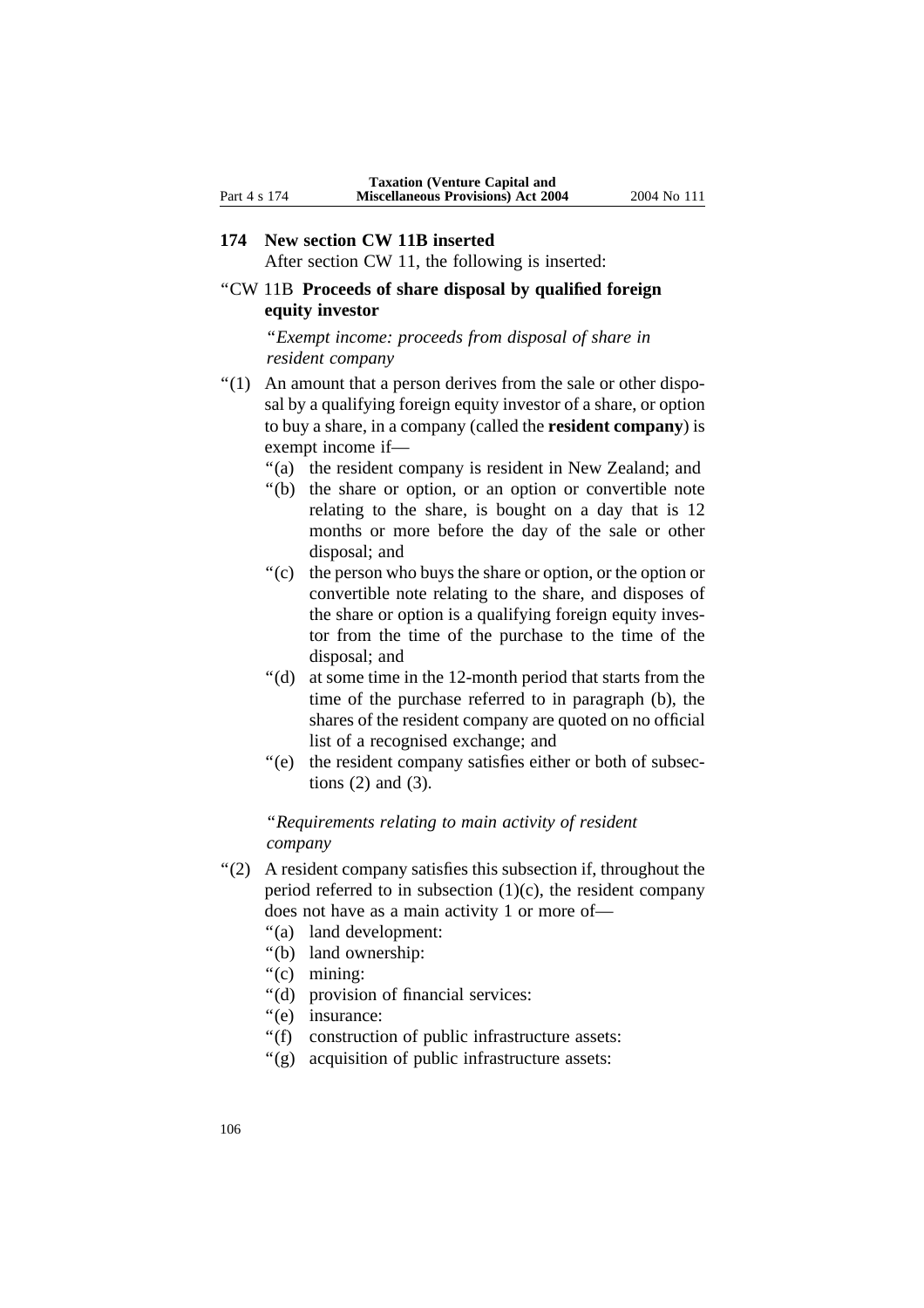''(h) investing with a main aim of deriving, from the investment, income in the form of interest, dividends, rent, or personal property lease payments that are not royalties.

''*Requirements relating to resident company that provides capital to others* 

- ''(3) A resident company that has a main activity of providing capital in the form of debt or equity funding to other companies satisfies this subsection if—
	- "(a) throughout the period referred to in subsection  $(1)(c)$ , each other company that is resident in New Zealand—
		- ''(i) does not have, as a main activity, an activity that is referred to in subsection  $(2)(a)$  to  $(c)$  and  $(e)$  to  $(g)$ ; and
		- "(ii) does not have, as a main activity, an activity that is referred to in subsection  $(2)(d)$  and  $(h)$  and is not the provision of capital to other companies; and
		- "(iii) does not provide capital, directly or indirectly, to a company that is resident in New Zealand and has, as a main activity, an activity that is referred to in subsection  $(2)(a)$  to  $(c)$  and  $(e)$  to  $(g)$ ; and
		- "(iv) does not provide capital, directly or indirectly, to a company that is resident in New Zealand and has, as a main activity, an activity that is referred to in subsection  $(2)(d)$  and  $(h)$  and is not the provision of capital to other companies; and
	- $'(b)$  throughout the period referred to in subsection  $(1)(c)$ , each other company that is not resident in New Zealand does not provide capital, directly or indirectly, to a company that is resident in New Zealand and has, as a main activity, an activity that is referred to in subsection  $(2)(a)$  to  $(h)$ ; and
	- ''(c) for each other company there is a time in the period referred to in subsection (1)(c) at which—
		- "(i) the shares of the other company are quoted on no official list of a recognised exchange; and
		- "(ii) the shares of the resident company are quoted on no official list of a recognised exchange.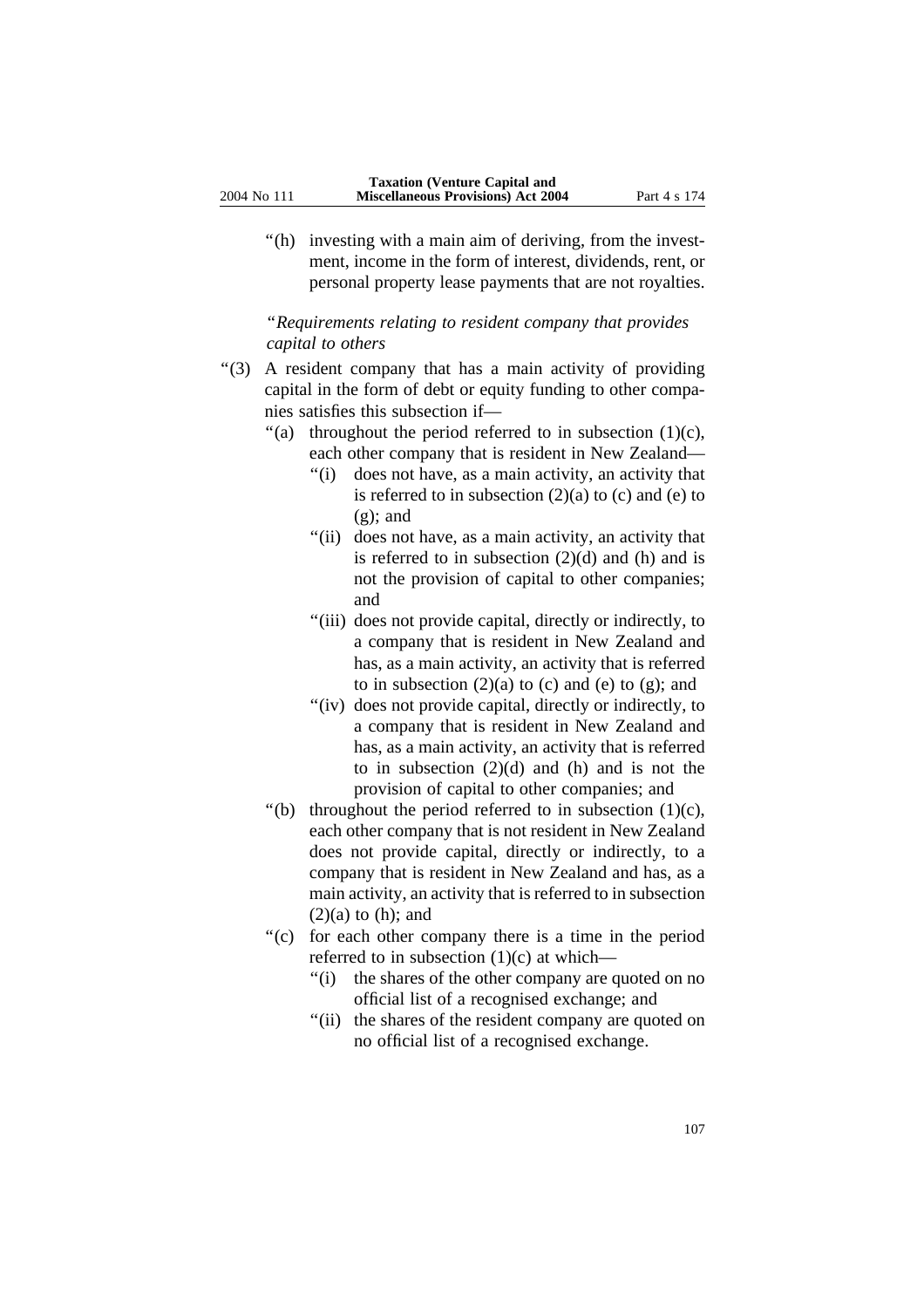## ''*Some definitions*

- ''(4) In this section—
	- ''**foreign exempt entity** means a person who—
	- ''(a) is established as a legal entity under the laws of a territory that is approved for the purposes of this section by the Governor-General by an Order in Council or under the laws of a part of such a territory; and
	- ''(b) has persons (called in this definition **members**) who hold interests in the capital of the legal entity and who are entitled to shares of the income of the legal entity; and
	- ''(c) is treated by the taxation laws of the territory referred to in paragraph (a), or by the taxation laws of the part of the territory, as not being subject to a tax on income other than as a body that handles income of the members; and
	- "(d) is resident in no territory that has laws that treat the legal entity as being subject to a tax on income other than as a body that handles income of the members; and
	- ''(e) does not have a member who—
		- "(i) has, when treated as holding the interests of any person who is associated with the member under section OD 8(1) (Further definitions of associated persons), an interest of 10% or more in the capital of the legal entity; and
		- "(ii) is resident in no territory that is approved for the purpose of this section by the Governor-General by an Order in Council; and
	- ''(f) does not have a member who, when treated as holding the interests of any person who is associated with the member under section OD 8(1) (Further definitions of associated persons), has an interest of 10% or more in the capital of the legal entity and who—
		- "(i) would be entitled to receive an amount derived from a disposal to which this section would apply; and
		- "(ii) would receive an amount referred to in subparagraph (i) that, in the absence of this section, would have been reduced by a tax imposed by the Act on the amount or on the proceeds of the disposal in the hands of the legal entity; and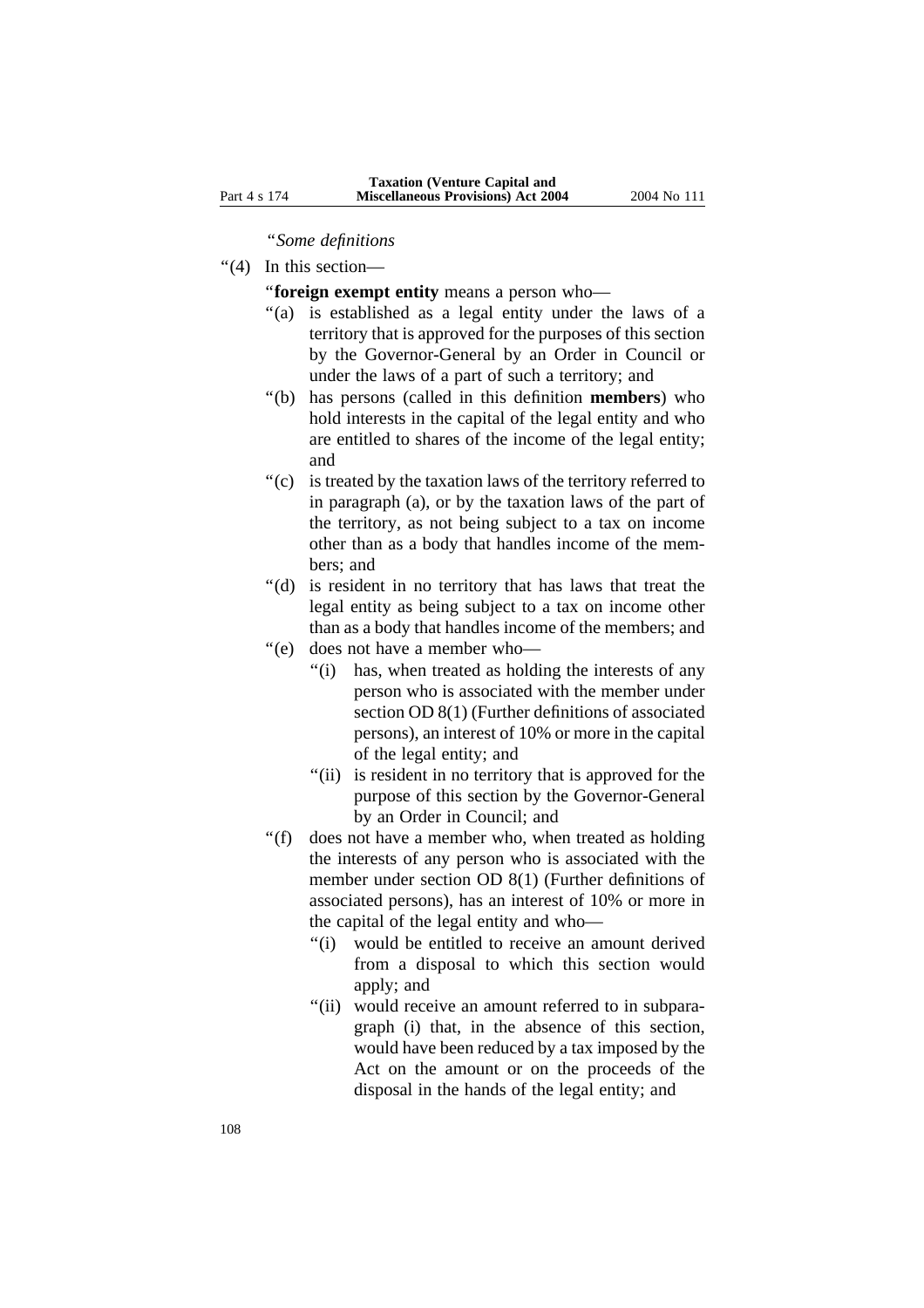"(iii) would in any circumstances, under the taxation laws of the territory in which the member is resident or under the taxation laws of part of the territory, be entitled to receive from the government of the territory or of the part of the territory a financial benefit in the form of a payment, credit, rebate, forgiveness or other compensation for the reduction referred to in subparagraph (ii)

''**foreign exempt partnership** means an unincorporated body that—

- "(a) is established under the laws of a territory that is approved for the purposes of this section by the Governor-General by an Order in Council or under the laws of a part of such a territory; and
- ''(b) consists of persons (called in this definition **partners**); and
- ''(c) is treated by the taxation laws of the territory, or by the taxation laws of the part of the territory, as not being subject to a tax on income other than as a body that handles income of the partners; and
- ''(d) has at least 1 partner (called in this definition a **general partner**) who is liable for all debts of the unincorporated body and who has significant involvement in, and control of, the business activities of the unincorporated body; and
- ''(e) has at least 1 partner (called in this definition a **special partner**) whose liability for debts of the unincorporated body is limited and who has limited involvement in, and control of, the business activities of the unincorporated body; and
- ''(f) does not have a general partner who is resident in no territory that is approved for the purposes of this section by the Governor-General by an Order in Council; and
- ''(g) does not have a partner who—
	- "(i) has, when treated as holding the interests of any person who is associated with the partner under section OD 8(1) (Further definitions of associated persons), an interest of 10% or more in the capital of the unincorporated body; and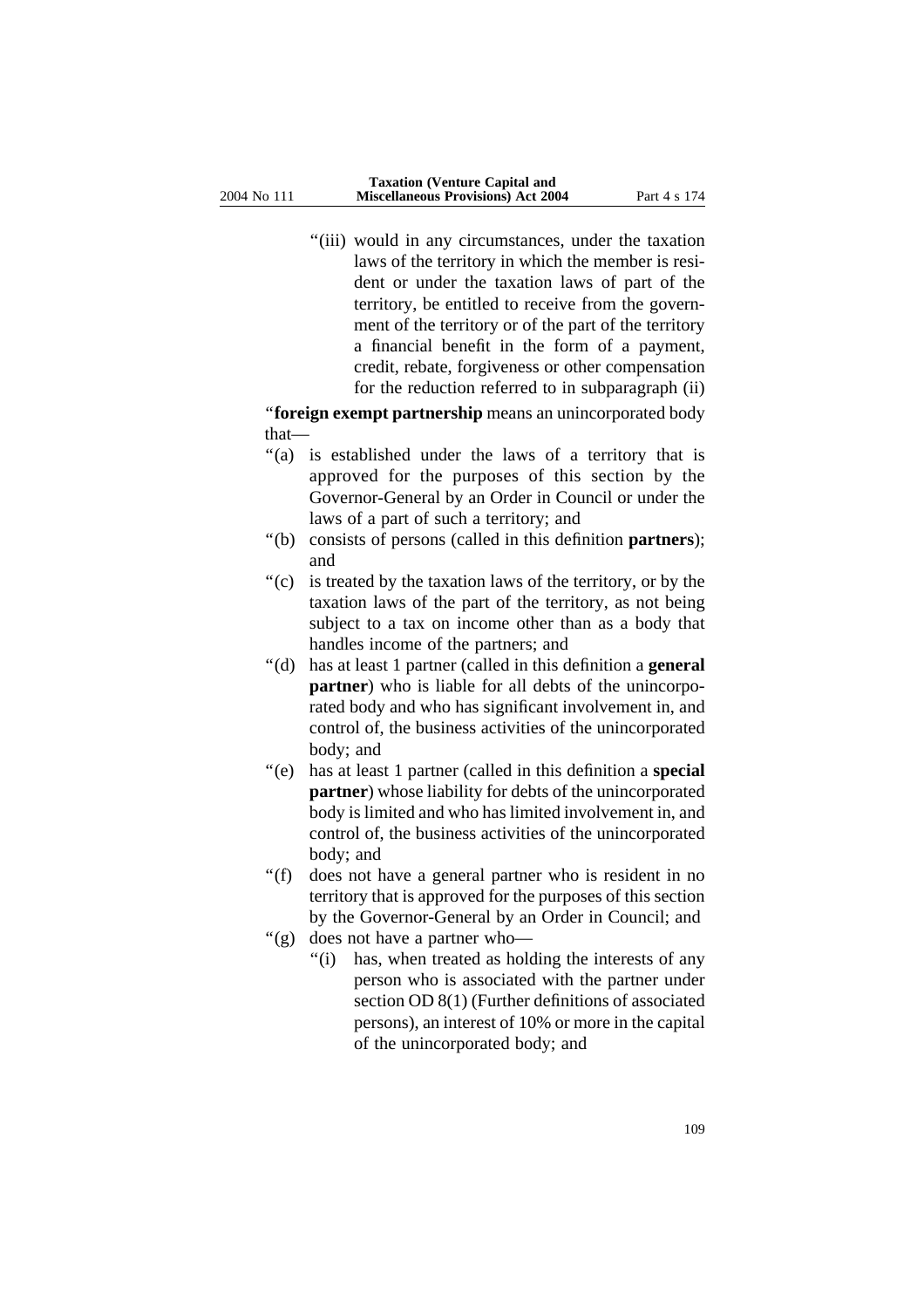- "(ii) is resident in no territory that is approved for the purpose of this section by the Governor-General by an Order in Council; and
- "(h) does not have a partner who, when treated as holding the interests of any person who is associated with the partner under section OD 8(1) (Further definitions of associated persons), has an interest of 10% or more in the capital of the unincorporated body and who—
	- ''(i) would, under the Act in the absence of this section, be subject to tax on an amount derived from a disposal to which this section would apply; and
	- "(ii) would in any circumstances, under the taxation laws of the territory in which the partner is resident or under the taxation laws of part of the territory, be entitled to receive from the government of the territory or of the part of the territory a financial benefit in the form of a payment, credit, rebate, forgiveness or other compensation for a payment of the tax referred to in subparagraph (i)

''**foreign exempt person** means a person who—

- "(a) is resident in a territory that is approved for the purposes of this section by the Governor-General by an Order in Council; and
- ''(b) is not part of an unincorporated body that satisfies paragraphs (a) to (c) of the definition of **foreign exempt partnership**; and
- ''(c) is not a legal entity that satisfies paragraphs (a) to (c) of the definition of **foreign exempt entity**; and
- ''(d) is treated by the taxation laws of the territory, or by the taxation laws of a part of the territory, as the person who derives the proceeds from a disposal of shares or options that are held by the person; and
- ''(e) is not a person who—
	- "(i) would, under the Act in the absence of this section, be subject to tax on an amount derived from a disposal to which this section would apply; and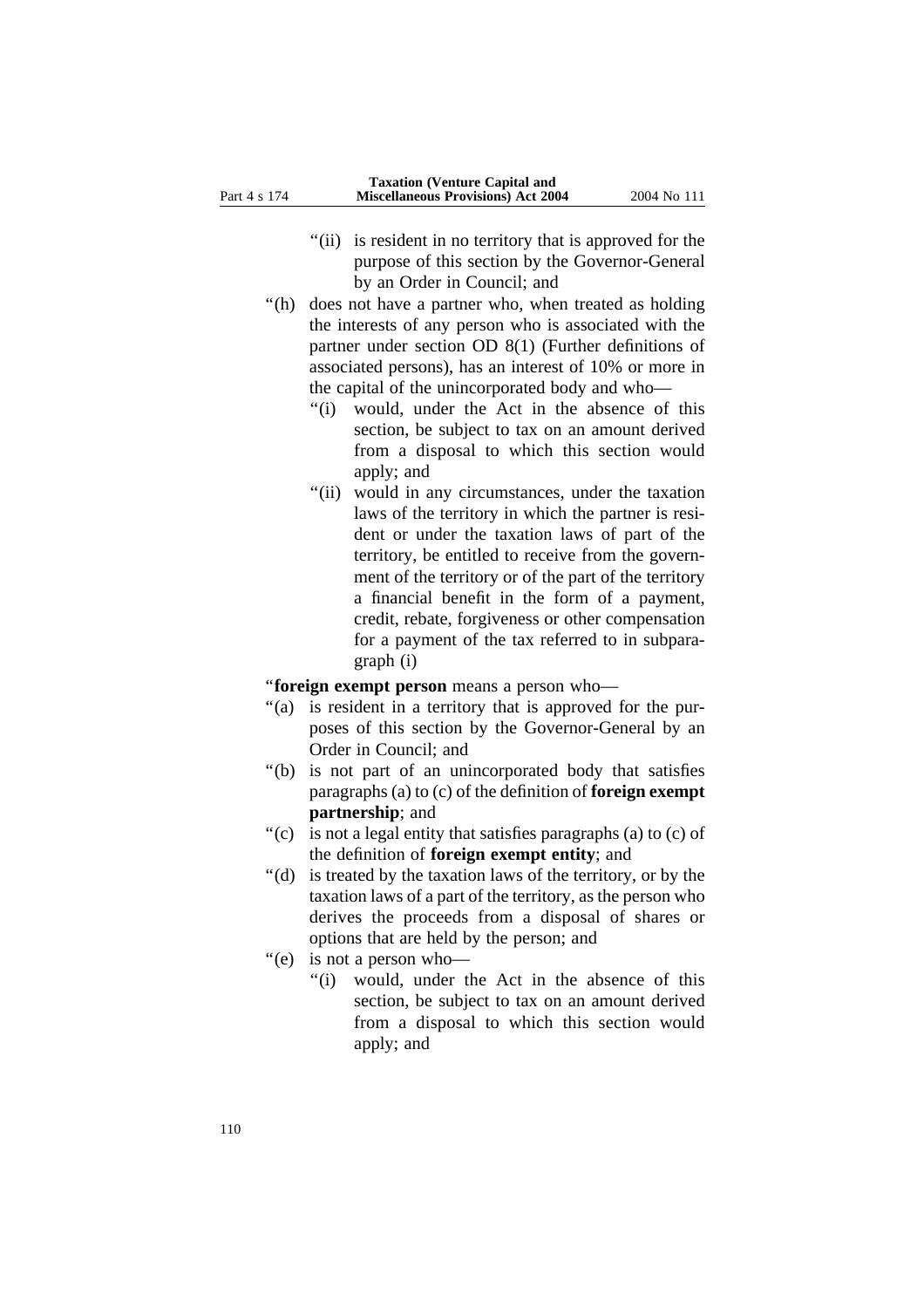"(ii) would in any circumstances, under the taxation laws of the territory in which the person is resident or under the taxation laws of part of the territory, be entitled to receive from the government of the territory or of the part of the territory a financial benefit in the form of a payment, credit, rebate, forgiveness or other compensation for a payment of the tax referred to in subparagraph (i)

''**qualifying foreign equity investor** means a person who is not resident in New Zealand and who is 1 or more of the following:

- ''(a) a foreign exempt entity:
- ''(b) a person who is part of a foreign exempt partnership:
- ''(c) a foreign exempt person.

# ''*Residency of territory*

- ''(5) For the purpose of this section, whether a person is resident in a territory other than New Zealand is determined—
	- ''(a) in the presence of a double tax agreement between New Zealand and the territory that is in force under the terms of the double tax agreement, under the double tax agreement:
	- ''(b) in the absence of a double tax agreement between New Zealand and the territory that is in force under the terms of the double tax agreement, under the laws of the territory.

# ''*Approval and withdrawal of approval for territory*

- ''(6) The Governor-General may, from time to time by Order in Council—
	- ''(a) approve a territory for the purpose of this section:
	- ''(b) withdraw the approval of a territory for the purpose of this section.

<sup>&#</sup>x27;'Defined in this Act: amount, business, company, dividend, double tax agreement, exempt income, foreign exempt entity, foreign exempt partnership, foreign exempt person, income, insurance, interest, land, payment, personal property lease payment, qualifying foreign equity investor, recognised exchange, resident in New Zealand, royalty, share, tax''.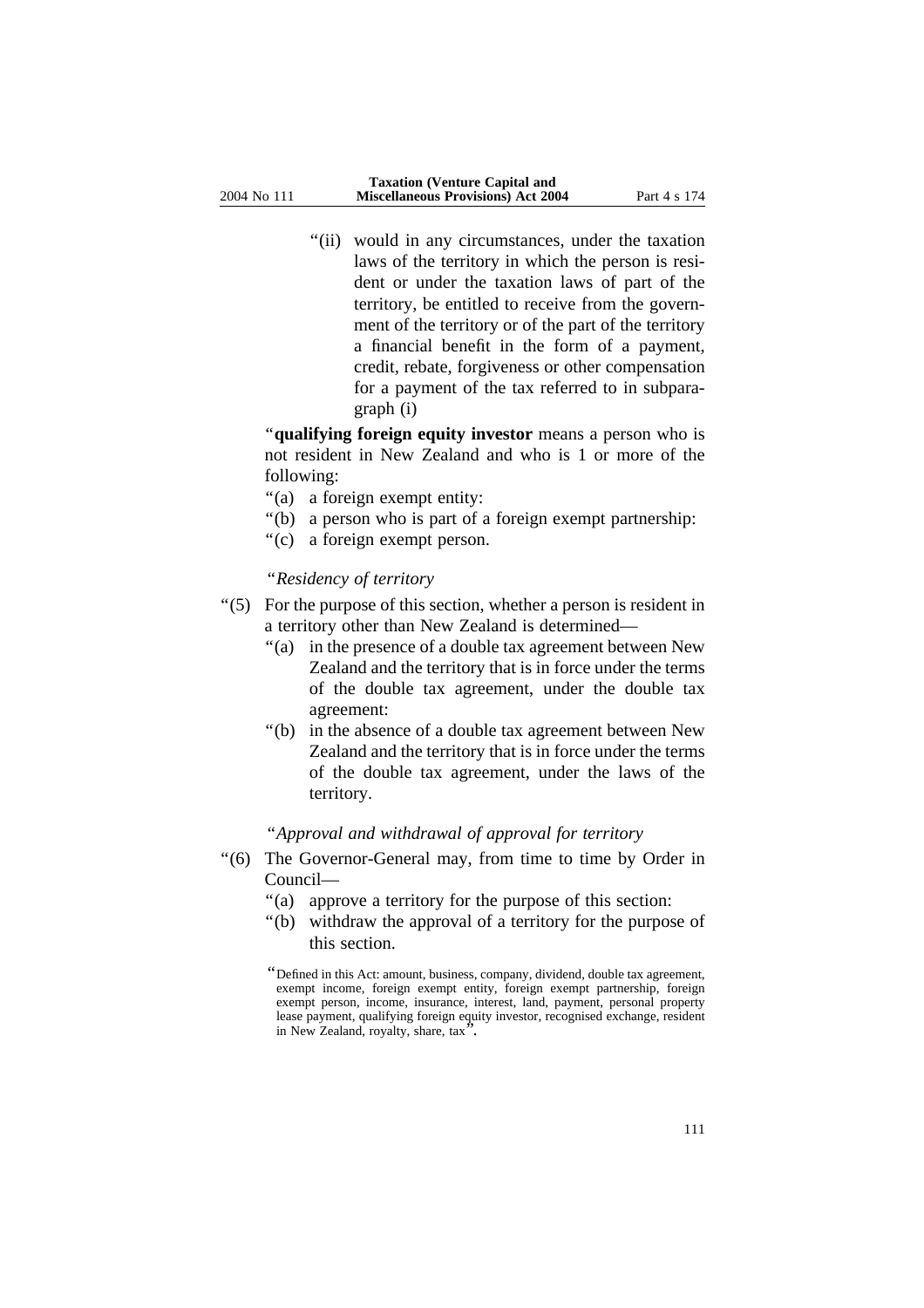#### **175 Section CW 49 replaced**

Section CW 49 is replaced by the following:

## ''CW 49 **Providing standard-cost household service**

An amount of income derived in an income year by a natural person from providing a standard-cost household service is exempt income if—

- "(a) the amount is exempt income under a determination made under section 91AA(2)(a) of the Tax Administration Act 1994:
- ''(b) the person—
	- ''(i) may be treated, under a determination made under section 91AA of the Tax Administration Act 1994, as incurring an amount of costs that is greater than or equal to the amount of income; and
	- "(ii) in calculating the person's income tax liability for the income year, elects to include in the taxpayer's annual total deduction no amount that, in the absence of this paragraph, would be a deduction incurred by the taxpayer in providing the standard-cost household service.

''Defined in this Act: amount, annual total deduction, exempt income, income, income tax liability, income year, standard-cost household service''.

### **176 New section CX 41B inserted**

After section CX 41, the following is inserted:

# ''CX 41B **Amounts remitted as condition of new start grant**

''*When this section applies*

- ''(1) This section applies if in an income year of a person—
	- "(a) the person carries on a business of—
		- ''(i) animal husbandry:
		- ''(ii) poultry-keeping:
		- "(iii) beekeeping:
		- "(iv) breeding horses other than bloodstock:
		- "(v) horticulture:
		- ''(vi) cropping; and
	- ''(b) the person is paid a new start grant for the business for an event that is a qualifying event; and
	- ''(c) the person in carrying on the business—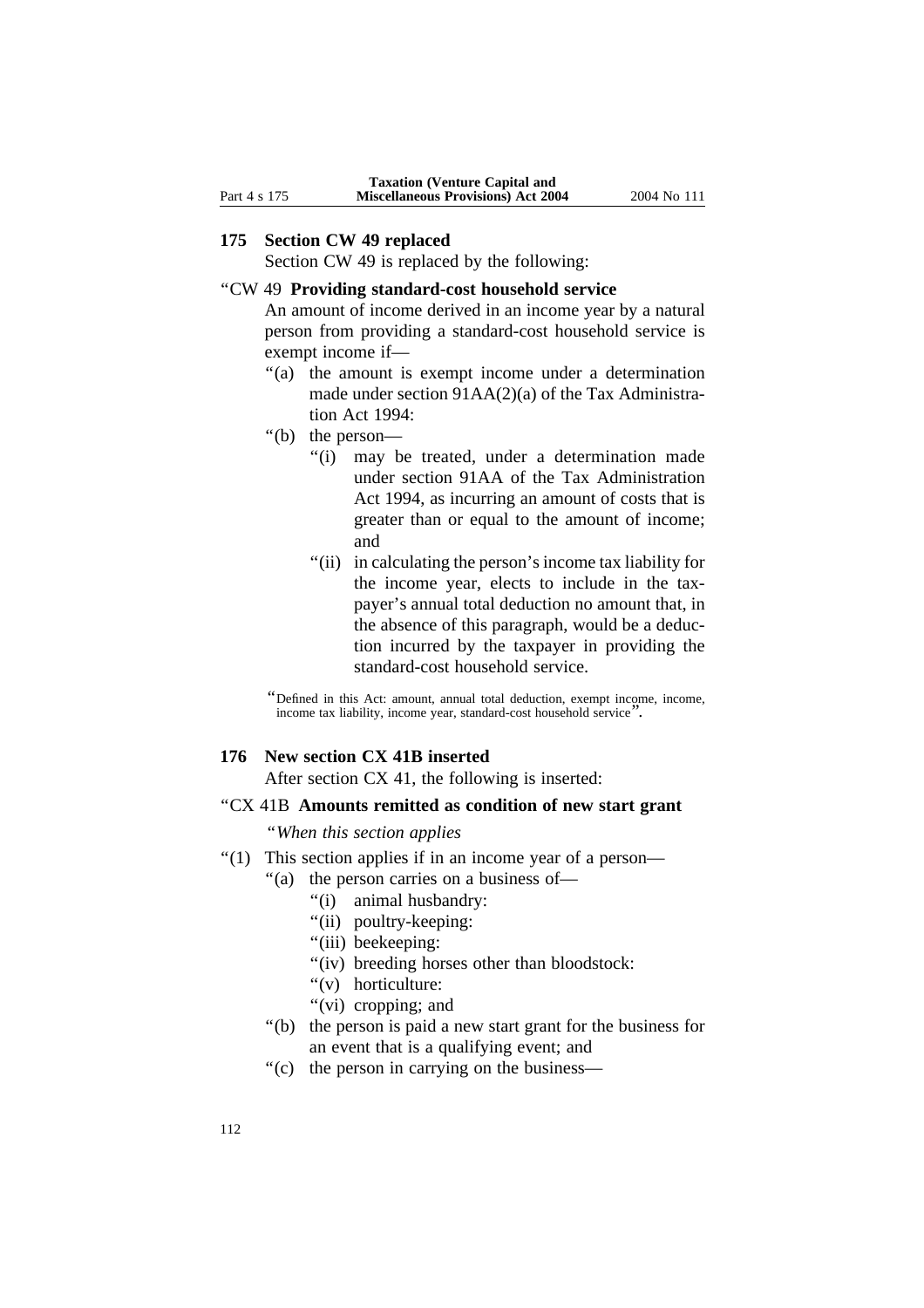- ''(i) incurs a liability for expenditure or loss before the declaration of the state of emergency that relates to the qualifying event; and
- "(ii) before the date that is 3 months after the end of the state of emergency, takes the liability into account in calculating the person's taxable income for an income year; and
- $'(d)$  the liability referred to in paragraph  $(c)(i)$  is forgiven or otherwise remitted—
	- ''(i) as a prerequisite for the payment of the new start grant; and
	- "(ii) before the date that is 18 months after the end of the state of emergency; and
- ''(e) the amount of the remitted liability is income of the person under section CG 2 (Remitted amounts).

### ''*Excluded income*

''(2) The remitted liability is excluded income of the person to the extent that is the greater of zero and the amount calculated under the formula—

remitted amount − current loss − available loss − other loss

''*Definition of items in formula*

- ''(3) In the formula—
	- ''(a) **remitted amount** is the amount of the remitted liability:
	- "(b) **current loss** is the net loss that the person would have for the income year in which the liability is remitted in the absence of this section:
	- ''(c) **available loss** is the available net losses that are available to the person for offset against net income for the income year in which the liability is remitted:
	- ''(d) **other loss** is a loss that—
		- "(i) is incurred by a person associated with the person who receives the new start grant; and
		- "(ii) satisfies subsection (4).

# ''*Loss incurred by associated person from business or land*

- "(4) The loss referred to in subsection  $(3)(d)$ 
	- ''(a) is incurred by a person who—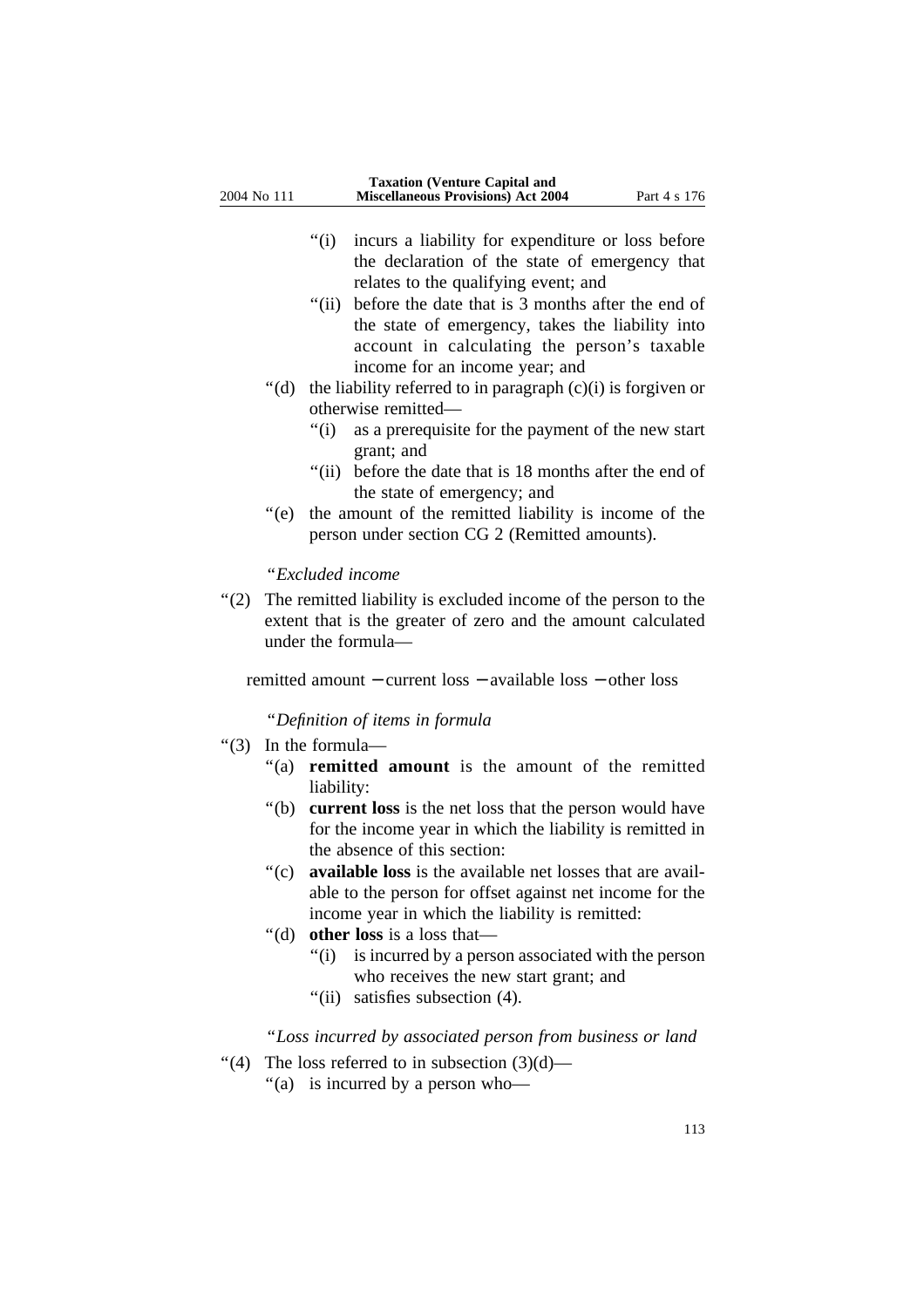- ''(i) carries on or has carried on the business for which the new start grant is paid or owns or has owned an estate in fee simple or leasehold estate in land used in the business; and
- "(ii) in the opinion of the Commissioner, is under a substantial degree of control by the person; and
- "(iii) in the opinion of the Commissioner, has a substantial identity of interests with the person; and
- ''(b) is incurred from—
	- "(i) the business referred to in paragraph  $(a)(i)$ :
	- ''(ii) land that is used in the business; and
- "(c) is, for the income year in which the liability is remitted,—
	- ''(i) a net loss of the associated person:
	- "(ii) an available net loss for the associated person; and
- ''(d) is included in the calculation in subsection (3) to an extent that the Commissioner determines, having regard to the interests of the associated person that are separate from those of the person.

''*Notice to associated person* 

''(5) The Commissioner must give to the associated person written notice of a determination under subsection (4)(d).

> ''Defined in this Act: business, capital limitation, deduction, diminished value, general limitation, general permission, income, income year, qualifying event''.

#### **177 Determining tax liabilities**

In the definition of **GST payable** in section DB 3(3), paragraph (b)(ii) is replaced by the following:

> "(ii) an amount referred to in section  $17(2)$  or  $51B$  of the Goods and Services Tax Act 1985''.

#### **178 New section DB 13B inserted**

After section DB 13, the following is inserted:

# ''DB 13B **Expenses of failed or withdrawn application for resource consent**

''*Deduction*

''(1) A person who applies for the grant of a resource consent under the Resource Management Act 1991 and is refused the grant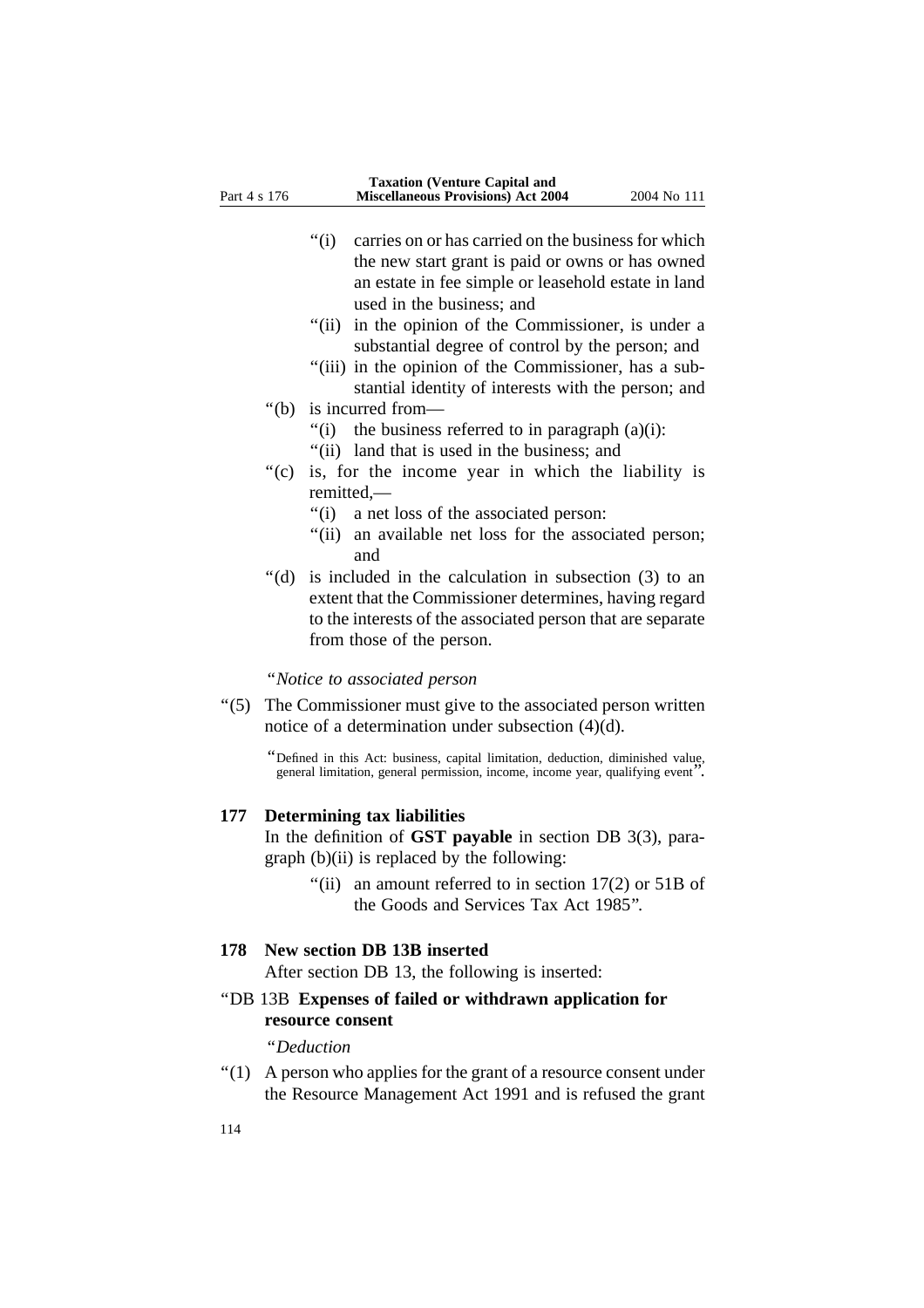or withdraws the application is allowed a deduction for expenditure—

- ''(a) that the person incurs in relation to the application; and
- ''(b) that would have been part of the cost of a resource consent that is depreciable property if the application had been granted; and
- ''(c) for which the person is not allowed a deduction under another provision.

## ''*Timing of deduction*

"(2) The deduction is allocated to the income year in which the grant is refused or the application is withdrawn.

#### ''*Link with subpart DA*

''(3) This section overrides the capital limitation. The general permission and other general limitations still apply.

## **179 New section DB 28B inserted**

After section DB 28, the following is inserted:

#### ''DB 28B **Expenses of failed or withdrawn patent application**

#### ''*Deduction*

- ''(1) A person who applies for the grant of a patent and is refused the grant or withdraws the application is allowed a deduction for expenditure—
	- ''(a) that the person incurs in relation to the application; and
	- ''(b) that would have been part of the cost of fixed life intangible property if the application had been granted; and
	- ''(c) for which the person is not allowed a deduction under another provision.

#### ''*Timing of deduction*

"(2) The deduction is allocated to the income year in which the grant is refused or the application is withdrawn.

<sup>&#</sup>x27;'Defined in this Act: accounting year, capital limitation, deduction, general limitation, general permission, income year''.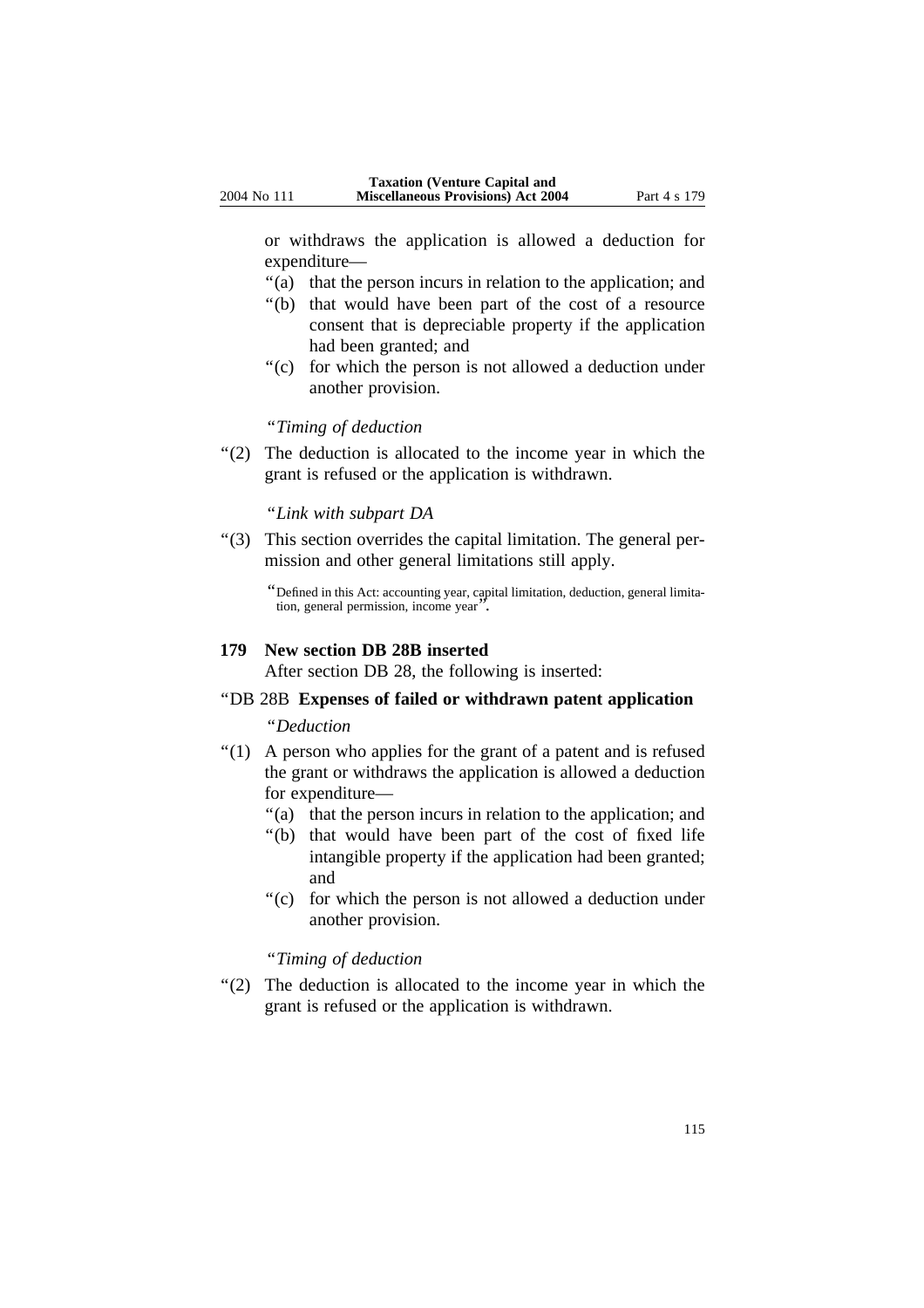#### ''*Link with subpart DA*

''(3) This section overrides the capital limitation. The general permission and other general limitations still apply.

''Defined in this Act: capital limitation, deduction, fixed life intangible property, general limitation, general permission, income year''.

#### **180 New heading and new section DB 44 inserted**

After section DB 43, the following is inserted:

#### ''*Exempt income*

#### ''DB 44 **Expenditure incurred in deriving exempt dividend**

## ''*Deduction*

- ''(1) A company that derives a dividend that is exempt income of the company under section CW 9 is allowed a deduction of—
	- ''(a) the amount of the expenditure incurred by the company in deriving the dividend, if the company is not a conduit tax relief company:
	- ''(b) the amount calculated using the following formula, if the company is a conduit tax relief company:

expenditure  $\times$  (1 – non-resident shareholding).

''*Definition of items in formula* 

- ''(2) In the formula,—
	- "(a) **expenditure** is the amount of the expenditure incurred by the company in deriving the dividend:
	- ''(b) **non-resident shareholding** is the fraction of the company's shareholders that are non-residents, calculated under section NH 7(2) and (4).

#### ''*Link with subpart DA*

''(3) This section overrides the exempt income limitation. The general permission must still be satisfied and the other general limitations still apply.

#### **181 Calculation of FIF loss**

In section DN 7, "EX 42" is replaced by "EX 38".

<sup>&#</sup>x27;'Defined in this Act: company, conduit tax relief company, deduction, dividend, exempt income, exempt income limitation, general limitation, general permission, non-resident, shareholder<sup>'</sup>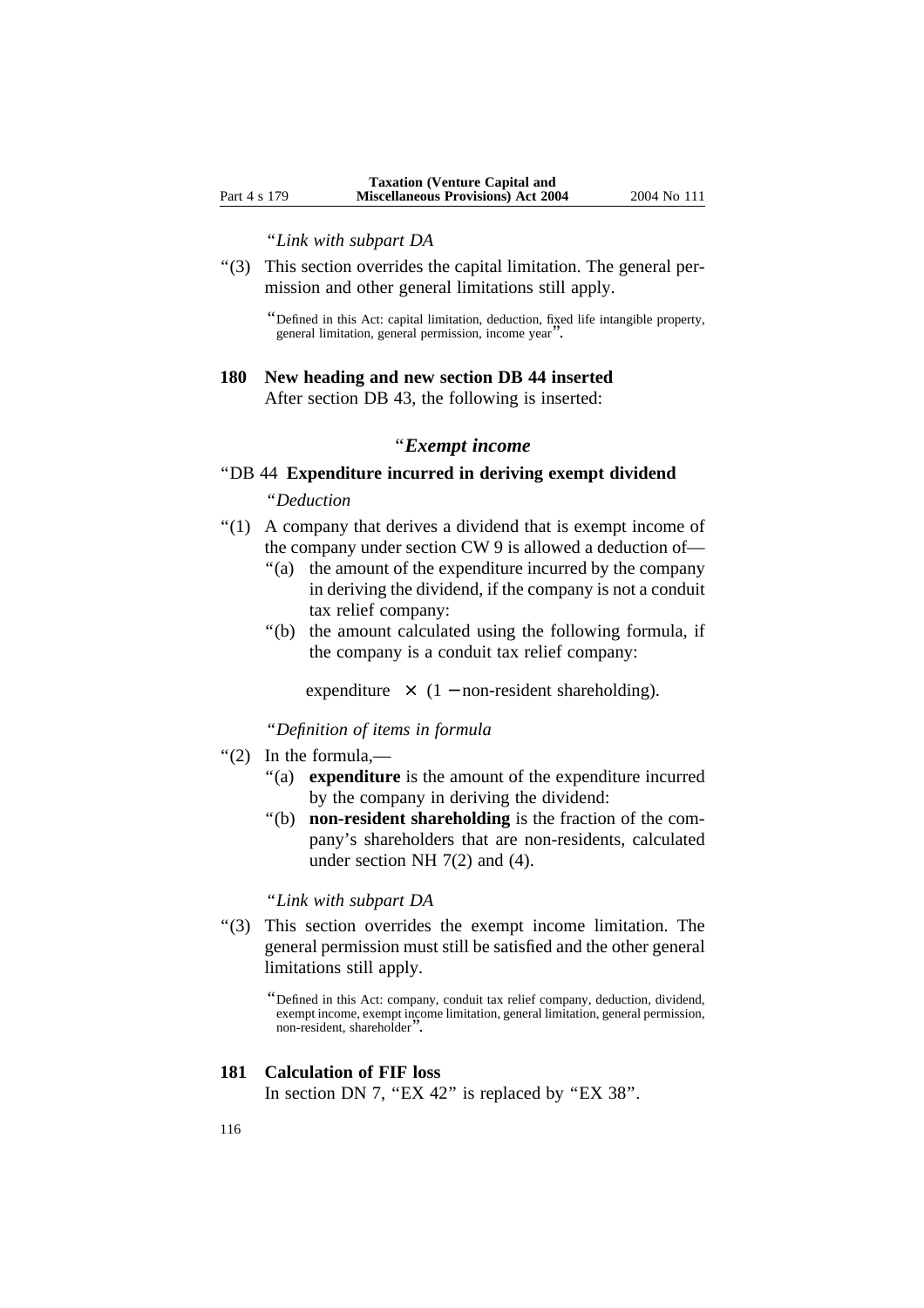## **182 Improvements to farm land**

- (1) In section DO  $4(1)(b)$ , "land." is replaced by "land; and" and the following is added:
	- ''(c) the expenditure on the improvement is not expenditure to which sections DO 4B to DO 4D apply.''
- (2) In section DO 4(6), ''vines or trees'' is replaced by ''non-listed horticultural plants''.

# **183 New sections DO 4B to DO 4E inserted**

After section DO 4, the following is inserted:

''DO 4B **Expenditure on land: planting of listed horticultural plants**

''*Application of section*

- ''(1) This section applies if—
	- ''(a) a person carries on a farming or agricultural business (including a horticultural business) on land in New Zealand; and
	- ''(b) the land has been developed by the planting of listed horticultural plants on the land.

#### ''*Deduction and timing*

''(2) For an income year in which the planting benefits the business and for which subsection (3) does not apply, the person is allowed a deduction relating to expenditure incurred by the person, or by another person, in developing the land.

## ''*Income year in which no deduction*

- $\degree$ (3) The person is not allowed a deduction under subsection (2) for an income year in which—
	- ''(a) if the person owns the land, the person disposes of the land:
	- ''(b) if the person does not own the land, the person ceases carrying on the business on the land.

# ''*Amount of deduction other than under subsections (6) and (7)*

 $\lq(4)$  For expenditure to which subsections (6) and (7) do not apply for the income year, the amount of the deduction under subsection (2) is calculated using the formula: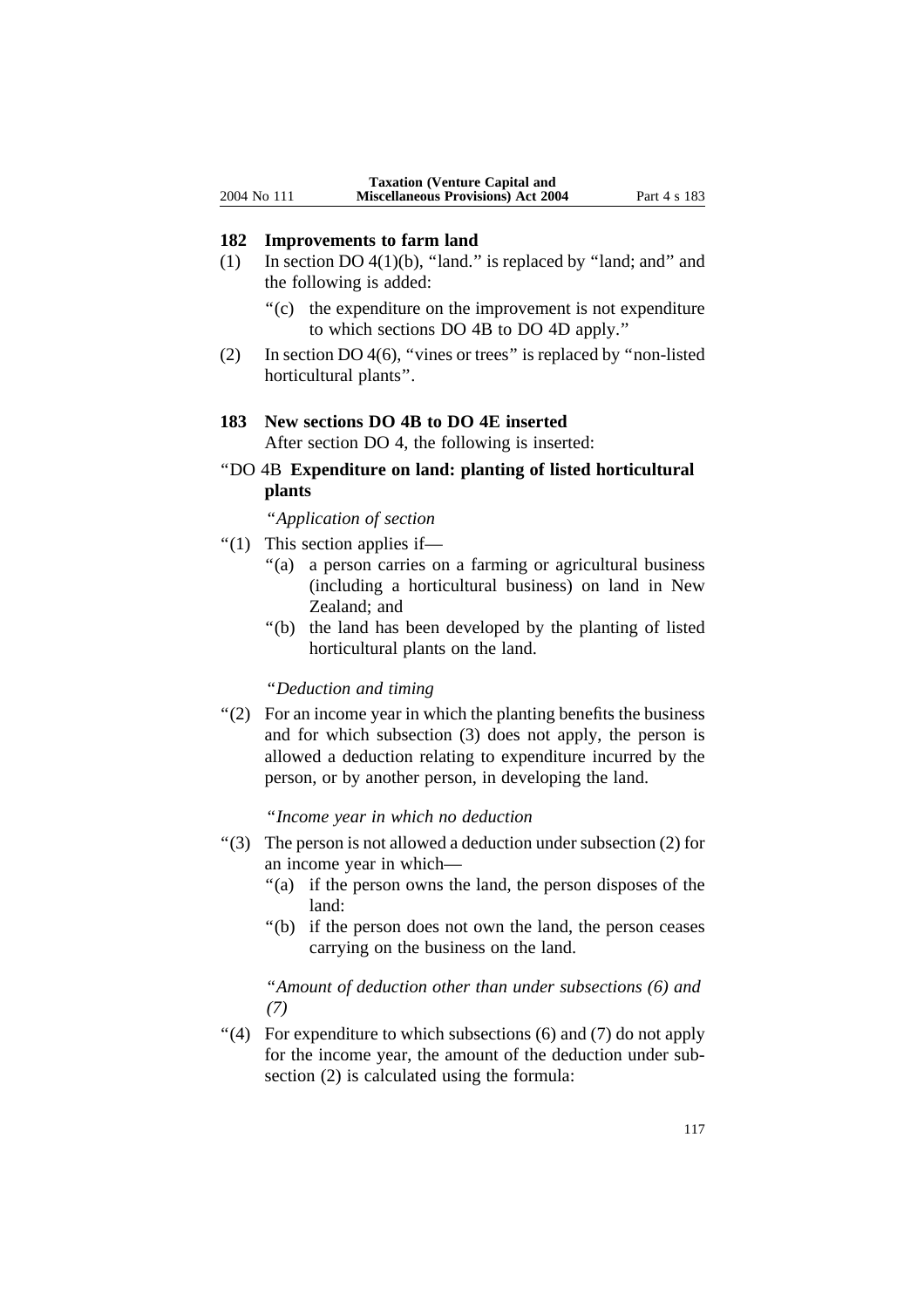$1.2 \times$  rate  $\times$  diminished value.

''*Definition of items in formula*

- ''(5) In the formula—
	- ''(a) **rate** is the percentage rate determined for the type of listed horticultural plant by the Commissioner under section 91AAB of the Tax Administration Act 1994:
	- ''(b) **diminished value** is the diminished value of the expenditure.

''*Deduction: expenditure on replaced plant if no deduction under section DO 4C*

- ''(6) If a listed horticultural plant in a planting of the person ceases in an income year to exist or to be used in deriving assessable income and the person has no deduction under section DO 4C for the income year for the expenditure incurred in replacing the listed horticultural plant—
	- ''(a) the person is allowed a deduction:
	- ''(b) the amount of the deduction is the diminished value of the expenditure on the listed horticultural plant at the time that the listed horticultural plant ceases to exist or to be used in deriving assessable income:
	- "(c) the deduction is allocated to the income year in which the listed horticultural plant ceases to exist or to be used in deriving income.

''*Treatment of expenditure on replaced plant if deduction under section DO 4C*

- ''(7) If a listed horticultural plant in a planting of the person ceases in an income year to exist or to be used in deriving assessable income and the person has a deduction under section DO 4C for the income year for all or some of the expenditure incurred in replacing the listed horticultural plant—
	- "(a) the person is not allowed a deduction under this section; and
	- ''(b) the person may add the diminished value, immediately before the replacement, of the expenditure on the listed horticultural plant to the diminished values, at the end of the income year, of the expenditure on listed horticultural plants that are in the planting at the end of the income year; and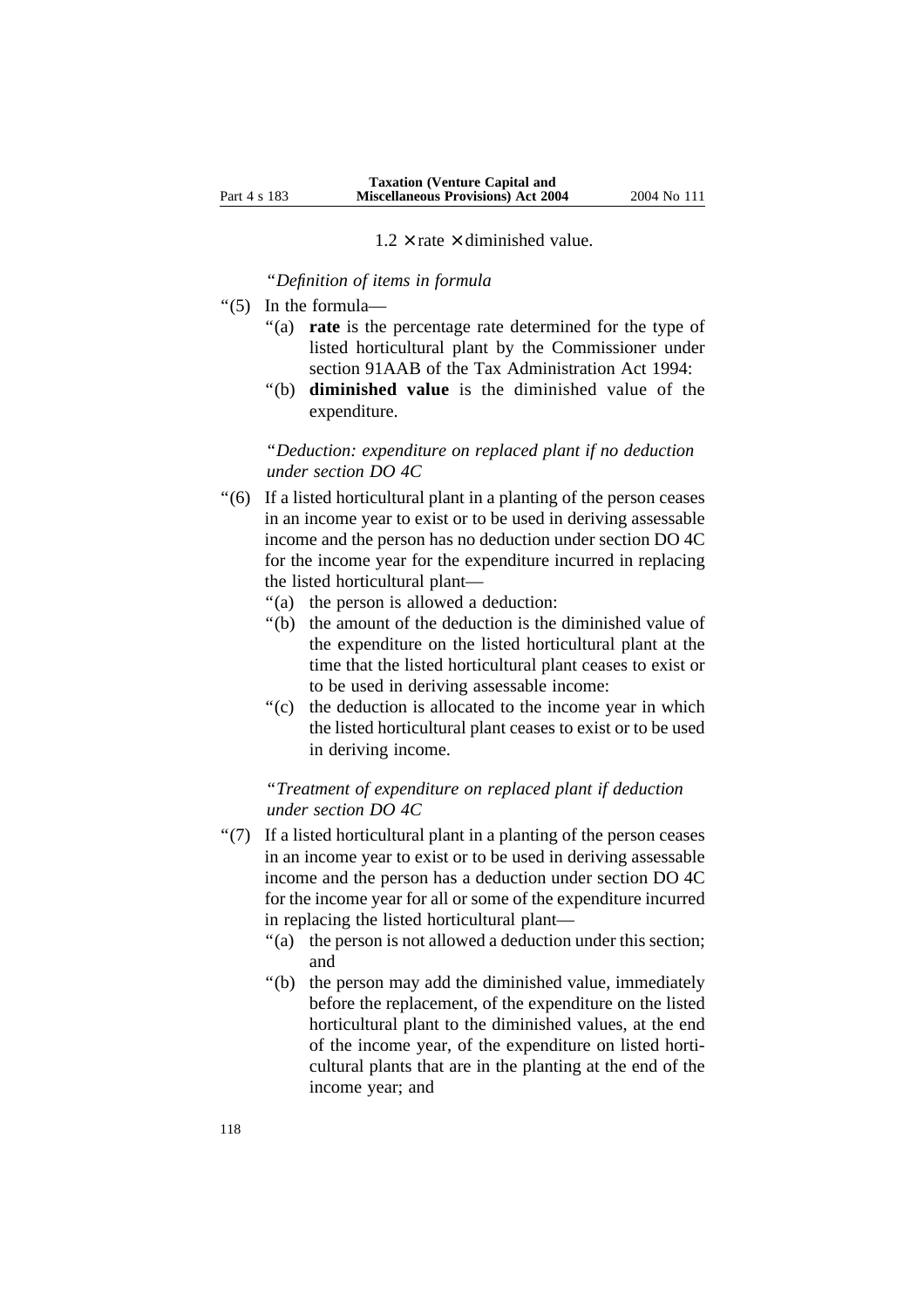''(c) the person may elect the method of making the addition by applying the method in a return of income for the income year.

#### ''*Link with subpart DA*

''(8) This section overrides the general permission and the capital limitation. The other general limitations still apply.

''Defined in this Act: assessable income, business, capital limitation, deduction, diminished value, general limitation, general permission, income year, listed horticultural plant, planting, return of income

# ''DO 4C **Expenditure on land: horticultural replacement planting**

#### ''*Application of section*

- ''(1) This section applies to a person who carries on a horticultural business on land in New Zealand and who, in an income year (called the **current income year**)—
	- ''(a) plants, or causes to be planted, on the land a listed horticultural plant as a replacement plant:
	- ''(b) regrafts, or causes to be regrafted, a listed horticultural plant on the land as a replacement plant.

## ''*Deduction*

- ''(2) The person is allowed a deduction of an amount given by 1 of subsections (3) and (5) if, in the current income year—
	- ''(a) the person incurs expenditure in replacing a listed horticultural plant; and
	- ''(b) the replacement plant benefits the business; and
	- ''(c) the person does not dispose of the land on which the listed horticultural plant is cultivated; and
	- ''(d) the person elects that this section apply to the expenditure by making a return of income for the current income year on that basis.

# ''*Amount of deduction if no deduction in 1 or both of 2 preceding income years*

''(3) If the person has had no deduction under this section for 1 or both of the 2 income years preceding the current income year, the amount of the deduction under subsection (2) is calculated using the formula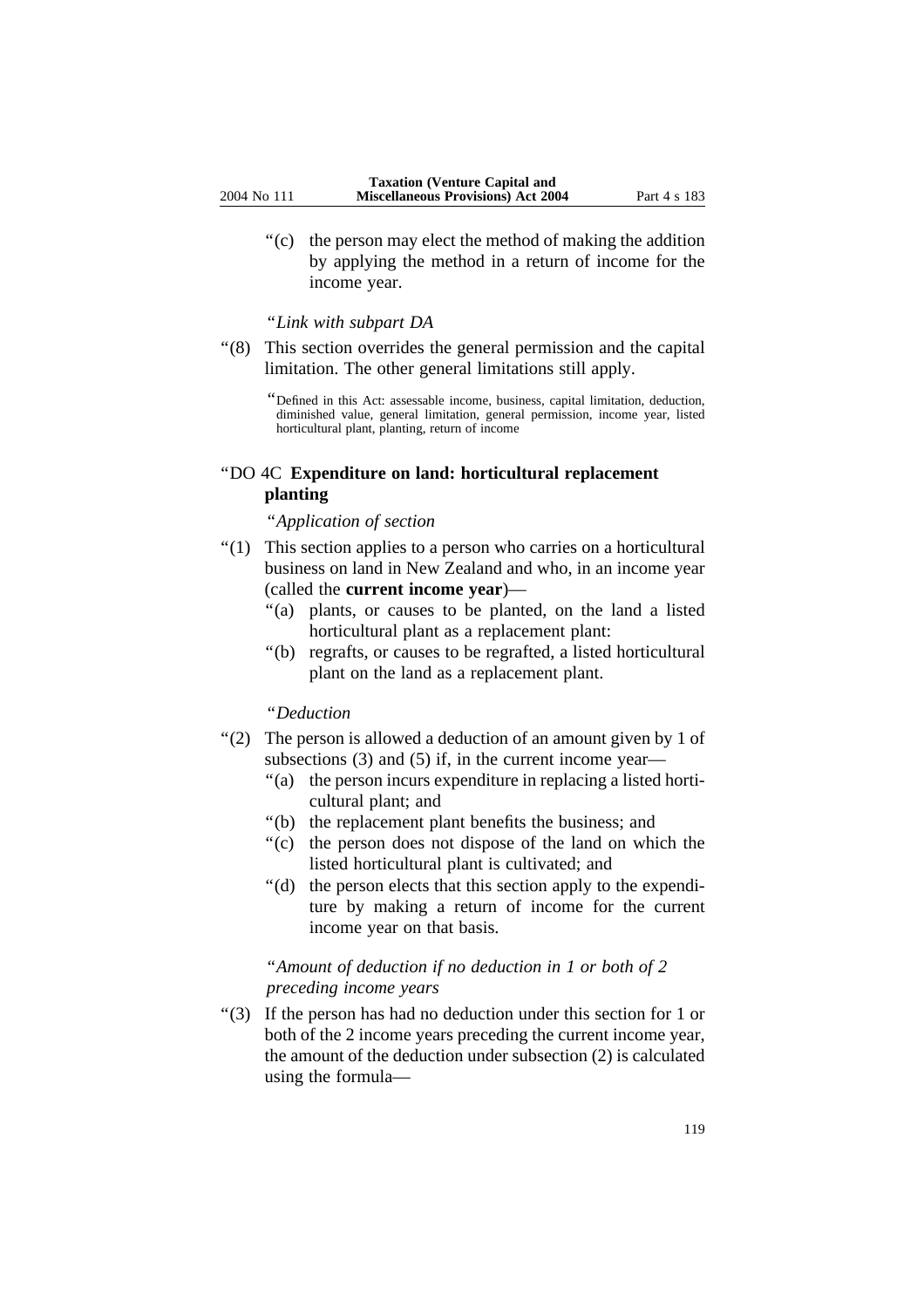replacement expenditure  $\times \frac{7.5\%}{\text{fraction.}}$ 

''*Definition of items in formula*

- ''(4) In the formula—
	- "(a) **replacement expenditure** is the amount of the expenditure incurred by the person in replacing the listed horticultural plant:
	- ''(b) **fraction** is the greater of 7.5% and the replaced area fraction for the planting for the current income year.

''*Amount of deduction if deduction in both of 2 preceding income years*

- ''(5) If the person has had a deduction under this section for a planting for both of the 2 income years preceding the current income year, the amount of the deduction under subsection (2) is the lesser of—
	- "(a) the amount that is calculated using the formula in subsection (6):
	- "(b) the amount that is calculated using the formula in subsection  $(8)$ .

## ''*Formula for first amount*

''(6) The first amount is calculated using the formula—

replacement expenditure  $\times \frac{7.5\%}{\text{fraction.}}$ 

''*Definition of items in formula* 

- ''(7) In the formula—
	- "(a) **replacement expenditure** is the amount of the expenditure incurred by the person:
	- "(b) **fraction** is the greater of 7.5% and the replaced area fraction for the planting for the current income year.

#### ''*Formula for second amount*

"(8) The second amount is calculated using the formula-

replacement expenditure  $\times$   $\frac{15\% -$  earlier fraction  $-$  later fraction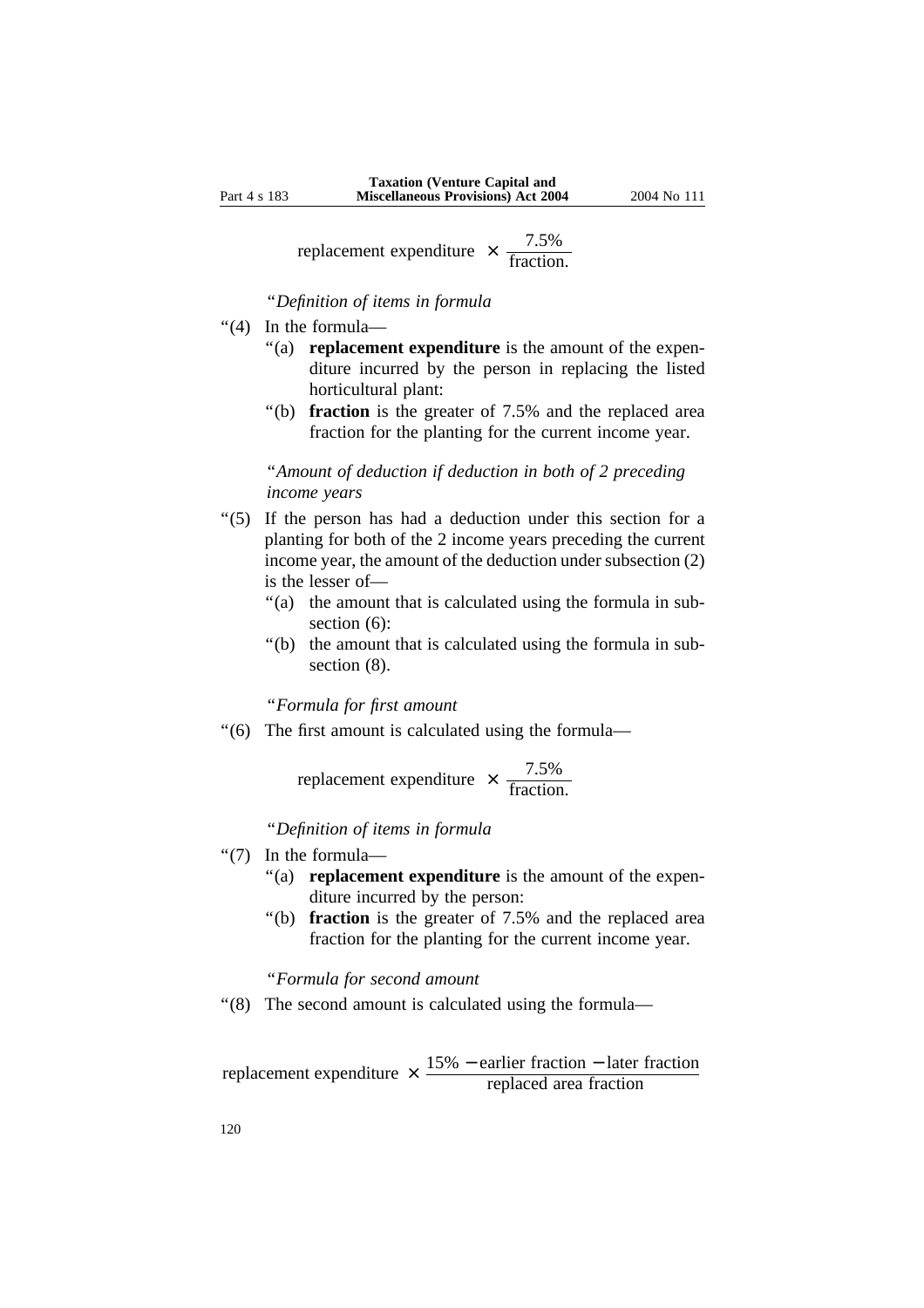#### ''*Definition of items in formula*

- ''(9) In the formula—
	- "(a) **replacement expenditure** is the amount of the expenditure incurred by the person:
	- ''(b) **earlier fraction** is the lesser of 7.5% and the replaced area fraction for the planting for the earlier of the 2 income years preceding the current income year:
	- ''(c) **later fraction** is the lesser of 7.5% and the replaced area fraction for the planting for the later of the 2 income years preceding the current income year:
	- ''(d) **replaced area fraction** is the replaced area fraction for the planting for the current income year.

#### ''*Timing of deduction*

''(10) The deduction is allocated to the current income year.

#### ''*Link with subpart DA*

"(11) This section overrides the general permission and the capital limitation. The other general limitations still apply.

> ''Defined in this Act: assessable income, business, capital limitation, deduction, diminished value, general limitation, general permission, income year, listed horticultural plant, planting, replaced area fraction, replacement plant, return of income

# ''DO 4D **Accounting for expenditure on listed horticultural plants under sections DO 4B and DO 4C**

''*Separate accounting for additional listed horticultural plants if deduction under section DO 4C*

- ''(1) A person to whom section DO 4B applies must, for an income year and for later income years for which subsection (2) does not apply, account separately under sections DO 4B and DO 4C for listed horticultural plants if—
	- ''(a) the person has had a deduction under section DO 4C for 1 or both of the 2 income years preceding the income year; and
	- ''(b) the person acquires the listed horticultural plants in the income year; and
	- ''(c) the listed horticultural plants benefit the business of the person in the income year; and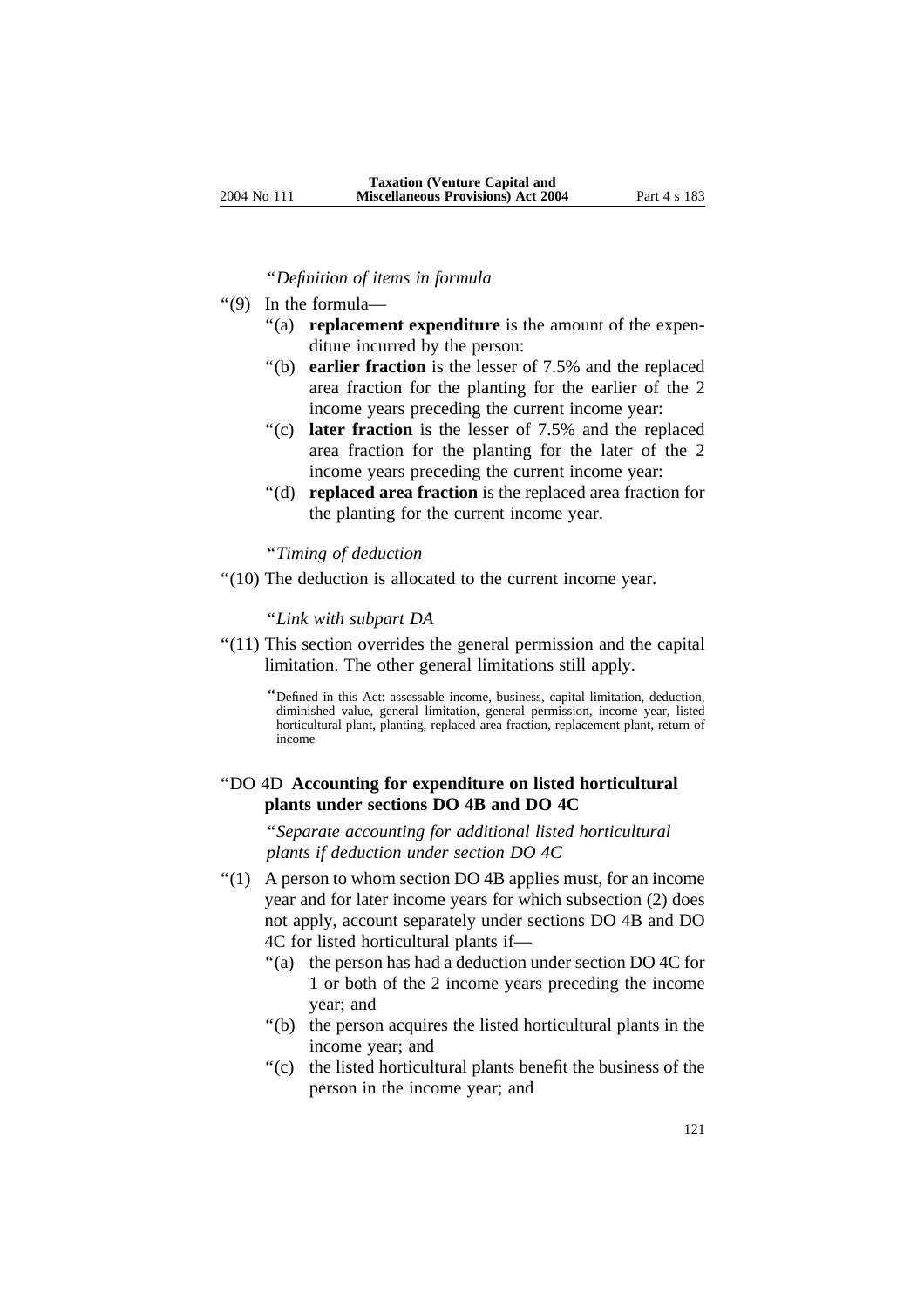''(d) the listed horticultural plants are not replacement plants.

''*Combined accounting for listed horticultural plants if no deduction under section DO 4C*

''(2) A person may, despite subsection (1), account under sections DO 4B and DO 4C for listed horticultural plants as 1 planting for an income year and later income years if the person has had no deduction under section DO 4C for both of the 2 income years preceding the income year.

''Defined in this Act: deduction, income year, listed horticultural plant, planting, replacement plant

#### ''DO 4E **Some definitions**

In this section and sections DO 4B to DO 4D—

''**planting** for a person and an income year means 1 or more listed horticultural plants—

- ''(a) that are involved in the business of the person during the income year; and
- ''(b) for which the person must account under sections DO 4B and DO 4C, for the income year, separately from any other listed horticultural plants that are involved in the business of the person

''**plot** means the land occupied by the listed horticultural plants in a planting

''**replaced area fraction** for a planting and an income year means the amount calculated using the formula—

| replacement area<br>plot area | $\times$ 100%                                                                                                                                                                                                |
|-------------------------------|--------------------------------------------------------------------------------------------------------------------------------------------------------------------------------------------------------------|
| where—                        |                                                                                                                                                                                                              |
| replacement<br>area           | is the area, at the end of the income year, of<br>the part of the plot on which listed horticul-<br>tural plants in the planting are planted or<br>regrafted during the income year as<br>replacement plants |
| lot area                      | is the total area, at the end of the income<br>year, of the plot.                                                                                                                                            |

''Defined in this Act: business, deduction, income year, listed horticultural plant, planting, plot, replaced area fraction, replacement plant''.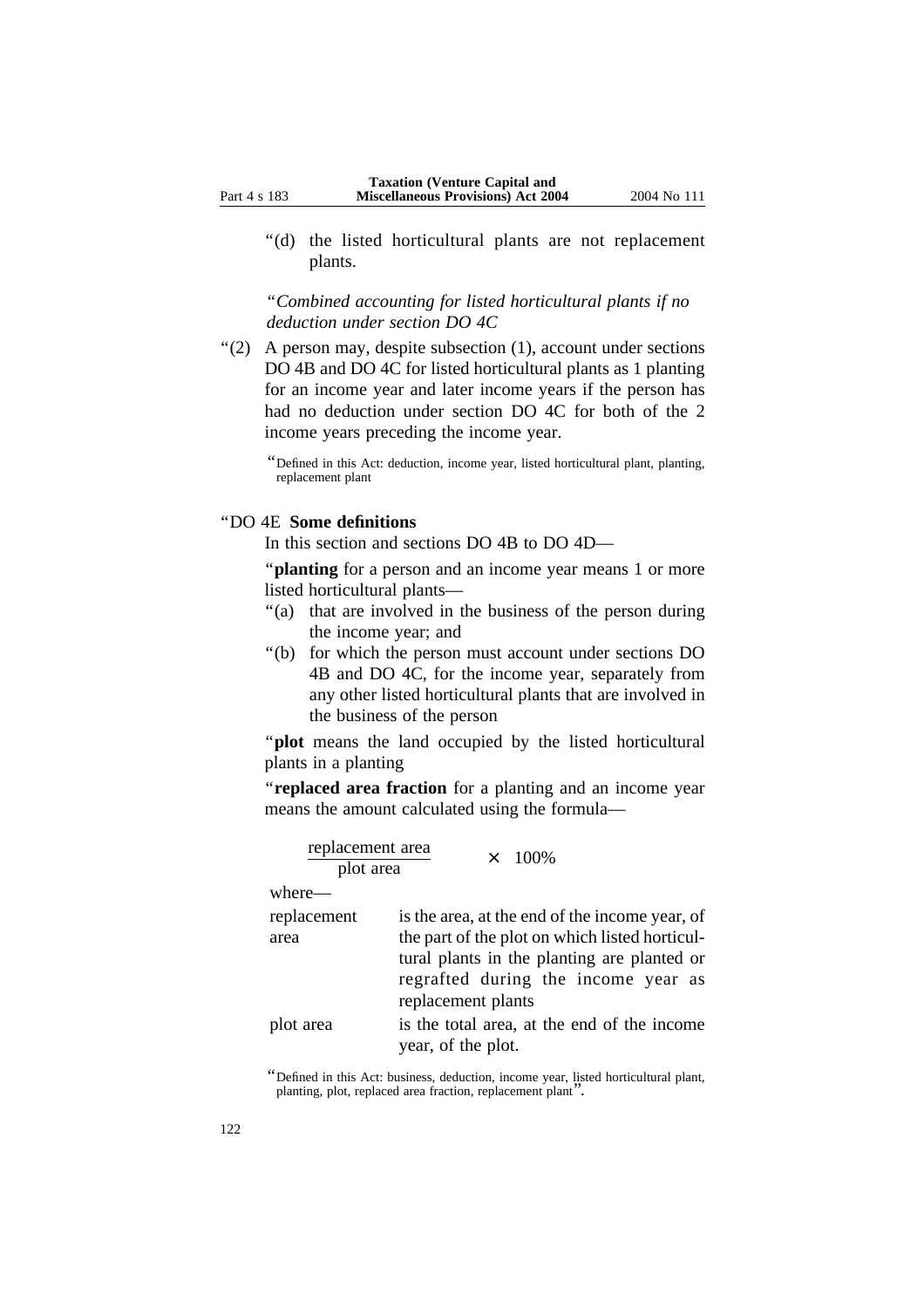#### **184 Farming expenditure of lessor or sublessor**

- (1) In the heading to section DO 5, ''**or horticulture**'' is inserted after ''**Farming**''.
- (2) In section DO  $5(1)(c)(i)$ , "or DO 4B or DO 4C" is inserted after ''DO 4''.
- (3) In section DO  $5(1)(c)(ii)$ , "or DO  $4B(2)$  or DO  $4C$ " is inserted after "DO 4(2)".
- (4) In the heading to section DO 5(2), ''*or DO 4B or DO 4C*'' is inserted after ''*DO 4*''
- (5) In section DO 5(2), ''or DO 4B or DO 4C'' is inserted after ''DO 4''.

### **185 New section DO 5B inserted**

After section DO 5, the following is inserted:

# ''DO 5B **Improvement destroyed or made useless by qualifying event**

''*When this section applies* 

- "(1) This section applies if in an income year of a person—
	- "(a) the person owns land, or operates a farming or agricultural business on land, to which there has been made an improvement; and
	- ''(b) the improvement is destroyed or made useless for the purpose of deriving income as a result of an event that is a qualifying event under paragraph (a) or (b) of the definition of that term; and
	- "(c) the person would be entitled for the income year to a deduction under section DO 4 or DO 5 for expenditure on the improvement if the improvement had not been destroyed or made useless.

### ''*Deduction: diminished value of expenditure*

''(2) The person is allowed a deduction of the amount of the diminished value, for the income year, of the expenditure on the improvement.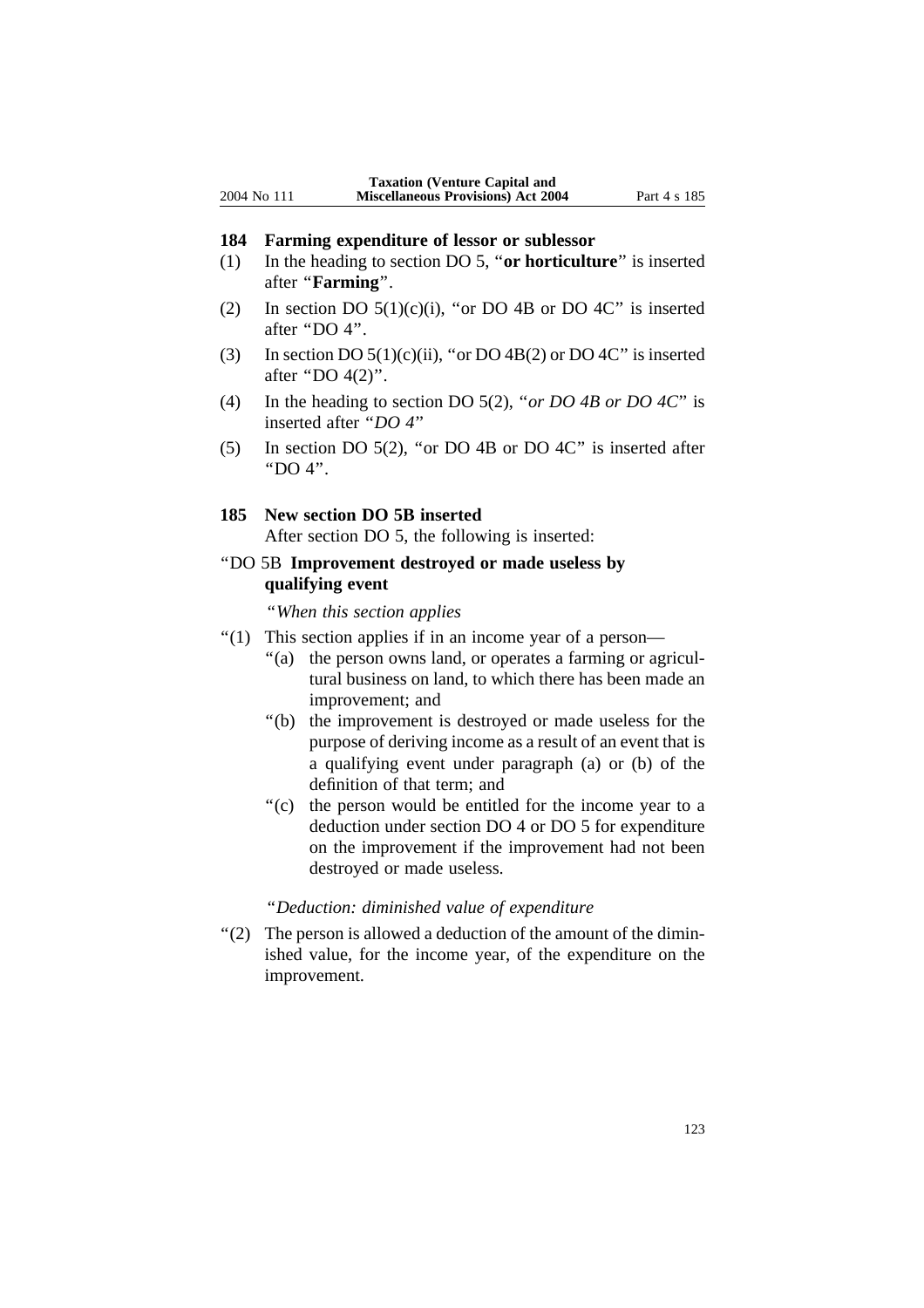''*Link with subpart DA* 

''(3) This section overrides the general permission and the capital limitation. The other general limitations still apply.

''Defined in this Act: business, capital limitation, deduction, diminished value, general limitation, general permission, income, income year, qualifying event''.

#### **186 New section DP 3B inserted**

After section DP 3, the following is inserted:

# ''DP 3B **Improvement destroyed or made useless by qualifying event**

''*When this section applies*

- ''(1) This section applies if, in an income year of a person,—
	- "(a) the person operates a forestry business on land, to which there has been made an improvement; and
	- ''(b) the improvement is destroyed or made useless for the purpose of deriving income as a result of an event that is a qualifying event under paragraph (a) or (b) of the definition of that term; and
	- ''(c) the person would be entitled for the income year to a deduction under section DP 3 for expenditure on the improvement if the improvement had not been destroyed or made useless.

### ''*Deduction: diminished value of expenditure*

''(2) The person is allowed a deduction of the amount of the diminished value, for the income year, of the expenditure on the improvement.

''*Link with subpart DA*

''(3) This section overrides the general permission and the capital limitation. The other general limitations still apply.

**187 Cost of acquiring timber: forestry business on land bought from Crown, Maori owners, or holding company** In section DP  $8(3)(a)$ , "cost of timber" is replaced by "cost of the timber''.

<sup>&#</sup>x27;'Defined in this Act: business, capital limitation, deduction, diminished value, general limitation, general permission, income, income year, qualifying event''.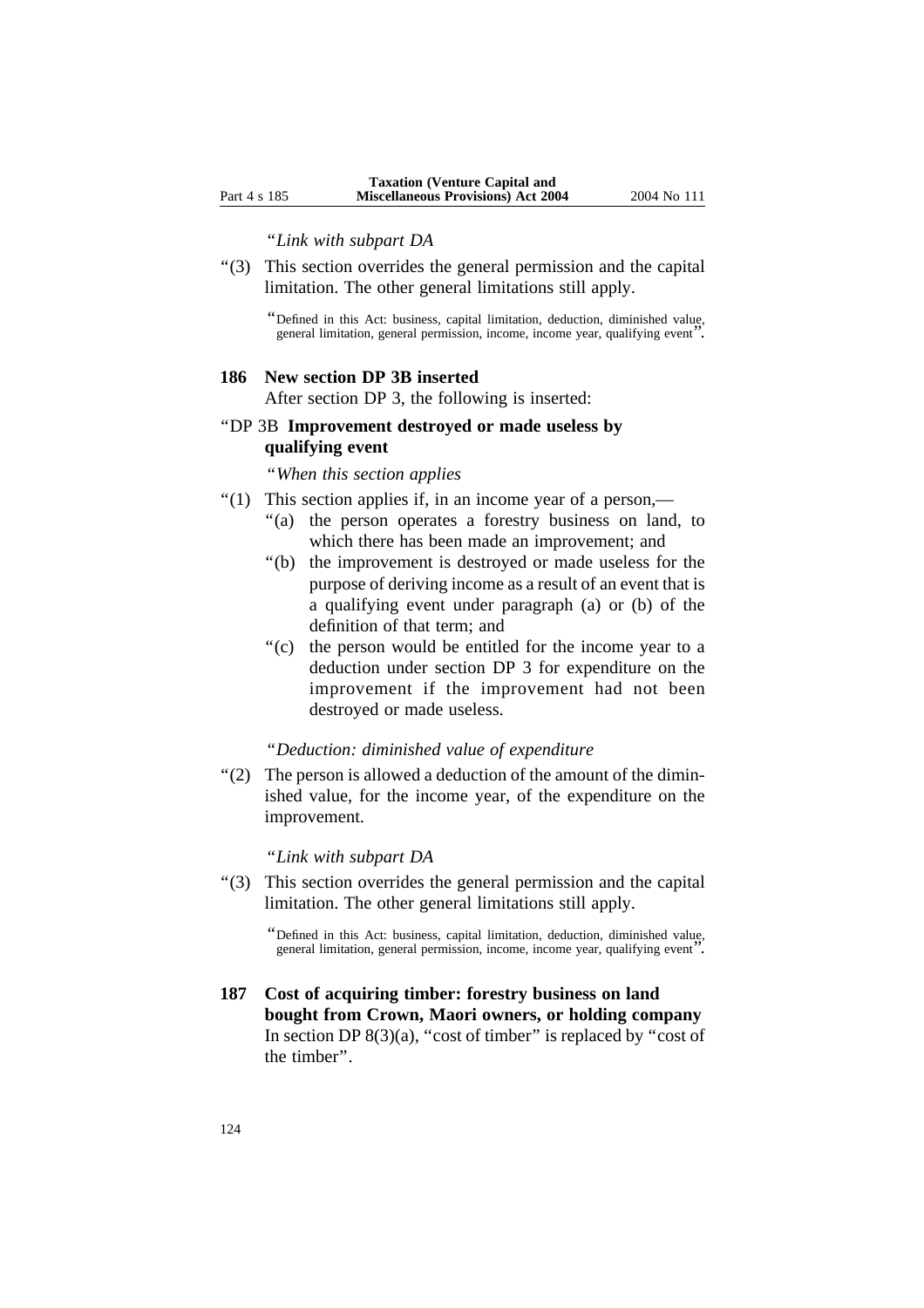- **188 Amalgamated company: expenditure on improvements for farming, aquacultural, and forestry businesses**
- (1) In the heading to section DV 13, ''**horticultural,**'' is inserted after ''**farming,**''.
- (2) In section DV 13(1), ''DO 4B (Expenditure on land: planting of listed horticultural plants), DO 4C (Expenditure on land: horticultural replacement planting)," is inserted before "or DO 6".
- (3) In section DV 13(2), ''DO 4B (Expenditure on land: planting of listed horticultural plants), DO 4C (Expenditure on land: horticultural replacement planting)," is inserted before "or DO 6".
- **189 Partnership interests and disposal of part of asset before 16 December 1991**

In the words before section DZ  $6(a)$ , "DZ 2" is replaced by ''DZ 3''.

**190 Petroleum mining operations outside New Zealand before 16 December 1991** In section DZ 7, "DZ 2" is replaced by "DZ 3".

#### **191 Prepayments**

Section EA 3(4), except for the heading, is replaced by the following:

- "(4) An amount of expenditure on goods is unexpired at the end of an income year if, by the end of the income year,—
	- ''(a) the person has not used up the goods in deriving income; and
	- ''(b) the goods are not destroyed or rendered useless for the purpose of deriving income.''
- **192 Calculation rule: income year in which item disposed of** In section EE 11(5), "EE 42" is replaced by "FB 7(6) (Depreciation: partial income-producing use)''.

# **193 Effect of disposal or event**

(1) In section EE 41(2), the second sentence is replaced by ''This subsection does not apply if the item is a building unless the item has been destroyed or rendered useless for the purpose of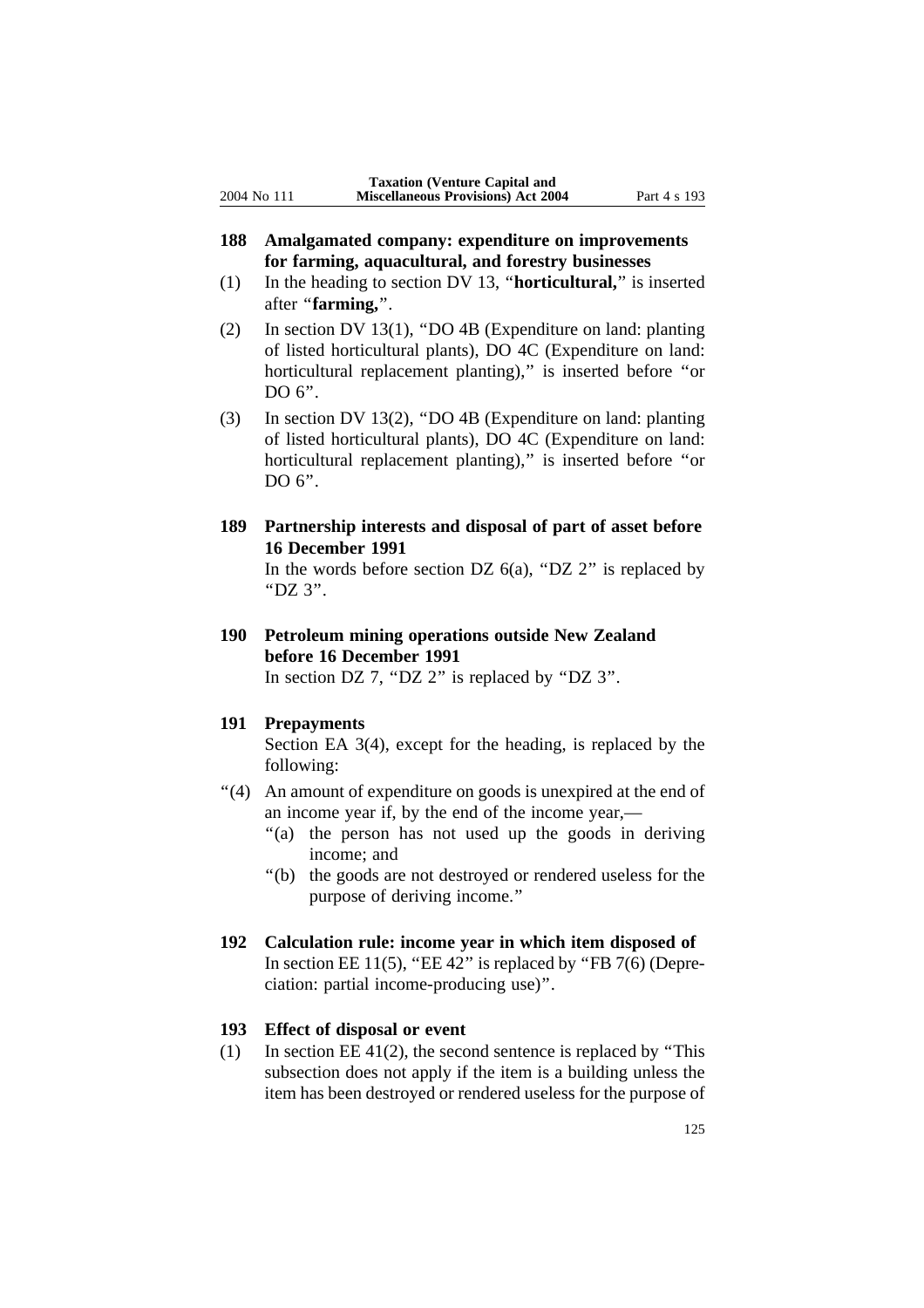deriving income as a result of an event that is a qualifying event for the purpose of paragraph (a) or (b) of the definition of that term.''

(2) In the list of defined words in section EE 41, ''income year'' is replaced by ''income, income year, qualifying event''.

#### **194 New section EW 47B inserted**

After section EW 47, the following is inserted:

''EW 47B **Consideration when debtor released as condition of new start grant**

''*When this section applies*

- "(1) This section applies if, in an income year of a person,—
	- ''(a) the person carries on a business of—
		- ''(i) animal husbandry:
		- "(ii) poultry-keeping:
		- "(iii) beekeeping:
		- "(iv) breeding horses other than bloodstock:
		- "(v) horticulture:
		- "(vi) cropping; and
	- ''(b) the person is paid a new start grant for the business for an event that is a qualifying event; and
	- "(c) the person incurs a liability to make a payment under a financial arrangement—
		- ''(i) in carrying on the business; and
		- ''(ii) before the declaration of the state of emergency that relates to the qualifying event; and
	- $'(d)$  the liability referred to in paragraph  $(c)(i)$  is forgiven or otherwise remitted—
		- ''(i) as a prerequisite for the payment of the new start grant; and
		- "(ii) before the date that is 18 months after the end of the state of emergency; and
	- ''(e) in the absence of this section, the amount of the remitted liability would be income of the person.

# ''*Consideration*

''(2) The person is treated as having paid, on the date on which the liability is forgiven or remitted, the part of the amount owing that is the greater of zero and the amount calculated under the formula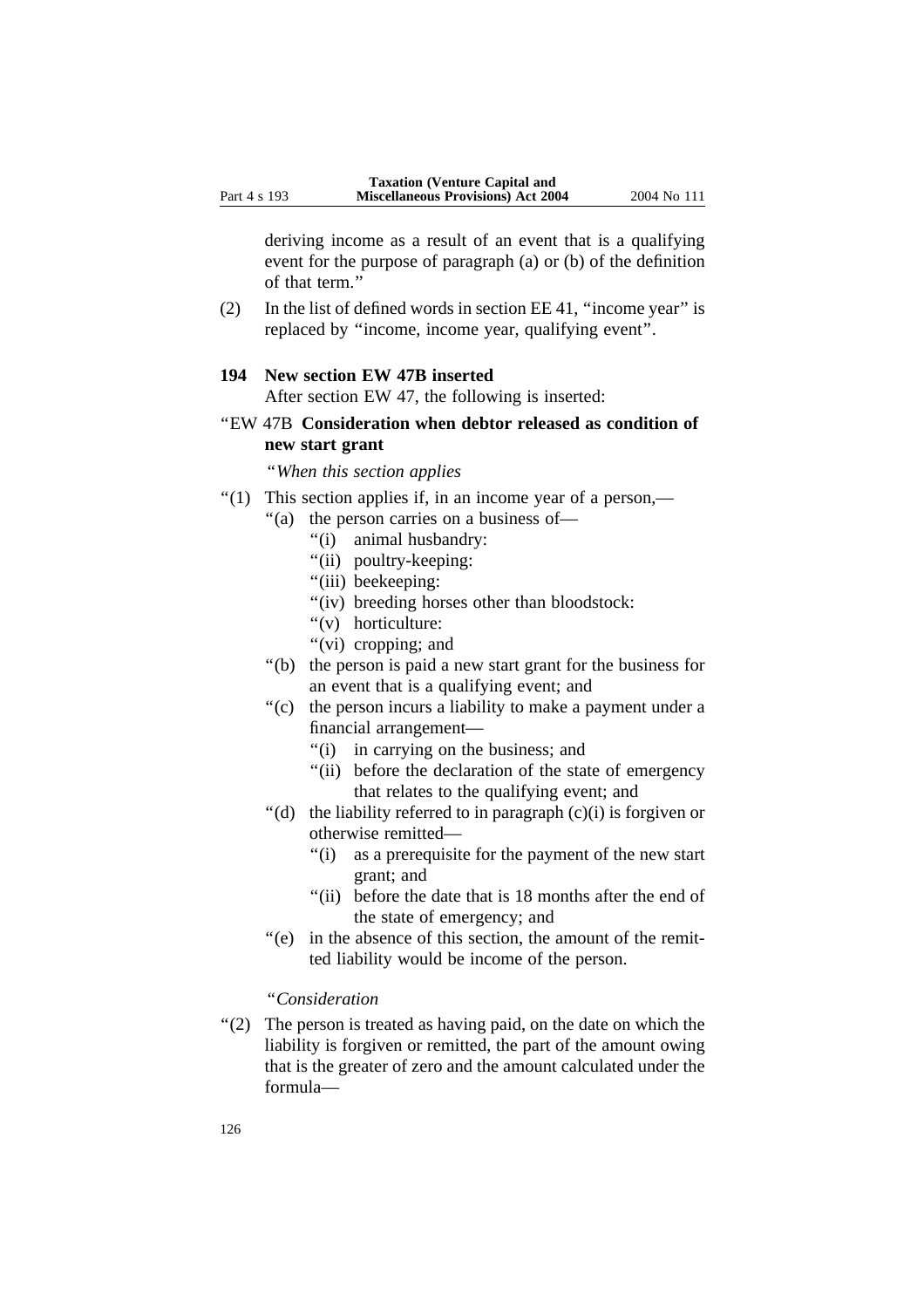remitted amount − current loss − available loss − other loss.

''*Definition of items in formula*

- ''(3) In the formula—
	- "(a) **remitted amount** is the amount of the remitted liability:
	- ''(b) **current loss** is the net loss that the person would have for the income year in which the liability is remitted in the absence of this section:
	- ''(c) **available loss** is the available net losses that are available to the person for offset against net income for the income year in which the liability is remitted:
	- ''(d) **other loss** is a loss that—
		- ''(i) is incurred by a person associated with the person who receives the new start grant; and
		- ''(ii) satisfies subsection (4).

''*Loss incurred by associated person from business or land* 

- "(4) The loss referred to in subsection  $(3)(d)$ 
	- ''(a) is incurred by a person who—
		- ''(i) carries on or has carried on the business in respect of which the new start grant is paid or owns or has owned an estate in fee simple or leasehold estate in land used in the business; and
		- "(ii) in the opinion of the Commissioner, is under a substantial degree of control by the person; and
		- "(iii) in the opinion of the Commissioner, has a substantial identity of interests with the person; and
	- ''(b) is incurred in respect of—
		- "(i) the business referred to in paragraph  $(a)(i)$ :
		- ''(ii) land that is used in the business; and
	- "(c) is, for the income year in which the liability is remitted,—
		- ''(i) a net loss of the associated person:
		- "(ii) an available net loss for the associated person; and
	- ''(d) is included in the calculation in subsection (3) to an extent that the Commissioner determines, having regard to the interests of the associated person that are separate from those of the person.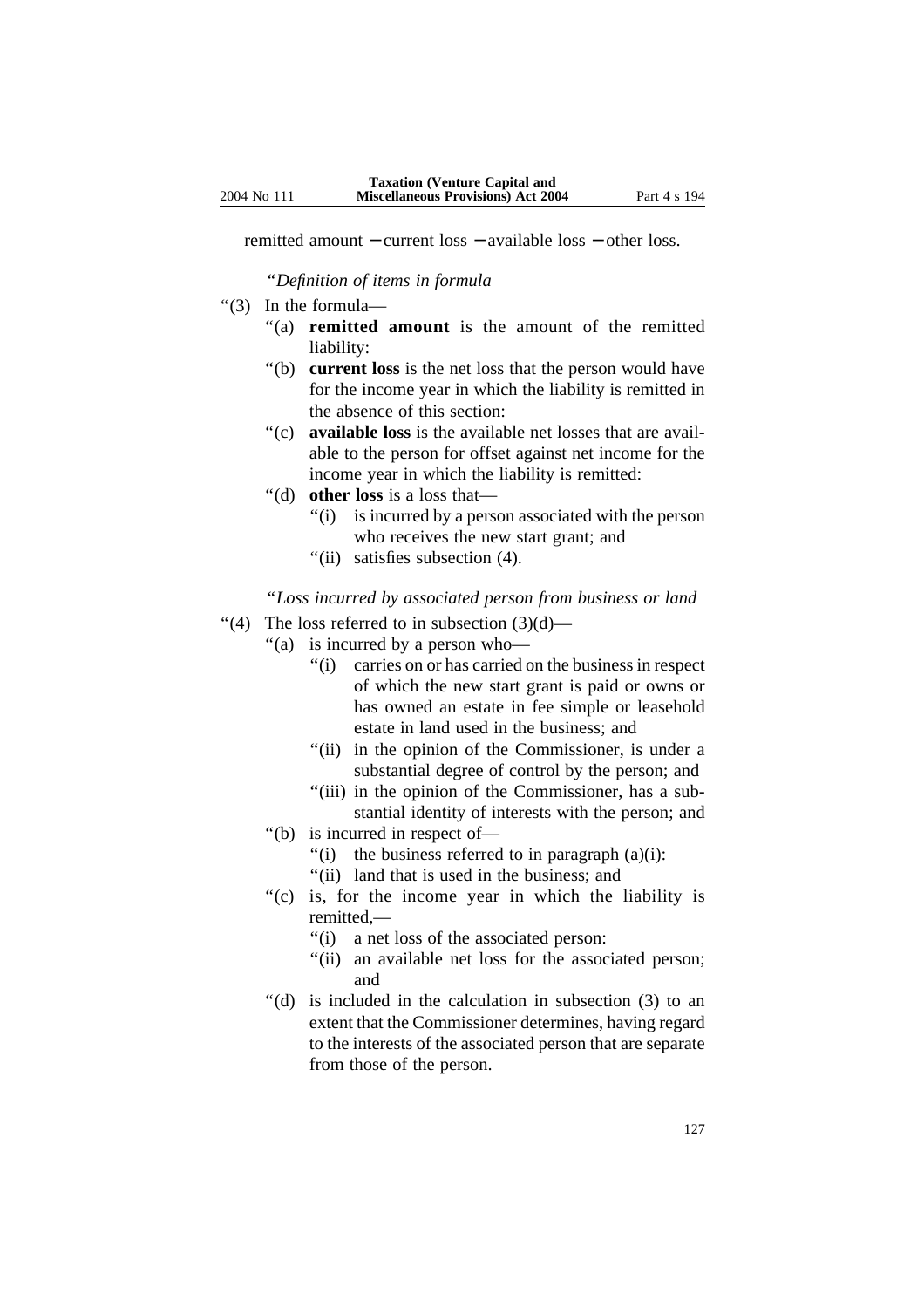''*Notice to associated person* 

''(5) The Commissioner must give to the associated person a written notice of a determination under subsection (4)(d).

''Defined in this Act: business, deduction, diminished value, income, income year, qualifying event''.

## **195 Direct control interests**

In section EX 5(4), ''of **shareholder decision-making rights**'' is inserted after ''definition''.

- **196 Associates and 10% threshold** In section EX 15(1), "EX 46(1)(b)" is replaced by "EX  $46(1)(a)$ ".
- **197 Branch equivalent income or loss: calculation rules** In section EX  $21(14)(b)$ , "to DO 4D," is inserted after "DO 4''.
- **198 Rules for personal property lease asset during term of finance lease**
- (1) In section FC 8B(2), ''on the date that the term of the lease ends or terminates'' is replaced by ''by the date on which the lease term ends''.
- $(2)$  In section FC 8B $(3)$ 
	- (a) ''at the end of the term of the lease'' is replaced by ''by the date on which the lease term ends'':
	- (b) "that" is replaced by "on which".

#### **199 Taxation of hire purchase agreements**

In section FC  $10(8)(a)$ , "consideration paid to the lessee for the hire purchase agreement'' is replaced by ''consideration provided to the lessee under the hire purchase agreement''.

# **200 Premiums derived by non-resident general insurers treated as being derived from New Zealand** In the definition of **premium** in section FC 13(9), paragraphs

(a) to (c) are replaced by the following: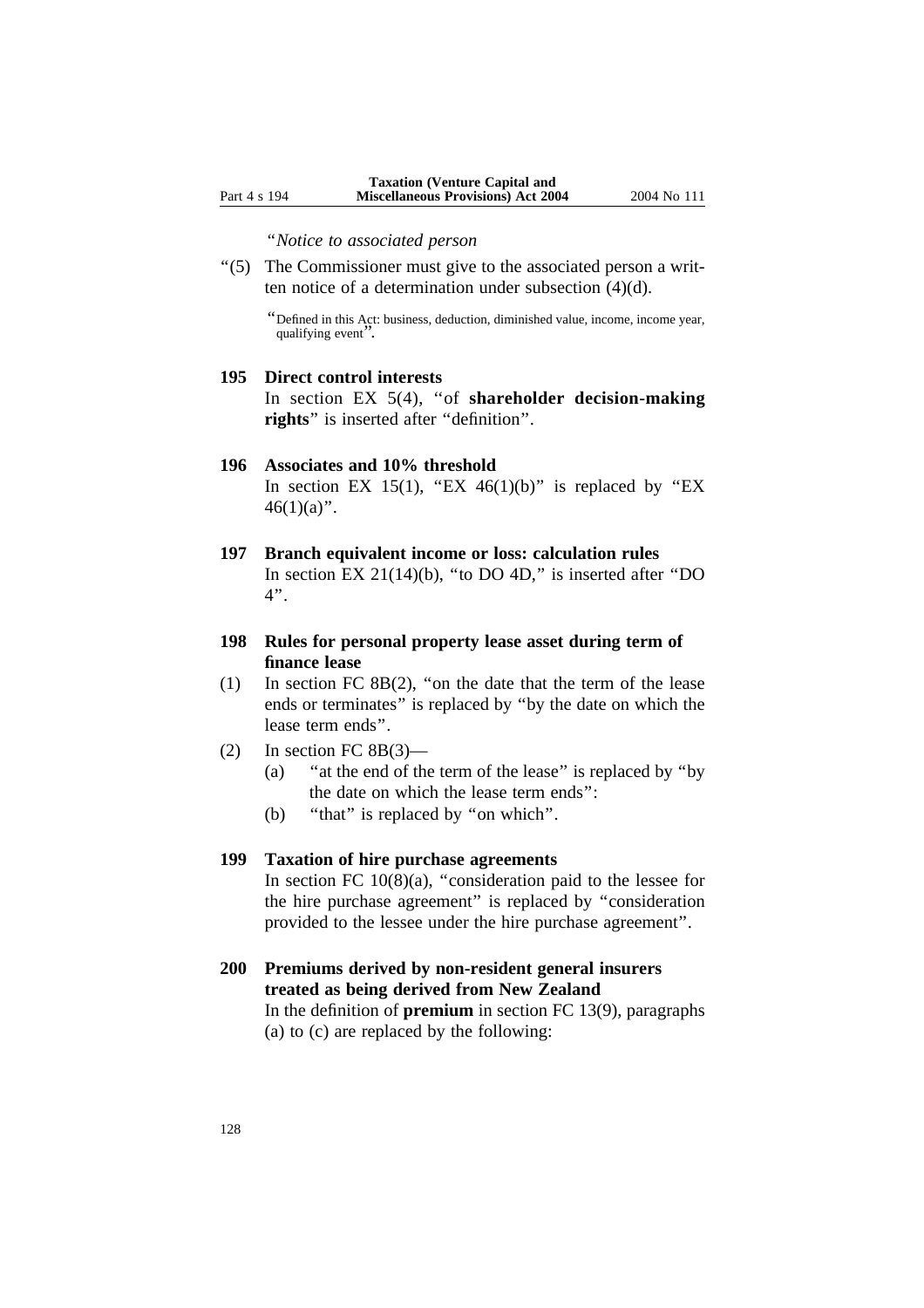- "(a) in relation to insurance of the kind described in subsection (2), an amount payable in respect of a contract of insurance entered by an insured person:
- ''(b) in relation to insurance of the kinds described in subsections (3) and (4), an amount payable in respect of a guarantee of a contract of insurance entered by an insured person.''

# **201 Special provisions relating to dispositions of property** In section FD  $10(3)(b)$ , "DO 4B, DO 4C," is inserted after ''DO 4,''.

# **202 Companies that may constitute imputation group**

- (1) Section FDA 1(1)(e) is repealed.
- (2) After section FDA  $1(2)(a)$ , the following is inserted:
	- ''(ab) all members of the consolidated group are or would be members of the imputation group; and''.
- (3) In section FDA  $1(2)(b)$ , the words before subparagraph (i) are replaced by ''for an imputation group that contains or will contain members of more than 1 consolidated group, all the members of the consolidated groups have been members of a single wholly-owned group of companies throughout the period that—''.

# **203 Amalgamation not to result in deemed income or remission of liabilities**

In section FE 9, "IE  $1(4)$ " is replaced by "DB 38".

# **204 Application of sections GC 29 to GC 31**

- (1) In section GC 29(1)(b)—
	- (a) in the words before subparagraph  $(i)(A)$ , "or losses" is omitted:
	- (b) subparagraph  $(i)(B)$  is replaced by the following:
		- ''(B) net losses of a loss attributing qualifying company, to the extent that shareholders with effective interests in the company are deemed under section HG 16 to incur amounts of loss that correspond to the net losses: and":
	- (c) in subparagraph (ii), ''and losses'' is omitted.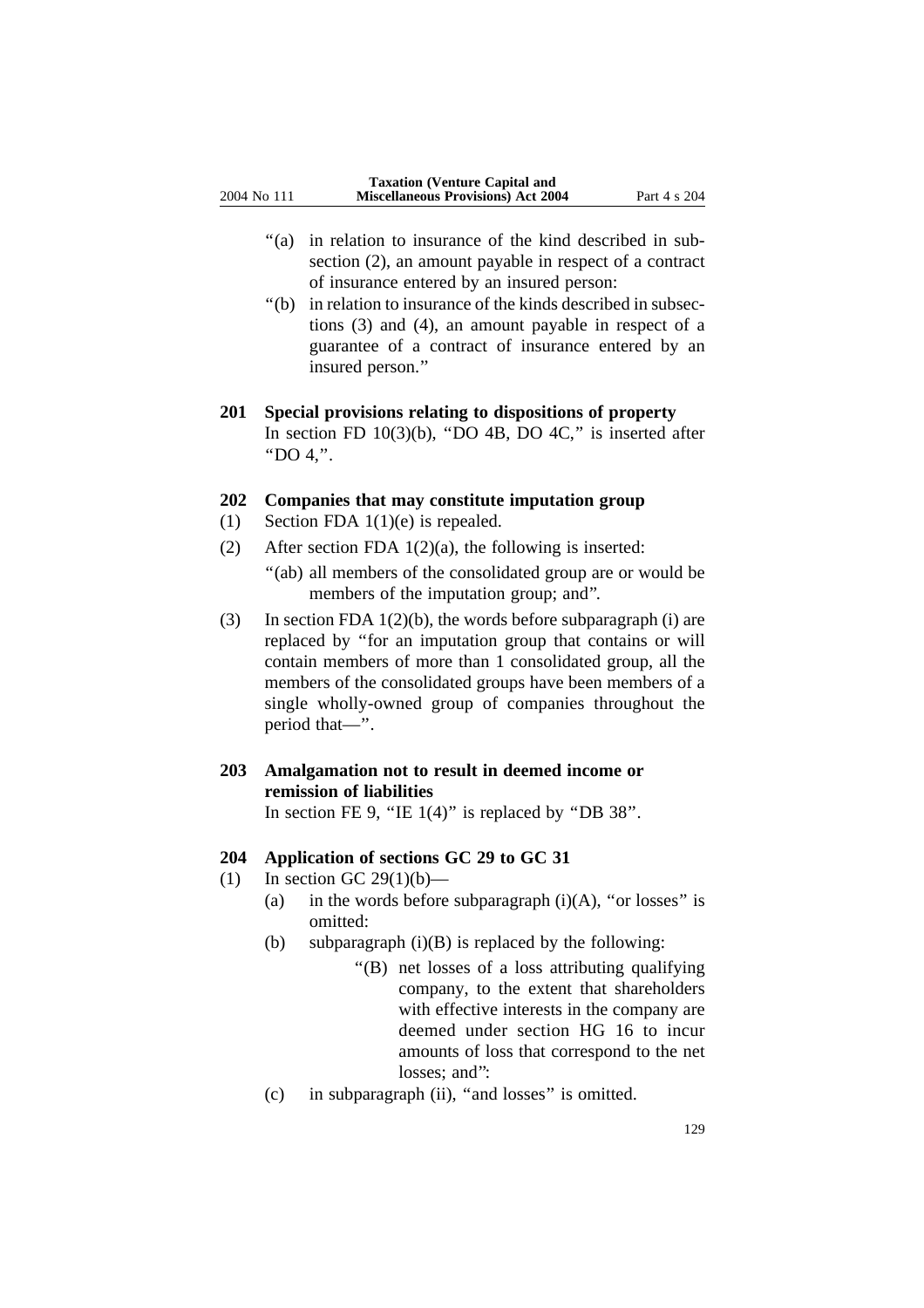|              | <b>Taxation (Venture Capital and</b>      |             |
|--------------|-------------------------------------------|-------------|
| Part 4 s 204 | <b>Miscellaneous Provisions) Act 2004</b> | 2004 No 111 |

- (2) In section GC 29(1)(b)(ii), "assessable" is inserted before ''income'' in both places that it occurs.
- (3) In section GC 29(1)(e)(i), "date:" is replaced by "date; and".
- (4) In section GC 29(1)(e)(ii)(F), "CE 4." is replaced by "CE 4:" and the following is added:
	- ''(G) shares in a foreign company, if the proceeds of a disposal of the shares would not be assessable income of the holder other than under the FIF rules.''
- (5) In section GC 29(2), ''income, deductions, and losses'' is replaced by ''assessable income and deductions''.
- (6) In section GC 29(3), ''income, deductions, and losses'' is replaced by ''assessable income and deductions''.

#### **205 Defined terms for sections GC 29 to GC 31**

- (1) In section GC  $30(3)(c)$ , in the words before subparagraph (i), "a purpose or effect of achieving" is omitted.
- (2) Section GC 30(3)(d) is replaced by the following:
	- ''(d) involves money that is provided by—
		- "(i) a lender who is not an associated person of the borrower under a provision of section OD 7 or OD 8(3) and who does not provide the money on arm's-length terms and who—
			- "(A) is not a person who regularly provides money to persons on arm's-length terms under arrangements that do not satisfy paragraphs (a) to (c):
			- ''(B) is not resident in New Zealand under section OE 1 or OE 2 and does not carry on business in New Zealand through a fixed establishment in New Zealand; or
		- "(ii) a lender who is an associated person of the borrower under a provision of section OD 7 or OD 8(3) and who obtains the money under an arrangement that satisfies paragraphs (a) to (c).''

# **206 Deferral of surplus deductions from arrangement**

- (1) In section GC 31(1)—
	- (a) paragraph  $(a)(i)$  is replaced by the following: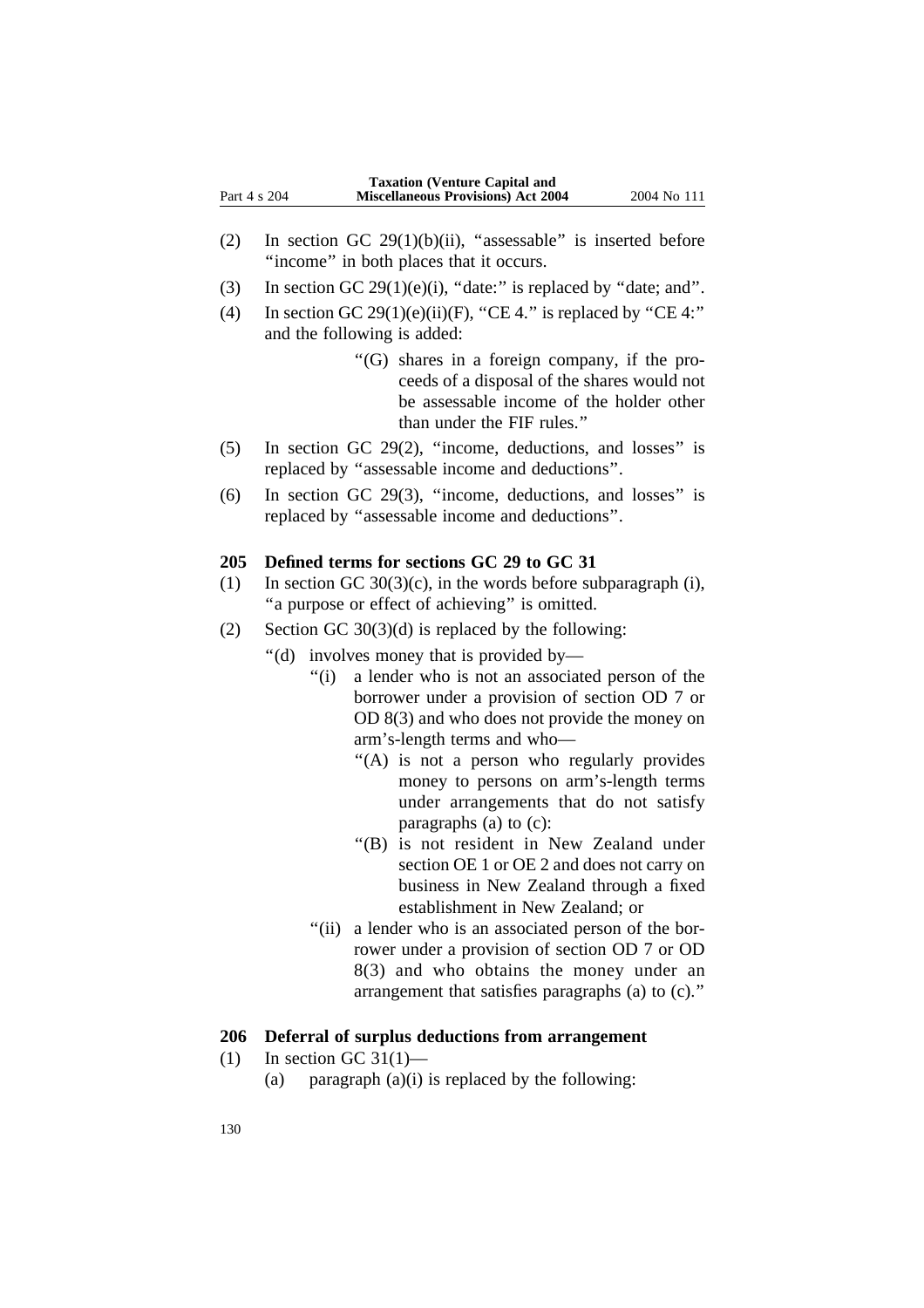- ''(i) deductions, including any deduction under subsection (3) or section HG 16; and":
- (b) in paragraph  $(a)(ii)$ 
	- (i) ''assessable'' is inserted before ''income'':
	- (ii) ''and losses'' is omitted:
- (c) paragraph  $(b)(i)$  is replaced by the following:
	- "(i) deductions, including any deduction under subsection (3) or section HG 16; and'':
- (d) in paragraph  $(b)(ii)$ 
	- (i) ''assessable'' is inserted before ''income'':
	- (ii) ''and losses'' is omitted.
- (2) In section GC  $31(2)$ 
	- (a) in the words before the formula, ''assessable'' is inserted before ''income'':
	- (b) the definitions of items **a** and **b** are replaced by the following:
	- ''a is the amount for the income year by which the deductions, including any deduction under subsection (3) or section HG 16, of the participant from the arrangement exceed the assessable income, other than under this section, of the participant from the arrangement
	- b is the total amount for the income year by which the deductions, including any deduction under subsection (3) or section HG 16, from the arrangement exceed the assessable income, other than under this section, from the arrangement for the group that consists of—
		- (a) the participant; and
		- (b) the affected associates of the participant who are not a loss attributing qualifying company and who each have for the income year allowable deductions, including any allowable deduction under subsection (3) or section HG 16, from the arrangement that in total exceed the assessable income, other than under this section, from the arrangement'':
	- (c) paragraph (a) of the definition of item **c** is replaced by the following: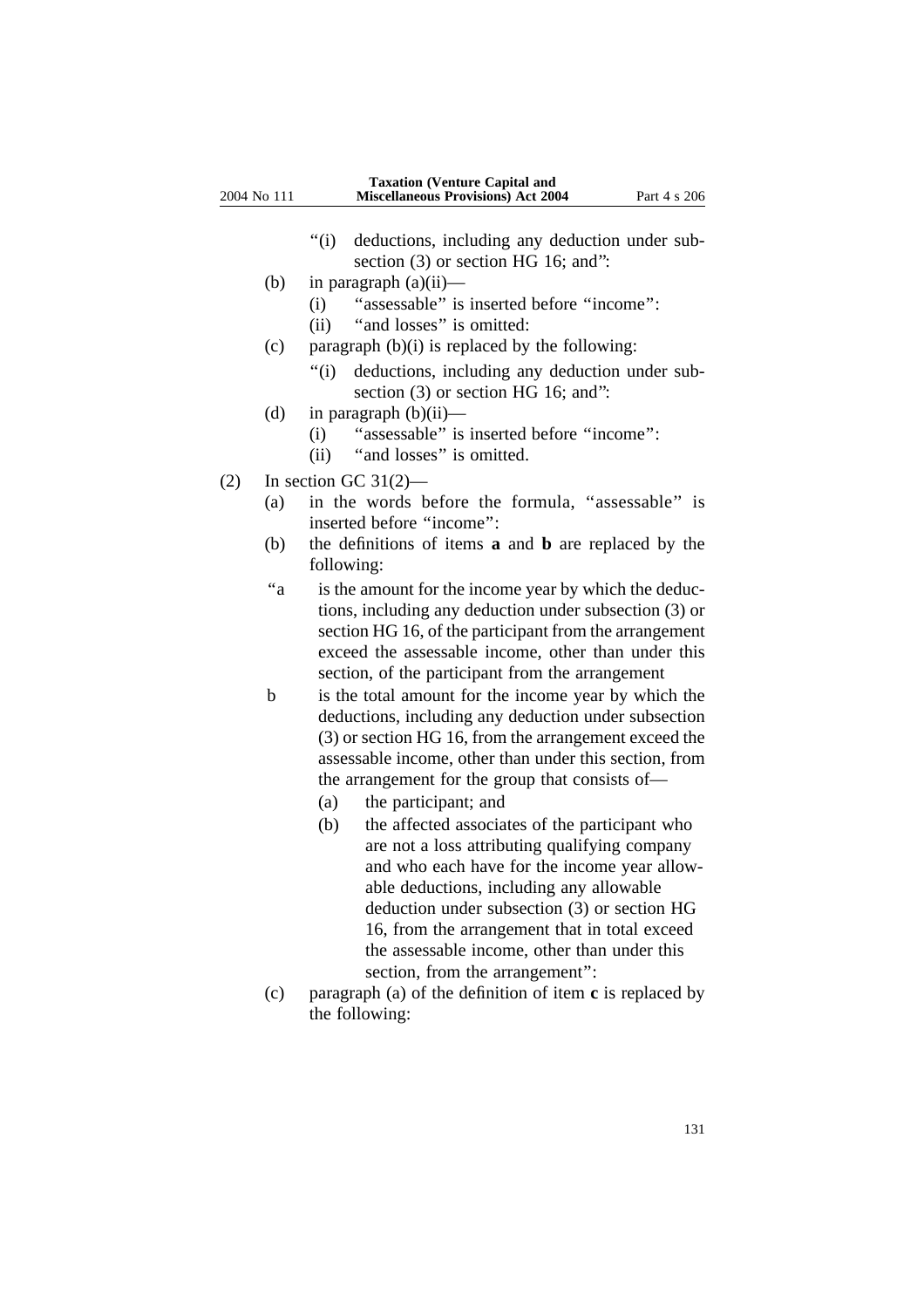- (a) the total amount for the income year by which the deductions, including any deduction under subsection (3) or section HG 16, from the arrangement exceed the assessable income, other than under this section, from the arrangement for the group that consists of—
	- (i) the participant; and
	- (ii) the affected associates of the participant who are not a loss attributing qualifying company that has incurred a net loss from the arrangement for the income year; and''.
- (3) In section GC 31(3), ''amount of income'' is replaced by ''amount of assessable income''.
- (4) In section GC  $31(4)(b)$ , "assessable" is inserted before "income".

### **207 Sale of trading stock for inadequate consideration**

- (1) In the heading to section GD 1, ''**Sale**'' is replaced by ''**Sale or other disposal**''.
- (2) Section GD 1(4) is replaced by the following:
- "(4) This section does not apply in respect of any trading stock that—
	- "(a) is transferred to a person under a relationship agreement; or
	- ''(b) is donated, or supplied for consideration worth less than the market value of the trading stock, to a person as a result of an event that is a qualifying event under paragraph (a) or (b) of the definition of that term.''

# **208 Subpart HC repealed**

Subpart HC is repealed.

# **209 Election to become Maori authority**

Section HI 3(3) is replaced by the following:

''(3) A person who elects to become a Maori authority becomes a Maori authority—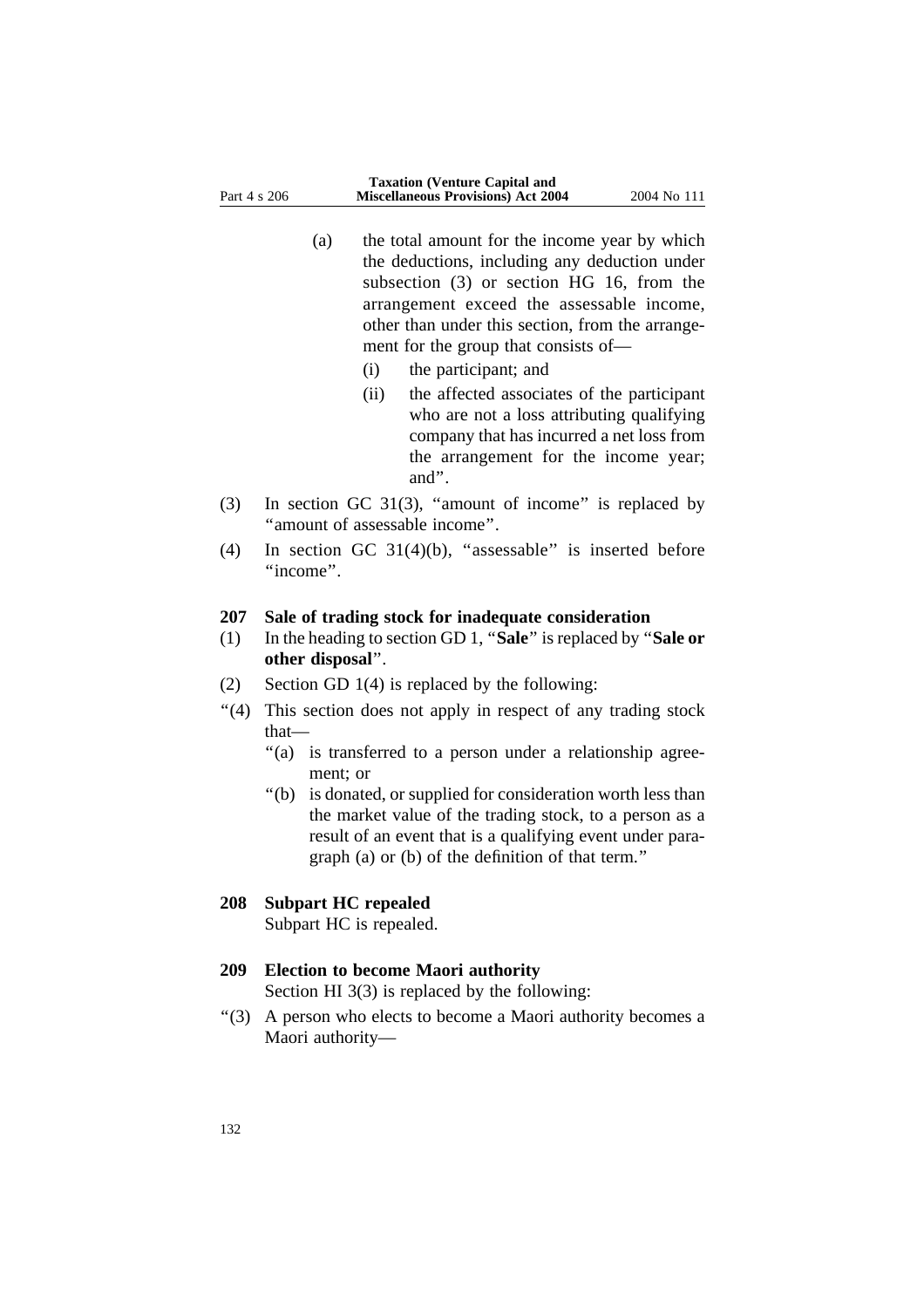- ''(a) on the first day of the income year in which the person gives notice of the election to the Commissioner, if paragraph (b) does not apply:
- ''(b) on the first day of the income year immediately succeeding the income year in which the person gives notice of the election to the Commissioner, if the person nominates that date in the notice of the election.''

# **210 Distributions by Maori authority**

In section HI  $4(1)(e)$ , "consideration." is replaced by "consideration:" and the following is added:

''(f) a taxable bonus issue.''

# **211 Amount distributed to member by Maori authority**

After section HI 5(3), the following is added:

''(4) A taxable bonus issue that is made by a Maori authority to a member is a taxable Maori authority distribution.''

# **212 Treatment of companies and trusts that elect to apply this subpart**

In section HI 8, row 4 of Table HI 8 is replaced by the following:

| ~4 | a Maori authority a trust that is taxable income |             |                    |
|----|--------------------------------------------------|-------------|--------------------|
|    |                                                  | not a Maori | derived by the     |
|    |                                                  | authority   | Maori authority is |
|    |                                                  |             | treated as trustee |
|    |                                                  |             | income".           |

**213 No offset in calculating some income tax liabilities** Section ID 1(2) is omitted.

# **214 Net losses may be offset against future net income** After section IE 1(2), the following is inserted:

- ''(2B)A taxpayer who is a partner in a special partnership may not under this section carry forward a net loss if—
	- "(a) the taxpayer has a deduction in an income year that arises from the activities of the special partnership; and
	- ''(b) the net loss arises from the deduction; and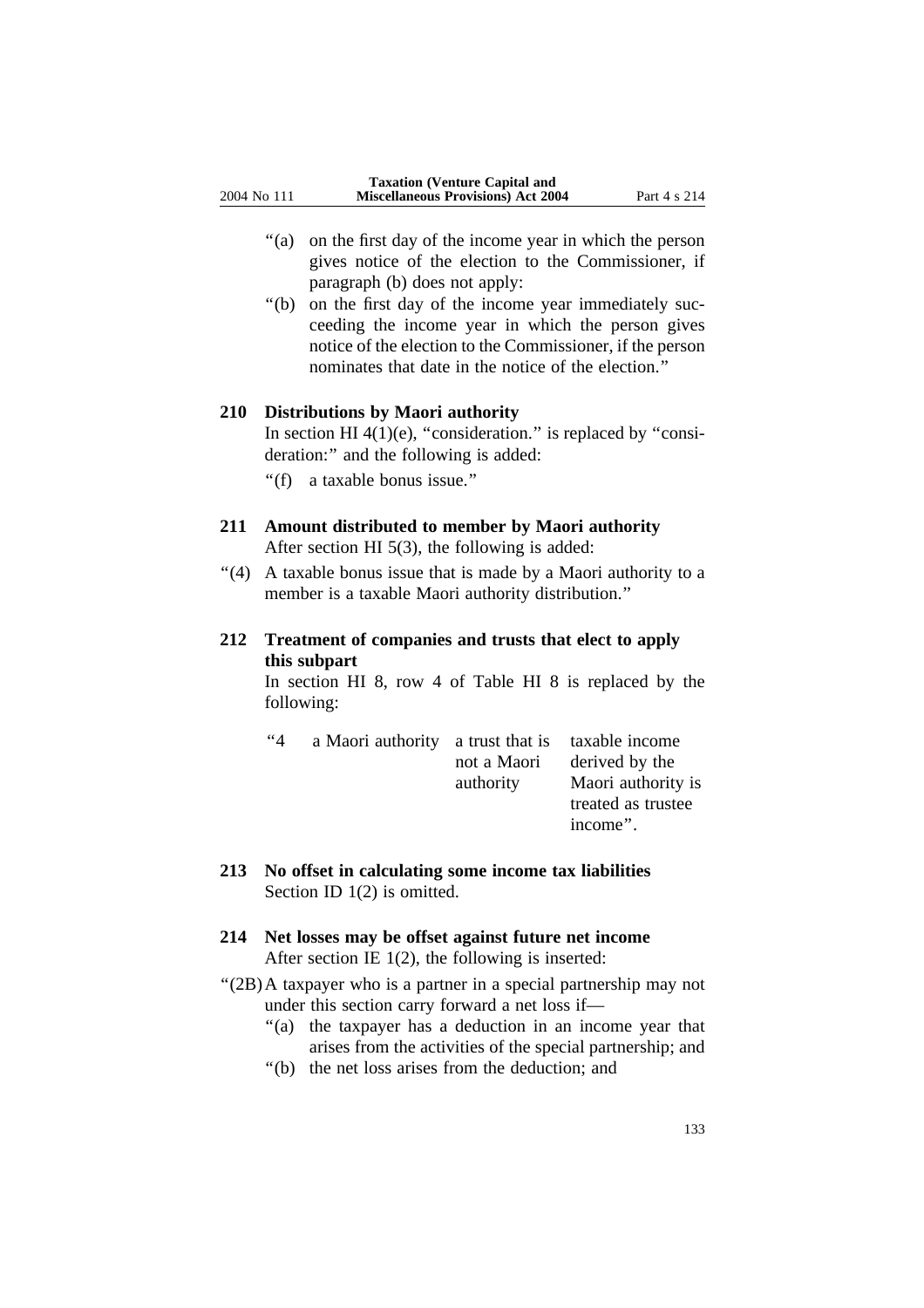- ''(c) during the income year, the taxpayer derives no assessable income, whether from the activities of the special partnership or otherwise.
- ''(2C)A taxpayer may not carry forward under this section a net loss to the extent that the net loss is offset against a remitted amount of an associated person as determined by the Commissioner under section CX 41B or EW 47B.''

# **215 Net loss offset between group companies**

Section IG  $2(2)(a)(i)$  is replaced by the following:

''(i) a net loss for the year of offset that does not consist of a mining outgoing excess and is not prevented by section IE 1(2B) or (2C) from being carried forward under sections IE 1 and IF 1:''.

# **216 Calculations of rebates producing negative amounts** In section KB 3, "subpart" is replaced by "Part".

### **217 Rebate in respect of gifts of money**

In section KC 5(1)(cl), "Zealand." is replaced by "Zealand:" and the following is added:

''(cm) Medicine Mondiale:

- ''(cn) New Zealand Jesuits in India Trust:
- ''(co) Operation Vanuatu Charitable Trust.''

# **218 Determination of net income**

- (1) In section KD  $1(1)(e)(ii)$ , "EI 3, EI 7, and EJ 1" is replaced by ''EI 1, EI 3, and EI 7''.
- (2) In section KD  $1(3)(c)(ii)$ , "counted income" is replaced by ''assessable income''.

# **219 Parental tax credit**

In section  $KD$   $2AB(3)(b)$ , "fortnightly" is omitted.

# **220 Ascertainment of New Zealand income tax liability**

In section LC  $14(1)$ , in the definition of item **b**, "counted income'' is replaced by ''assessable income''.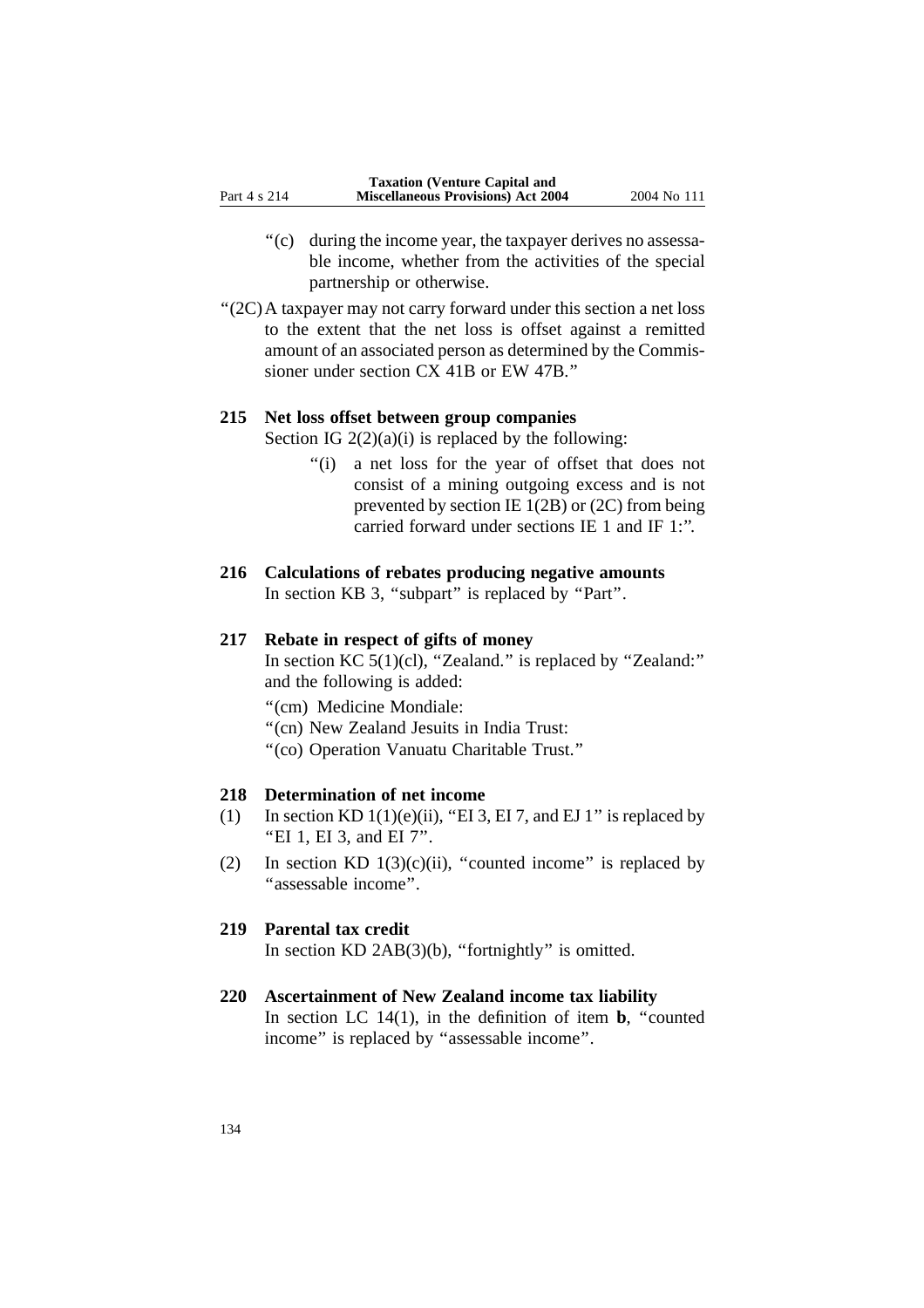# **221 Granting of underlying foreign tax credit**

After section LF  $2(2)(d)$ , the following is inserted:

"(db) if the company, as a result of the payment of the dividend, is liable to pay no income tax in relation to an amount, or part of an amount, from which the dividend is sourced; or''.

# **222 Estimated provisional tax**

After section MB 3(6), the following is added:

''(7) This section is subject to section MB 3B.''

# **223 New section MB 3B inserted**

After section MB 3, the following is inserted:

# ''MB 3B **Provisional taxpayer affected by qualifying event**

- ''(1) This section applies to a taxpayer who is significantly affected by a qualifying event.
- ''(2) A taxpayer to whom this section applies may, despite section MB 3(1), request the Commissioner to accept an estimate or a revised estimate of the residual income tax payable by the taxpayer in respect of an income year.
- ''(3) The Commissioner may, despite section MB 3(1), accept an estimate or a revised estimate of residual income tax payable by a taxpayer to which this section applies in respect of an income year if the Commissioner is satisfied that—
	- "(a) the taxpayer is significantly affected by a qualifying event; and
	- ''(b) an effect on the taxpayer of the occurrence of a qualifying event is that—
		- "(i) it is not reasonable to require the taxpayer to deliver an estimate or a revised estimate of residual income tax payable by the taxpayer in respect of the income year in accordance with section MB 3(1):
		- "(ii) the basis on which the taxpayer has chosen to pay provisional tax is now inappropriate; and
	- "(c) the taxpayer's request that the Commissioner accept the estimate or revised estimate was made as soon as was practicable.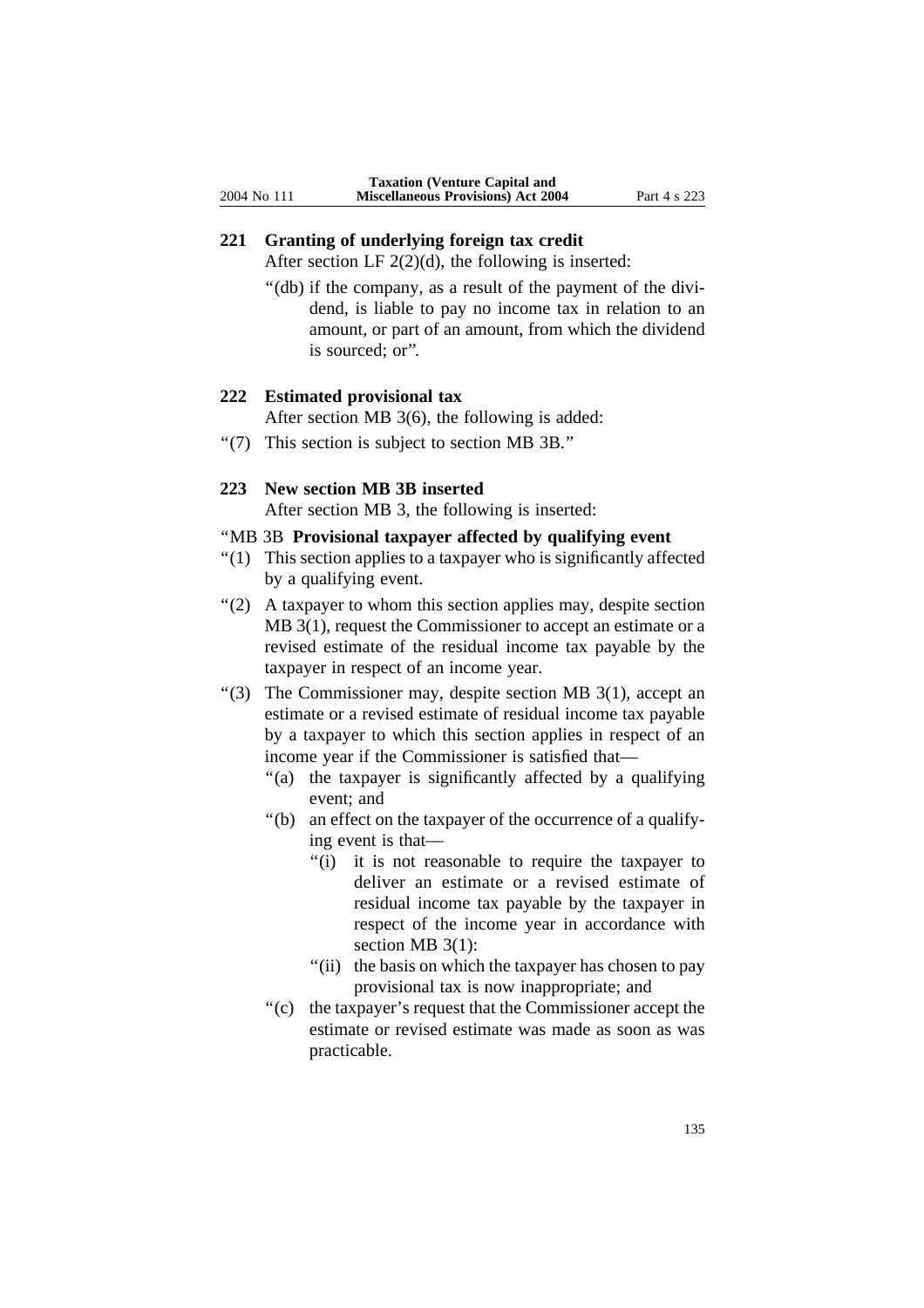"(4) If a revised estimate is accepted under subsection (3), the revised estimate is treated as applying on the third instalment date.''

# **224 New subpart MBB inserted**

After subpart MBA, the following is inserted:

# ''Subpart MBB—Early-payment discount of income tax

# ''MBB 1 **Purpose**

The purpose of this subpart is to encourage, by means of a discount of income tax, payments of amounts as income tax by small-business taxpayers in the income year preceding the income year in which the taxpayers are first required to pay provisional tax.

## ''MBB 2 **Availability of early-payment discount**

- ''(1) This section applies to a small-business taxpayer for an income year if the small-business taxpayer—
	- "(a) is not required to make payments of provisional tax in the income year; and
	- ''(b) on or before the taxpayer's balance date for the income year, makes payments as income tax for the income year; and
	- "(c) throughout the period from the taxpayer's balance date for the income year to the taxpayer's terminal tax date for the income year, has a credit in an account with the Commissioner that is greater than or equal to the lesser of the following:
		- ''(i) the amount that, on or before the small-business taxpayer's balance date for the income year, the small-business taxpayer pays as income tax for the income year:
		- "(ii) the amount of terminal tax for the income year for which the taxpayer would be liable in the absence of this section; and
	- ''(d) has, for earlier income years—
		- "(i) never been required to make payments of provisional tax and—
			- "(A) never received an early-payment discount; or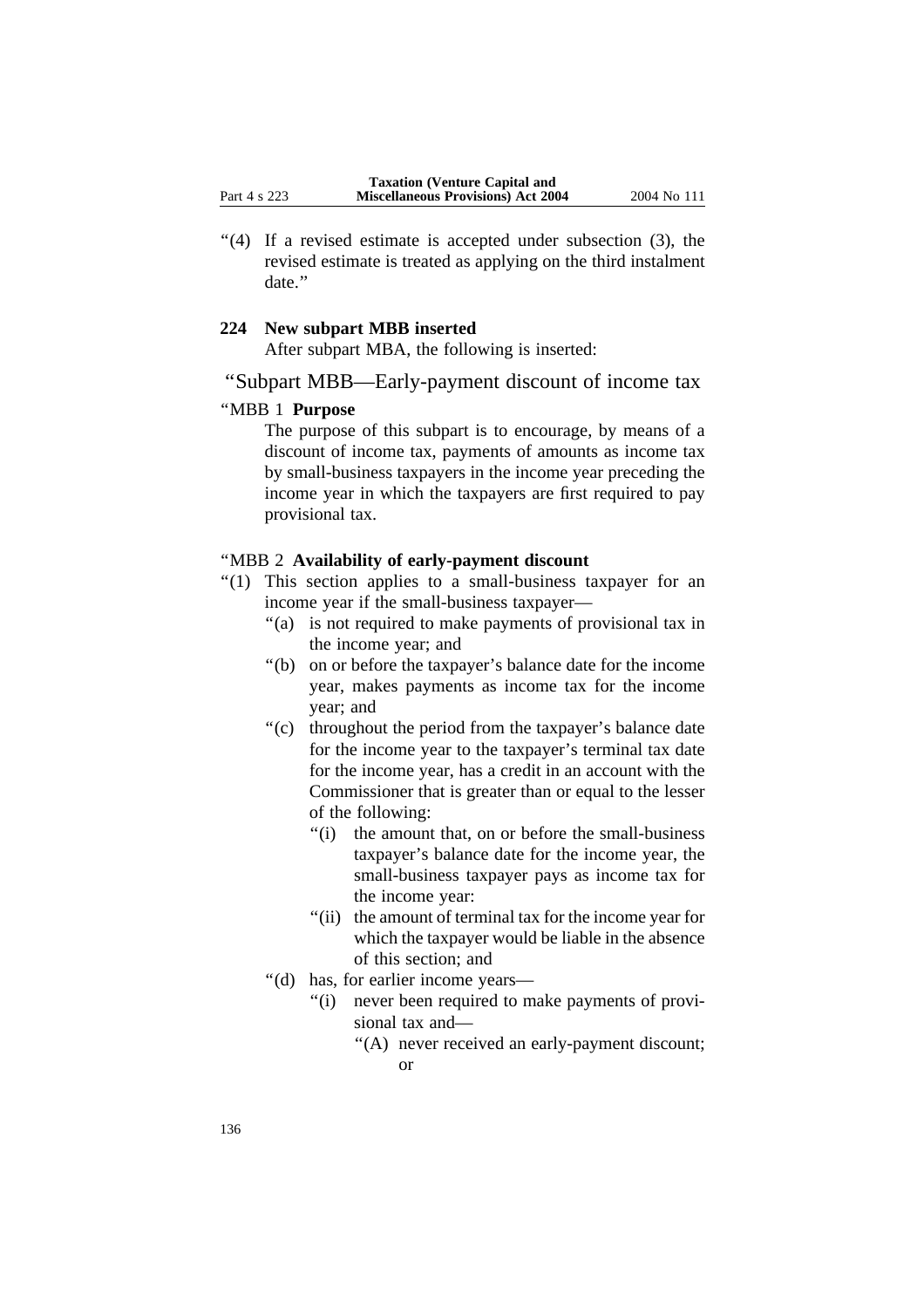- ''(B) derived assessable income from a business at no time in a period of 4 income years that began after the latest income year for which the small-business taxpayer received an early-payment discount; or
- "(ii) derived assessable income from a business at no time in a period of 4 income years that began after the latest income year for which the smallbusiness taxpayer was required to make payments of provisional tax.
- "(2) If a small-business taxpayer to whom this section applies makes a return of income for the income year and applies for an early-payment discount, the Commissioner must credit the income tax account of the small-business taxpayer with an early-payment discount found by multiplying the discount rate referred to in subsection (4) by the lesser of the following:
	- "(a) the amount that, on or before the small-business taxpayer's balance date for the income year, the smallbusiness taxpayer paid as income tax for the income year:
	- ''(b) 105% of the small-business taxpayer's residual income tax for the income year.
- ''(3) The small-business taxpayer must make the application required by subsection (2) on or before the date given by section 37(5) of the Tax Administration Act 1994 as the last date for filing a return of income for the income year to which the application relates.
- "(4) The discount rate is—
	- "(a) 6.7% if no rate is prescribed under paragraph (b):
	- ''(b) the rate prescribed by the Governor-General by Order in Council.

### ''MBB 3 **Credit treated as being payment as income tax**

A credit of an early-payment discount for a small-business taxpayer for an income year is treated as being a payment made on the day after the last day of the income year by the small-business taxpayer as income tax for the income year.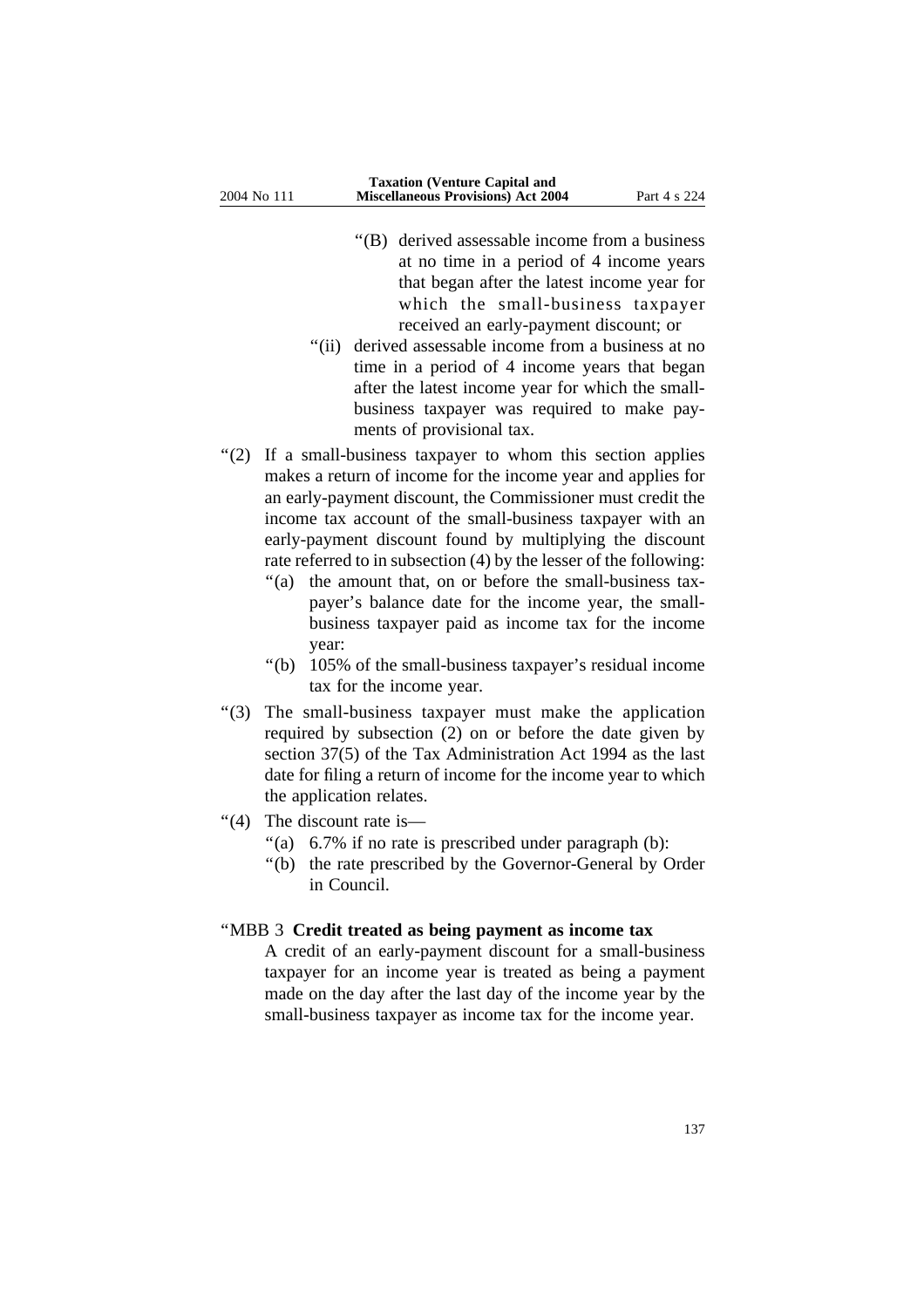#### ''MBB 4 **Some definitions**

In this subpart—

''**early-payment discount** means a discount of income tax under this subpart

''**small-business taxpayer** means a taxpayer who—

- "(a) conducts a business on the taxpayer's own account, acting alone or as a partner in a partnership; and
- ''(b) does not use a company or a trust in the conduct of the business; and
- ''(c) derives assessable income that is predominantly—
	- ''(i) from the business; and
	- "(ii) not interest, dividends, royalties, rents or beneficiary income.''

## **225 Refund of excess tax**

- (1) Section MD 1(1) is replaced by the following:
- $\lq(1)$  Subject to sections MD 2, MD 2A, MD 2B, MD 3 and NH 4, and subsection (2), the Commissioner must refund an amount that a taxpayer has paid as tax if—
	- "(a) the Commissioner is satisfied that the amount represents an excess over the tax properly payable by the taxpayer; and
	- ''(b) the 4-year period referred to in section 108 of the Tax Administration Act 1994 has not ended.''
- (2) Section MD 1(2) is replaced by the following:
- $\lq$ (2) Subject to sections MD 2, MD 2A, MD 2B, MD 3, and NH 4, the Commissioner must refund an amount that a taxpayer has paid as tax if—
	- ''(a) the taxpayer paid the amount as a result of an amendment to an assessment that increased the amount of tax payable by the taxpayer; and
	- ''(b) the Commissioner is satisfied that the amount represents an excess over the tax properly payable by the taxpayer; and
	- ''(c) the 4-year period beginning at the end of the income year in which the assessment was amended has not ended.
- ''(2B)The Commissioner may refund an amount that is referred to in subsection (1) or (2) after the end of the 4-year period referred to in the subsection, if—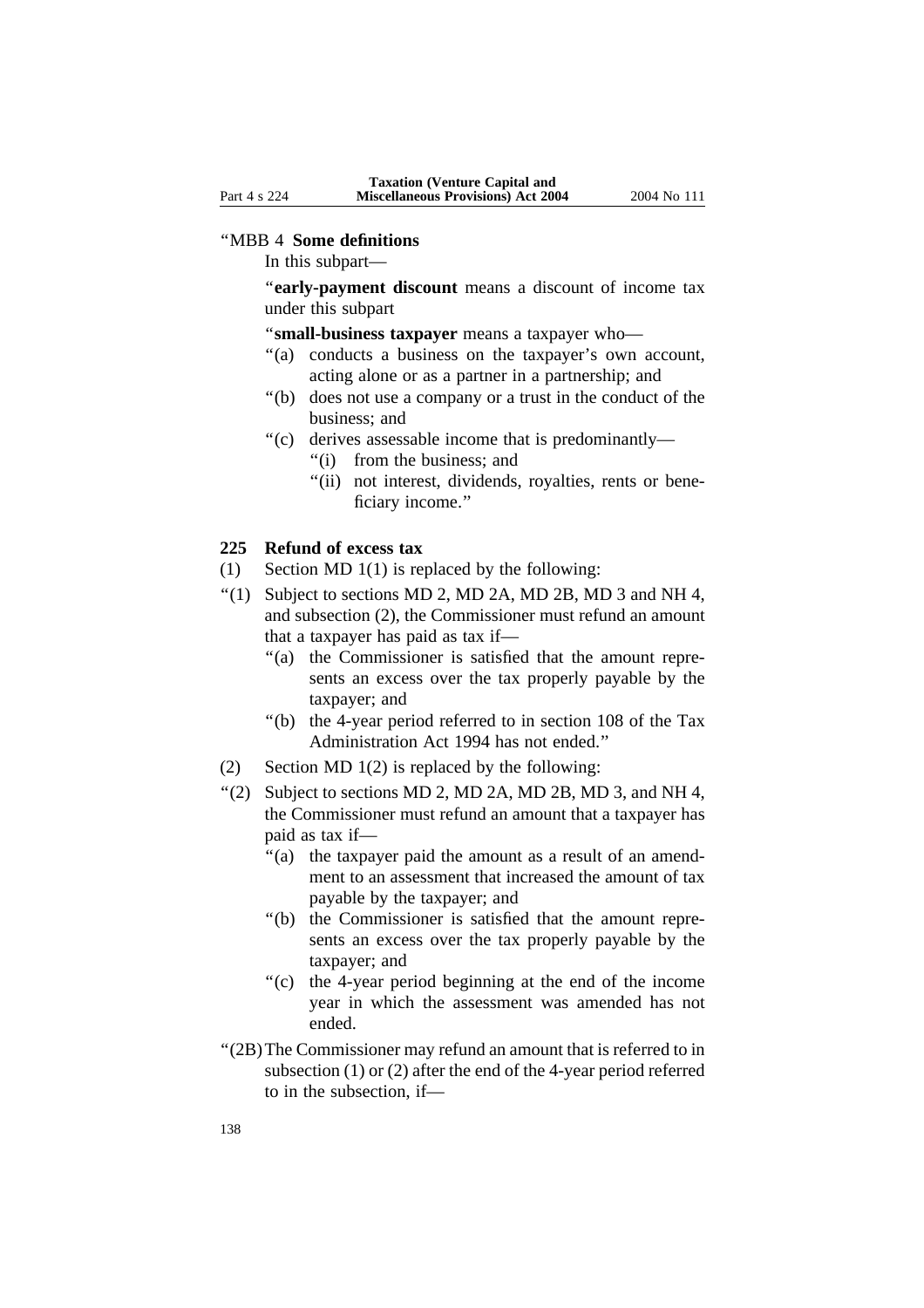- ''(a) the refund arises from—
	- "(i) a clear mistake or simple oversight of the taxpayer:
	- "(ii) an entitlement of the taxpayer to a rebate of income tax under subpart KD; and
- ''(b) the refund is made—
	- "(i) within the period of 4 years beginning from the end of the 4-year period referred to in the subsection:
	- "(ii) as a result of an application by or on behalf of the taxpayer that the Commissioner receives before or within the period of 4 years beginning from the end of the 4-year period referred to in the subsection.''

### **226 Limits on refunds of tax in relation to Maori authorities**

- (1) In section MD 2B(1)(a), "the end" is replaced by "unless subsection (1B) applies, the end''.
- (2) After section MD 2B(1), the following is inserted:
- $''(1B)$ Despite subsection  $(1)(a)$ , a Maori authority that furnishes its Maori authority credit account return for an imputation year before the end of the next imputation year may be refunded income tax in accordance with section MD 1 if—
	- ''(a) the Maori authority has furnished the Maori authority credit account return within an extension of time given by the Commissioner; and
	- ''(b) the amount of the refund does not exceed the credit balance in the Maori authority's Maori authority credit account on the last day of the imputation year for which the Maori authority credit account return was furnished.''
- (3) In section MD 2B(4), ''If income'' is replaced by ''Unless subsection (4B) applies, if income''.
- (4) After section MD 2B(4), the following is inserted:
- ''(4B)Despite subsection (4), the income tax not refunded may be credited on a provisional tax instalment date if residual income tax is treated as being payable on the date specified in Part VII of the Tax Administration Act 1994.''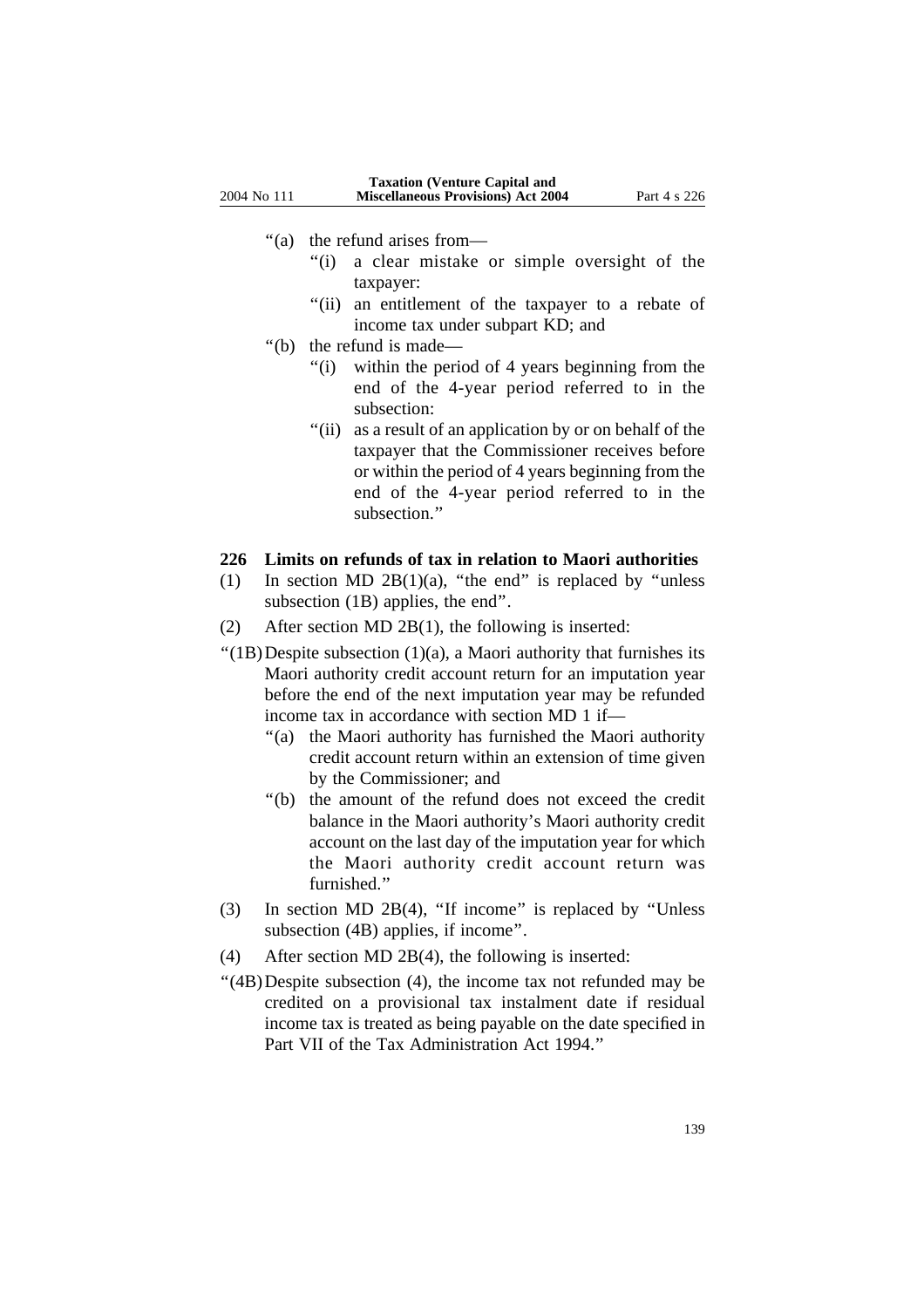## **227 Companies required to maintain imputation credit account**

Section ME  $1(2)(a)$  is replaced by the following:

"(a) resident in a country other than New Zealand; or".

# **228 Companies electing to maintain imputation credit account**

Section ME  $1A(4)(a)$  is replaced by the following:

- ''(a) for the purpose of section ME 6, from—
	- "(i) the date that is 30 days after the date on which the Commissioner receives the notice, if none of subparagraphs (ii) to (iv) apply; or
	- "(ii) 1 October 2003, if the Commissioner receives the notice before 1 April 2004 and notifies the company that the notice is effective from 1 October 2003; or
	- "(iii) 1 April 2004, if the Commissioner receives the notice before 1 April 2005 and notifies the company that the notice is effective from 1 April 2004; or
	- "(iv) the beginning of the imputation year in which the Commissioner receives the notice, if the company is formed in the imputation year or becomes eligible under this section in the imputation year and the Commissioner notifies the company that the notice is effective from the beginning of the imputation year:".

# **229 Amount of dividend for imputation rules if paid in Australian currency**

In section ME 1B, the formula is replaced by the following:

" $a \times b$ "

# **230 Consolidated imputation group to maintain separate imputation credit account**

Section ME 10(1C)(b) is replaced by the following:

''(b) arise in relation to a company that, at the time the debit or credit arises—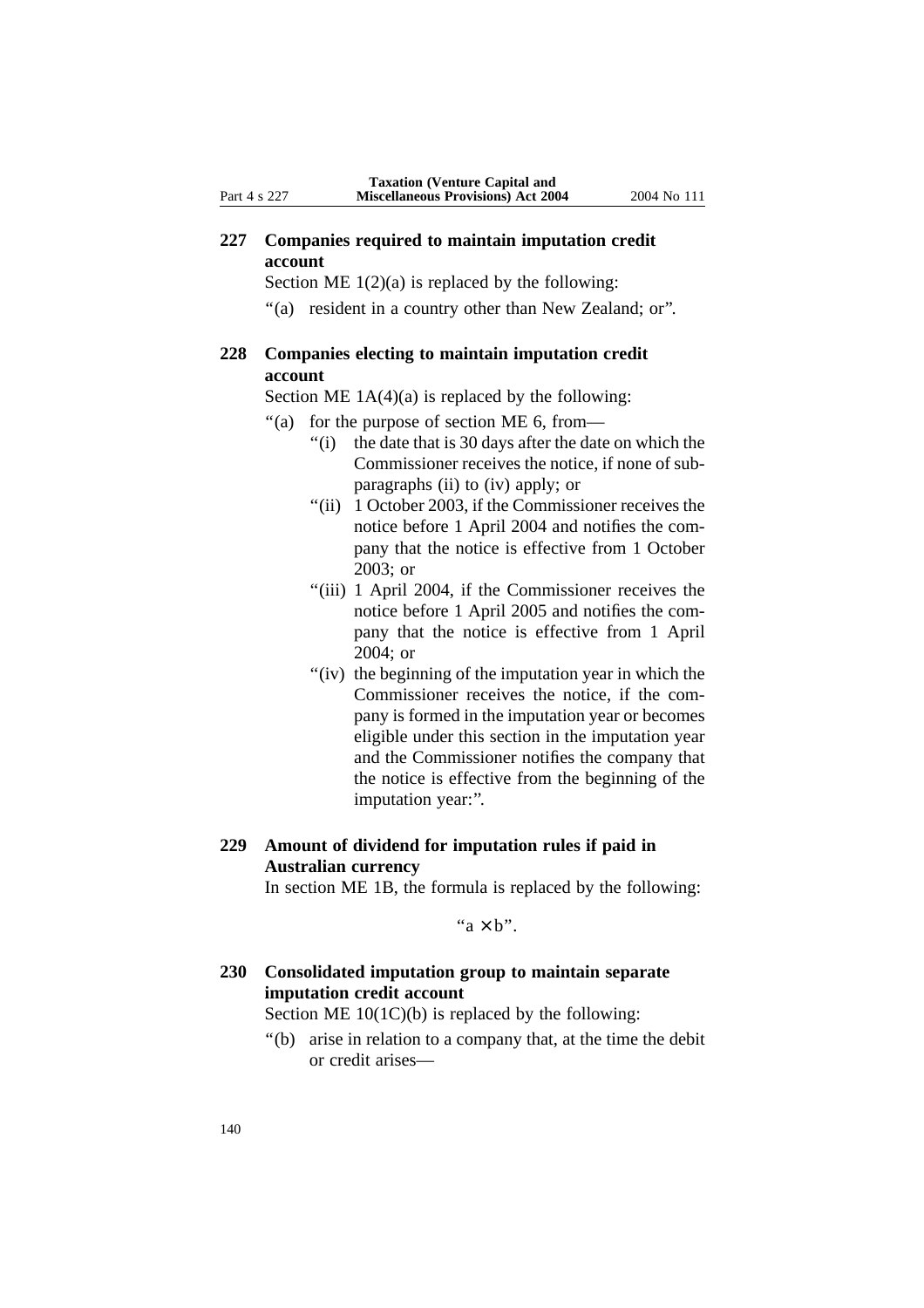- "(i) will be a member of the resident imputation subgroup, if the debit or credit arises before the formation of the resident imputation subgroup:
- "(ii) is a member of the resident imputation subgroup, if the debit or credit arises at or after the formation of the resident imputation subgroup.''

#### **231 Credits arising to imputation credit account of group**

- (1) After section ME 11(1)(f), the following is inserted:
	- ''(fb) an amount forming all or part of a credit balance in the dividend withholding payment account of a company that is a member of the consolidated imputation group, if the company elects under section MG 11 that the amount be a credit to the imputation credit account of the consolidated imputation group:''.
- (2) After section ME  $11(1)(i)$ , the following is inserted:
	- ''(jb) an amount forming all or part of a credit balance in the policyholder credit account of a company, if the company elects under section ME 19(3)(a) during the imputation year that the amount be a credit to the imputation credit account of the consolidated imputation group:''.
- (3) In section ME 11(2)(d), "subsection (1)(g) and (k)" is replaced by "subsection  $(1)(fb)$ ,  $(g)$  and  $(k)$ ".
- (4) After section ME  $11(2)(e)$ , the following is inserted:
	- ''(eb) in the case of the credit referred to in subsection (1)(jb), on the date the relevant debit arose under section ME  $18(4)(b)$ :".

# **232 Debits arising to imputation credit account of group** Section ME  $12(1)(b)$  is replaced by the following:

''(b) an amount forming all or part of a credit balance in the imputation credit account of the consolidated imputation group, if the nominated company of the consolidated imputation group elects under section ME 14(1) during the imputation year that the amount be a credit to the policyholder credit account of the consolidated imputation group or of a member of the consolidated imputation group:''.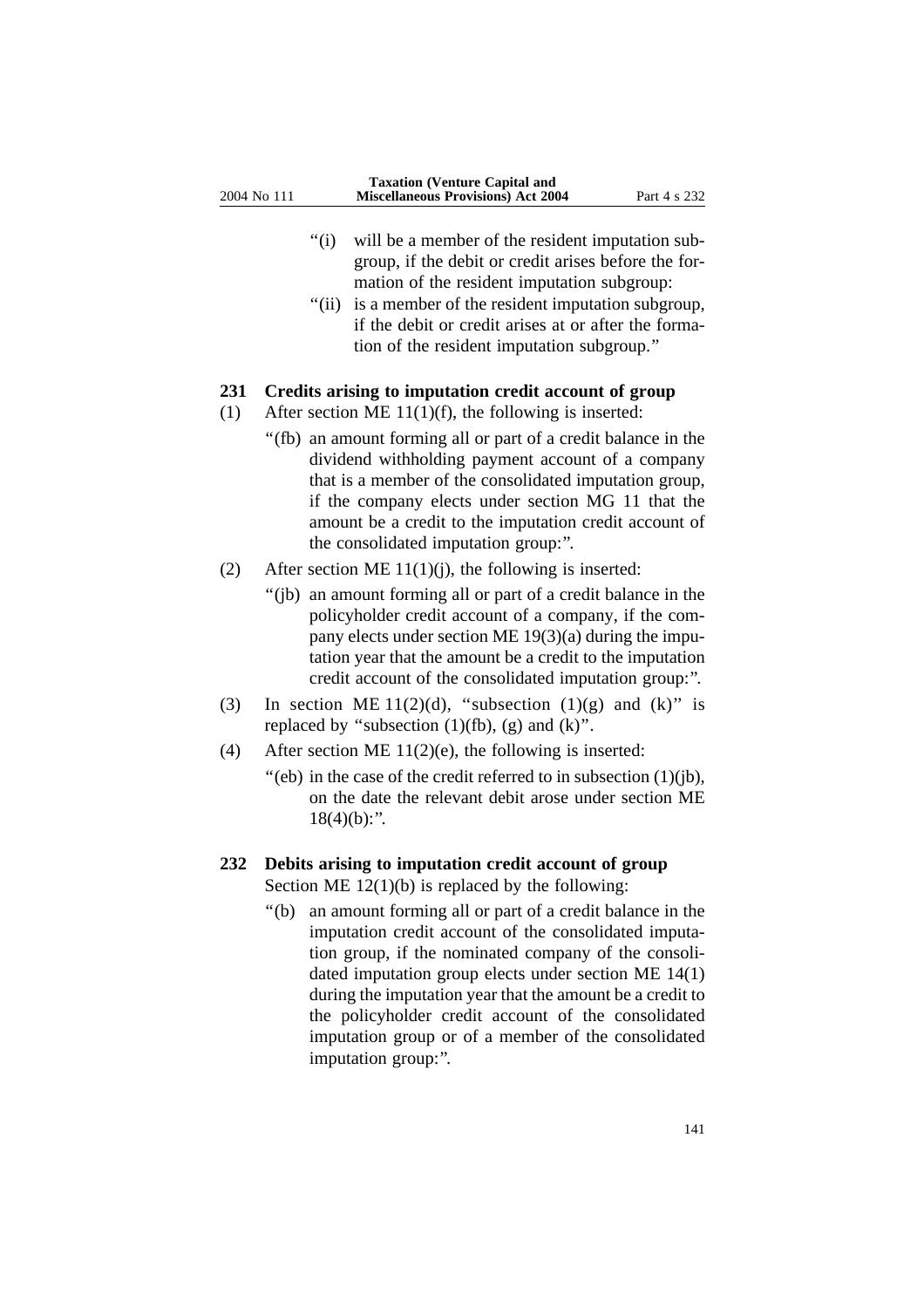# **233 Credits and debits arising to policyholder credit account of company**

- (1) In section ME  $18(1)(a)$ 
	- (a) ''under section ME 7 by'' is omitted:
	- (b) in subparagraph (i), ''under section ME 14 by'' is inserted before ''the nominated company'':
	- (c) in subparagraph (ii), ''under section ME 7 by'' is inserted before ''the company,''.
- (2) After section ME 18(1)(b), the following is inserted:
	- ''(bb) an amount equal to any allocation deficit debit that arises in the company's dividend withholding payment account under section MG 8B, if the amount of the allocation deficit debit is given by section MG 8B(3)(a):
	- ''(bc) an amount equal to the credit balance in the company's dividend withholding payment account immediately before an allocation deficit debit arises in the company's dividend withholding payment account under section MG 8B, if the amount of the allocation deficit debit is given by section MG  $8B(3)(b)$ :".
- (3) After section ME 18(2)(b), the following is inserted:
	- ''(bb) in the case of a credit referred to in paragraph (bb) or (bc) of that subsection, at the end of the imputation year in respect of which the credit arises:''.
- (4) In section ME  $18(3)(b)$ 
	- (a) in subparagraph (i), ''and not a member of a consolidated group'' is omitted:
	- (b) in subparagraph (ii), "or of a consolidated group that is a consolidated imputation group'' is omitted.
- (5) In section ME 18(4)(b), ''company's imputation credit account'' is replaced by ''imputation credit account of the company or imputation group''.
- **234 Election to use credit balance as credit against policyholder base income tax liability or as credit in imputation credit account**
- (1) In section ME 19(3)(a), ''and not a member of a consolidated group'' is omitted.
- (2) In section ME 19(3)(b), "or of a consolidated group that is a consolidated imputation group'' is omitted.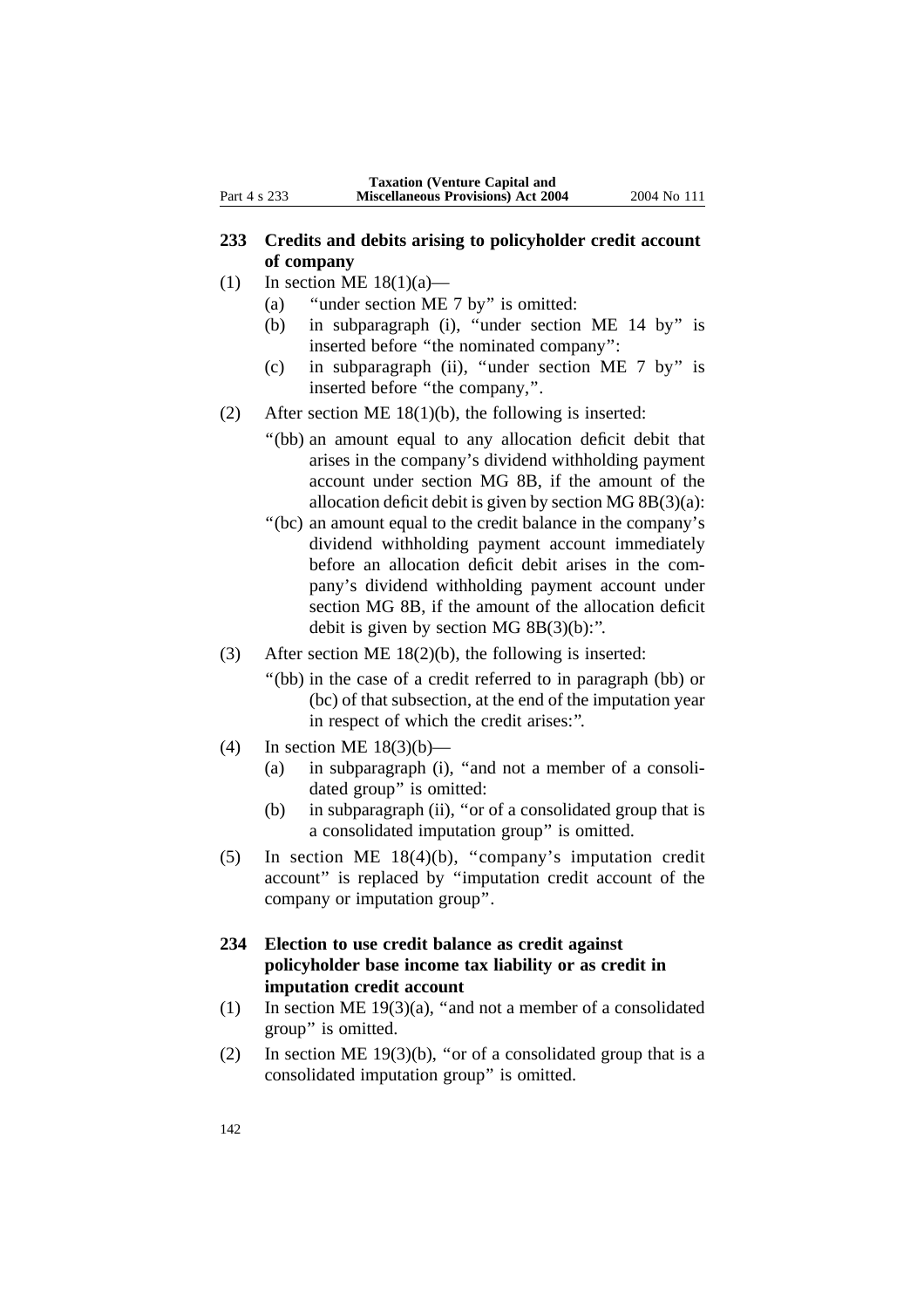- (3) In section ME  $19(4)(b)(i)$ , "and not a member of a consolidated group'' is omitted.
- (4) In section ME  $19(4)(b)(ii)$ , ", if the company is not a member of an imputation group or of a consolidated group that is a consolidated imputation group'' is omitted.

# **235 Credits and debits arising to group policyholder credit account**

- (1) After section ME  $26(2)(c)$ , the following is added:
	- ''(d) an amount equal to any allocation deficit debit that arises in the consolidated group's dividend withholding payment account under section MG 8B, if the amount of the allocation deficit debit is given by section MG 8B(3)(a):
	- ''(e) an amount equal to the credit balance in the consolidated group's dividend withholding payment account immediately before an allocation deficit debit arises in the consolidated group's dividend withholding payment account under section MG 8B, if the amount of the allocation deficit debit is given by section MG  $8B(3)(b)$ :".
- (2) After section ME  $26(3)(c)$ , the following is inserted:
	- $'(d)$  in the case of a credit referred to in paragraph (d) or (e) of that subsection, at the end of the imputation year in respect of which the credit arises:''.
- **236 Credits and debits arising to branch equivalent tax account of company** In section MF  $4(2)(a)$ , "or paragraph (b)" is omitted.
- **237 Use of credit to reduce dividend withholding payment, or use of debit to satisfy income tax liability**
- (1) Section MF 5(2) is repealed.
- (2) Section MF 5(6B) is replaced by the following:
- ''(6B)If an election under subsection (4) relates to an amount that exceeds the income tax liability, for the income year, of the company that receives the offset under subsection (6), the excess amount is treated as giving rise to a net loss of the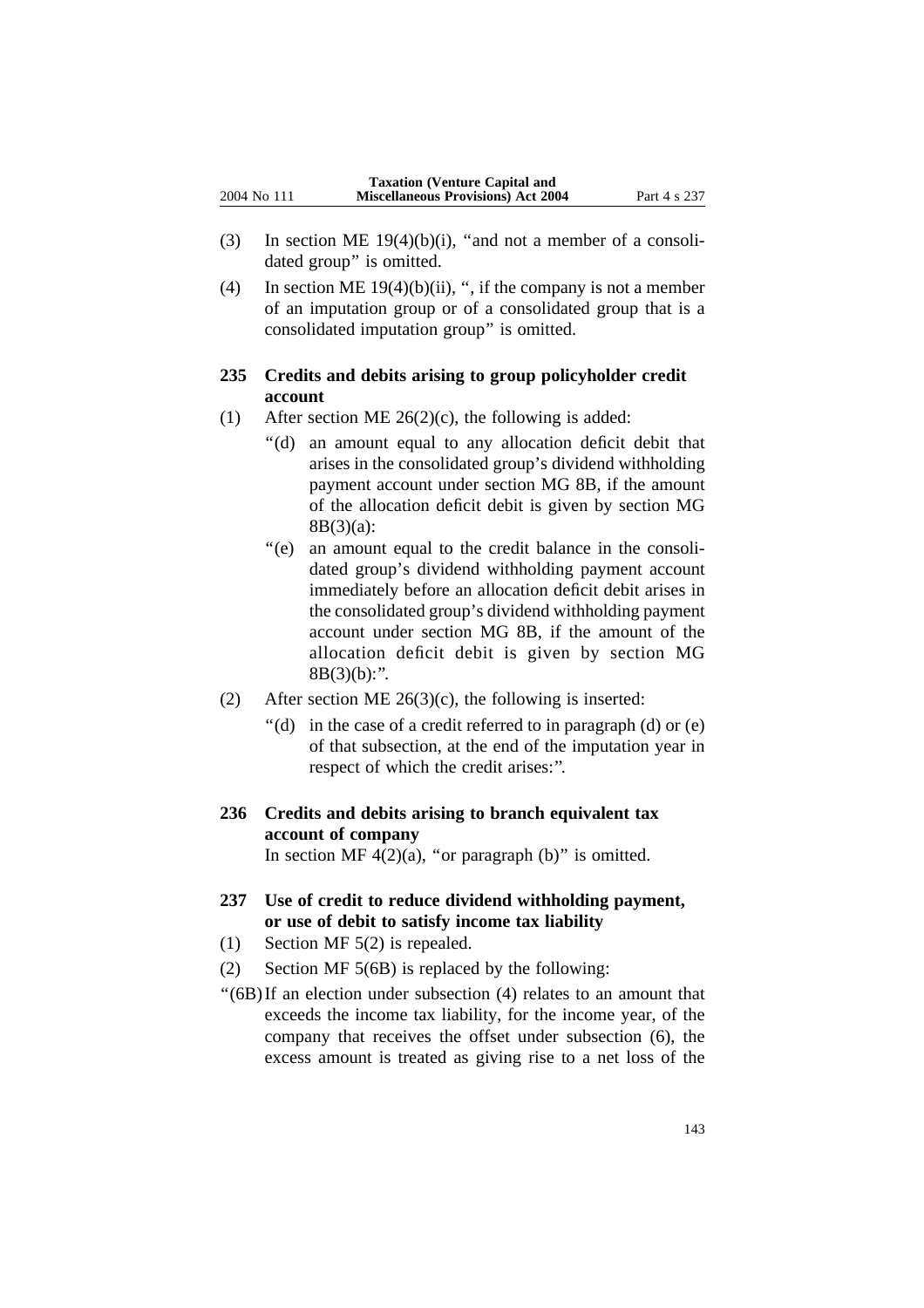company for the purpose of subparts IF and IG of an amount given by the following formula:

> a  $\overline{h}$

where—

- a is the amount of the excess
- b is the basic rate of income tax, expressed as a percentage, stated in—
	- (a) schedule 1, part A, clause 5, if the company is not a Maori authority; or
	- (b) schedule 1, part A, clause 2, if the company is a Maori authority.''

# **238 Debits and credits arising to group branch equivalent tax account**

- (1) In section MF  $8(2)(a)$ 
	- (a) in the definition of item **d**,''or LC 5'' is replaced by '', LC 5 or LC 16'':
	- (b) in the definition of item **e**, ''companies that are members of the consolidated group'' is replaced by ''other companies''.
- (2) In section MF  $8(3)(a)$ 
	- (a) "the credits referred to in subsection  $(2)(a)$  and  $(b)$ " is replaced by "a credit referred to in subsection  $(2)(a)$ ":
	- (b) ''those paragraphs'' is replaced by ''that paragraph''.
- **239 Use of consolidated group credit to reduce dividend withholding payment, or use of group or individual debit to satisfy income tax liability**
- (1) Section MF 10(2) is repealed.
- (2) Section MF 10(6) is replaced by the following:
- "(6) If an election under subsection (3) or (4) relates to an amount that exceeds the income tax liability, for the income year, of the company or group that receives the offset under subsection (5), the excess amount is treated as giving rise to a net loss of the company or group for the purpose of subparts IF and IG of an amount given by the following formula: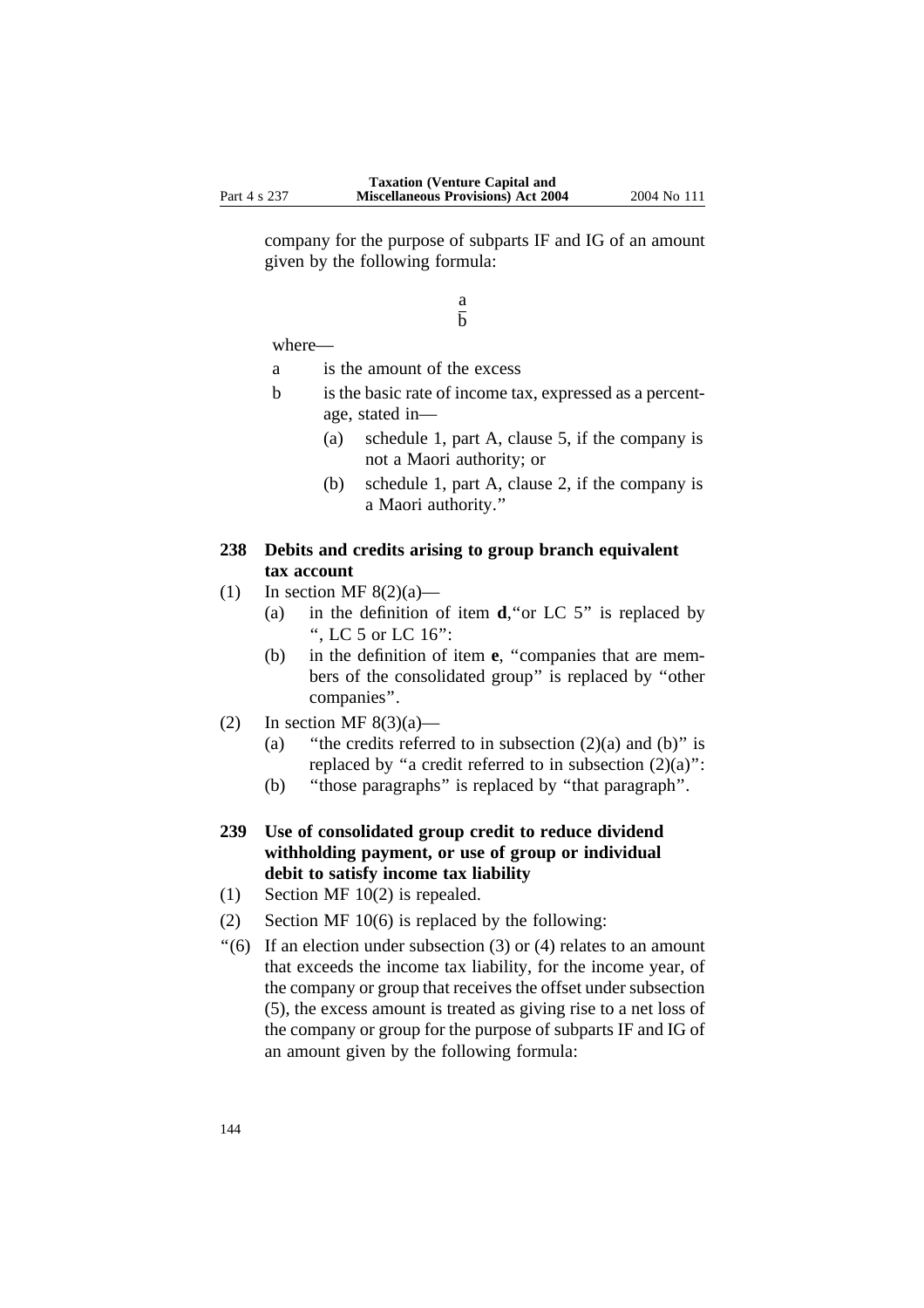a  $\overline{b}$ 

where—

- a is the amount of the excess
- b is the basic rate of income tax, expressed as a percentage, stated in—
	- (a) schedule 1, part A, clause 5, if the company is not a Maori authority or the group does not consist of Maori authorities; or
	- (b) schedule 1, part A, clause 2, if the company is a Maori authority or the group consists of Maori authorities.

#### **240 Debits arising to dividend withholding payment account**

- (1) In section MG  $5(1)(c)$ , "company's imputation credit account'' is replaced by ''imputation credit account of the company or of an imputation group to which the company belongs''.
- (2) In section MG  $5(1)(f)$ , "section MG 8" is replaced by "section MG  $8(4)$ ".
- (3) In section MG  $5(1)(g)$ , "section MG  $8(5)$ " is replaced by ''section MG 8B''.

## **241 Allocation rules for dividend withholding payment credits**

Section MG 8(5) to (7) are repealed.

### **242 New section MG 8B inserted**

After section MG 8, the following is inserted:

#### ''MG 8B **Policyholder credit account companies and dividend withholding payment credits**

- ''(1) This section applies to a policyholder credit account company (called the **company**) that is not a conduit tax relief company and an imputation year (called the **dividend year**) in which the company pays a dividend with a dividend withholding payment credit attached.
- "(2) An allocation deficit debit of an amount given by subsection (3) arises at the end of the dividend year in the company's dividend withholding payment account if—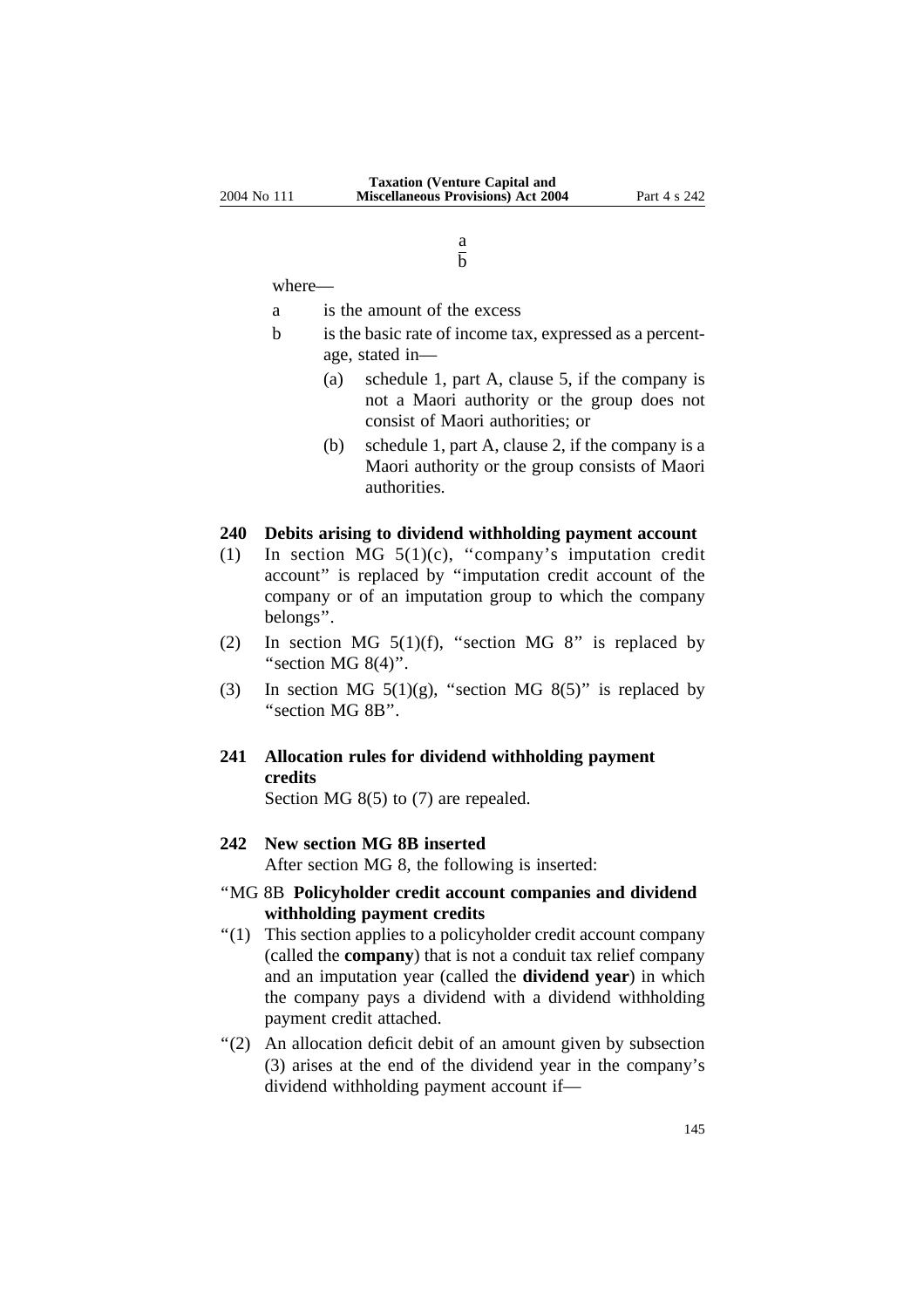- "(a) the total of the amounts of the company's policyholder income and policyholder net loss for the DWP reference period, found using the policyholder base calculation for each imputation year, is greater than zero:
- ''(b) the shareholder DWP ratio for the DWP reference period exceeds the policyholder DWP ratio for the DWP reference period.
- ''(3) The amount of the allocation deficit debit that arises under subsection (2) is—
	- ''(a) equal to the maximum deficit debit, if the maximum deficit debit is less than or equal to the credit balance that is in the company's dividend withholding payment account immediately before any allocation deficit debit arises under this section:
	- ''(b) equal to the reduced deficit debit, if paragraph (a) does not apply.
- ''(4) In this section—

''**DWP reference period** means the period that consists of—

- "(a) the dividend year:
- ''(b) the longest period of consecutive imputation years—
	- "(i) that begins on or after the date on which this section applies for the company; and
	- "(ii) that ends immediately before the dividend year; and
	- "(iii) in which the company paid no dividend that had a dividend withholding payment credit attached

''**maximum deficit debit** means the quantity that is given by the following formula:

$$
(a - b) \times d \times (1 - r)
$$

where—

- a is the company's shareholder DWP ratio for the DWP reference period:
- b is the company's policyholder DWP ratio for the DWP reference period:
- d is the total of the amounts of the company's policyholder income and policyholder net loss found for the DWP reference period using the policyholder base calculation: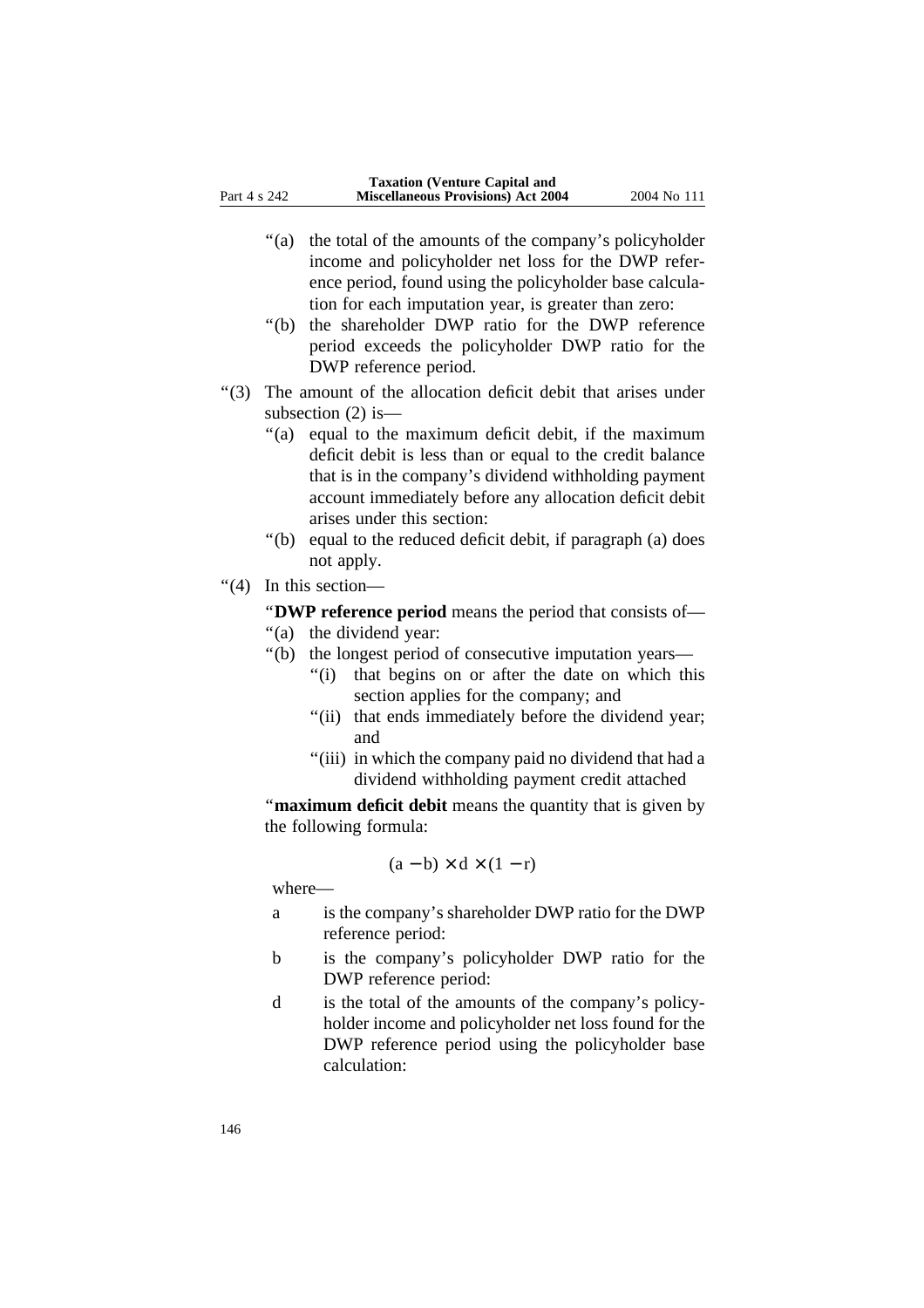- r is the basic rate of income tax, expressed as a percentage, stated in—
	- (a) schedule 1, part A, clause 5, if the company is not a Maori authority:
	- (b) schedule 1, part A, clause 2, if the company is a Maori authority

''**policyholder DWP ratio** means the quantity that is given by the following formula:

$$
\frac{c}{d\times(1-r)}
$$

where—

- c is the total for the DWP reference period of all the credits that have arisen in the company's policyholder credit account as a result of an election by the company under section MG 7 in relation to a credit balance in the company's dividend withholding payment credit account
- d is the total of the amounts of the company's policyholder income and policyholder net loss found for the DWP reference period using the policyholder base calculation
- r is the basic rate of income tax, expressed as a percentage, stated in—
	- (a) schedule 1, part A, clause 5, if the company is not a Maori authority:
	- (b) schedule 1, part A, clause 2, if the company is a Maori authority

''**reduced deficit debit** means the quantity that is given by the following formula:

$$
e+f-\quad \frac{g\times (f+c+e)}{g+(d\times (1-r))}
$$

where—

c is the total for the DWP reference period of all the credits that have arisen in the company's policyholder credit account as a result of an election by the company under section MG 7 in relation to a credit balance in the company's imputation credit account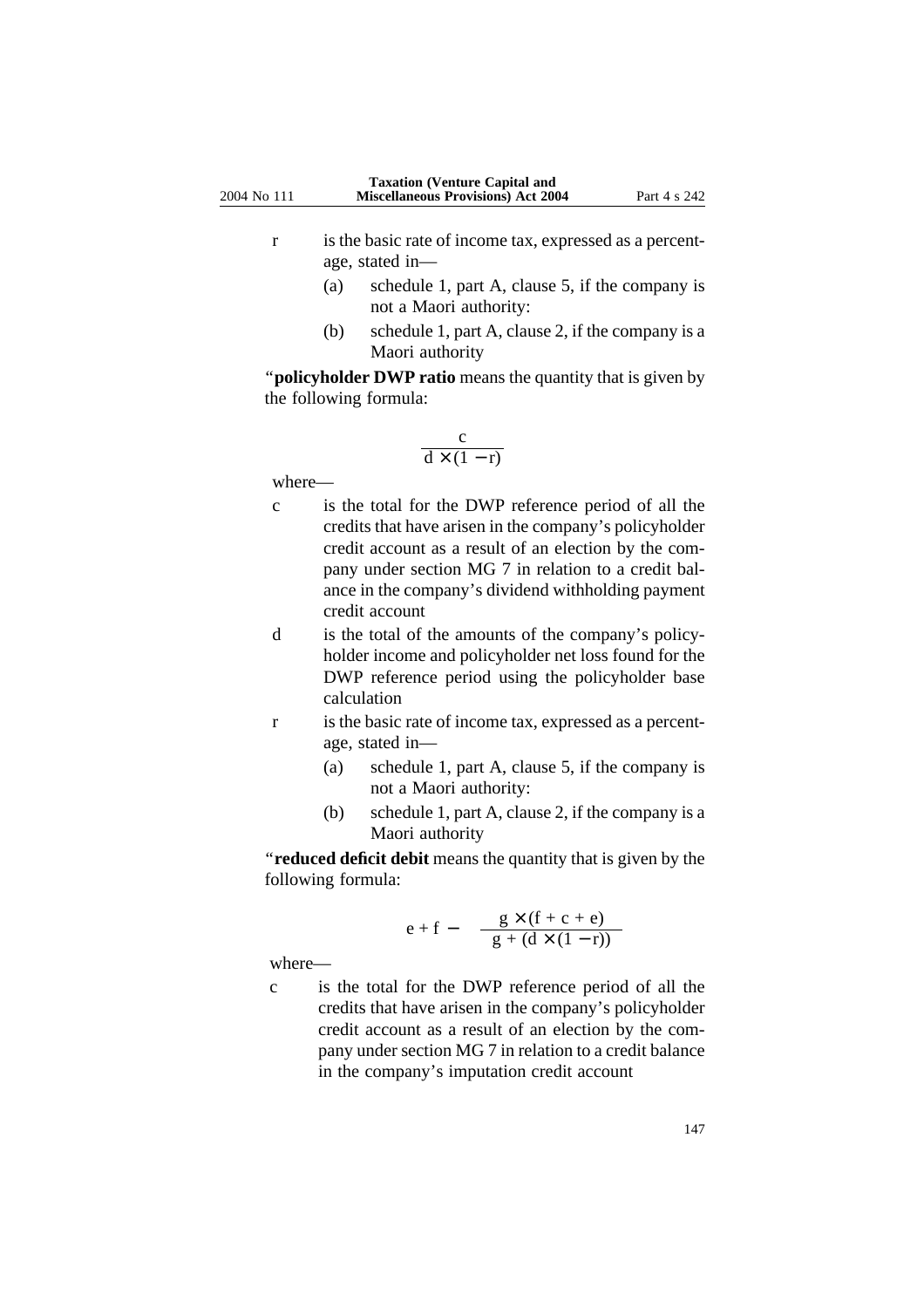- d is the total of the amounts of the company's policyholder income and policyholder net loss found for the DWP reference period using the policyholder base calculation
- e is the credit balance in the company's dividend withholding payment account at the end of the dividend year immediately before any allocation deficit debit arises under this section
- f is the total amount of DWP credits that the company has attached to dividends paid by the company in the DWP reference period
- g is the total amount of dividends paid by the company in the DWP reference period
- r is the basic rate of income tax, expressed as a percentage, stated in—
	- (a) schedule 1, part A, clause 5, if the company is not a Maori authority:
	- (b) schedule 1, part A, clause 2, if the company is a Maori authority

''**shareholder DWP ratio** means the quantity given by the following formula:

> f g

where—

- f is the total amount of DWP credits that the company has attached to dividends paid by the company in the DWP reference period
- g is the total amount of dividends paid by the company in the DWP reference period.
- ''(5) This section does not apply to a dividend that is the subject of a determination made by a statutory producer board or a cooperative company under section ME 30 or section ME 35.''

### **243 Further dividend withholding payment payable by company**

In section MG 9(5A)(b), ''payment of income tax'' is replaced by ''dividend withholding payment''.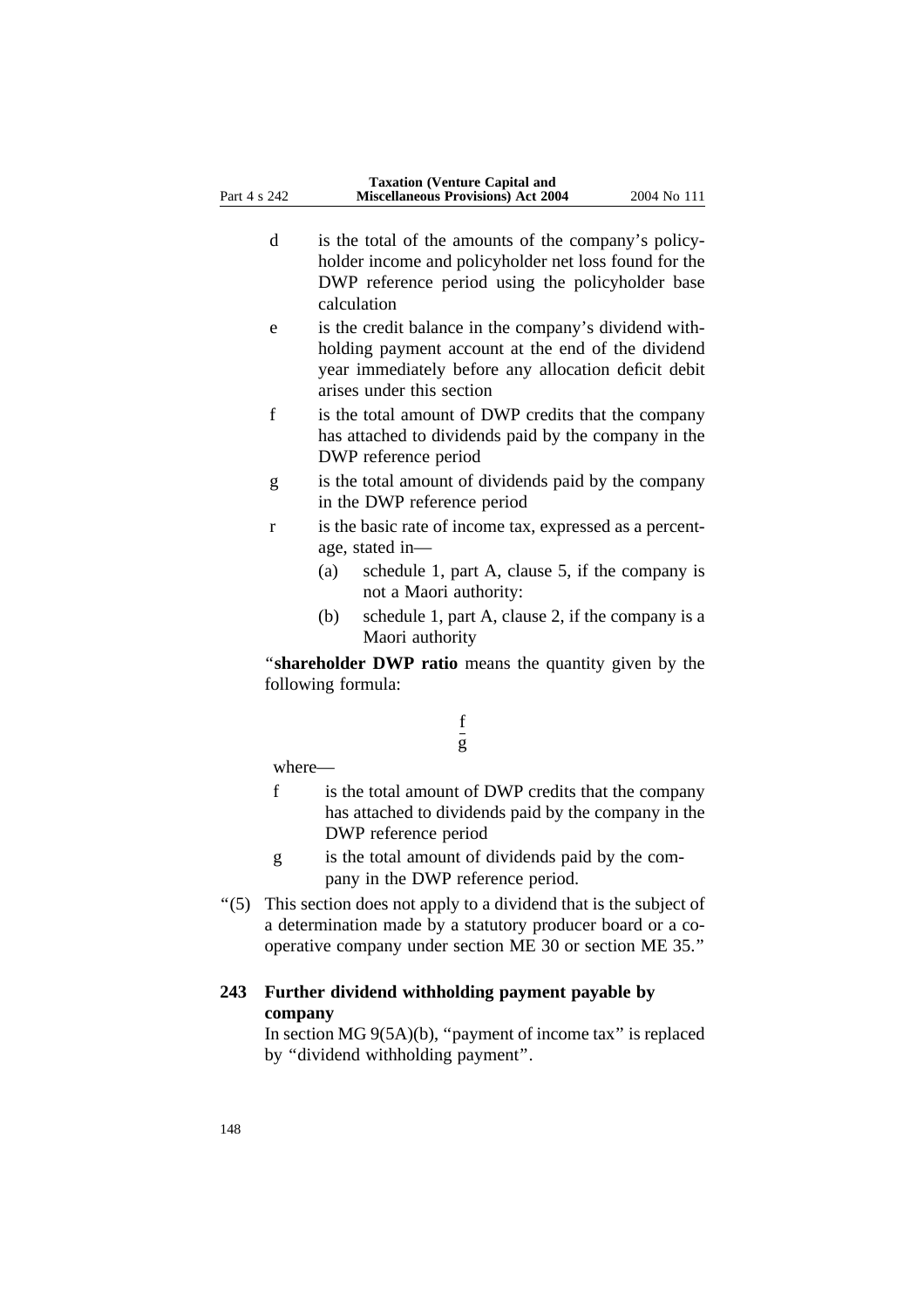### **244 Transfer of credit balance to imputation credit account** Section MG 11(1) is replaced by the following:

- ''(1) A company that is not a conduit tax relief company and has a credit balance in the dividend withholding payment account of the company at the end of an imputation year, or immediately before a debit arises in the account under section MG  $5(1)(i)$ , may elect that all or part of the credit balance be, for the imputation year in which the credit balance occurs—
	- ''(a) a debit to the dividend withholding payment account of the company; and
	- ''(b) a credit to the imputation credit account of the company, or of an imputation group of which the company is a member at the time the credit balance occurs.''

### **245 Debits arising to group dividend withholding payment account**

- (1) In section MG 15(1)(f), "section MG 8" is replaced by "section MG  $8(4)$ ".
- (2) In section MG  $15(1)(g)$ , "section MG  $8(5)$ " is replaced by ''section MG 8B''.

## **246 Application of specific dividend withholding provisions to consolidated groups**

Section MG 16A(1) is replaced by the following:

- ''(1) Section MG 8 applies with any necessary modifications to a consolidated group—
	- ''(a) as if the consolidated group were a company; and
	- "(b) for the purpose of section MG  $8(2)$  to  $(4)$ , without taking into account any dividend that is paid by a member of the consolidated group to another member of the consolidated group.
- ''(1B)Section MG 8B applies with any necessary modifications to a consolidated group that has a policyholder credit account—
	- "(a) as if the consolidated group were a company; and
	- ''(b) as if a reference to section MG 7 were a reference to section NH 6(2); and
	- "(c) without taking into account any dividend that is paid by a member of the consolidated group to another member of the consolidated group.''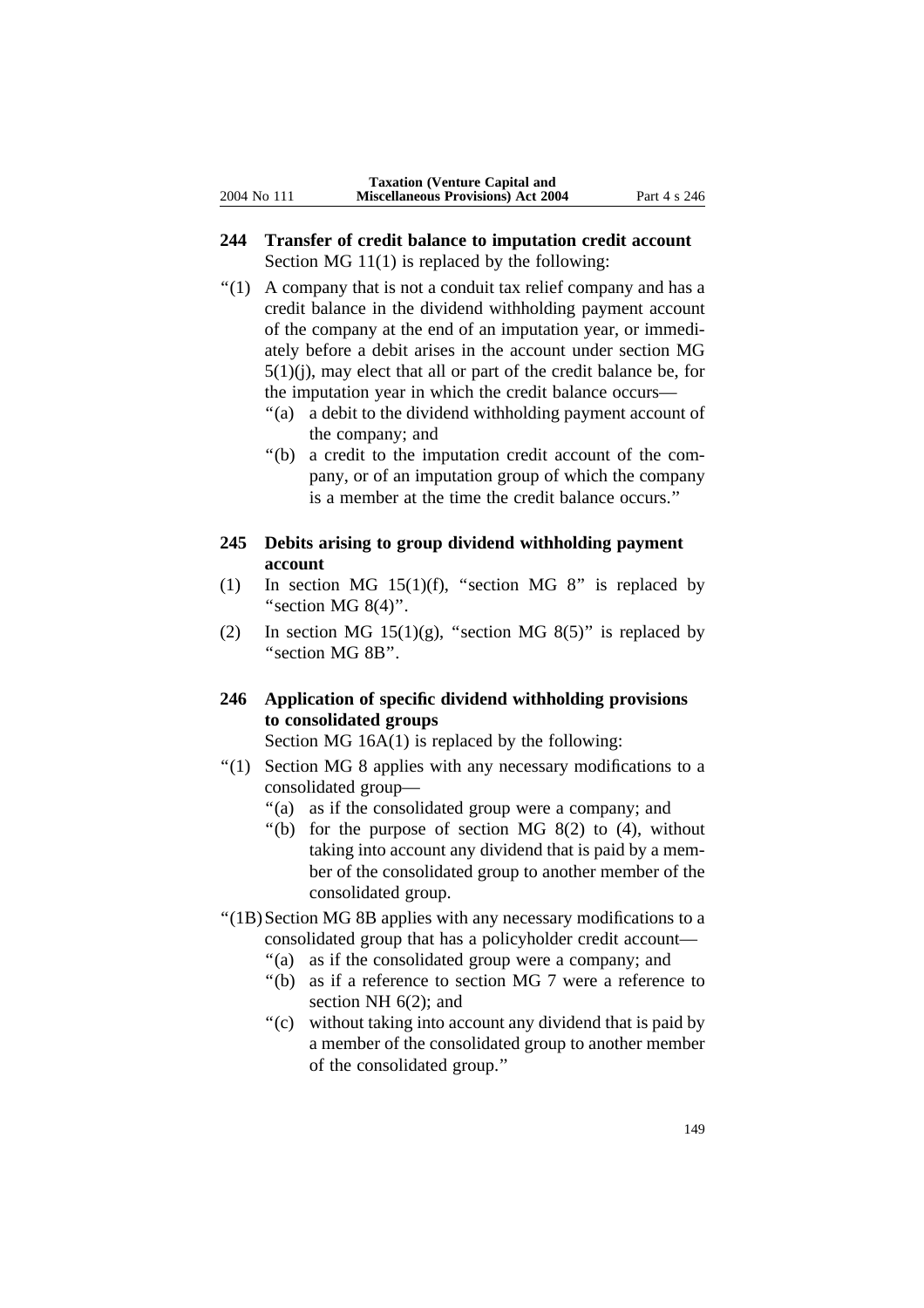### **247 Allocation rules for Maori authority credit account credits**

In section MK  $7(5)$ , "distributions", where it appears after "where-", is replaced by the following:

''**distributions** is the total of all taxable Maori authority distributions made by the Maori authority during the imputation year, exclusive of any Maori authority credit attached to the distributions''.

## **248 Further tax payable for end of year debit balance or when Maori authority ceases to exist**

Section MK 8(5) is replaced by the following:

- ''(5) A Maori authority that pays an amount of further income tax for which the authority is liable may elect, with effect from the date on which the Commissioner receives the payment, that the amount paid be also credited in payment of a liability of the authority to pay income tax or provisional tax in relation to an income year that corresponds to an imputation year in which the authority was required to establish and maintain a Maori authority credit account.
- ''(5B)A Maori authority that pays an amount of income tax in relation to an income year in which the authority was required to establish and maintain a Maori authority credit account and that is liable to pay further income tax in relation to an imputation year may elect, with effect from the date on which the Commissioner receives the payment, that the amount of the payment of tax be also credited in payment of the liability of the authority to pay the further income tax.''
- **249 Section MZ 7 repealed**

Section MZ 7 is repealed.

### **250 Accreditation requirements of PAYE intermediaries**

(1) In section NBA  $2(1)(c)$ , the words before subparagraph (i) are replaced by ''the applicant, if a natural person or corporation sole, or each member of the applicant, if the applicant is an unincorporated body, or each of the persons acting as a director, secretary or statutory officer of the applicant, if the applicant is a body corporate, and any principal of the applicant''.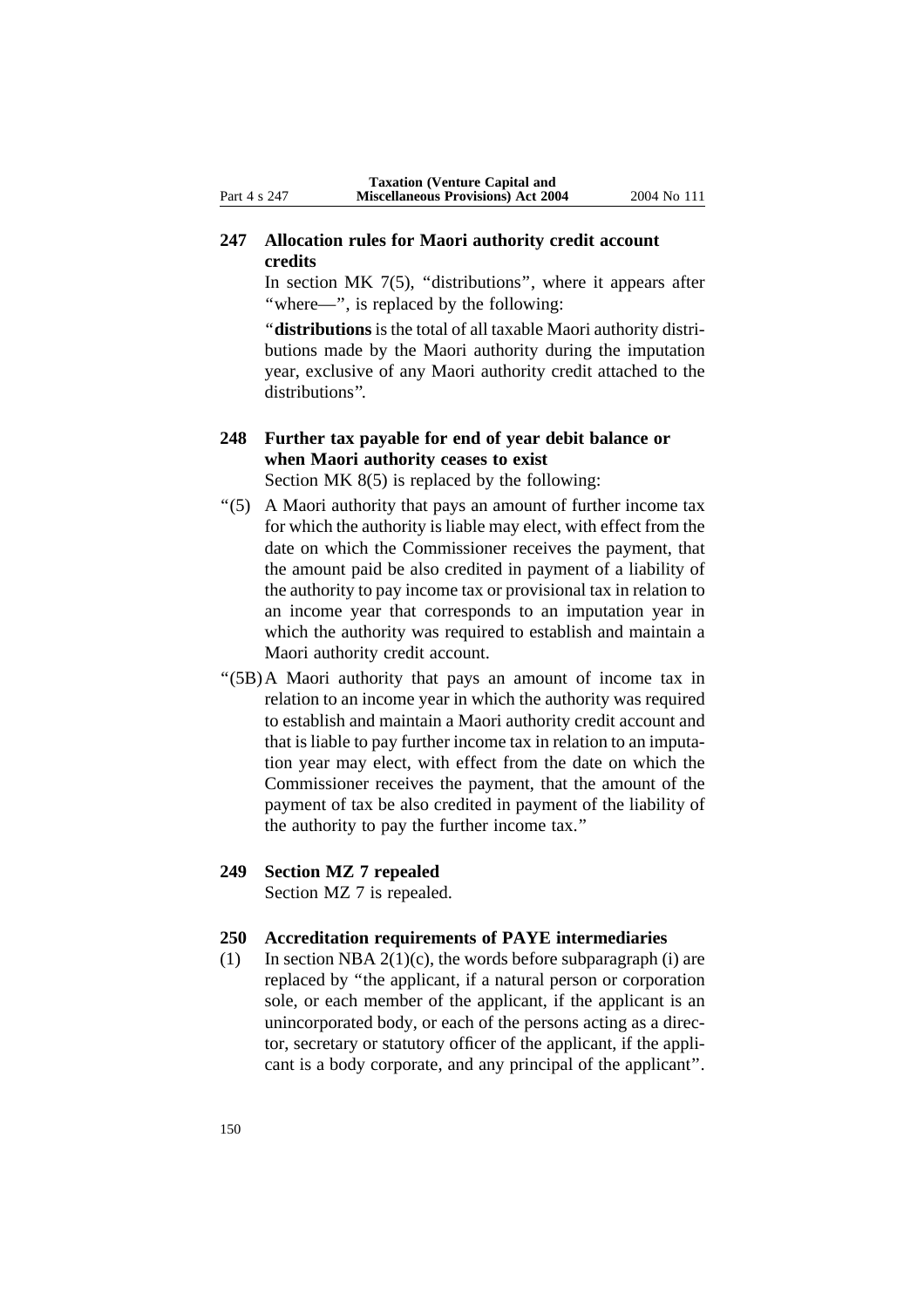(2) In section NBA  $2(4)(b)$ , the words before subparagraph (i) are replaced by ''the person, if a natural person or corporation sole, or a member of the person, if the person is an unincorporated body, or a person acting as a director, secretary or statutory officer of the person, if the person is a body corporate, or a principal of the person''.

## **251 Employer having PAYE intermediary: responsibilities and status under PAYE rules and SSCWT rules**

- (1) Section NBA 4(1) is replaced by the following:
- $''(1)$  An employer who is in an arrangement with a PAYE intermediary that applies to an employee and a pay period must—
	- ''(a) if the employer has authorised the PAYE intermediary to direct the transfer of amounts from a bank account of the employer in satisfaction of the obligations under the arrangement of the PAYE intermediary to make payments on behalf of the employer, ensure that, at a time specified by the PAYE intermediary, the funds in the bank account of the employer that are available for transfer are sufficient to satisfy the obligations of the PAYE intermediary that relate to the employee and the pay period; or
	- ''(b) if the employer has not authorised the PAYE intermediary as described in paragraph (a), pay into the trust account established by the PAYE intermediary and identified in the employer's notice to the Commissioner under section NBA 3—
		- ''(i) if subparagraph (ii) does not apply, the employee's gross salary or wages for the pay period after deduction of any amount that is owed by the employee to the employer and may be lawfully withheld by the employer from the salary or wages:
		- "(ii) if the employer has paid salary or wages to the employee in the way authorised by subsection (4), the amount that the employer is required by subsection (4)(d) to make available to the PAYE intermediary:
		- ''(iii) if the PAYE intermediary has agreed to assume obligations of the employer under the SSCWT rules, the specified superannuation contributions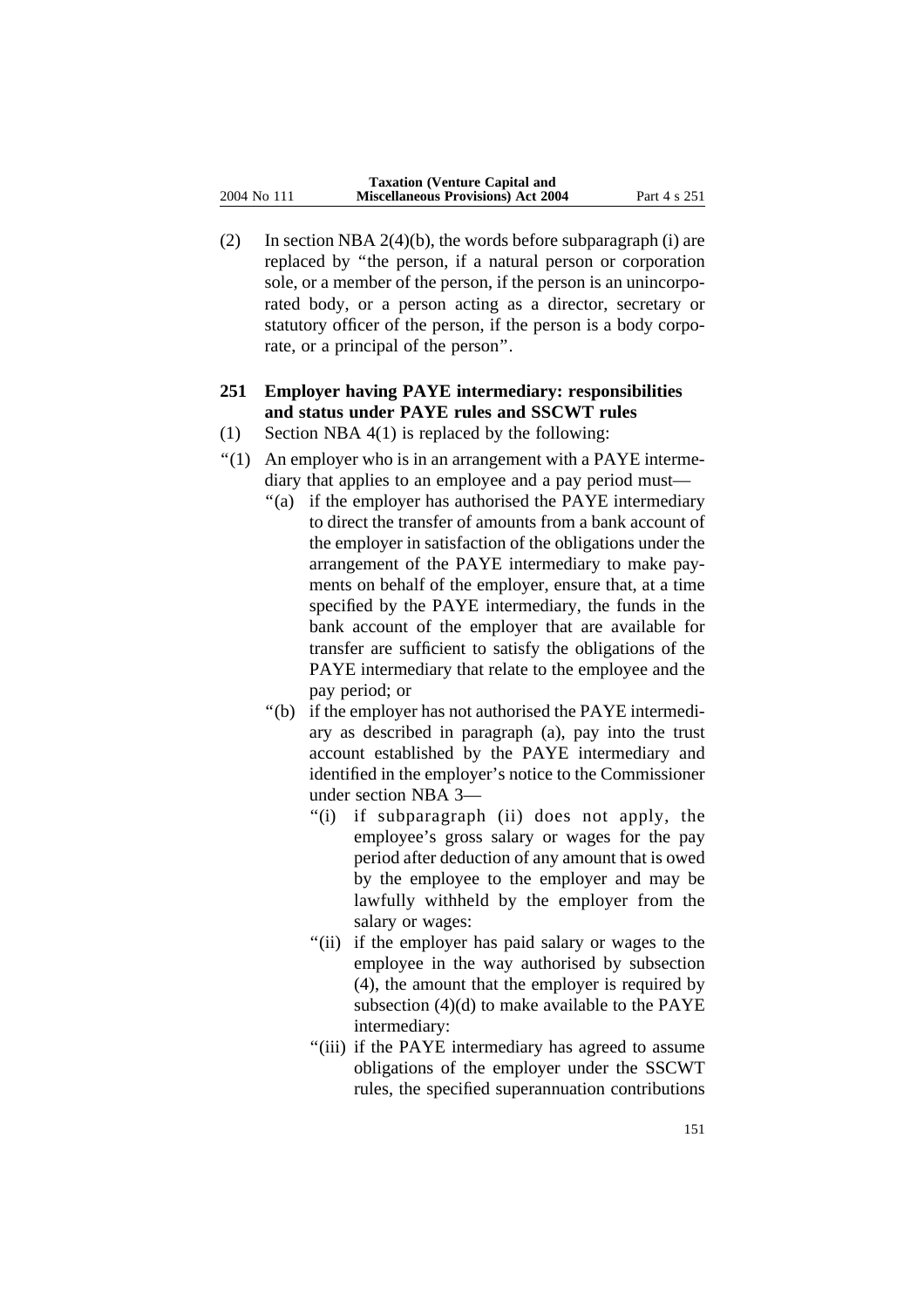that are made in the pay period by the employer on behalf of the employee.

- ''(1B)An employer who is in an arrangement with a PAYE intermediary that applies to an employee and a pay period must—
	- "(a) keep records of the gross salary or wages of the employee for the pay period and the amounts withheld by the employer for the pay period; and
	- ''(b) provide information requested by the PAYE intermediary within the time agreed by the employer and the PAYE intermediary.''
- (2) In section NBA 4(2), "subsection  $(1)$ " is replaced by "subsections  $(1)$  and  $(1B)$ ".
- (3) In section NBA 4(3), "subsection  $(1)$ " is replaced by "subsections  $(1)$  and  $(1B)$ ".
- (4) Section NBA  $4(4)(c)$  and (d) are replaced by the following:
	- ''(c) the employer makes from the gross salary or wages of the employee the deduction that the PAYE rules and SSCWT rules would require of an employer who did not have a PAYE intermediary; and
	- ''(d) the employer makes available to the PAYE intermediary, in the way required by subsection (1), the amount of the deduction referred to in paragraph (c).''

### **252 PAYE intermediary: responsibilities and status under PAYE rules and SSCWT rules**

- (1) In section NBA  $5(1)$ , "and  $(1B)$ " is inserted after "section NBA  $4(1)$ " in both places that it occurs.
- (2) After section NBA 5(1), the following is inserted:
- ''(1B)If a PAYE intermediary has been authorised by an employer to direct the transfer of amounts from a bank account of the employer as described in section NBA  $4(1)(a)$ , the PAYE intermediary must direct that, at or before the time of the transfer of the amount of salary or wages owing to the employee, an amount representing the deductions from the gross salary or wages of the employee that are required by the PAYE rules and SSCWT rules be transferred to—

''(a) the Commissioner: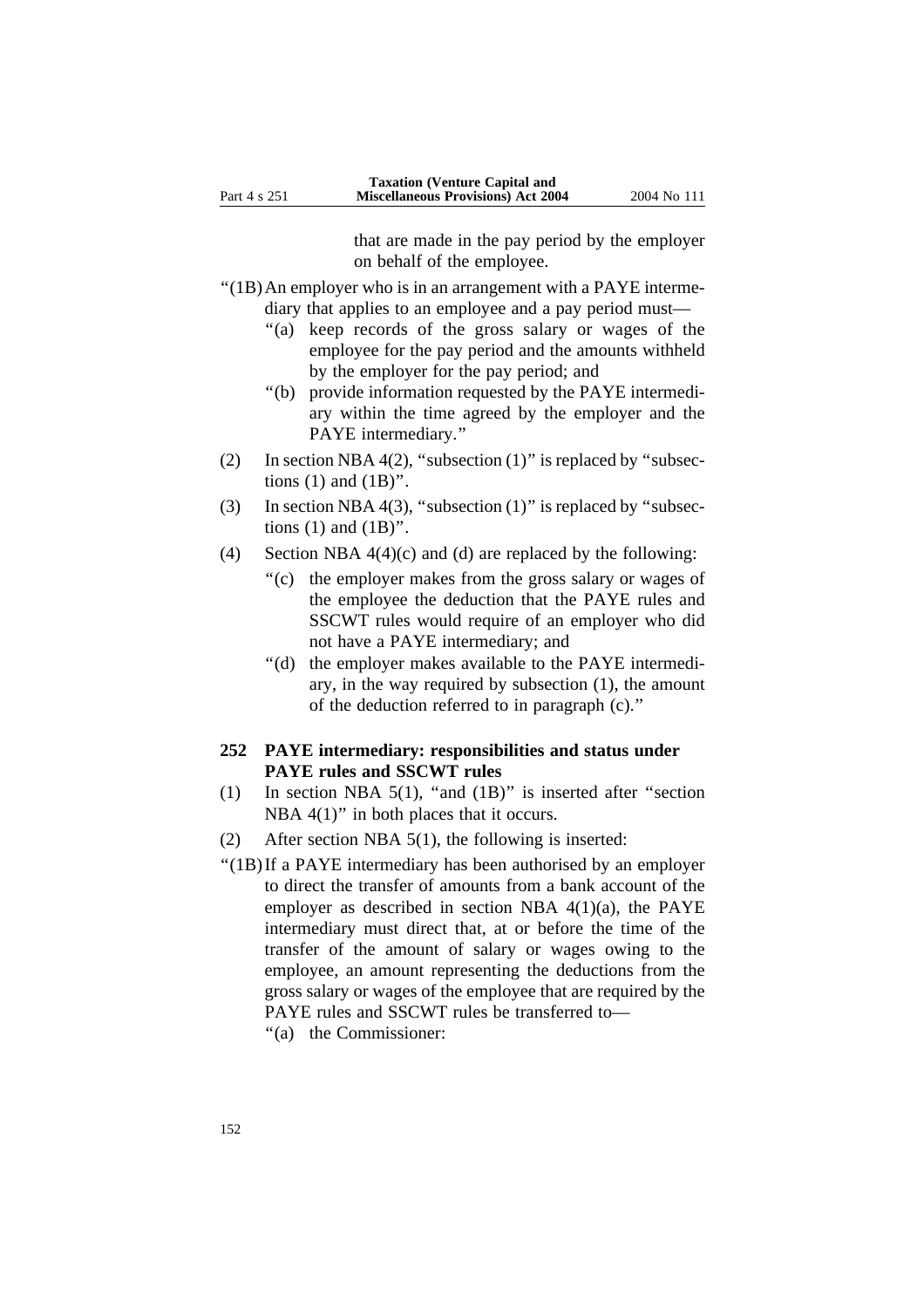- ''(b) the trust account established by the PAYE intermediary and identified in the employer's notice to the Commissioner under section NBA 3.''
- (3) In section NBA 5(2A), ''and (1B)'' is inserted after ''section NBA  $4(1)$ " in both places that it occurs.

#### **253 Operation of trust account**

- (1) In section NBA 6(2), paragraphs (aa) and (ab) are replaced by the following:
	- "(ab) deductions from gross salary or wages that are required by the PAYE rules and SSCWT rules:
	- "(ac) specified superannuation contributions paid by employers:
	- ''(ad) deductions under section NBA 4(4) made by employers from salary or wages:''.
- (2) In section NBA 6(3), paragraphs (aa) and (ab) are replaced by the following:
	- "(ab) specified superannuation contributions paid by employers:
	- ''(ac) deductions under section NBA 4(4) made by employers from salary or wages:''.

### **254 Amounts of tax deductions**

- (1) Section NC 6(1) is repealed.
- (2) In section NC 6(1A), ''For a period for which the amount of a tax deduction is not fixed by an annual taxing Act, the'' is replaced by "A".
- (3) In section NC 6(1B), ''by an annual taxing Act or'' is omitted.
- (4) In section NC  $6(1C)$ , "by an annual taxing Act or" is omitted.
- (5) Section NC 6(2) is repealed.

#### **255 Delivery of withholding declaration**

Section NC 7(2) is replaced by the following:

"(2) If a person who is making a withholding payment has not received the withholding declaration required by subsection (1), the person must make from the withholding payment a tax deduction that is equal to the sum of the amount of the tax deduction that would, apart from this subsection, be made from the withholding payment and an amount equal to—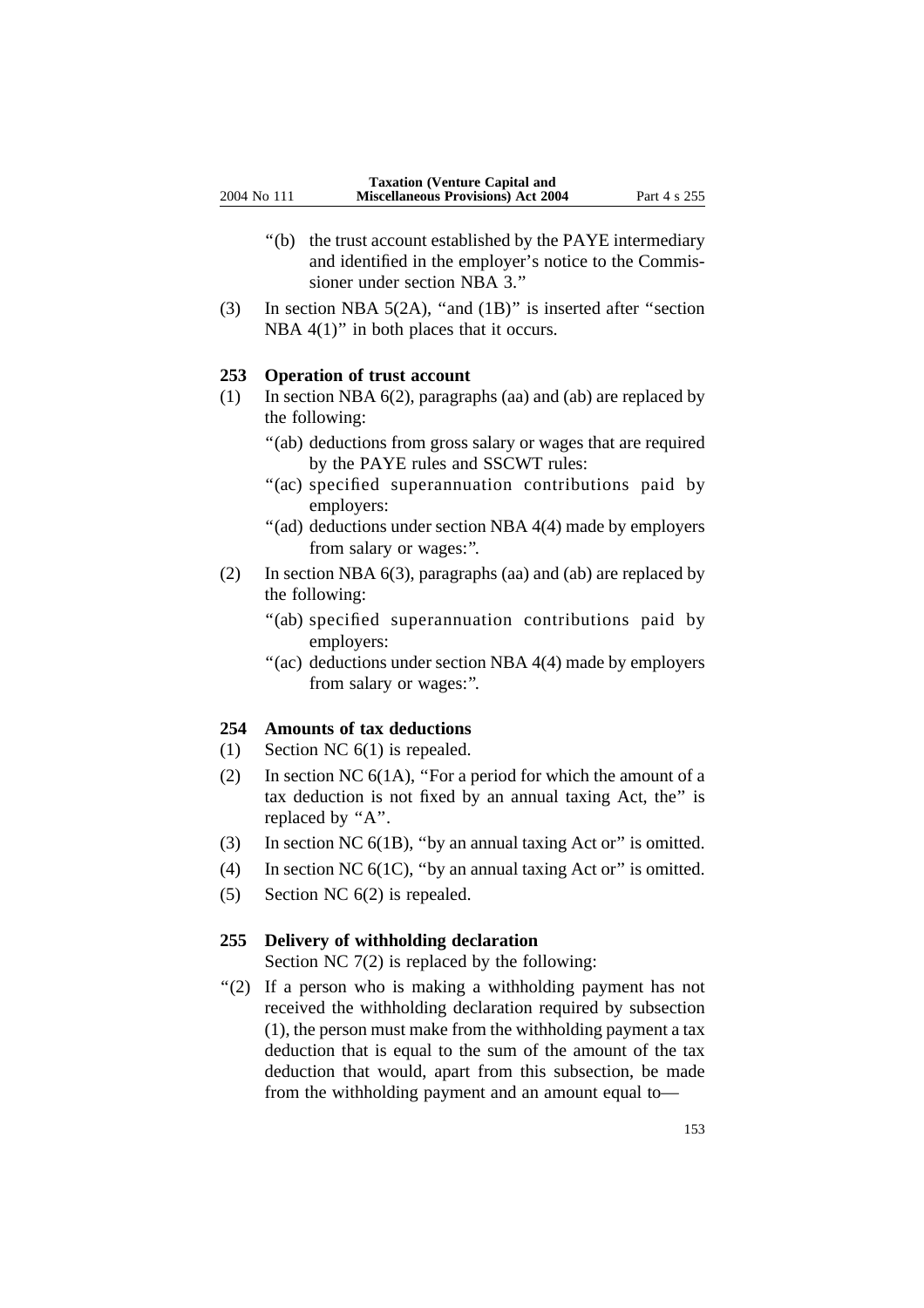- ''(a) 15% of the amount of the withholding payment, if neither of paragraphs (b) and (c) applies; or
- ''(b) 5% of the amount of the withholding payment, if—
	- ''(i) the person receiving the withholding payment is a company that is a non-resident contractor for the purposes of the Income Tax (Withholding Payments) Regulations 1979; and
	- "(ii) the person referred to in subparagraph (i) receives the withholding payment other than directly or indirectly as a result of a choice that is made for purposes that include a purpose of defeating the intent and application of paragraph (a); and ''(iii) paragraph (c) does not apply; or
- ''(c) zero, if the withholding payment is a payment of the class specified in clause 4(b) of part B of the Schedule
- to the Income Tax (Withholding Payments) Regulations 1979.''
- **256 Amount of tax deductions for pay period current when tax deductions altered**

In section NC  $12(1)$ , "by an annual taxing Act or" is omitted.

**257 Special filing rule for employer who stops employing staff during year**

> In section ND 12, "section ND  $10(4)$  and  $(5)$ " is replaced by "section ND  $10(3)$  to  $(5)$ ".

### **258 Application of RWT rules**

- (1) After section NF  $1(2)(a)(x)$ , the following is added:
	- "(xi) interest payable on overpaid tax in accordance with section 120D of the Tax Administration Act 1994:''.
- (2) Section NF 1(3) and (3A) are repealed.

### **259 Liability to make deduction in respect of foreign withholding payment dividend**

- (1) Section NH  $1(2)(a)$  is replaced by the following:
	- ''(a) a dividend that is paid by a foreign company and that—
		- "(i) is derived by a company that is resident in New Zealand; and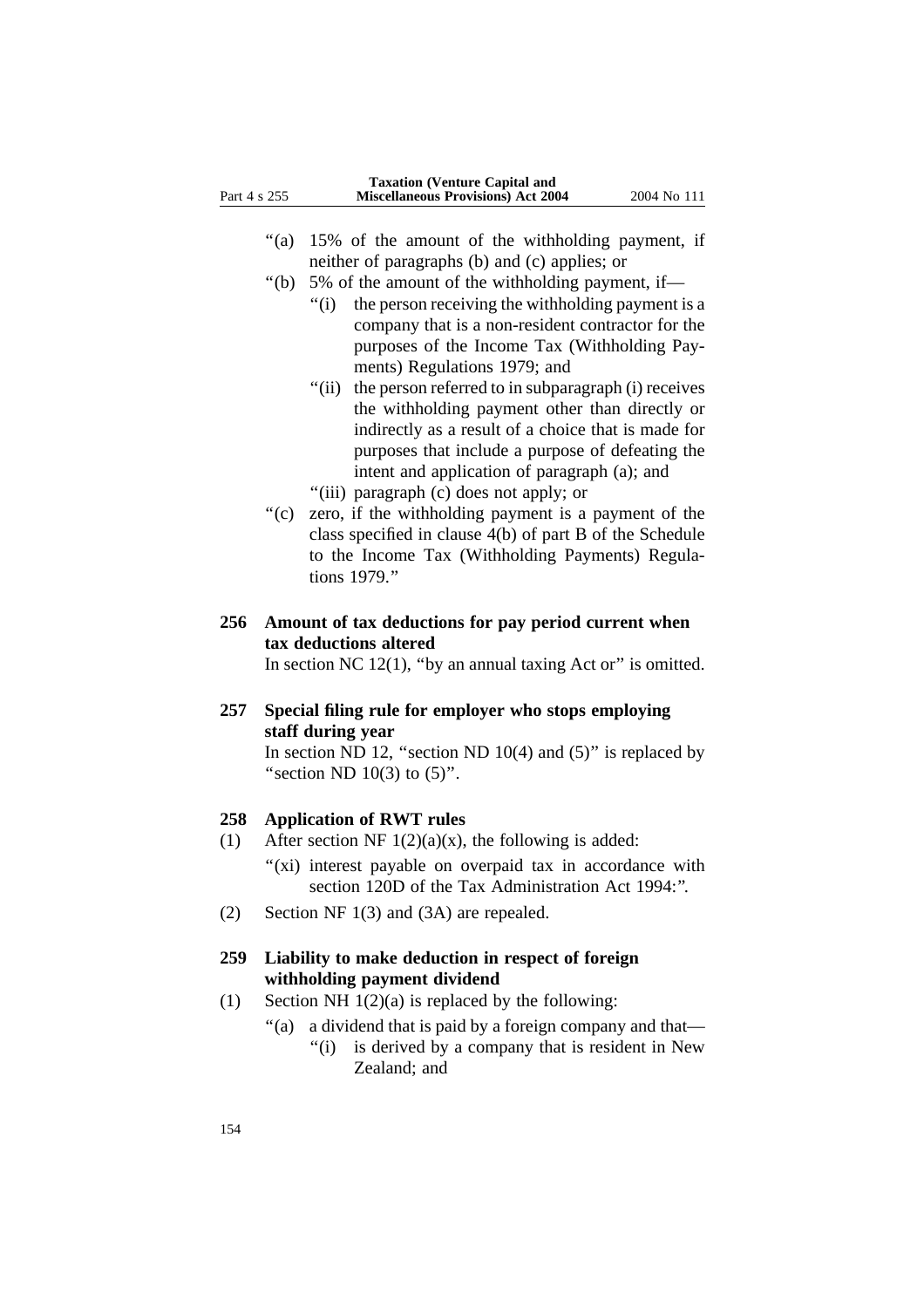- "(ii) is exempt income under section CW 9 or CW 11 for the company that is resident in New Zealand; and
- "(iii) is not exempt income under 1 or more of sections" CW 29 to CW 33 and CW 35 to CW 40 for the company that is resident in New Zealand:''.
- (2) Section NH 1(3) is repealed.

### **260 Application of specific dividend withholding payment provisions to consolidated groups**

- (1) Section NH 6(3) and (4) are repealed.
- (2) In section NH  $6(6)(a)(ii)$ , "payment" is inserted after "dividend withholding''.

#### **261 Definitions**

- (1) This section amends section OB 1.
- (2) In the definition of **allocation deficit debit**, ''or (5)'' is replaced by ''or MG 8B''.
- (3) In the definition of **community trust**, ''section 2'' is replaced by "section 4".
- (4) After the definition of **cost**, the following is inserted:

''**cost of timber**, for some timber, means the amount given for the timber by section DP  $10(1)$  (Cost of timber) that is a deduction under section DP 10(2).''

- (5) In the definition of **diminished value**
	- (a) in the introductory words, ''DO 4B (Expenditure on land: planting of listed horticultural plants), DO 4C (Expenditure on land: horticultural replacement planting),'' is inserted before ''DO 6'':
	- (b) in paragraph (b), ''DO 4B (Expenditure on land: planting of listed horticultural plants), DO 4C (Expenditure on land: horticultural replacement planting)," is inserted before "DO 6".
- (6) After the definition of **dual resident company**, the following is inserted:

''**DWP reference period** is defined in section MG 8B(4) (Policyholder credit account companies and dividend withholding payment credits) for the purposes of that section''.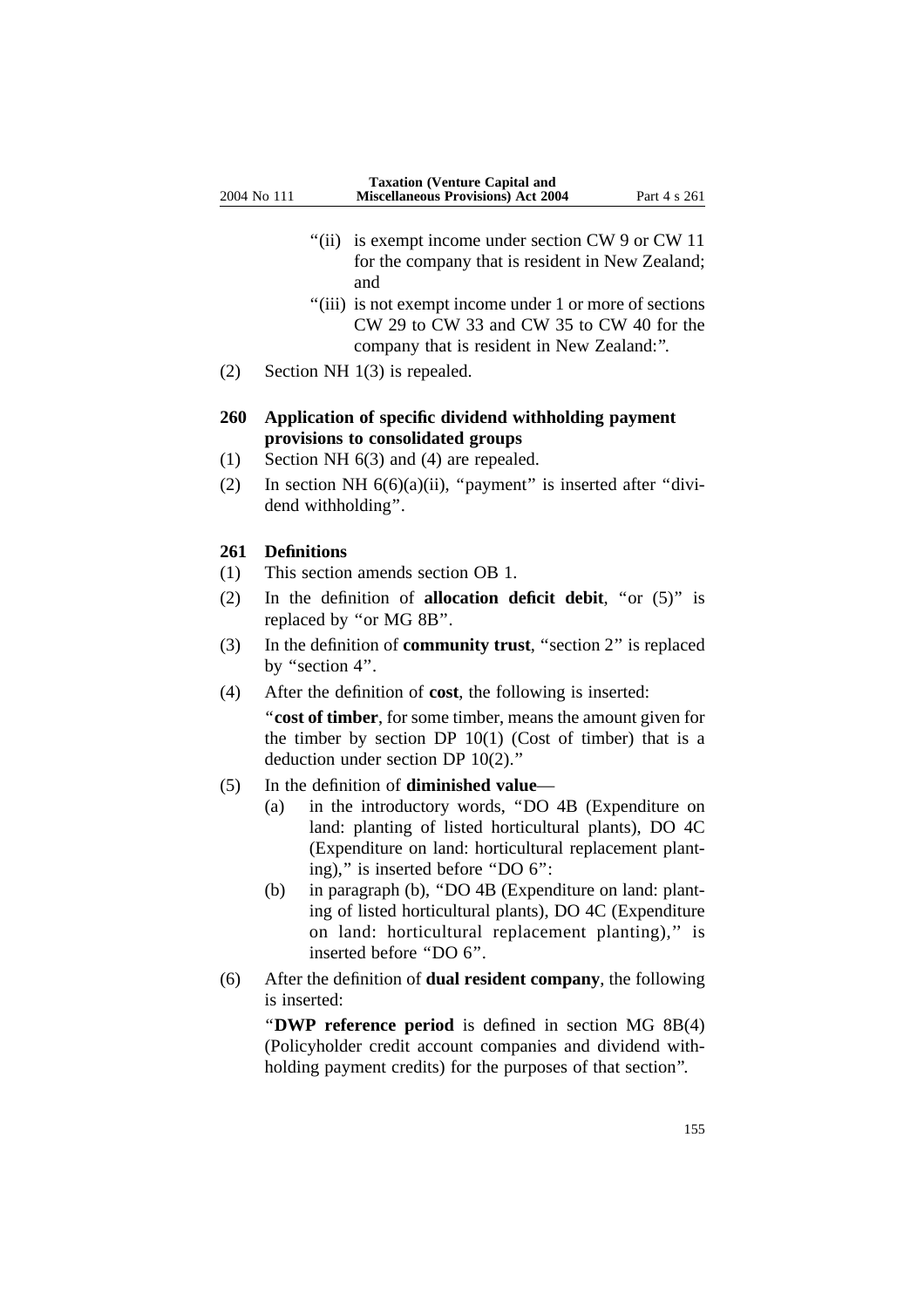(7) After the definition of **early balance date**, the following is inserted:

''**early-payment discount** is defined in section MBB 4 (Some definitions) for the purpose of subpart MBB''.

- (8) In paragraph (e) of the definition of **eligible period**, ''changes'' is replaced by ''does not change''.
- (9) In the definition of **estimated useful life**, the following is added:
	- ''(c) for a listed horticultural plant, means the period of time over which the listed horticultural plant might reasonably be expected to be useful to a person in deriving income or in carrying on a business in New Zealand, with the expectation based on an assumption of normal and reasonable maintenance''.
- (10) In the definition of **finance lease**, paragraph (b) is replaced by the following:
	- ''(b) involves or is part of an arrangement that involves—
		- "(i) the transfer of the ownership of the lease asset to the lessee or an associate of the lessee during or at the end of the lease term:
		- "(ii) the lessee or an associate of the lessee having the option of acquiring the asset for an amount that is likely to be substantially lower than the asset's market value on the date of acquisition:
		- ''(iii) a lease term that is more than 75% of the asset's estimated useful life as that term is defined in section EE 53 (Meaning of estimated useful life):
		- "(iv) a right of an associate of the lessee to acquire the lease asset, or a right of the lessor to require an associate of the lessee to acquire the lease asset, during the lease term under an arrangement that does not entitle the associate to receive all of the lease payments that may fall due after the acquisition''.
- (11) After the definition of **foreign dividend**, the following is inserted:

''**foreign exempt entity** is defined in section CW 11B(3) (Proceeds of share disposition by qualified foreign equity investor) for the purposes of that section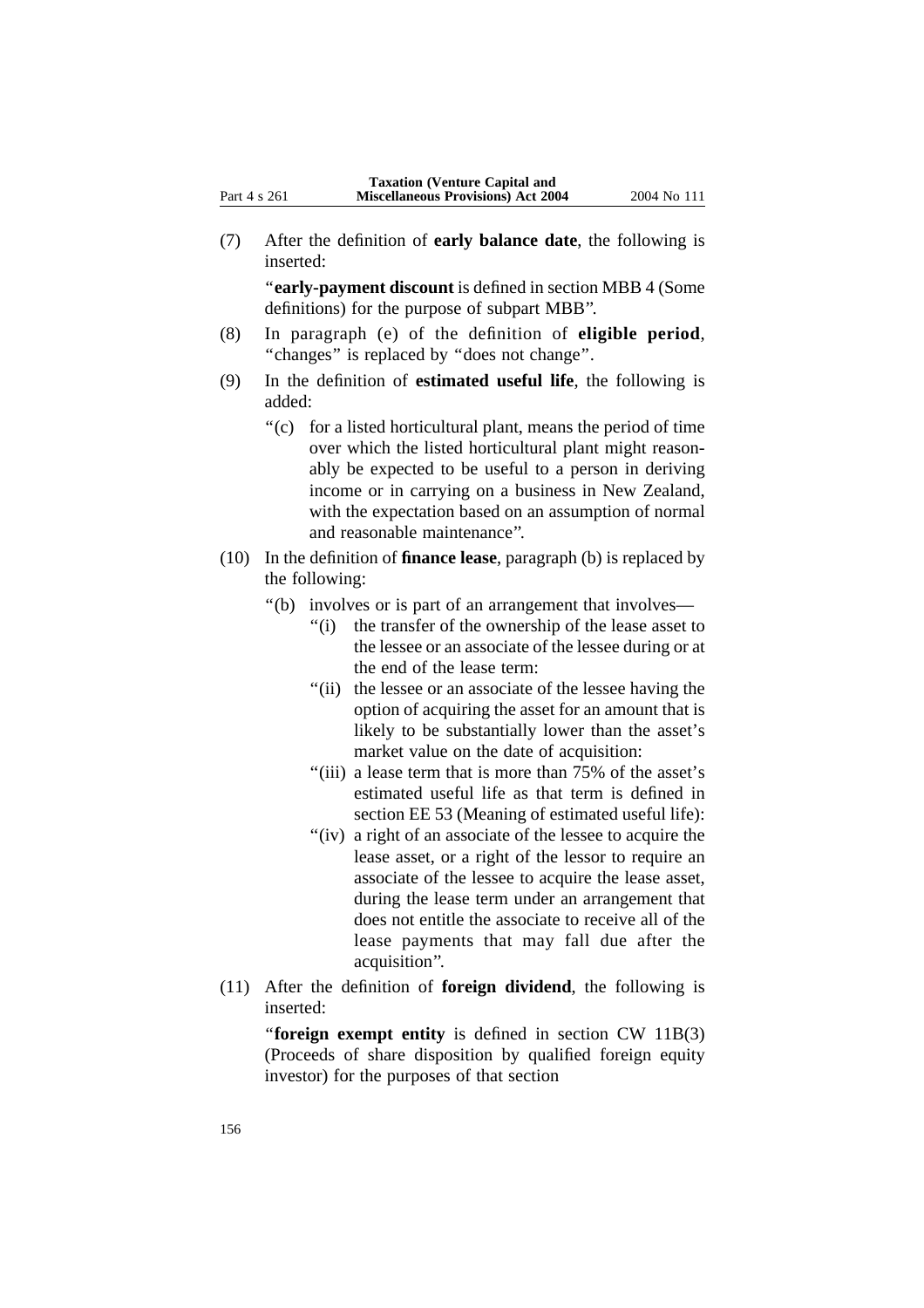''**foreign exempt partnership** is defined in section CW 11B(3) (Proceeds of share disposition by qualified foreign equity investor) for the purposes of that section

"**foreign exempt person** is defined in section CW 11B(3) (Proceeds of share disposition by qualified foreign equity investor) for the purposes of that section''.

(12) The definition of **insurer** is replaced by the following:

''**insurer**—

- ''(a) means a person who assumes liability under a contract of insurance:
- ''(b) is defined in section FC 13(9) (Premiums derived by non-resident general insurers treated as being derived from New Zealand) for the purposes of sections FC 13 to FC 17 (which relate to non-resident general insurers)''.
- (13) In paragraph (d) of the definition of **lease**
	- (a) in the words preceding subparagraph (i)—
		- (i) "FC  $8G$ " is replaced by "FC  $8I$ ":
		- (ii) ''operating lease,'' is inserted before ''outstanding balance,'':
	- (b) after subparagraph (ii), the following is inserted:
		- "(iib) includes a licence to use intangible property; and''.
- (14) In paragraph (b)(i) of the definition of **lessee**, '', hires, or bails'' is omitted.
- (15) In paragraph (a) of the definition of **lessee's acquisition cost**, ''means the consideration provided to the lessee for a finance lease asset (as determined under the definition of **consideration**)'' is replaced by ''for a finance lease asset, means the consideration provided to the lessee under the finance lease, as determined under the definition of **consideration**,''.
- (16) After the definition of **listed company**, the following is inserted:

''**listed horticultural plant**, in sections DO 4B to DO 4E—

''(a) means a horticultural plant, tree, vine, bush, cane, or similar plant that is cultivated on land, that is of a type that is listed in a determination made by the Commissioner under section 91AAB of the Tax Administration Act 1994: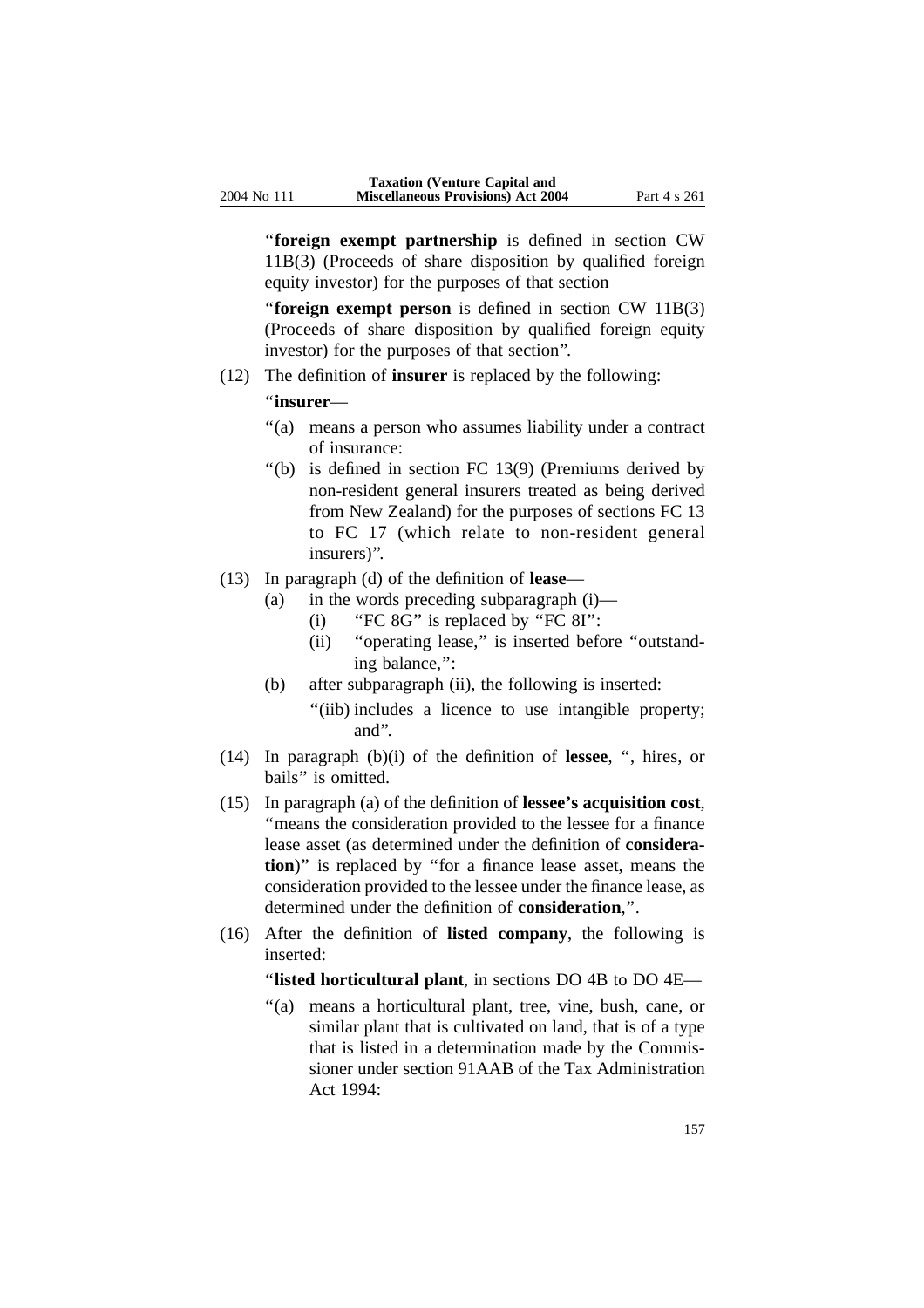''(b) does not include—

- ''(i) a tree planted mainly for the purpose of timber production:
- "(ii) a tree or other similar plant planted mainly for the purpose of ornament:
- "(iii) a vine planted mainly for the purpose of producing grapes for wine production''.
- (17) In paragraph (b)(viii) of the definition of **local authority**, "section CW  $32(4)(c)$ " is replaced by "section CW  $32(4)$ (Local authorities)''.
- (18) After the definition of **maturity**, the following is inserted: "**maximum deficit debit** is defined in section MG 8B(4) (Policyholder credit account companies and dividend withholding payment credits) for the purposes of that section''.
- (19) In paragraph (a) of the definition of **net loss**, ''section  $177C(4)$ " is replaced by "section  $177C(5)$ ".
- (20) After the definition of **new provisional taxpayer**, the following is inserted:

''**new start grant** means a grant of money that is designated by the Minister of Agriculture as a new start grant and is paid by the Government of New Zealand to a person in respect of—

- "(a) an adverse event:
- "(b) an event that is a qualifying event".
- (21) After the definition of **non-filing taxpayer**, the following is inserted:

''**non-listed horticultural plant**, in section DO 4 and schedule 7, part A, item 8—

- ''(a) means—
	- ''(i) a horticultural plant, tree, vine, bush, cane, or similar plant that is cultivated on land, that is not a listed horticultural plant:
	- "(ii) a tree or other similar plant planted mainly for the purpose of ornament:
- ''(b) does not include a tree planted mainly for the purpose of timber production''.
- (22) In paragraph (a)(ii) of the definition of **PAYE intermediary**, ''PAYE intermediary); or'' is replaced by ''PAYE intermediary); and'' and the following is added: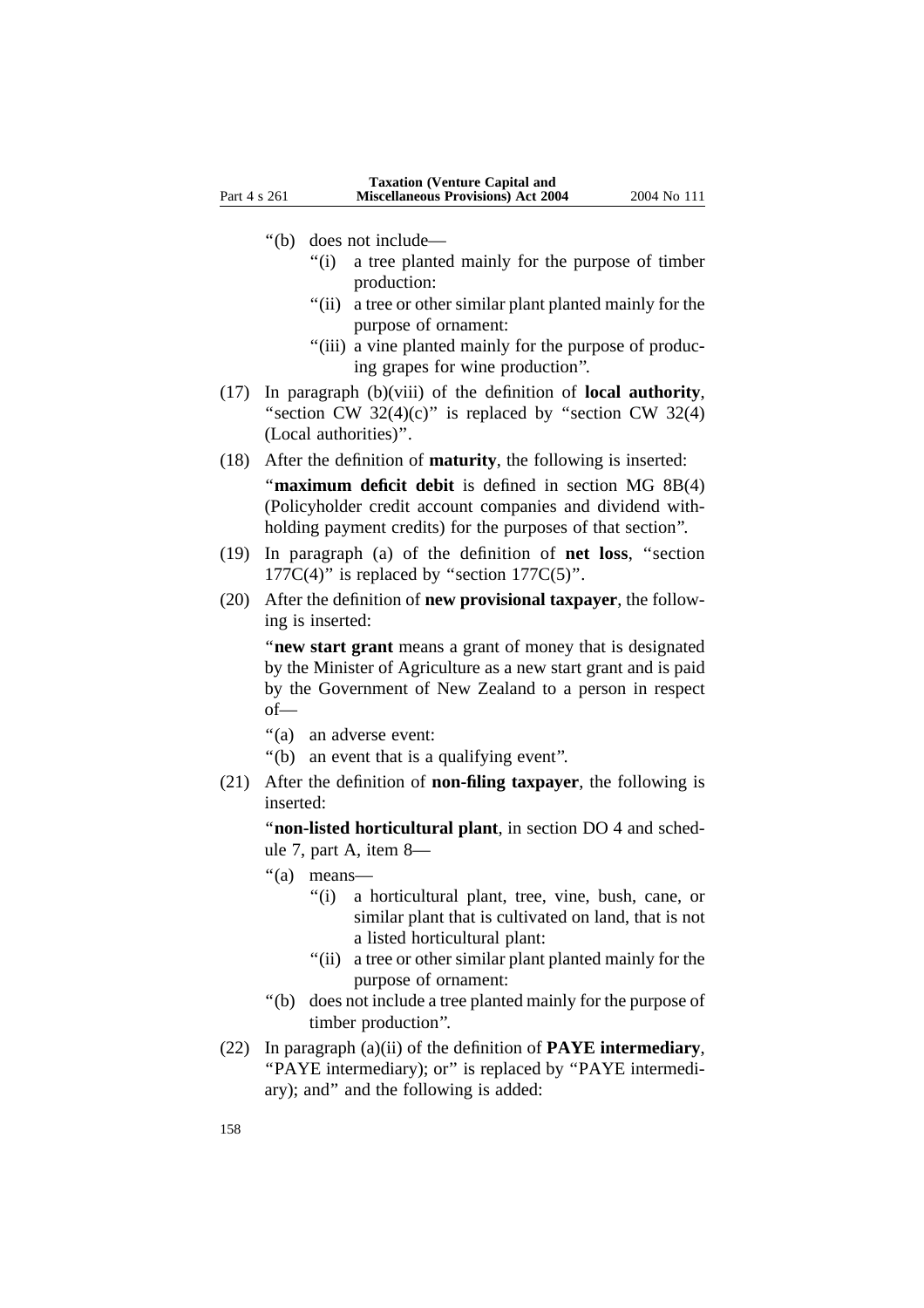- "(iii) has entered agreements that have been approved by the Commissioner under section NBA 3 (Approval by Commissioner of employer arrangements with PAYE intermediary) with not less than 10 employers:''.
- (23) After the definition of **physical cost of production**, the following is inserted:

''**planting** is defined in section DO 4E (Some definitions) for the purposes of sections DO 4B to DO 4E''.

(24) After the definition of **pleasure craft**, the following is inserted:

"**plot** is defined in section DO 4E (Some definitions) for the purposes of sections DO 4B to DO 4E''.

(25) After the definition of **policyholder credit account person**, the following is inserted:

''**policyholder DWP ratio** is defined in section MG 8B(4) (Policyholder credit account companies and dividend withholding payment credits) for the purposes of that section''.

(26) After the definition of **qualifying debenture**, the following is inserted:

''**qualifying event** means—

- ''(a) the extreme climatic conditions that occurred during the month of February 2004 in New Zealand:
- ''(b) the storm event that occurred during the month of July 2004 in the Bay of Plenty area:
- "(c) any naturally-occurring event that occurs in a subsequent year and—
	- ''(i) for which a state of emergency is declared under the Civil Defence Act 1983 or Part 4 of the Civil Defence Emergency Management Act 2002; and
	- "(ii) that the Governor-General by Order in Council declares to be a qualifying event

''**qualifying foreign equity investor** is defined in section CW 11B(3) (Proceeds of share disposition by qualified foreign equity investor) for the purposes of that section''.

(27) After the definition of **reduced deduction**, the following is inserted: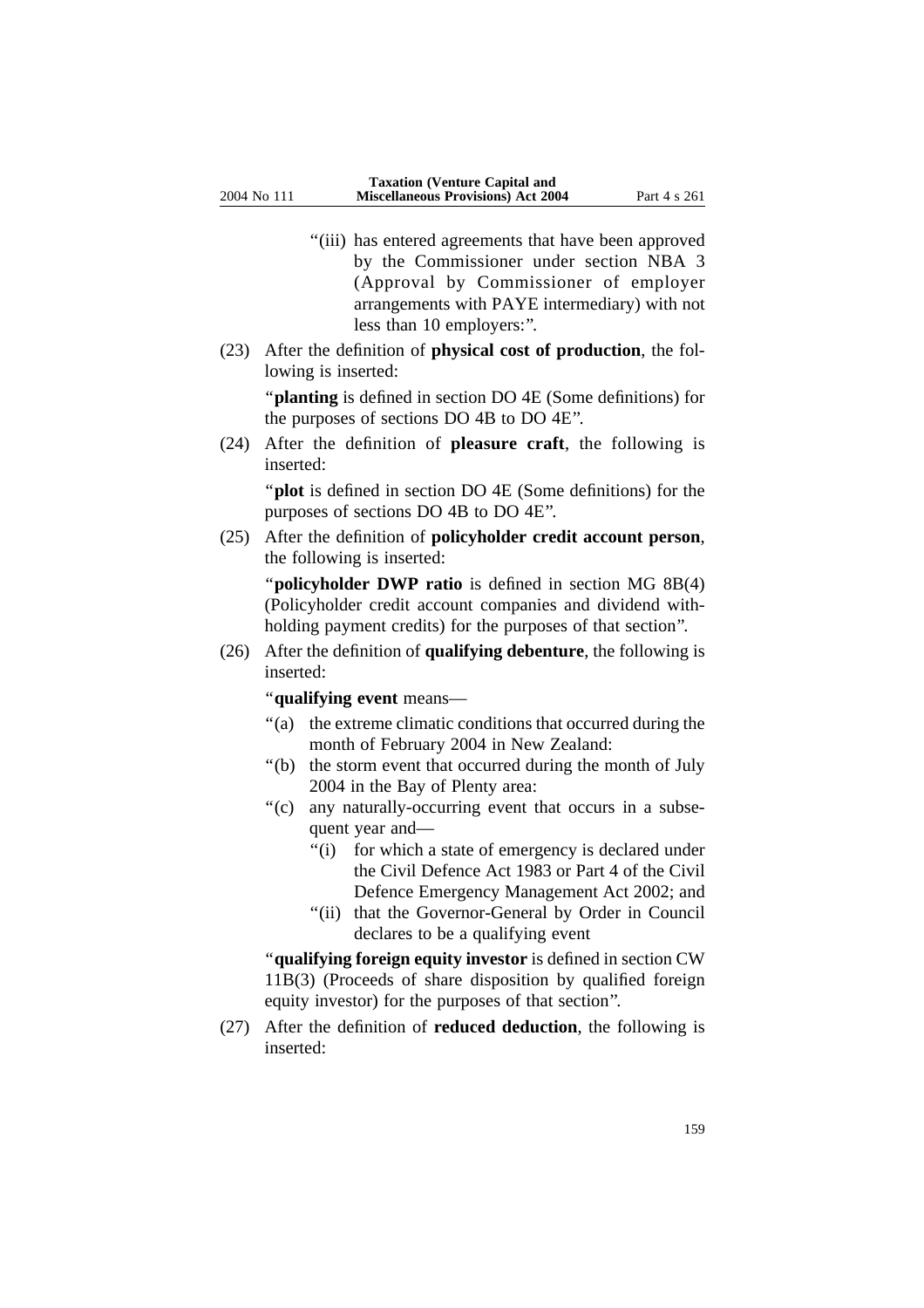''**reduced deficit debit** is defined in section MG 8B(4) (Policyholder credit account companies and dividend withholding payment credits) for the purposes of that section''.

- (28) After the definition of **repairs**, the following is inserted: ''**replaced area fraction** is defined in section DO 4E (Some definitions) for the purposes of sections DO 4B to DO 4E''.
- (29) After the definition of **replacement permit**, the following is inserted:

''**replacement plant**, in sections DO 4 and DO 4B to DO 4E, means a listed horticultural plant that replaces a listed horticultural plant, whether or not it is of the same type of listed horticultural plant''.

- (30) In the definition of **resident in Australia**, paragraph (a) is omitted.
- (31) In the definition of **schedular income**, paragraph (i) is omitted.
- (32) After the definition of **shareholder dividend statement**, the following is inserted:

"**shareholder DWP ratio** is defined in section MG 8B(4) (Policyholder credit account companies and dividend withholding payment credits) for the purposes of that section''.

- (33) After the definition of **slice rule**, the following is inserted: ''**small-business taxpayer** is defined in section MBB 4 (Some definitions) for the purposes of subpart MBB''.
- (34) In the definition of **special corporate entity**, after paragraph (i), the following is added:
	- ''(j) any body incorporated under the Incorporated Societies Act 1908, for an income year in which the body on no day in the income year has shares on issue to the members of the body''.
- (35) The definition of **taxable bonus issue** is replaced by the following:

''**taxable bonus issue** means—

- ''(a) a bonus issue in lieu:
- ''(b) a bonus issue that a company chooses to treat as a dividend under section CD 7 (Elections to make bonus issue into dividend):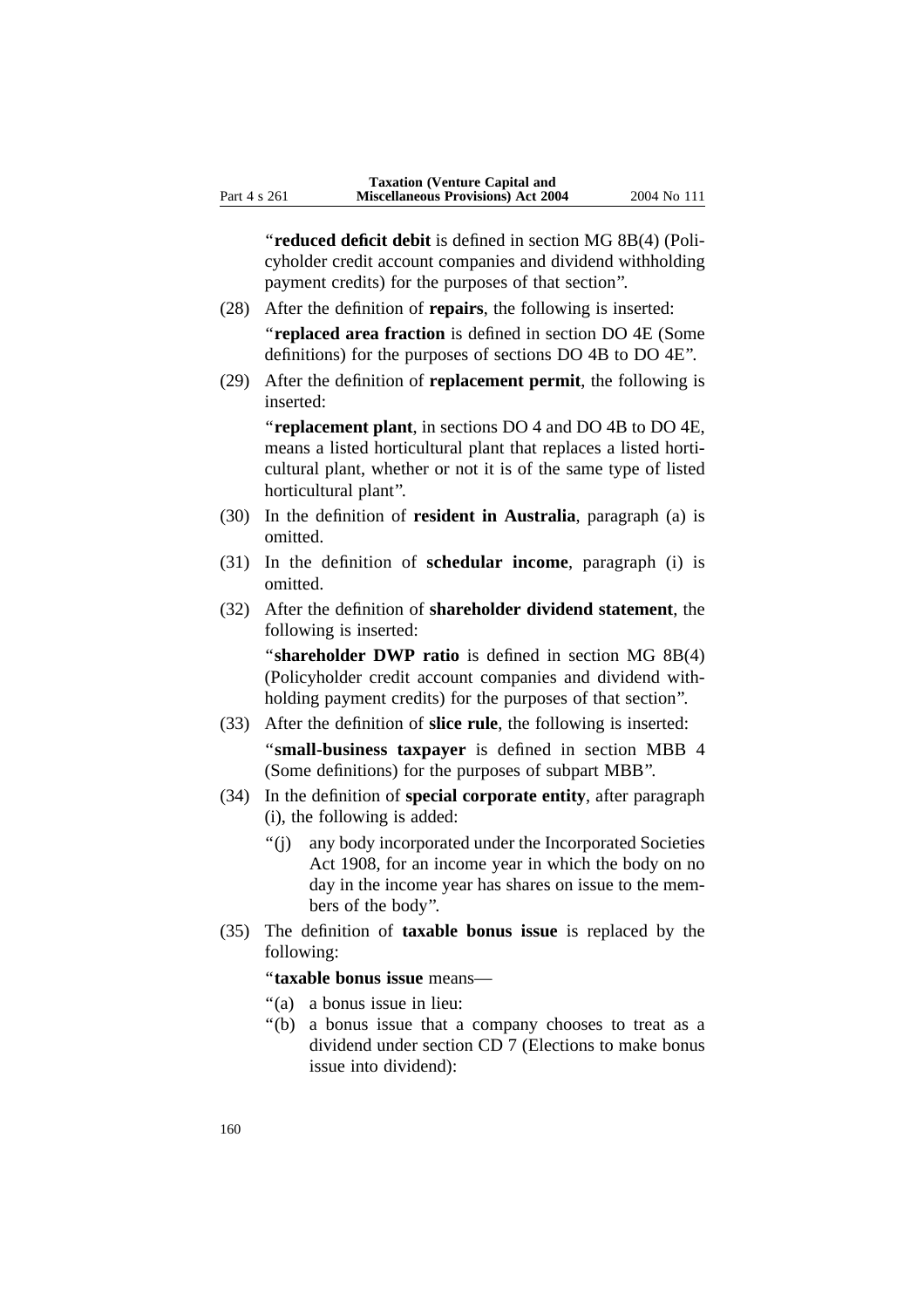- ''(c) in the case of a bonus issue made before the enactment of this Act, a bonus issue that a company chose to treat as a dividend under a provision of an earlier Act corresponding to section CD 7 (Elections to make bonus issue into dividend):
- ''(d) a bonus issue that is a dividend under section CD 7C (Bonus issue by foreign unit trust instead of money or property)''.
- (36) In the definition of **timber**, paragraph (e) is omitted.

#### **262 Meaning of income tax**

In section OB  $6(1)(b)$ , "CW 11B," is inserted after "CD 11,".

#### **263 Further definitions of associated persons**

In section OD  $8(1)$ , "CW  $11B$ ," is inserted after "sections".

- **264 Schedule 7—Expenditure on farming, aquacultural, and forestry improvements**
- (1) In the heading to schedule 7, ''horticultural,'' is inserted after ''farming,''.
- (2) In schedule 7, part A, item 8, ''vines or trees on the land other than trees planted mainly for the purposes of timber production'' is replaced by ''non-listed horticultural plants on the land''.
- **265 Schedule 9—Categories of livestock for which national standard costs to be declared**

In schedule 9, column 2, in the entry that corresponds to the item "Pigs", "Growing pigs 10 to 18 weeks of age" is replaced by ''Growing pigs 10 to 17 weeks of age''.

### **266 Schedule 21—Enactments amended**

- (1) This section amends schedule 21.
- (2) The amendment to section 48A of the Goods and Services Tax Act 1985 is replaced by the following:

"In section  $48A(3)(a)$ , replace 'section EZ  $9(3)$  of the Income Tax Act 1994' by 'section CX 41B(4) or EW 47B(4) of the Income Tax Act 2004'.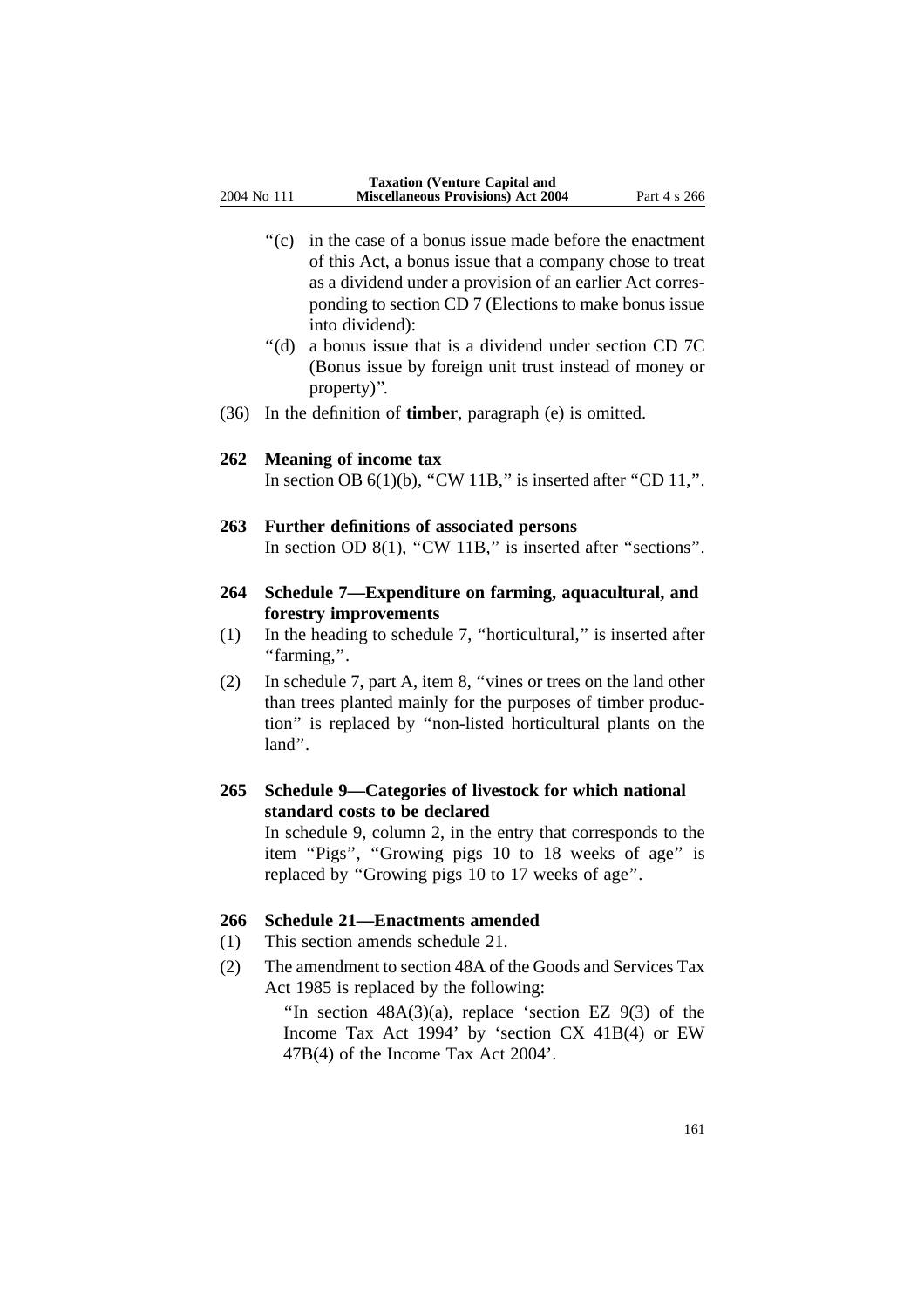"In the words after section  $48A(3)(c)$ , replace 'section EZ 9(3) and (4) of the Income Tax Act 1994' by 'section CX 41B(4) and (5) or section EW 47B(4) and (5) of the Income Tax Act 2004'.''

(3) The amendment to section 49(2) of the Student Loan Scheme Act 1992 is replaced by the following:

> "In section 49(2), replace 'an income year' by 'a tax year'. "In section  $49(2)$ , replace 'that income year' by 'that tax year'.''

- (4) In the heading to the amendments to the Taxation Review Authorities Act 1994, ''1994 No 156'' is replaced by ''1994 No  $165$ ".
- (5) The amendment to the Financial Reporting Order 1994 is replaced by the following:

''In clause 4, replace 'rates permitted under the Income Tax Act 1976' in all places in which it appears by 'rates permitted under the Income Tax Act 2004'.

''In clause 4, replace 'section 222A of the Income Tax Act 1976' by 'section OB 1 of the Income Tax Act 2004'.''

#### **267 Schedule 22—Amendments to Tax Administration Act 1994**

- (1) In the amendment to section 2(4), ''that are not in Part VI (which relates to assessments) and'' is inserted after ''provisions of this Act''.
- (2) In the definition of **notice** that is inserted in section 3(1), ''14A or 14B'' is replaced by ''14B or 14C''.
- (3) In the heading to the 2nd of the sections that replace section 14, ''14A'' is replaced by ''14B''.
- (4) In the heading to the 3rd of the sections that replace section 14, "14B" is replaced by "14C".
- (5) In the subsection that is inserted after section  $33A(2)$ , " $(2A)$ " is replaced by " $(2B)$ ".
- (6) In the first amendment to section 33A(3), " $(2A)$ " is replaced by " $(2B)$ ".
- (7) In the amendment to section  $33A(5)$ , " $(2A)$ " is replaced by " $(2B)$ ".
- (8) The amendments to section 33B are omitted.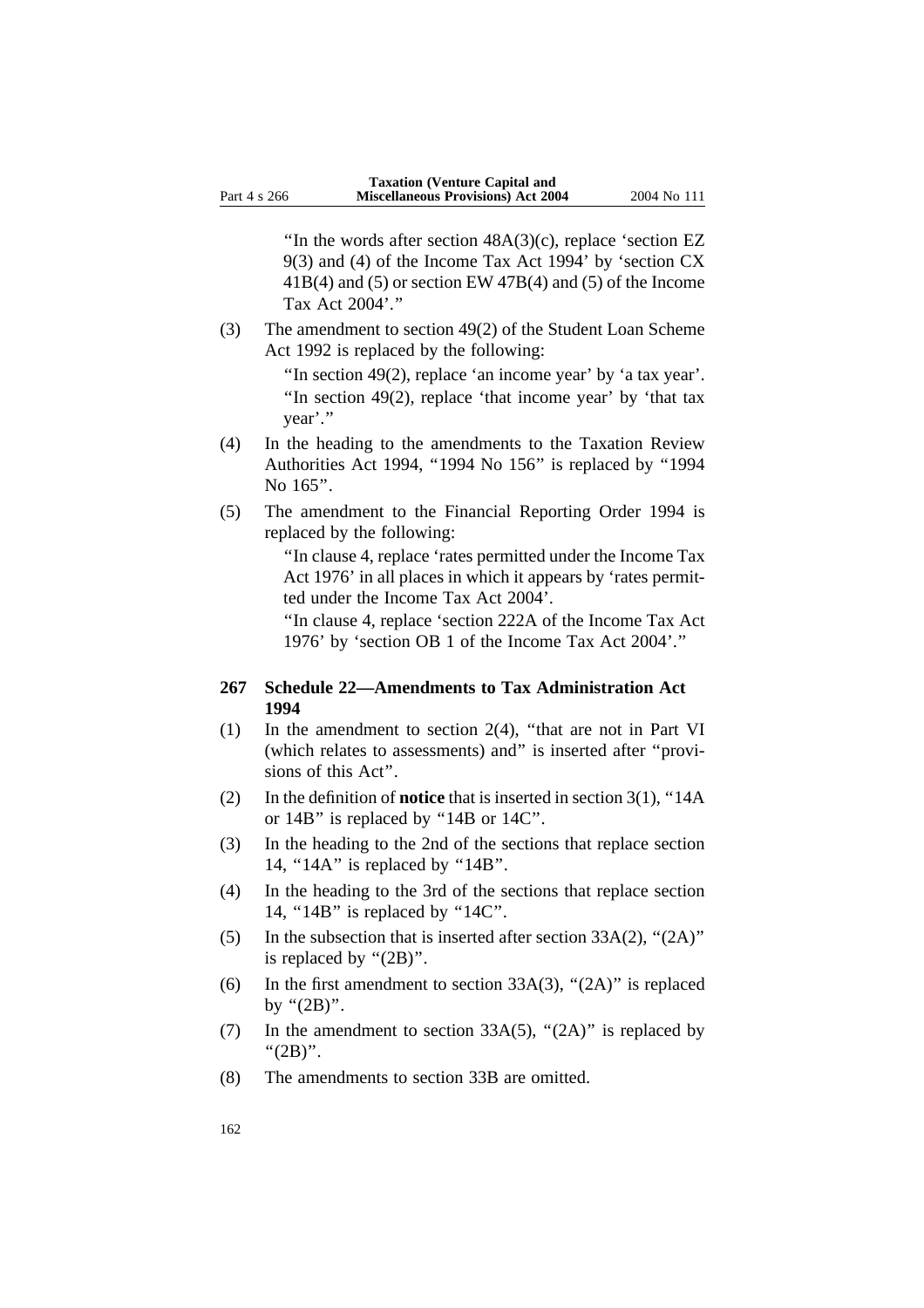- (9) In subsection (3) of the section that is inserted after section 44B, ''the definitions of **listed horticultural plant** and **nonlisted horticultural plant** in section OB 1 of the Income Tax Act 2004 and under" is inserted after "arises under".
- (10) The amendment to section 90A(6) is replaced by the following:

''In section 90A(6B), replace 'income year' by 'tax year'.''

- (11) In the subsection that is inserted after section 91(1), " $(1A)$ " is replaced by " $(1B)$ ".
- (12) In the amendment to section  $91AA(2)(a)$ , "CB  $9(h)$ " is replaced by ''CB 9(gb) or (h) of the Income Tax Act 1994''.
- (13) In the amendment that follows the amendment to section 91AA(7), "section 91AA" is replaced by "section 91AAB".
- (14) After the amendment to section 91AA(7), the following are inserted:

''In section 91AAB(1), replace 'sections DO 4B, DO 4C, and DO 4D of the Income Tax Act 1994' by 'sections DO 4B to DO 4E of the Income Tax Act 2004'.

''In section 91AAB(1)(b), replace 'column 1 of Schedule 11 of the Income Tax Act 1994' by 'schedule 11, column 1 of the Income Tax Act 2004'.''

- (15) In the heading to the 1st of the sections that are inserted by the amendment referred to in subsection (13), ''91AAA'' is replaced by ''91AAC''.
- (16) In the heading to the 2nd of the sections that are inserted by the amendment referred to in subsection (13), ''91AB'' is replaced by ''91AAD''.
- (17) In the heading to the 3rd of the sections that are inserted by the amendment referred to in subsection (13), "91AC" is replaced by "91AAE".
- (18) In the heading to the 4th of the sections that are inserted by the amendment referred to in subsection (13), "91AD" is replaced by "91AAF".
- (19) In the 5th of the sections that are inserted by the amendment referred to in subsection (13)—
	- (a) in the heading, "91AE" is replaced by "91AAG":
	- (b) in subsection  $(1)(a)$ , "91AD" is replaced by "91AAF":
	- (c) in subsection (1)(b), "91AD" is replaced by "91AAF":
	- (d) in subsection (6), "91AD" is replaced by "91AAF".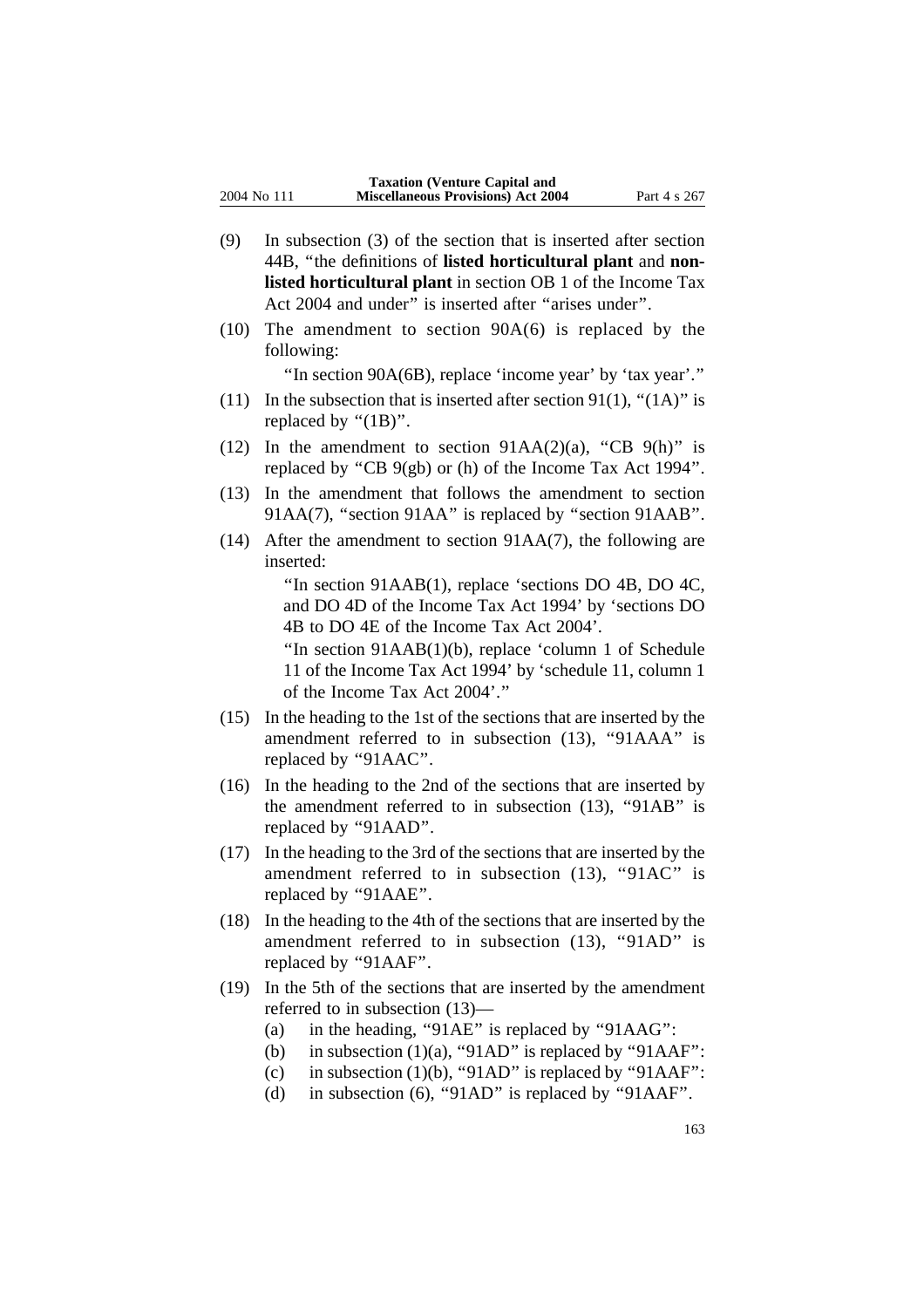- (20) In the 6th of the sections that are inserted by the amendment referred to in subsection (13)—
	- (a) in the heading, "91AF" is replaced by "91AAH":
	- (b) in subsection (1), "91AE" is replaced by "91AAG".
- (21) In the 7th of the sections that are inserted by the amendment referred to in subsection (13)—
	- (a) in the heading, ''91AG'' is replaced by ''91AAI'':
	- (b) in subsection  $(4)(a)$ , "91AK $(5)$ " is replaced by "91AAM(5)".
- (22) In the 8th of the sections that are inserted by the amendment referred to in subsection (13)—
	- (a) in the heading, ''91AH'' is replaced by ''91AAJ'':
	- (b) in subsection  $(1)(a)$ , "91AE" is replaced by "91AAG":
	- (c) in subsection  $(1)(b)$ 
		- (i) "91AE" is replaced by "91AAG":
		- (ii) "91AE(5)(b)" is replaced by "91AAG(5)(b)".
- (23) In the 9th of the sections that are inserted by the amendment referred to in subsection (13)—
	- (a) in the heading, "91AI" is replaced by "91AAK":
	- (b) in the words before paragraph (a), "91AD" is replaced by ''91AAF''.
- (24) In the heading to the 10th of the sections that are inserted by the amendment referred to in subsection  $(13)$ , " $91AJ$ " is replaced by "91AAL".
- (25) In the 11th of the sections that are inserted by the amendment referred to in subsection (13)—
	- (a) in the heading, "91AK" is replaced by "91AAM":
	- (b) in the words before subsection  $(1)(a)$ , "91AE" is replaced by "91AAG":
	- (c) in the words before subsection  $(4)(a)$ , "91AE(4)" is replaced by "91AAG(4)":
	- (d) in the words before subsection  $(5)(a)$ , "91AG(2)" is replaced by " $91AAI(2)$ ".
- (26) In the paragraph that is inserted after section  $91C(1)(e)$ 
	- (a) "(ea)" is replaced by "(eb)":
	- (b) in subparagraph (iv), "91AB or 91AC" is replaced by ''91AAD or 91AAE'':
	- (c) in subparagraph (v), ''91AD to 91AK'' is replaced by ''91AAF to 91AAM''.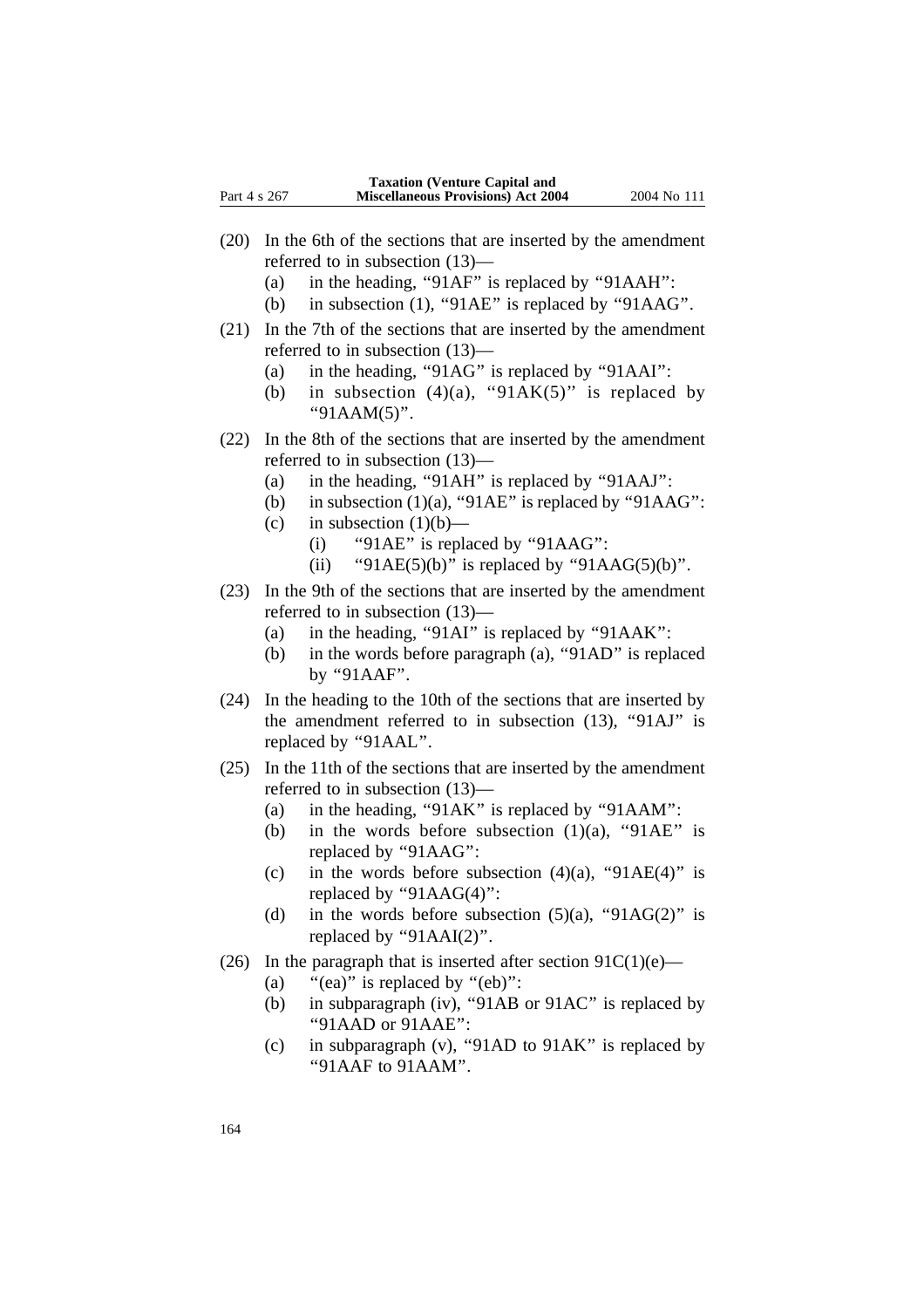- (27) In the subsection that is inserted after section  $108(3)$ , " $(3A)$ " is replaced by " $(3B)$ ".
- (28) In the heading to the 1st of the sections that are inserted after section 113, "113A" is replaced by "113B".
- (29) In the heading to the 2nd of the sections that are inserted after section 113, "113B" is replaced by "113C".
- (30) The amendments to section 120OB are replaced by the following:

"In section  $120OB(1)(a)$ , replace 'section NBB  $4(1)$  of the Income Tax Act 1994' by 'section NBA 4(1) of the Income Tax Act 2004'.

"In section  $120OB(1)(b)$ , replace 'section NBB  $4(1B)(b)$  of the Income Tax Act 1994' by 'section NBA 4(1B)(b) of the Income Tax Act 2004'.''

- (31) The amendments to section 141FC are omitted.
- (32) The amendments to section 141JB are replaced by the following:

"In section  $141JB(1)(a)$ , replace 'section NBB 4(1) of the Income Tax Act 1994' by 'section NBA 4(1) of the Income Tax Act 2004'.

"In section  $141JB(1)(b)$ , replace 'section NBB  $4(1B)(b)$  of the Income Tax Act 1994' by 'section NBA 4(1B)(b) of the Income Tax Act 2004'.''

(33) The amendments to section 167 are replaced by the following: "In section  $167(2B)(b)(i)$ , replace 'section NBB  $4(1)$  of the Income Tax Act 1994' by 'section NBA 4(1) of the Income Tax Act 2004'.

> "In section  $167(2B)(b)(ii)$ , replace 'section NBB  $4(1B)(b)$ of the Income Tax Act 1994' by 'section NBA 4(1B)(b) of the Income Tax Act 2004'.''

(34) The amendments to section 168(4) are replaced by the following:

> "In section  $168(4)(a)$ , replace 'section NBB  $4(1)$  of the Income Tax Act 1994' by 'section NBA 4(1) of the Income Tax Act 2004'.

> "In section  $168(4)(b)$ , replace 'section NBB  $4(1B)(b)$  of the Income Tax Act 1994' by 'section NBA 4(1B)(b) of the Income Tax Act 2004'.''

(35) The amendments to section 169 are replaced by the following: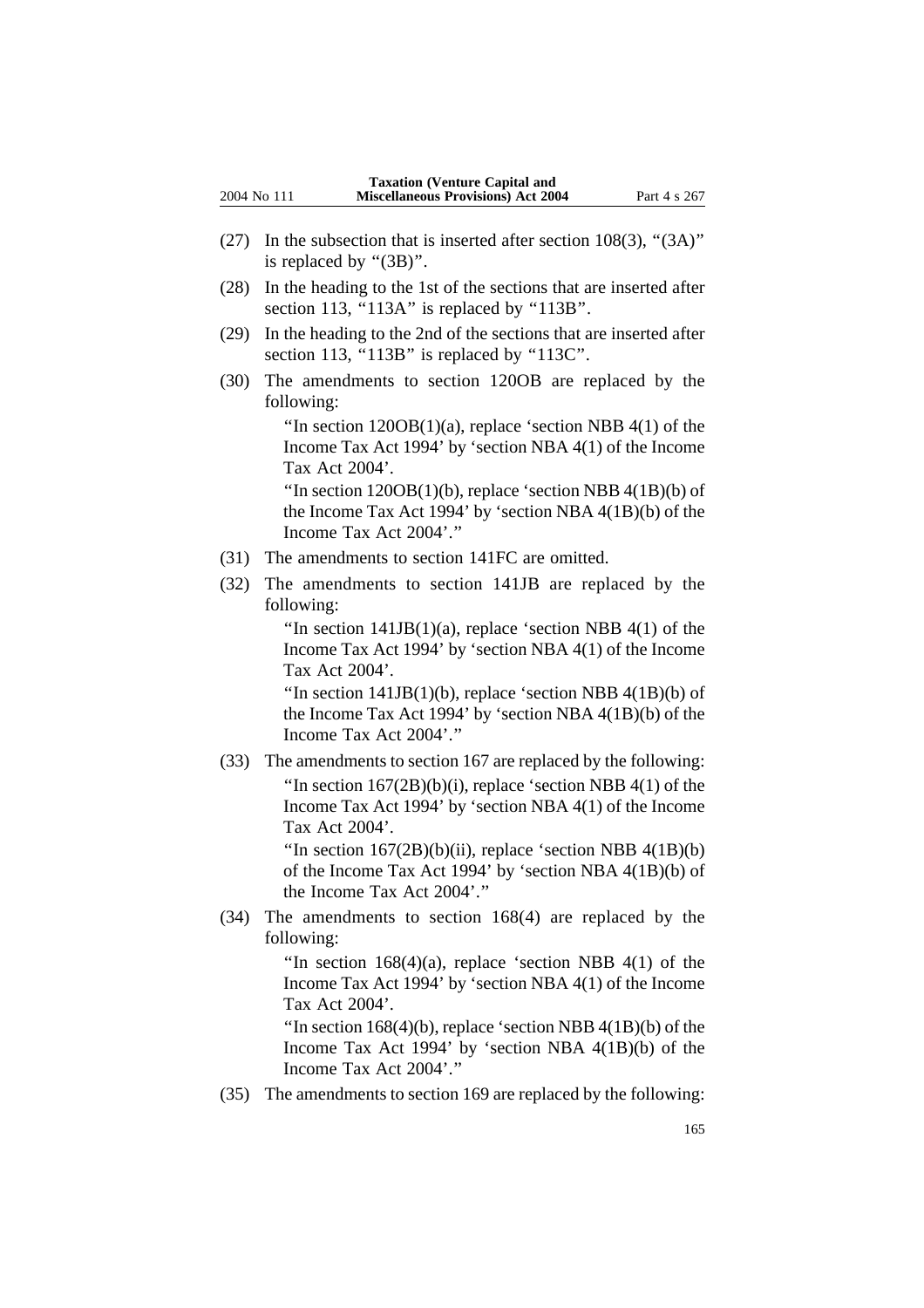"In section  $169(1B)(a)$ , replace 'section NBB 4(1) of the Income Tax Act 1994' by 'section NBA 4(1) of the Income Tax Act 2004'.

"In section  $169(1B)(b)$ , replace 'section NBB  $4(1B)(b)$  of the Income Tax Act 1994' by 'section NBA 4(1B)(b) of the Income Tax Act 2004'.''

- (36) The amendment to section 177C(6) is omitted.
- (37) The amendment to section 177D is replaced by the following: "In section  $177D(2)(a)$ , replace 'section EZ 9(3) and (4) of the Income Tax Act 1994' with 'section CX 41B(4) and (5) or section EW 47B(4) and (5) of the Income Tax Act 2004'. ''
- (38) After the amendment to section 181C, the following is inserted:

''In section 181D, replace 'Income Tax Act 1994' by 'Income Tax Act 2004'.''

### **268 Schedule 22A—Identified policy changes**

- (1) In schedule 22A, in the heading to column 1, ''Income Tax Act 2002'' wherever it appears is replaced by ''Income Tax Act 2004''.
- (2) In schedule 22A in column 1, "CB  $7(2)$ ," is inserted after ''CB 6,''.

#### **269 Schedule 23—Comparative tables of old and new provisions**

- (1) In schedule 23, part A, column 3—
	- (a) in the entry that corresponds to section CB  $5(1)(a)$ , "CW 23(1)(a)" is replaced by "CW 23(1)(a), (b)":
	- (b) in the entry that corresponds to section CD 2, ''CC  $10(1)$ " is replaced by "CC 9(1)":
	- (c) in the entry that corresponds to section DK 2, ''DT 16(1), (2)" is replaced by "DT  $15$ ":
	- (d) in the entry that corresponds to section DM  $1(2)(b)$ , ''DT 5''is replaced by ''DT 5(2)'':
	- (e) in the entry that corresponds to section DM  $7(1)$ , "CT 5" is replaced by "CT 5, DT 20":
	- (f) in the entry that corresponds to section EB  $1(1)$ , "BD  $3(3)$ " is replaced by "BD  $3(4)$ ":
	- (g) in the entry that corresponds to section ED 5, "CC 9" is replaced by "CC 8":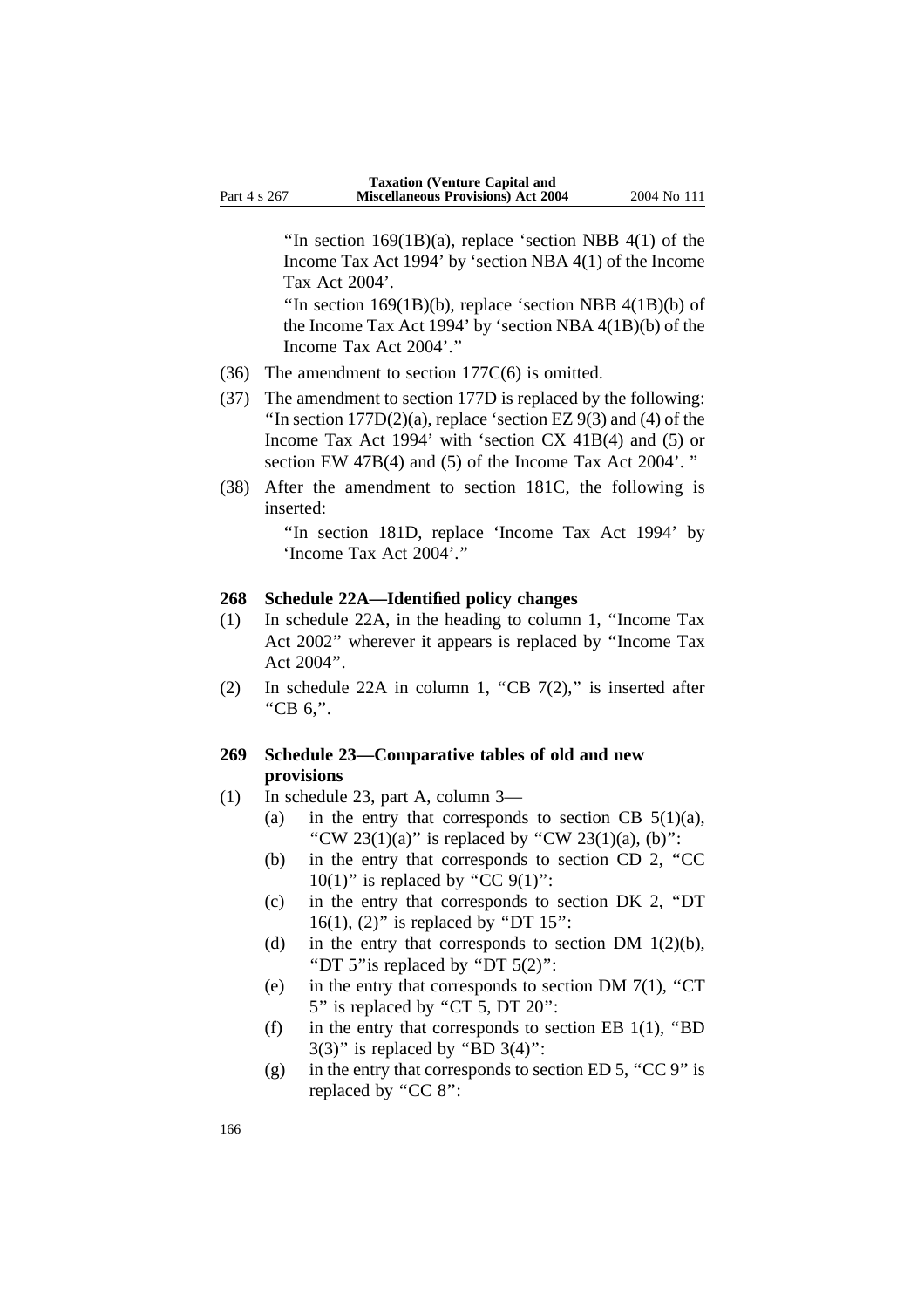| 2004 No 111 |     | <b>Taxation (Venture Capital and</b><br><b>Miscellaneous Provisions) Act 2004</b>                       | Part 4 s 269 |
|-------------|-----|---------------------------------------------------------------------------------------------------------|--------------|
|             | (h) | in the entry that corresponds to section EG $3(2)$ , "EE<br>12(1)" is replaced by "EE $12(2)(b)$ ":     |              |
|             | (i) | in the entry that corresponds to section EG $3(3)$ , "EE<br>12(3)" is replaced by "EE 12(3), $(4)$ ":   |              |
|             | (j) | in the entry that corresponds to section EG $3(4)$ , "EE<br>12(4), (5)" is replaced by "EE 12(5), (6)": |              |
|             | (k) | in the entry that corresponds to section EG 3(5), "EE<br>12(6)" is replaced by "EE $12(2)(c)$ ".        |              |
| (2)         |     | In schedule 23, part A, column 3-                                                                       |              |
|             | (a) | in the entry that corresponds to section EF $1(3)$ ,<br>"91AAA" is replaced by "91AAC":                 |              |
|             | (b) | in the entry that corresponds to section EF $1(4)$ ,<br>"91AAA" is replaced by "91AAC":                 |              |
|             | (c) | in the entry that corresponds to section EG $4(2)$ ,<br>"91AD" is replaced by "91AAF":                  |              |
|             | (d) | in the entry that corresponds to section EG $4(6)$ ,<br>"91AD" is replaced by "91AAF":                  |              |
|             | (e) | in the entry that corresponds to section EG $4(7)$ ,<br>"91AD" is replaced by "91AAF":                  |              |
|             | (f) | in the entry that corresponds to section EG $10(1)$ ,<br>"91AE" is replaced by "91AAG":                 |              |
|             | (g) | in the entry that corresponds to section EG $10(2)$ ,<br>"91AE" is replaced by "91AAG":                 |              |
|             | (h) | in the entry that corresponds to section EG $10(3)$ ,<br>"91AE" is replaced by "91AAG":                 |              |
|             | (i) | in the entry that corresponds to section EG $10(4)$ ,<br>"91AF" is replaced by "91AAH":                 |              |
|             | (j) | in the entry that corresponds to section EG $10(5)$ ,<br>"91AE" is replaced by "91AAG":                 |              |
|             | (k) | in the entry that corresponds to section EG $10(6)$ ,<br>"91AG" is replaced by "91AAI":                 |              |
|             | (1) | in the entry that corresponds to section EG $10(7)$ ,<br>"91AG" is replaced by "91AAI":                 |              |
|             | (m) | in the entry that corresponds to section EG $10(8)$ ,<br>"91AH" is replaced by "91AAJ":                 |              |
|             | (n) | in the entry that corresponds to section EG $10(9)$ ,<br>"91AH" is replaced by "91AAJ":                 |              |
|             | (0) | in the entry that corresponds to section EG $11(6)$ ,<br>"91AJ" is replaced by "91AAL":                 |              |
|             |     |                                                                                                         |              |

(p) in the entry that corresponds to section EG 11(7), ''91AJ'' is replaced by ''91AAL'':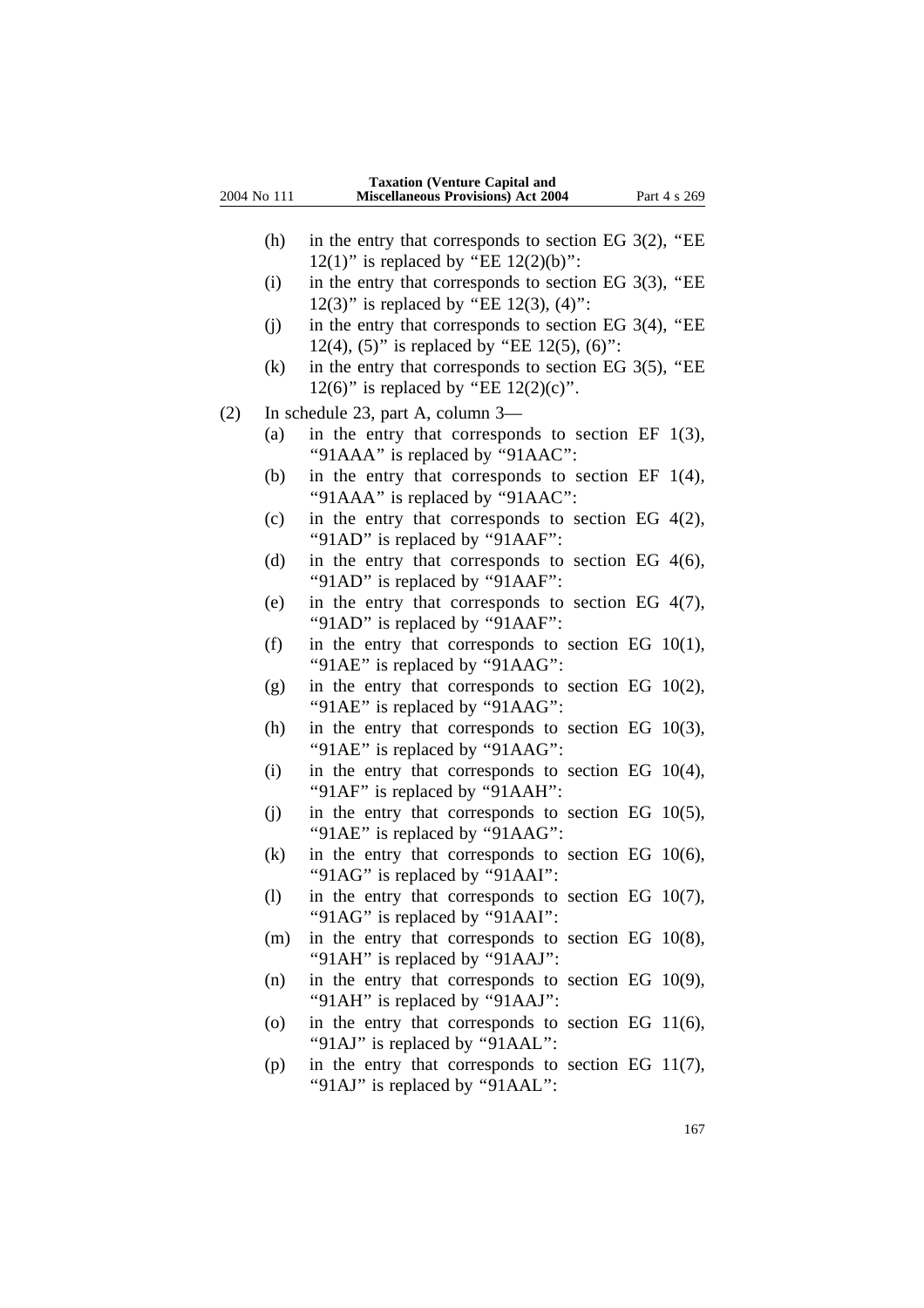| Part 4 s 269    | <b>Taxation (Venture Capital and</b><br><b>Miscellaneous Provisions) Act 2004</b>           | 2004 No 111   |
|-----------------|---------------------------------------------------------------------------------------------|---------------|
|                 |                                                                                             |               |
| (q)             | in the entry that corresponds to section EG 13, "91AK"                                      |               |
|                 | is replaced by "91AAM":                                                                     |               |
| (r)             | in the entry that corresponds to section EG $14(1)$ ,                                       |               |
|                 | "91AK" is replaced by "91AAM":                                                              |               |
| (s)             | in the entry that corresponds to section EG 14(2),<br>"91AK" is replaced by "91AAM":        |               |
| (t)             | in the entry that corresponds to section EG $14(2)(b)$ ,<br>"91AI" is replaced by "91AAK":  |               |
| (u)             | in the entry that corresponds to section EL 3A(2),<br>"91AC" is replaced by "91AAE":        |               |
| (v)             | in the entry that corresponds to section EL 3A(3),<br>"91AC" is replaced by "91AAE":        |               |
| (w)             | in the entry that corresponds to section EL $4(6)$ ,<br>"91AB" is replaced by "91AAD":      |               |
| (x)             | in the entry that corresponds to section EL $4(7)$ ,<br>"91AC" is replaced by "91AAE":      |               |
| (y)             | in the entry that corresponds to section EL $4(8)$ ,<br>"91AC" is replaced by "91AAE":      |               |
| (z)             | in the entry that corresponds to section EL $8(2)$ ,<br>"91AC" is replaced by "91AAE":      |               |
| (zb)            | in the entry that corresponds to section EL $8(3)$ ,<br>"91AC" is replaced by "91AAE".      |               |
| (3)             | In schedule 23, part A-                                                                     |               |
| (a)             | after the entry that corresponds to section EG 19(2), the                                   |               |
|                 | following entry is inserted:                                                                |               |
|                 | 2A                                                                                          | omitted       |
| (b)             | after the entry that corresponds to section EO $4(1)$ , the<br>following entry is inserted: |               |
|                 | 1B                                                                                          | DS $2(3)$     |
| (c)             | in the 3rd column, in the entry that corresponds to                                         |               |
|                 | section EO 4B, "DS $3(3)$ " is replaced by "DS $3(6)$ ":                                    |               |
| (d)             | after the entry that corresponds to section GC 27, the                                      |               |
|                 | following entry is inserted:                                                                |               |
| <b>GC 27B</b>   |                                                                                             | <b>GC 27A</b> |
| (e)             | after the entry that corresponds to section HI 5, the                                       |               |
|                 | following entries are inserted:                                                             |               |
| HI <sub>6</sub> |                                                                                             | HI 6          |

168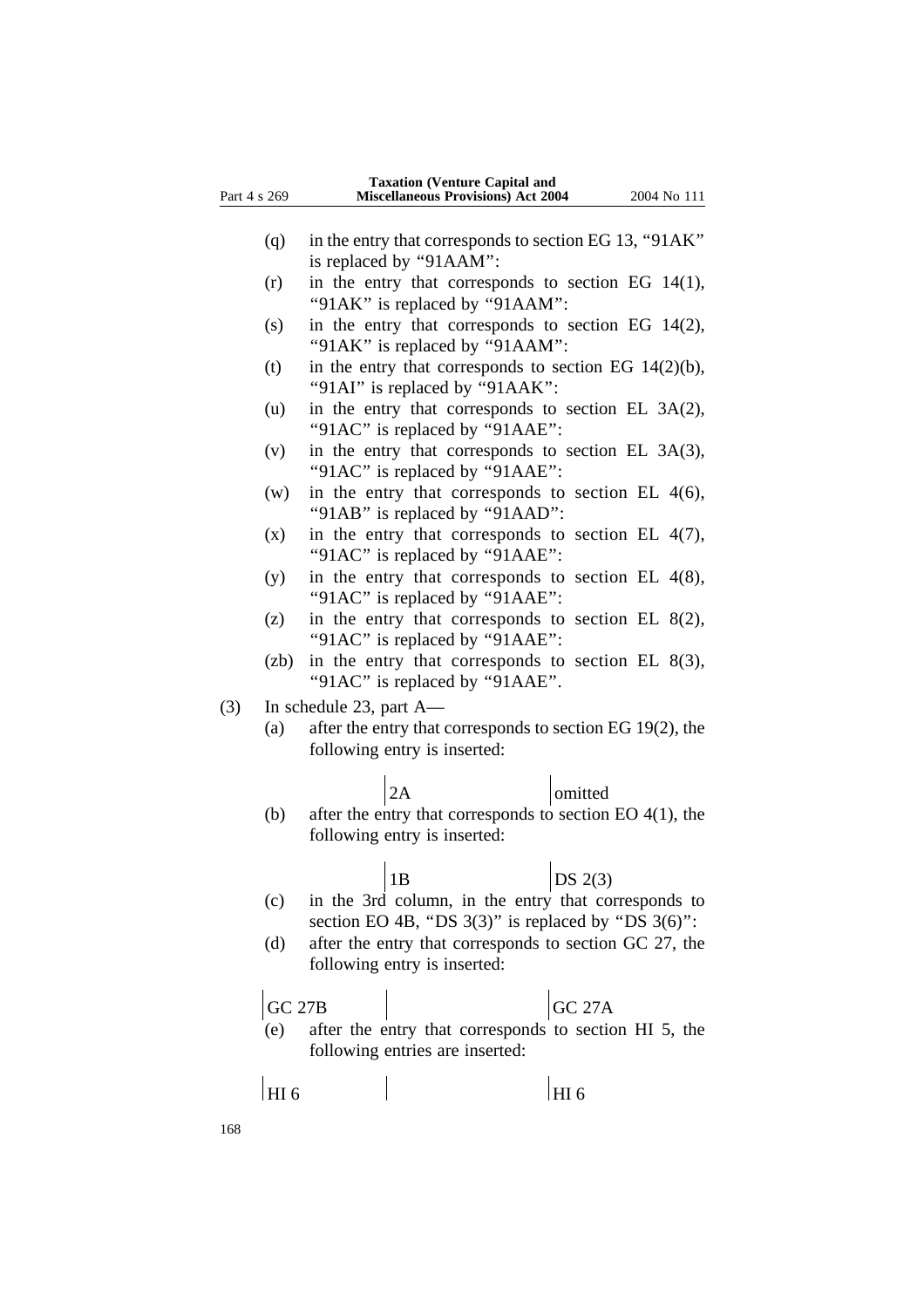| 2004 No 111      |                                 | <b>Taxation (Venture Capital and</b><br><b>Miscellaneous Provisions) Act 2004</b> |                   | Part 4 s 269                                           |
|------------------|---------------------------------|-----------------------------------------------------------------------------------|-------------------|--------------------------------------------------------|
|                  |                                 |                                                                                   |                   |                                                        |
| HI $7$           |                                 |                                                                                   | HI <sub>7</sub>   |                                                        |
| HI <sub>8</sub>  |                                 |                                                                                   | <b>HI 8</b>       |                                                        |
| HI 9             |                                 |                                                                                   | HI 9              |                                                        |
| (f)              |                                 |                                                                                   |                   | after the entry that corresponds to section LD 3, the  |
|                  | following entry is inserted:    |                                                                                   |                   |                                                        |
| LD <sub>3B</sub> |                                 |                                                                                   | LD <sub>3</sub> A |                                                        |
| (g)              | omitted:                        |                                                                                   |                   | the entry that corresponds to section MB 2AB is        |
| (h)              |                                 |                                                                                   |                   | after the entry that corresponds to section MB 12, the |
|                  | following entries are inserted: |                                                                                   |                   |                                                        |
|                  | <b>Subpart MBB</b>              |                                                                                   |                   |                                                        |
| MBB <sub>1</sub> |                                 |                                                                                   | MBA 1             |                                                        |
| MBB <sub>2</sub> |                                 |                                                                                   | MBA <sub>2</sub>  |                                                        |
| MBB 3            |                                 |                                                                                   | MBA 3             |                                                        |
| MBB 4            |                                 |                                                                                   | MBA 4             |                                                        |
| MBB <sub>5</sub> |                                 |                                                                                   | MBA 5             |                                                        |
| MBB <sub>6</sub> |                                 |                                                                                   | MBA 6             |                                                        |
| MBB <sub>7</sub> |                                 |                                                                                   | MBA7              |                                                        |
| MBB 8            |                                 |                                                                                   | MBA 8             |                                                        |
| MBB <sub>9</sub> |                                 |                                                                                   | MBA 9             |                                                        |
| (i)              |                                 |                                                                                   |                   | after the entry that corresponds to section MD 2A, the |
|                  | following entry is inserted:    |                                                                                   |                   |                                                        |
| MD 2B            |                                 |                                                                                   | MD 2B             |                                                        |
| (i)              |                                 |                                                                                   |                   | after the entry that corresponds to section MJ 8, the  |
|                  | following entries are inserted: |                                                                                   |                   |                                                        |
|                  | <b>Subport MK</b>               |                                                                                   |                   |                                                        |

| <b>Subpart MK</b> |                 |
|-------------------|-----------------|
| MK <sub>1</sub>   | MK <sub>1</sub> |
| MK <sub>2</sub>   | MK <sub>2</sub> |
| MK <sub>3</sub>   | MK <sub>3</sub> |
| MK 4              | MK4             |
| <b>MK 5</b>       | <b>MK 5</b>     |
| MK <sub>6</sub>   | MK <sub>6</sub> |
| MK 7              | MK7             |
| MK 8              | <b>MK8</b>      |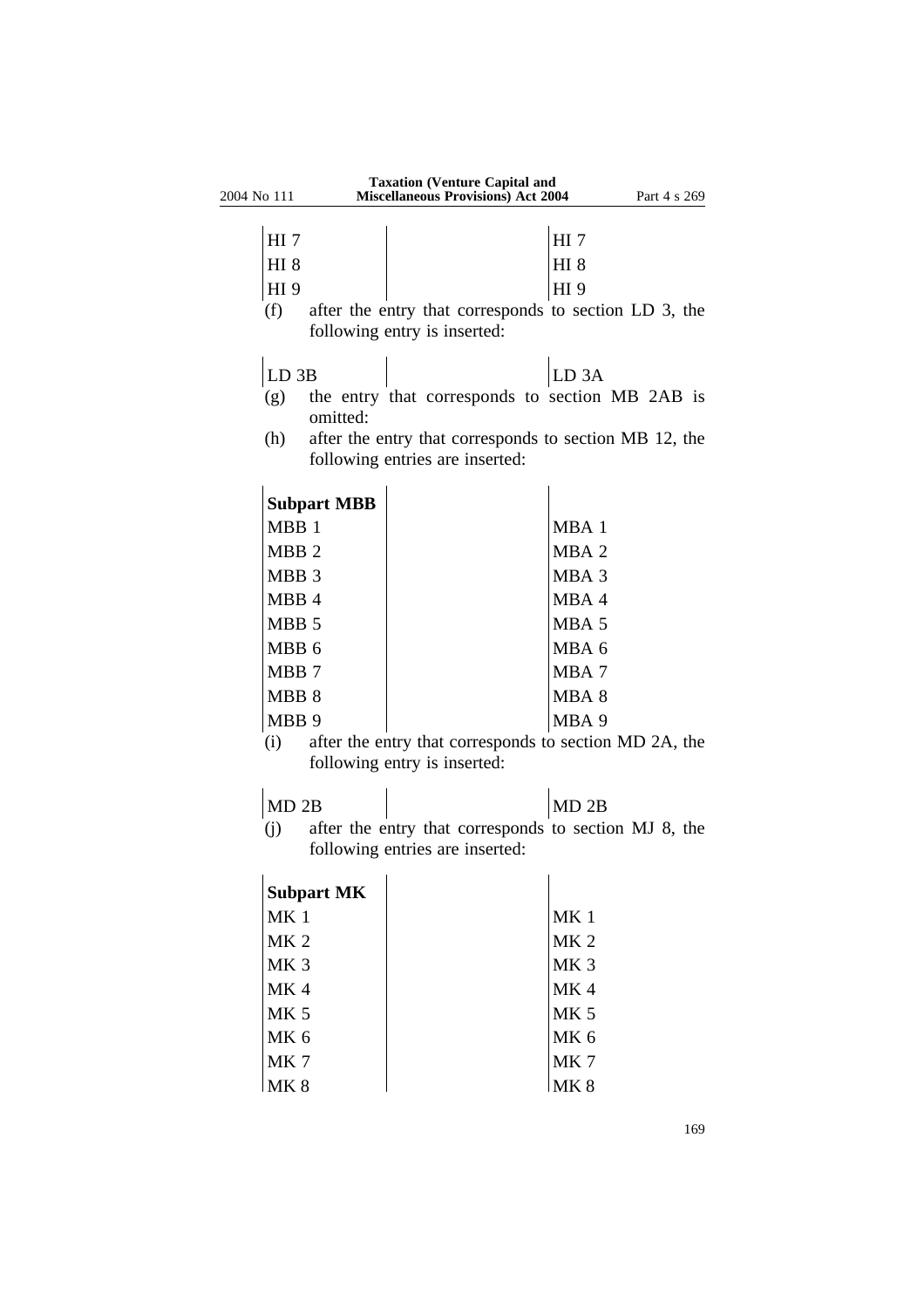| Part 4 s 269 |                               |                            | <b>Taxation (Venture Capital and</b><br><b>Miscellaneous Provisions) Act 2004</b>                                                                                                                 |                          | 2004 No 111 |
|--------------|-------------------------------|----------------------------|---------------------------------------------------------------------------------------------------------------------------------------------------------------------------------------------------|--------------------------|-------------|
|              | MK <sub>9</sub><br>(k)<br>(1) |                            | in the 3rd column, in the entry that corresponds to<br>section MZ 7, "MZ 7" is replaced by "omitted":<br>after the entry that corresponds to section NB 1, the<br>following entries are inserted: | <b>MK9</b>               |             |
|              |                               | <b>Subpart NBB</b>         |                                                                                                                                                                                                   |                          |             |
|              | NBB <sub>1</sub>              |                            |                                                                                                                                                                                                   | NBA <sub>1</sub>         |             |
|              |                               |                            |                                                                                                                                                                                                   |                          |             |
|              | NBB <sub>2</sub>              |                            |                                                                                                                                                                                                   | NBA <sub>2</sub>         |             |
|              | NBB <sub>3</sub>              |                            |                                                                                                                                                                                                   | NBA <sub>3</sub><br>NBA4 |             |
|              | NBB <sub>4</sub>              |                            |                                                                                                                                                                                                   |                          |             |
|              | NBB <sub>5</sub>              |                            |                                                                                                                                                                                                   | NBA <sub>5</sub>         |             |
|              | NBB <sub>6</sub>              |                            |                                                                                                                                                                                                   | NBA 6                    |             |
|              | NBB <sub>7</sub>              |                            |                                                                                                                                                                                                   | NBA7                     |             |
|              | NBB <sub>8</sub>              |                            |                                                                                                                                                                                                   | NBA <sub>8</sub>         |             |
|              | NBB <sub>9</sub>              |                            |                                                                                                                                                                                                   | NBA <sub>9</sub>         |             |
|              | (m)                           |                            | after the entry that corresponds to section NF 8, the<br>following entry is inserted:                                                                                                             |                          |             |
|              | NF 8B                         |                            |                                                                                                                                                                                                   | NF <sub>8A</sub>         |             |
|              | (n)                           |                            | after the entry that corresponds to section OB 3, the<br>following entry is inserted:                                                                                                             |                          |             |
|              | OB <sub>3B</sub>              |                            |                                                                                                                                                                                                   | OB <sub>3</sub> A        |             |
|              | (0)                           |                            | in the 3rd column, in the entry that corresponds to<br>section OB 7, "EW 40" is replaced by "EW 34".                                                                                              |                          |             |
| (4)          |                               | In schedule 23, part $B$ — |                                                                                                                                                                                                   |                          |             |
|              | (a)                           |                            | after the entry that corresponds to section HI 5, the<br>following entries are inserted:                                                                                                          |                          |             |
|              | HI <sub>6</sub>               |                            |                                                                                                                                                                                                   | HI <sub>6</sub>          |             |
|              | $HI$ 7                        |                            |                                                                                                                                                                                                   | HI <sub>7</sub>          |             |
|              | <b>HI 8</b>                   |                            |                                                                                                                                                                                                   | HI <sub>8</sub>          |             |
|              | HI 9                          |                            |                                                                                                                                                                                                   | HI 9                     |             |
|              | (b)                           |                            | after the entry that corresponds to section MB 12, the<br>following entries are inserted:                                                                                                         |                          |             |
|              |                               | <b>Subpart MBA</b>         |                                                                                                                                                                                                   |                          |             |
|              | MBA 1                         |                            |                                                                                                                                                                                                   | MBB <sub>1</sub>         |             |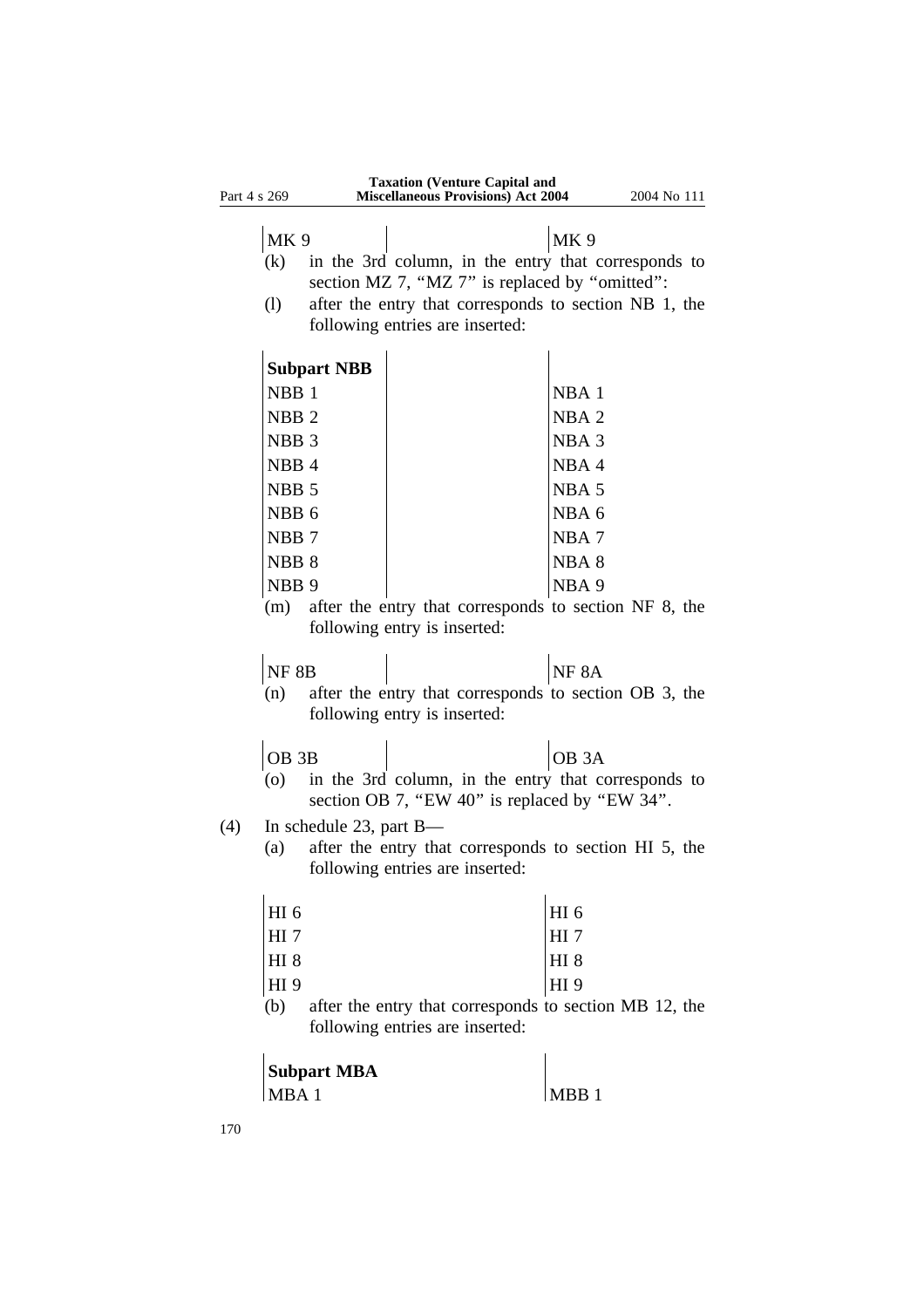|             | <b>Taxation (Venture Capital and</b>      |              |  |
|-------------|-------------------------------------------|--------------|--|
| 2004 No 111 | <b>Miscellaneous Provisions) Act 2004</b> | Part 4 s 269 |  |
|             |                                           |              |  |

| MBA 2 | MBB <sub>2</sub> |
|-------|------------------|
| MBA 3 | MBB <sub>3</sub> |
| MBA 4 | MBB 4            |
| MBA 5 | MBB <sub>5</sub> |
| MBA 6 | MBB <sub>6</sub> |
| MBA 7 | MBB 7            |
| MBA 8 | MBB 8            |
| MBA 9 | MBB <sub>9</sub> |

(c) after the entry that corresponds to section MJ 8, the following entries are inserted:

| <b>Subpart MK</b> |                 |
|-------------------|-----------------|
| MK <sub>1</sub>   | MK <sub>1</sub> |
| MK <sub>2</sub>   | MK <sub>2</sub> |
| MK <sub>3</sub>   | MK <sub>3</sub> |
| MK <sub>4</sub>   | MK4             |
| MK <sub>5</sub>   | <b>MK 5</b>     |
| MK <sub>6</sub>   | MK <sub>6</sub> |
| MK 7              | MK7             |
| <b>MK 8</b>       | <b>MK8</b>      |
| MK <sub>9</sub>   | MK 9            |

(d) the entry that corresponds to section MZ 7 is omitted:

(e) after the entry that corresponds to section NB 1, the following entries are inserted:

| <b>Subpart NBA</b>                                                                                                                                                                                                                                                                                                                                          |                            |
|-------------------------------------------------------------------------------------------------------------------------------------------------------------------------------------------------------------------------------------------------------------------------------------------------------------------------------------------------------------|----------------------------|
| NBA <sub>1</sub>                                                                                                                                                                                                                                                                                                                                            | NBB <sub>1</sub>           |
| NBA <sub>2</sub>                                                                                                                                                                                                                                                                                                                                            | NBB <sub>2</sub>           |
| NBA <sub>3</sub>                                                                                                                                                                                                                                                                                                                                            | NBB <sub>3</sub>           |
| NBA4                                                                                                                                                                                                                                                                                                                                                        | NBB <sub>4</sub>           |
| NBA <sub>5</sub>                                                                                                                                                                                                                                                                                                                                            | NBB <sub>5</sub>           |
| $NBA$ 6                                                                                                                                                                                                                                                                                                                                                     | NBB <sub>6</sub>           |
| NBA <sub>7</sub>                                                                                                                                                                                                                                                                                                                                            | NBB <sub>7</sub>           |
| NBA <sub>8</sub>                                                                                                                                                                                                                                                                                                                                            | NBB <sub>8</sub>           |
| $\mathcal{L}$ $\mathcal{L}$ $\mathcal{L}$ $\mathcal{L}$ $\mathcal{L}$ $\mathcal{L}$ $\mathcal{L}$ $\mathcal{L}$ $\mathcal{L}$ $\mathcal{L}$ $\mathcal{L}$ $\mathcal{L}$ $\mathcal{L}$ $\mathcal{L}$ $\mathcal{L}$ $\mathcal{L}$ $\mathcal{L}$ $\mathcal{L}$ $\mathcal{L}$ $\mathcal{L}$ $\mathcal{L}$ $\mathcal{L}$ $\mathcal{L}$ $\mathcal{L}$ $\mathcal{$ | والمعاجر والمحامل والمستقل |

(f) after the entry that corresponds to section NF 8, the following entry is inserted: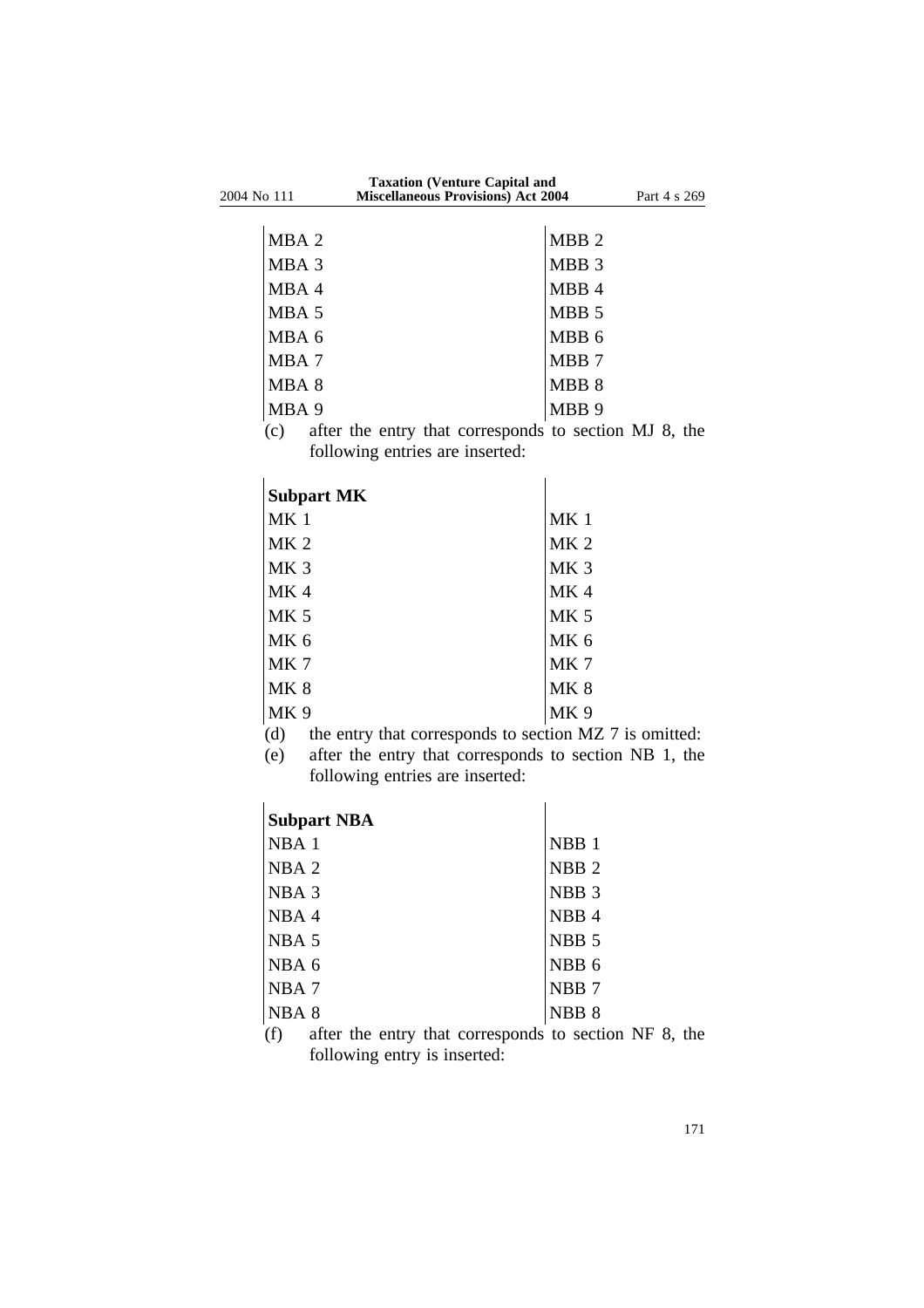| Part 4 s 269 |                   | <b>Taxation (Venture Capital and</b><br><b>Miscellaneous Provisions) Act 2004</b>     | 2004 No 111 |
|--------------|-------------------|---------------------------------------------------------------------------------------|-------------|
|              | NF <sub>8A</sub>  | NF 8B                                                                                 |             |
|              | (g)               | after the entry that corresponds to section OB 3, the<br>following entry is inserted: |             |
|              | OB <sub>3</sub> A | OB 3B.                                                                                |             |
| (5)          |                   | In schedule 23, part C, column 1—                                                     |             |
|              | (a)               | "14A" is replaced by "14B":                                                           |             |
|              | (b)               | "14B" is replaced by "14C":                                                           |             |
|              | (c)               | "91(1A)" is replaced by "91(1B)":                                                     |             |
|              | (d)               | "91AAA" is replaced by "91AAC":                                                       |             |
|              | (e)               | "91AB" is replaced by "91AAD":                                                        |             |
|              | (f)               | "91AC" is replaced by "91AAE":                                                        |             |
|              | (g)               | "91AD" is replaced by "91AAF":                                                        |             |
|              | (h)               | "91AE" is replaced by "91AAG":                                                        |             |
|              | (i)               | "91AF" is replaced by "91AAH":                                                        |             |
|              | (j)               | "91AG" is replaced by "91AAI":                                                        |             |
|              | (k)               | "91AH" is replaced by "91AAJ":                                                        |             |
|              | (1)               | "91AI" is replaced by "91AAK":                                                        |             |
|              | (m)               | "91AJ" is replaced by "91AAL":                                                        |             |
|              | (n)               | "91AK" is replaced by "91AAM":                                                        |             |
|              | $\circ$           | " $108(3A)$ " is replaced by " $108(3B)$ ":                                           |             |
|              | (p)               | " $113A$ " is replaced by " $113B$ ":                                                 |             |

(q) "113B" is replaced by "113C".

## **270 Amendments contained in schedule**

The provisions of the Income Tax Act 2004 specified in the schedule are amended in the manner indicated in the schedule.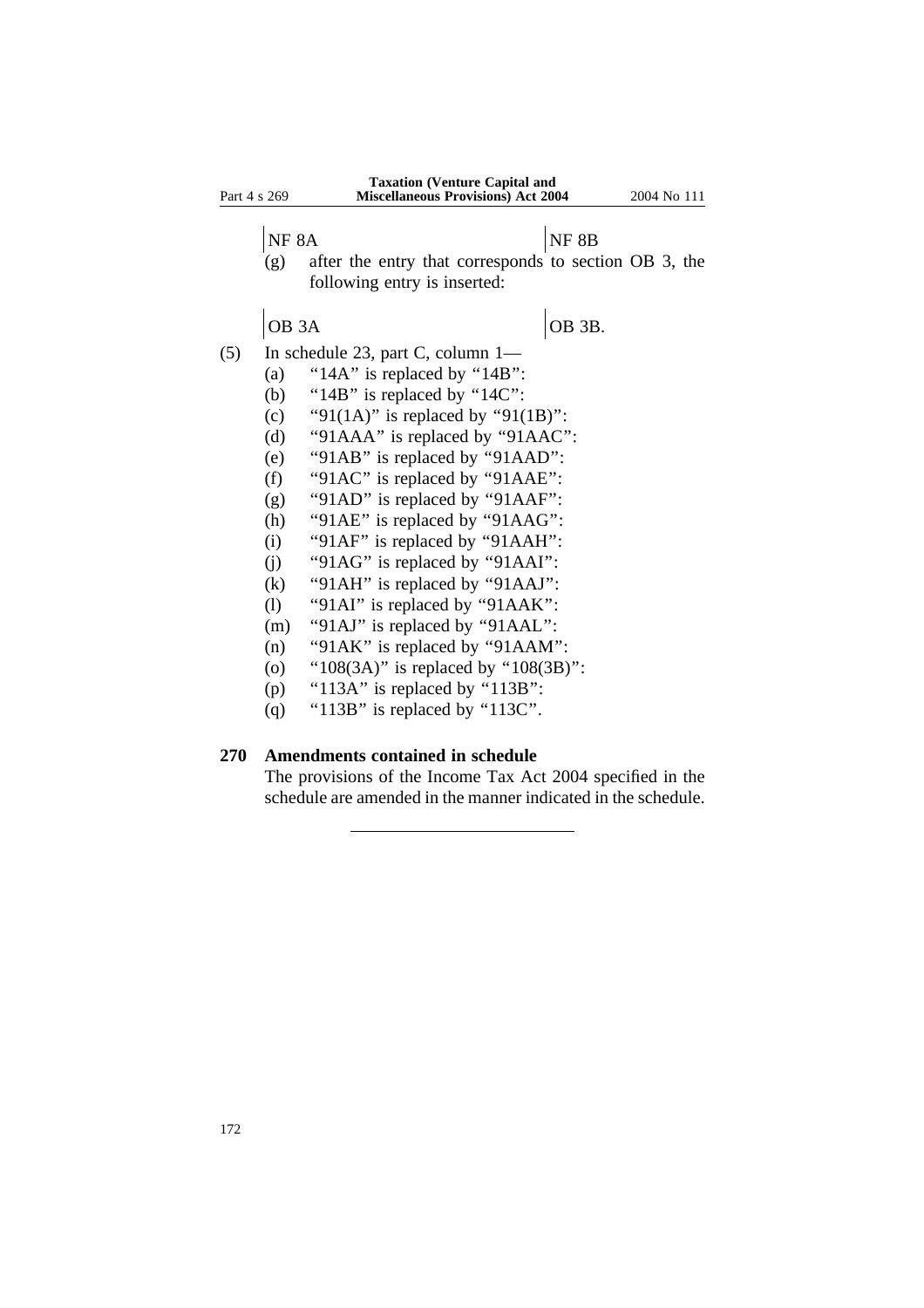# **Schedule** s 270 **Other amendments to Income Tax Act 2004**

| <b>Provision in</b>        | <b>Amendment to provision</b> |
|----------------------------|-------------------------------|
| <b>Income Tax Act 2004</b> |                               |

|                 |                         | <b>Item</b><br>omitted | <b>Item</b><br>substituted |
|-----------------|-------------------------|------------------------|----------------------------|
| AA <sub>1</sub> | $(a)$ and $(b)$         | ; and                  |                            |
| BA <sub>1</sub> | (a) to $(c)$            | ; and                  |                            |
| BD <sub>1</sub> | $(5)(a)$ and $(b)$      | ; or                   |                            |
| BF <sub>1</sub> | $(a)$ to $(d)$          | ; and                  |                            |
| <b>BH</b> 1     | $(4)(a)$ and $(b)$      | ; or                   |                            |
| CB <sub>5</sub> | (1)(a)                  | ; or                   |                            |
| CB <sub>8</sub> | (2)(a)                  | : or                   |                            |
| <b>CB</b> 12    | $(2)(a)$ to $(k)$       | ; or                   |                            |
| <b>CB 19</b>    | $(2)(a)$ to $(d)$       | ; and                  |                            |
| <b>CB 24</b>    | $(a)$ and $(b)$         | ; or                   |                            |
| CC <sub>1</sub> | $(2)(a)$ to $(e)$       | ; or                   |                            |
| CC <sub>9</sub> | $(2)(a)$ to $(h)$       | ; or                   |                            |
|                 | $(3)(a)$ to $(c)$       | $:$ or                 |                            |
| <b>CC 10</b>    | $(2)(a)$ to $(e)$       | ; or                   |                            |
|                 | $(3)(a)(i)$ to $(iv)$   | ; and                  |                            |
| CD <sub>9</sub> | (1)(a)                  | ; and                  |                            |
| CD 14           | $(3)(a)$ to $(d)$       | ; or                   |                            |
| CD 16           | $(2)(a)(i)$ and<br>(ii) | ; and                  |                            |
| CD 28           | (11)(a)                 | ; or                   |                            |
| CD 29           | (2)                     | 113A                   | 113B                       |
| CD 30           | (3)                     | 113A                   | 113B                       |
| CD 37           | $(1)(a)$ to $(c)$       | ; and                  |                            |
| CD 39           | (12)(a)                 | 113B                   | 113C                       |
| CE <sub>1</sub> | (a) to $(f)$            | ; and                  |                            |
| CE <sub>5</sub> | $(3)(a)$ to $(h)$       | $:$ or                 |                            |
| CF <sub>1</sub> | $(1)(a)$ to $(g)$       | ; and                  |                            |

173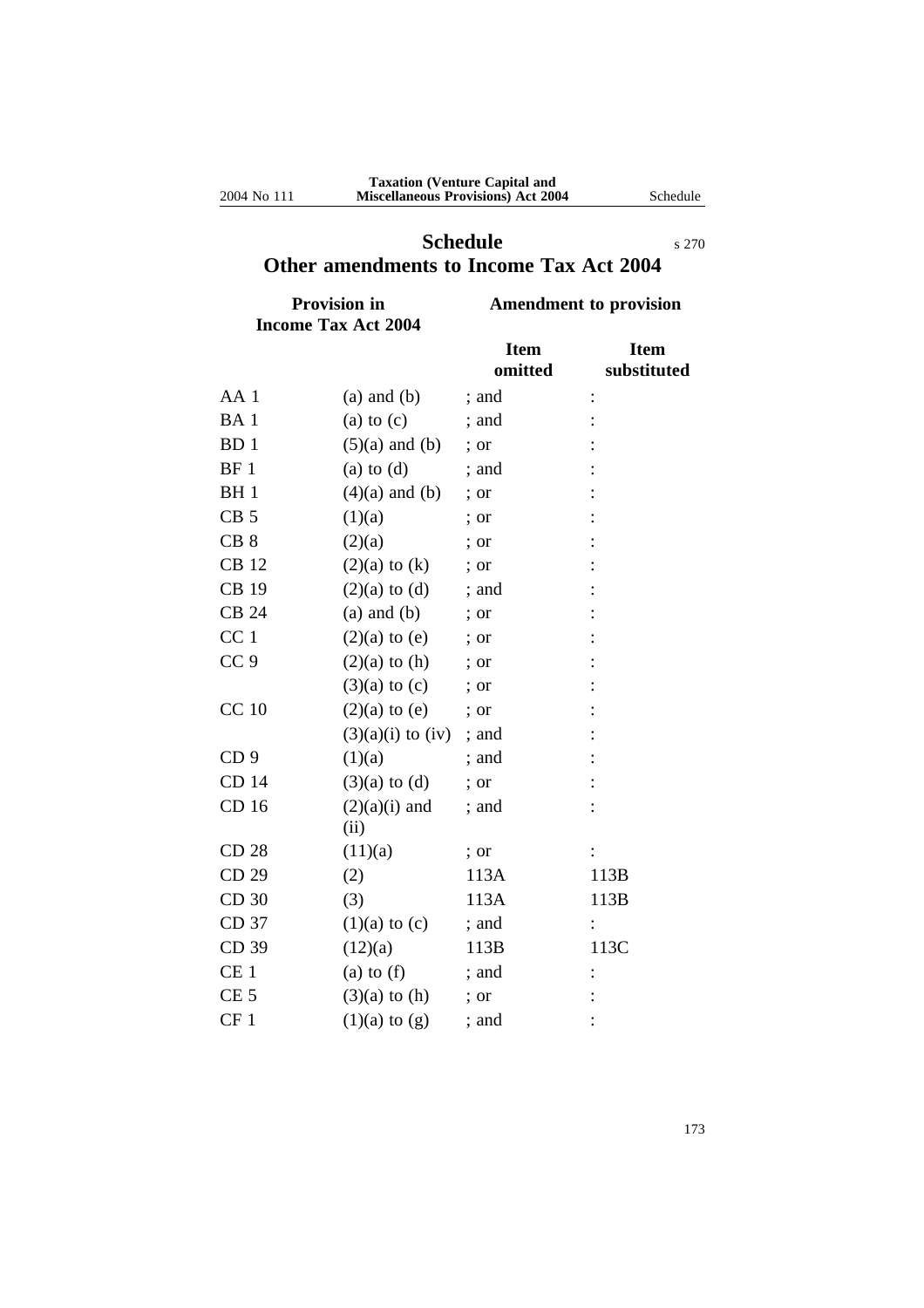| Schedule                                          |                                                                             | <b>Taxation (Venture Capital and</b><br><b>Miscellaneous Provisions) Act 2004</b> | 2004 No 111                |
|---------------------------------------------------|-----------------------------------------------------------------------------|-----------------------------------------------------------------------------------|----------------------------|
| <b>Provision in</b><br><b>Income Tax Act 2004</b> |                                                                             | <b>Amendment to provision</b>                                                     |                            |
|                                                   |                                                                             | <b>Item</b><br>omitted                                                            | <b>Item</b><br>substituted |
| CF 1(2)                                           | accident com-<br>pensation pay-<br>ment $(a)$ , $(b)$ ,<br>$(d)$ , $(e)$    | $:$ or                                                                            |                            |
| CG <sub>2</sub>                                   | $(4)(a)$ to $(c)$                                                           | ; or                                                                              |                            |
| CG <sub>6</sub>                                   | (1)(a)                                                                      | $:$ or                                                                            |                            |
| CH <sub>1</sub>                                   | $(1)(a)$ and $(b)$                                                          | $:$ or                                                                            |                            |
| CH <sub>5</sub>                                   | $(2)(a)$ and $(b)$                                                          | $\therefore$ or                                                                   |                            |
| CQ <sub>5</sub>                                   | $(1)(c)(i)$ to $(v)$                                                        | ; or                                                                              |                            |
| CS <sub>1</sub>                                   | (7)(a)                                                                      | ; or                                                                              |                            |
| CS <sub>2</sub>                                   | (9)(a)                                                                      | ; and                                                                             |                            |
| CT <sub>4</sub>                                   | (a)                                                                         | ; and                                                                             |                            |
| CT <sub>6</sub>                                   | $(3)(a)$ to $(d)$                                                           | ; or                                                                              |                            |
| CT <sub>7</sub>                                   | $(1)(a)$ and<br>(b)(ii)                                                     | ; and                                                                             |                            |
|                                                   | $(3)(a)$ to $(c)$                                                           | $:$ or                                                                            |                            |
| CU <sub>2</sub>                                   | (3)(a)                                                                      | ; and                                                                             |                            |
| CU <sub>3</sub>                                   | (3)(a)                                                                      | $:$ or                                                                            |                            |
|                                                   | (6)(c)(i)                                                                   | ; or                                                                              |                            |
| <b>CU</b> 11                                      | (3)(a)                                                                      | ; and                                                                             |                            |
| <b>CU 19</b>                                      | $(6)(a)$ to $(c)$                                                           | ; and                                                                             |                            |
| <b>CU 23</b>                                      | $(2)(a)$ to $(c)$ ,<br>$(d)(i)$ to $(iv)$ ,<br>$(e)$ , $(f)$ and<br>(g)(ii) | ; or                                                                              |                            |
| <b>CU 24</b>                                      | $(2)(a)$ to $(e)$                                                           | ; or                                                                              |                            |
|                                                   | (3)(a)                                                                      | ; or                                                                              |                            |
| <b>CU 28</b>                                      | (1)(a)                                                                      | ; and                                                                             |                            |
|                                                   | $(2)(a)$ and $(b)$                                                          | ; or                                                                              |                            |
| CW <sub>1</sub>                                   | (2)(a)                                                                      | ; and                                                                             |                            |
| <b>CW</b> 12                                      | (a)                                                                         | ; and                                                                             |                            |
| <b>CW 14</b>                                      | $(3)(a)$ to $(e)$                                                           | ; or                                                                              |                            |
|                                                   | $(4)(a)$ and $(b)$                                                          | ; and                                                                             |                            |

174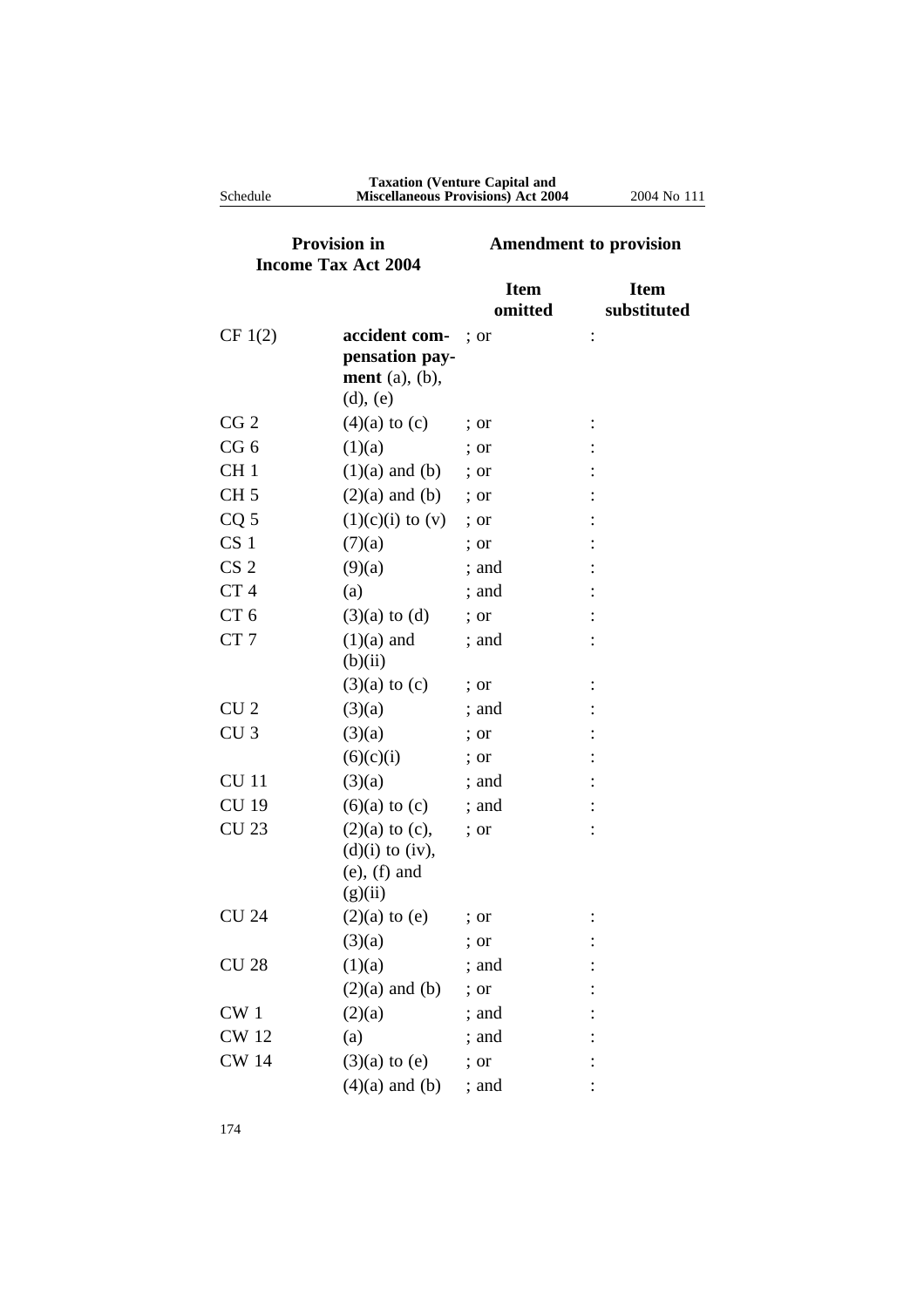| <b>Provision in</b><br><b>Income Tax Act 2004</b> |                                             | <b>Amendment to provision</b> |                            |
|---------------------------------------------------|---------------------------------------------|-------------------------------|----------------------------|
|                                                   |                                             | <b>Item</b><br>omitted        | <b>Item</b><br>substituted |
| <b>CW 18</b>                                      | $(1)(b)(i)$ to $(iii)$                      | ; or                          |                            |
|                                                   | $(2)(a)(i)$ to $(iii)$                      | ; or                          |                            |
| <b>CW 23</b>                                      | $(1)(a)$ to $(d)$                           | : and                         |                            |
|                                                   | (2)(a)(ii)                                  | ; and                         |                            |
| <b>CW 25</b>                                      | $(a)(i)$ and $(b)(i)$                       | ; or                          |                            |
| <b>CW 26</b>                                      | (a)                                         | ; and                         |                            |
| <b>CW 27</b>                                      | $(1)(a)$ , $(b)(v)$ ,<br>and $(c)$ to $(e)$ | ; and                         |                            |
|                                                   | $(1)(b)(i)$ to $(iv)$                       | : or                          |                            |
| <b>CW 28</b>                                      | $(1)(a)$ to $(f)$                           | $:$ or                        |                            |
| CW 28(2)                                          | payment relat-; or                          |                               |                            |
|                                                   | ing to inca-                                |                               |                            |
|                                                   | pacity for                                  |                               |                            |
|                                                   | work (a) to $(c)$                           |                               |                            |
| <b>CW 31</b>                                      | $(5)(a)$ to $(c)$                           | $:$ or                        |                            |
| <b>CW 33</b>                                      | (1)(a)(i)                                   | $:$ or                        |                            |
|                                                   | (2)(a)                                      | $:$ or                        |                            |
| <b>CW 34</b>                                      | (1)(a)                                      | ; and                         |                            |
| <b>CW 35</b>                                      | (8)(a),(b)(ix),<br>and $(c)$                | ; and                         |                            |
|                                                   | $(8)(b)(i)$ to<br>(viii)                    | ; or                          |                            |
| <b>CW 38</b>                                      | $(a)(i)$ and $(ii)$                         | ; and                         |                            |
| <b>CW 40</b>                                      | $(1)(a)$ to $(c)$                           | ; or                          |                            |
| CX <sub>1</sub>                                   | (a)                                         | ; and                         |                            |
| CX <sub>5</sub>                                   | (2)(a)                                      | ; or                          |                            |
| CX <sub>9</sub>                                   | $(2)(a)$ and $(b)$                          | ; or                          |                            |
| <b>CX 10</b>                                      | (3)(a)                                      | ; and                         |                            |
| CX 16                                             | (4)(a)                                      | ; and                         |                            |
| CX 29                                             | (1)(a)(i)                                   | ; or                          |                            |
|                                                   | $(2)(a)$ and $(b)$                          | ; or                          |                            |
| CX 33                                             | (1)(a)                                      | ; and                         |                            |
| CZ <sub>2</sub>                                   | $(2)(a)$ and $(b)$                          | ; and                         |                            |

#### **Taxation (Venture Capital and** 2004 No 111 **Miscellaneous Provisions) Act 2004** Schedule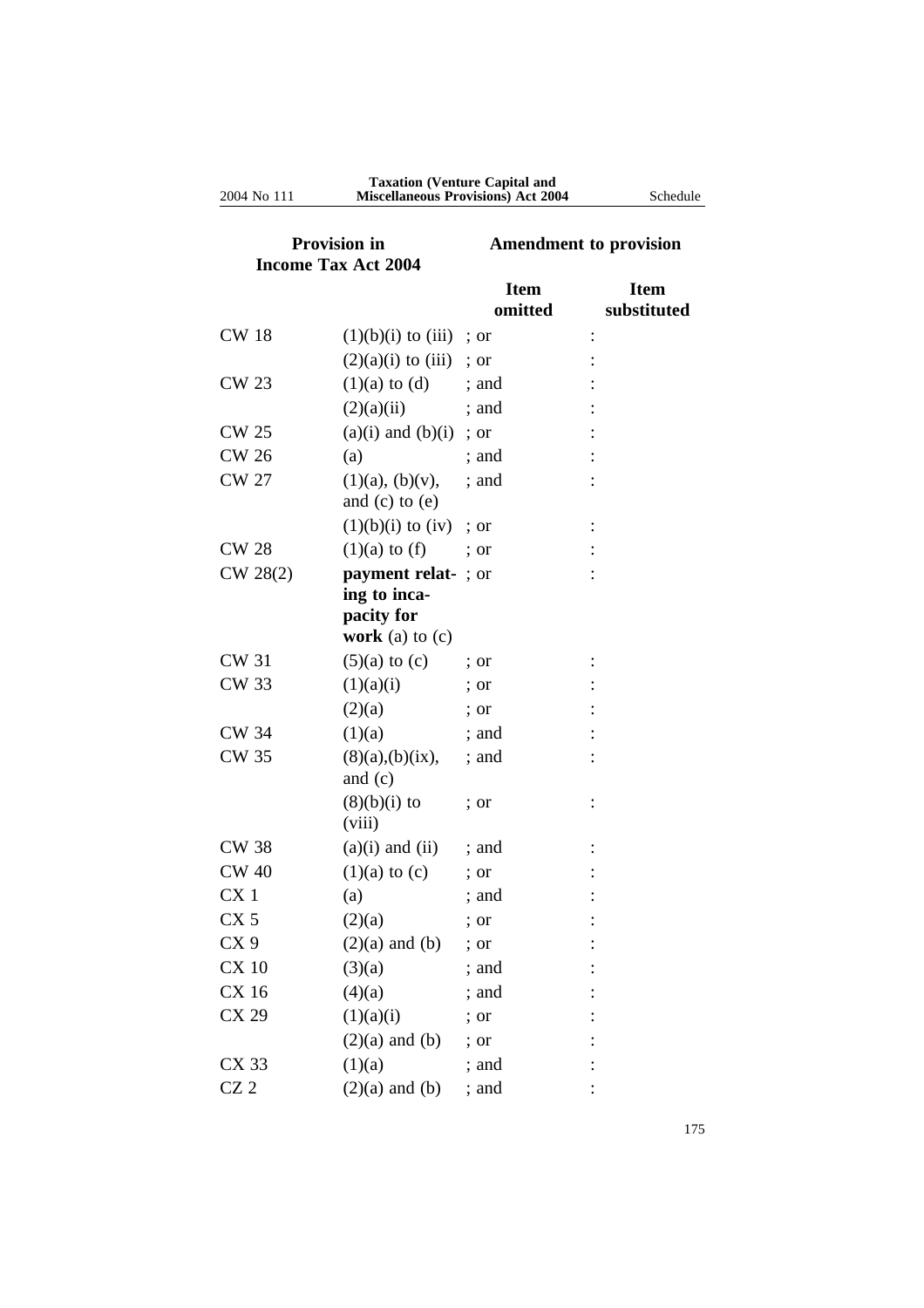| Schedule                                          |                                               | <b>Taxation (Venture Capital and</b><br><b>Miscellaneous Provisions) Act 2004</b> | 2004 No 111                |
|---------------------------------------------------|-----------------------------------------------|-----------------------------------------------------------------------------------|----------------------------|
| <b>Provision in</b><br><b>Income Tax Act 2004</b> |                                               | <b>Amendment to provision</b>                                                     |                            |
|                                                   |                                               | <b>Item</b><br>omitted                                                            | <b>Item</b><br>substituted |
| $CZ$ 3(5)                                         | loan $(a)(iii)$ ,<br>$(b)(ii)$ and<br>(c)(ii) | ; and                                                                             |                            |
| $CZ$ 11                                           | $(1)(a)$ and $(b)$                            | $:$ or                                                                            |                            |
| <b>CZ</b> 14                                      | (3)(a)                                        | : and                                                                             |                            |
|                                                   | $(2)(b)(i)$ to $(iii)$                        | $:$ or                                                                            |                            |
| DB 1                                              | $(1)(a)$ and $(b)$                            | ; and                                                                             |                            |
|                                                   | $(2)(a)(i)$ to $(v)$                          | ; and                                                                             |                            |
|                                                   | (2)(b)(i)                                     | $:$ or                                                                            |                            |
| DB <sub>2</sub>                                   | (5)(a)                                        | : and                                                                             |                            |
| DB <sub>3</sub>                                   | $(1)(a)$ to $(c)$                             | ; and                                                                             |                            |
|                                                   | $(2)(a)$ to $(d)$                             | $:$ or                                                                            |                            |
| DB <sub>4</sub>                                   | (4)(a)                                        | ; and                                                                             |                            |
| DB 32                                             | (1)(a)                                        | ; and                                                                             |                            |
| <b>DB</b> 40                                      | $(1)(a)$ and $(b)$                            | $:$ or                                                                            |                            |
| DC <sub>1</sub>                                   | (2)(a)                                        | $:$ or                                                                            |                            |
| DC <sub>9</sub>                                   | (4)(a)                                        | ; and                                                                             |                            |
| DC $14(1)$                                        | employee (a)                                  | ; or                                                                              |                            |
| DC $14(1)$                                        | normal retir-                                 | : and                                                                             |                            |
|                                                   | ing age (a) and<br>(b)                        |                                                                                   |                            |
| DD <sub>2</sub>                                   | (2)(a)(i)                                     | $\frac{1}{2}$ or                                                                  |                            |
|                                                   | (6)(a)                                        | ; or                                                                              |                            |
| DD <sub>4</sub>                                   | (3)(a)                                        | ; or                                                                              |                            |
| DD <sub>5</sub>                                   | $(1)(b)(i)$ and                               | ; or                                                                              |                            |
|                                                   | (ii)                                          |                                                                                   |                            |
|                                                   | (2)(a)                                        | ; or                                                                              |                            |
| DD <sub>9</sub>                                   | (a)                                           | ; or                                                                              |                            |
| <b>DD</b> 10                                      | (a)                                           | ; and                                                                             |                            |
| DD 11                                             | business con-                                 | ; and                                                                             |                            |
|                                                   | tacts $(a)(i)$ and                            |                                                                                   |                            |
|                                                   | (ii)                                          |                                                                                   |                            |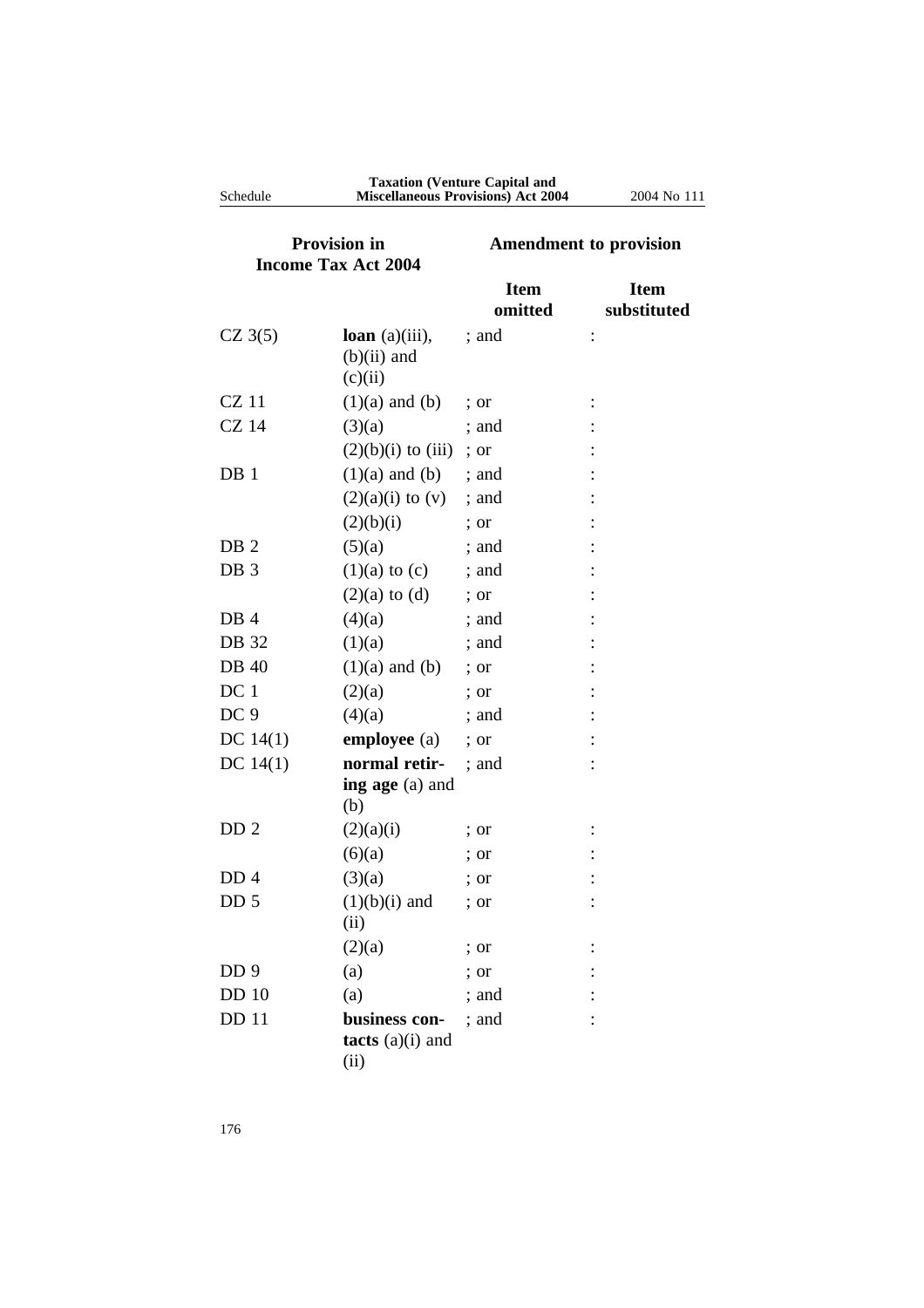| <b>Provision in</b><br><b>Income Tax Act 2004</b> |                                         | <b>Amendment to provision</b> |                            |
|---------------------------------------------------|-----------------------------------------|-------------------------------|----------------------------|
|                                                   |                                         | <b>Item</b><br>omitted        | <b>Item</b><br>substituted |
|                                                   | <b>business</b>                         | ; and                         | $\ddot{\cdot}$             |
|                                                   | $premises (a)$                          |                               |                            |
| DE 1                                              | $(2)(a)$ and $(b)$                      | $\therefore$ or               |                            |
| DE <sub>3</sub>                                   | $(a)$ and $(b)$                         | $\therefore$ or               |                            |
| DE 8                                              | $(2)(a)$ to $(c)$ ; or                  |                               |                            |
|                                                   | $(3)(a)$ to $(c)$ ; or                  |                               |                            |
| DN <sub>6</sub>                                   | $(1)(c)(i)$ to $(v)$                    | ; or                          |                            |
|                                                   | $(1)(a)$ , $(b)$ ,                      | ; and                         |                            |
|                                                   | $(c)(vi)$ , $(d)$ , and<br>(e)          |                               |                            |
| DO <sub>1</sub>                                   | $(1)(a)$ to $(e)$                       | ; or                          |                            |
| DP <sub>1</sub>                                   | $(1)(a)$ to $(e)$ ,                     | $:$ or                        |                            |
|                                                   | $(f)(ii)$ , $(g)$ and<br>(h)(ii)        |                               |                            |
| DP <sub>4</sub>                                   | (3)(a)                                  | ; or                          |                            |
| DP <sub>8</sub>                                   | (2)(a)                                  | ; and                         |                            |
| DS <sub>2</sub>                                   | $(1)(b)(i)$ and<br>(ii)                 | ; or                          |                            |
| DS 4                                              | $(2)(a)$ and                            | ; or                          |                            |
|                                                   | (b)(i)                                  |                               |                            |
| DT 19                                             | (a)                                     | ; and                         |                            |
| DU <sub>2</sub>                                   | $(2)(a)$ to $(c)$                       | ; and                         |                            |
| DU <sub>8</sub>                                   | (1)(a)(i)                               | ; or                          |                            |
| <b>DU</b> 11                                      | (2)(a)(ii)                              | ; and                         |                            |
| DV <sub>2</sub>                                   | $(10)(a)(i)$ to<br>(iii)                | ; and                         |                            |
| DV <sub>4</sub>                                   | $(2)(a)$ , $(b)$ , and ; and<br>(c)(ii) |                               |                            |
|                                                   | (8)(a)                                  | ; and                         |                            |
| DV <sub>5</sub>                                   | (10)(a)                                 | ; and                         |                            |
| DV 9                                              | (3)(a)                                  | ; and                         |                            |
| <b>DV 10</b>                                      | $(1)(a)$ and $(b)$                      | ; and                         |                            |
| <b>DV</b> 11                                      | (1)(a)                                  | ; and                         |                            |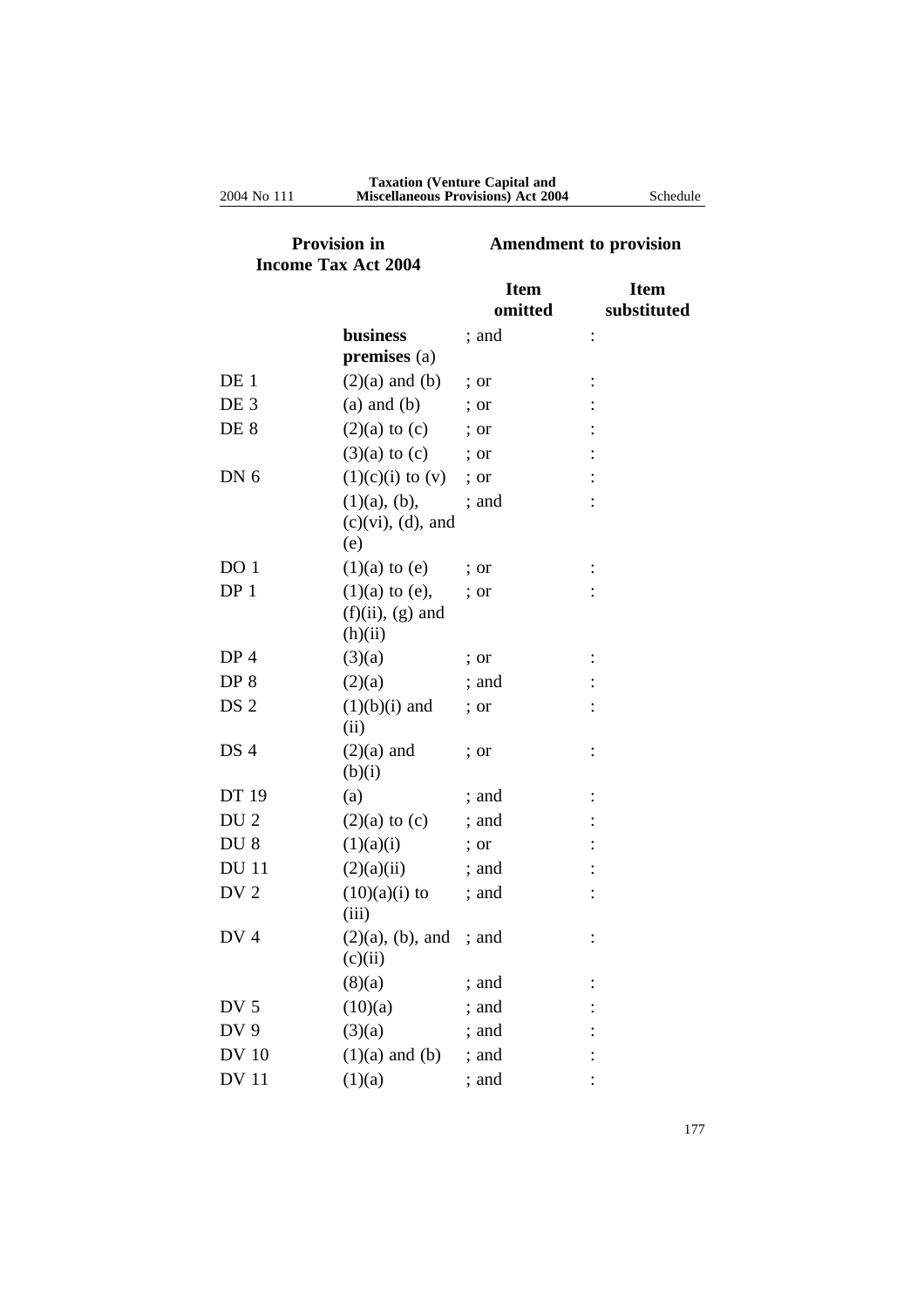| Schedule            |                                             | <b>Miscellaneous Provisions) Act 2004</b> | 2004 No 111                |
|---------------------|---------------------------------------------|-------------------------------------------|----------------------------|
| <b>Provision in</b> |                                             | <b>Amendment to provision</b>             |                            |
|                     | <b>Income Tax Act 2004</b>                  |                                           |                            |
|                     |                                             | <b>Item</b><br>omitted                    | <b>Item</b><br>substituted |
| DX <sub>1</sub>     | (3)(a)                                      | ; and                                     |                            |
| DZ 6                | (a)                                         | ; and                                     |                            |
| EA <sub>1</sub>     | $(1)(a)$ and $(b)$                          | $:$ and                                   |                            |
| EA <sub>2</sub>     | $(1)(a)$ to $(f)$                           | ; or                                      |                            |
| EA <sub>3</sub>     | $(2)(a)$ to $(g)$                           | ; or                                      |                            |
|                     | (8)                                         | 91AAA                                     | 91AAC                      |
| EB <sub>2</sub>     | $(2)(a)(i)$ and<br>$(ii)$ , $(b)$ and $(c)$ | ; and                                     |                            |
|                     | $(3)(a)$ to $(f)$                           | $:$ or                                    |                            |
| EB <sub>4</sub>     | $(1)(a)$ to $(c)$                           | ; and                                     |                            |
| EB 11               | $(3)(a)$ to $(c)$                           | ; and                                     |                            |
| EB 17               | $(2)(a)$ to $(f)$                           | ; and                                     |                            |
| EC <sub>1</sub>     | $(2)(a)$ to $(c)$                           | ; and                                     |                            |
| EC <sub>7</sub>     | $(1)(a)$ to $(c)$                           | $:$ and                                   |                            |
| <b>EC 24</b>        | $(2)(a)$ and $(b)$                          | ; and                                     |                            |
|                     | (3)                                         | 91AB                                      | 91AAD                      |
| <b>EC 30</b>        | $(a)$ to $(c)$                              | ; or                                      |                            |
| <b>EC 31</b>        | $(2)(a)$ and $(b)$                          | ; and                                     |                            |
| <b>EC 34</b>        | (3)(a)                                      | ; and                                     |                            |
| EE <sub>7</sub>     | $(a)$ to $(i)$                              | ; or                                      |                            |
| <b>EE 12</b>        | $(2)(a)(ii)$ and<br>(b)(ii)                 | ; and                                     |                            |
| <b>EE 16</b>        | (4)(a)                                      | ; and                                     |                            |
| EE 17               | (4)(a)                                      | ; and                                     |                            |
| <b>EE 25</b>        | (2)(b)                                      | 91AD                                      | 91AAF                      |
| <b>EE 26</b>        | $(2)(a)$ and<br>(b)(iv)                     | ; or                                      |                            |
| <b>EE 28</b>        |                                             | 91AE to 91AH 91AAG to                     | 91AAJ                      |
| <b>EE 30</b>        | (3)(a)                                      | ; and                                     |                            |
|                     | (5)(a)                                      | ; or                                      |                            |
| <b>EE 34</b>        | $(2)(a)$ to $(i)$                           | ; or                                      |                            |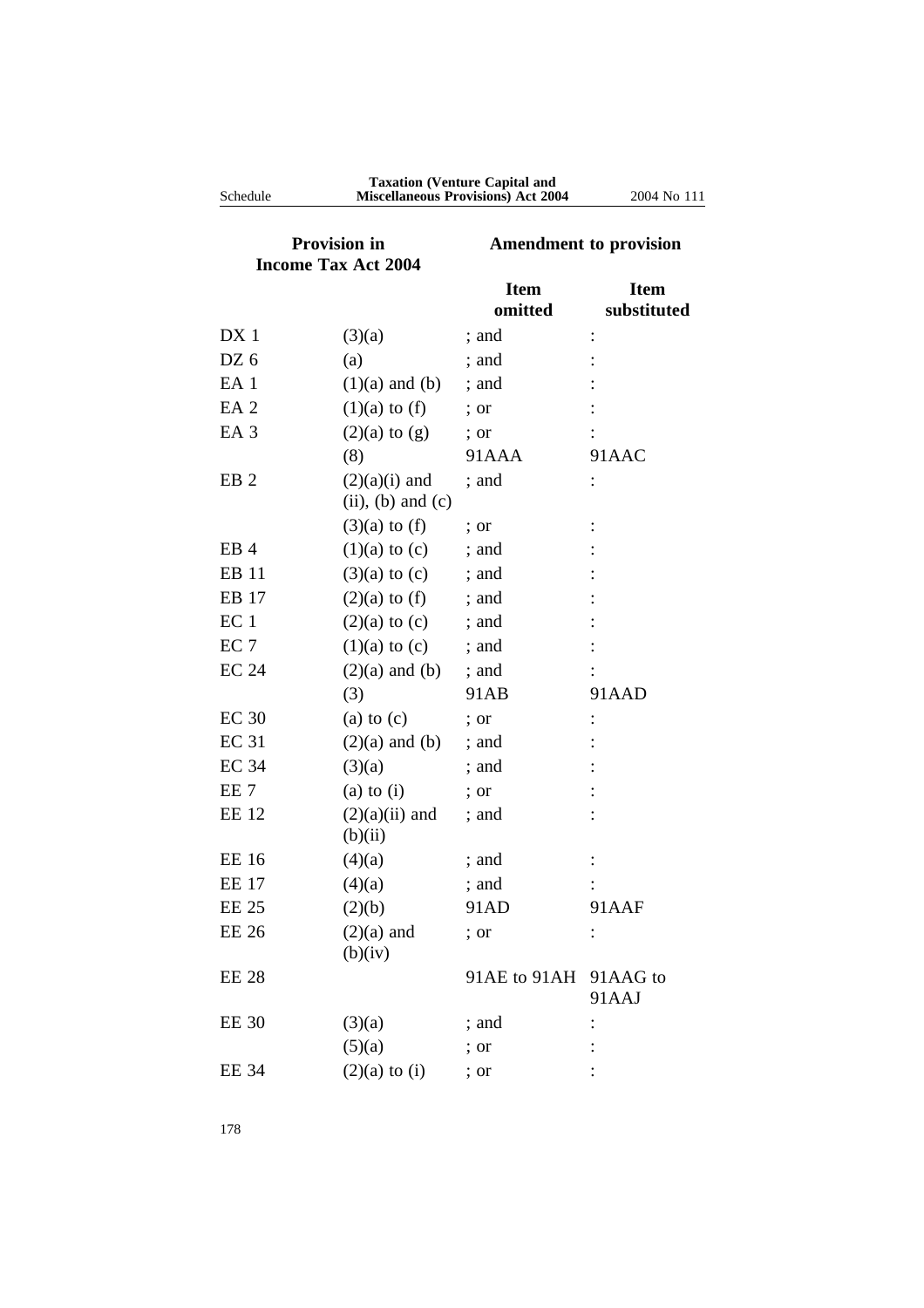| Provision in<br><b>Income Tax Act 2004</b> |                                                                                                 | <b>Amendment to provision</b> |                            |
|--------------------------------------------|-------------------------------------------------------------------------------------------------|-------------------------------|----------------------------|
|                                            |                                                                                                 | <b>Item</b><br>omitted        | <b>Item</b><br>substituted |
|                                            | $(4)(a)(ii)$ and<br>(b)                                                                         | ; or                          | $\ddot{\cdot}$             |
|                                            | (5)(a)                                                                                          |                               |                            |
| <b>EE 38</b>                               | (1)(a)                                                                                          | ; or<br>; and                 |                            |
|                                            |                                                                                                 |                               |                            |
|                                            | $(2)(a)$ and $(b)$                                                                              | ; and                         |                            |
|                                            | (3)(a)                                                                                          | ; and                         |                            |
|                                            | (6)(a)                                                                                          | ; and                         |                            |
|                                            | (7)(a)                                                                                          | ; and                         |                            |
| <b>EE 46</b>                               | (a)                                                                                             | ; or                          |                            |
| <b>EE 48</b>                               | $(3)(a)$ to $(c)$<br>and $(d)(i)$                                                               | ; and                         |                            |
| <b>EE 50</b>                               | $(5)(a)$ to $(c)$                                                                               | $:$ and                       |                            |
| <b>EE 51</b>                               | $(2)(a)$ and $(b)$                                                                              | ; or                          |                            |
| <b>EE 56</b>                               | (1)(b)                                                                                          | 91AJ                          | 91AAL                      |
| EF <sub>3</sub>                            | $(5)(a)(ii)$ ,<br>$(b)(ii)$ , $(c)(ii)$ ,<br>$(d)(ii)$ , $(e)(ii)$ ,<br>$(f)$ , $(g)$ and $(h)$ | ; or                          |                            |
| EH <sub>1</sub>                            | $(2)(a)$ and $(b)$                                                                              | ; and                         |                            |
|                                            | $(3)(a)$ and $(b)$                                                                              | ; and                         |                            |
| EH <sub>4</sub>                            | $(1)(a)$ and $(b)$                                                                              | ; and                         |                            |
| EH 12                                      | $(1)(a)$ to $(c)$                                                                               | ; and                         |                            |
| EH 15                                      | (1)(a)                                                                                          | $:$ or                        |                            |
|                                            | $(3)(a)$ and $(b)$                                                                              | ; or                          |                            |
| <b>EH 18</b>                               | (4)(a)                                                                                          | ; or                          |                            |
| EH 21                                      | (3)(a)                                                                                          | ; or                          |                            |
| <b>EH 22</b>                               | (5)(b)(i)                                                                                       | ; or                          |                            |
| EH 34                                      | (2)(a)                                                                                          | ; or                          |                            |
| EH 36                                      | (2)(a)                                                                                          | ; or                          |                            |
| <b>EH 37</b>                               | date the<br>deposit ends<br>(a) to $(f)$                                                        | ; and                         |                            |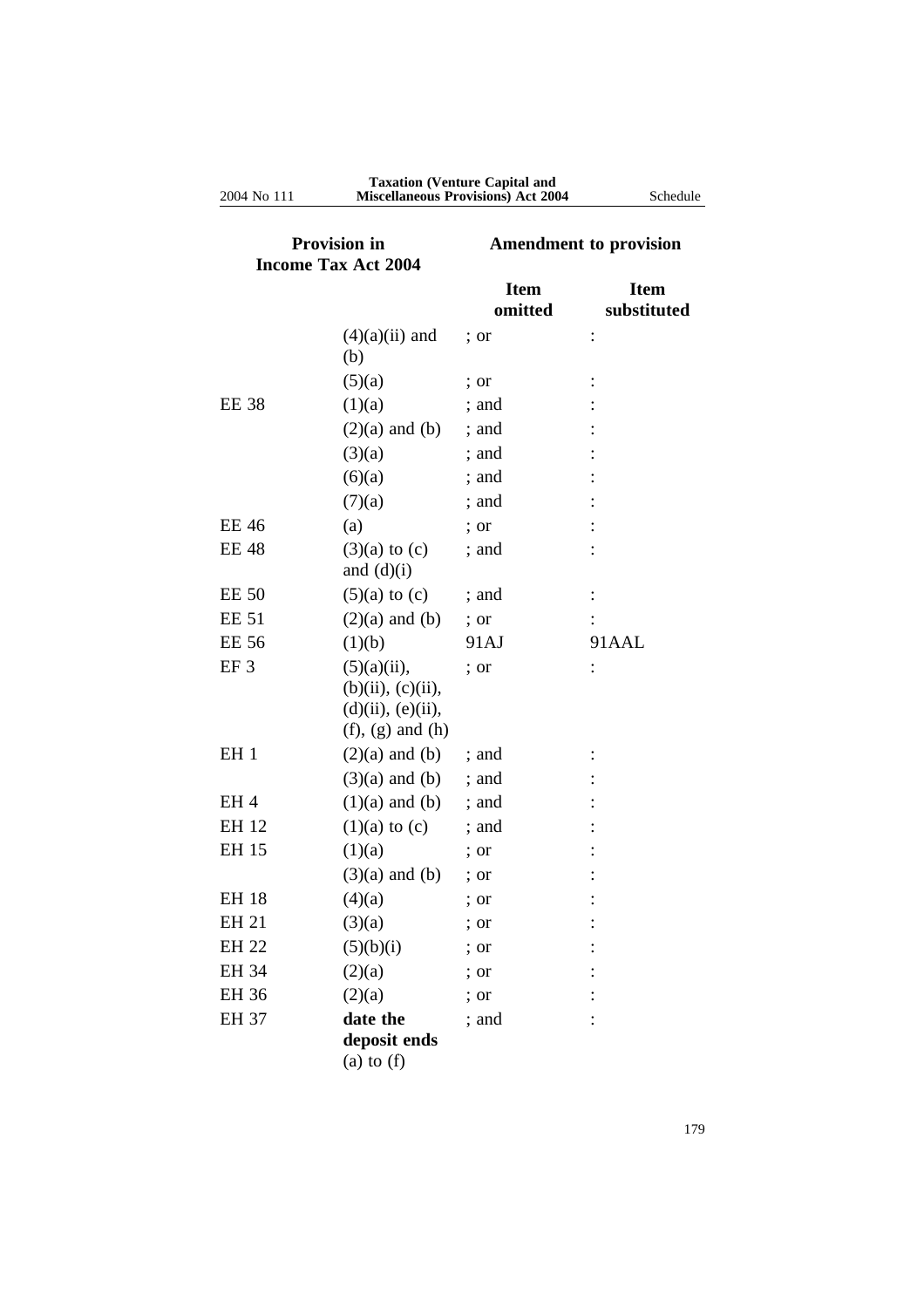| <b>Provision in</b><br><b>Income Tax Act 2004</b> |                                          | <b>Amendment to provision</b> |                            |
|---------------------------------------------------|------------------------------------------|-------------------------------|----------------------------|
|                                                   |                                          | <b>Item</b><br>omitted        | <b>Item</b><br>substituted |
|                                                   | fishing busi-<br>$ness(a)$ and<br>(b)    | ; and                         |                            |
| EH 45                                             | $(1)(a)$ to $(c)$                        | ; and                         |                            |
| <b>EH 49</b>                                      | (4)(a)                                   | ; or                          |                            |
| EH 52                                             | (3)(a)                                   | ; or                          |                            |
| EH 53                                             | (5)(b)(i)                                | ; or                          |                            |
| EH 61                                             | (2)(a)                                   | ; and                         |                            |
| EH 63                                             | (2)(a)                                   | ; or                          |                            |
| EH 64                                             | date the<br>deposit ends<br>(a) to $(f)$ | ; and                         |                            |
| <b>EH 72</b>                                      | (1)(a)                                   | ; and                         |                            |
| <b>EH 75</b>                                      | (3)(a)                                   | $:$ or                        |                            |
| <b>EH 80</b>                                      | (3)(a)                                   | ; or                          |                            |
| <b>EH 81</b>                                      | date the                                 | ; and                         |                            |
|                                                   | deposit ends<br>$(a)$ and $(b)$          |                               |                            |
| EI <sub>2</sub>                                   | $(3)(a)$ and $(b)$                       | ; or                          |                            |
| EI 6                                              | $(3)(a)$ and $(b)$                       | ; and                         |                            |
| EI <sub>7</sub>                                   | $(4)(a)$ to $(c)$                        | ; and                         |                            |
|                                                   | (5)(a)                                   | ; and                         |                            |
| EJ <sub>3</sub>                                   | $(5)(a)$ to $(c)$                        | ; and                         |                            |
| EJ <sub>6</sub>                                   | (2)(a)                                   | ; or                          |                            |
| EJ 14                                             | $(1)(a)$ and $(b)$                       | $:$ or                        |                            |
| EJ 15                                             | (a)                                      | ; and                         |                            |
| EJ 17                                             | $(2)(a)$ to $(c)$                        | ; or                          |                            |
| EJ 18                                             | $(2)(a)$ to $(c)$                        | ; or                          |                            |
| EW <sub>2</sub>                                   | $(2)(a)$ to $(h)$                        | ; or                          |                            |
| EW <sub>3</sub>                                   | $(3)(a)$ to $(c)$                        | ; and                         |                            |
|                                                   | (4)(a)                                   | ; and                         |                            |
| EW <sub>5</sub>                                   | (1)(a)                                   | ; and                         |                            |
|                                                   | (2)(a)                                   | ; and                         |                            |

**Taxation (Venture Capital and** Schedule **Miscellaneous Provisions) Act 2004** 2004 No 111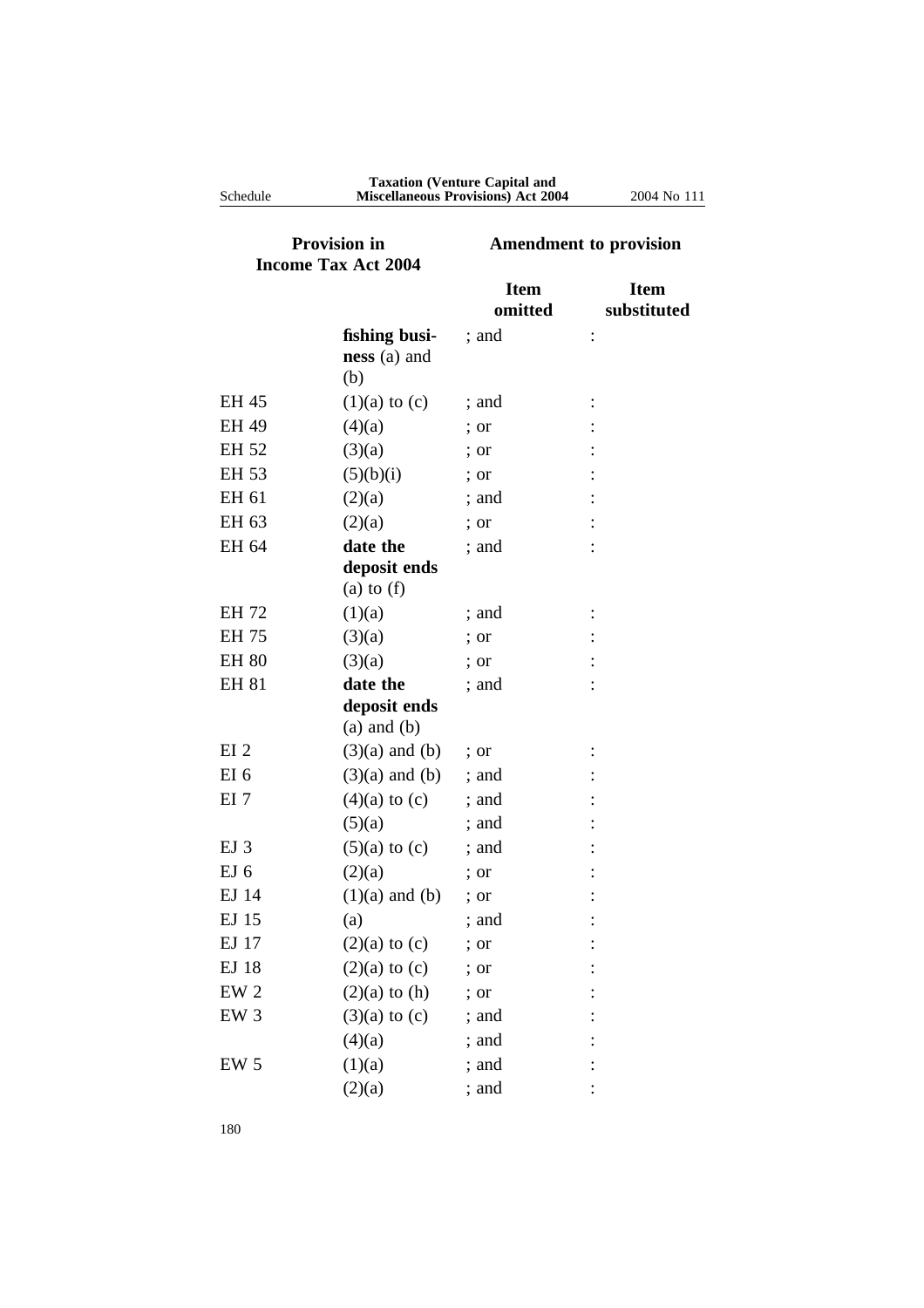| <b>Provision in</b><br><b>Income Tax Act 2004</b> |                          | <b>Amendment to provision</b> |                            |
|---------------------------------------------------|--------------------------|-------------------------------|----------------------------|
|                                                   |                          | <b>Item</b><br>omitted        | <b>Item</b><br>substituted |
|                                                   | $(3)(a)$ and $(b)$       | ; and                         | $\ddot{\cdot}$             |
| <b>EW 11</b>                                      | $(a)$ to $(c)$           | ; or                          |                            |
| <b>EW 17</b>                                      | $(2)(b)(i)$ and<br>(ii)  | ; or                          |                            |
| <b>EW 26</b>                                      | (4)(a)                   | ; and                         |                            |
| <b>EW 32</b>                                      | (3)(a)                   | ; and                         |                            |
| <b>EW 46</b>                                      | (2)(b)(i)                | ; or                          |                            |
| <b>EW 54</b>                                      | (1)(a)                   | ; and                         |                            |
| EW 57                                             | $(2)(a)$ and $(b)$       | ; or                          |                            |
| EW 62                                             | (9)(a)                   | : and                         |                            |
| EX <sub>1</sub>                                   | $(1)(a)$ and<br>(b)(iii) | ; or                          |                            |
| EX <sub>2</sub>                                   | $(2)(a)$ to $(c)$        | ; and                         |                            |
| EX <sub>3</sub>                                   | (a) to $(c)$             | ; and                         |                            |
| EX <sub>5</sub>                                   | $(1)(a)$ to $(c)$        | ; or                          |                            |
| EX <sub>8</sub>                                   | (a)                      | ; and                         |                            |
| EX <sub>9</sub>                                   | $(1)(a)$ to $(c)$        | ; or                          |                            |
| <b>EX 11</b>                                      | (3)(a)                   | ; or                          |                            |
|                                                   | $(4)(a)$ and $(b)$       | ; or                          |                            |
| <b>EX 17</b>                                      | (4)(a)                   | ; and                         |                            |
| EX 21                                             | $(13)(a)$ to $(j)$       | ; or                          |                            |
|                                                   | $(14)(a)$ to $(c)$       | ; and                         |                            |
| <b>EX 24</b>                                      | $(1)(a)$ to $(c)$        | ; or                          |                            |
| <b>EX 26</b>                                      | $(3)(a)$ to $(c)$        | ; and                         |                            |
| <b>EX 29</b>                                      | $(a)$ to $(c)$           | ; or                          |                            |
| EX 31                                             | $(1)(a)$ to $(c)$        | ; or                          |                            |
| <b>EX 40</b>                                      | (4)(b)(i)                | ; or                          |                            |
| <b>EX 42</b>                                      | $(4)(a)$ and $(b)$       | ; and                         |                            |
| EX 43                                             | $(4)(a)$ and $(b)$       | ; and                         |                            |
| <b>EX 45</b>                                      | (11)(b)(i)               | ; or                          |                            |
|                                                   | (14)(b)(i)               | ; or                          |                            |
| <b>EX 50</b>                                      | $(2)(a)$ to $(d)$        | ; or                          |                            |